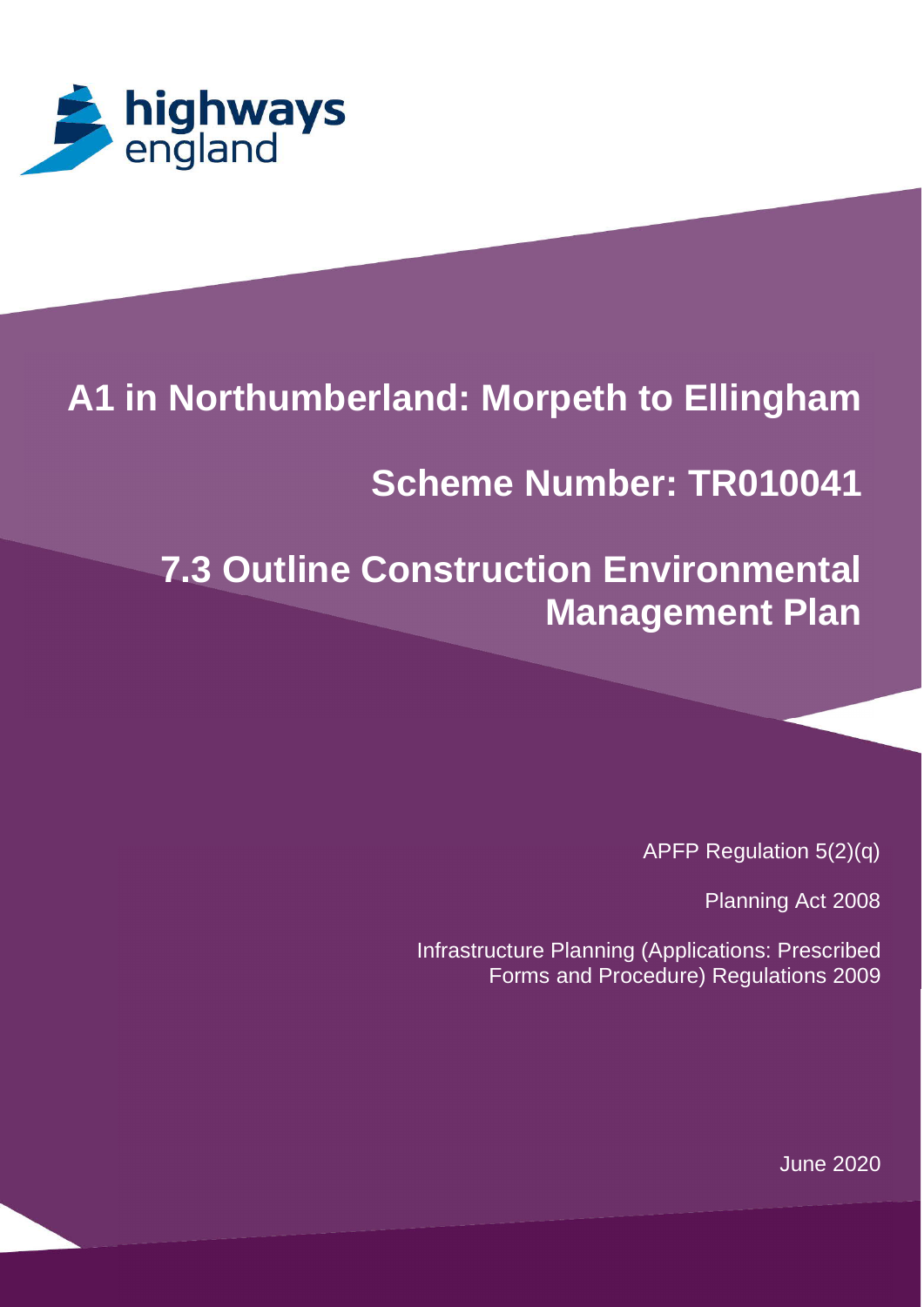

#### Infrastructure Planning

#### Planning Act 2008

#### **The Infrastructure Planning (Applications: Prescribed Forms and Procedure) Regulations 2009**

# **The A1 in Northumberland: Morpeth to Ellingham** Development Consent Order 20[xx]

**Outline Construction Environmental Management Plan**

| <b>Regulation Reference:</b>                            | APFP Regulation $5(2)(q)$                                                    |
|---------------------------------------------------------|------------------------------------------------------------------------------|
| <b>Planning Inspectorate Scheme</b><br><b>Reference</b> | TR010041                                                                     |
| <b>Application Document Reference</b>                   | TR010041/APP/7.3                                                             |
| Author:                                                 | A1 in Northumberland: Morpeth to Ellingham<br>Project Team, Highways England |

| <b>Version</b> | <b>Date</b> | <b>Status of Version</b> |
|----------------|-------------|--------------------------|
| l Rev 0        | June 2020   | <b>Application Issue</b> |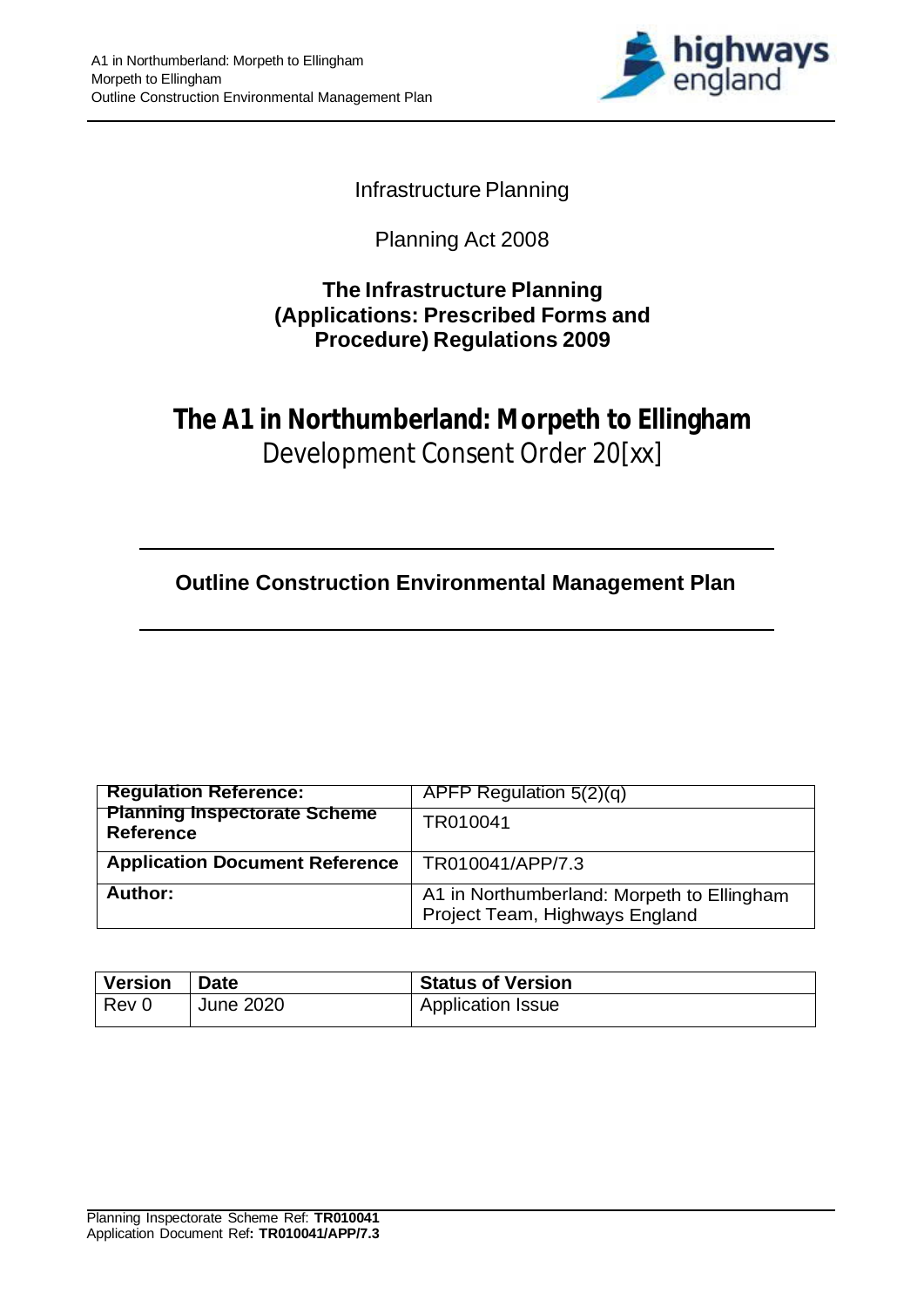

# **CONTENTS**

| 1              | <b>INTRODUCTION AND BACKGROUND TO THE SCHEME</b>             | $\blacktriangleleft$    |
|----------------|--------------------------------------------------------------|-------------------------|
| 1.1            | <b>BACKGROUND</b>                                            | 1                       |
| 1.2            | <b>THE SCHEME</b>                                            | $\overline{\mathbf{3}}$ |
| 1.3            | <b>SCHEME OBJECTIVES</b>                                     | 8                       |
| $\overline{2}$ | <b>SCHEME TEAM ROLES AND RESPONSIBILITIES</b>                | 10                      |
| 3              | <b>REGISTER OF ENVIRONMENTAL ACTIONS AND COMMITMENTS</b>     | 13                      |
| 4              | <b>CONSENTS AND PERMISSIONS</b>                              | 148                     |
| 5              | <b>DETAILS OF MAINTENANCE AND MONITORING ACTIVITIES</b>      | 151                     |
| 5.1            | <b>MONITORING</b>                                            | 151                     |
| 5.2            | <b>MAINTENANCE</b>                                           | 155                     |
| 6              | <b>INDUCTION, TRAINING AND BRIEFING PROCEDURES FOR STAFF</b> | 156                     |
| 6.1            | <b>INDUCTIONS</b>                                            | 156                     |
| 6.2            | <b>TRAINING AND COMPETENCY</b>                               | 156                     |
| 6.3            | <b>TOOLBOX TALKS</b>                                         | 156                     |
|                | <b>ACRONYMS</b>                                              | 158                     |
|                | <b>REFERENCES</b>                                            | 160                     |

# *TABLES*

| Table 1-1 - Indicative Construction Programme                             |      |
|---------------------------------------------------------------------------|------|
| Table 2-1 - Responsibility Matrix                                         | 10 I |
| Table 3-1 - Register of Environmental Actions and Commitments: The Scheme | 14   |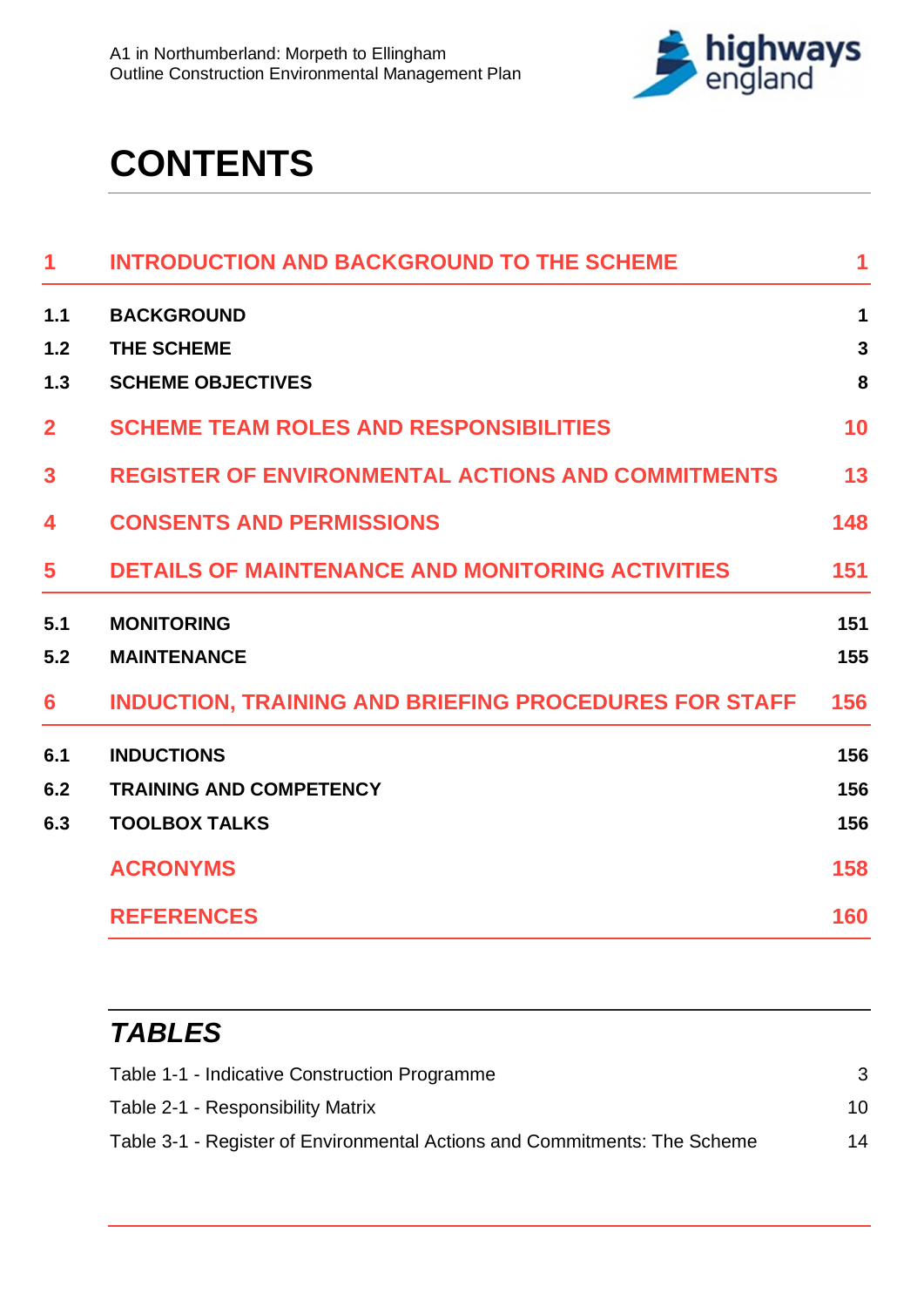

| Table 3-2 – Register of Environmental Actions and Commitments: Part A         | 84  |
|-------------------------------------------------------------------------------|-----|
| Table 3-3 – Register of Environmental Actions and Commitments: Part B         | 125 |
| Table 4-1 – Consents and Permissions potentially Required during Construction | 149 |
| Table 5-1 - Monitoring to be Carried out During Construction                  | 151 |
| Table 6-1 - Proposed Site Training Schedule                                   | 157 |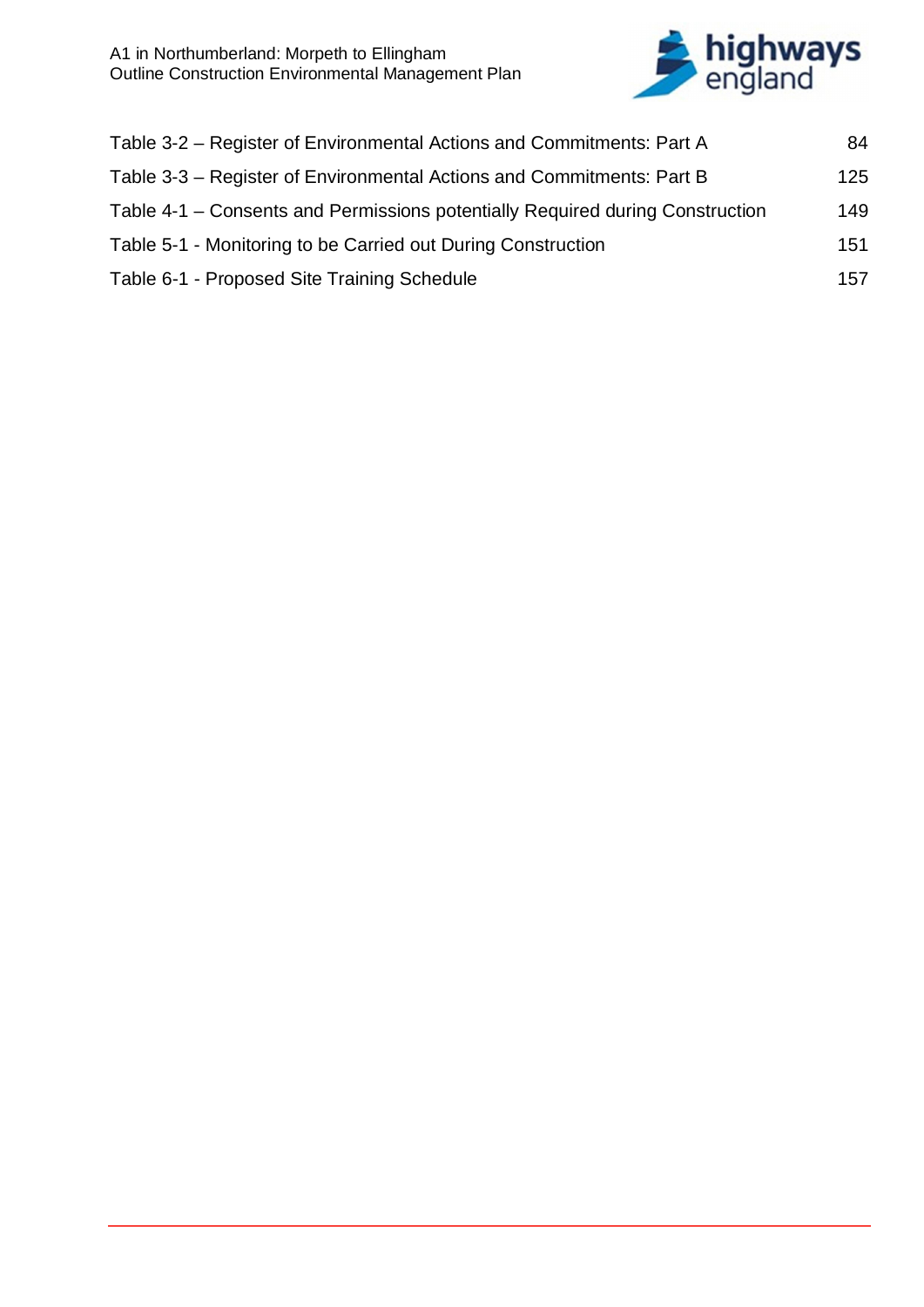

### **1 INTRODUCTION AND BACKGROUND TO THE SCHEME**

#### **1.1 BACKGROUND**

- 1.1.1. This Outline Construction Environmental Management Plan (Outline CEMP) relates to an application made by Highways England (the Applicant) to the Secretary of State for Transport via the Planning Inspectorate (the Inspectorate) in relation to the A1 in Northumberland: Morpeth to Ellingham (the Scheme) for a Development Consent Order (DCO). A detailed description of the Scheme is set out in **Chapter 2: The Scheme**, **Volume 1** of the Environmental Statement (ES) (**Application Document Reference:TR010041/APP/6.1**).
- 1.1.2. An Environmental Impact Assessment (EIA) has been undertaken for the Scheme and the ES has been prepared in accordance with the Infrastructure Planning (Environmental Impact Assessment) Regulations 2017 (**Ref. 1**) (the EIA Regulations). In accordance with the requirements of the EIA Regulations, the ES contains the assessment of the potential significant effects on the environment that may be caused during construction, operation and maintenance of the Scheme and describes the proposed mitigation measures.
- 1.1.3. This Outline CEMP has been produced in accordance with the Design Manual for Roads and Bridges (DMRB) Volume 11 Section 2 Part 5 (**Ref. 2**), Interim Advice Note (IAN) 183/14, Environmental Management Plans (**Ref. 3**), other relevant publications, including Winter Construction Industry Research and CIRIA Environmental Good Practice on Site (2015) (**Ref. 4**) and has been informed by professional experience. It is a combined Outline CEMP to ensure that all construction and operation design, mitigation and monitoring measures are taken forward to detailed design. The purpose of this Outline CEMP is:
	- **a.** To satisfy the Applicant's requirement to define mitigation measures which are proposed to be included during Scheme construction, operation and maintenance including all of those considered in the ES.
	- **b.** To provide the equivalent of a Code of Construction Practice (CoCP), a suggested item for inclusion within the DCO application (refer to the Inspectorate's Advice Note 6 'Preparation and submission of application documents' (November 2019) (**Ref. 5**). The scope of this Outline CEMP is such that includes all those measures that will be expected within a CoCP.
	- **c.** To provide the draft for the more detailed CEMP to be prepared by the main contractor.
	- **d.** To enable the Examining Authority and the Secretary of State to identify those mitigation measures proposed by the Scheme which are to be secured within this Outline CEMP.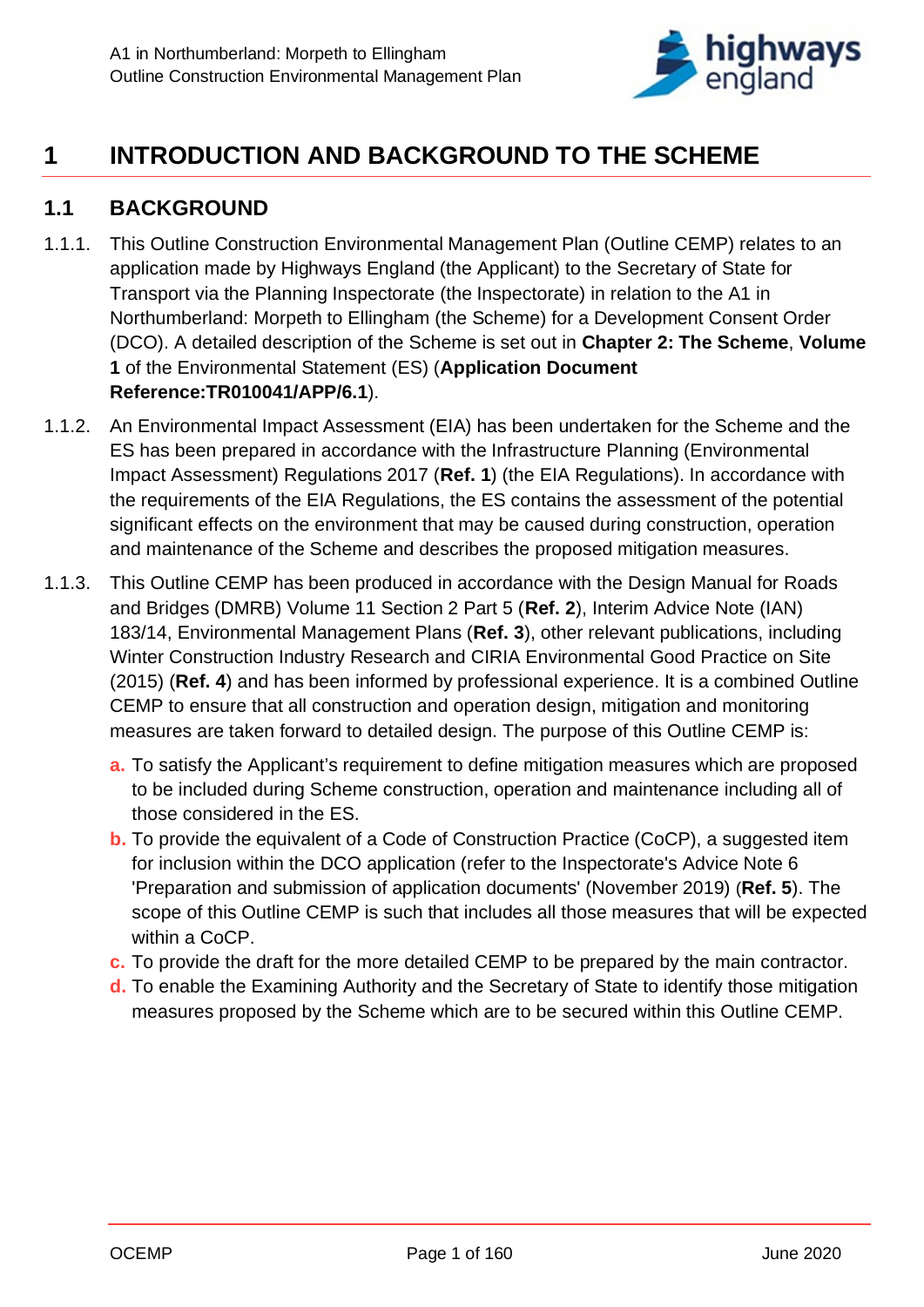

- 1.1.4. This Outline CEMP has been prepared by an iterative process and in parallel with the development of the Scheme design, proposed construction methodologies and the EIA. Measures within this Outline CEMP include proposed construction and operational mitigation measures, which have been designed in part by the requirements which arise from the technical assessments for Part A: Morpeth to Felton (Part A) presented within **Volume 2** of the ES (**Application Document Reference: TR010041/APP/6.2**) and for Part B: Alnwick to Ellingham (Part B) presented within **Volume 3** of the ES (**Application Document Reference: TR010041/APP/6.3**).
- 1.1.5. The technical assessments within the ES have taken account of the measures within the Outline CEMP as 'embedded mitigation' prior to the definition of the potential Scheme environmental effects. Proposed mitigation measures embedded in the Scheme design are shown on the **Landscape Mitigation Masterplan** (**Figure 7.8**, **Volume 5** of the ES (**Application Document Reference: TR010041/APP/6.5**) and **Figure 7.10: Landscape Mitigation Plan, Volume 6** of the ES **(Application Document Reference: TR010041/APP/6.6**)).
- 1.1.6. The ES and the assessments within it are based on the works proposed in the **Works Plans** (**Application Document Reference: TR010041/APP/2.3**), the **General Arrangement Plans** (**Application Document Reference: TR010041/APP/2.4**), the maximum area of land anticipated is likely to be required (as shown on the **Land Plans** (**Application Document Reference: TR010041/APP/2.2**)), taking into account the proposed assessment parameters for the Scheme and the flexibility of the detailed design provided in the **draft DCO** (**Application Document Reference: TR010041/APP/3.1**).
- 1.1.7. The construction of the Scheme will be subject to measures and procedures defined within a CEMP to be developed by the main contractor. The CEMP will be based on and incorporate the requirements of this Outline CEMP relevant to the construction phase and will include implementation of appropriate industry standard practices and control measures for environmental impacts arising during the Scheme works. The CEMP will be a live document that will be maintained by the main contractor throughout the Scheme construction phase. As a minimum the CEMP will be reviewed every six months to ensure that it is kept up to date.
- 1.1.8. Towards the end of the construction period, anticipated to be 2024, the main contractor will develop the CEMP into a Handover Environmental Management Plan (HEMP) for the operational phase of the Scheme. The indicative contents of a HEMP are detailed in Annex C of IAN 183/14 (**Ref. 3**).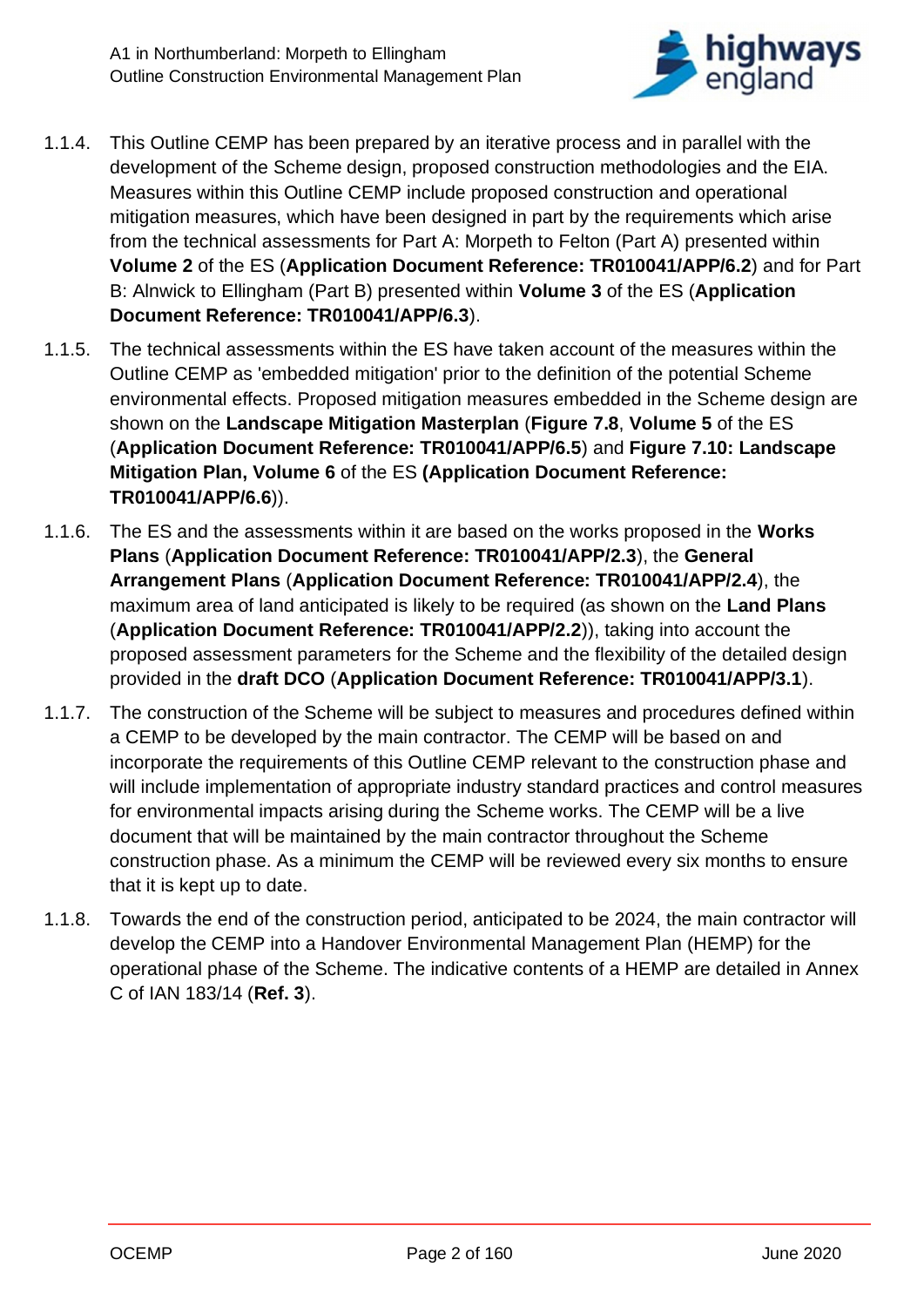

#### **UPDATED DMRB GUIDANCE**

1.1.9. Some DMRB guidance documents were updated in 2019 and 2020 (and associated IANs replaced), by which time the EIA and Outline CEMP for the Scheme was largely complete. However, a sensitivity test has been undertaken in April / May 2020 by the Applicant either to demonstrate that the assessments reported in this Environmental Statement (ES) are already compliant with the updated guidance, or to identify any changes to the conclusions of the assessments as a result of the updated guidance. The findings of the sensitivity test are reported in **paragraphs 4.3.3** and **4.3.4** of **Chapter 4: Environmental Assessment Methodology, Volume 1** of the ES (**Application Document Reference: TR010041/APP/6.1**).

#### **1.2 THE SCHEME**

- 1.2.1. The Scheme is located within the County of Northumberland and forms part of the Applicant's strategic road network (SRN). The local authority for the area of the Scheme is Northumberland County Council (NCC). The Scheme comprises the following:
	- **a. Part A** is located on the A1 between Warrener's House Interchange at Morpeth and the existing dual carriageway at Felton. It is approximately 12.6 km in length.
	- **b. Part B** starts approximately 15 km north of the northern extent of Part A, is located along the A1 between Alnwick and Ellingham and is approximately 8 km in length.
- 1.2.2. The Order Limits, which comprise all the land required to build and operate the Scheme, whether required temporarily for construction purposes or on a permanent basis, is shown on the on the **Works Plans** (**Application Document Reference: TR010041/APP/2.3**).
- 1.2.3. A more detailed description of the Scheme, including a description of the proposed design and features, total size, environmental context and construction can be found in the **Chapter 2: The Scheme, Volume 1** of the ES (**Application Document Reference: TR010041/APP/6.1**).

#### **CONSTRUCTION PROGRAMME**

1.2.4. The indicative timeframes for the construction of the Scheme are provided in **Table 1-1** below.

| <b>Activity</b>                                                                | <b>Anticipated</b><br><b>Start Date</b> | <b>Anticipated End</b><br><b>Date</b> |
|--------------------------------------------------------------------------------|-----------------------------------------|---------------------------------------|
| <b>Mobilisation</b>                                                            | December 2021                           | March 2022                            |
| Main temporary construction compound set up                                    | March 2022                              | April 2022                            |
| Site clearance for new offline section                                         | March 2022                              | May 2022                              |
| Boundary fencing for new offline section                                       | May 2022                                | <b>June 2022</b>                      |
| Statutory undertaker diversions (additional to the<br>HPGM, NGN and NPG works) | <b>March 2022</b>                       | January 2024                          |
| Northbound online dualling works                                               | March 2022                              | March 2024                            |

#### **Table 1-1 - Indicative Construction Programme**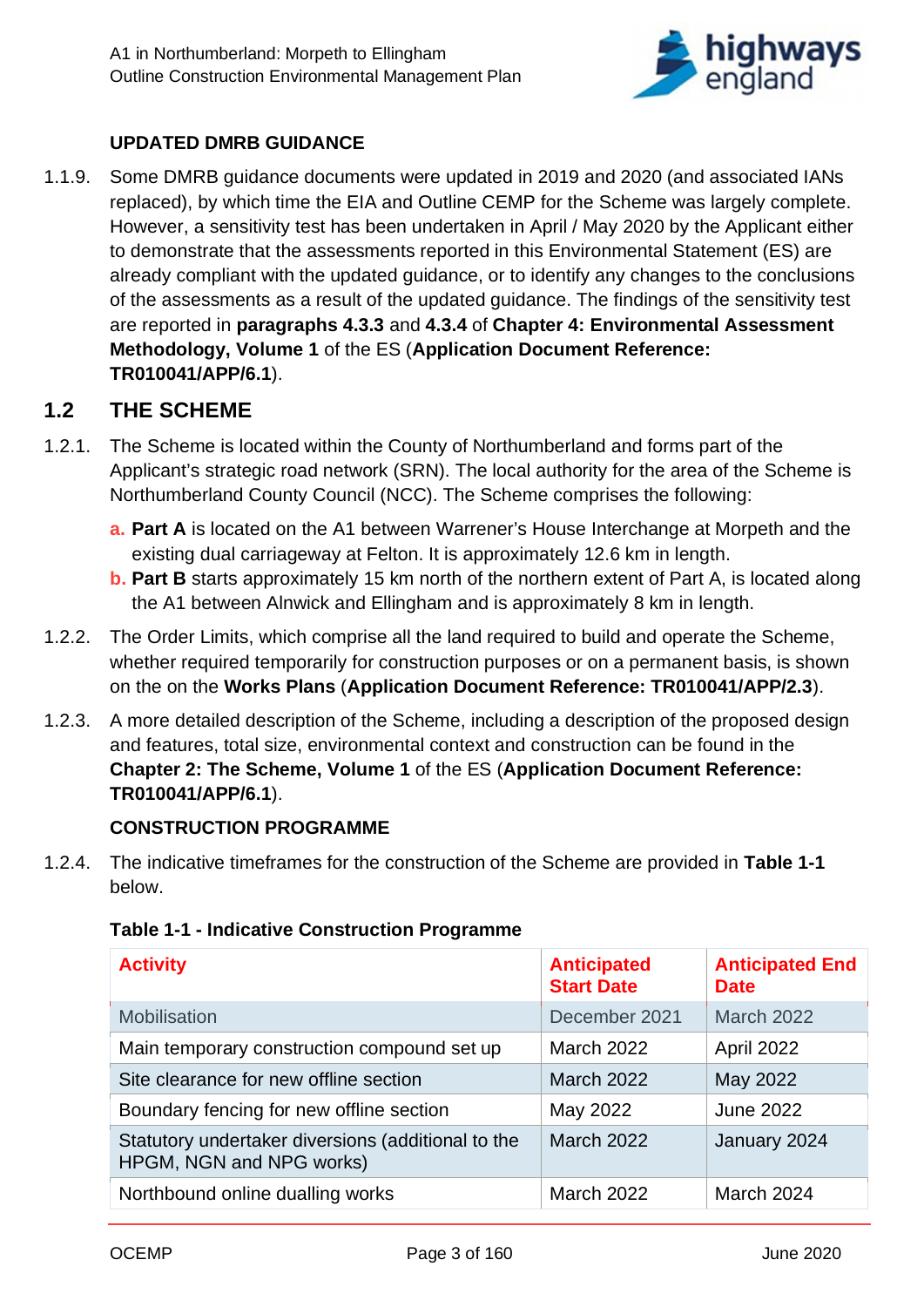

| <b>Activity</b>                                                                          | <b>Anticipated</b><br><b>Start Date</b> | <b>Anticipated End</b><br><b>Date</b> |
|------------------------------------------------------------------------------------------|-----------------------------------------|---------------------------------------|
| Southbound online dualling works                                                         | <b>March 2022</b>                       | August 2024                           |
| Offline new carriageway works (including traffic<br>management installation and removal) | <b>March 2022</b>                       | December 2023                         |
| <b>Highlaws Junction</b>                                                                 | <b>March 2022</b>                       | May 2023                              |
| <b>Fenrother Junction</b>                                                                | August 2022                             | December 2023                         |
| <b>Causey Park Overbridge</b>                                                            | August 2022                             | October 2023                          |
| Burgham Park Underbridge                                                                 | <b>March 2022</b>                       | October 2023                          |
| <b>West Moor Junction</b>                                                                | <b>March 2022</b>                       | May 2023                              |
| <b>River Coquet bridge construction</b>                                                  | <b>March 2022</b>                       | December 2023                         |
| River Coquet bridge open                                                                 | December 2023                           |                                       |
| Parkwood Subway                                                                          | December 2022                           | May 2023                              |
| <b>New Access Track off West View</b>                                                    | <b>March 2022</b>                       | August 2022                           |
| <b>Bywell Road extension</b>                                                             | October 2022                            | <b>March 2023</b>                     |
| Link Road between Felmoor Park and the<br>proposed West Moor Junction / Felton Road      | December 2022                           | May 2023                              |
| Works to de-trunked A1                                                                   | August 2023                             | December 2023                         |
| Scheme open to traffic                                                                   | May 2024                                |                                       |
| Scheme Design Year (15 years after opening)                                              | 2039                                    |                                       |

- 1.2.5. Standard working hours will be from 7:00 am until 7:00 pm, Monday to Friday. However, extended hours including night time, weekend and Bank and Public Holiday working will be required for some construction operations and will be subject to approval in advance by NCC. These operations will include traffic management installation, traffic management switches, carriageway resurfacing, bridge beam installation, statutory diversions, drainage works, and construction of the new River Coquet Bridge, Charlton Mires Junction and Heckley Fence Accommodation Overbridge. The construction of Charlton Mires Junction and Heckley Fence Accommodation Overbridge will also require 24-hour closures of the B6347 to the west and east of the A1. Any overnight full closures of the A1 will be carried out overnight between 8:00 pm and 6:00 am. NCC will be notified in advance of these works.
- 1.2.6. The proposed high-level traffic management strategy comprises the following:
	- **Mainline**: Construction of the new carriageway offline alongside the existing carriageway, and transfer of traffic onto new section when complete. This approach will be taken for both parts of the Scheme. Works to the de-trunked A1 (Part A only).
	- **Offline:** Temporary road closures and diversions of side roads will be required during the construction of the offline section of Part A.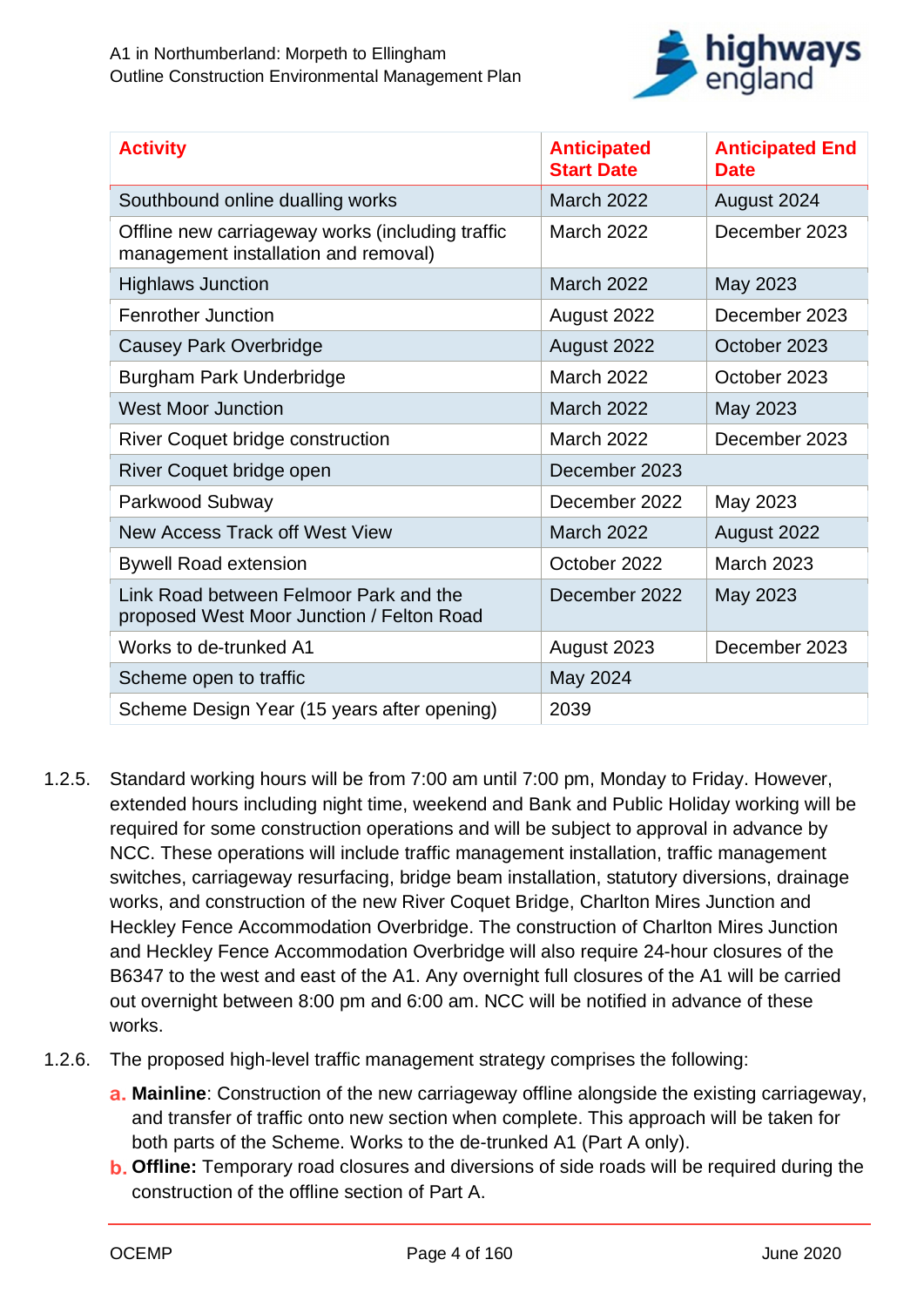

- The closure of the A1 will be limited to weekends or overnight between 8:00 pm and 6:00 am. For Part A, northbound traffic will be diverted via the A1 north, Morpeth Bypass, A197, A189, A1068 Coast Road, Alnwick A1 north, and the B6341 for all traffic types. The southbound diversion for cars and local traffic will be via the A1 south Alnwick, B6346, B6341 and A697 while the southbound diversion will be via the A698 and A697 for HGV and long-distance traffic. It is anticipated that there will be 23 nights of southbound diversions and 23 nights of northbound diversions required during the construction of Part A. The diversion routes will be between approximately 35 km – 45 km.
- d. For Part B, the A1 southbound traffic diversion route will be between Morpeth and south of Belford and will follow the A697 and B6348. The diversion will be approximately 63 km in length and be located to the west of the existing A1. The A1 northbound traffic diversion route will be between Denwick and north of Brownieside and will follow the B1340 and an unnamed road to the east of the A1. The diversion will be approximately 25 km in length and extend east towards the coast. It is anticipated that there will be 17 nights of southbound diversions and 17 nights of northbound diversions required during the construction of Part B. The diversion routes will be between approximately 25 km – 63 km.
- **Part A side road closures:** Diversions will be local on parallel roads via the A697 (and to the east of the existing A1 in some cases) due to limited traffic. The Applicant will not close all the side roads simultaneously to ensure that some access can be maintained during construction of Part A. Access to residential properties will be maintained for the entirety of the construction period.
- **Part B side road closures:** Diversions will be local on parallel roads via the B6341 and B6347. The Applicant will not close all the side roads simultaneously to ensure that some access can be maintained during construction of Part B. Access to residential properties will be maintained for the entirety of the construction period.
- **q**. There are no current plans to divert traffic from the A1 through Felton.
- h. Full details of the proposed diversion routes for the A1 are those shown in the **Construction Traffic Management Plan** (**CTMP**) (**Application Document Reference: TR010041/APP/7.4**). These diversion routes are currently used by the Applicant when maintenance and improvement works are undertaken on the network.

#### **PART A**

#### **Proposed Works**

- 1.2.7. A summary of the key aspects of the construction works, from the south to the north of Part A, is provided below:
	- **Warrener's House to Priest's Bridge** online widening and a new grade separated junction (Highlaws Junction).
	- **b. Priest's Bridge to Burgham Park** offline construction via new dual carriageway to the west of the existing A1. The by-passed section of existing A1 will be de-trunked and the southern extent stopped-up preventing through access to the new A1. An underbridge will be constructed at Burgham Park and an overbridge at Causey Park. A grade separated junction is proposed near Fenrother.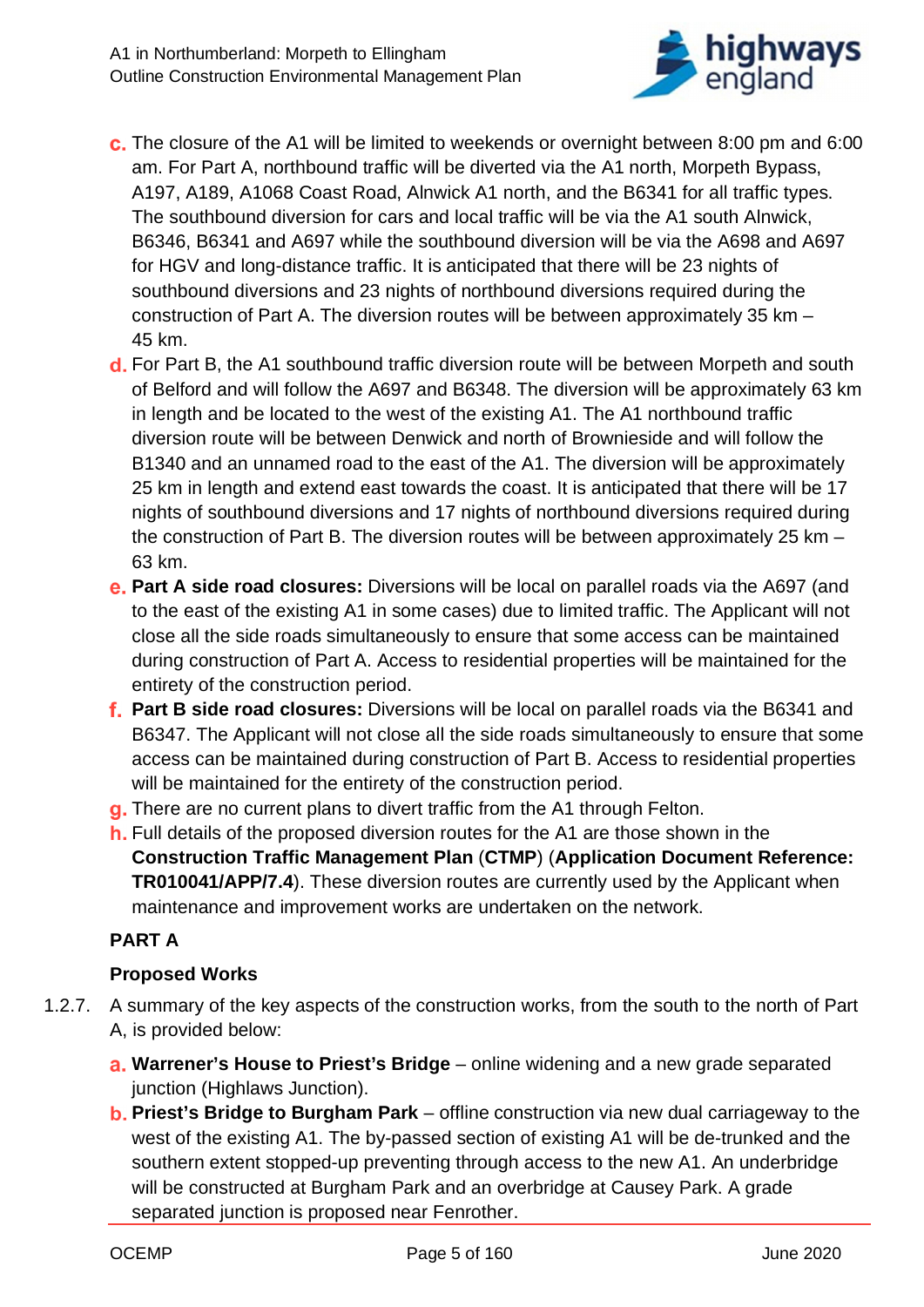

- **c. Burgham Park to Parkwood** online widening including a new bridge over the River Coquet, a new grade separated junction (West Moor Junction) and realignment of some side roads.
- 1.2.8. Part A will also involve alterations and/or improvements to private means of access, drainage, structures (including Parkwood subway and multiple culverts) and utilities, and temporary and permanent Public Right of Way (PRoW) diversions.
- 1.2.9. Further details of the works proposed within each aspect outlined above can be found in **Section 2.5** of **Chapter 2: The Scheme, Volume 1** of the ES (**Application Document Reference: TR010041/APP/6.1**).

#### **Advanced Works**

- 1.2.10. In order to construct Part A, a National Grid gas transmission pipeline to the south of the proposed Causey Park Overbridge will need to be diverted, together with a Northern Gas Networks pipeline and a Northern Powergrid (NPG) overhead electricity line at this location.
- 1.2.11. The Proposed Works comprise the diversion of approximately 650 m of existing 1050 mm diameter National Grid High-Pressure Gas Main (HPGM) underground pipeline (maximum 84 bar operating pressure), and are anticipated to be undertaken by National Grid to precede the A1 dualling works. To facilitate this, the diversion of a section of Northern Powergrid (NPG) overhead electricity line (a 20kV low-voltage overhead line) and a section of a Northern Gas Networks (NGN) medium pressure below ground gas pipeline is required. To ensure delivery of these works, powers are also proposed in the **draft DCO** (**Application Document Reference: TR010041/APP/3.1**).
- 1.2.12. The assumed duration for the proposed NGN and NPG diversions is currently four months, followed by the main National Grid HPGM diversion expected to take six months. These works will be carried out under the permitted development rights of the respective statutory undertakers.
- 1.2.13. A detailed description of each of the Advanced Works diversions is provided in **Section 2.5** of **Chapter 2: The Scheme**, **Volume 1** of the ES (**Application Document Reference: TR010041/APP/6.1**).
- 1.2.14. Similar to the construction arrangements and programme for civil engineering works, final information is not yet available. The Environmental Manager will update the Outline CEMP as and when information becomes available, and as a minimum, it will be reviewed every six months.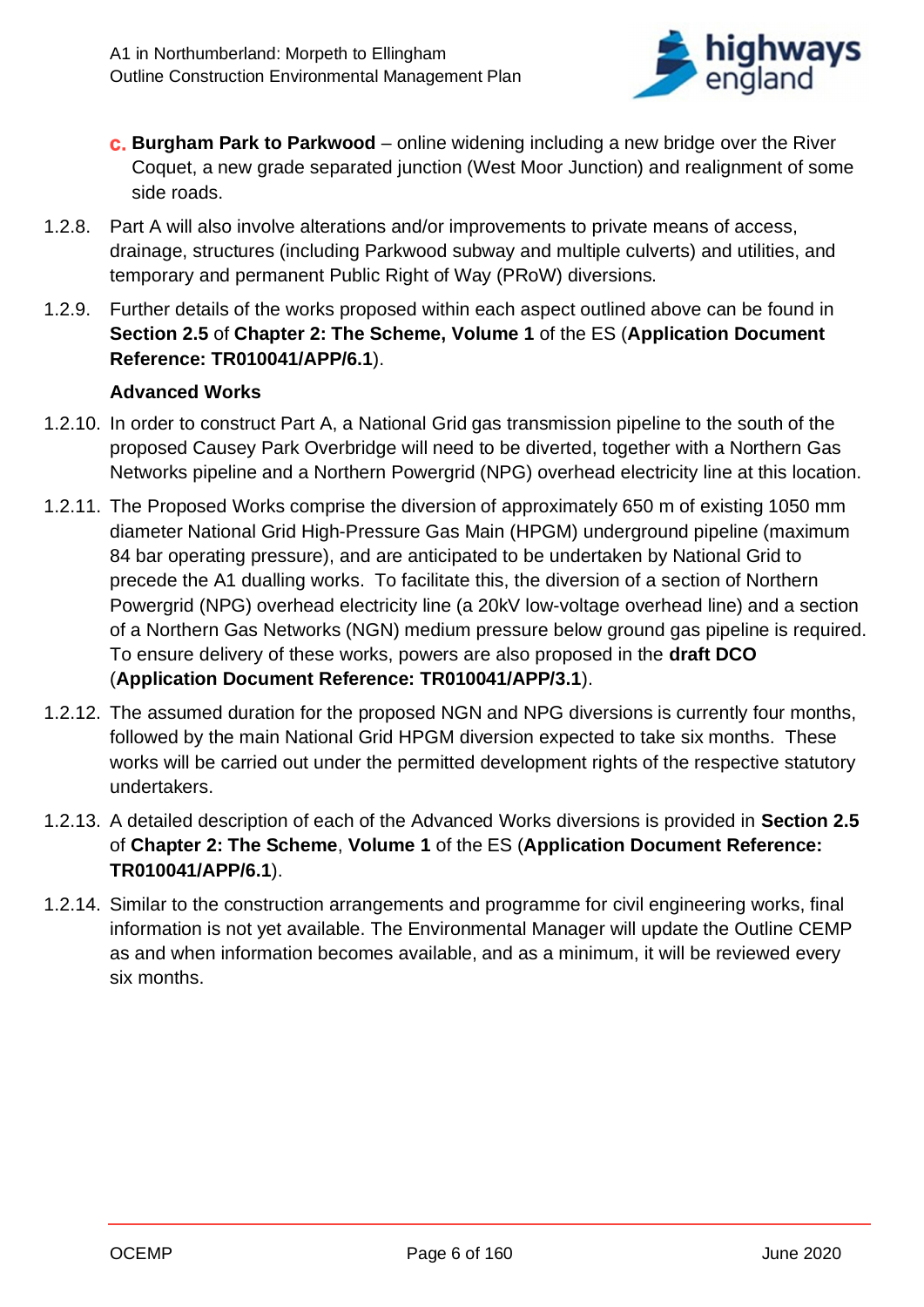

#### **Construction Compounds**

- 1.2.15. Two main temporary construction compounds (refer to **Figure 2.5: Temporary Construction Works: Part A** and **Figure 2.6: Temporary Construction Works: Part B**, Volume 1 of the ES (**Application Document Reference: TR010041/APP/6.1**), will be set up to enable Part A to be built. The compounds will include staff parking, site accommodation, materials storage, road sweepings management, facilities to wash vehicles and plant, and material maintenance areas. The compounds will be secure (gated and fenced) and 24 hour security provided. They will be hard surfaced and will implement a one way system.
	- a. The Main Compound will be located at the northern end of Part A, adjacent to the proposed West Moor Junction, occupying an area of approximately 50,000 m<sup>2</sup>. The access to the compound will be off Felton Road. This temporary construction compound will be shared with Part B.
	- b. A smaller satellite compound will be located in the southern area of Part A adjacent to the proposed Fenrother Junction, occupying an area of approximately 20,000 m<sup>2</sup>. The access to the compound will be off Fenrother Lane.
- 1.2.16. The compounds will be lit during hours of darkness for security and welfare use by directional lighting to avoid light spill and disturbance.

#### **Construction Traffic Management**

1.2.17. A **Construction Traffic Management Plan (CTMP)** (**Application Document Reference: TR010041/APP/7.4**) has been produced to support the EIA and this Outline CEMP. This will be further developed by the main contractor prior to the start of construction of the Scheme.

#### **PART B**

#### **Proposed Works**

- 1.2.18. A summary of the key aspects of the construction works is provided below:
	- **a. Alnwick to Ellingham** online widening to the east of the existing A1. The existing A1 will be used as the northbound carriageway and the new carriageway to the east of the existing A1 as the southbound carriageway.
	- **b. Charlton Mires Junction** a new grade separated junction which will replace the existing at-grade junction at Charlton Mires and Rock Lodge. The new junction will include an overbridge over the A1 which will connect to the side roads and proposed access tracks.
	- **c. Heckley Fence Accommodation Overbridge** an accommodation overbridge will be provided across the A1 to the east of Heckley Fence.
- 1.2.19. Part B will also involve alterations and/or improvements to private means of access, drainage, structures (including multiple culverts) and utilities, and temporary and permanent Public Right of Way (PRoW) diversions.
- 1.2.20. Further details of the works proposed within each aspect outlined above can be found in **Section 2.5** of **Chapter 2: The Scheme, Volume 1** of the ES (**Application Document Reference: TR010041/APP/6.1**).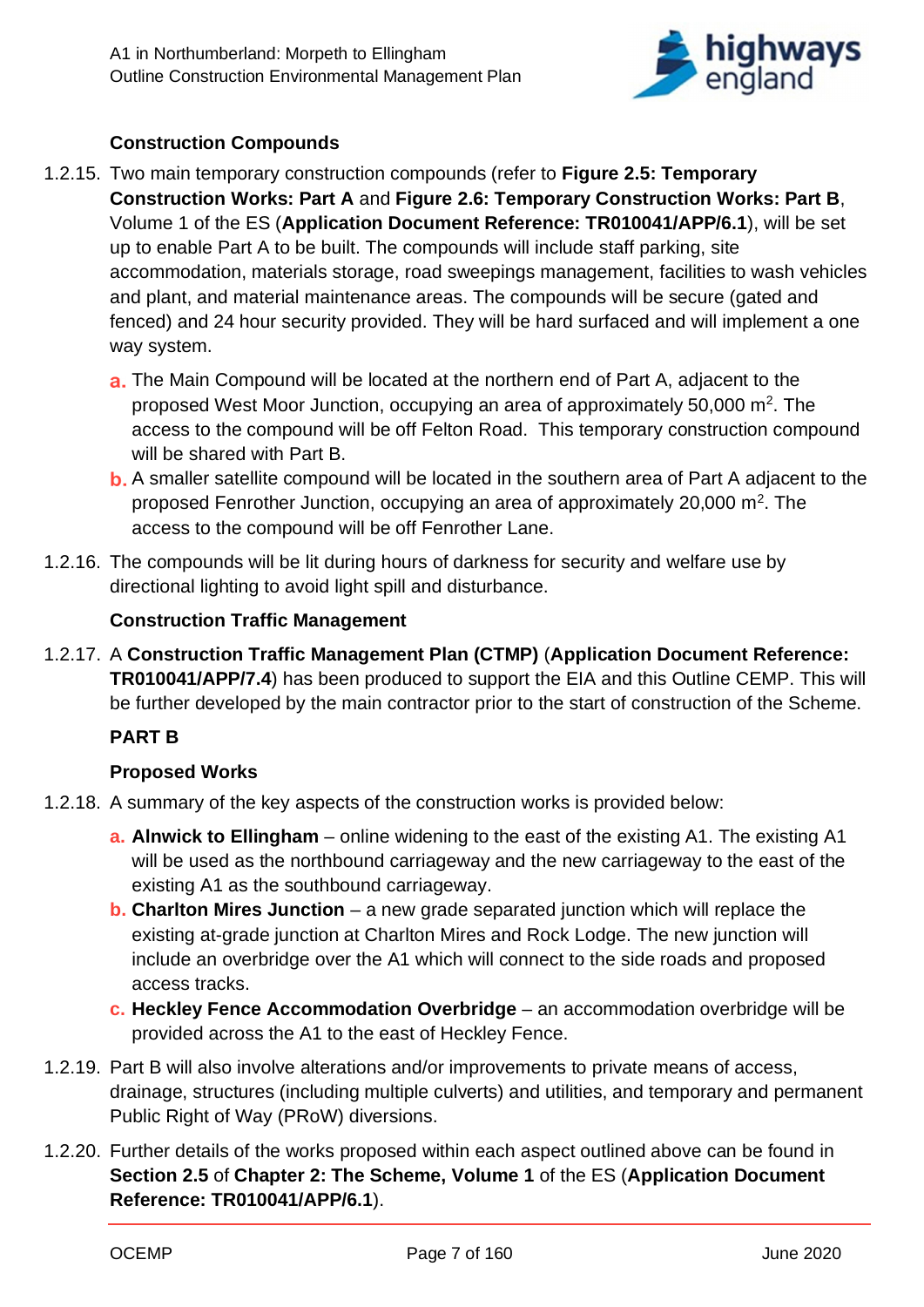

#### **Construction Compounds**

- 1.2.21. Three compounds will be temporarily required to facilitate the construction of Part B. The compounds will include staff parking, site accommodation, materials storage, road sweepings management, facilities to wash vehicles and plant, and material maintenance areas. The compounds will be secure (gated and fenced) and 24 hour security provided. They will be hard surfaced and will implement a one way system.
	- **a.** The Lionheart Enterprise Park Compound will be located adjacent to the existing Highways England maintenance depot at Lionheart Enterprise Park, to the south of Alnwick. This construction compound will occupy an area of approximately 40,000  $m^2$ . The access to Lionheart Enterprise Park Compound will be off the unnamed road to the north of this site compound. The existing depot was designed to service the A1 in Northumberland.
	- **b.** A smaller site compound will be located within the Part B Main Scheme Area to the east of the existing A1, in an existing field to the south of Charlton Mires. This site compound is called Charlton Mires Site Compound and will occupy an area of approximately  $8,000 \text{ m}^2$ .
	- **c.** The Main Compound will be located to the west of Thirston New Houses and approximately 16 km south of the Main Scheme Area. As detailed in **paragraph 1.2.5(a)** above, this temporary construction compound will be shared with Part A. The Main Compound will occupy an area of approximately 50,000  $m<sup>2</sup>$  and access to the compound will be off Felton Road.
- 1.2.22. It is anticipated that welfare facilities, site office and construction plant, materials and waste will be stored at the Lionheart Enterprise Park Compound and the majority of site supervision staff located within the Main Compound. Welfare facilities and site materials will also be stored at the Charlton Mires Site Compound.
- 1.2.23. All the compounds will be lit during hours of darkness for security and welfare use by directional lighting to avoid light spill and disturbance.

#### **Construction Traffic Management**

1.2.24. A **Construction Traffic Management Plan** (**Application Document Reference: TR010041/APP/7.4**) has been produced to support the DCO application and this Outline CEMP. This will be further developed by the main contractor prior to works commencing.

#### **1.3 SCHEME OBJECTIVES**

- 1.3.1. The principal objective of the Scheme is to provide resilience to the network and to improve the safety and speed of journeys across the route.
- 1.3.2. The specific objectives of the Scheme are to:
	- a. Improve journey times on the route of strategic national importance.
	- **b.** Improve network resilience and journey time reliability.
	- c. Improve safety.
	- d. Maintain access for local traffic whilst improving conditions for strategic traffic.
	- e. Facilitate future economic growth.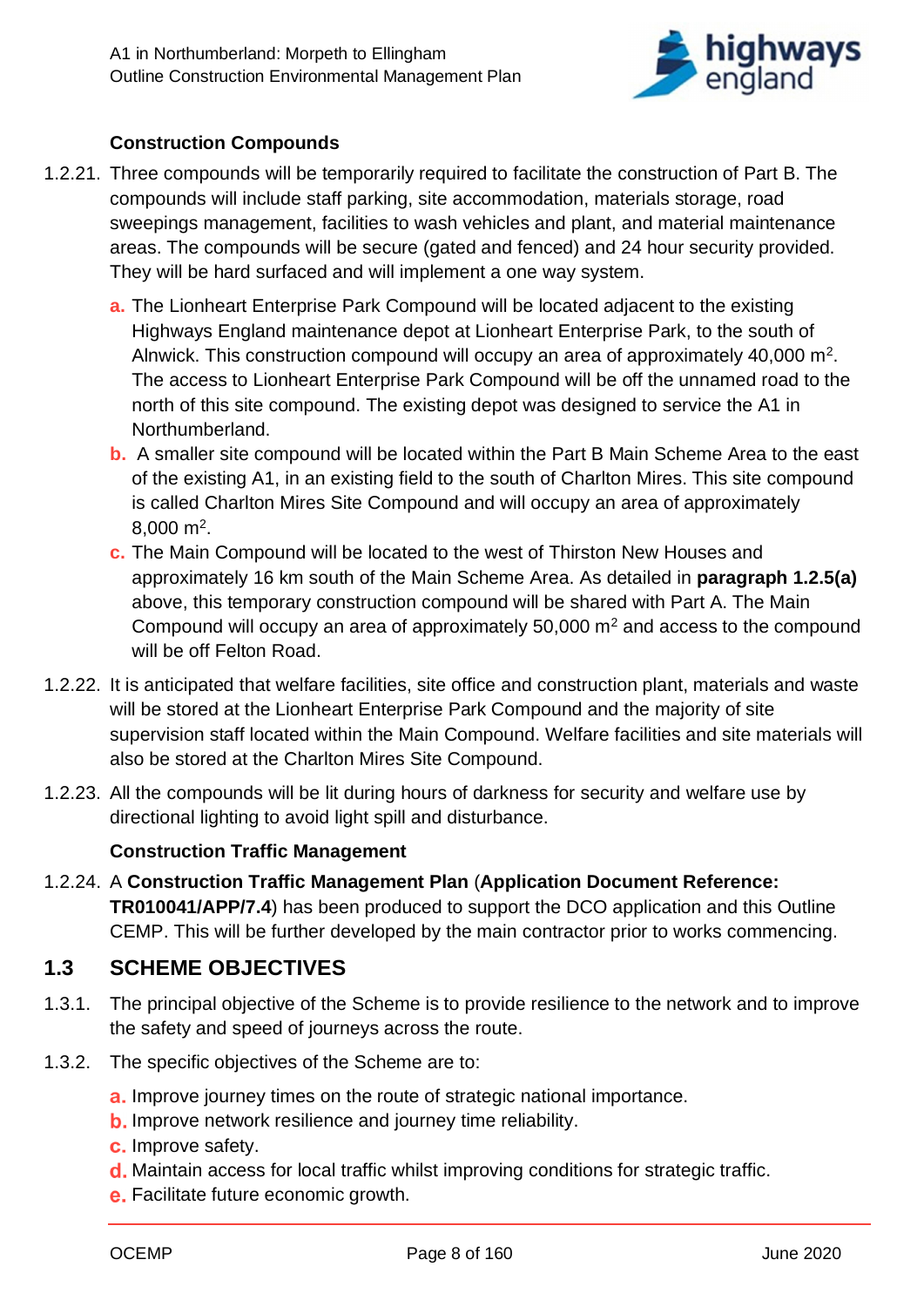

1.3.3. In addition, the design of the Scheme will be carried out in accordance with the Performance Specification set out for the Applicant in the Department for Transport's (DfT) Road Investment Strategy (RIS) (**Ref. 6**) which identified targets and requirements relating to the environment, cyclists, walkers and other vulnerable users of the network (such as horse riders). Furthermore, the Scheme will seek to support no net loss of biodiversity.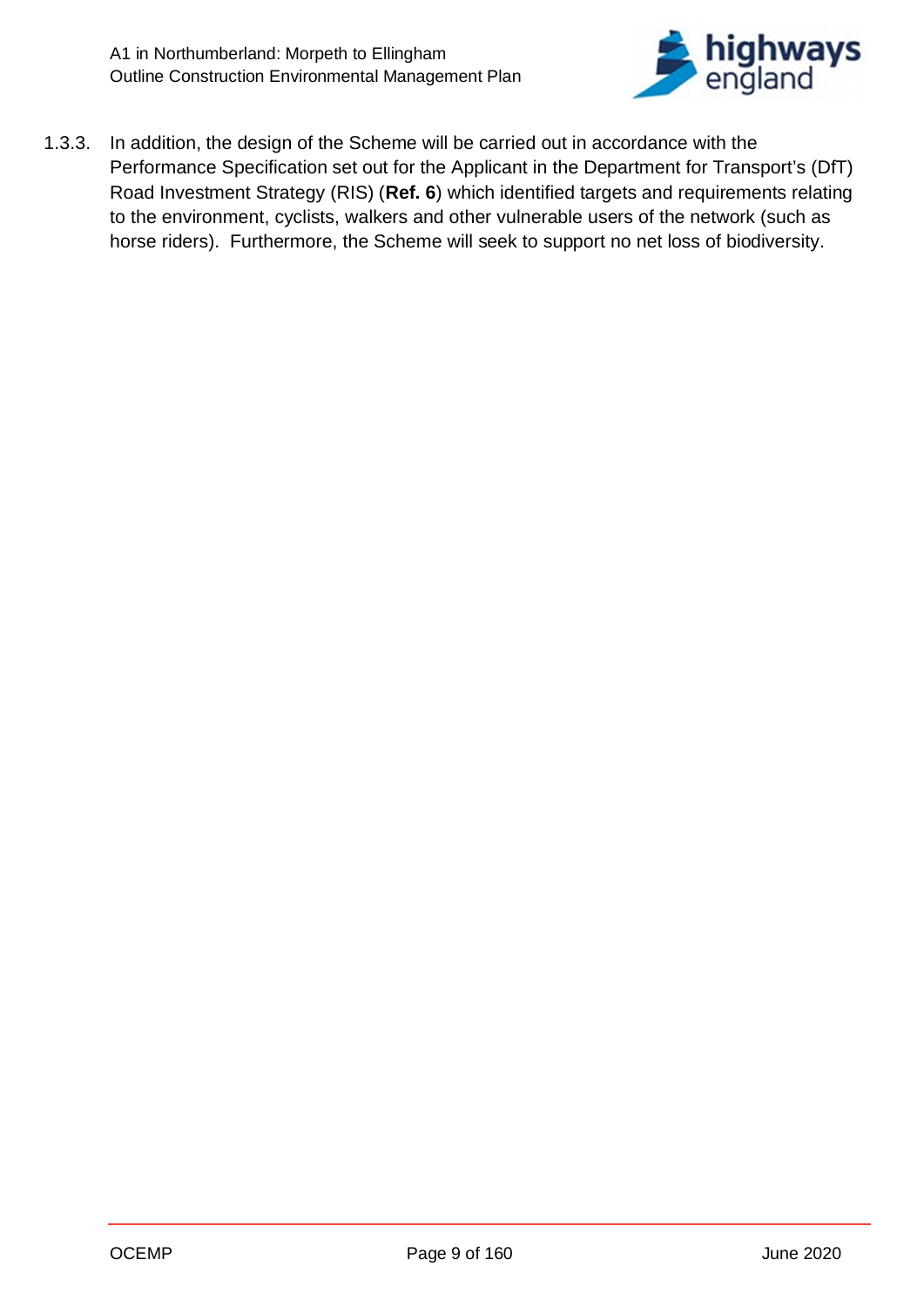

### **2 SCHEME TEAM ROLES AND RESPONSIBILITIES**

2.1.1. The main roles and responsibilities to be adhered to throughout construction of the Scheme are set out in **Table 2-1**.

| <b>Role</b>                                                  | <b>Key Environmental Responsibilities</b>                                                                                                                                                                                                                                                                                                                                                                                                                                                                                                                                                                                                                                                                                                                      |
|--------------------------------------------------------------|----------------------------------------------------------------------------------------------------------------------------------------------------------------------------------------------------------------------------------------------------------------------------------------------------------------------------------------------------------------------------------------------------------------------------------------------------------------------------------------------------------------------------------------------------------------------------------------------------------------------------------------------------------------------------------------------------------------------------------------------------------------|
| The Applicant                                                | a. Set the framework and policy for environmental requirements and<br>objectives for the Scheme.<br><b>b.</b> Agree the content of the CEMP in consultation with the Local<br>Authority and seek approval by the Secretary of State.<br>c. Primary responsibility for all matters under the DCO, its<br>requirements and the CEMP.                                                                                                                                                                                                                                                                                                                                                                                                                             |
| Environmental<br>Consultant<br>(designer)                    | a. Carry out EIA to identify potential environmental impacts,<br>mitigation measures and significant effects.<br><b>b.</b> Produce the CEMP.<br>c. Provide information to the design team to ensure Scheme design<br>meets environmental requirements.<br>d. Development of topic specific management plans where<br>necessary.                                                                                                                                                                                                                                                                                                                                                                                                                                |
| <b>Scheme</b><br>Archaeologist<br>(designer)                 | a. Produce the Cultural Heritage Management Plan within the CEMP<br>before construction.<br><b>b.</b> Produce a suitable mitigation strategy for unknown archaeological<br>remains and agree it with the County Archaeologist.<br>c. Oversee archaeological investigation works for the Scheme.<br>d. Work with the Environmental Manager to review, update and<br>maintain the Archaeology and Cultural Heritage Management Plan<br>throughout the works.<br>e. Produce the Written Scheme of Investigation (WSI) for programme<br>of trial trenching and agree it with NCC.                                                                                                                                                                                  |
| <b>Scheme</b><br>Landscape<br><b>Architect</b><br>(designer) | a. Oversee and monitor the implementation of the Landscape<br>Mitigation Masterplan (Figure 7.8, Volume 5 (Application<br>Document Reference: TR010041/APP/6.5) and Landscape<br>Mitigation Plan: Figure 7.10, Volume 6 of the ES (Application<br>Document Reference: TR010041/APP/6.6)) on site.<br><b>b.</b> Oversee and monitor the establishment/maintenance of the<br>landscape works throughout the period from completion to the<br>issue of the Defects Certificate relating to planting.<br>c. Verifies the issue of Design Certificates related to landscape<br>works.<br>d. Monitors and assesses the development of the Scheme in its<br>landscape context throughout the contract maintenance period and<br>provides inputs to the CEMP and HEMP. |

#### **Table 2-1 - Responsibility Matrix**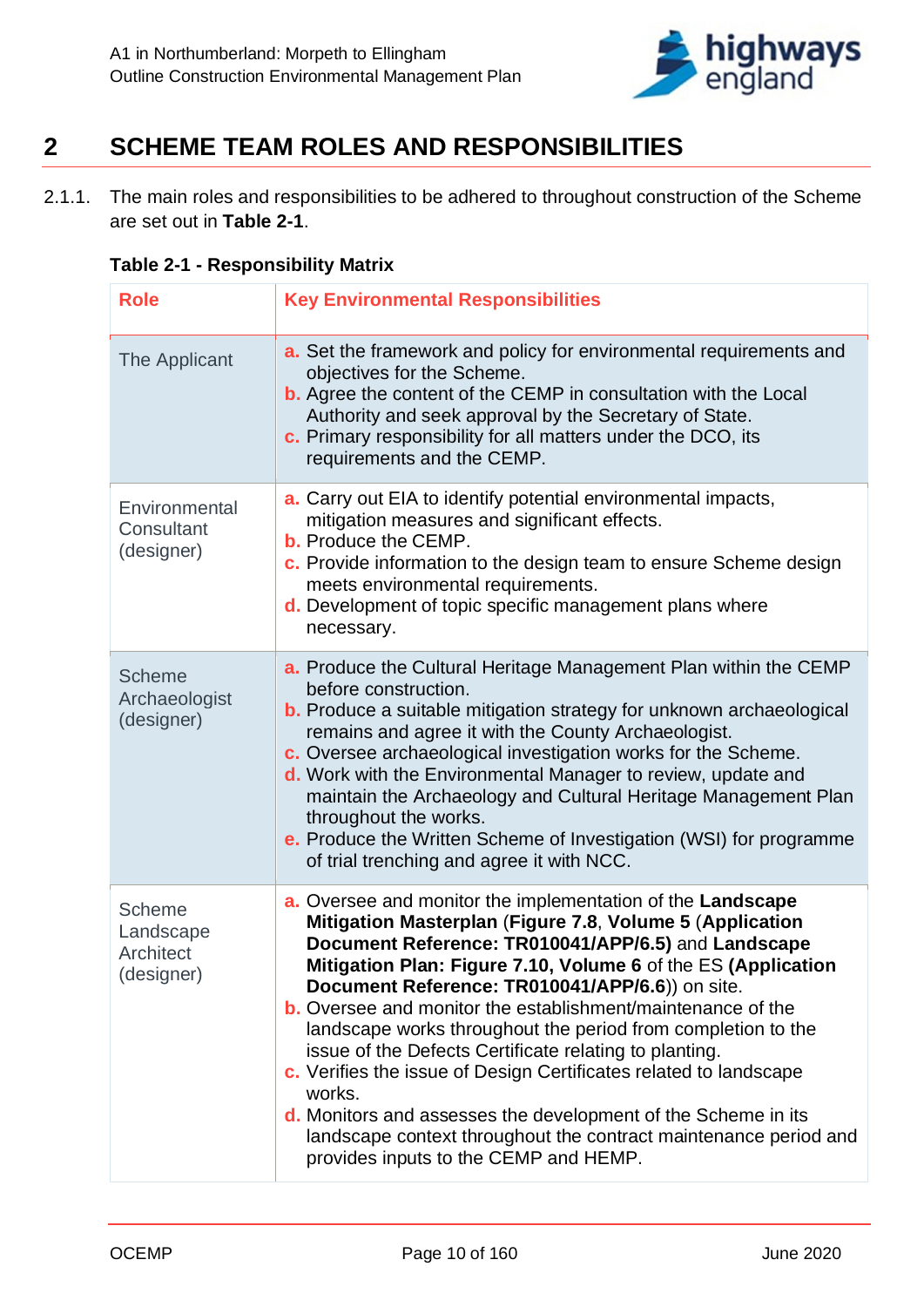

| <b>Role</b>                                                 | <b>Key Environmental Responsibilities</b>                                                                                                                                                                                                                                                                                                                                                                                                                                                                                                                                                                                                                                                                                                                                                                                                                                                                                                                                                                                                                                                                                                                                                                              |
|-------------------------------------------------------------|------------------------------------------------------------------------------------------------------------------------------------------------------------------------------------------------------------------------------------------------------------------------------------------------------------------------------------------------------------------------------------------------------------------------------------------------------------------------------------------------------------------------------------------------------------------------------------------------------------------------------------------------------------------------------------------------------------------------------------------------------------------------------------------------------------------------------------------------------------------------------------------------------------------------------------------------------------------------------------------------------------------------------------------------------------------------------------------------------------------------------------------------------------------------------------------------------------------------|
| Suitably<br>Experienced<br>Ecologist (SEE)<br>(designer)    | a. The SEE will have recent experience in ecological assessment for<br>highways schemes, with recent experience on United Kingdom<br>(UK) schemes. The Ecologist will be a Member of the Institute of<br>Ecology and Environmental Management (IEEM) or other relevant<br>professional organisations, with at least two years membership.<br><b>b.</b> The SEE will work with the Environmental Consultant to produce<br>the Ecological Management Plan (EMP) within the CEMP before<br>construction.                                                                                                                                                                                                                                                                                                                                                                                                                                                                                                                                                                                                                                                                                                                  |
| Project<br>Manager/Contract<br>Manager (main<br>contractor) | a. Overall responsibility for ensuring all elements in the DCO, CEMP<br>and all environmental legal and other requirements are<br>implemented on site.<br><b>b.</b> Main contractor internal review of the CEMP.<br>c. Ensure resources are made available to carry out environmental<br>responsibilities on site.<br>d. Notifying the Applicant of any environmental incidents.<br>e. Ensure Risk Assessments and Method Statements (RAMS)<br>incorporate environmental aspects and risks.<br>f. Ensure instructions from the Applicant are implemented.<br>g. Ensure a single point of contact for external parties is identified<br>and communicated.<br>h. Ensure subcontractor's method statements incorporate the<br>appropriate environmental mitigation and risk assessment prior to<br>the commencement of works.                                                                                                                                                                                                                                                                                                                                                                                             |
| Environmental<br>Manager (main<br>contractor)               | a. Responsible for the overall management of environmental aspects<br>on site.<br><b>b.</b> Developing and reviewing the CEMP on a regular basis.<br>c. Ensure all environmental mitigation and monitoring measures<br>identified in the CEMP and associated RAMS are implemented.<br>d. Carry out regular environmental site inspections and audits and<br>report non-compliance to the Project/Contract Manager.<br>e. Establish and oversee environmental monitoring onsite.<br>f. Liaise with relevant environmental bodies and other third parties as<br>appropriate.<br>g. Prepare, or ensure the preparation of, environmental permits,<br>licences and consents and ensuring all associated conditions<br>required are implemented.<br><b>h.</b> Ensure site personnel are provided with a site environmental<br>induction and appropriate training, briefings and toolbox talks are<br>undertaken and records kept.<br>i. Provide environmental advice and guidance to the team.<br>j. Carry out environmental incident investigations and review near<br>miss and best practice reports.<br>k. Engage other environmental specialists, including, (but not limited<br>to, those detailed below as required). |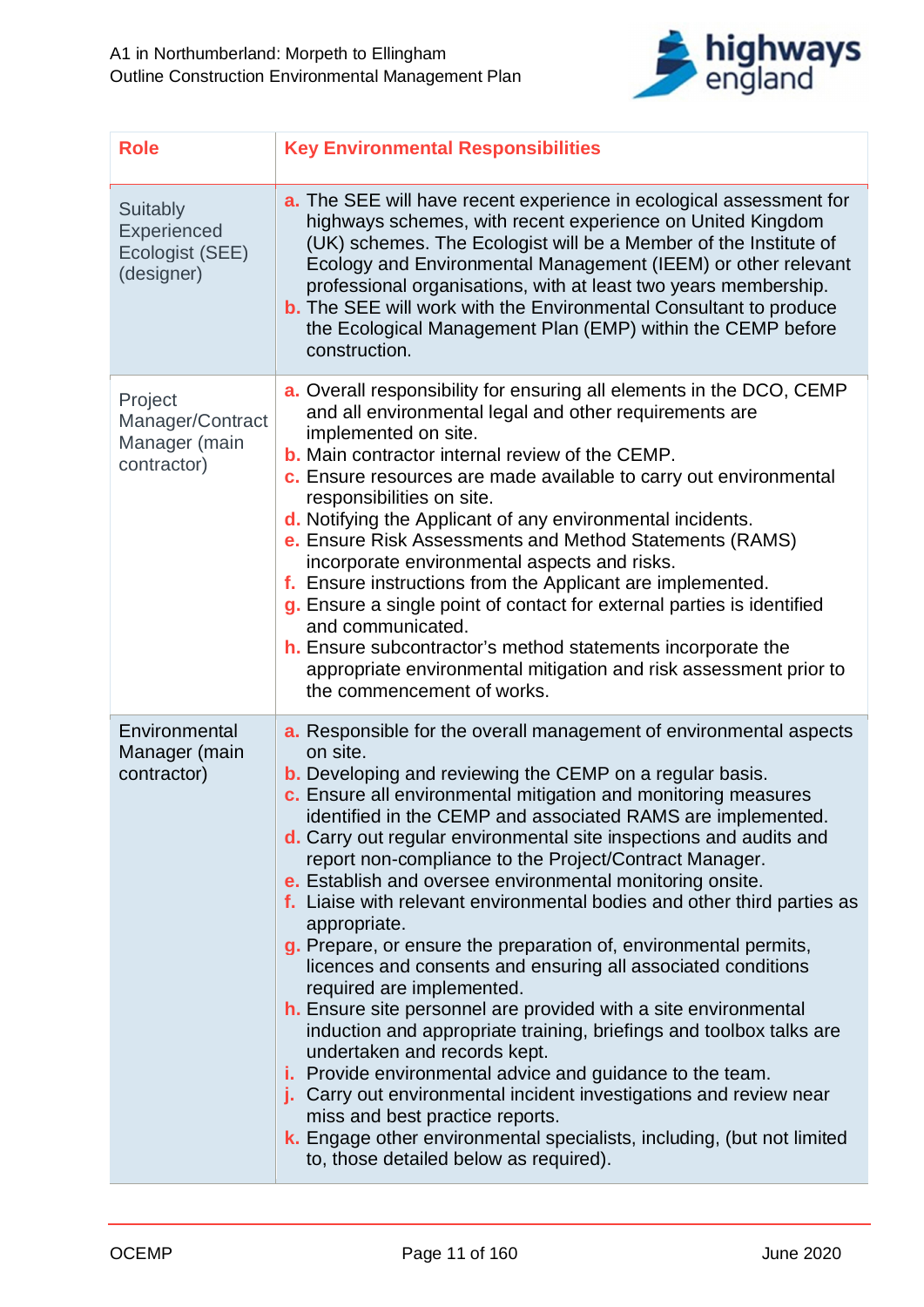

| <b>Role</b>                                                     | <b>Key Environmental Responsibilities</b>                                                                                                                                                                                                                                                                                                                                                                                                                                                                                                                                                                                                                                                                                                                                                                                                                                                                                                         |
|-----------------------------------------------------------------|---------------------------------------------------------------------------------------------------------------------------------------------------------------------------------------------------------------------------------------------------------------------------------------------------------------------------------------------------------------------------------------------------------------------------------------------------------------------------------------------------------------------------------------------------------------------------------------------------------------------------------------------------------------------------------------------------------------------------------------------------------------------------------------------------------------------------------------------------------------------------------------------------------------------------------------------------|
| <b>Named Ecologist</b><br>(main contractor)                     | a. Suitably experienced ecologist to be the named ecologist on the<br>Natural England European Protected Species (EPS) licence(s).<br><b>b.</b> Responsible for ensuring all requirements of the licence(s) are<br>adhered to and providing advice regarding this.                                                                                                                                                                                                                                                                                                                                                                                                                                                                                                                                                                                                                                                                                |
| <b>Ecological Clerk</b><br>of Works (ECoW)<br>(main contractor) | a. Responsible for ensuring that all ecological mitigation measures<br>are implemented on site.<br><b>b.</b> Ensure that the requirements of ecological licences e.g. Protected<br>species licences are implemented on site.<br>c. Undertake a watching brief during vegetation clearance.<br>d. Input into the CEMP as required.<br>e. Prepare and carry out ecological briefings and tool box talks on<br>site.<br>f. Prepare specific ecological method statements and ecological<br>permits as required.<br>g. Provide ecological advice and support to the site team.<br>h. Attend site when unexpected ecological habitats or species are<br>identified.<br>i. Responsible for movement of EPS if found. The ECoW will need to<br>be licensed to undertake these works.<br>j. For works identified in the Register of Environmental Actions and<br>Commitments (REAC) in the environment, the ECoW will need to<br>be suitably experienced. |
| Archaeologist<br>(main contractor)                              | a. Ensure all mitigation agreed with NCC are discharged on site and<br>documented.<br><b>b.</b> Carry out a programme of intrusive Archaeological investigation<br>prior to construction works taking place. This will be followed by a<br>watching brief, including recording of unidentified features in<br>accordance with a WSI agreed with the County Archaeologist.                                                                                                                                                                                                                                                                                                                                                                                                                                                                                                                                                                         |
| All site-based<br>Personnel<br>including<br>subcontractors      | a. Ensure all environmental requirements of the CEMP are adhered<br>to on site.<br><b>b.</b> Attend site induction, regular environmental training and toolbox<br>talks and ensure learning points are implemented on site.<br>c. Carry out the works in accordance with environmental risk<br>assessments and method statements.<br>d. Report anything that deviates from agreed processes.<br>e. Report environmental near misses, incidents and best practices.<br>f. Only nominated trained personnel will carry out tasks such as<br>refuelling plant, management of hazardous materials,<br>environmental monitoring and waste management.                                                                                                                                                                                                                                                                                                  |
| Other                                                           | a. The following roles will also be fulfilled as required:<br>Arboriculturalist<br>T.                                                                                                                                                                                                                                                                                                                                                                                                                                                                                                                                                                                                                                                                                                                                                                                                                                                             |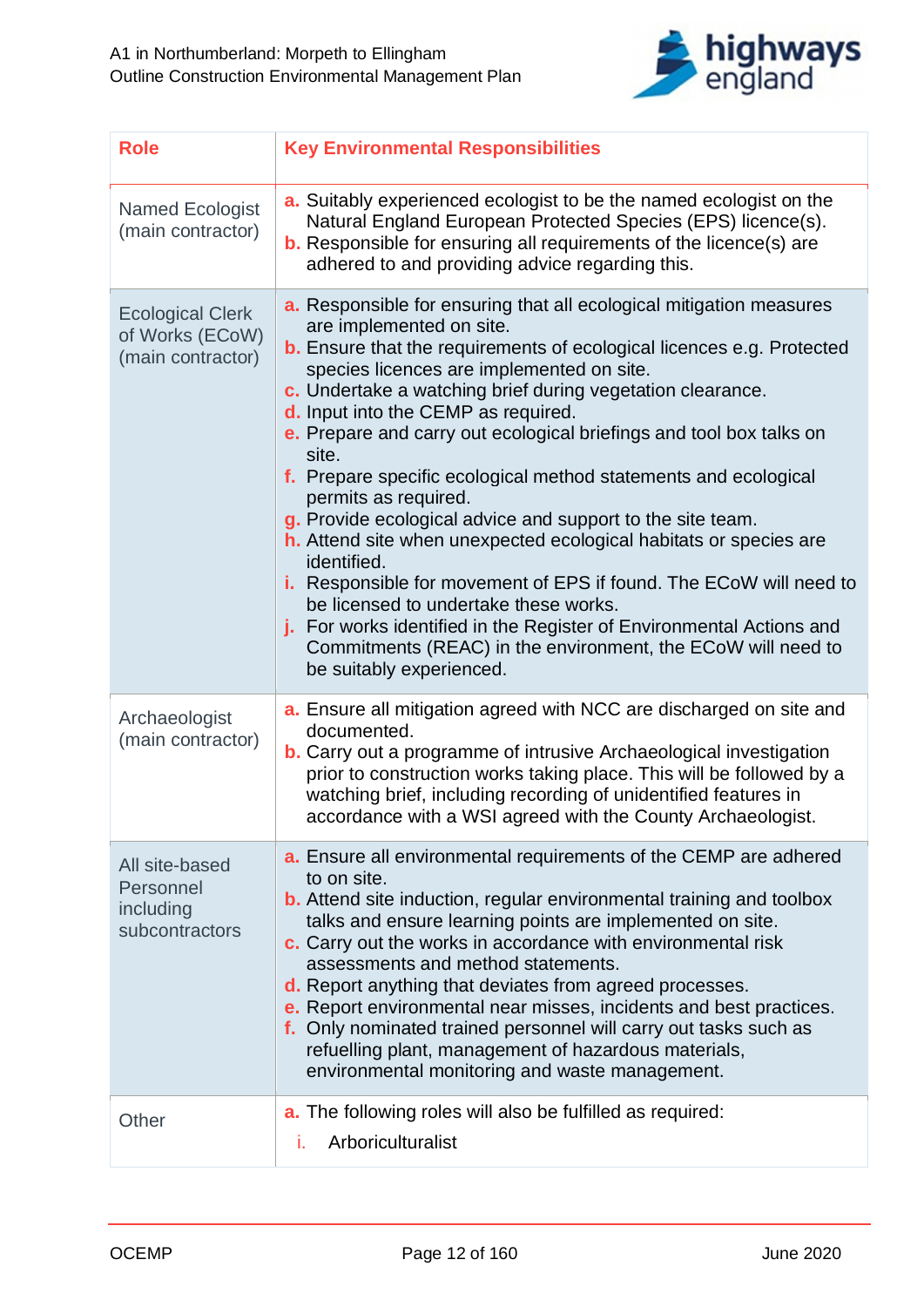

## **3 REGISTER OF ENVIRONMENTAL ACTIONS AND COMMITMENTS**

- 3.1.1. The Register of Environmental Actions and Commitments (REAC) contained in **Table 3-1**, **Table 3-2** and **Table 3-3** identify the commitments included within the **Technical Chapters** for Part A, **Volume 2** of the ES (**Application Document Reference: TR010041/APP/6.2**) and the **Technical Chapters** for Part B**, Volume 3** of the ES (**Application Document Reference: TR010041/APP/6.3**) to address the potential environmental effects of the Scheme. **Table 3-1** sets out measures which apply to the Scheme as a whole, while **Table 3-2** covers measures applicable only to Part A. **Table 3-3** covers measures applicable only to Part B. Where a measure appears in **Table 3-1**, it is not repeated in **Table 3-2** or **Table 3-3**.
- 3.1.2. The REAC will be maintained to track progress of the commitments and record outcomes and evidence of the actions taken, as well as recording and addressing any additional environmental issues that arise during construction. It will be finalised at the end of construction, on completion of the Scheme. This will be the main vehicle for communicating essential environmental information to the Applicant and the body who will be responsible for the future maintenance and operation of the asset.
- 3.1.3. The REAC will be maintained as the Scheme progresses and as a minimum will be reviewed every six months until completion of construction.
- 3.1.4. The REAC will be the main vehicle for communicating essential environmental information to the Applicant and the body who will be responsible for the future maintenance and operation of the asset.
- 3.1.5. In relation to **Table 3-1**, **Table 3-2** and **Table 3-3** if an environmental topic is not listed within the tables this is because there are no required measures at this phase of the Scheme (e.g. no air quality measures are required during detailed design).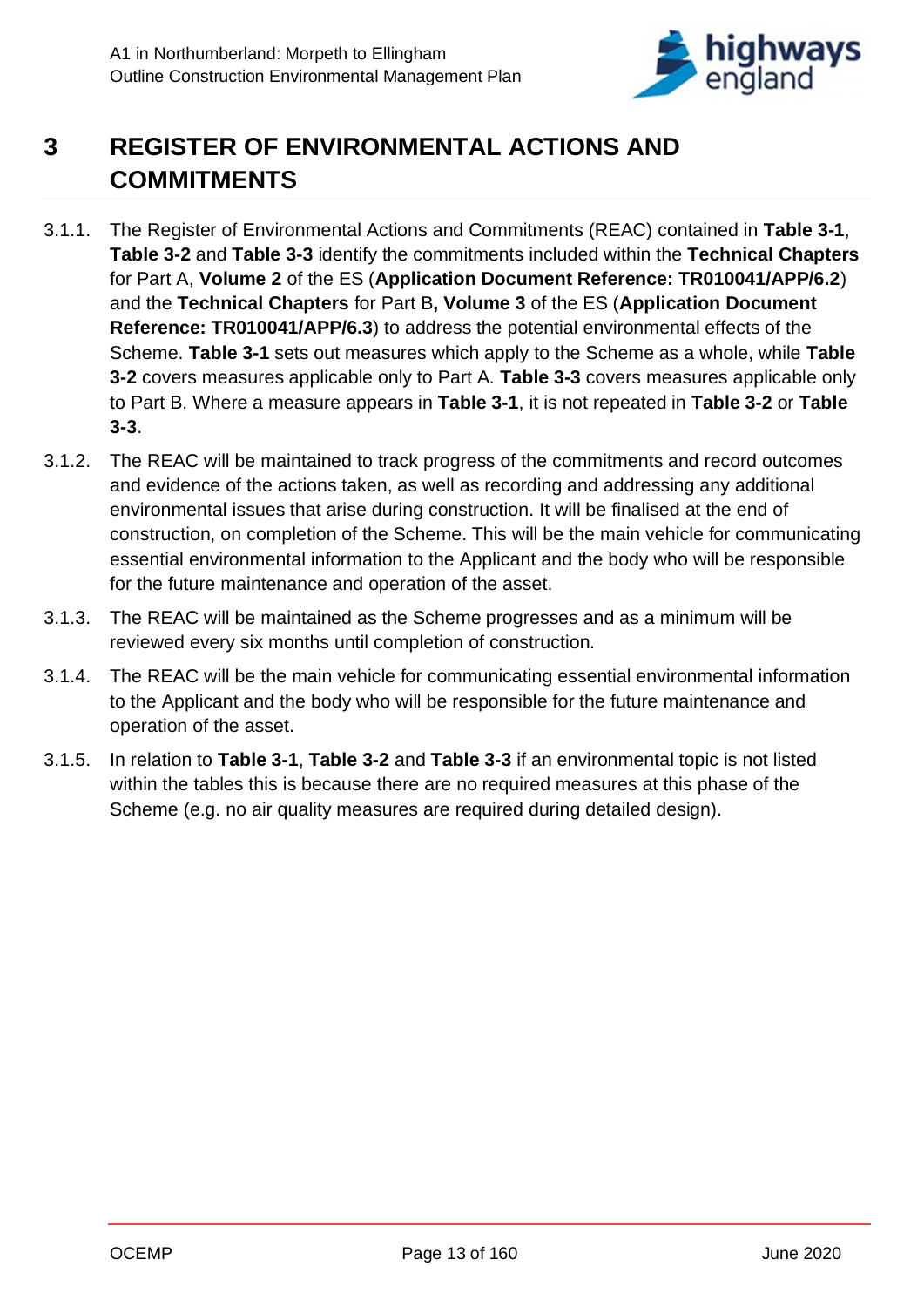

| Table 3-1 - Register of Environmental Actions and Commitments: The Scheme |  |  |
|---------------------------------------------------------------------------|--|--|
|---------------------------------------------------------------------------|--|--|

| <b>Ref</b>    | <b>Action (Including Monitoring Requirements)</b>                                                                                                                                                                                                                                                                                                                                                                                                                                                                                                                                                                                                                                                                                                                                                                                                                                                                                                                                                     | <b>Objective</b>                                                                                                                                                                                                                                                                                                               | <b>Source Reference</b>                                                                                                                                                                                                                                                                       | <b>Organisation /</b><br><b>Individual</b><br><b>Delivering</b><br><b>Measure</b> | <b>Achievement Criteria and Reporting</b><br><b>Requirements</b><br><b>(Reported on the Requirements</b><br><b>Register published on the Applicant's</b><br><b>Scheme website)</b>                                                                                    | <b>Project Phase</b><br>(Design, Pre-<br><b>Construction,</b><br><b>Construction,</b><br><b>Operation</b> ) | <b>Record of</b><br><b>Completion</b><br><b>(Signature</b><br>and Date) |
|---------------|-------------------------------------------------------------------------------------------------------------------------------------------------------------------------------------------------------------------------------------------------------------------------------------------------------------------------------------------------------------------------------------------------------------------------------------------------------------------------------------------------------------------------------------------------------------------------------------------------------------------------------------------------------------------------------------------------------------------------------------------------------------------------------------------------------------------------------------------------------------------------------------------------------------------------------------------------------------------------------------------------------|--------------------------------------------------------------------------------------------------------------------------------------------------------------------------------------------------------------------------------------------------------------------------------------------------------------------------------|-----------------------------------------------------------------------------------------------------------------------------------------------------------------------------------------------------------------------------------------------------------------------------------------------|-----------------------------------------------------------------------------------|-----------------------------------------------------------------------------------------------------------------------------------------------------------------------------------------------------------------------------------------------------------------------|-------------------------------------------------------------------------------------------------------------|-------------------------------------------------------------------------|
| <b>DESIGN</b> |                                                                                                                                                                                                                                                                                                                                                                                                                                                                                                                                                                                                                                                                                                                                                                                                                                                                                                                                                                                                       |                                                                                                                                                                                                                                                                                                                                |                                                                                                                                                                                                                                                                                               |                                                                                   |                                                                                                                                                                                                                                                                       |                                                                                                             |                                                                         |
|               | <b>Landscape and Visual</b>                                                                                                                                                                                                                                                                                                                                                                                                                                                                                                                                                                                                                                                                                                                                                                                                                                                                                                                                                                           |                                                                                                                                                                                                                                                                                                                                |                                                                                                                                                                                                                                                                                               |                                                                                   |                                                                                                                                                                                                                                                                       |                                                                                                             |                                                                         |
| $S-L1$        | Ash (Fraxinus excelsior) will be omitted from all<br>planting mixes due to the biosecurity risk (Ash<br>Dieback Hymenoscyphus fraxinea formally Chalara<br>fraxinea) which is associated with this species.<br>Further information about Ash Dieback in the area is<br>available in Appendix 7.5: Arboricultural Report,<br>Volume 7 of the ES (Application Document<br>Reference: TR010041/APP/6.7) for Part A and<br>Appendix 7.1: Arboricultural Report, Volume 8 of<br>the ES (Application Document Reference:<br><b>TR010041/APP/6.8)</b> for Part B.                                                                                                                                                                                                                                                                                                                                                                                                                                            | To reduce the<br>biosecurity risk<br>associated with<br>this species.                                                                                                                                                                                                                                                          | <b>Chapter 7:</b><br>Landscape and<br>Visual, Volume 2 of<br>the ES, Paragraph<br>7.9.4<br><b>Chapter 7:</b><br>Landscape and<br>Visual, Volume 3 of<br>the ES, Paragraph<br>7.9.4<br><b>Chapter 9:</b><br><b>Biodiversity,</b><br>Volume 2 of the<br>ES, Paragraph 9.9.4                     | Designer<br>Main contractor                                                       | Landscape design approved by the<br>Secretary of State following consultation<br>with NCC as per Requirement 5, Schedule<br>2 of the draft DCO (Application<br><b>Document Reference:</b><br>TR010041/APP/3.1)<br>As built drawings<br>Landscape Design Certificate   | Design                                                                                                      |                                                                         |
| $S-L2$        | In order to minimise the impacts of the Scheme on<br>existing vegetation, the landscape design includes<br>the following measures:<br>a. Existing vegetation within the Order Limits will be<br>retained, in order to reduce potential impacts<br>relating to screening and landscape integration.<br>Where replacement planting is carried out it will<br>be in keeping with the existing landscape.<br><b>b.</b> This will be in accordance with the <b>Landscape</b><br>Mitigation Masterplan (Figure 7.8, Volume 5 of<br>the ES (Application Document Reference:<br><b>TR010041/APP/6.5) and Figure 7.10:</b><br>Landscape Mitigation Plan, Volume 6 of the ES<br>(Application Document Reference:<br>TR010041/APP/6.6)). All ponds will also be<br>retained. Where replacement of removed planting<br>will be carried out, it will be in keeping with the<br>existing landscape, avoiding the extensive use of<br>mass planting of woodland trees (which will over<br>time screen longer views). | To minimise<br>impacts on<br>existing<br>vegetation.<br>To reduce<br>operational<br>impacts through<br>landscape<br>planting.<br>To enhance value<br>for wildlife.<br>To reinstate<br>habitat features.<br>To connect<br>existing habitat<br>areas (especially<br>woodland) and<br>mitigate the<br>effects of<br>fragmentation | <b>Chapter 7:</b><br>Landscape and<br>Visual, Volume 2 of<br>the ES, Paragraph<br>7.9.4 and 7.9.7<br><b>Chapter 7:</b><br>Landscape and<br>Visual, Volume 3 of<br>the ES, Paragraph<br>7.9.4 and 7.9.7<br><b>Chapter 9:</b><br><b>Biodiversity,</b><br>Volume 2 of the<br>ES, Paragraph 9.9.4 | Designer<br>Main contractor                                                       | CEMP and Landscape design approved by<br>the Secretary of State following<br>consultation with NCC as per Requirement<br>5, Schedule 2 of the draft DCO<br>(Application Document Reference:<br>TR010041/APP/3.1)<br>As Built drawings<br>Landscape Design Certificate | Design                                                                                                      |                                                                         |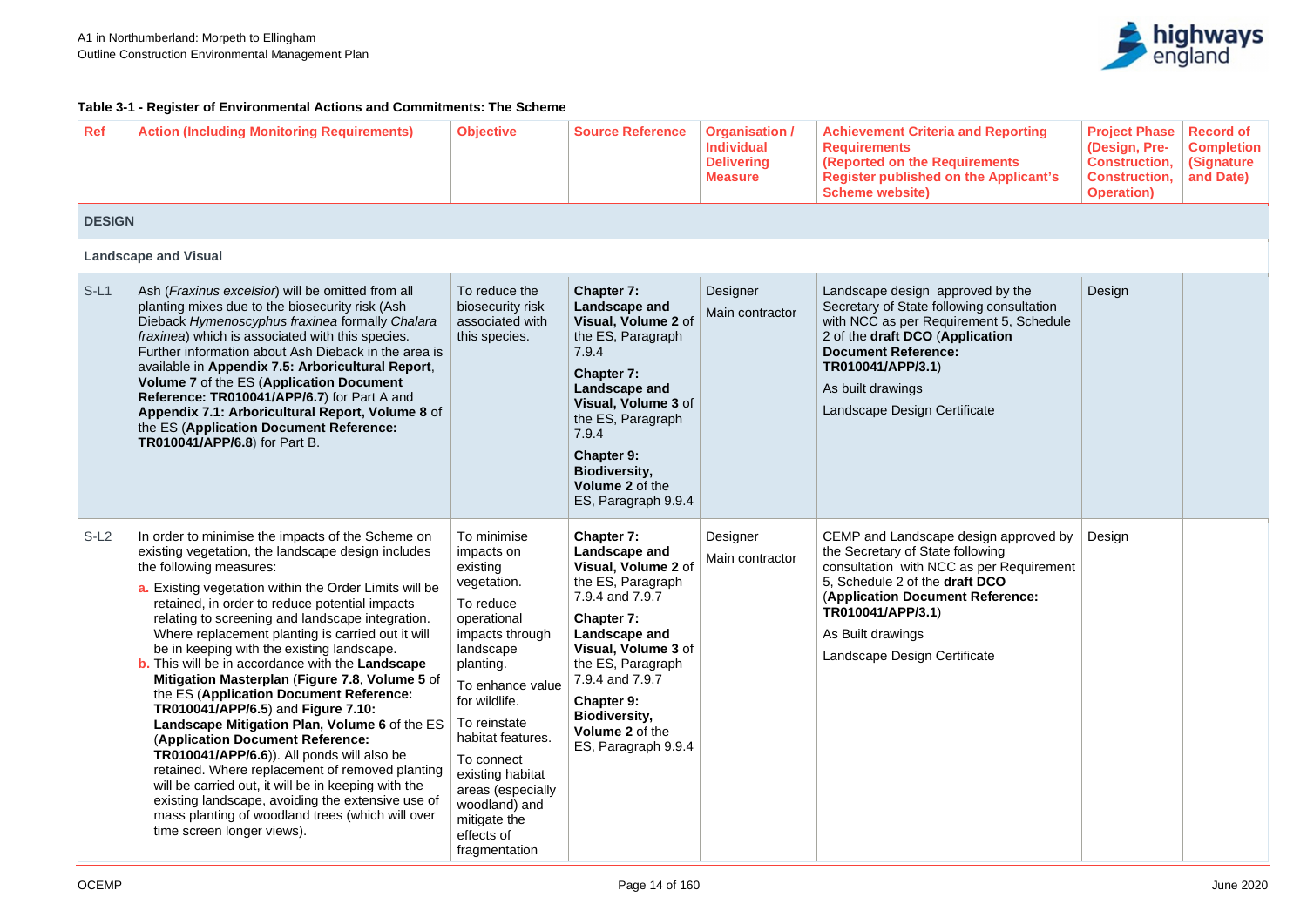

| <b>Ref</b> | <b>Action (Including Monitoring Requirements)</b>                                                                                                                                                                                                                                                                                                                                                                                                                                                                                                                                                                                                                                                                                                                                                                                                                                                                                                                                                                                                                                                                                                                                                                                                                                                                                                                                                                                                                                                                          | <b>Objective</b>                                                                                                                                                                           | <b>Source Reference</b>                                                                                                                                                                         | <b>Organisation /</b><br><b>Individual</b><br><b>Delivering</b><br><b>Measure</b> | <b>Achievement Criteria and Reporting</b><br><b>Requirements</b><br><b>(Reported on the Requirements)</b><br><b>Register published on the Applicant's</b><br><b>Scheme website)</b>                                                                                     | <b>Project Phase</b><br>(Design, Pre-<br><b>Construction,</b><br><b>Construction,</b><br><b>Operation</b> ) | <b>Record of</b><br><b>Completion</b><br><b>(Signature</b><br>and Date) |
|------------|----------------------------------------------------------------------------------------------------------------------------------------------------------------------------------------------------------------------------------------------------------------------------------------------------------------------------------------------------------------------------------------------------------------------------------------------------------------------------------------------------------------------------------------------------------------------------------------------------------------------------------------------------------------------------------------------------------------------------------------------------------------------------------------------------------------------------------------------------------------------------------------------------------------------------------------------------------------------------------------------------------------------------------------------------------------------------------------------------------------------------------------------------------------------------------------------------------------------------------------------------------------------------------------------------------------------------------------------------------------------------------------------------------------------------------------------------------------------------------------------------------------------------|--------------------------------------------------------------------------------------------------------------------------------------------------------------------------------------------|-------------------------------------------------------------------------------------------------------------------------------------------------------------------------------------------------|-----------------------------------------------------------------------------------|-------------------------------------------------------------------------------------------------------------------------------------------------------------------------------------------------------------------------------------------------------------------------|-------------------------------------------------------------------------------------------------------------|-------------------------------------------------------------------------|
|            | c. Throughout the extent of the Order Limits of the<br>Scheme, where existing vegetation has been lost<br>to facilitate the construction of the Scheme<br>(including vegetation clearance works to<br>accommodate the site compounds), replacement<br>woodland blocks, hedgerows, agricultural land<br>use, and individual trees will be required for the<br>restoration of the land, with the aim of conserving<br>landscape character and associated views. This<br>will be in accordance with the Landscape<br>Mitigation Masterplan (Figure 7.8, Volume 5 of<br>the ES) and Landscape Mitigation Plan (Figure<br>7.10, Volume 6 of the ES.<br>d. The proposed hedgerows identified within the<br>proposed Landscape Mitigation Masterplan<br>(Figure 7.8, Volume 5 of the ES) and<br>Landscape Mitigation Plan (Figure 7.10,<br><b>Volume 6</b> of the ES), located on either side of the<br>Scheme alignment will be supported by linear<br>belts of woodland block planting, and they will<br>intend to act as a wind break, to enable<br>successful plant establishment and reduce the<br>loss of vegetation.<br>f. Where hedgerows are shown as being retained<br>on the Landscape Mitigation Masterplan<br>(Figure 7.8, Volume 5 of the ES) and the<br>Landscape Mitigation Plan (Figure 7.10,<br><b>Volume 6</b> of the ES), but subsequently need to<br>be removed to construct the Scheme,<br>replacement hedgerow planting will be required,<br>with species rich mix to match the existing<br>hedgerow lost. | and<br>displacement.<br>To encourage<br>use of structures<br>by wildlife.<br>To improve the<br>biodiversity of the<br>Scheme.<br>To reduce the<br>Scheme's<br>vulnerability to<br>drought. |                                                                                                                                                                                                 |                                                                                   |                                                                                                                                                                                                                                                                         |                                                                                                             |                                                                         |
| $S-L3$     | In order to improve the biodiversity of the Scheme,<br>the landscape design includes the following<br>measures:<br>a. Shrub planting in the Scheme will be restricted to<br>those areas on either side of culverts and<br>mammal underpasses, in order to encourage<br>usage of the structures by the respective species.<br>This will be extended to include sections of shrub<br>planting on either side of the bridges which cross<br>the mainline, and in and around the junctions to                                                                                                                                                                                                                                                                                                                                                                                                                                                                                                                                                                                                                                                                                                                                                                                                                                                                                                                                                                                                                                  | To improve the<br>biodiversity of the<br>Scheme.                                                                                                                                           | <b>Chapter 7:</b><br>Landscape and<br>Visual, Volume 2 of<br>the ES, Paragraph<br>7.9.8, 7.8.9, and<br>7.9.11<br><b>Chapter 7:</b><br>Landscape and<br>Visual, Volume 3 of<br>the ES, Paragraph | Designer<br>Main contractor                                                       | Landscape design discharged as required<br>by the DCO by the Secretary of State<br>following consultation with NCC as per<br>Requirement 5, Schedule 2 of the draft<br><b>DCO (Application Document Reference:</b><br>TR010041/APP/3.1)<br>Landscape Design Certificate | Design                                                                                                      |                                                                         |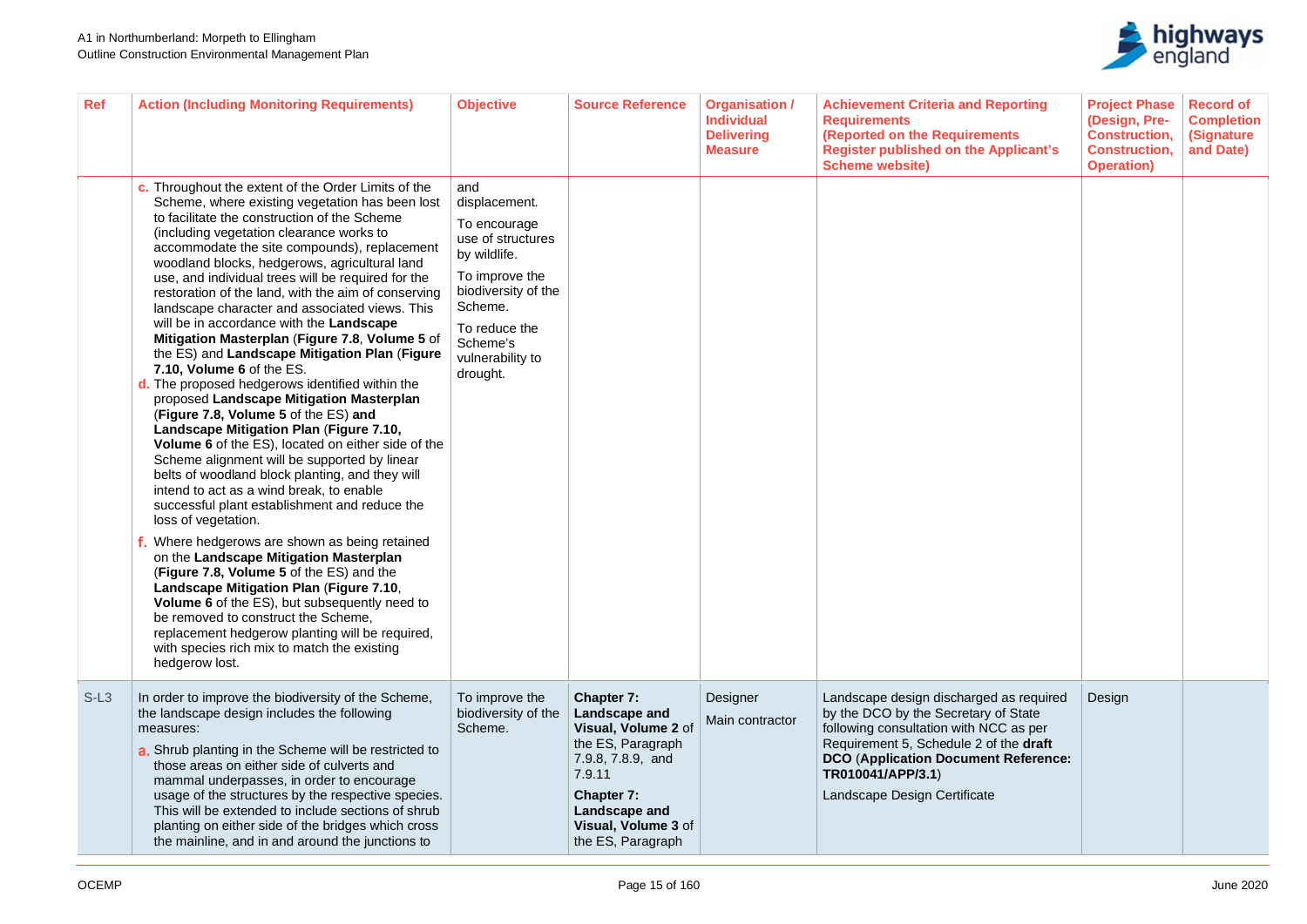

| <b>Ref</b> | <b>Action (Including Monitoring Requirements)</b>                                                                                                                                                                                                                                                                                                                                                                                                                                                                                                                                                                                                                                                                                                                                                                                                                                                                                                                                                                      | <b>Objective</b>                                                                                                        | <b>Source Reference</b>                                                                                                                                                              | <b>Organisation /</b><br><b>Individual</b><br><b>Delivering</b><br><b>Measure</b> | <b>Achievement Criteria and Reporting</b><br><b>Requirements</b><br><b>(Reported on the Requirements)</b><br><b>Register published on the Applicant's</b><br><b>Scheme website)</b> | <b>Project Phase</b><br>(Design, Pre-<br><b>Construction,</b><br><b>Construction,</b><br><b>Operation)</b> | <b>Record of</b><br><b>Completion</b><br><b>(Signature</b><br>and Date) |
|------------|------------------------------------------------------------------------------------------------------------------------------------------------------------------------------------------------------------------------------------------------------------------------------------------------------------------------------------------------------------------------------------------------------------------------------------------------------------------------------------------------------------------------------------------------------------------------------------------------------------------------------------------------------------------------------------------------------------------------------------------------------------------------------------------------------------------------------------------------------------------------------------------------------------------------------------------------------------------------------------------------------------------------|-------------------------------------------------------------------------------------------------------------------------|--------------------------------------------------------------------------------------------------------------------------------------------------------------------------------------|-----------------------------------------------------------------------------------|-------------------------------------------------------------------------------------------------------------------------------------------------------------------------------------|------------------------------------------------------------------------------------------------------------|-------------------------------------------------------------------------|
|            | discourage flight paths of bats too close to vehicle<br>updrafts.<br><b>b.</b> Replacement grassland habitat is identified<br>throughout the Order Limits. In total there are<br>seven suggested grass types proposed as part of<br>the Scheme, taking into consideration the specific<br>characteristics of each environment. These will<br>be secured within the Landscape Mitigation<br>Masterplan (Figure 7.8, Volume 5 of the ES<br>(Application Document Reference:<br>TR010041/APP/6.5), and Landscape Mitigation<br>Plan (Figure 7.10, Volume 6 of the ES<br>(Application Document Reference:<br>TR010041/APP/6.6)).<br>c. Within the areas of Species Rich (conservation)<br>grassland (LE1.3) mitigation, four distinct grass<br>types will be required. These are:<br>Junctions/grass verge – suitable for low<br>frequency grass cut areas.<br>General grassed areas - suitable for cutting<br>slopes and embankments.<br>Arable field margins – suitable for the<br>iii.<br>encouragement of pollinators. |                                                                                                                         | 7.9.8, 7.8.9, and<br>7.9.11                                                                                                                                                          |                                                                                   |                                                                                                                                                                                     |                                                                                                            |                                                                         |
| $S-L4$     | Plant stock will be planted using a combination of<br>whips and transplants.<br>For Part A, the exception is the replacement trees<br>identified along Coronation Avenue. Here, it is<br>currently proposed to replace trees to be lost to the<br>Scheme along Coronation Avenue with trees of<br>advanced nursery stock sizes at the time of planting<br>in order to better integrate the replacement plant<br>stock with that of the existing trees.                                                                                                                                                                                                                                                                                                                                                                                                                                                                                                                                                                 | To better<br>integrate the<br>replacement plant<br>stock with that of<br>the existing trees<br>at Coronation<br>Avenue. | <b>Chapter 7:</b><br>Landscape and<br>Visual, Volume 2 of<br>the ES, Paragraph<br>7.9.14<br><b>Chapter 7:</b><br>Landscape and<br>Visual, Volume 3 of<br>the ES, Paragraph<br>7.9.13 | Main contractor                                                                   | Landscape design discharged as required<br>by the DCO<br>Landscape Inspection Records<br>As Built drawings<br>Landscape Design Certificate                                          | Design                                                                                                     |                                                                         |
|            | <b>Cultural Heritage</b>                                                                                                                                                                                                                                                                                                                                                                                                                                                                                                                                                                                                                                                                                                                                                                                                                                                                                                                                                                                               |                                                                                                                         |                                                                                                                                                                                      |                                                                                   |                                                                                                                                                                                     |                                                                                                            |                                                                         |
| S-CH       | Impacts on built heritage assets during operation will<br>be minimised through the use of visual screening<br>(such as landscape planting).<br>For Part A, the introduction of the screening around<br>Highlaws Junction will reduce the visual impact of<br>Part A from the Grade II Listed Church of St                                                                                                                                                                                                                                                                                                                                                                                                                                                                                                                                                                                                                                                                                                              | To reduce the<br>visual impact of<br>the Scheme on<br>built heritage                                                    | <b>Chapter 8: Cultural</b><br>Heritage, Volume 2<br>of the ES,<br>Paragraph 8.9.9                                                                                                    | Main contractor<br>Archaeologist<br>(main contractor)                             | As Built drawings                                                                                                                                                                   | Design                                                                                                     |                                                                         |

| S-CH | Impacts on built heritage assets during operation will<br>be minimised through the use of visual screening<br>(such as landscape planting).<br>For Part A, the introduction of the screening around<br>Highlaws Junction will reduce the visual impact of<br>Part A from the Grade II Listed Church of St | To reduce the<br>visual impact of<br>the Scheme on<br>built heritage | <b>Chapter 8: Cultural</b>   Main contractor<br>$^{\dagger}$ Heritage, Volume 2 $_{\parallel}$<br>of the ES.<br>Paragraph 8.9.9 | Archaeologist<br>(main contractor) | As Built drawings |
|------|-----------------------------------------------------------------------------------------------------------------------------------------------------------------------------------------------------------------------------------------------------------------------------------------------------------|----------------------------------------------------------------------|---------------------------------------------------------------------------------------------------------------------------------|------------------------------------|-------------------|
|------|-----------------------------------------------------------------------------------------------------------------------------------------------------------------------------------------------------------------------------------------------------------------------------------------------------------|----------------------------------------------------------------------|---------------------------------------------------------------------------------------------------------------------------------|------------------------------------|-------------------|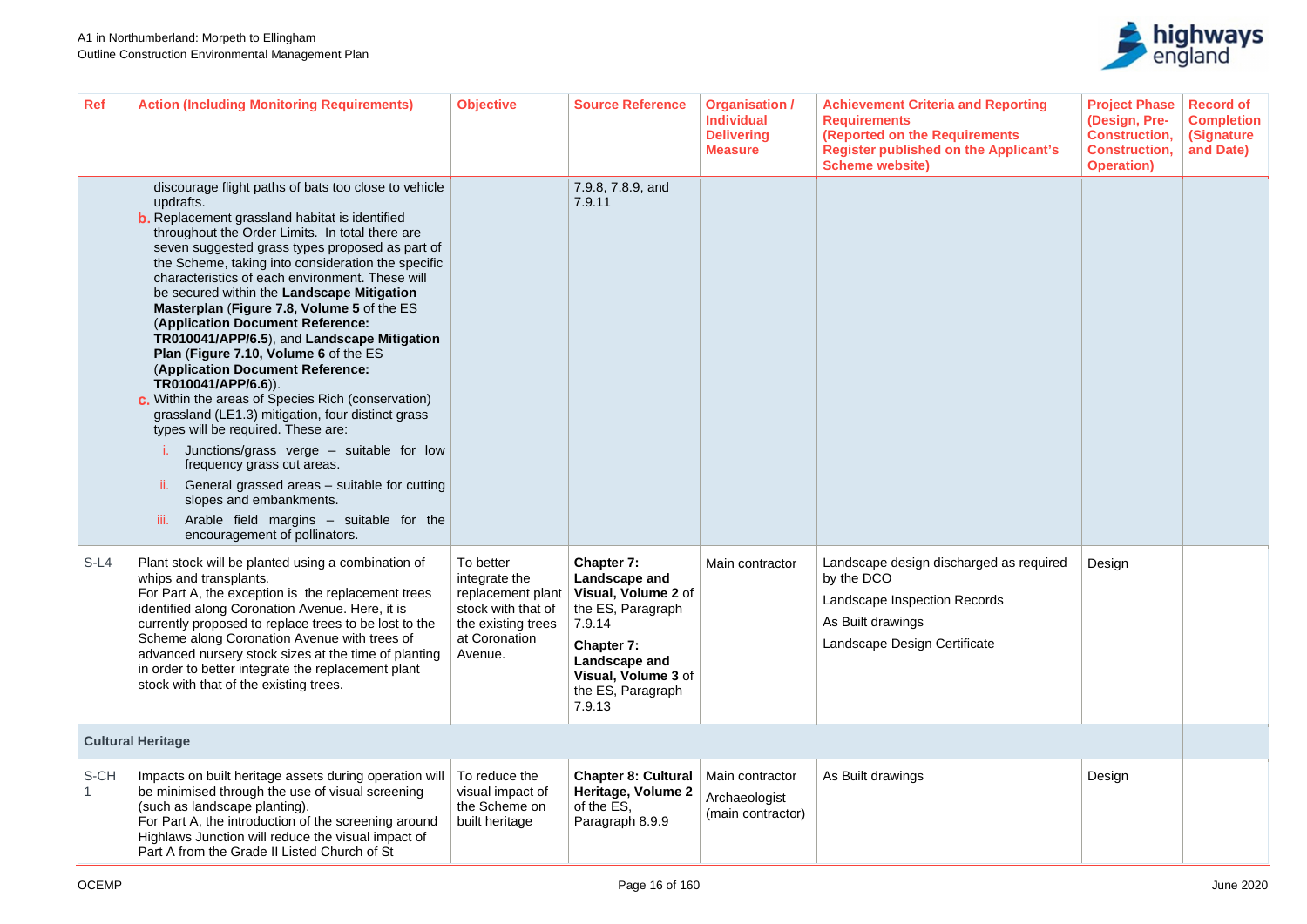

| <b>Ref</b>          | <b>Action (Including Monitoring Requirements)</b>                                                                                                                                                                                                                                                                                                                                                                                                                                                                                                                                                                                                  | <b>Objective</b>                                                                                                                                                                                | <b>Source Reference</b>                                                                                                                                                                                                                                                                                                       | <b>Organisation /</b><br><b>Individual</b><br><b>Delivering</b><br><b>Measure</b> | <b>Achievement Criteria and Reporting</b><br><b>Requirements</b><br><b>(Reported on the Requirements</b><br><b>Register published on the Applicant's</b><br><b>Scheme website)</b>                                                                                                                                                                                          | <b>Project Phase</b><br>(Design, Pre-<br><b>Construction,</b><br><b>Construction,</b><br><b>Operation</b> ) | <b>Record of</b><br><b>Completion</b><br><b>(Signature</b><br>and Date) |
|---------------------|----------------------------------------------------------------------------------------------------------------------------------------------------------------------------------------------------------------------------------------------------------------------------------------------------------------------------------------------------------------------------------------------------------------------------------------------------------------------------------------------------------------------------------------------------------------------------------------------------------------------------------------------------|-------------------------------------------------------------------------------------------------------------------------------------------------------------------------------------------------|-------------------------------------------------------------------------------------------------------------------------------------------------------------------------------------------------------------------------------------------------------------------------------------------------------------------------------|-----------------------------------------------------------------------------------|-----------------------------------------------------------------------------------------------------------------------------------------------------------------------------------------------------------------------------------------------------------------------------------------------------------------------------------------------------------------------------|-------------------------------------------------------------------------------------------------------------|-------------------------------------------------------------------------|
|                     | Cuthbert by making Part A less visible. Screening in<br>the form of woodland planting is also proposed<br>along the section of Part A by Causey Park and New<br>Houses Farm, which will further reduce visual<br>disturbance during the operation of Part A.<br>Refer to the Landscape Mitigation Plans for<br>additional detail (Figure 7.8: Landscape Mitigation<br>Masterplan, Volume 5 of the ES (Application<br>Document Reference: TR010041/APP/6.5) and<br>Figure 7.10: Landscape Mitigation Plan, Volume<br>6 of the ES (Application Document Reference:<br>TR010041/APP/6.6)).                                                            |                                                                                                                                                                                                 | <b>Chapter 8: Cultural</b><br>Heritage, Volume 3<br>of the ES,<br>Paragraph 8.9.12                                                                                                                                                                                                                                            |                                                                                   |                                                                                                                                                                                                                                                                                                                                                                             |                                                                                                             |                                                                         |
| <b>Biodiversity</b> |                                                                                                                                                                                                                                                                                                                                                                                                                                                                                                                                                                                                                                                    |                                                                                                                                                                                                 |                                                                                                                                                                                                                                                                                                                               |                                                                                   |                                                                                                                                                                                                                                                                                                                                                                             |                                                                                                             |                                                                         |
| $S-B1$              | Habitat compensation for breeding birds is<br>incorporated into the Landscape Mitigation<br>Masterplan (Figure 7.8, Volume 5 of the ES<br>(Application Document Reference:<br>TR010041/APP/6.5) and Landscape Mitigation<br>Plan (Figure 7.10, Volume 6 of the ES<br>(Application Document Reference:<br>TR010041/APP/6.6)), including hedgerows,<br>woodland, scrub and grassland. Where possible,<br>farmland will be retained, and habitat loss kept to a<br>minimum. Farmland boundary features, such as<br>hedgerows, will be reinstated within the Scheme<br>design, where permissible and achievable, to retain<br>these habitats of value. | To compensate<br>for the loss of<br>breeding bird and<br>wintering bird<br>habitat.                                                                                                             | <b>Chapter 9:</b><br><b>Biodiversity,</b><br>Volume 2 of the<br>ES, Table 9-23,<br><b>EM040</b><br><b>Chapter 9:</b><br><b>Biodiversity,</b><br>Volume 3 of the<br>ES, Table 9-12,<br><b>BI05</b><br><b>Appendix 9.6:</b><br><b>Breeding and</b><br><b>Wintering Birds</b><br><b>Report, Volume 8</b><br>of the ES, Table 7-1 | Designer<br>Main contractor                                                       | CEMP approved by the Secretary of State<br>following consultation with NCC as per<br>Requirement 4, Schedule 2 of the draft<br><b>DCO (Application Document Reference:</b><br>TR010041/APP/3.1)<br>Scheme design drawings<br>Landscape Design Certificate<br>Landscape planting strategy discharged as<br>required by the DCO<br>Landscape Management Plan<br><b>HEMP</b>   | Design                                                                                                      |                                                                         |
| $S-B2$              | The Landscape Mitigation Masterplan (Figure<br>7.8, Volume 5 of the ES (Application Document<br>Reference: TR010041/APP/6.5) and Landscape<br>Mitigation Plan (Figure 7.10, Volume 6 of the ES<br>(Application Document Reference:<br>TR010041/APP/6.6)) incorporates compensatory<br>habitat, such as woodland and species rich<br>grasslands, that is of higher value to terrestrial<br>invertebrates than those habitats lost. A diverse<br>range of floral species will be incorporated into the<br>landscape design providing larval and adult food<br>plants for a range of invertebrate species, including                                  | To compensate<br>for the loss of<br>terrestrial<br>invertebrate<br>habitat.<br>To provide larval<br>and adult food<br>plants for a range<br>of invertebrate<br>species, including<br>species of | <b>Chapter 9:</b><br><b>Biodiversity,</b><br>Volume 2 of the<br>ES, Table 9-23,<br><b>EM042</b><br><b>Chapter 9:</b><br><b>Biodiversity,</b><br>Volume 3 of the<br>ES, Paragraph<br>9.9.6 and Table 9-<br>12, HAB02                                                                                                           | Main contractor                                                                   | CEMP approved by the Secretary of State<br>following consultation with NCC as per<br>Requirement 4, Schedule 2 of the draft<br><b>DCO (Application Document Reference:</b><br>TR010041/APP/3.1)<br>Scheme design drawings<br>Landscape design approved by the<br>Secretary of State following consultation<br>with NCC as per Requirement 5, Schedule<br>2 of the draft DCO | Design                                                                                                      |                                                                         |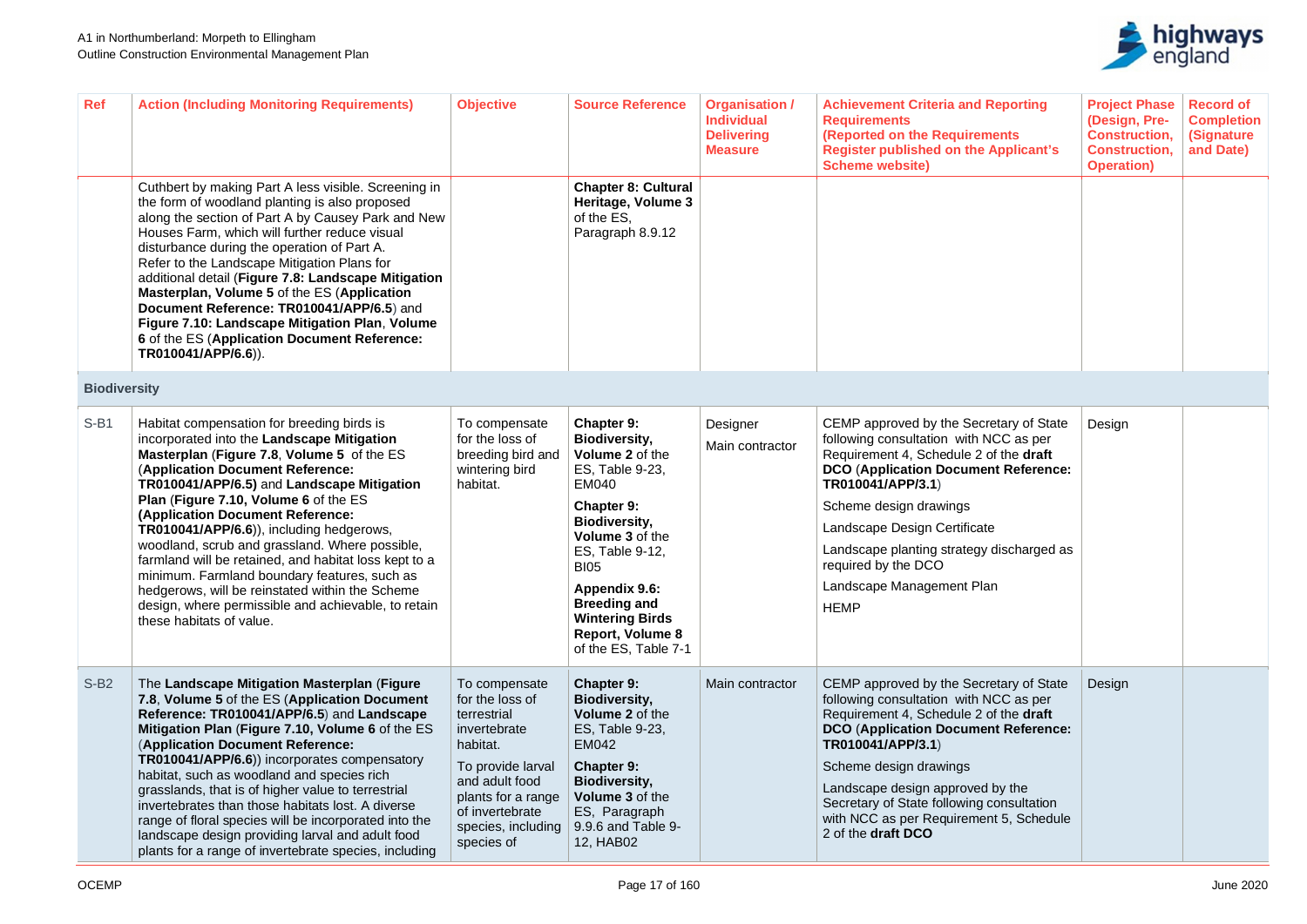

| <b>Ref</b> | <b>Action (Including Monitoring Requirements)</b>                                                                                                                                                                                                                                                                                                                                                                                                                                                                                                                                                                                                                                                                                                                                                                                                                                                                                                                                                                                                                                                                                                                                                                                                                                                                                                                                                                                                                                                                                                                                                                                                                                                                                                         | <b>Objective</b>                                                          | <b>Source Reference</b>                                                                                                                                                                                                                                                                                                                                                                                                                                                       | <b>Organisation /</b><br><b>Individual</b><br><b>Delivering</b><br><b>Measure</b> | <b>Achievement Criteria and Reporting</b><br><b>Requirements</b><br><b>(Reported on the Requirements</b><br><b>Register published on the Applicant's</b><br><b>Scheme website)</b>                                                                                    | <b>Project Phase</b><br>(Design, Pre-<br><b>Construction,</b><br><b>Construction,</b><br><b>Operation</b> ) | <b>Record of</b><br><b>Completion</b><br><b>(Signature</b><br>and Date) |
|------------|-----------------------------------------------------------------------------------------------------------------------------------------------------------------------------------------------------------------------------------------------------------------------------------------------------------------------------------------------------------------------------------------------------------------------------------------------------------------------------------------------------------------------------------------------------------------------------------------------------------------------------------------------------------------------------------------------------------------------------------------------------------------------------------------------------------------------------------------------------------------------------------------------------------------------------------------------------------------------------------------------------------------------------------------------------------------------------------------------------------------------------------------------------------------------------------------------------------------------------------------------------------------------------------------------------------------------------------------------------------------------------------------------------------------------------------------------------------------------------------------------------------------------------------------------------------------------------------------------------------------------------------------------------------------------------------------------------------------------------------------------------------|---------------------------------------------------------------------------|-------------------------------------------------------------------------------------------------------------------------------------------------------------------------------------------------------------------------------------------------------------------------------------------------------------------------------------------------------------------------------------------------------------------------------------------------------------------------------|-----------------------------------------------------------------------------------|-----------------------------------------------------------------------------------------------------------------------------------------------------------------------------------------------------------------------------------------------------------------------|-------------------------------------------------------------------------------------------------------------|-------------------------------------------------------------------------|
|            | species of conservation importance highlighted<br>recorded during the baseline surveys.<br>Species-rich grassland creation will be designed to<br>replace areas of poor semi-improved grassland<br>which will be subject to direct loss. Seed mixes will<br>comprise native species of local origin and context.                                                                                                                                                                                                                                                                                                                                                                                                                                                                                                                                                                                                                                                                                                                                                                                                                                                                                                                                                                                                                                                                                                                                                                                                                                                                                                                                                                                                                                          | conservation<br>importance<br>recorded during<br>the baseline<br>surveys. |                                                                                                                                                                                                                                                                                                                                                                                                                                                                               |                                                                                   | Landscape Design Certificate<br>Landscape design discharged as required.<br><b>DC Environmental Inspection Records</b><br>Landscape Management Plan<br><b>HEMP</b>                                                                                                    |                                                                                                             |                                                                         |
| $S-B3$     | Planting of detention basins will include a diverse<br>floral community and enhance their attraction to<br>wildlife. A diverse floral community refers to<br>providing a range and mixture of floral species,<br>including flowering plants and grasses, that provide<br>resources and niches to a variety of invertebrates<br>which in turn provide a resource for species that<br>prey on the invertebrates. This will be achieved<br>through the use of a native and locally appropriate<br>seed mix. In addition, the shape of the detention<br>basins will be considered and explored at detailed<br>design. Excluding the exceptions named below, it<br>will be recommended that these could be designed<br>to be ecologically sympathetic shapes rather than<br>oval indentations.<br>For Part A, this is proposed for all detention basins<br>with the exception of the ponds located within<br>junctions (includes High Highlaws and West Moor<br>Junctions) and ponds to the southwest of Eshott<br>Airfield (Detention Basins DB15, DB15a and DB17<br>for Part A), due to the increased risk of mortality<br>from road vehicle and air traffic collision. The<br>exceptions detailed above will be established with<br>grassland flora and maintained at a short sward<br>height.<br>For Part B, there will be marginal planting and<br>wetland areas across Part B in the detention basins<br>in accordance with the Landscape Mitigation Plan.<br>For more information refer to the Landscape<br>Mitigation Masterplan (Figure 7.8, Volume 5 of<br>the ES (Application Document Reference:<br>TR010041/APP/6.5) and Landscape Mitigation<br>Plan (Figure 7.10, Volume 6 of the ES<br>(Application Document Reference:<br>TR010041/APP/6.6)). | To improve the<br>wildlife value of<br>detention basins.                  | <b>Chapter 9:</b><br><b>Biodiversity,</b><br>Volume 2 of the<br>ES, Paragraph 9.9.4<br>and Table 9-23,<br>EM043<br><b>Chapter 9:</b><br><b>Biodiversity,</b><br>Volume 3 of the<br>ES, Table 9-12,<br><b>EC14</b><br><b>Chapter 10: Road</b><br><b>Drainage and the</b><br>Water<br>Environment,<br>Volume 2 of the<br>ES, Paragraph<br>10.9.30<br><b>Chapter 10: Road</b><br><b>Drainage and the</b><br>Water<br>Environment,<br>Volume 3 of the<br>ES, Paragraph<br>10.9.25 | Main contractor<br>ECoW (main<br>contractor)                                      | Scheme design drawings<br>Landscape design approved by the<br>Secretary of State following consultation<br>with NCC as per Requirement 5, Schedule<br>2 of the draft DCO (Application<br><b>Document Reference:</b><br>TR010041/APP/3.1)<br>Landscape Management Plan | Design                                                                                                      |                                                                         |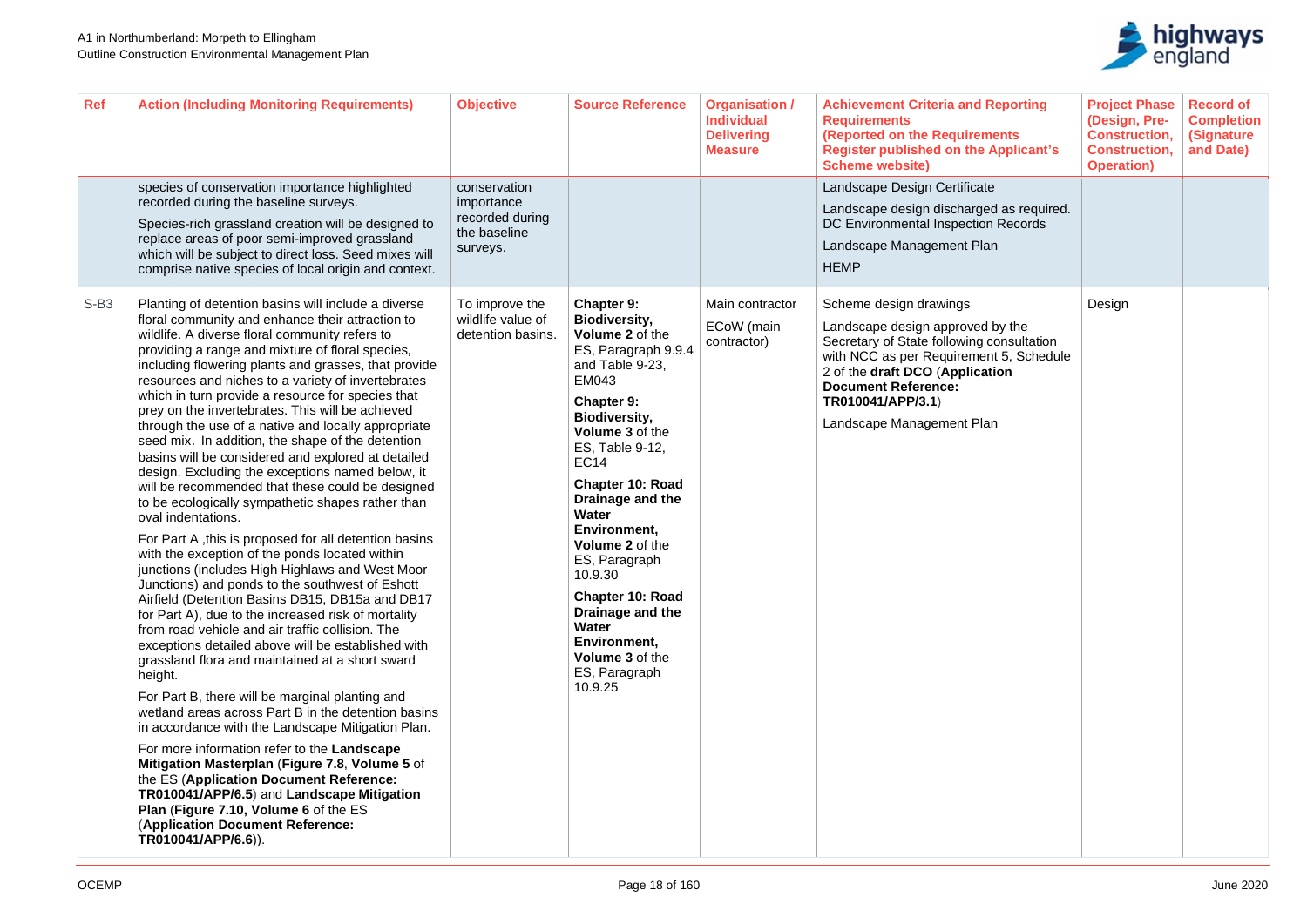

| <b>Ref</b> | <b>Action (Including Monitoring Requirements)</b>                                                                                                                                                                                                                                                                                                                                                                                                                                                                                                                                                                                                                                                                                                                                                                                                                                                                                      | <b>Objective</b>                                               | <b>Source Reference</b>                                                                                                                                                                                                                                                                                                                                                                                                                                                                                                                                                                    | <b>Organisation /</b><br><b>Individual</b><br><b>Delivering</b><br><b>Measure</b> | <b>Achievement Criteria and Reporting</b><br><b>Requirements</b><br><b>(Reported on the Requirements</b><br><b>Register published on the Applicant's</b><br><b>Scheme website)</b>                                             | <b>Project Phase</b><br>(Design, Pre-<br><b>Construction,</b><br><b>Construction,</b><br><b>Operation</b> ) | <b>Record of</b><br><b>Completion</b><br><b>(Signature</b><br>and Date) |
|------------|----------------------------------------------------------------------------------------------------------------------------------------------------------------------------------------------------------------------------------------------------------------------------------------------------------------------------------------------------------------------------------------------------------------------------------------------------------------------------------------------------------------------------------------------------------------------------------------------------------------------------------------------------------------------------------------------------------------------------------------------------------------------------------------------------------------------------------------------------------------------------------------------------------------------------------------|----------------------------------------------------------------|--------------------------------------------------------------------------------------------------------------------------------------------------------------------------------------------------------------------------------------------------------------------------------------------------------------------------------------------------------------------------------------------------------------------------------------------------------------------------------------------------------------------------------------------------------------------------------------------|-----------------------------------------------------------------------------------|--------------------------------------------------------------------------------------------------------------------------------------------------------------------------------------------------------------------------------|-------------------------------------------------------------------------------------------------------------|-------------------------------------------------------------------------|
|            | <b>Road Drainage and the Water Environment</b>                                                                                                                                                                                                                                                                                                                                                                                                                                                                                                                                                                                                                                                                                                                                                                                                                                                                                         |                                                                |                                                                                                                                                                                                                                                                                                                                                                                                                                                                                                                                                                                            |                                                                                   |                                                                                                                                                                                                                                |                                                                                                             |                                                                         |
| $S-W1$     | The following design measures will be implemented<br>to manage risks to the water environment<br>(specifically pollution risks):<br>a. Limiting the clearance of vegetation on the<br>channel banks and riparian zone.<br><b>b.</b> The use of seeded biodegradable fibre matting to<br>encourage re-vegetation after works on, or near,<br>the banks. This is applicable to the larger<br>watercourses such as: the River Lyne, Fenrother<br>Burn, Earsdon Burn, Longdike Burn and the River<br>Coquet in relation to Part A, and Denwick Burn<br>and its tributaries and Shipperton Burn in relation<br>to Part B.<br>c. Maintaining, where possible, vegetation cover on<br>the banks close to the rivers and prompt<br>reinstatement of vegetation to minimise the<br>impact of reduced roughness, thus potentially<br>reducing stream power, flow velocity and<br>sediment transport capability through the<br>construction zone. | To manage risks<br>to the water<br>environment<br>(pollution). | Chapter 10: Road<br>Drainage and the<br><b>Water</b><br>Environment,<br>Volume 2 of the<br>ES, Paragraph<br>10.9.12<br><b>Chapter 10: Road</b><br><b>Drainage and the</b><br><b>Water</b><br>Environment,<br>Volume 3 of the<br>ES, Paragraph<br>10.9.12<br>Chapter 11:<br><b>Geology and Soils,</b><br>Volume 2 of the<br>ES, Paragraph<br>11.9.9<br><b>Appendix 10.2:</b><br><b>Water Framework</b><br><b>Directive, Volume</b><br>7 of the ES,<br>Paragraph 15.1.23<br><b>Appendix 10.2:</b><br><b>Water Framework</b><br><b>Directive, Volume</b><br>8 of the ES,<br>Paragraph 10.1.13 | Designer<br>Main contractor<br>Environmental<br>Manager (Main<br>contractor)      | CEMP approved by the Secretary of State<br>following consultation with NCC as per<br>Requirement 4, Schedule 2 of the draft<br><b>DCO (Application Document Reference:</b><br>TR010041/APP/3.1)<br>Signed toolbox talk records | Design                                                                                                      |                                                                         |
| $S-W2$     | <b>Bridge Foundations (Piles)</b><br>For Part A, there are six proposed structures which<br>incorporate piling into their design, and for Part B,<br>there are two proposed structures which incorporate<br>piling into their design. Due to the shallow water<br>table along much of the route these structures<br>terminate up to 15 m below the water table.<br>Shallow drains either side of the foundations will be<br>installed, which feed into the overall surface water or                                                                                                                                                                                                                                                                                                                                                                                                                                                    | To manage risks<br>to groundwater                              | <b>Chapter 10: Road</b><br>Drainage and the<br><b>Water</b><br>Environment,<br>Volume 2 of the<br>ES, Paragraph<br>10.10.52 and<br>10.10.53                                                                                                                                                                                                                                                                                                                                                                                                                                                | Designer<br>Main contractor                                                       | CEMP approved by the Secretary of State<br>following consultation with NCC as per<br>Requirement 4, Schedule 2 of the draft<br><b>DCO (Application Document Reference:</b><br>TR010041/APP/3.1)                                | Design                                                                                                      |                                                                         |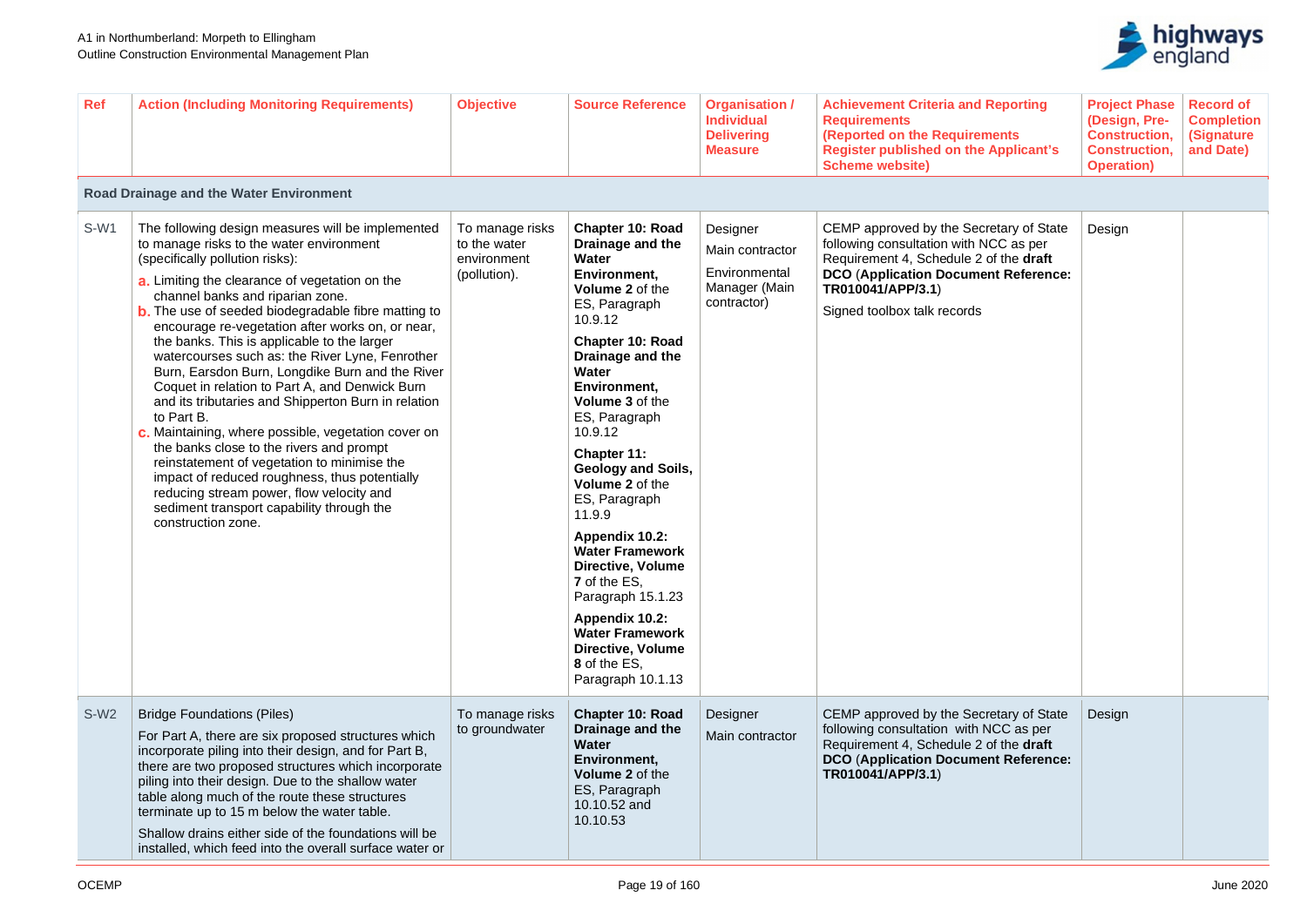

| <b>Ref</b> | <b>Action (Including Monitoring Requirements)</b>                                                                                                                                                                | <b>Objective</b>                                                 | <b>Source Reference</b>                                                                                                                                                                                                                                    | <b>Organisation /</b><br><b>Individual</b><br><b>Delivering</b><br><b>Measure</b> | <b>Achievement Criteria and Reporting</b><br><b>Requirements</b><br><b>(Reported on the Requirements)</b><br><b>Register published on the Applicant's</b><br><b>Scheme website)</b>             | <b>Project Phase</b><br>(Design, Pre-<br><b>Construction,</b><br><b>Construction,</b><br><b>Operation</b> ) | <b>Record of</b><br><b>Completion</b><br><b>(Signature</b><br>and Date) |
|------------|------------------------------------------------------------------------------------------------------------------------------------------------------------------------------------------------------------------|------------------------------------------------------------------|------------------------------------------------------------------------------------------------------------------------------------------------------------------------------------------------------------------------------------------------------------|-----------------------------------------------------------------------------------|-------------------------------------------------------------------------------------------------------------------------------------------------------------------------------------------------|-------------------------------------------------------------------------------------------------------------|-------------------------------------------------------------------------|
|            | drainage system to mitigate against groundwater<br>rise.                                                                                                                                                         |                                                                  | Chapter 10: Road<br><b>Drainage and the</b><br><b>Water</b><br>Environment,<br>Volume 3 of the<br>ES, Paragraph<br>10.10.43 and<br>10.10.44                                                                                                                |                                                                                   |                                                                                                                                                                                                 |                                                                                                             |                                                                         |
| $S-W3$     | <b>Culverts</b><br>A granular layer will be placed beneath proposed<br>culverts in order to ensure groundwater can flow<br>beneath them unimpeded thereby preventing<br>potential groundwater rise and flooding. | To prevent<br>potential<br>groundwater rise<br>and flooding      | Chapter 10: Road<br>Drainage and the<br><b>Water</b><br>Environment,<br>Volume 2 of the<br>ES, Paragraph<br>10.10.51<br><b>Chapter 10: Road</b><br>Drainage and the<br><b>Water</b><br>Environment,<br>Volume 3 of the<br>ES, Paragraph<br>10.10.42        | Designer<br>Main contractor                                                       | CEMP approved by the Secretary of State<br>following consultation with NCC as per<br>Requirement 4, Schedule 2 of the draft<br><b>DCO (Application Document Reference:</b><br>TR010041/APP/3.1) | Design                                                                                                      |                                                                         |
| $S-W4$     | <b>Detention Basins</b><br>Higher permeability material will be placed beneath<br>or around the detention basins to allow groundwater<br>to move freely around the lined basins.                                 | To manage risks<br>to groundwater                                | <b>Chapter 10: Road</b><br>Drainage and the<br><b>Water</b><br>Environment,<br>Volume 2 of the<br>ES, Paragraph<br>10.10.50<br><b>Chapter 10: Road</b><br>Drainage and the<br><b>Water</b><br>Environment,<br>Volume 3 of the<br>ES, Paragraph<br>10.10.41 | Designer<br>Main contractor                                                       | CEMP approved by the Secretary of State<br>following consultation with NCC as per<br>Requirement 4, Schedule 2 of the draft<br><b>DCO (Application Document Reference:</b><br>TR010041/APP/3.1) | Design                                                                                                      |                                                                         |
| $S-W5$     | Installation of new drainage infrastructure to<br>accommodate increased runoff rates and volumes<br>from the increase in impermeable area and                                                                    | To manage risk<br>to the water<br>environment<br>associated with | <b>Chapter 10: Road</b><br>Drainage and the<br>Water<br>Environment,                                                                                                                                                                                       | Designer                                                                          | As built drawings                                                                                                                                                                               | Design                                                                                                      |                                                                         |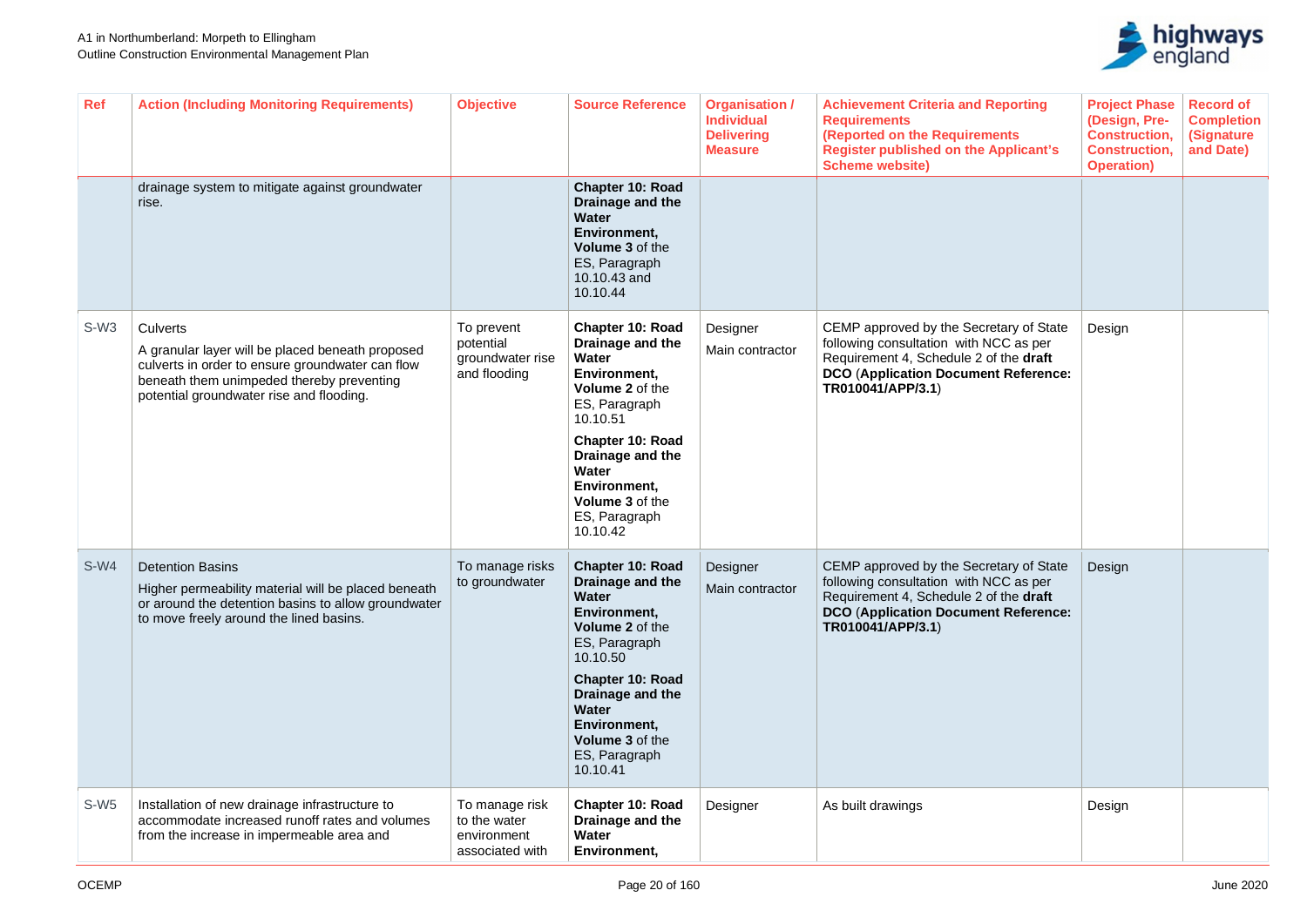

| <b>Ref</b>       | <b>Action (Including Monitoring Requirements)</b>                                                                                                                                                                                                                                                                                                                                                                                                                                                                                                                                                                                                                                                                              | <b>Objective</b>                                                                                                                                                                 | <b>Source Reference</b>                                                                                                                                                                                                                                                                                                                                                                                                                   | <b>Organisation /</b><br><b>Individual</b><br><b>Delivering</b><br><b>Measure</b> | <b>Achievement Criteria and Reporting</b><br><b>Requirements</b><br><b>(Reported on the Requirements</b><br><b>Register published on the Applicant's</b><br><b>Scheme website)</b>                                   | <b>Project Phase</b><br>(Design, Pre-<br><b>Construction,</b><br><b>Construction,</b><br><b>Operation</b> ) | <b>Record of</b><br><b>Completion</b><br>(Signature<br>and Date) |
|------------------|--------------------------------------------------------------------------------------------------------------------------------------------------------------------------------------------------------------------------------------------------------------------------------------------------------------------------------------------------------------------------------------------------------------------------------------------------------------------------------------------------------------------------------------------------------------------------------------------------------------------------------------------------------------------------------------------------------------------------------|----------------------------------------------------------------------------------------------------------------------------------------------------------------------------------|-------------------------------------------------------------------------------------------------------------------------------------------------------------------------------------------------------------------------------------------------------------------------------------------------------------------------------------------------------------------------------------------------------------------------------------------|-----------------------------------------------------------------------------------|----------------------------------------------------------------------------------------------------------------------------------------------------------------------------------------------------------------------|-------------------------------------------------------------------------------------------------------------|------------------------------------------------------------------|
|                  | construction of runoff detention basins to manage<br>surface water flow from the drainage network.                                                                                                                                                                                                                                                                                                                                                                                                                                                                                                                                                                                                                             | the design of<br>changes to/new<br>structures within<br>watercourses.                                                                                                            | Volume 2 of the<br>ES, Paragraph<br>10.9.24<br><b>Chapter 10: Road</b><br>Drainage and the<br>Water<br><b>Environment,</b><br>Volume 3 of the<br>ES, Paragraph<br>10.9.18<br><b>Appendix 10.2:</b><br><b>Water Framework</b><br><b>Directive</b><br>Assessment,<br>Volume 7 of the<br>ES, Paragraph 1.2.2<br><b>Appendix 10.2:</b><br><b>Water Framework</b><br><b>Directive</b><br>Assessment,<br>Volume 8 of the<br>ES, Paragraph 1.2.3 |                                                                                   |                                                                                                                                                                                                                      |                                                                                                             |                                                                  |
| S-W <sub>6</sub> | The design of the culverts has taken<br>hydromorphological considerations into account,<br>where appropriate. All culverts for Part A and the<br>proposed culvert 25.1 along the southern tributary<br>for Kittycarter Burn for Part B will tie into the existing<br>channel and a gravel bed will be created throughout<br>the length of the new culverts.<br>Further analysis of flow dynamics will be undertaken<br>during the detailed design stage, which will inform<br>the selection of the most appropriate material size<br>and grading (and for Part B, the need for baffles)<br>within the natural bed of the culverts, to ensure that<br>the natural bed material is not mobilised during high<br>flow conditions. | To improve<br>culvert design in<br>line with<br>hydrological<br>considerations.<br>To manage risks<br>to the water<br>environment<br>To provide<br>potential wildlife<br>habitat | <b>Chapter 10: Road</b><br>Drainage and the<br>Water<br>Environment,<br>Volume 2 of the<br>ES, Paragraph<br>10.9.29 and<br>10.10.29<br><b>Chapter 10: Road</b><br><b>Drainage and the</b><br><b>Water</b><br>Environment,<br>Volume 3 of the<br>ES, Paragraph<br>10.9.24 and<br>10.10.23<br><b>Appendix 10.2:</b><br><b>Water Framework</b><br><b>Directive</b>                                                                           | Main contractor                                                                   | As built drawings<br>CEMP approved by the Secretary of State<br>following consultation with NCC as per<br>Requirement 4, Schedule 2 of the draft<br><b>DCO (Application Document Reference:</b><br>TR010041/APP/3.1) | Design                                                                                                      |                                                                  |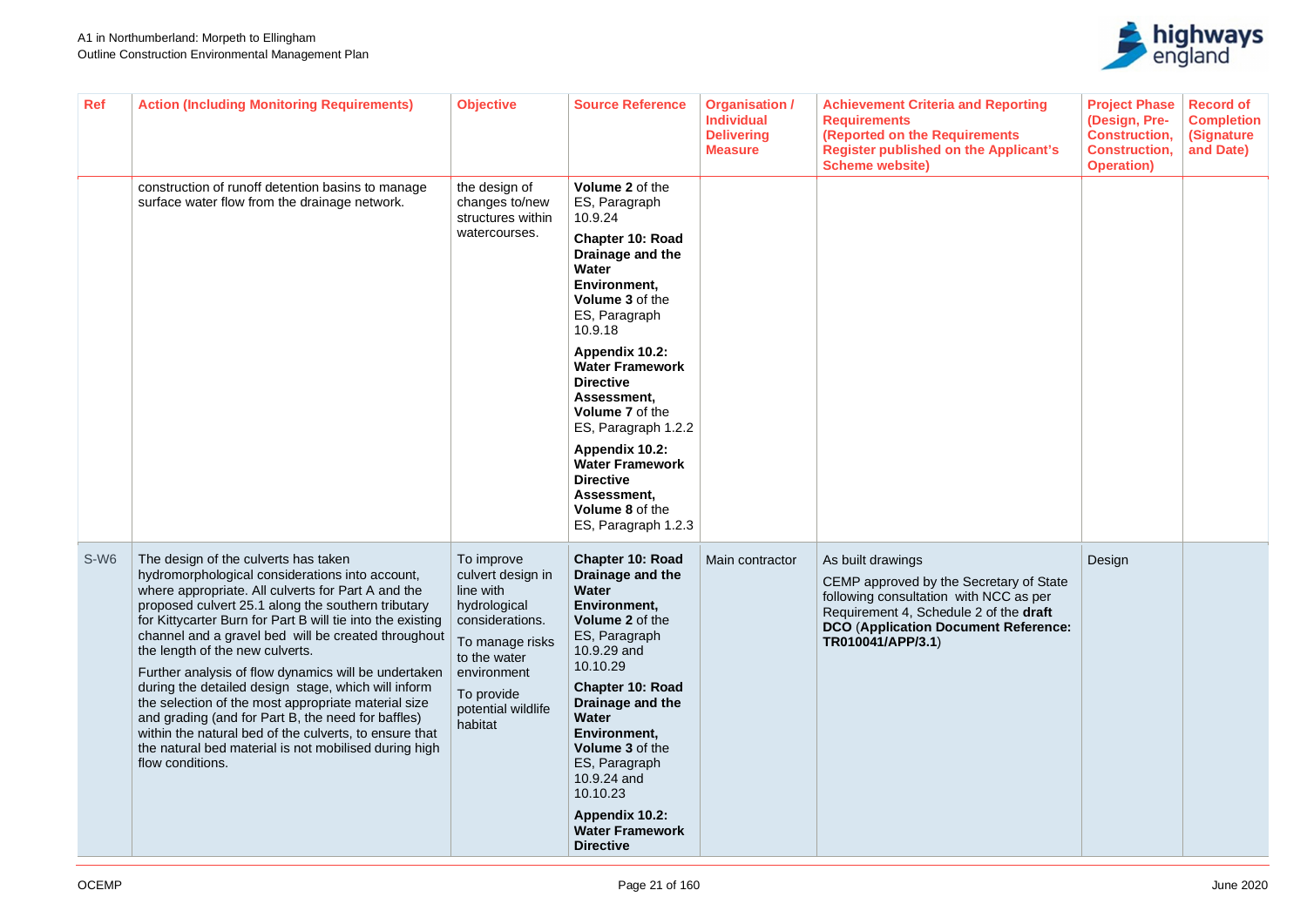

| <b>Ref</b> | <b>Action (Including Monitoring Requirements)</b>                                                                                                                                                                           | <b>Objective</b>                                                                                               | <b>Source Reference</b>                                                                                                                                                                                                                                                                                                                                                                                                                                                                                                          | <b>Organisation /</b><br><b>Individual</b><br><b>Delivering</b><br><b>Measure</b> | <b>Achievement Criteria and Reporting</b><br><b>Requirements</b><br>(Reported on the Requirements<br><b>Register published on the Applicant's</b><br><b>Scheme website)</b>                                          | <b>Project Phase</b><br>(Design, Pre-<br><b>Construction,</b><br><b>Construction,</b><br><b>Operation</b> ) | <b>Record of</b><br><b>Completion</b><br><b>(Signature</b><br>and Date) |
|------------|-----------------------------------------------------------------------------------------------------------------------------------------------------------------------------------------------------------------------------|----------------------------------------------------------------------------------------------------------------|----------------------------------------------------------------------------------------------------------------------------------------------------------------------------------------------------------------------------------------------------------------------------------------------------------------------------------------------------------------------------------------------------------------------------------------------------------------------------------------------------------------------------------|-----------------------------------------------------------------------------------|----------------------------------------------------------------------------------------------------------------------------------------------------------------------------------------------------------------------|-------------------------------------------------------------------------------------------------------------|-------------------------------------------------------------------------|
|            |                                                                                                                                                                                                                             |                                                                                                                | Assessment,<br>Volume 7 of the<br>ES, Paragraph<br>15.2.2<br><b>Appendix 10.2:</b><br><b>Water Framework</b><br><b>Directive</b><br>Assessment,<br>Volume 8 of the<br>ES, Table 10-3 and<br>Paragraph 10.2.3                                                                                                                                                                                                                                                                                                                     |                                                                                   |                                                                                                                                                                                                                      |                                                                                                             |                                                                         |
| S-W7       | The new sections of culvert will be made from<br>precast concrete or pipes to reduce the potential for<br>polluting the watercourses. For Part A, offline<br>structures will be constructed offline to the<br>watercourses. | To reduce the<br>potential for<br>increased<br>sedimentation<br>and pollution<br>risks to the<br>watercourses. | <b>Chapter 10: Road</b><br>Drainage and the<br><b>Water</b><br>Environment,<br>Volume 2 of the<br>ES, Paragraph<br>10.9.9<br><b>Chapter 10: Road</b><br>Drainage and the<br><b>Water</b><br>Environment,<br>Volume 3 of the<br>ES, Paragraph<br>10.9.9<br><b>Appendix 10.2:</b><br><b>Water Framework</b><br><b>Directive</b><br>Assessment,<br>Volume 7 of the<br>ES, Paragraph<br>15.1.22<br><b>Appendix 10.2:</b><br><b>Water Framework</b><br><b>Directive</b><br>Assessment,<br>Volume 8 of the<br>ES, Paragraph<br>10.1.12 | Main contractor<br>Environmental<br>Manager (main<br>contractor)                  | As built drawings<br>CEMP approved by the Secretary of State<br>following consultation with NCC as per<br>Requirement 4, Schedule 2 of the draft<br><b>DCO (Application Document Reference:</b><br>TR010041/APP/3.1) | Design                                                                                                      |                                                                         |
|            | <b>Geology and Soils</b>                                                                                                                                                                                                    |                                                                                                                |                                                                                                                                                                                                                                                                                                                                                                                                                                                                                                                                  |                                                                                   |                                                                                                                                                                                                                      |                                                                                                             |                                                                         |

Geology and Soils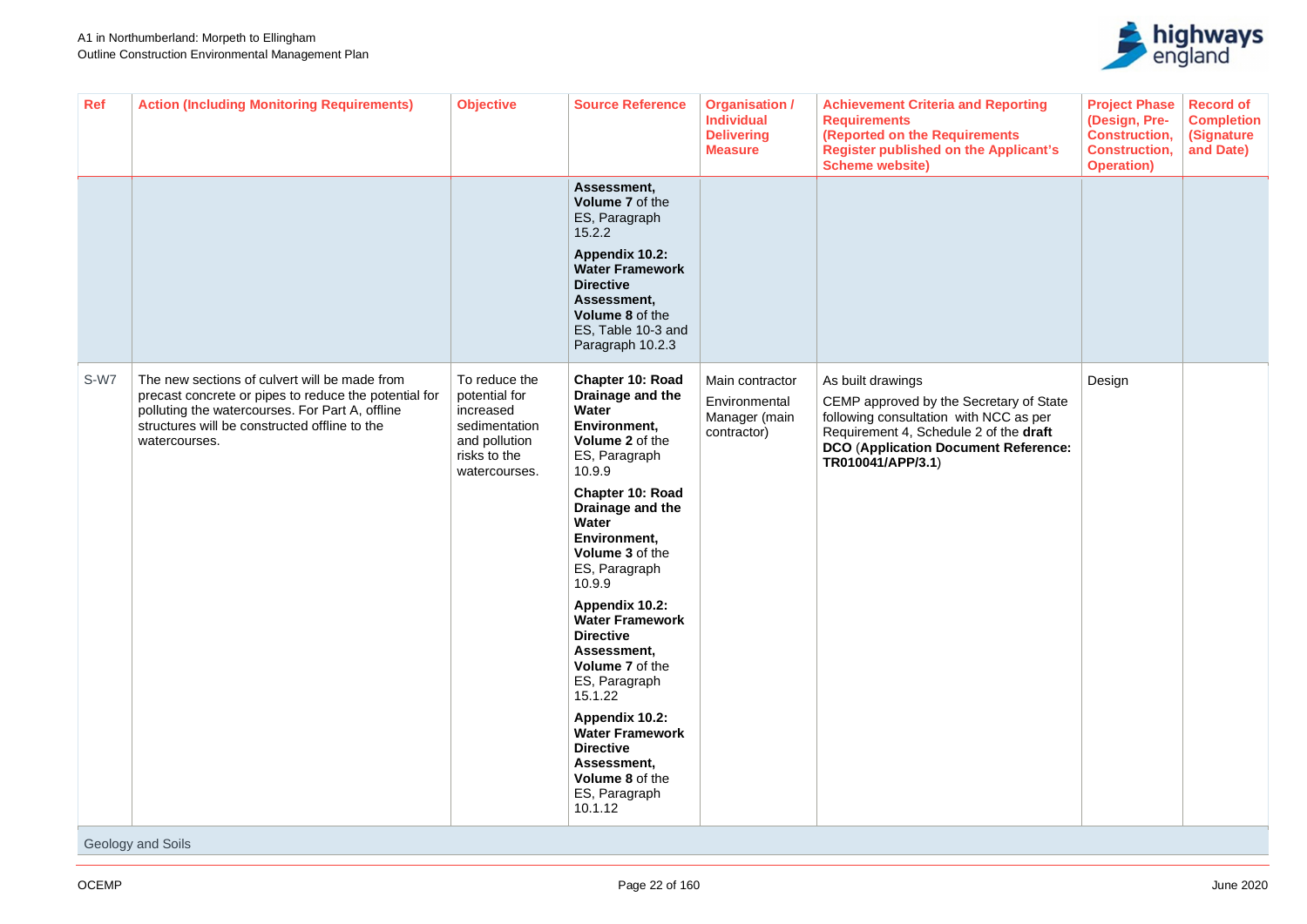

| <b>Ref</b> | <b>Action (Including Monitoring Requirements)</b>                                                                                                                                                                                                                                                                                                                                                                                                                                                                                                                                                                                                                                                                                                                                                                                                                                                                                                                              | <b>Objective</b>                                                                                       | <b>Source Reference</b>                                                                                                                                                                                | <b>Organisation /</b><br><b>Individual</b><br><b>Delivering</b><br><b>Measure</b> | <b>Achievement Criteria and Reporting</b><br><b>Requirements</b><br><b>(Reported on the Requirements)</b><br><b>Register published on the Applicant's</b><br><b>Scheme website)</b> | <b>Project Phase</b><br>(Design, Pre-<br><b>Construction,</b><br><b>Construction,</b><br><b>Operation</b> ) | <b>Record of</b><br><b>Completion</b><br><b>(Signature</b><br>and Date) |
|------------|--------------------------------------------------------------------------------------------------------------------------------------------------------------------------------------------------------------------------------------------------------------------------------------------------------------------------------------------------------------------------------------------------------------------------------------------------------------------------------------------------------------------------------------------------------------------------------------------------------------------------------------------------------------------------------------------------------------------------------------------------------------------------------------------------------------------------------------------------------------------------------------------------------------------------------------------------------------------------------|--------------------------------------------------------------------------------------------------------|--------------------------------------------------------------------------------------------------------------------------------------------------------------------------------------------------------|-----------------------------------------------------------------------------------|-------------------------------------------------------------------------------------------------------------------------------------------------------------------------------------|-------------------------------------------------------------------------------------------------------------|-------------------------------------------------------------------------|
| S-GS1      | Detailed design elements of the Scheme have not<br>yet commenced, and the final design will dictate the<br>most appropriate ground stability mitigation<br>measures.                                                                                                                                                                                                                                                                                                                                                                                                                                                                                                                                                                                                                                                                                                                                                                                                           | To minimise risks<br>associated with<br>ground collapse<br>and ground<br>related structural<br>damage. | Chapter 11:<br><b>Geology and Soils,</b><br>Volume 2 of the<br>ES, Paragraph<br>11.9.3<br><b>Chapter 11:</b><br><b>Geology and Soils,</b><br>Volume 3 of the<br>ES, Paragraph<br>11.9.3                | Environmental<br>Consultant<br>(designer)                                         | As built drawings                                                                                                                                                                   | Design                                                                                                      |                                                                         |
| S-GS2      | All geotechnical related works will be undertaken in<br>accordance with DMRB guidance document HD<br>22/08 - Managing Geotechnical Risk. This will<br>include the production of a Geotechnical Design<br>Report, which sets out geotechnical parameters to<br>facilitate the safe design of the Scheme from a<br>ground engineering perspective.                                                                                                                                                                                                                                                                                                                                                                                                                                                                                                                                                                                                                               | To manage<br>geotechnical risk.                                                                        | <b>Chapter 11:</b><br><b>Geology and Soils,</b><br>Volume 2 of the<br>ES, Paragraph<br>11.9.2<br><b>Chapter 11:</b><br><b>Geology and Soils,</b><br>Volume 3 of the<br>ES, Paragraph<br>11.9.2         | Main contractor                                                                   | Geotechnical design report                                                                                                                                                          | Design                                                                                                      |                                                                         |
| S-GS3      | Elements within the proposed drainage strategy will<br>be designed to reduce the risk of potential physical<br>and chemical contaminants entering the surrounding<br>surface watercourses. The permanent drainage<br>strategy will incorporate the implementation of filter<br>drains, kerb and gully, combined kerb drainage and<br>concrete surface water channels as the primary<br>means of removing and collecting surface water<br>runoff from the highway. These will be sited<br>adjacent to the hardstrip at the edges of the<br>carriageway.<br>For Part A, the surface water runoff will then be<br>directed into a storage swale (open and natural<br>infiltration basin), a tank, and detention basins.<br>Refer to Chapter 2: The Scheme, Volume 1 of this<br><b>ES (Application Document Reference:</b><br>TR010041/APP/6.1) and the Drainage Strategy<br>Report (Appendix 10.5, Volume 7 of this ES<br>(Application Document Reference:<br>TR010041/APP/6.7)). | To manage<br>surface water<br>runoff during<br>construction                                            | Chapter 11:<br><b>Geology and Soils,</b><br>Volume 2 of the<br>ES, Paragraph<br>11.9.4 and 11.9.5<br>Chapter 11:<br><b>Geology and Soils,</b><br>Volume 3 of the<br>ES, Paragraph<br>11.9.4 and 11.9.5 | Environmental<br>Consultant<br>(designer)                                         | As built drawings                                                                                                                                                                   | Design                                                                                                      |                                                                         |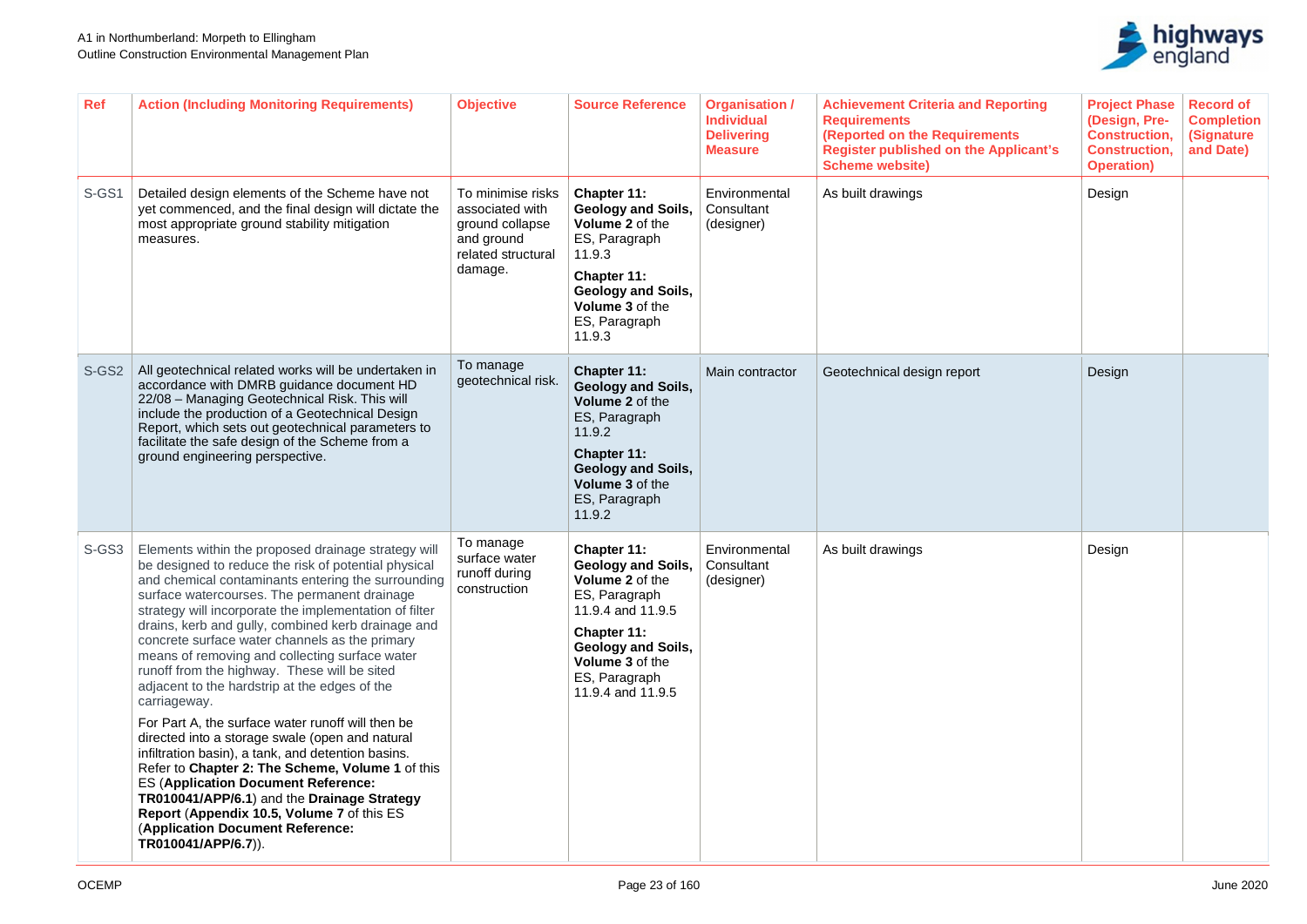| <b>Ref</b> | <b>Action (Including Monitoring Requirements)</b>                                                                                                                                                                                                                                                                                                                                                                                                                                                                                                                                                                                                           | <b>Objective</b>                                          | <b>Source Reference</b>                                                                                                                                                                                            | <b>Organisation /</b><br><b>Individual</b><br><b>Delivering</b><br><b>Measure</b> | <b>Achievement Criteria and Reporting</b><br><b>Requirements</b><br><b>(Reported on the Requirements</b><br><b>Register published on the Applicant's</b><br><b>Scheme website)</b> | <b>Project Phase</b><br>(Design, Pre-<br><b>Construction,</b><br><b>Construction,</b><br><b>Operation</b> ) | <b>Record of</b><br><b>Completion</b><br><b>(Signature</b><br>and Date) |
|------------|-------------------------------------------------------------------------------------------------------------------------------------------------------------------------------------------------------------------------------------------------------------------------------------------------------------------------------------------------------------------------------------------------------------------------------------------------------------------------------------------------------------------------------------------------------------------------------------------------------------------------------------------------------------|-----------------------------------------------------------|--------------------------------------------------------------------------------------------------------------------------------------------------------------------------------------------------------------------|-----------------------------------------------------------------------------------|------------------------------------------------------------------------------------------------------------------------------------------------------------------------------------|-------------------------------------------------------------------------------------------------------------|-------------------------------------------------------------------------|
|            | For Part B, it is proposed that runoff from the<br>highway is discharged into existing surface<br>watercourses via storage retention basin where<br>required. The drainage strategy recognises that<br>there is a requirement to provide treatment prior to<br>discharge to many of the surface watercourses and<br>states that a permanent wet shallow area will be<br>required in detention basins, the details of which will<br>be confirmed at detailed design. Refer to Chapter<br>2: The Scheme, Volume 1 of the ES and the<br>Drainage Strategy Report (Appendix 10.4,<br>Volume 8 of the ES (Application Document<br>Reference: TR010041/APP/6.8)). |                                                           |                                                                                                                                                                                                                    |                                                                                   |                                                                                                                                                                                    |                                                                                                             |                                                                         |
| S-GS4      | The following measures will be implemented:<br>a. Pollution control measures including detention<br>basins and filter drains will be incorporated into<br>the drainage design of the Scheme. This will<br>reduce the rate of the surface water run-off which<br>will have flowed freely ultimately into surrounding<br>surface watercourses.<br><b>b.</b> Sediment and pollutants will settle to the bottom<br>of the detention basins to limit entry to<br>surrounding controlled water bodies.<br>c. Surface water run-off rates will be restricted to the<br>existing greenfield run-off values for an equivalent<br>storm event.                        | To prevent<br>pollution of<br>controlled water<br>bodies. | <b>Chapter 11:</b><br><b>Geology and Soils,</b><br>Volume 2 of the<br>ES, Paragraph<br>11.9.15<br><b>Chapter 11:</b><br><b>Geology and Soils,</b><br>Volume 2 of the<br>ES, Paragraph<br>11.9.16                   | Main contractor<br>Environmental<br>Consultant<br>(designer)                      | Scheme design drawings                                                                                                                                                             | Design                                                                                                      |                                                                         |
|            | <b>Population and Human Health</b>                                                                                                                                                                                                                                                                                                                                                                                                                                                                                                                                                                                                                          |                                                           |                                                                                                                                                                                                                    |                                                                                   |                                                                                                                                                                                    |                                                                                                             |                                                                         |
| S-PH1      | The following measures will be implemented:<br>a. The Scheme will either retain an existing<br>standard or improve access arrangements to both<br>residential and commercial properties and<br>community facilities.                                                                                                                                                                                                                                                                                                                                                                                                                                        | To reduce effects<br>on community<br>severance.           | Chapter 12:<br><b>Population and</b><br>Human Health,<br>Volume 2 of the<br>ES, Paragraph<br>12.9.6 and 12.9.9<br><b>Chapter 12:</b><br><b>Population and</b><br>Human Health,<br>Volume 3 of the<br>ES, Paragraph | Designer                                                                          | As built drawings<br><b>PRoW Management Plan</b>                                                                                                                                   | Design                                                                                                      |                                                                         |

12.9.4 and 12.9.8

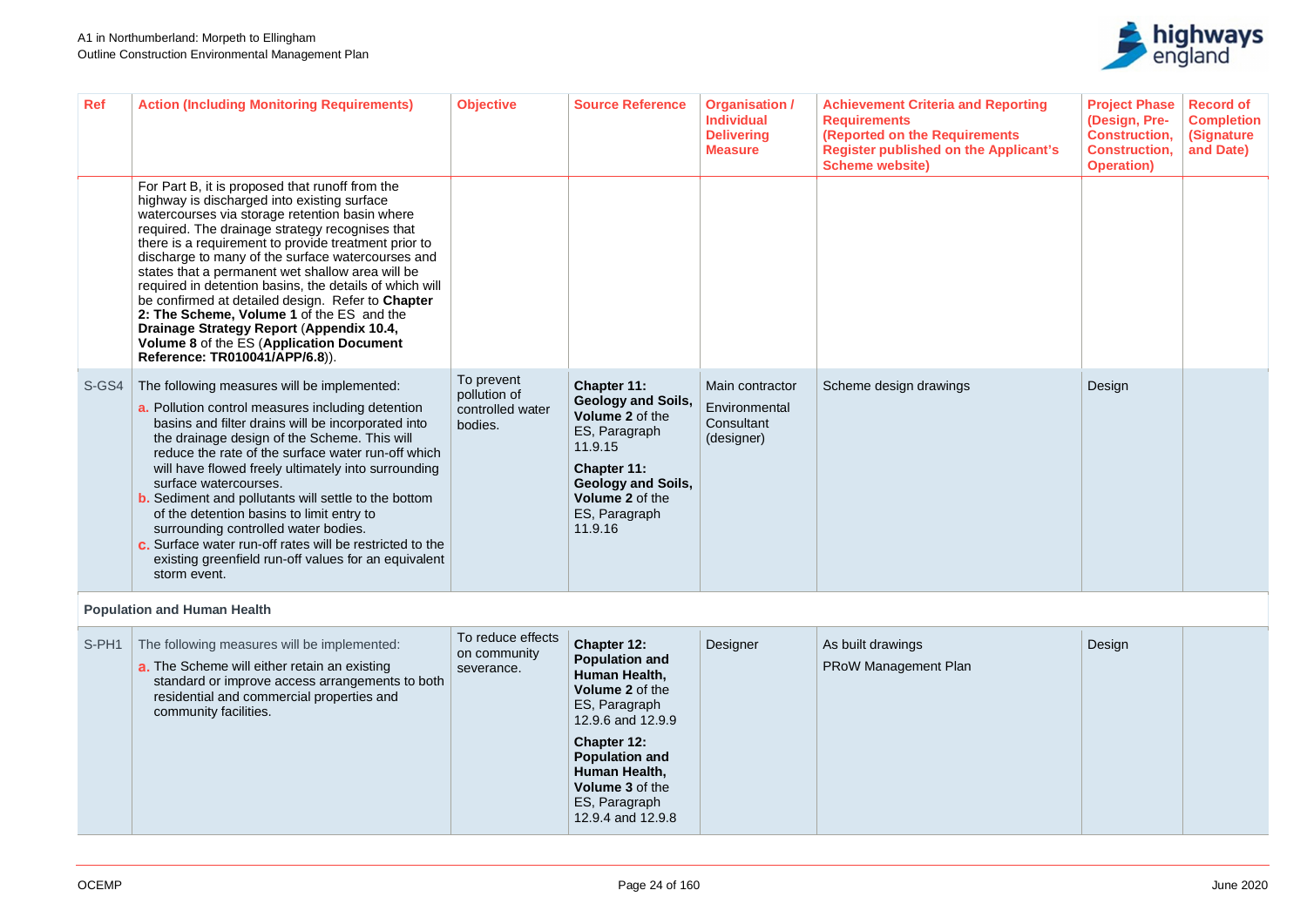

| <b>Ref</b>        | <b>Action (Including Monitoring Requirements)</b>                                                                                                                                                                                                                                                                                                                                                                                                                                                                                                                                                                                             | <b>Objective</b>                                            | <b>Source Reference</b>                                                                                                                                                                                                                | <b>Organisation /</b><br><b>Individual</b><br><b>Delivering</b><br><b>Measure</b> | <b>Achievement Criteria and Reporting</b><br><b>Requirements</b><br><b>(Reported on the Requirements)</b><br><b>Register published on the Applicant's</b><br><b>Scheme website)</b> | <b>Project Phase</b><br>(Design, Pre-<br><b>Construction,</b><br><b>Construction,</b><br><b>Operation</b> ) | <b>Record of</b><br><b>Completion</b><br><b>(Signature</b><br>and Date) |
|-------------------|-----------------------------------------------------------------------------------------------------------------------------------------------------------------------------------------------------------------------------------------------------------------------------------------------------------------------------------------------------------------------------------------------------------------------------------------------------------------------------------------------------------------------------------------------------------------------------------------------------------------------------------------------|-------------------------------------------------------------|----------------------------------------------------------------------------------------------------------------------------------------------------------------------------------------------------------------------------------------|-----------------------------------------------------------------------------------|-------------------------------------------------------------------------------------------------------------------------------------------------------------------------------------|-------------------------------------------------------------------------------------------------------------|-------------------------------------------------------------------------|
|                   | <b>b.</b> Existing PRoW and WCH routes will be retained<br>where possible. Where they are crossed by the<br>route, an alternative proper means of access will<br>be provided to prevent severance. This will be<br>secured through the DCO. The permanent PRoW<br>closures and diversions are provided in more<br>detail in Chapter 2: The Scheme, Volume 1 of<br>the ES (Application Document Reference:<br>TR010041/APP/6.1).                                                                                                                                                                                                               |                                                             |                                                                                                                                                                                                                                        |                                                                                   |                                                                                                                                                                                     |                                                                                                             |                                                                         |
| S-PH <sub>2</sub> | Use of best practice design, with regards to safety of<br>WCH, will improve the amenity of users of footpaths<br>in the surrounding areas, particularly in those areas<br>where diversions of PRoW are proposed.<br>Additionally, landscaping that can provide screening<br>of the road will be provided where possible and<br>practicable. Details of proposed screening are<br>shown in Figure 7.8: Landscape Mitigation<br>Masterplan, Volume 5 of the ES (Application<br>Document Reference: TR010041/APP/6.5) and<br>Figure 7.10: Landscape Mitigation Plan, Volume<br>6 of the ES (Application Document Reference:<br>TR010041/APP/6.6) | To reduce<br>community<br>severance and<br>effects on WCHs. | Chapter 12:<br><b>Population and</b><br>Human Health,<br>Volume 2 of the<br>ES, Paragraph<br>12.9.5<br>Chapter 12:<br><b>Population and</b><br>Human Health,<br>Volume 3 of the<br>ES, Paragraph<br>12.9.5                             | Designer                                                                          | As built drawings<br><b>PRoW Management Plan</b>                                                                                                                                    | Design                                                                                                      |                                                                         |
| S-PH <sub>3</sub> | Appropriate signage for the Scheme will be<br>implemented to avoid creating route uncertainty.<br>The provision of grade separated crossings will<br>reduce the fear of accidents for road users during<br>operation.                                                                                                                                                                                                                                                                                                                                                                                                                         | To reduce driver<br>stress.                                 | <b>Chapter 12:</b><br><b>Population and</b><br>Human Health,<br>Volume 2 of the<br>ES, Paragraph<br>12.9.2-12.9.3<br><b>Chapter 12:</b><br><b>Population and</b><br>Human Health,<br>Volume 3 of the<br>ES, Paragraph<br>12.9.2-12.9.3 | Designer                                                                          | As built drawings                                                                                                                                                                   | Design                                                                                                      |                                                                         |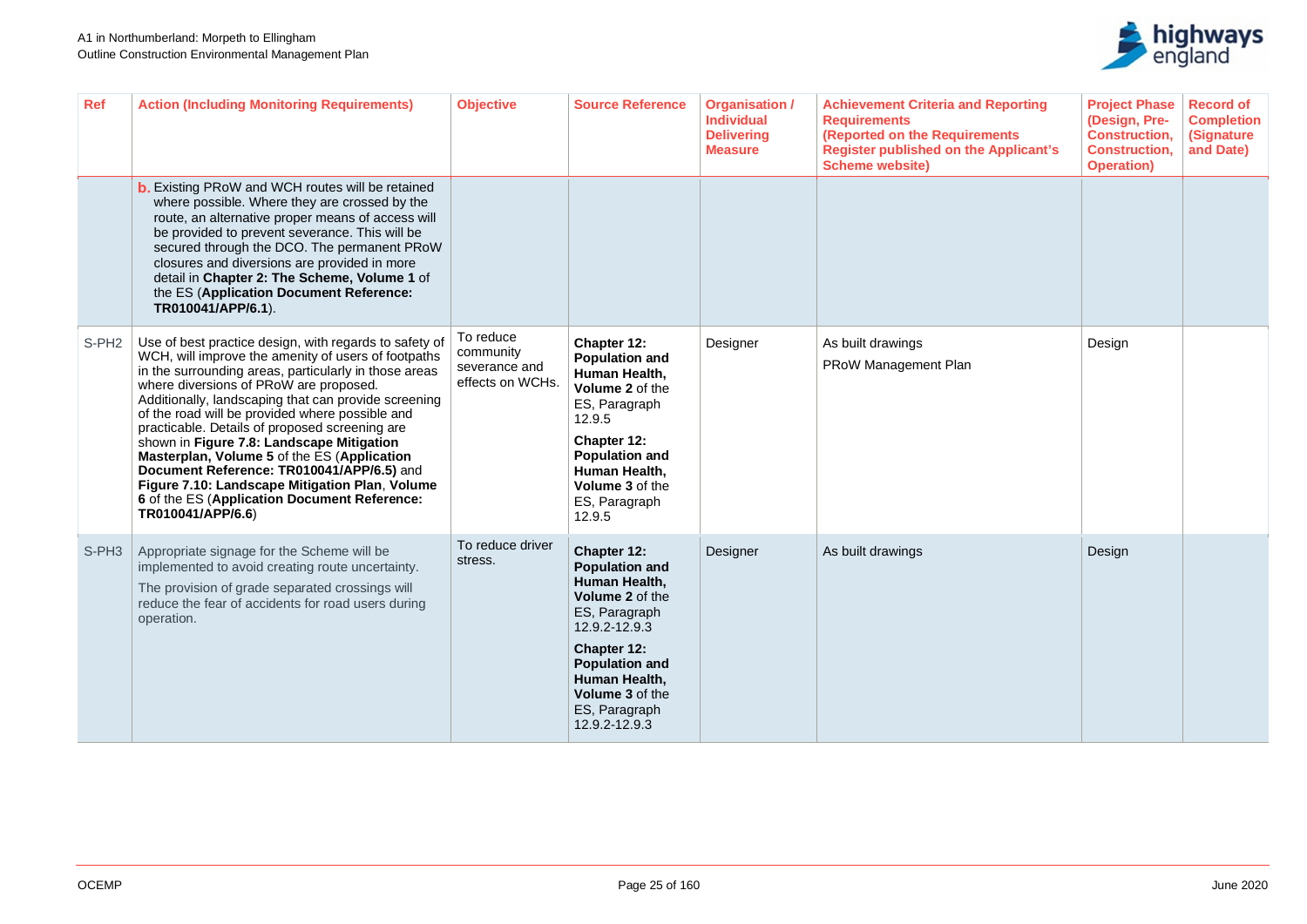

| <b>Ref</b> | <b>Action (Including Monitoring Requirements)</b>                                                                                                                                                                                                                                                                                                                                                                                                                                                                                                                                                                            | <b>Objective</b>                                                                                                                             | <b>Source Reference</b>                                                                                                                                                                                                       | <b>Organisation /</b><br><b>Individual</b><br><b>Delivering</b><br><b>Measure</b> | <b>Achievement Criteria and Reporting</b><br><b>Requirements</b><br><b>(Reported on the Requirements)</b><br><b>Register published on the Applicant's</b><br><b>Scheme website)</b>                                       | <b>Project Phase</b><br>(Design, Pre-<br><b>Construction,</b><br><b>Construction,</b><br><b>Operation</b> ) | <b>Record of</b><br><b>Completion</b><br><b>(Signature</b><br>and Date) |
|------------|------------------------------------------------------------------------------------------------------------------------------------------------------------------------------------------------------------------------------------------------------------------------------------------------------------------------------------------------------------------------------------------------------------------------------------------------------------------------------------------------------------------------------------------------------------------------------------------------------------------------------|----------------------------------------------------------------------------------------------------------------------------------------------|-------------------------------------------------------------------------------------------------------------------------------------------------------------------------------------------------------------------------------|-----------------------------------------------------------------------------------|---------------------------------------------------------------------------------------------------------------------------------------------------------------------------------------------------------------------------|-------------------------------------------------------------------------------------------------------------|-------------------------------------------------------------------------|
| S-PH4      | Use of best practice design, with regards to safety of<br>WCH, including lighting, will improve the amenity of<br>users of footpaths in the surrounding areas,<br>particularly in those areas where diversions of<br>PRoW are proposed. Additionally, landscape<br>planting that can provide screening of the road<br>where possible and reduce noise level for the wider<br>network of PRoW will also improve amenity for<br>users. Details of proposed screening are shown in<br>Figure 7.8: Landscape Mitigation Masterplan,<br>Volume 5 of the ES (Application Document<br>Reference: TR010041/APP/6.5).                 | To reduce<br>community<br>severance and<br>improve the<br>safety of WCH                                                                      | Chapter 12:<br><b>Population and</b><br>Human Health,<br>Volume 2 of the<br>ES, Paragraph<br>12.9.5 and 12.9.14<br>Chapter 12:<br><b>Population and</b><br>Human Health,<br>Volume 3 of the<br>ES, Paragraph<br>12.9.5-12.9.6 | Designer                                                                          | As built drawings                                                                                                                                                                                                         | Design                                                                                                      |                                                                         |
|            | <b>Material Resources</b>                                                                                                                                                                                                                                                                                                                                                                                                                                                                                                                                                                                                    |                                                                                                                                              |                                                                                                                                                                                                                               |                                                                                   |                                                                                                                                                                                                                           |                                                                                                             |                                                                         |
| $S-M1$     | The Scheme will be designed for resource<br>optimisation by:<br>a. Simplifying layout and form and using standard<br>sizes.<br><b>b.</b> Balancing cut and fill.<br>c. Setting net importation as a Scheme goal. For<br>example, for Part A, the product of a net surplus<br>of earthworks on Part A, has removed the<br>requirement to import earthworks to Part A.<br>d. Maximising the use of renewable material<br>resources, and materials with recycled or<br>secondary content. For example, the central<br>reserve design will comprise slow viscoelastic<br>recycled materials (up to 80%) for a hardened<br>design | To avoid and<br>mitigate adverse<br>impacts from<br>material<br>resources<br>consumption, and<br>the generation<br>and disposal of<br>waste. | Chapter 13:<br><b>Material</b><br>Resources,<br>Volume 2 of the<br>ES, Paragraph<br>13.9.2<br>Chapter 13:<br><b>Material</b><br>Resources,<br>Volume 3 of the<br>ES, Paragraph<br>13.9.2                                      | Designer<br>Main contractor                                                       | Scheme design drawings<br>CEMP approved by the Secretary of State<br>following consultation with NCC as per<br>Requirement 4, Schedule 2 of the draft<br><b>DCO (Application Document Reference:</b><br>TR010041/APP/3.1) | Design                                                                                                      |                                                                         |
| $S-M2$     | The Scheme will design for recovery and reuse by<br>identifying, securing and using material resources at<br>their highest value, whether they already exist on<br>site, or are sourced from other schemes.<br>For example, the re-use of suitable cut material on<br>the Scheme as fill has already been incorporated<br>within the Scheme design to minimise adverse<br>impacts on virgin material consumption and landfill<br>capacity.<br>In addition, Polished Stone Values (PSVs) will be<br>varied across the carriageway to reduce the demand                                                                        | To avoid and<br>mitigate adverse<br>impacts from<br>material<br>resources<br>consumption, and<br>the generation<br>and disposal of<br>waste. | <b>Chapter 13:</b><br><b>Material</b><br>Resources,<br>Volume 2 of the<br>ES, Paragraph<br>13.9.2<br><b>Chapter 13:</b><br><b>Material</b><br>Resources,<br>Volume 3 of the                                                   | Designer                                                                          | CEMP approved by the Secretary of State<br>following consultation with NCC as per<br>Requirement 4, Schedule 2 of the draft<br><b>DCO (Application Document Reference:</b><br>TR010041/APP/3.1)<br>Scheme design drawings | Design                                                                                                      |                                                                         |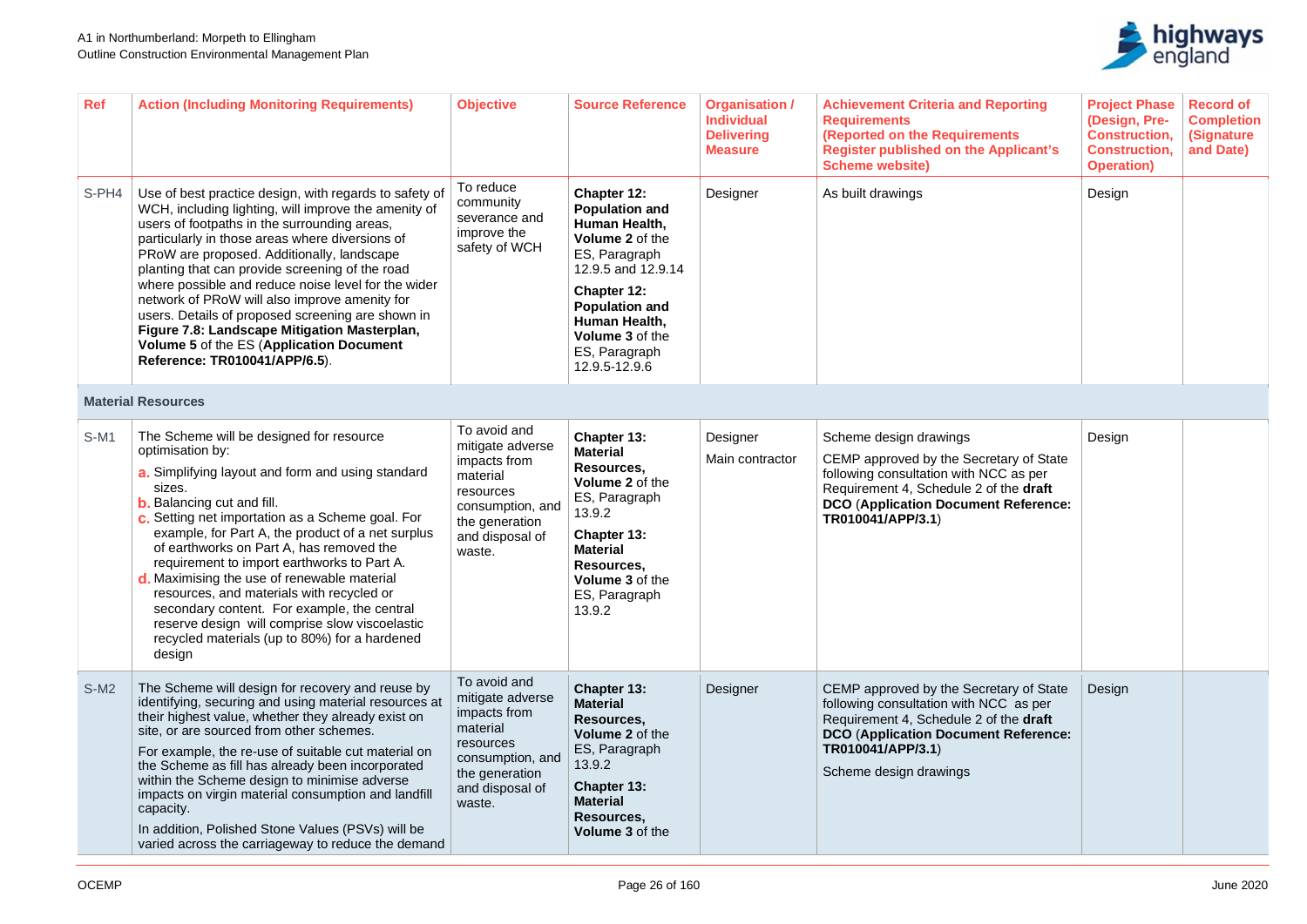

| <b>Ref</b> | <b>Action (Including Monitoring Requirements)</b><br>on premium high PSV aggregate and use more local                                                                                                                                                                                                                                                                                                                                                                                                                                                                                                                                                                                                                                                                                                                                                                                                                                                                                                                                                                                                                                                                                                                                                                                                                                                                                                                                                                                                                                                                                                                                                                                                                                                                                                                                                                        | <b>Objective</b>                                                                                                                                                                                 | <b>Source Reference</b>                                                                                                                                                                         | <b>Organisation /</b><br><b>Individual</b><br><b>Delivering</b><br><b>Measure</b> | <b>Achievement Criteria and Reporting</b><br><b>Requirements</b><br><b>(Reported on the Requirements)</b><br><b>Register published on the Applicant's</b><br><b>Scheme website)</b>                           | <b>Project Phase</b><br>(Design, Pre-<br><b>Construction,</b><br><b>Construction,</b><br><b>Operation</b> ) | <b>Record of</b><br><b>Completion</b><br><b>(Signature</b><br>and Date) |
|------------|------------------------------------------------------------------------------------------------------------------------------------------------------------------------------------------------------------------------------------------------------------------------------------------------------------------------------------------------------------------------------------------------------------------------------------------------------------------------------------------------------------------------------------------------------------------------------------------------------------------------------------------------------------------------------------------------------------------------------------------------------------------------------------------------------------------------------------------------------------------------------------------------------------------------------------------------------------------------------------------------------------------------------------------------------------------------------------------------------------------------------------------------------------------------------------------------------------------------------------------------------------------------------------------------------------------------------------------------------------------------------------------------------------------------------------------------------------------------------------------------------------------------------------------------------------------------------------------------------------------------------------------------------------------------------------------------------------------------------------------------------------------------------------------------------------------------------------------------------------------------------|--------------------------------------------------------------------------------------------------------------------------------------------------------------------------------------------------|-------------------------------------------------------------------------------------------------------------------------------------------------------------------------------------------------|-----------------------------------------------------------------------------------|---------------------------------------------------------------------------------------------------------------------------------------------------------------------------------------------------------------|-------------------------------------------------------------------------------------------------------------|-------------------------------------------------------------------------|
|            | aggregate. (PSVs are used for estimating the skid<br>resistance of the road surface)                                                                                                                                                                                                                                                                                                                                                                                                                                                                                                                                                                                                                                                                                                                                                                                                                                                                                                                                                                                                                                                                                                                                                                                                                                                                                                                                                                                                                                                                                                                                                                                                                                                                                                                                                                                         |                                                                                                                                                                                                  | ES, Paragraph<br>13.9.2                                                                                                                                                                         |                                                                                   |                                                                                                                                                                                                               |                                                                                                             |                                                                         |
| $S-M3$     | As far as possible, material resources from<br>demolition will be re-used in the construction of the<br>new road.<br>The use of site arisings (earthworks cut) unsuitable<br>for re-use on the Scheme as fill, will be used on site<br>in specified environmental landscape bunds. For<br>Part A, approximately 145,000 $m3$ will be reused for<br>essential mitigation in these landscape bunds, for<br>screening or protected species mitigation. Refer to<br>the Landscape Mitigation Masterplan (Figure 7.8,<br>Volume 5 of the ES (Application Document<br>Reference: TR010041/APP/6.5) and Landscape<br>Mitigation Plan (Figure 7.10, Volume 6 of the ES<br>(Application Document Reference:<br>TR010041/APP/6.6)).<br>Where suitable, surplus material from Part A will be<br>exported to Part B and others of the Applicant's<br>projects in the North East. This material will be<br>stored temporarily within Part A until the start of<br>construction of these other schemes, or until<br>required for the construction of Part B. This<br>approach is discussed further in Section 2.12 of<br>Chapter 2: The Scheme, Volume 1 of the ES<br>(Application Document Reference:<br><b>TR010041/APP/6.1)</b> as addressed by Assessment<br>Parameters 4, 5 and 9. Should other schemes not<br>be available to use the material, additional bunds<br>and slackened earthworks slopes are proposed<br>within Part A which will accommodate the surplus<br>material except for a quantity of topsoil, some of<br>which will be temporarily stored within topsoil<br>storage areas. The surplus will then either be reused<br>within proposed environmental bunds or sold locally.<br>The viability of this approach will be determined<br>following the results of ground investigations to<br>determine whether the soil is chemically and<br>geotechnically suitable. | To avoid and<br>mitigate adverse<br>impacts from<br>material<br>resources<br>consumption, and $\vert$<br>the generation<br>and disposal of<br>waste.<br>To promote the<br>reuse of<br>materials. | <b>Chapter 13:</b><br><b>Material</b><br>Resources,<br>Volume 2 of the<br>ES, Paragraph<br>13.9.3<br>Chapter 13:<br><b>Material</b><br>Resources,<br>Volume 3 of the<br>ES, Paragraph<br>13.9.3 | Main contractor<br>Environmental<br>Manager (main<br>contractor)                  | CEMP approved by the SoS following<br>consultation with NCC as per Requirement<br>4, Schedule 2 of the draft DCO<br>(Application Document Reference:<br>TR010041/APP/3.1)<br><b>Materials Management Plan</b> | Design                                                                                                      |                                                                         |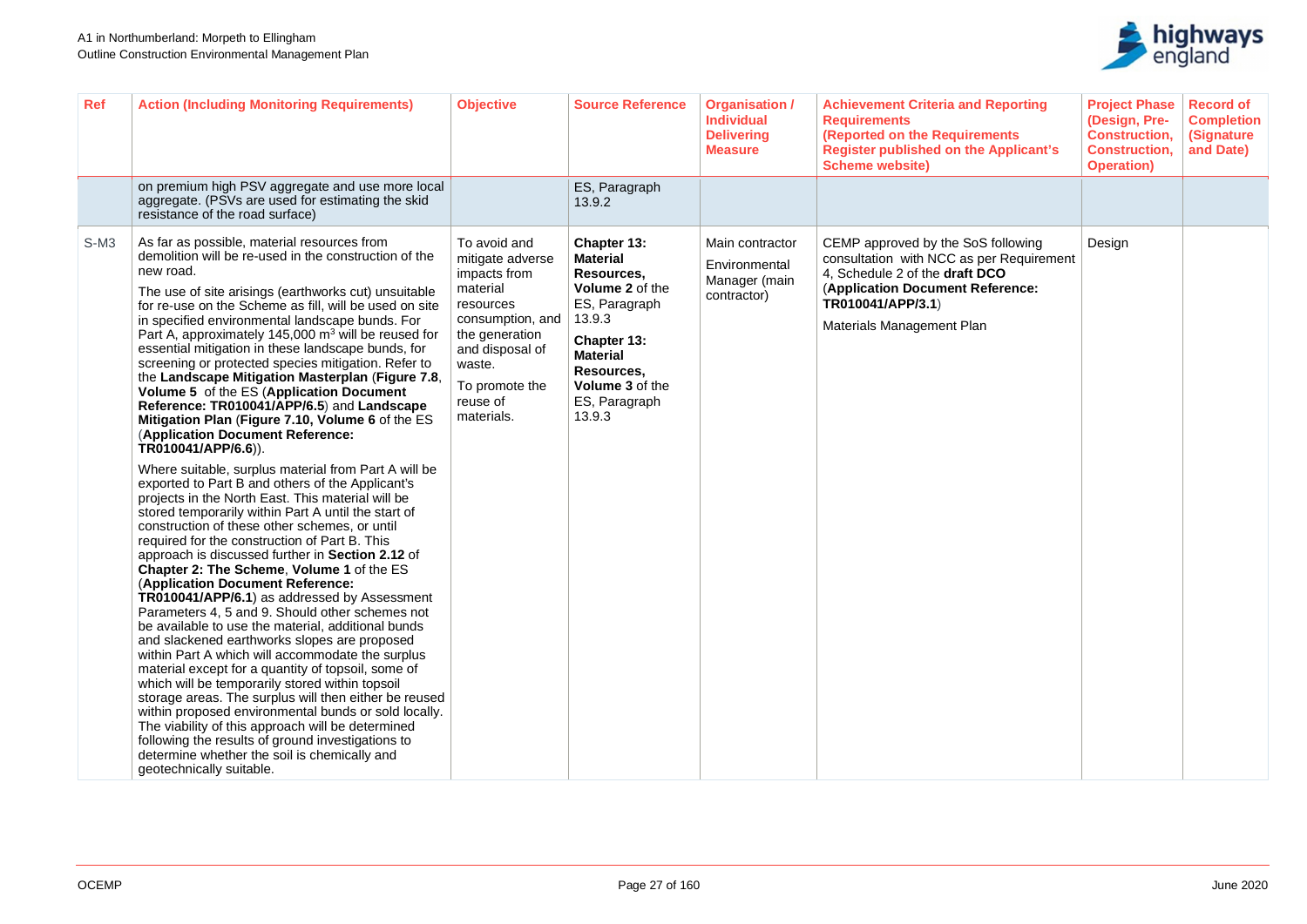

| <b>Ref</b> | <b>Action (Including Monitoring Requirements)</b>                                                                                                                                                                                                                                                                                                                                                                                                                                                                                                                                                                                                              | <b>Objective</b>                                                                                                                                                                                                             | <b>Source Reference</b>                                                                                                                                                                                | <b>Organisation /</b><br><b>Individual</b><br><b>Delivering</b><br><b>Measure</b> | <b>Achievement Criteria and Reporting</b><br><b>Requirements</b><br><b>(Reported on the Requirements</b><br><b>Register published on the Applicant's</b><br><b>Scheme website)</b>                                             | <b>Project Phase</b><br>(Design, Pre-<br><b>Construction,</b><br><b>Construction,</b><br><b>Operation</b> ) | <b>Record of</b><br><b>Completion</b><br>(Signature<br>and Date) |
|------------|----------------------------------------------------------------------------------------------------------------------------------------------------------------------------------------------------------------------------------------------------------------------------------------------------------------------------------------------------------------------------------------------------------------------------------------------------------------------------------------------------------------------------------------------------------------------------------------------------------------------------------------------------------------|------------------------------------------------------------------------------------------------------------------------------------------------------------------------------------------------------------------------------|--------------------------------------------------------------------------------------------------------------------------------------------------------------------------------------------------------|-----------------------------------------------------------------------------------|--------------------------------------------------------------------------------------------------------------------------------------------------------------------------------------------------------------------------------|-------------------------------------------------------------------------------------------------------------|------------------------------------------------------------------|
| $S-M4$     | The Scheme will be designed for the future by<br>seeking to specify materials with low environmental<br>impact (as determined through lifecycle assessment,<br>Green Guide ratings or other industry recognised<br>methods) to minimise lifetime environmental impact.                                                                                                                                                                                                                                                                                                                                                                                         | To avoid and<br>mitigate adverse<br>impacts from<br>material<br>resources<br>consumption, and<br>the generation<br>and disposal of<br>waste.                                                                                 | <b>Chapter 13:</b><br><b>Material</b><br>Resources,<br>Volume 2 of the<br>ES, Paragraph<br>13.9.2<br><b>Chapter 13:</b><br><b>Material</b><br>Resources,<br>Volume 3 of the<br>ES, Paragraph<br>13.9.2 | <b>Project Manager</b><br>Main contractor                                         | CEMP approved by the Secretary of State<br>following consultation with NCC as per<br>Requirement 4, Schedule 2 of the draft<br><b>DCO (Application Document Reference:</b><br>TR010041/APP/3.1) Materials<br>Management Plan   | Design                                                                                                      |                                                                  |
| $S-M5$     | The Scheme will be designed to be more easily<br>adapted over an asset lifetime.<br>For Part A, the design of the proposed Burgham<br>Park Underbridge will specifically exclude the use of<br>construction and expansion joints to ensure only<br>minimal maintenance will be required in the future<br>and there will be no need for bearing replacement.<br>For Part B, the design of the Charlton Mires Junction<br>and Heckley Fence Accommodation Overbridge will<br>minimise the use of construction and expansion<br>joints to ensure only minimal maintenance will be<br>required in the future and there will be no need for<br>bearing replacement. | To avoid and<br>mitigate adverse<br>impacts from<br>material<br>resources<br>consumption, and<br>the generation<br>and disposal of<br>waste by<br>designing Part B<br>to be adaptable<br>and easily reused<br>in the future. | Chapter 13:<br><b>Material</b><br>Resources,<br>Volume 2 of the<br>ES, Paragraph<br>13.9.2<br>Chapter 13:<br><b>Material</b><br>Resources,<br>Volume 3 of the<br>ES, Paragraph<br>13.9.2               | Designer                                                                          | CEMP approved by the Secretary of State<br>following consultation with NCC as per<br>Requirement 4, Schedule 2 of the draft<br><b>DCO (Application Document Reference:</b><br>TR010041/APP/3.1)<br>As built drawings           | Design                                                                                                      |                                                                  |
|            | <b>Climate Change</b>                                                                                                                                                                                                                                                                                                                                                                                                                                                                                                                                                                                                                                          |                                                                                                                                                                                                                              |                                                                                                                                                                                                        |                                                                                   |                                                                                                                                                                                                                                |                                                                                                             |                                                                  |
| S-CC1      | In order to reduce the impact of the Scheme on<br>climate change, the Scheme design includes the<br>following measures:<br>a. Where possible, existing structures will be<br>retained, such as footpaths, bus stops, laybys,<br>culverts and (for Part A) the River Coquet bridge<br>drainage as set out in Chapter 2: The Scheme,<br>Volume 1 of the ES (Application Document<br>Reference: TR010041/APP/6.1).<br><b>b.</b> The selection of structural elements (each bridge<br>and culvert) has been completed using a matrix<br>examination of the various potential structural                                                                            | To reduce the<br>impact of the<br>Scheme on<br>climate change<br>by reducing the<br><b>GHG</b> emissions<br>associated with<br>its design.                                                                                   | <b>Chapter 14:</b><br><b>Climate, Volume 2</b><br>of the ES,<br>Paragraph 14.9.4<br><b>Chapter 14:</b><br><b>Climate, Volume 3</b><br>of the ES,<br>Paragraph 14.9.4                                   | Main contractor<br>Environmental<br>Consultant<br>(Designer)                      | The CEMP approved by the SoS following<br>consultation with NCC as per Requirement<br>4, Schedule 2 of the draft DCO<br>(Application Document Reference:<br>TR010041/APP/3.1)<br>Detailed design drawings<br>As built drawings | Design                                                                                                      |                                                                  |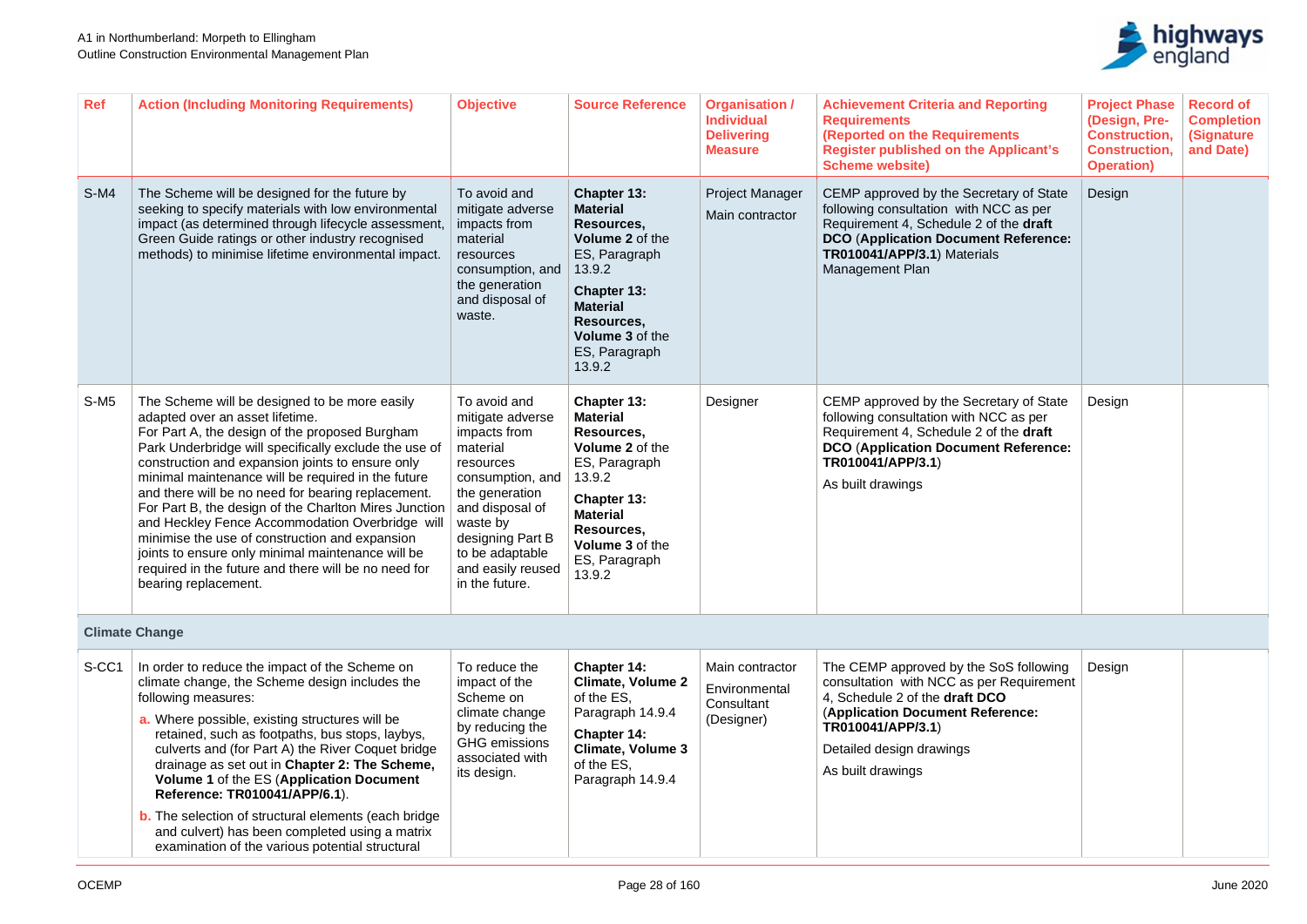

| <b>Ref</b> | <b>Action (Including Monitoring Requirements)</b>                                                                                                                                                                                                                                                                                                                                                                                                                                                                                                                                                                                      | <b>Objective</b> | <b>Source Reference</b> | <b>Organisation /</b><br><b>Individual</b><br><b>Delivering</b><br><b>Measure</b> | <b>Achievement Criteria and Reporting</b><br><b>Requirements</b><br><b>(Reported on the Requirements</b><br><b>Register published on the Applicant's</b><br><b>Scheme website)</b> | <b>Project Phase</b><br>(Design, Pre-<br><b>Construction,</b><br><b>Construction,</b><br><b>Operation</b> ) | <b>Record of</b><br><b>Completion</b><br><b>(Signature</b><br>and Date) |
|------------|----------------------------------------------------------------------------------------------------------------------------------------------------------------------------------------------------------------------------------------------------------------------------------------------------------------------------------------------------------------------------------------------------------------------------------------------------------------------------------------------------------------------------------------------------------------------------------------------------------------------------------------|------------------|-------------------------|-----------------------------------------------------------------------------------|------------------------------------------------------------------------------------------------------------------------------------------------------------------------------------|-------------------------------------------------------------------------------------------------------------|-------------------------------------------------------------------------|
|            | forms. Sustainability considerations are one of<br>the main areas through which the options were<br>assessed.                                                                                                                                                                                                                                                                                                                                                                                                                                                                                                                          |                  |                         |                                                                                   |                                                                                                                                                                                    |                                                                                                             |                                                                         |
|            | c. Wherever possible the most appropriate low<br>carbon solution has been chosen for the Scheme,<br>and will continue to be undertaken during detailed<br>design in line with good practice                                                                                                                                                                                                                                                                                                                                                                                                                                            |                  |                         |                                                                                   |                                                                                                                                                                                    |                                                                                                             |                                                                         |
|            | d. Use of pre-fabricated elements and off-site<br>construction to optimise efficiency, such as the<br>girders and bracing for the deck works and<br>culvert elements.                                                                                                                                                                                                                                                                                                                                                                                                                                                                  |                  |                         |                                                                                   |                                                                                                                                                                                    |                                                                                                             |                                                                         |
|            | e. Design initiatives will be realised through working<br>with the Pavement Efficiency Group to ensure<br>that emerging or improved practices will be<br>adopted wherever possible. The design aspects<br>will be confirmed as detailed design progresses;<br>however, this may include specialist road<br>recycling through cold reconstruction processes<br>which reduces waste to landfill and energy<br>reduction, mobile batching plant which will reduce<br>vehicle movements, and warm mix asphalt,<br>manufactured at lower temperatures reducing the<br>carbon footprint and using less fuel in the<br>manufacturing process. |                  |                         |                                                                                   |                                                                                                                                                                                    |                                                                                                             |                                                                         |
|            | As far as possible, the Scheme will incorporate<br>material resource efficiency and waste<br>minimisation best practice into design, in<br>particular improving the cut/fill balance of the<br>Scheme.                                                                                                                                                                                                                                                                                                                                                                                                                                 |                  |                         |                                                                                   |                                                                                                                                                                                    |                                                                                                             |                                                                         |
|            | g. The main contractor will select and engage with<br>material suppliers taking into account their<br>policies and commitments to reduction of<br>greenhouse gas emissions, including embodied<br>emission in materials.                                                                                                                                                                                                                                                                                                                                                                                                               |                  |                         |                                                                                   |                                                                                                                                                                                    |                                                                                                             |                                                                         |
|            | <b>h.</b> The Scheme will minimise energy consumption<br>including fuel usage by, for example, reducing the<br>requirement for earth movements to/from and<br>within the construction site.                                                                                                                                                                                                                                                                                                                                                                                                                                            |                  |                         |                                                                                   |                                                                                                                                                                                    |                                                                                                             |                                                                         |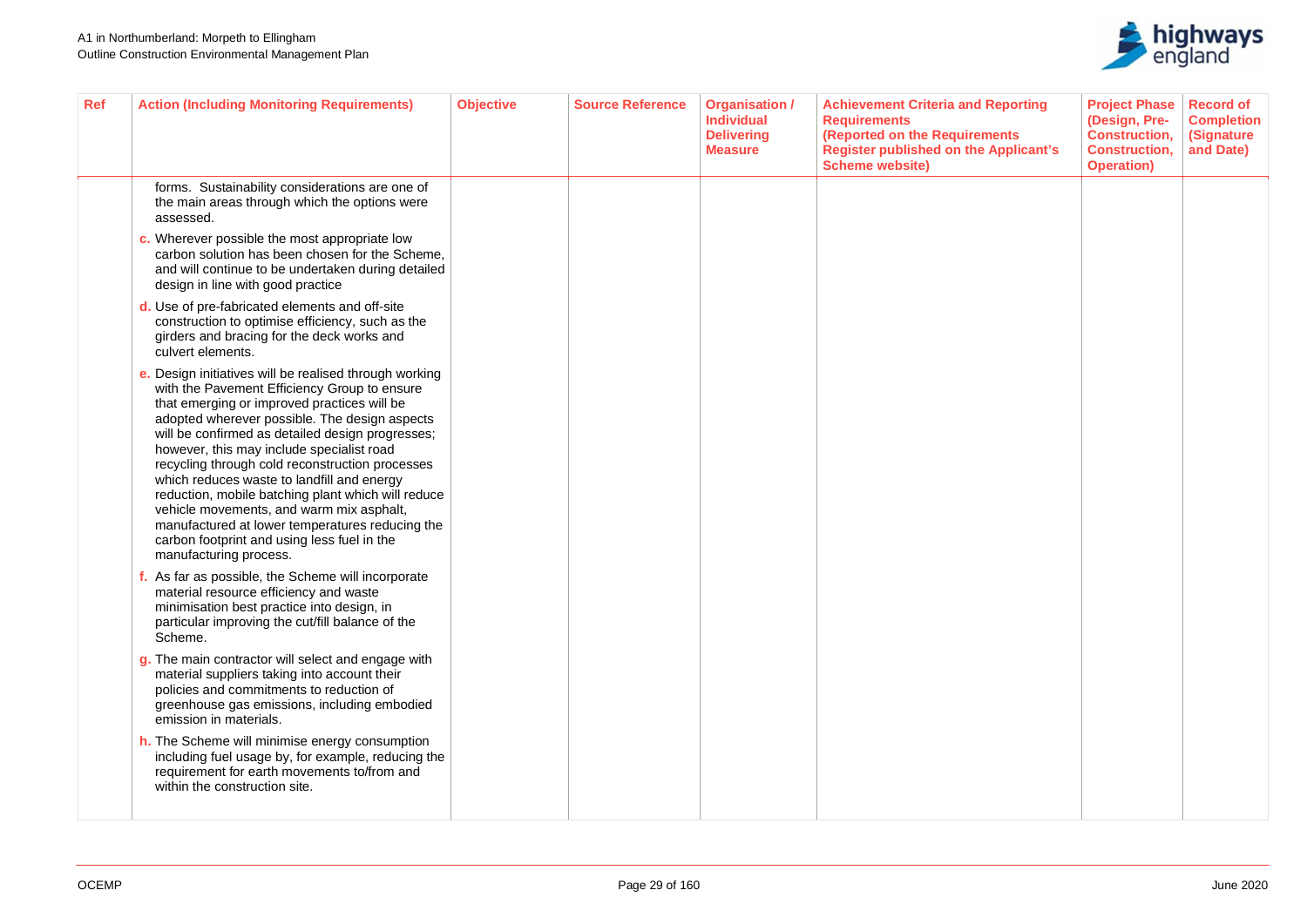

| <b>Ref</b>        | <b>Action (Including Monitoring Requirements)</b>                                                                                                                                                                                                                                                                                                                                                                                                                                                                                                                                                                                                                                                                                                                                                                                                                                                                                                                                                                                                                                                      | <b>Objective</b>                                                             | <b>Source Reference</b>                                                                                                                                       | <b>Organisation /</b><br><b>Individual</b><br><b>Delivering</b><br><b>Measure</b> | <b>Achievement Criteria and Reporting</b><br><b>Requirements</b><br><b>(Reported on the Requirements</b><br><b>Register published on the Applicant's</b><br><b>Scheme website)</b>                                                                              | <b>Project Phase</b><br>(Design, Pre-<br><b>Construction,</b><br><b>Construction,</b><br><b>Operation</b> ) | <b>Record of</b><br><b>Completion</b><br><b>(Signature</b><br>and Date) |
|-------------------|--------------------------------------------------------------------------------------------------------------------------------------------------------------------------------------------------------------------------------------------------------------------------------------------------------------------------------------------------------------------------------------------------------------------------------------------------------------------------------------------------------------------------------------------------------------------------------------------------------------------------------------------------------------------------------------------------------------------------------------------------------------------------------------------------------------------------------------------------------------------------------------------------------------------------------------------------------------------------------------------------------------------------------------------------------------------------------------------------------|------------------------------------------------------------------------------|---------------------------------------------------------------------------------------------------------------------------------------------------------------|-----------------------------------------------------------------------------------|-----------------------------------------------------------------------------------------------------------------------------------------------------------------------------------------------------------------------------------------------------------------|-------------------------------------------------------------------------------------------------------------|-------------------------------------------------------------------------|
| S-CC <sub>2</sub> | The following design measures have been adopted<br>within the design of the road surfacing:<br>a. Re-use of materials to minimise resource<br>consumption, waste disposal and emissions<br>resulting from material haulage.<br><b>b.</b> Whole-lifecycle design, including that which<br>maximises the residual life of existing surfacing<br>components.<br>c. Recycling of end-of-life materials<br>d. Innovative and best practice design to ensure<br>environmental protection and minimise<br>construction periods and traffic disruption.                                                                                                                                                                                                                                                                                                                                                                                                                                                                                                                                                        | To reduce<br>greenhouse gas<br>emissions                                     | <b>Chapter 14:</b><br><b>Climate, Volume 2</b><br>of the ES,<br>Paragraph 14.9.3<br>Chapter 14:<br><b>Climate, Volume 3</b><br>of the ES,<br>Paragraph 14.9.3 | Designer                                                                          | Detailed design drawings<br>As built drawings                                                                                                                                                                                                                   | Design                                                                                                      |                                                                         |
| S-CC <sub>3</sub> | <b>Structures</b><br>The detailed design will ensure culvert spans are<br>compatible with predicted flow rates during period of<br>high rainfall (during operation), particularly for<br>extreme rainfall events with regard to surrounding<br>topography and other watercourses.<br><b>Drainage</b><br>a. The drainage design includes Sustainable Urban<br>Drainage System (SuDS) to limit the effect of the<br>new works by attenuating the runoff during<br>operation.<br><b>b.</b> An allowance will be made for increased intensity<br>of rainfall. An increase of 20% will be used in line<br>with DMRB.<br><b>Flood Risk</b><br><b>a.</b> The culvert design includes for $300 - 600$ mm<br>freeboard allowance.<br><b>Buildability</b><br>a. Where landscape planting is included on<br>embankments this will improve stability during<br>operation.<br><b>b.</b> Embankment slopes will be constructed from sub<br>soil rather than topsoil with appropriate planting.<br>For Part B, the embankment slopes will be 3:1<br>and constructed from earthworks cut with<br>appropriate planting. | To reduce the<br>Scheme's<br>vulnerability to<br>extreme rainfall<br>events. | Chapter 14:<br><b>Climate, Volume 2</b><br>of the ES, Table 14-<br>16<br>Chapter 14:<br><b>Climate, Volume 3</b><br>of the ES, Table 14-<br>16                | Main contractor<br>Designer                                                       | Landscape design approved by the<br>Secretary of State following consultation<br>with NCC as per Requirement 5, Schedule<br>2 of the draft DCO (Application<br><b>Document Reference:</b><br>TR010041/APP/3.1)<br>Detailed design drawings<br>As built drawings | Design                                                                                                      |                                                                         |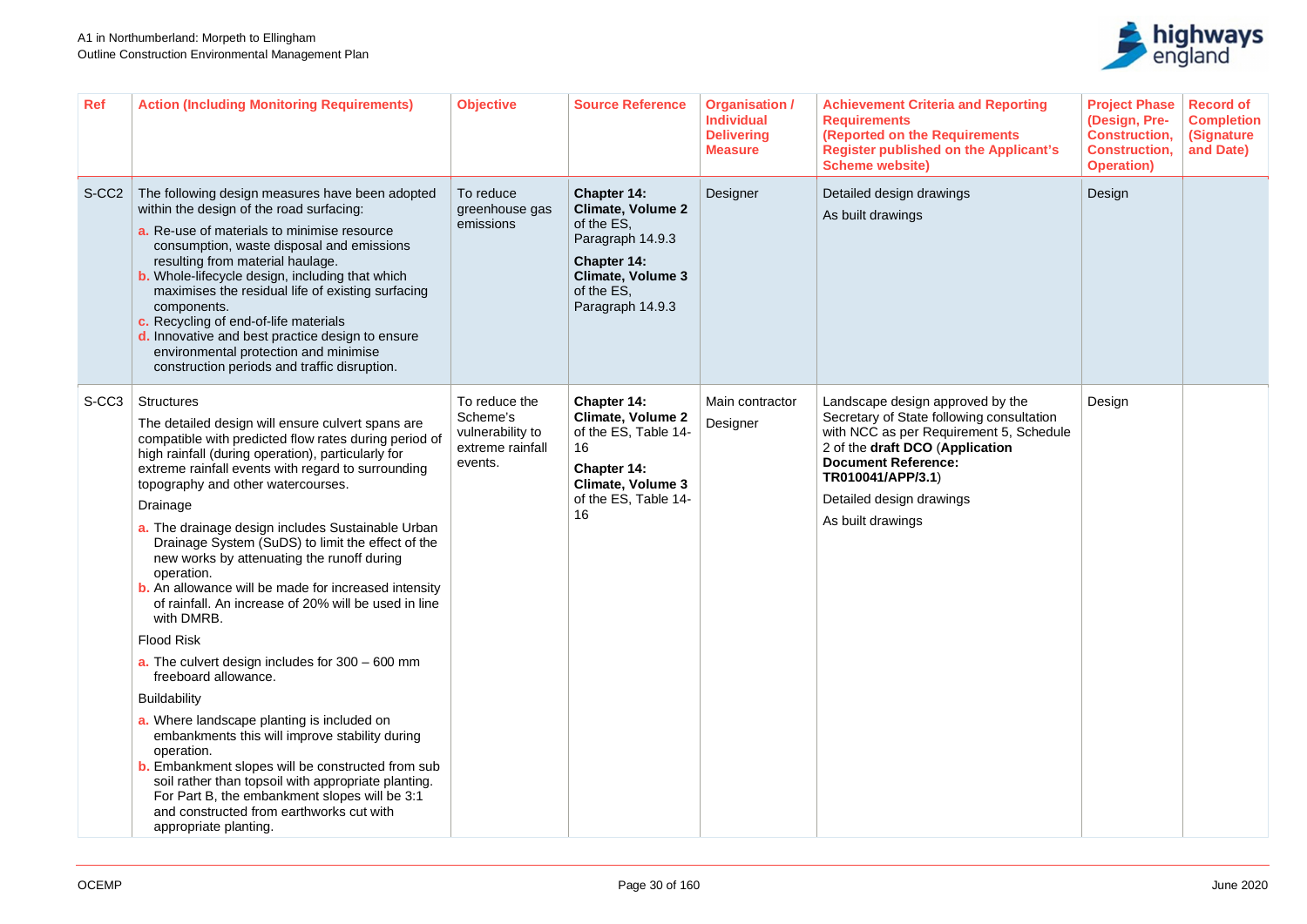

| <b>Ref</b>        | <b>Action (Including Monitoring Requirements)</b>                                                                                                                                                                                                                                                                                                                                                                                                                                                                                                                                                                                                                                      | <b>Objective</b>                                                                   | <b>Source Reference</b>                                                                                                                               | <b>Organisation /</b><br><b>Individual</b><br><b>Delivering</b><br><b>Measure</b> | <b>Achievement Criteria and Reporting</b><br><b>Requirements</b><br><b>(Reported on the Requirements)</b><br><b>Register published on the Applicant's</b><br><b>Scheme website)</b> | <b>Project Phase</b><br>(Design, Pre-<br><b>Construction,</b><br><b>Construction,</b><br><b>Operation</b> ) | <b>Record of</b><br><b>Completion</b><br><b>(Signature</b><br>and Date) |
|-------------------|----------------------------------------------------------------------------------------------------------------------------------------------------------------------------------------------------------------------------------------------------------------------------------------------------------------------------------------------------------------------------------------------------------------------------------------------------------------------------------------------------------------------------------------------------------------------------------------------------------------------------------------------------------------------------------------|------------------------------------------------------------------------------------|-------------------------------------------------------------------------------------------------------------------------------------------------------|-----------------------------------------------------------------------------------|-------------------------------------------------------------------------------------------------------------------------------------------------------------------------------------|-------------------------------------------------------------------------------------------------------------|-------------------------------------------------------------------------|
|                   | c. Drainage will be designed such that maintenance<br>(during operation) is more accessible and easier<br>to undertake.<br>d. Drainage will be designed for minimal<br>maintenance during operation.<br>e. Self-cleansing drainage systems will be provided<br>to remove silting.<br>Agree higher discharge levels the Environment<br>Agency to remove excess stored water from<br>drainage system quicker during operation.<br>g. Incorporate effective seals to equipment such as<br>the weather station, Automatic Number Plate<br>Recognition (ANPR), technology cabinets,<br>electricity cabinets to minimize water ingress and<br>subsequent equipment failure during operation. |                                                                                    |                                                                                                                                                       |                                                                                   |                                                                                                                                                                                     |                                                                                                             |                                                                         |
| S-CC4             | In order to reduce the Scheme's vulnerability to<br>extreme temperature events, the following<br>buildability measures will be implemented:<br>a. Designing structures with expansion joints of<br>appropriate capacity for extreme temperature<br>events. For Part A, this includes the North<br>abutment of the River Coquet Bridge.<br><b>b.</b> Considering materials for surface course that will<br>withstand higher temperatures before skid<br>resistance is affected during design.                                                                                                                                                                                           | To reduce the<br>Scheme's<br>vulnerability to<br>extreme<br>temperature<br>events. | <b>Chapter 14:</b><br><b>Climate, Volume 2</b><br>of the ES, Table 14-<br>16<br>Chapter 14:<br><b>Climate, Volume 3</b><br>of the ES, Table 14-<br>16 | Designer                                                                          | Detailed design drawings<br>As built drawings                                                                                                                                       | Design                                                                                                      |                                                                         |
| S-CC <sub>5</sub> | Relative humidity can lead to excessive<br>condensation and water accumulation, particularly<br>on steel surfaces. This will be collected/managed<br>during operation through the inclusions of suitable<br>drip details and water collection/drainage.                                                                                                                                                                                                                                                                                                                                                                                                                                | To reduce the<br>Scheme's<br>vulnerability to<br>humidity.                         | Chapter 14:<br><b>Climate, Volume 2</b><br>of the ES, Table 14-<br>16<br>Chapter 14:<br><b>Climate, Volume 3</b><br>of the ES, Table 14-<br>16        | Designer                                                                          | Detailed design drawings<br>As built drawings                                                                                                                                       | Design                                                                                                      |                                                                         |
| S-CC6             | Structures will be designed to current standards for<br>wind loading.                                                                                                                                                                                                                                                                                                                                                                                                                                                                                                                                                                                                                  | To reduce the<br>Scheme's<br>vulnerability to<br>extreme<br>temperature<br>events. | <b>Chapter 14:</b><br><b>Climate, Volume 2</b><br>of the ES, Table 14-<br>16<br>Chapter 14:<br><b>Climate, Volume 3</b>                               | Designer                                                                          | Detailed design drawings<br>As built drawings                                                                                                                                       | Design                                                                                                      |                                                                         |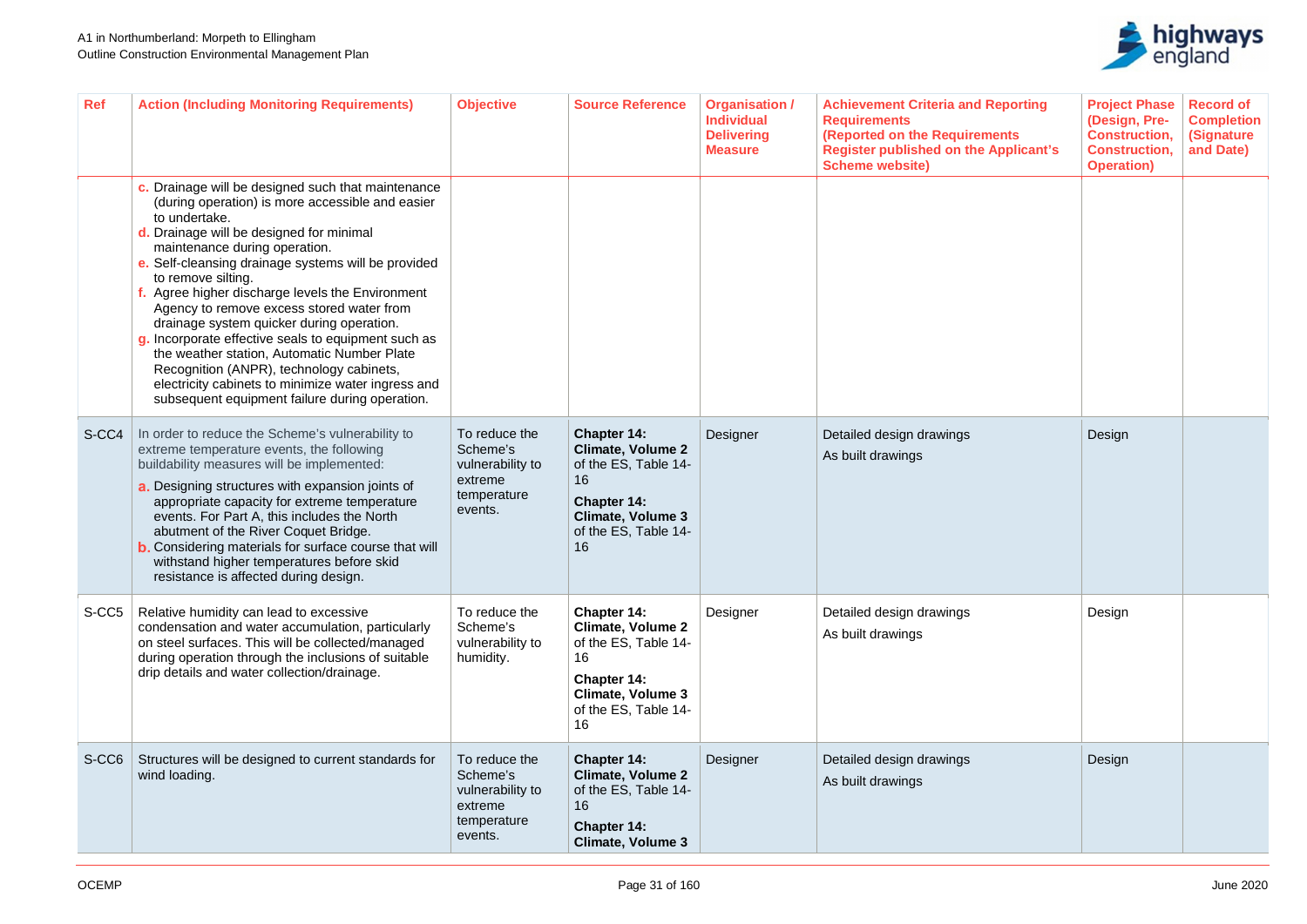

| <b>Ref</b>     | <b>Action (Including Monitoring Requirements)</b>                                                                                                                                                                                                                                                                                               | <b>Objective</b>                                                                                                 | <b>Source Reference</b>    | <b>Organisation /</b><br><b>Individual</b><br><b>Delivering</b><br><b>Measure</b> | <b>Achievement Criteria and Reporting</b><br><b>Requirements</b><br><b>(Reported on the Requirements</b><br><b>Register published on the Applicant's</b><br><b>Scheme website)</b>                                                                          | <b>Project Phase</b><br>(Design, Pre-<br><b>Construction,</b><br><b>Construction,</b><br><b>Operation</b> ) | <b>Record of</b><br><b>Completion</b><br><b>(Signature</b><br>and Date) |
|----------------|-------------------------------------------------------------------------------------------------------------------------------------------------------------------------------------------------------------------------------------------------------------------------------------------------------------------------------------------------|------------------------------------------------------------------------------------------------------------------|----------------------------|-----------------------------------------------------------------------------------|-------------------------------------------------------------------------------------------------------------------------------------------------------------------------------------------------------------------------------------------------------------|-------------------------------------------------------------------------------------------------------------|-------------------------------------------------------------------------|
|                |                                                                                                                                                                                                                                                                                                                                                 |                                                                                                                  | of the ES, Table 14-<br>16 |                                                                                   |                                                                                                                                                                                                                                                             |                                                                                                             |                                                                         |
|                | <b>PRE-CONSTRUCTION / CONSTRUCTION MEASURES</b>                                                                                                                                                                                                                                                                                                 |                                                                                                                  |                            |                                                                                   |                                                                                                                                                                                                                                                             |                                                                                                             |                                                                         |
| <b>General</b> |                                                                                                                                                                                                                                                                                                                                                 |                                                                                                                  |                            |                                                                                   |                                                                                                                                                                                                                                                             |                                                                                                             |                                                                         |
| $S-G1$         | The main contractor will develop the Outline CEMP<br>into the CEMP in line with Interim Advice Note (IAN)<br>183/14 (Ref. 3) Environmental Management Plans.<br>The CEMP approved by the SoS for Transport<br>following consultation with NCC, prior to<br>construction works commencing on site.<br>The measures contained in the CEMP will be | To provide a<br>framework for the<br>implementation of<br>environmental<br>requirements on<br>site.              | <b>CEMP</b>                | Main contractor                                                                   | CEMP approved by the SoS following<br>consultation with NCC as per Requirement<br>4. Schedule 2 of the draft DCO<br>(Application Document Reference:<br>TR010041/APP/3.1).                                                                                  | Pre-<br>construction                                                                                        |                                                                         |
|                | reviewed by the main contractor in consultation with<br>the Applicant on a regular basis. As a minimum it<br>will be reviewed as follows:                                                                                                                                                                                                       |                                                                                                                  |                            |                                                                                   |                                                                                                                                                                                                                                                             |                                                                                                             |                                                                         |
|                | a. Every six months.<br><b>b.</b> To incorporate changes to legislation, policy or<br>other requirements.<br>c. To incorporate the outcomes of environmental<br>audits and inspections.<br>d. Following the outcome of environmental incident<br>investigation on site.<br>e. In response to near miss and good practice<br>reporting.          |                                                                                                                  |                            |                                                                                   |                                                                                                                                                                                                                                                             |                                                                                                             |                                                                         |
| $S-G2$         | Prior to construction, the main contractor will sign up<br>to and adhere to the National Considerate<br>Constructor's Scheme (CCS).                                                                                                                                                                                                             | To implement<br>and demonstrate<br>best construction<br>practices and<br>promote good<br>community<br>relations. | <b>CEMP</b>                | Main contractor                                                                   | CEMP approved by the Secretary of State<br>following consultation with NCC as per<br>Requirement 4, Schedule 2 of the draft<br><b>DCO (Application Document Reference:</b><br>TR010041/APP/3.1)<br>Site registration<br><b>CCS Monitor Report and Score</b> | Pre-<br>construction                                                                                        |                                                                         |
| $S-G3$         | The main contractor will inform the public of the<br>nature, timing and duration of particular construction<br>activities, for example those that might cause<br>disruption (such as night time works) and the<br>duration of the construction works, for example, by<br>newsletters, letter drops and liaison with NCC.                        | To promote<br>positive<br>community<br>engagement and<br>ensure members<br>of the public are                     | <b>CEMP</b>                | Main contractor                                                                   | CEMP approved by the Secretary of State<br>following consultation with NCC as per<br>Requirement 4, Schedule 2 of the draft<br><b>DCO (Application Document Reference:</b><br>TR010041/APP/3.1)                                                             | Pre-<br>construction<br>Construction                                                                        |                                                                         |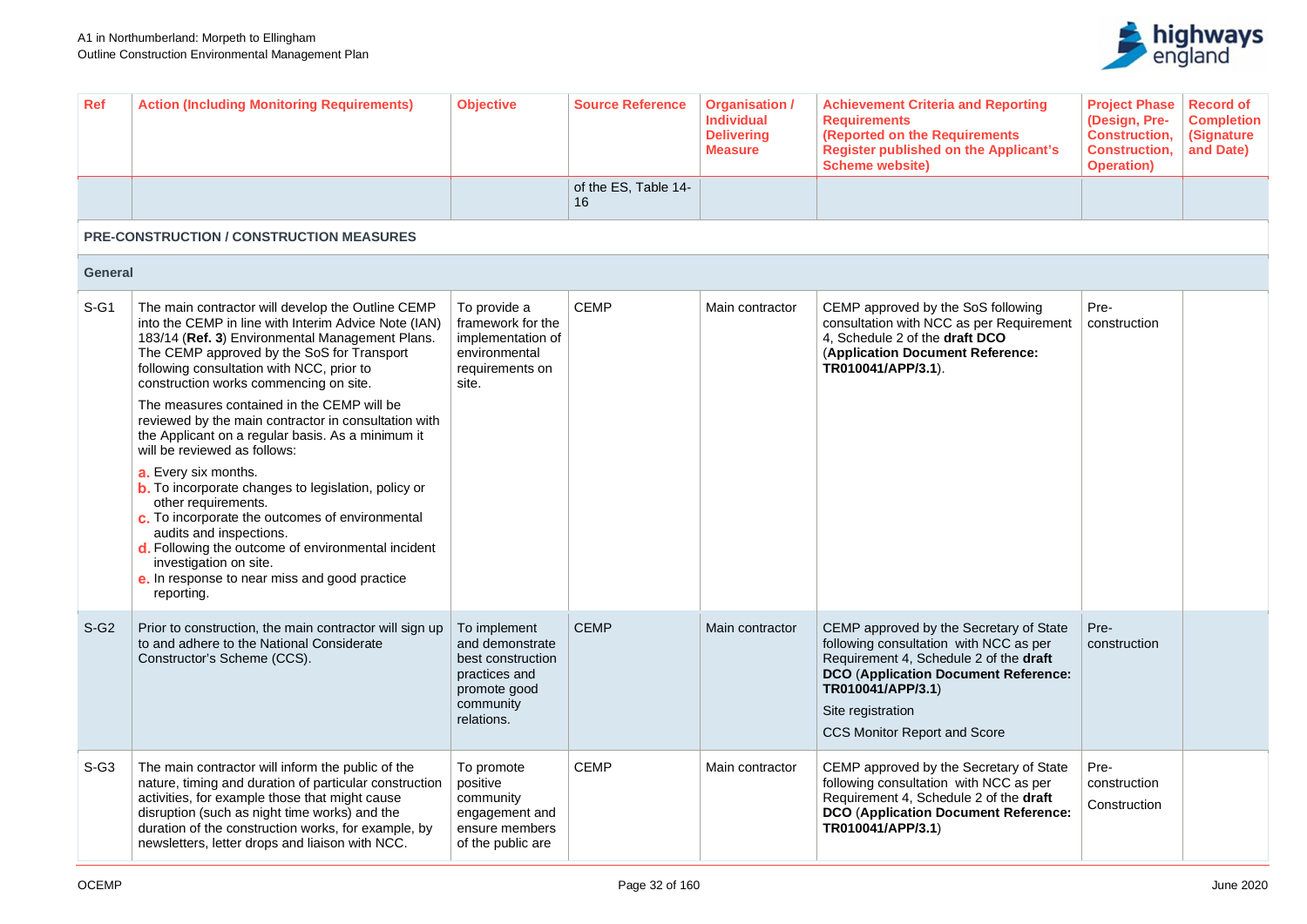

| <b>Ref</b> | <b>Action (Including Monitoring Requirements)</b>                                                                                                                                                                                                                                                                                                                                                                                                                                                                                                                                                                                                                                                                                                                                                                                                                                                                                                                                   | <b>Objective</b>                                                                                                            | <b>Source Reference</b>                                                                                                                                                                                                                                                                                                         | <b>Organisation /</b><br><b>Individual</b><br><b>Delivering</b><br><b>Measure</b> | <b>Achievement Criteria and Reporting</b><br><b>Requirements</b><br><b>(Reported on the Requirements</b><br><b>Register published on the Applicant's</b><br><b>Scheme website)</b>                                                                                                                                | <b>Project Phase</b><br>(Design, Pre-<br><b>Construction,</b><br><b>Construction,</b><br><b>Operation</b> ) | <b>Record of</b><br><b>Completion</b><br><b>(Signature</b><br>and Date) |
|------------|-------------------------------------------------------------------------------------------------------------------------------------------------------------------------------------------------------------------------------------------------------------------------------------------------------------------------------------------------------------------------------------------------------------------------------------------------------------------------------------------------------------------------------------------------------------------------------------------------------------------------------------------------------------------------------------------------------------------------------------------------------------------------------------------------------------------------------------------------------------------------------------------------------------------------------------------------------------------------------------|-----------------------------------------------------------------------------------------------------------------------------|---------------------------------------------------------------------------------------------------------------------------------------------------------------------------------------------------------------------------------------------------------------------------------------------------------------------------------|-----------------------------------------------------------------------------------|-------------------------------------------------------------------------------------------------------------------------------------------------------------------------------------------------------------------------------------------------------------------------------------------------------------------|-------------------------------------------------------------------------------------------------------------|-------------------------------------------------------------------------|
|            | A Communication Plan (that includes community<br>engagement) will be developed before work<br>commences on site.                                                                                                                                                                                                                                                                                                                                                                                                                                                                                                                                                                                                                                                                                                                                                                                                                                                                    | kept up to date<br>on the works.                                                                                            |                                                                                                                                                                                                                                                                                                                                 |                                                                                   | <b>Communications Plan</b>                                                                                                                                                                                                                                                                                        |                                                                                                             |                                                                         |
| $S-G4$     | Unless agreed in advance with NCC, working hours<br>will be from 07.00 until 19.00, Monday to Friday.<br>However, extended hours including night time,<br>weekend and Bank Holiday working will be required<br>for some construction operations and will be subject<br>to in consultation with NCC. These operations will<br>include traffic management installation, traffic<br>management switches, carriageway resurfacing,<br>bridge beam installation, construction of the new<br>River Coquet bridge, statutory diversions, drainage<br>works, and construction of Charlton Mires Junction<br>and Heckley Fence Accommodation Overbridge.<br>The construction of Charlton Mires Junction and<br>Heckley Fence Accommodation Overbridge will also<br>require 24-hour closures of the B6347 to the west<br>and east of the A1. Any overnight full closures of<br>the A1 will be carried out overnight between 8:00 pm<br>and 6:00 am.                                           | To minimise<br>impacts to<br>members of the<br>public.                                                                      | <b>CEMP</b>                                                                                                                                                                                                                                                                                                                     | Main contractor                                                                   | Agreement in writing with NCC as per 4,<br>Schedule 2 of the draft DCO (Application<br><b>Document Reference:</b><br>TR010041/APP/3.1)                                                                                                                                                                            | Construction                                                                                                |                                                                         |
| $S-G5$     | A suitable lighting strategy will be developed for<br>implementation across the Scheme in accordance<br>with BS5489 Code of Practice for the Design of<br>Road Lighting and good practice guidance on<br>lighting with regards to protected species. Measures<br>will include:<br>a. Avoidance of direct lighting on any buildings or<br>trees that contain bat roosts or barn owl<br>nest/roost sites, habitats of value to foraging and<br>commuting bats (such as hedgerows, trees,<br>woodland) and other sensitive mammal habitats<br>where defined from pre-construction surveys.<br><b>b.</b> Avoidance of artificial lighting of watercourses,<br>particularly during the hours of darkness to<br>prevent impacts to fish behaviour or passage.<br>c. Avoidance of light spill using directional and/or<br>baffled lighting.<br>d. The use of movement triggers, thus lighting only<br>turns on when people (large objects) move<br>through the area (use within compound). | To minimise<br>disruption to the<br>public and the<br>natural<br>environment as a<br>result of<br>construction<br>lighting. | <b>CEMP</b><br><b>Chapter 9:</b><br>Biodiversity,<br>Volume 2 of the<br>ES, Table 9-23,<br>EM005 and EM009<br><b>Chapter 9:</b><br><b>Biodiversity,</b><br>Volume 3 of the<br>ES, Table 9-12,<br>EC12, AQ03 and<br>BAT01<br>Appendix 9.9: Bat<br><b>Survey Report</b><br>2018, Volume 7 of<br>the ES, Paragraph<br>5.1.8-5.1.10 | Main contractor<br>ECoW (main<br>contractor)                                      | CEMP approved by the SoS following<br>consultation with NCC as per Requirement<br>4. Schedule 2 of the draft DCO<br>(Application Document Reference:<br>TR010041/APP/3.1)<br>Lighting strategy<br>Precautionary working method statement<br>Site Environmental Inspection Reports<br>Signed toolbox talks records | Construction                                                                                                |                                                                         |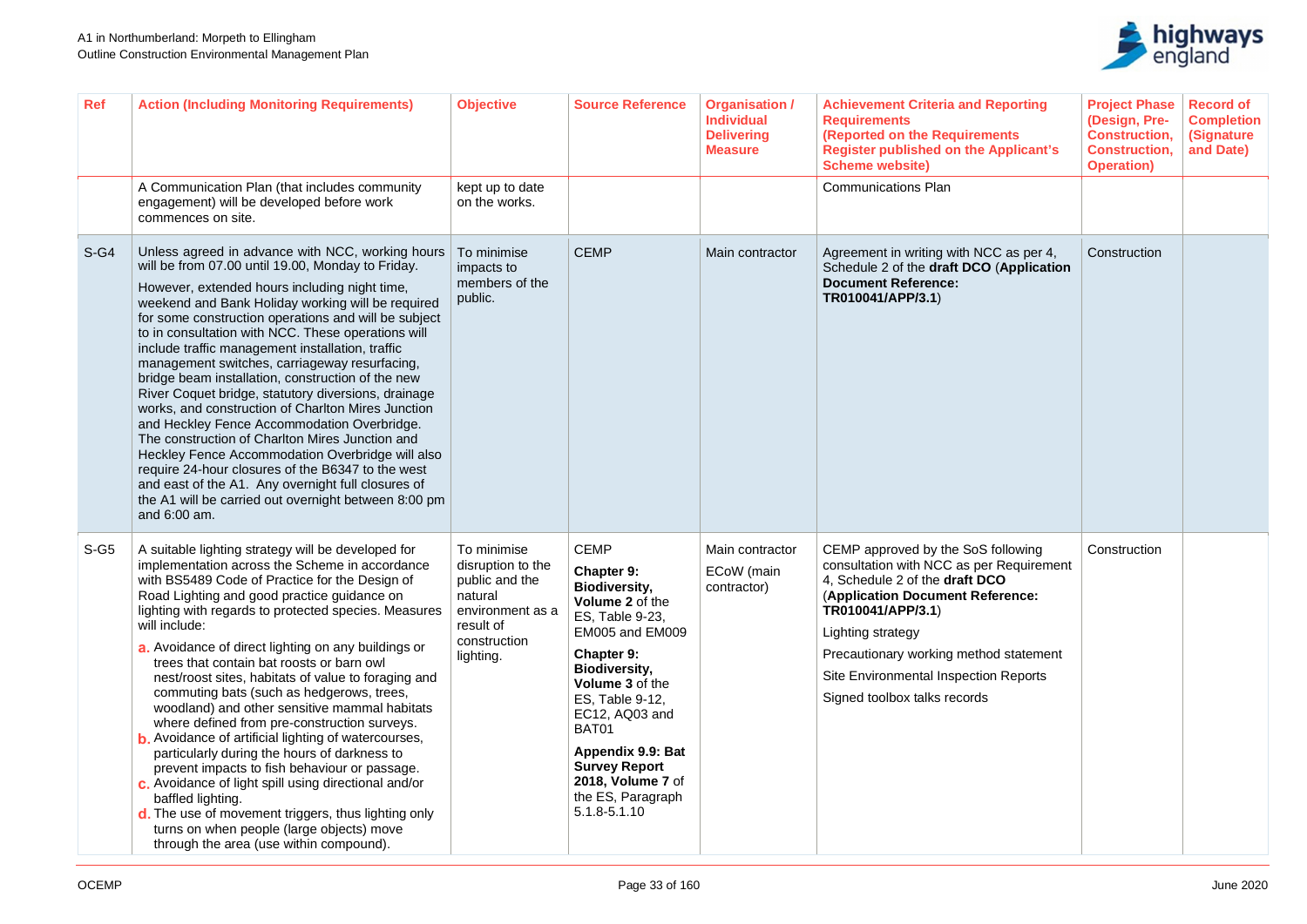

| <b>Ref</b> | <b>Action (Including Monitoring Requirements)</b>                                                                                                                                                                                                                                                                                                                                                                                                                                                                                                                                                                                                                                                                                                                                                                                                                                                                                                                                                                                                                                                                                                                                                                                                                                           | <b>Objective</b>                                                                               | <b>Source Reference</b>                                                                                                                                                                                                                                                                                                                                                                                          | <b>Organisation /</b><br><b>Individual</b><br><b>Delivering</b><br><b>Measure</b> | <b>Achievement Criteria and Reporting</b><br><b>Requirements</b><br><b>(Reported on the Requirements</b><br><b>Register published on the Applicant's</b><br><b>Scheme website)</b>                                                       | <b>Project Phase</b><br>(Design, Pre-<br><b>Construction,</b><br><b>Construction,</b><br><b>Operation</b> ) | <b>Record of</b><br><b>Completion</b><br><b>(Signature</b><br>and Date) |
|------------|---------------------------------------------------------------------------------------------------------------------------------------------------------------------------------------------------------------------------------------------------------------------------------------------------------------------------------------------------------------------------------------------------------------------------------------------------------------------------------------------------------------------------------------------------------------------------------------------------------------------------------------------------------------------------------------------------------------------------------------------------------------------------------------------------------------------------------------------------------------------------------------------------------------------------------------------------------------------------------------------------------------------------------------------------------------------------------------------------------------------------------------------------------------------------------------------------------------------------------------------------------------------------------------------|------------------------------------------------------------------------------------------------|------------------------------------------------------------------------------------------------------------------------------------------------------------------------------------------------------------------------------------------------------------------------------------------------------------------------------------------------------------------------------------------------------------------|-----------------------------------------------------------------------------------|------------------------------------------------------------------------------------------------------------------------------------------------------------------------------------------------------------------------------------------|-------------------------------------------------------------------------------------------------------------|-------------------------------------------------------------------------|
|            | e. Positioning of lighting columns away from<br>habitats of value to foraging and commuting bats<br>(hedgerows, trees, woodland).<br>Reducing the height of lighting columns to reduce<br>light spill onto adjacent habitats.<br>g. Variable lighting regimes (VLR) - switching off<br>when human activity levels are low i.e. 21:00 to<br>05:30.<br><b>h.</b> Avoid use of blue-white short wavelength lights<br>and high ultraviolet (UV) content.<br>Work during hours of darkness will be avoided as<br>far as practicable and where unavoidable,<br>directed lighting will be used to minimise light<br>pollution and glare.<br>Temporary lighting used for construction will be<br>switched-off when not in use and positioned so as<br>not to spill on to adjacent land, watercourses,<br>sensitive receptors or retained vegetation within<br>the area surrounding the works.<br>k. Directed lighting will be used to minimise light<br>pollution/glare, including for construction<br>compounds.<br>Lighting levels around construction compounds<br>will be kept to the minimum necessary for security<br>and safety by the main contractor.<br>m. Where this is not possible the Contractor will<br>agree any exceptions with the ECoW in advance<br>of construction activities. |                                                                                                | <b>Appendix 9.5: Bat</b><br><b>Report, Volume 8</b><br>of the ES, Table 7-1<br>Appendix 9.10:<br><b>Aquatic Ecology</b><br><b>Assessment</b><br><b>Report, Volume 8</b><br>of the ES,<br>Paragraph 7.2.5,<br>Table 7-2<br><b>Chapter 7:</b><br>Landscape and<br>Visual, Volume 2 of<br>the $ES - Paragraph$<br>7.9.2<br>Chapter 7:<br><b>Landscape and</b><br>Visual, Volume 3 of<br>the ES - Paragraph<br>7.9.2 |                                                                                   |                                                                                                                                                                                                                                          |                                                                                                             |                                                                         |
| $S-G6$     | Material deliveries will be programmed to arrive 'just<br>in time' as far as possible to avoid temporary<br>storage, minimise the potential for damage and<br>double handling.                                                                                                                                                                                                                                                                                                                                                                                                                                                                                                                                                                                                                                                                                                                                                                                                                                                                                                                                                                                                                                                                                                              | To minimise<br>waste generation<br>due to damage<br>and reduce<br>materials<br>handling costs. | <b>CEMP</b>                                                                                                                                                                                                                                                                                                                                                                                                      | Main contractor                                                                   | Site environmental inspection reports<br>CEMP approved by the Secretary of State<br>following consultation with NCC as per<br>Requirement 4, Schedule 2 of the draft<br><b>DCO (Application Document Reference:</b><br>TR010041/APP/3.1) | Construction                                                                                                |                                                                         |
| $S-G7$     | The main contractor employed for construction will<br>obtain and comply with the requirements of any<br>protected species derogation licences in respect of<br>works that have the potential to breach applicable<br>conservation legislation necessary to construct the<br>project. Licensing may be for UK and/or European<br>protected species.                                                                                                                                                                                                                                                                                                                                                                                                                                                                                                                                                                                                                                                                                                                                                                                                                                                                                                                                          | To comply with<br>conservation<br>legislation.                                                 | <b>CEMP</b><br><b>Chapter 9:</b><br><b>Biodiversity,</b><br>Volume 3 of the<br>ES, Table 9-12,<br>EC04                                                                                                                                                                                                                                                                                                           | Main contractor                                                                   | CEMP approved by the Secretary of State<br>following consultation with NCC as per<br>Requirement 4, Schedule 2 of the draft<br><b>DCO (Application Document Reference:</b><br>TR010041/APP/3.1)<br><b>EPS Method statement</b>           | Pre-<br>construction                                                                                        |                                                                         |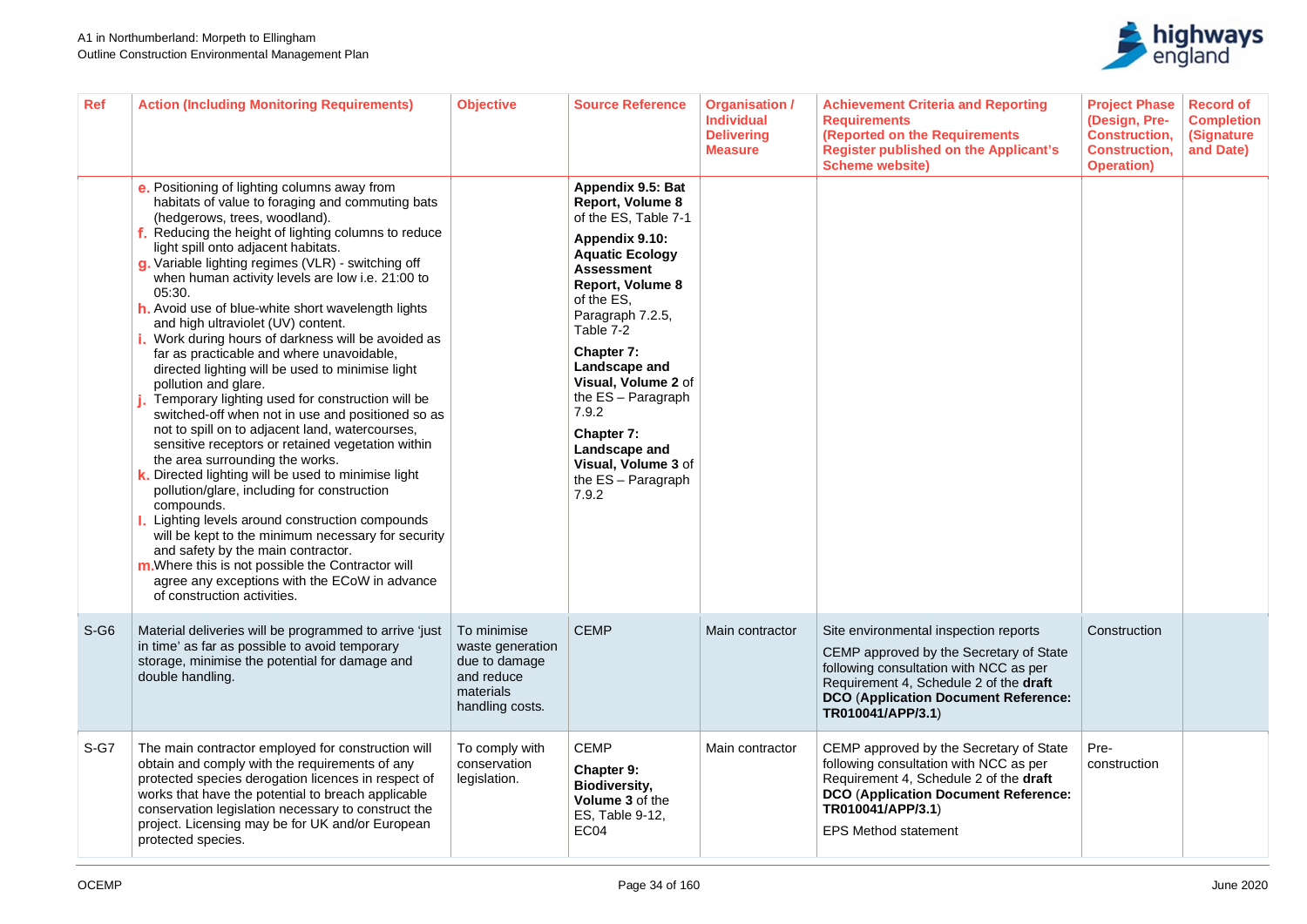

| <b>Ref</b>         | <b>Action (Including Monitoring Requirements)</b>                                                                                                                                                                                                                                                                                                                                                                                                                                                                                                              | <b>Objective</b>                                                        | <b>Source Reference</b>                                                                                                                                                  | <b>Organisation /</b><br><b>Individual</b><br><b>Delivering</b><br><b>Measure</b> | <b>Achievement Criteria and Reporting</b><br><b>Requirements</b><br><b>(Reported on the Requirements</b><br><b>Register published on the Applicant's</b><br><b>Scheme website)</b>                                                                                                               | <b>Project Phase</b><br>(Design, Pre-<br><b>Construction,</b><br><b>Construction,</b><br><b>Operation</b> ) | <b>Record of</b><br><b>Completion</b><br><b>(Signature</b><br>and Date) |
|--------------------|----------------------------------------------------------------------------------------------------------------------------------------------------------------------------------------------------------------------------------------------------------------------------------------------------------------------------------------------------------------------------------------------------------------------------------------------------------------------------------------------------------------------------------------------------------------|-------------------------------------------------------------------------|--------------------------------------------------------------------------------------------------------------------------------------------------------------------------|-----------------------------------------------------------------------------------|--------------------------------------------------------------------------------------------------------------------------------------------------------------------------------------------------------------------------------------------------------------------------------------------------|-------------------------------------------------------------------------------------------------------------|-------------------------------------------------------------------------|
|                    |                                                                                                                                                                                                                                                                                                                                                                                                                                                                                                                                                                |                                                                         |                                                                                                                                                                          |                                                                                   | <b>ECoW Weekly Log</b><br><b>Construction Constraints Plan</b>                                                                                                                                                                                                                                   |                                                                                                             |                                                                         |
| $S-G8$             | Any tree felling will be carried out by experienced<br>contractors to reduce direct mortality of protected<br>species according to agreed felling methods<br>between contractors and the ECoW.                                                                                                                                                                                                                                                                                                                                                                 | To protect fauna<br>during removal of<br>habitat.                       | <b>CEMP</b><br><b>Chapter 9:</b><br><b>Biodiversity,</b><br>Volume 3 of the<br>ES, Table 9-12,<br><b>EC05</b>                                                            | Main contractor<br>ECoW (main<br>contractor)                                      | CEMP approved by the Secretary of State<br>following consultation with NCC as per<br>Requirement 4, Schedule 2 of the draft<br><b>DCO (Application Document Reference:</b><br>TR010041/APP/3.1)<br><b>EPS Method statement</b><br><b>ECoW Weekly Log</b><br><b>Construction Constraints Plan</b> | Pre-<br>construction /<br>construction                                                                      |                                                                         |
| $S-G9$             | The main contractor will produce and submit an<br>application under Section 61 (s61) of Part III of the<br>1974 Act to NCC's Environmental Health<br>Department in whose area the works are to take<br>place. Once approved, any conditions applied to the<br>approval shall be complied with.                                                                                                                                                                                                                                                                 | To manage any<br>nuisance<br>resulting from the<br>Scheme               | <b>Statement Relating</b><br>to Statutory<br>Nuisance,<br>Paragraph 3.4.7                                                                                                | Main contractor<br>The Applicant                                                  | Section 61 (s61) of Part III of the 1974 Act<br>Section $79(1)(g)$ and $(ga)$ of EPA 1990<br>CEMP approved by the SoS following<br>consultation with NCC                                                                                                                                         | Pre-<br>construction<br>Construction                                                                        |                                                                         |
| S-G10              | Adherence to the measures outlined in this Outline<br>CEMP (and then in the CEMP produced by the main<br>contractor) will ensure that statutory nuisance or<br>noise impacts prejudicial to health under Section<br>$79(1)(g)$ and (ga) of the EPA 1990 will be avoided.                                                                                                                                                                                                                                                                                       | To manage any<br>nuisance<br>resulting from the<br>Scheme               | <b>Statement Relating</b><br>to Statutory<br>Nuisance,<br>Paragraph 3.4.9                                                                                                | Main contractor<br>The Applicant                                                  | Section 61 (s61) of Part III of the 1974 Act<br>Section $79(1)(g)$ and $(ga)$ of EPA 1990<br>CEMP approved by the SoS following<br>consultation with NCC                                                                                                                                         | Pre-<br>construction<br>Construction                                                                        |                                                                         |
| <b>Air Quality</b> |                                                                                                                                                                                                                                                                                                                                                                                                                                                                                                                                                                |                                                                         |                                                                                                                                                                          |                                                                                   |                                                                                                                                                                                                                                                                                                  |                                                                                                             |                                                                         |
| $S-4$              | Site Management<br>a. Records of dust and air quality complaints will be<br>kept, including likely causes and mitigation<br>measures to reduce impacts if appropriate.<br><b>b.</b> Site perimeter, fences etc will be kept clean.<br>c. A dust audit programme will be devised and<br>implemented by the main contractor, and will<br>include visual inspections of offsite dust<br>deposition. This may need to be supplemented by<br>automatic monitoring of PM <sub>10</sub> if the risk of impacts<br>increases, such as during prolonged dry<br>weather. | To manage dust<br>associated with<br>the construction<br>of the Scheme. | <b>Chapter 5: Air</b><br><b>Quality, Volume 2</b><br>of the ES,<br>Paragraph 5.9.1<br><b>Chapter 5: Air</b><br><b>Quality, Volume 3</b><br>of the ES,<br>Paragraph 5.9.1 | Main contractor                                                                   | Dust audits carried out by site team and<br>documented                                                                                                                                                                                                                                           | Construction                                                                                                |                                                                         |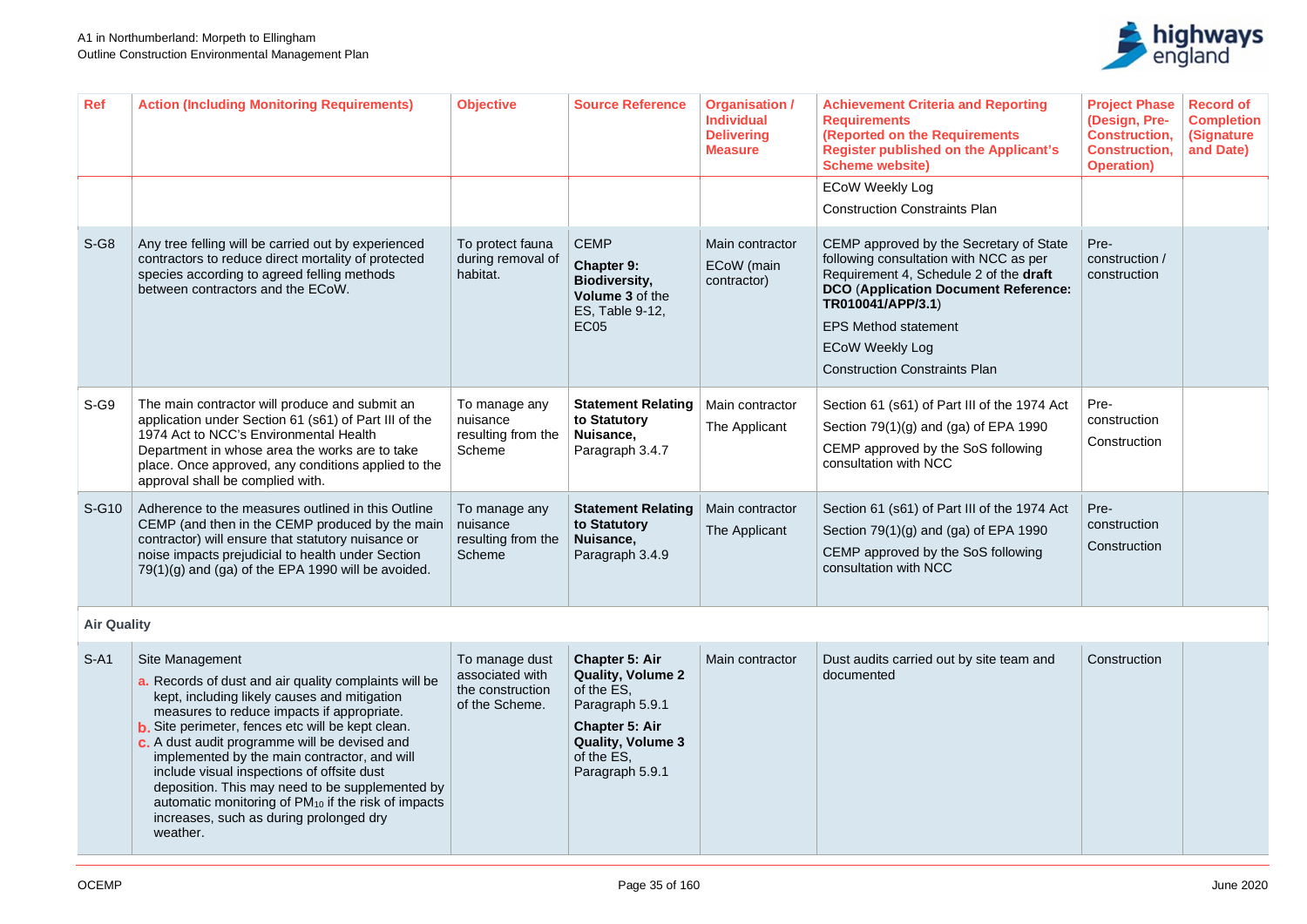

| <b>Ref</b> | <b>Action (Including Monitoring Requirements)</b>                                                                                                                                                                                                                                                                                                                                                                                                                                                                                                                                                                                                                                                                                                                                                                                               | <b>Objective</b>                                                                           | <b>Source Reference</b>                                                                                                                                                                            | <b>Organisation /</b><br><b>Individual</b><br><b>Delivering</b><br><b>Measure</b> | <b>Achievement Criteria and Reporting</b><br><b>Requirements</b><br><b>(Reported on the Requirements</b><br><b>Register published on the Applicant's</b><br><b>Scheme website)</b>                                                                                                                        | <b>Project Phase</b><br>(Design, Pre-<br><b>Construction,</b><br><b>Construction,</b><br><b>Operation</b> ) | <b>Record of</b><br><b>Completion</b><br><b>(Signature</b><br>and Date) |
|------------|-------------------------------------------------------------------------------------------------------------------------------------------------------------------------------------------------------------------------------------------------------------------------------------------------------------------------------------------------------------------------------------------------------------------------------------------------------------------------------------------------------------------------------------------------------------------------------------------------------------------------------------------------------------------------------------------------------------------------------------------------------------------------------------------------------------------------------------------------|--------------------------------------------------------------------------------------------|----------------------------------------------------------------------------------------------------------------------------------------------------------------------------------------------------|-----------------------------------------------------------------------------------|-----------------------------------------------------------------------------------------------------------------------------------------------------------------------------------------------------------------------------------------------------------------------------------------------------------|-------------------------------------------------------------------------------------------------------------|-------------------------------------------------------------------------|
|            | <b>Site Planning</b><br>a. Consideration of weather conditions and the dust<br>generating potential of material to be excavated<br>will be ensured prior to the commencement of<br>works.<br><b>b.</b> The main contractor will plan the site layout to<br>maximise distance from plant/stockpiles etc. to<br>sensitive receptors.<br>c. Dusty materials will be removed from site as soon<br>as possible.                                                                                                                                                                                                                                                                                                                                                                                                                                      |                                                                                            |                                                                                                                                                                                                    |                                                                                   |                                                                                                                                                                                                                                                                                                           |                                                                                                             |                                                                         |
| $S-A2$     | <b>Construction Traffic</b><br>a. Traffic management measures will be required<br>during the construction phase, taking into account<br>the cumulative effects of construction traffic from<br>other schemes and the Scheme as a whole (Part<br>A and Part B).<br><b>b.</b> Loads entering and leaving the site with dust<br>generating potential will be covered and wheel<br>washing facilities made available.<br>c. There will be no idling of vehicles.<br>d. Vehicles will comply with site speed limits set by<br>the main contractor (15 mph on hard surfaces, 10<br>mph on unconsolidated surfaces).<br>e. Water assisted sweeping of local roads will be<br>undertaken if material is tracked out of site.<br>Hard surfaces will be installed as soon as<br>practicable on site and ensured they are<br>maintained in good condition. | To minimise dust<br>and emissions<br>associated with<br>the construction<br>of the Scheme. | <b>Chapter 5: Air</b><br><b>Quality, Volume 2</b><br>of the ES,<br>Paragraph 5.9.1<br>and 5.9.2<br><b>Chapter 5: Air</b><br><b>Quality, Volume 3</b><br>of the ES,<br>Paragraph 5.9.1<br>and 5.9.2 | Main contractor                                                                   | Plant inspection checks<br><b>Construction Traffic Management Plan</b><br>approved by the SoS following consultation<br>with NCC.<br><b>Site Environmental Inspection Reports</b>                                                                                                                         | Construction                                                                                                |                                                                         |
| $S-A3$     | <b>Site Activities</b><br>a. Exposed soils will be protected from winds until<br>sealed or re-vegetated.<br><b>b.</b> Dust generating activities will be minimised,<br>particularly near residential receptors/sensitive<br>ecosystems during prolonged dry, dusty weather<br>unless damping/other suppressants are used.<br>c. An adequate water supply to site will be ensured<br>and water will be used as dust suppressant<br>where applicable.<br>d. Any site machinery will be well maintained and in<br>full working order.                                                                                                                                                                                                                                                                                                              | To minimise dust<br>and emissions<br>associated with<br>the construction<br>of the Scheme. | <b>Chapter 5: Air</b><br><b>Quality, Volume 2</b><br>of the ES,<br>Paragraph 5.9.1<br><b>Chapter 5: Air</b><br><b>Quality, Volume 3</b><br>of the ES,<br>Paragraph 5.9.1                           | Main contractor                                                                   | CEMP approved by the Secretary of State<br>following consultation with NCC as per<br>Requirement 4, Schedule 2 of the draft<br><b>DCO (Application Document Reference:</b><br>TR010041/APP/3.1)<br>Dust audits carried out by site team and<br>documented<br><b>Site Environmental Inspection Reports</b> | Construction                                                                                                |                                                                         |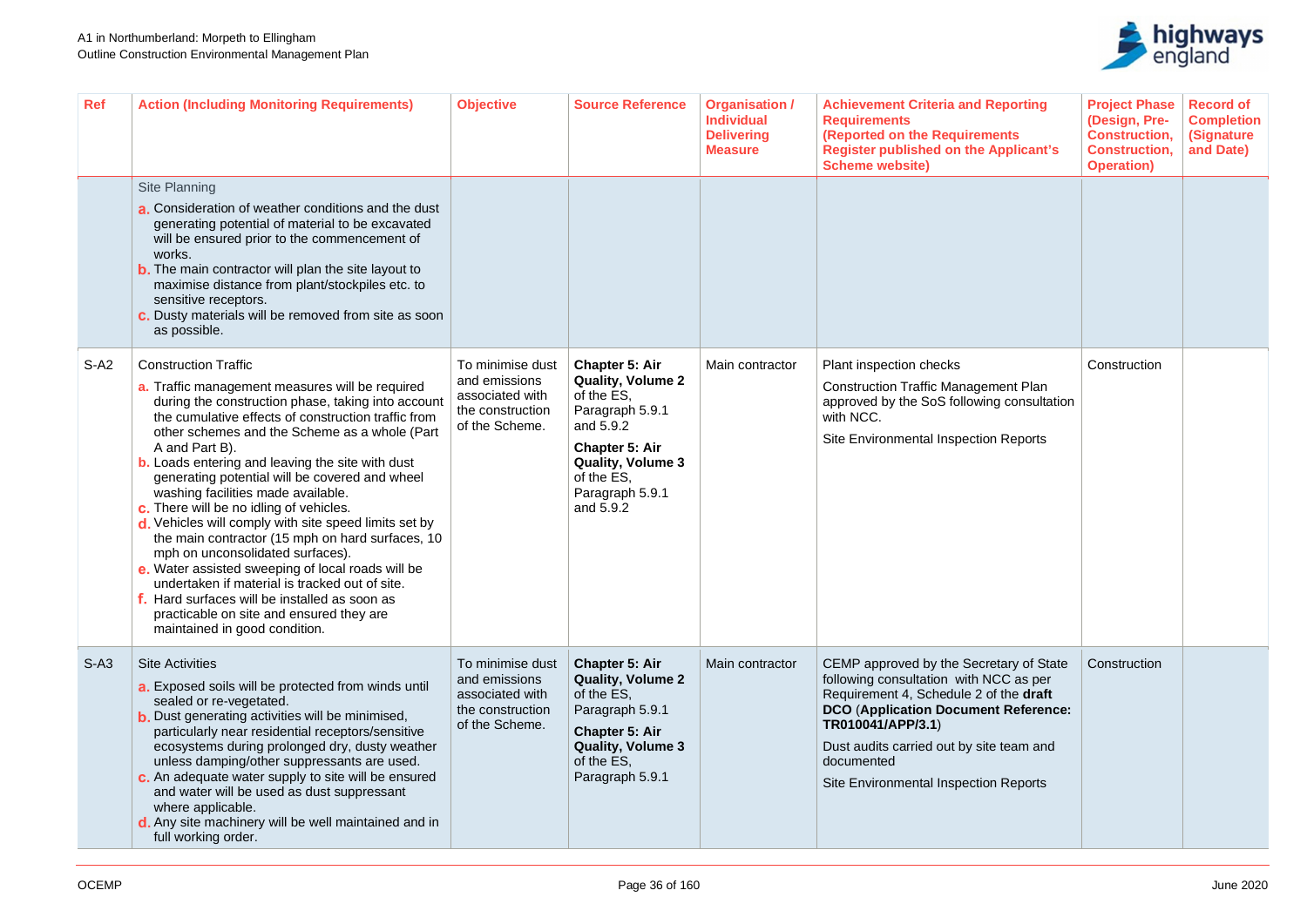

| <b>Ref</b> | <b>Action (Including Monitoring Requirements)</b>                                                                                                                                                                                                                                                                                                                                                                                                                                                                                                                                                                                                                                                                                                                                                                                                              | <b>Objective</b>                                                                                       | <b>Source Reference</b>                                                                                                                                                                          | <b>Organisation /</b><br><b>Individual</b><br><b>Delivering</b><br><b>Measure</b> | <b>Achievement Criteria and Reporting</b><br><b>Requirements</b><br>(Reported on the Requirements<br><b>Register published on the Applicant's</b><br><b>Scheme website)</b> | <b>Project Phase</b><br>(Design, Pre-<br><b>Construction,</b><br><b>Construction,</b><br><b>Operation</b> ) | <b>Record of</b><br><b>Completion</b><br><b>(Signature</b><br>and Date) |
|------------|----------------------------------------------------------------------------------------------------------------------------------------------------------------------------------------------------------------------------------------------------------------------------------------------------------------------------------------------------------------------------------------------------------------------------------------------------------------------------------------------------------------------------------------------------------------------------------------------------------------------------------------------------------------------------------------------------------------------------------------------------------------------------------------------------------------------------------------------------------------|--------------------------------------------------------------------------------------------------------|--------------------------------------------------------------------------------------------------------------------------------------------------------------------------------------------------|-----------------------------------------------------------------------------------|-----------------------------------------------------------------------------------------------------------------------------------------------------------------------------|-------------------------------------------------------------------------------------------------------------|-------------------------------------------------------------------------|
|            | e. Sand and aggregates will be stored away from<br>sensitive receptors and screened/shielded.<br>Similarly, concrete batching will take place away<br>from receptors.                                                                                                                                                                                                                                                                                                                                                                                                                                                                                                                                                                                                                                                                                          |                                                                                                        |                                                                                                                                                                                                  |                                                                                   |                                                                                                                                                                             |                                                                                                             |                                                                         |
| $S-AA$     | To manage dust emissions, the following measures<br>will be implemented:<br>a. During construction, monitoring will be required to<br>determine the effectiveness of the proposed<br>mitigation, or requirement for further mitigation.<br><b>b.</b> In the first instance, monitoring will be limited to<br>visual inspections of emissions and/or dust soiling<br>of local roads or properties. This will be<br>undertaken daily for the duration of the<br>construction of the Scheme.<br>c. If risk levels rise, for example during prolonged<br>dry weather, or the visual monitoring indicates<br>persistent soiling, it may be necessary to install<br>continuous monitoring of particulate matter (as<br>15-minute average $PM_{10}$ and $PM_{2.5}$ ). The<br>monitors will be equipped with an alert<br>mechanism, set to agreed thresholds with NCC. | To monitor and<br>manage dust<br>emissions and<br>take action to<br>prevent<br>detrimental<br>effects. | <b>Chapter 5: Air</b><br><b>Quality, Volume 2</b><br>of the ES,<br>Paragraph 5.11.1-<br>5.11.3<br><b>Chapter 5: Air</b><br><b>Quality, Volume 3</b><br>of the ES,<br>Paragraph 5.11.1-<br>5.11.3 | Environmental<br>Manager (main<br>contractor)<br>Main contractor                  | Dust audits carried out by site team and<br>documented.<br><b>Site Environmental Inspection Reports</b>                                                                     | Construction                                                                                                |                                                                         |
|            | <b>Noise and Vibration</b>                                                                                                                                                                                                                                                                                                                                                                                                                                                                                                                                                                                                                                                                                                                                                                                                                                     |                                                                                                        |                                                                                                                                                                                                  |                                                                                   |                                                                                                                                                                             |                                                                                                             |                                                                         |
| $S-N1$     | The calculated SOAEL zone distance is outside the<br>prediction range of the calculation in BS:5228-2.<br>Once more detail on the geology of the area and the<br>exact piling technique is known, a more detailed<br>vibration assessment should be undertaken prior to<br>construction works commencing.                                                                                                                                                                                                                                                                                                                                                                                                                                                                                                                                                      | To identify a<br>SOAEL zone.                                                                           | <b>Chapter 6: Noise</b><br>and Vibration,<br>Volume 2 of the<br>ES, Table 6-26<br><b>Chapter 6: Noise</b><br>and Vibration,<br>Volume 3 of the<br>ES, Table 6-29                                 | Main contractor                                                                   | CEMP approved by the SoS following<br>consultation with NCC                                                                                                                 | Pre-<br>construction                                                                                        |                                                                         |
|            | Level 1 Mitigation Measures - Applicable within 300 m of any construction activity                                                                                                                                                                                                                                                                                                                                                                                                                                                                                                                                                                                                                                                                                                                                                                             |                                                                                                        |                                                                                                                                                                                                  |                                                                                   |                                                                                                                                                                             |                                                                                                             |                                                                         |
| $S-N2$     | The following Level 1 measures will be<br>implemented:                                                                                                                                                                                                                                                                                                                                                                                                                                                                                                                                                                                                                                                                                                                                                                                                         | To limit effects on<br>sensitive<br>receptors during<br>construction.<br>To avoid or<br>reduce any     | <b>Chapter 6: Noise</b><br>and Vibration,<br>Volume 2 of the<br>ES, Paragraph<br>6.9.8-6.9.10                                                                                                    | Main contractor<br>Environmental<br>Manager (main<br>contractor)                  | CEMP approved by the SoS following<br>consultation with NCC<br><b>Environmental Inspection Records</b><br>Signed toolbox talk records                                       | Construction                                                                                                |                                                                         |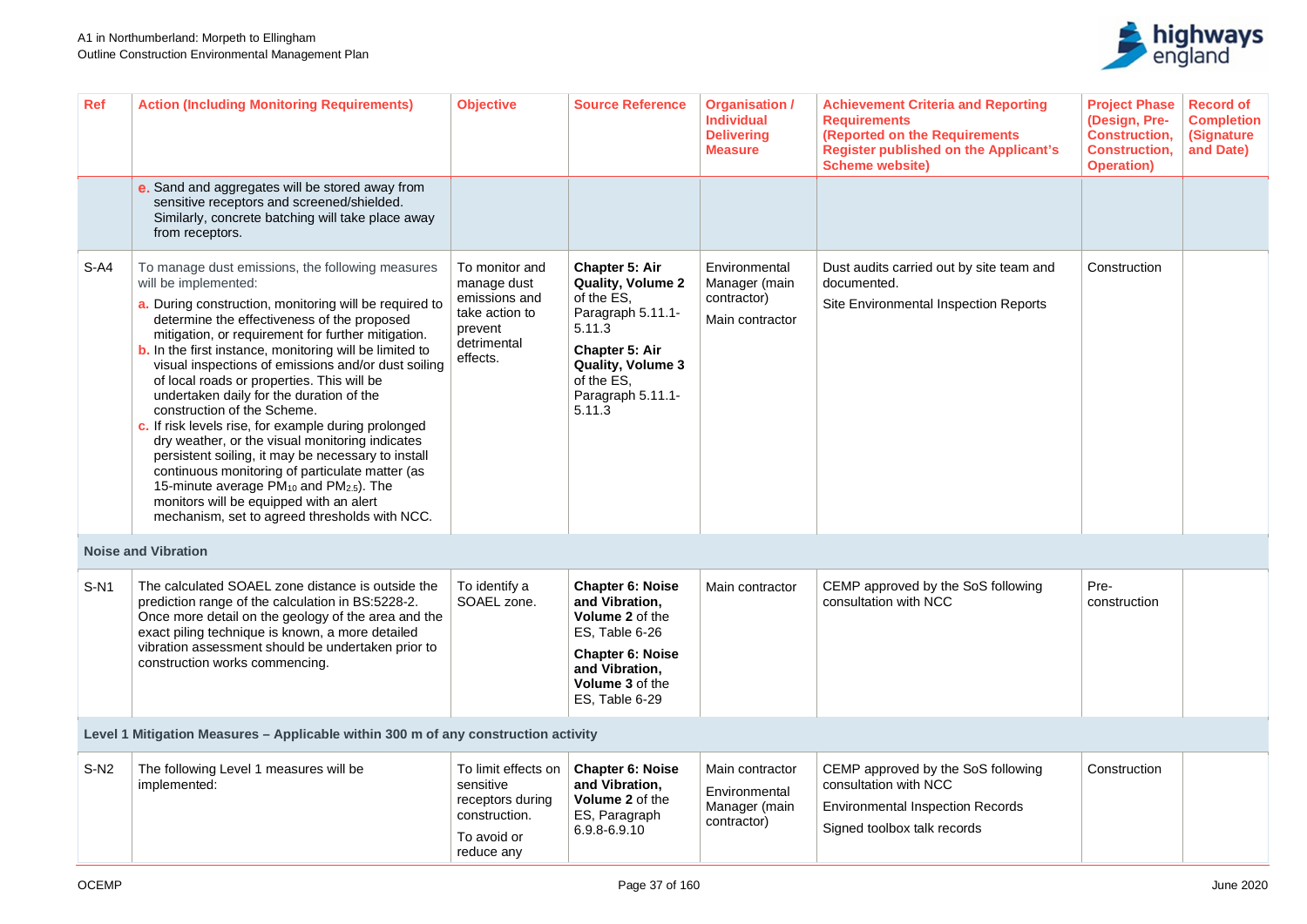

| <b>Ref</b> | <b>Action (Including Monitoring Requirements)</b>                                                                                                                                                                                                                                                                                                                                                                                                                                                                                                                                                                                                                                                                                                                                                                                                                                                                                                                                                                                                                                                                                                                                                                                                                                                                                                                                                                                                                                                                                                                                                                                                                                                                                                                                                                                                                                                                                                                                                                                                                      | <b>Objective</b>                                                          | <b>Source Reference</b>                                                                                                                                                                                                                                                                                                                                                                         | <b>Organisation /</b><br><b>Individual</b><br><b>Delivering</b><br><b>Measure</b> | <b>Achievement Criteria and Reporting</b><br><b>Requirements</b><br><b>(Reported on the Requirements</b><br><b>Register published on the Applicant's</b><br><b>Scheme website)</b> | <b>Project Phase</b><br>(Design, Pre-<br><b>Construction,</b><br><b>Construction,</b><br><b>Operation</b> ) | <b>Record of</b><br><b>Completion</b><br><b>(Signature</b><br>and Date) |
|------------|------------------------------------------------------------------------------------------------------------------------------------------------------------------------------------------------------------------------------------------------------------------------------------------------------------------------------------------------------------------------------------------------------------------------------------------------------------------------------------------------------------------------------------------------------------------------------------------------------------------------------------------------------------------------------------------------------------------------------------------------------------------------------------------------------------------------------------------------------------------------------------------------------------------------------------------------------------------------------------------------------------------------------------------------------------------------------------------------------------------------------------------------------------------------------------------------------------------------------------------------------------------------------------------------------------------------------------------------------------------------------------------------------------------------------------------------------------------------------------------------------------------------------------------------------------------------------------------------------------------------------------------------------------------------------------------------------------------------------------------------------------------------------------------------------------------------------------------------------------------------------------------------------------------------------------------------------------------------------------------------------------------------------------------------------------------------|---------------------------------------------------------------------------|-------------------------------------------------------------------------------------------------------------------------------------------------------------------------------------------------------------------------------------------------------------------------------------------------------------------------------------------------------------------------------------------------|-----------------------------------------------------------------------------------|------------------------------------------------------------------------------------------------------------------------------------------------------------------------------------|-------------------------------------------------------------------------------------------------------------|-------------------------------------------------------------------------|
|            | a. The main contractor and their sub-contractors will<br>assess, consider and implement best practicable<br>means (BPM) at all times throughout the<br>construction of the Scheme in order to control<br>noise and vibration resulting from the construction<br>works. S72 of Control of Pollution Act (CoPA)<br>1974, BS 5228-1 and BS 5228-2 will be adopted.<br>The main contractor will develop and submit a<br>noise and vibration management plan (NVMP)<br>including method statements and any monitoring<br>and reporting protocols that demonstrate to the<br>Applicant that no significant impact will result from<br>their construction works. The method statements<br>shall specify how immediate neighbours will be<br>kept informed of the measures taken to achieve<br>this requirement. The main contractor will provide<br>the method of working with at least 14 days'<br>notice. No work shall commence without the<br>written acceptance from the Applicant.<br><b>b.</b> Guidance given in BS 5228-1 (Section 8 - Control<br>of noise and Annex B - Noise sources, remedies<br>and their effectiveness) will be followed as far as<br>is practicable and advice and training on noise<br>minimisation given to staff during Site induction<br>procedures.<br>c. Each plant item will be well maintained and<br>operated in accordance with manufacturers'<br>recommendations and in such a manner as to<br>minimise noise emissions.<br>d. Electrically powered plant will be preferred, where<br>practicable, to mechanically powered alternatives.<br>All mechanically powered plant will also be fitted<br>with suitable silencers, as appropriate.<br>e. Items of plant operating intermittently will be shut<br>down in the periods between use.<br>f. Where feasible, all stationary plant will be located<br>so that the noise effect at receptors is minimised<br>and, if practicable, every item of static plant when<br>in operation will be sound attenuated using<br>methods based on the guidance and advice given<br>in BS 5228-1. | disturbance from<br>noise (and<br>vibration) as far<br>as is practicable. | <b>Chapter 6: Noise</b><br>and Vibration,<br>Volume 3 of the<br>ES, Paragraph<br>6.9.7-6.9.8<br><b>Appendix 6.8:</b><br><b>Construction</b><br><b>Noise and</b><br><b>Vibration</b><br><b>Mitigation</b><br><b>Clauses, Volume 7</b><br>of the ES<br>Appendix 6.9:<br><b>Construction</b><br><b>Noise and</b><br><b>Vibration</b><br><b>Mitigation</b><br><b>Clauses, Volume 8</b><br>of the ES |                                                                                   | Noise and Vibration Management Plan<br><b>Communications Plan</b>                                                                                                                  |                                                                                                             |                                                                         |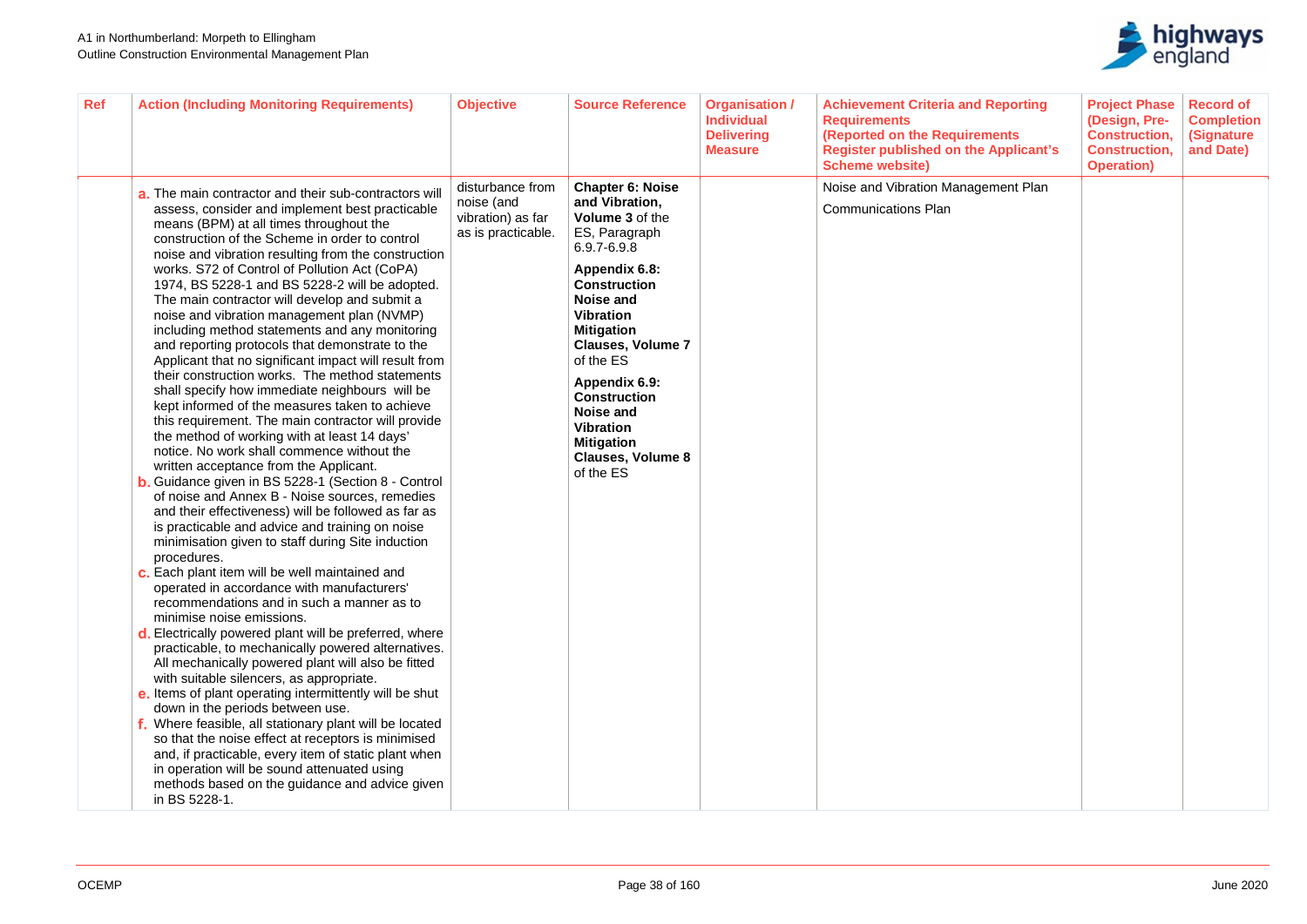

| <b>Ref</b> | <b>Action (Including Monitoring Requirements)</b>                                                                                                                                                                                                                                                                                                                                                                                                                                   | <b>Objective</b> | <b>Source Reference</b> | <b>Organisation /</b><br><b>Individual</b><br><b>Delivering</b><br><b>Measure</b> | <b>Achievement Criteria and Reporting</b><br><b>Requirements</b><br><b>(Reported on the Requirements</b><br><b>Register published on the Applicant's</b><br><b>Scheme website)</b> | <b>Project Phase</b><br>(Design, Pre-<br><b>Construction,</b><br><b>Construction,</b><br><b>Operation</b> ) | <b>Record of</b><br><b>Completion</b><br><b>(Signature</b><br>and Date) |
|------------|-------------------------------------------------------------------------------------------------------------------------------------------------------------------------------------------------------------------------------------------------------------------------------------------------------------------------------------------------------------------------------------------------------------------------------------------------------------------------------------|------------------|-------------------------|-----------------------------------------------------------------------------------|------------------------------------------------------------------------------------------------------------------------------------------------------------------------------------|-------------------------------------------------------------------------------------------------------------|-------------------------------------------------------------------------|
|            | g. Careful selection of construction methods and<br>plant will be investigated and utilised, for<br>example, breaking-out of concrete structures<br>using, if required, low noise methods such as<br>munching or similar, rather than percussion<br>breaking.<br>h. Regular onsite observation monitoring and<br>checks/audits will be undertaken to ensure that<br>BPM is being employed at all times. The site                                                                    |                  |                         |                                                                                   |                                                                                                                                                                                    |                                                                                                             |                                                                         |
|            | reviews will be logged and any remedial actions<br>recorded. Such checks will include but not be<br>limited to:                                                                                                                                                                                                                                                                                                                                                                     |                  |                         |                                                                                   |                                                                                                                                                                                    |                                                                                                             |                                                                         |
|            | Hours of working.<br>Presence of mitigation measures,<br>ii.<br>equipment (i.e. engines doors closed,<br>airlines not leaking, etc.) and screening (i.e.<br>location and condition of local screening,<br>$etc.$ )<br>Number and type of plant.<br>ш.<br><b>Construction Method.</b><br>IV.<br>Where applicable, compliance with any<br>V.<br>noise and vibration commitments.                                                                                                      |                  |                         |                                                                                   |                                                                                                                                                                                    |                                                                                                             |                                                                         |
|            | i. Works (including deliveries) will be programmed<br>such that the requirement for working outside of<br>normal working hours is minimised.<br>The main contractor will produce and submit an<br>application under Section 61 (s61) of Part III of<br>The Control of Pollution Act 1974 to the Local<br>Authority Environmental Health Department in<br>whose area the works are to take place. Once<br>approved, any conditions applied to the approval<br>will be complied with. |                  |                         |                                                                                   |                                                                                                                                                                                    |                                                                                                             |                                                                         |
|            | k. The consent applications will be discussed with<br>the relevant local authority, or authorities,<br>throughout the construction period.<br>All relevant plant will comply with permissible<br>noise levels set out in the relevant European                                                                                                                                                                                                                                      |                  |                         |                                                                                   |                                                                                                                                                                                    |                                                                                                             |                                                                         |
|            | Directives.<br>m. Unless for safety or engineering reasons, the<br>number of instances of a particular diversion<br>route being used will be limited to:                                                                                                                                                                                                                                                                                                                            |                  |                         |                                                                                   |                                                                                                                                                                                    |                                                                                                             |                                                                         |
|            | Less than 10 days/nights in any 15<br>consecutive day period, and                                                                                                                                                                                                                                                                                                                                                                                                                   |                  |                         |                                                                                   |                                                                                                                                                                                    |                                                                                                             |                                                                         |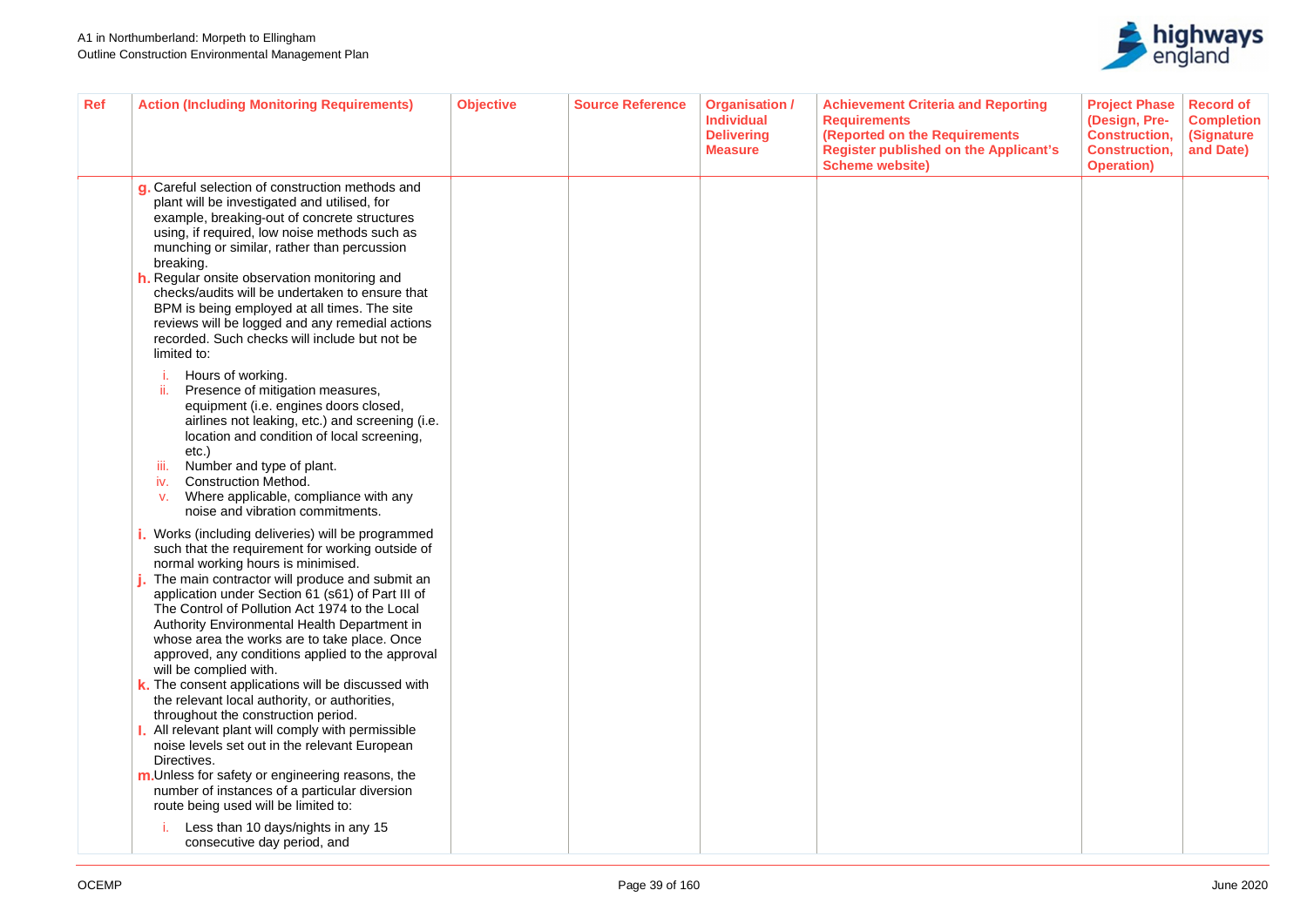

| <b>Ref</b> | <b>Action (Including Monitoring Requirements)</b>                                                                                                                                                                                                                                                                                                                                                                                                                                                                                                                                                                                                                                                                                                                                                                                                                                                                                                                                                                                                                                                                                                                                                                                                                                                                                                                                                                                                                                                                                                                                                                                                                                                                              | <b>Objective</b>    | <b>Source Reference</b> | <b>Organisation /</b><br><b>Individual</b><br><b>Delivering</b><br><b>Measure</b> | <b>Achievement Criteria and Reporting</b><br><b>Requirements</b><br><b>(Reported on the Requirements</b><br><b>Register published on the Applicant's</b><br><b>Scheme website)</b> | <b>Project Phase</b><br>(Design, Pre-<br><b>Construction,</b><br><b>Construction,</b><br><b>Operation</b> ) | <b>Record of</b><br><b>Completion</b><br><b>(Signature</b><br>and Date) |
|------------|--------------------------------------------------------------------------------------------------------------------------------------------------------------------------------------------------------------------------------------------------------------------------------------------------------------------------------------------------------------------------------------------------------------------------------------------------------------------------------------------------------------------------------------------------------------------------------------------------------------------------------------------------------------------------------------------------------------------------------------------------------------------------------------------------------------------------------------------------------------------------------------------------------------------------------------------------------------------------------------------------------------------------------------------------------------------------------------------------------------------------------------------------------------------------------------------------------------------------------------------------------------------------------------------------------------------------------------------------------------------------------------------------------------------------------------------------------------------------------------------------------------------------------------------------------------------------------------------------------------------------------------------------------------------------------------------------------------------------------|---------------------|-------------------------|-----------------------------------------------------------------------------------|------------------------------------------------------------------------------------------------------------------------------------------------------------------------------------|-------------------------------------------------------------------------------------------------------------|-------------------------------------------------------------------------|
|            | Less than 40 days/nights in any consecutive<br>6-month period.<br>n. Where an alternative diversion route cannot be<br>accommodated, and use of a route is likely to<br>exceed more than 10 days/nights in any 15<br>consecutive days, or 40 days/nights in any 6<br>consecutive months, alternative mitigation may<br>be offered to properties within 50 m of the<br>diversion route such as secondary insulation of<br>the windows of affected habitable rooms or<br>temporary re-housing in line with the example<br>thresholds in BS 5228-1 Annex E.4<br>o. Where a diversion route is to be used the<br>pavement will be checked to ensure it is in good<br>condition, and the signalling of traffic lights<br>adjusted to avoid the stop-start of traffic within<br>50 m of receptors in discussions with the NCC.<br>p. The main contractor will liaise with relevant NCC<br>Environmental Health Officers, affected residents<br>and commercial operations within 300 m of<br>construction works to ensure that local people<br>and business are kept well informed of the<br>timings and duration of construction works, via<br>such means as newsletters and public meetings.<br>q. The main contractor will appoint a reasonable<br>person to liaise with the public and have a<br>representative available on site during daytime<br>working hours to answer queries or address any<br>concerns expressed.<br>r. Where construction activities are undertaken in<br>the same area in tandem, the cumulative effects<br>of both (or more) needs to be considered such<br>that the Significant Observed Adverse Effect<br>Level (SOAEL) is not exceeded at receptors<br>previously predicted not to exceed the SOAEL |                     |                         |                                                                                   |                                                                                                                                                                                    |                                                                                                             |                                                                         |
|            | Level 2 Mitigation Measures – Applicable where noise or vibration levels at sensitive receptors are predicted to exceed the Significant Observed Adverse Effect Level (SOAEL) for<br>construction. Must be undertaken in addition to Level 1 measures.                                                                                                                                                                                                                                                                                                                                                                                                                                                                                                                                                                                                                                                                                                                                                                                                                                                                                                                                                                                                                                                                                                                                                                                                                                                                                                                                                                                                                                                                         |                     |                         |                                                                                   |                                                                                                                                                                                    |                                                                                                             |                                                                         |
| $S-N3$     | Where sensitive properties are within the SOAEL                                                                                                                                                                                                                                                                                                                                                                                                                                                                                                                                                                                                                                                                                                                                                                                                                                                                                                                                                                                                                                                                                                                                                                                                                                                                                                                                                                                                                                                                                                                                                                                                                                                                                | To limit effects on | <b>Chapter 6: Noise</b> | Main contractor                                                                   | CEMP approved by the SoS following                                                                                                                                                 | Construction                                                                                                |                                                                         |

| $S-N3$ | Where sensitive properties are within the SOAEL<br>zone, the mitigation measures include but are not<br>limited to: | To limit effects on<br>sensitive<br>receptors during<br>construction. | <b>Chapter 6: Noise</b><br>and Vibration,<br><b>Volume 2 of the</b> | Main contractor<br>Environmental<br>Manager (main<br>contractor) | CEMP approved by the SoS following<br>consultation with NCC as per Requirement<br>4. Schedule 2 of the <b>draft DCO</b> |
|--------|---------------------------------------------------------------------------------------------------------------------|-----------------------------------------------------------------------|---------------------------------------------------------------------|------------------------------------------------------------------|-------------------------------------------------------------------------------------------------------------------------|
|--------|---------------------------------------------------------------------------------------------------------------------|-----------------------------------------------------------------------|---------------------------------------------------------------------|------------------------------------------------------------------|-------------------------------------------------------------------------------------------------------------------------|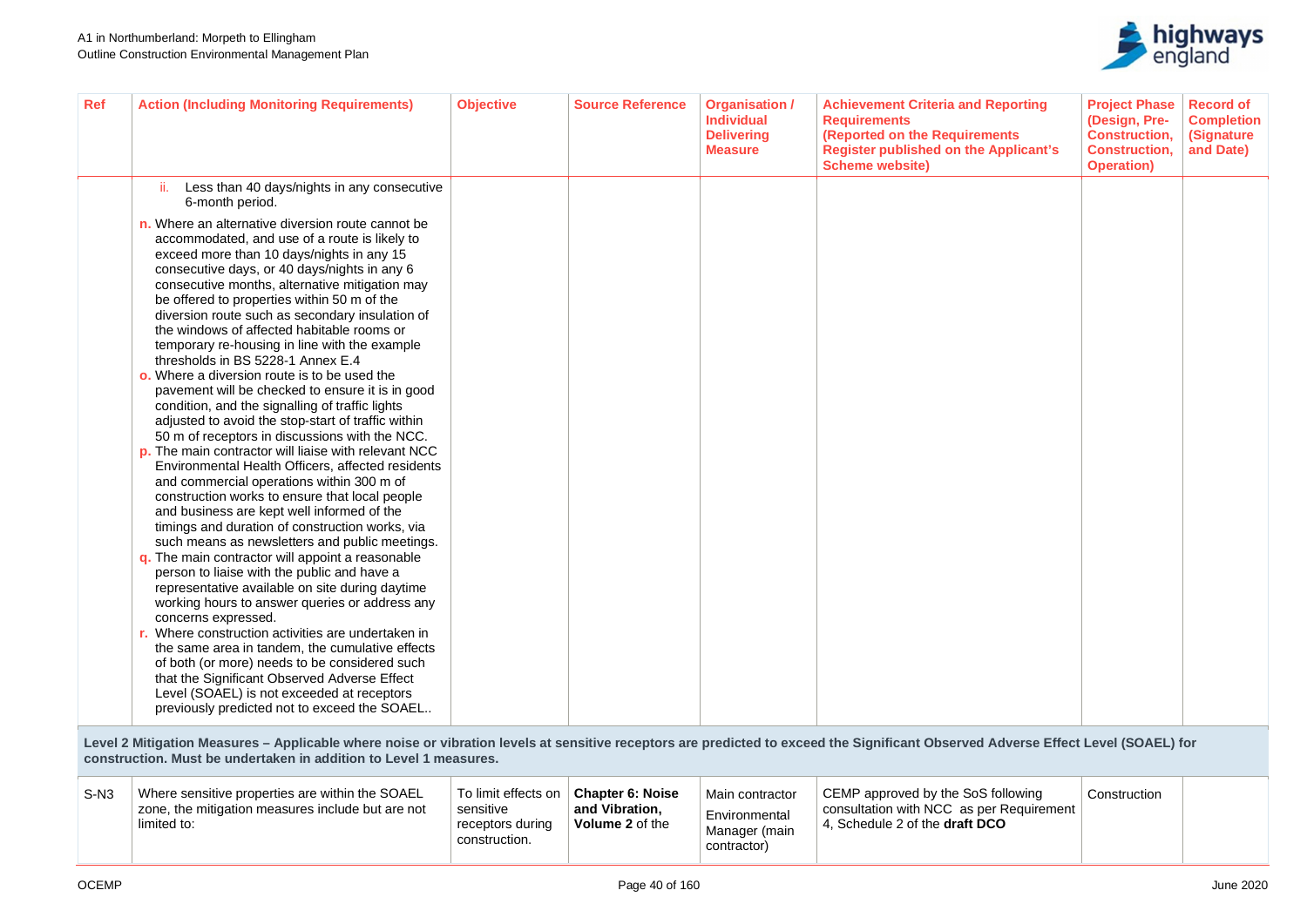

| <b>Ref</b> | <b>Action (Including Monitoring Requirements)</b>                                                                                                                                                                                                                                                                                                                                                                                                                                                                                                                                                                                                                                                                                                                                                                                                                                                                                                                                                                                                                                                                                                                                                                                                                                                                                                                                                                                                                                                                                                                                                                                                                                                                                                                                          | <b>Objective</b> | <b>Source Reference</b>                                                                                                                                                                                                                                                                                                                                                                                                              | <b>Organisation /</b><br><b>Individual</b><br><b>Delivering</b><br><b>Measure</b> | <b>Achievement Criteria and Reporting</b><br><b>Requirements</b><br><b>(Reported on the Requirements</b><br><b>Register published on the Applicant's</b><br><b>Scheme website)</b> | <b>Project Phase</b><br>(Design, Pre-<br><b>Construction.</b><br><b>Construction,</b><br><b>Operation</b> ) | <b>Record of</b><br><b>Completion</b><br><b>(Signature</b><br>and Date) |
|------------|--------------------------------------------------------------------------------------------------------------------------------------------------------------------------------------------------------------------------------------------------------------------------------------------------------------------------------------------------------------------------------------------------------------------------------------------------------------------------------------------------------------------------------------------------------------------------------------------------------------------------------------------------------------------------------------------------------------------------------------------------------------------------------------------------------------------------------------------------------------------------------------------------------------------------------------------------------------------------------------------------------------------------------------------------------------------------------------------------------------------------------------------------------------------------------------------------------------------------------------------------------------------------------------------------------------------------------------------------------------------------------------------------------------------------------------------------------------------------------------------------------------------------------------------------------------------------------------------------------------------------------------------------------------------------------------------------------------------------------------------------------------------------------------------|------------------|--------------------------------------------------------------------------------------------------------------------------------------------------------------------------------------------------------------------------------------------------------------------------------------------------------------------------------------------------------------------------------------------------------------------------------------|-----------------------------------------------------------------------------------|------------------------------------------------------------------------------------------------------------------------------------------------------------------------------------|-------------------------------------------------------------------------------------------------------------|-------------------------------------------------------------------------|
|            | a. Unless for safety or engineering reasons<br>construction works that cause noise levels at<br>noise sensitive receptors above the SOAEL will<br>not exceed the following durations:<br>10 days/nights in any 15 consecutive<br>days/nights.<br>ii.<br>40 days/nights in any consecutive six months.<br><b>b.</b> If the above durations need to be exceeded,<br>temporary re-housing will be offered to residents<br>for the duration of relevant works. The<br>requirement or otherwise for an offer of temporary<br>re-housing will be determined based upon the<br>outcome of further detailed assessment adopting<br>finalised construction methodology and phasing<br>details to be provided by the appointed main<br>contractor. Such an assessment will be<br>undertaken as part of the Construction<br>Environmental Management Plan (CEMP).<br>c. The main contractor will develop method<br>statements, monitoring and reporting protocols to<br>demonstrate that:<br>All plant and equipment will be properly<br>maintained and operated in accordance with<br>manufacturers' recommendations. Plant will<br>be inspected on arrival to site.<br>Machines in intermittent use will be shut<br>down in intervening periods of non-use or,<br>where this is impracticable, they will be<br>throttled down to a minimum.<br>No vehicles will wait or queue on public<br>iii.<br>highways or in the vicinity of construction<br>compounds with engines running for periods<br>in excess of ten minutes<br>d. Temporary acoustic barriers and other noise<br>containment measures such as screens and<br>acoustic hoarding at the Scheme boundary will<br>be erected where appropriate to minimise noise<br>breakout and reduce noise levels at potentially<br>affected receptors. |                  | ES, Paragraph<br>6.9.11-6.9.15<br><b>Chapter 6: Noise</b><br>and Vibration,<br>Volume 3 of the<br>ES, Paragraph<br>6.9.10-6.9.13,<br><b>Appendix 6.8:</b><br><b>Construction</b><br><b>Noise and</b><br><b>Vibration</b><br><b>Mitigation</b><br><b>Clauses, Volume 7</b><br>of the ES<br>Appendix 6.9:<br><b>Construction</b><br><b>Noise and</b><br><b>Vibration</b><br><b>Mitigation</b><br><b>Clauses, Volume 8</b><br>of the ES |                                                                                   | (Application Document Reference:<br>TR010041/APP/3.1)<br><b>Environmental Inspection Records</b><br>Noise and Vibration Management Plan<br><b>Communications Plan</b>              |                                                                                                             |                                                                         |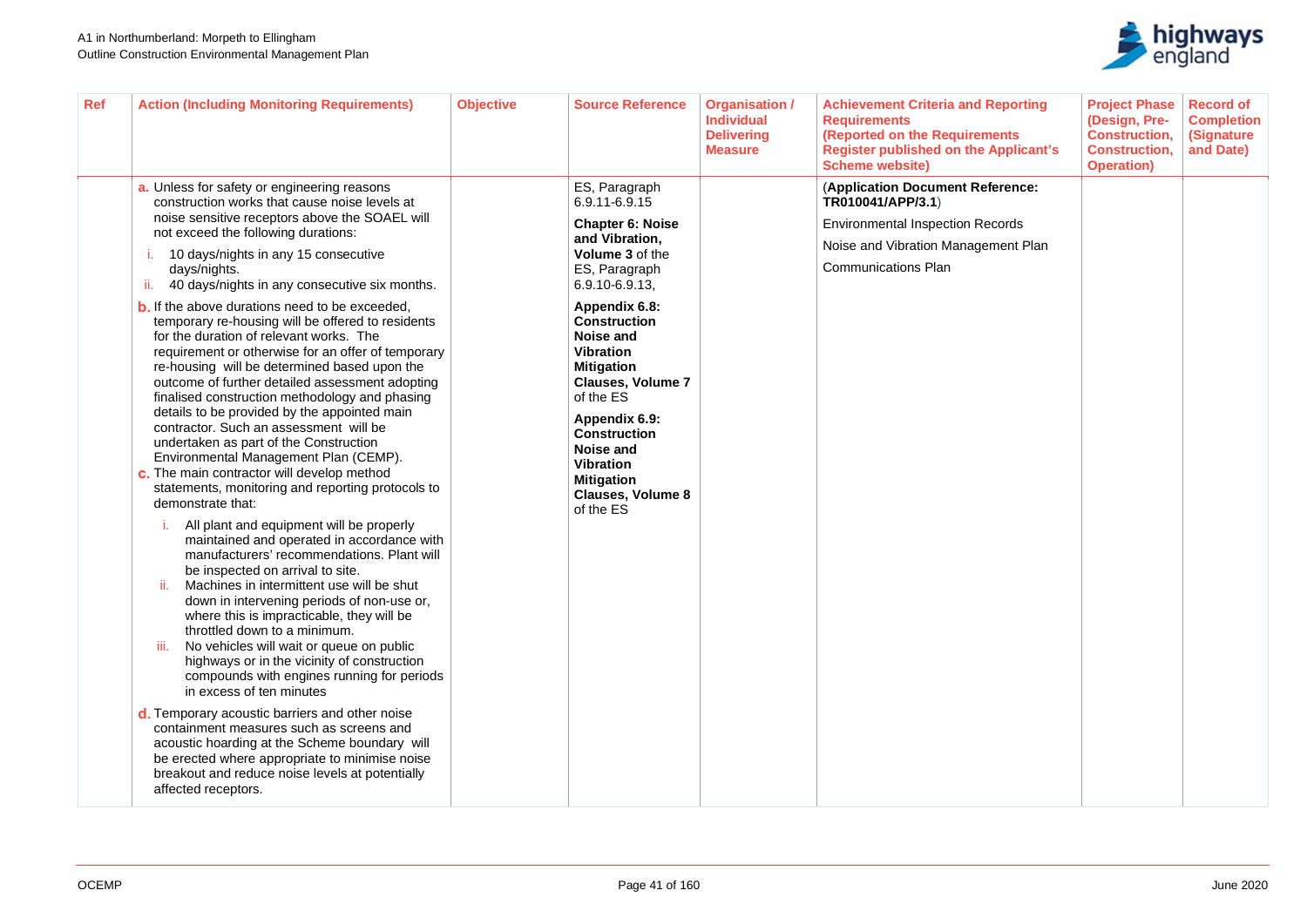

| <b>Ref</b> | <b>Action (Including Monitoring Requirements)</b>                                                                                                                                                                                                                                                                                                                                                                                                                                                                                                                                                                                                   | <b>Objective</b>                                             | <b>Source Reference</b>                                                                                                                                                            | <b>Organisation /</b><br><b>Individual</b><br><b>Delivering</b><br><b>Measure</b> | <b>Achievement Criteria and Reporting</b><br><b>Requirements</b><br><b>(Reported on the Requirements</b><br><b>Register published on the Applicant's</b><br><b>Scheme website)</b>                                                                                                 | <b>Project Phase</b><br>(Design, Pre-<br><b>Construction,</b><br><b>Construction,</b><br><b>Operation</b> ) | <b>Record of</b><br><b>Completion</b><br><b>(Signature</b><br>and Date) |
|------------|-----------------------------------------------------------------------------------------------------------------------------------------------------------------------------------------------------------------------------------------------------------------------------------------------------------------------------------------------------------------------------------------------------------------------------------------------------------------------------------------------------------------------------------------------------------------------------------------------------------------------------------------------------|--------------------------------------------------------------|------------------------------------------------------------------------------------------------------------------------------------------------------------------------------------|-----------------------------------------------------------------------------------|------------------------------------------------------------------------------------------------------------------------------------------------------------------------------------------------------------------------------------------------------------------------------------|-------------------------------------------------------------------------------------------------------------|-------------------------------------------------------------------------|
| $S-N4$     | Where practicable, those activities which, by their<br>very nature, can impart significant levels of vibration<br>into the ground, will be substituted with alternatives<br>that generate less vibration. If alternative plant<br>cannot be sourced, then efforts should be made to<br>minimise the use of such plant.                                                                                                                                                                                                                                                                                                                              | To minimise<br>effects relating to<br>vibration              | <b>Chapter 6: Noise</b><br>and Vibration,<br>Volume 2 of the<br>ES, Paragraph<br>6.9.17<br><b>Chapter 6: Noise</b><br>and Vibration,<br>Volume 3 of the<br>ES, Paragraph<br>6.9.16 | Main contractor<br>Environmental<br>Manager (main<br>contractor)                  | CEMP approved by the SoS following<br>consultation with NCC as per Requirement<br>4, Schedule 2 of the draft DCO<br>(Application Document Reference:<br>TR010041/APP/3.1)<br><b>Environmental Inspection Records</b><br>Noise and Vibration Management Plan                        | Construction                                                                                                |                                                                         |
| $S-N5$     | Where identified as being necessary, the<br>construction process will be monitored closely, so<br>far as is reasonably practicable, as set out in the<br>CEMP. Any such monitoring protocols should also<br>be incorporated in construction method statements<br>prepared by the main contractor.                                                                                                                                                                                                                                                                                                                                                   | To ensure<br>vibration effects<br>are minimised              | <b>Chapter 6: Noise</b><br>and Vibration,<br>Volume 2 of the<br>ES, Paragraph<br>6.9.18<br><b>Chapter 6: Noise</b><br>and Vibration,<br>Volume 3 of the<br>ES, Paragraph<br>6.9.17 | Main contractor<br>Environmental<br>Manager (main<br>contractor)                  | CEMP approved by the SoS following<br>consultation with NCC as per Requirement<br>4. Schedule 2 of the draft DCO<br>(Application Document Reference:<br>TR010041/APP/3.1)<br><b>Environmental Inspection Records</b><br>Noise and Vibration Management Plan                        | Construction                                                                                                |                                                                         |
|            | <b>Landscape and Visual</b>                                                                                                                                                                                                                                                                                                                                                                                                                                                                                                                                                                                                                         |                                                              |                                                                                                                                                                                    |                                                                                   |                                                                                                                                                                                                                                                                                    |                                                                                                             |                                                                         |
| $S-L5$     | In order to protect existing vegetation, the following<br>measures will be implemented:<br>a. Avoidance and retention of existing mature<br>vegetation wherever possible, as identified on<br>Figure 7.8: Landscape Mitigation Masterplan,<br>Volume 5 of the ES (Application Document<br>Reference: TR010041/APP/6.5) and Figure<br>7.10: Landscape Mitigation Plan, Volume 6 of<br>the ES (Application Document Reference:<br>TR010041/APP/6.6). The roots of vegetation that<br>enter the construction corridor will be protected in<br>accordance with BS5837 Trees in relation to<br>design, demolition and construction -<br>Recommendations. | To protect<br>existing<br>vegetation during<br>construction. | Chapter 7:<br>Landscape and<br>Visual, Volume 2 of<br>the ES, Paragraph<br>7.9.2<br>Chapter 7:<br>Landscape and<br>Visual, Volume 3 of<br>the ES, Paragraph<br>7.9.2               | Main contractor                                                                   | CEMP approved by the SoS following<br>consultation with NCC as per<br>Requirement 4, Schedule 2 of the draft<br><b>DCO (Application Document Reference:</b><br>TR010041/APP/3.1)<br>Site Environmental Inspection Reports<br>Landscape design discharged as required<br>by the DCO | Construction                                                                                                |                                                                         |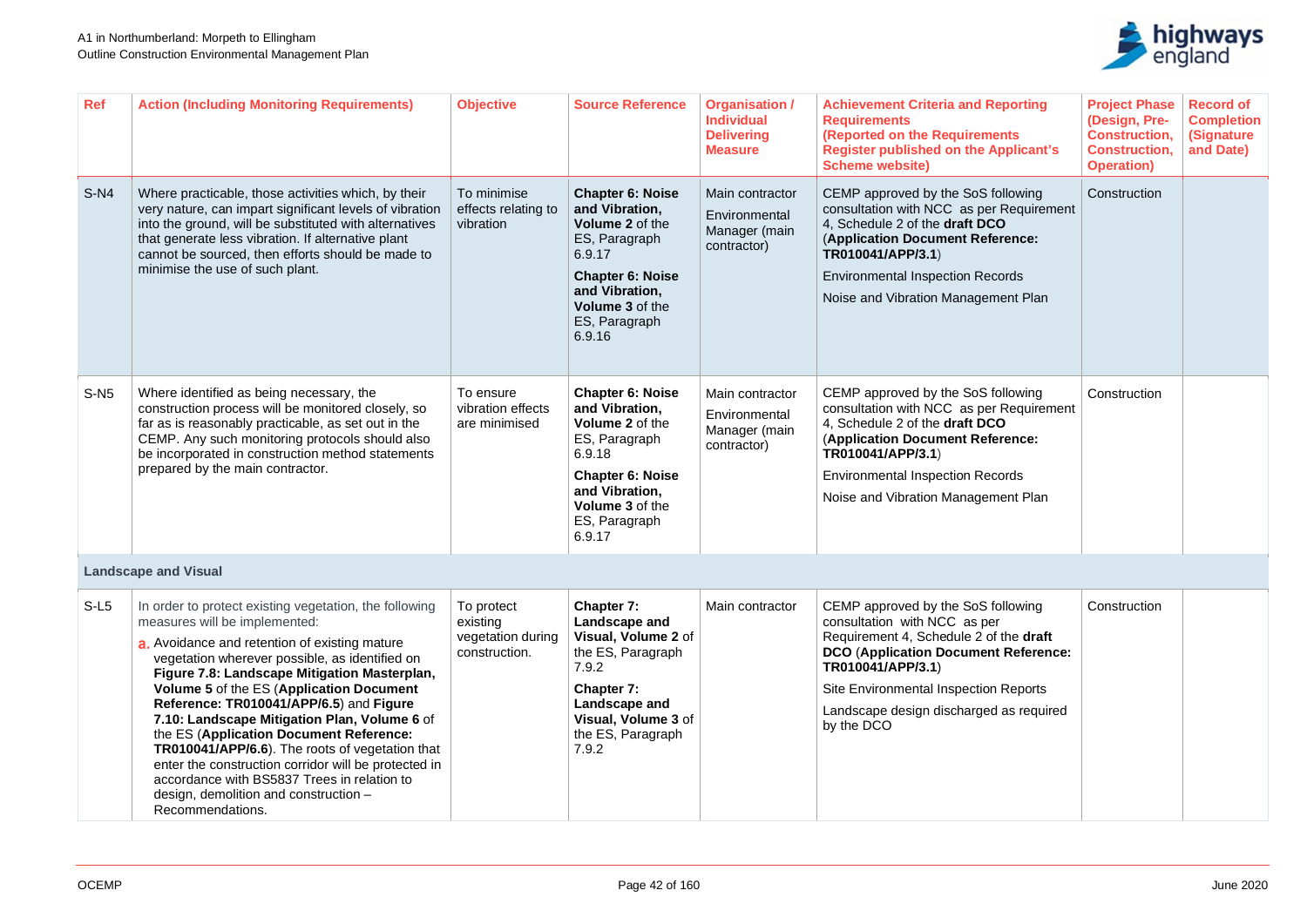

| <b>Ref</b> | <b>Action (Including Monitoring Requirements)</b>                                                                                                                                                                                                                                                                                                                                                                                                                                                                                                                                                                                                                                                                                                                                                                                                                                                                                                                                                                                                                                                                                                                                                                                                                                                                                                                                                                                                                                                                                                                                                                                                                                                                                                                                                                       | <b>Objective</b>                                                                                            | <b>Source Reference</b>                                                                                                                                                                                | <b>Organisation /</b><br><b>Individual</b><br><b>Delivering</b><br><b>Measure</b> | <b>Achievement Criteria and Reporting</b><br><b>Requirements</b><br>(Reported on the Requirements<br><b>Register published on the Applicant's</b><br><b>Scheme website)</b>                                                                                                               | <b>Project Phase</b><br>(Design, Pre-<br><b>Construction,</b><br><b>Construction,</b><br><b>Operation</b> ) | <b>Record of</b><br><b>Completion</b><br><b>(Signature</b><br>and Date) |
|------------|-------------------------------------------------------------------------------------------------------------------------------------------------------------------------------------------------------------------------------------------------------------------------------------------------------------------------------------------------------------------------------------------------------------------------------------------------------------------------------------------------------------------------------------------------------------------------------------------------------------------------------------------------------------------------------------------------------------------------------------------------------------------------------------------------------------------------------------------------------------------------------------------------------------------------------------------------------------------------------------------------------------------------------------------------------------------------------------------------------------------------------------------------------------------------------------------------------------------------------------------------------------------------------------------------------------------------------------------------------------------------------------------------------------------------------------------------------------------------------------------------------------------------------------------------------------------------------------------------------------------------------------------------------------------------------------------------------------------------------------------------------------------------------------------------------------------------|-------------------------------------------------------------------------------------------------------------|--------------------------------------------------------------------------------------------------------------------------------------------------------------------------------------------------------|-----------------------------------------------------------------------------------|-------------------------------------------------------------------------------------------------------------------------------------------------------------------------------------------------------------------------------------------------------------------------------------------|-------------------------------------------------------------------------------------------------------------|-------------------------------------------------------------------------|
|            | <b>b.</b> No works, including temporary works such as the<br>creation of topsoil mounds will be carried out<br>within the canopy spread of existing retained<br>trees.                                                                                                                                                                                                                                                                                                                                                                                                                                                                                                                                                                                                                                                                                                                                                                                                                                                                                                                                                                                                                                                                                                                                                                                                                                                                                                                                                                                                                                                                                                                                                                                                                                                  |                                                                                                             |                                                                                                                                                                                                        |                                                                                   |                                                                                                                                                                                                                                                                                           |                                                                                                             |                                                                         |
| $S-L6$     | In order to reduce landscape and visual impacts<br>during construction, the following measures will be<br>implemented:<br>a. Construction compounds will be laid out such<br>that, temporary soil mounds will be utilised to<br>screen views of construction activities and light<br>pollution in the surrounding area.<br><b>b.</b> The construction programme will be kept to the<br>minimum practicable time to reduce the duration<br>of any landscape and visual impacts.<br>c. Areas will be cleared for construction as close as<br>possible to works commencing and topsoiling,<br>reseeding and planting will be undertaken during<br>the next available season after sections of work<br>are complete.<br>d. As far as practicable, plant and material storage<br>areas will be sited to avoid landscape and visual<br>impact.<br>e. Construction sites will be kept tidy (e.g. free of<br>litter and debris) through robust construction<br>compound management.<br>f. A minimal topsoil depth of 300 mm will be<br>achieved across all planting areas. Topsoil depth<br>will be reduced to a minimum depth of 100 mm in<br>areas of amenity grassland areas. Topsoil will not<br>be used for species rich grassland areas.<br>g. Construction will be managed such that the loss<br>of any existing woodland, scrub, heath, grassland<br>vegetation, and isolated trees and shrubs not<br>affected by the permanent works is avoided as far<br>as practicable.<br>h. All existing trees and shrubs not affected by the<br>construction of the permanent works will be<br>fenced off with a suitable type of temporary<br>fencing in accordance with BS5837. Fencing will<br>be erected prior to construction activities in that<br>area and will remain for the entire construction<br>period in that area. | To reduce the<br>magnitude and<br>duration of<br>landscape and<br>visual impacts<br>during<br>construction. | <b>Chapter 7:</b><br>Landscape and<br>Visual, Volume 2 of<br>the ES, Paragraph<br>7.9.2 and 7.9.3<br><b>Chapter 7:</b><br>Landscape and<br>Visual, Volume 3 of<br>the ES, Paragraph<br>7.9.2 and 7.9.3 | Main contractor                                                                   | CEMP approved by the SoS following<br>consultation with NCC as per<br>Requirement 4, Schedule 2 of the draft<br><b>DCO (Application Document Reference:</b><br>TR010041/APP/3.1)<br><b>Site Environmental Inspection Reports</b><br>Landscape design discharged as required<br>by the DCO | Construction                                                                                                |                                                                         |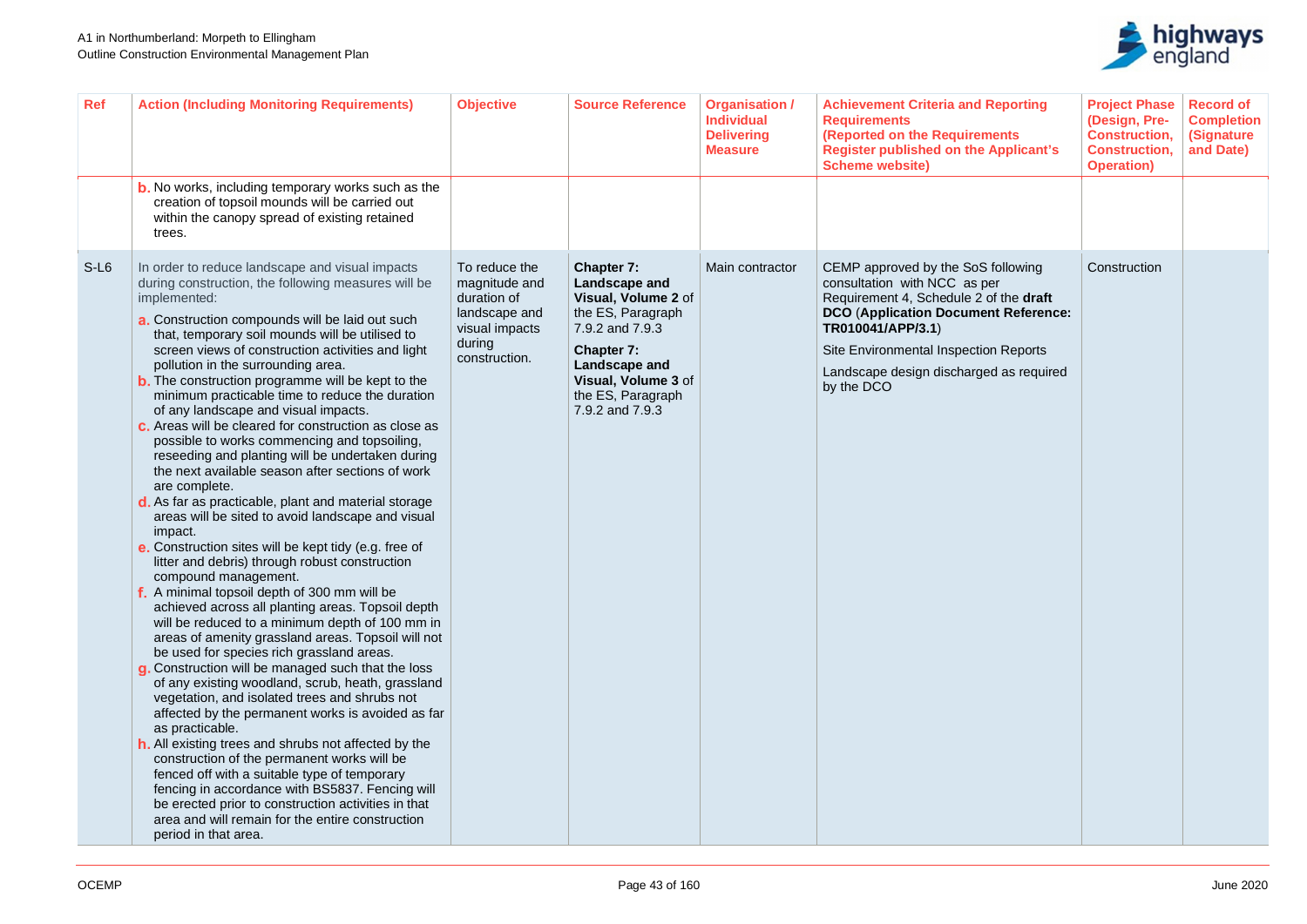

| <b>Ref</b> | <b>Action (Including Monitoring Requirements)</b>                                                                                                                                                                                                                                                                                                                                                                                                                                                                                                                                                                                                                                                                                                                                                                                                               | <b>Objective</b>                                           | <b>Source Reference</b>                                                                                                                                                                                                                           | <b>Organisation /</b><br><b>Individual</b><br><b>Delivering</b><br><b>Measure</b>                                                       | <b>Achievement Criteria and Reporting</b><br><b>Requirements</b><br><b>(Reported on the Requirements</b><br><b>Register published on the Applicant's</b><br><b>Scheme website)</b>                                                                   | <b>Project Phase</b><br>(Design, Pre-<br><b>Construction,</b><br><b>Construction,</b><br><b>Operation</b> ) | <b>Record of</b><br><b>Completion</b><br><b>(Signature</b><br>and Date) |
|------------|-----------------------------------------------------------------------------------------------------------------------------------------------------------------------------------------------------------------------------------------------------------------------------------------------------------------------------------------------------------------------------------------------------------------------------------------------------------------------------------------------------------------------------------------------------------------------------------------------------------------------------------------------------------------------------------------------------------------------------------------------------------------------------------------------------------------------------------------------------------------|------------------------------------------------------------|---------------------------------------------------------------------------------------------------------------------------------------------------------------------------------------------------------------------------------------------------|-----------------------------------------------------------------------------------------------------------------------------------------|------------------------------------------------------------------------------------------------------------------------------------------------------------------------------------------------------------------------------------------------------|-------------------------------------------------------------------------------------------------------------|-------------------------------------------------------------------------|
|            | Maintenance of existing pedestrian routes will<br>occur as far as reasonably practical with traffic<br>control measures.<br>Surrounding roads and pavements will be<br>maintained free of excessive dust and mud.<br>k. No off-site planting is proposed as part of the<br>Scheme. For Part B, advanced planting is<br>proposed to the south west of the proposed<br>Charlton Mires junction, to provide screening to<br>the occupants of the nearby residential property.                                                                                                                                                                                                                                                                                                                                                                                      |                                                            |                                                                                                                                                                                                                                                   |                                                                                                                                         |                                                                                                                                                                                                                                                      |                                                                                                             |                                                                         |
| $S-L7$     | To protect soil quality for the purposes of landscape<br>planting, the following measures will be<br>implemented.<br>a. Uncontaminated topsoil for re-use will be stored<br>in un-compacted mounds no more than 2 m high<br>and stored separately from subsoil material.<br>Stripped topsoil will be used in areas of similar<br>proposed vegetation type to utilise the existing<br>natural seed bank.<br>c. Subsoil in planting areas will be replaced where<br>appropriate following construction and<br>appropriately treated, this may include being<br>ripped to reduce compaction (depending on<br>underlying soil type and conditions) before top<br>soiling and planting.<br>Proposed planting areas in existing arable and<br>pasture land, subject to construction activity, will<br>be ripped to 600 mm to alleviate compaction,<br>where required. | To protect soil<br>quality during<br>construction.         | <b>Chapter 7:</b><br>Landscape and<br>Visual, Volume 2 of<br>the ES, Paragraph<br>7.9.2<br>Chapter 7:<br>Landscape and<br>Visual, Volume 3 of<br>the ES, Paragraph<br>7.9.2                                                                       | Main contractor                                                                                                                         | CEMP approved by the SoS following<br>consultation with NCC as per Requirement<br>5, Schedule 2 of the draft DCO<br>(Application Document Reference:<br>TR010041/APP/3.1)<br><b>Site Environmental Inspection Reports</b><br><b>DCO Requirements</b> | Construction                                                                                                |                                                                         |
| $S-L8$     | The design and mitigation measures prescribed to<br>protect arboricultural features will be implemented.<br>Measures include:<br>a. Trees up to 15 m outside of the Order Limits of<br>the Scheme will be assessed prior to construction<br>commencement to ensure that appropriate<br>mitigation for roots within the Order Limits of the<br>Scheme is in place to protect root protection<br>areas. The exact location and extent of buffer and<br>protection measures to be employed will be<br>considered during detailed design.                                                                                                                                                                                                                                                                                                                           | To avoid or<br>reduce impacts<br>on trees and<br>woodland. | <b>Appendix 7.5:</b><br><b>Arboricultural</b><br><b>Report, Volume 7</b><br>of the ES,<br>Paragraphs 6.1.3 to<br>6.1.10<br><b>Appendix 7.1:</b><br><b>Arboricultural</b><br><b>Report, Volume 8</b><br>of the ES,<br>Paragraphs 6.1.1 to<br>6.1.7 | Main contractor<br>Arboriculturalist<br>(main contractor)<br>Environmental<br>Manager (main<br>contractor)<br>ECoW (main<br>contractor) | <b>Ancient Woodland Strategy</b><br>Landscape design discharged as required<br>by the DCO<br>Landscape Design Certificate<br><b>Arboricultural Method Statement</b><br><b>DCO Requirements</b>                                                       | Pre-<br>construction<br>Construction                                                                        |                                                                         |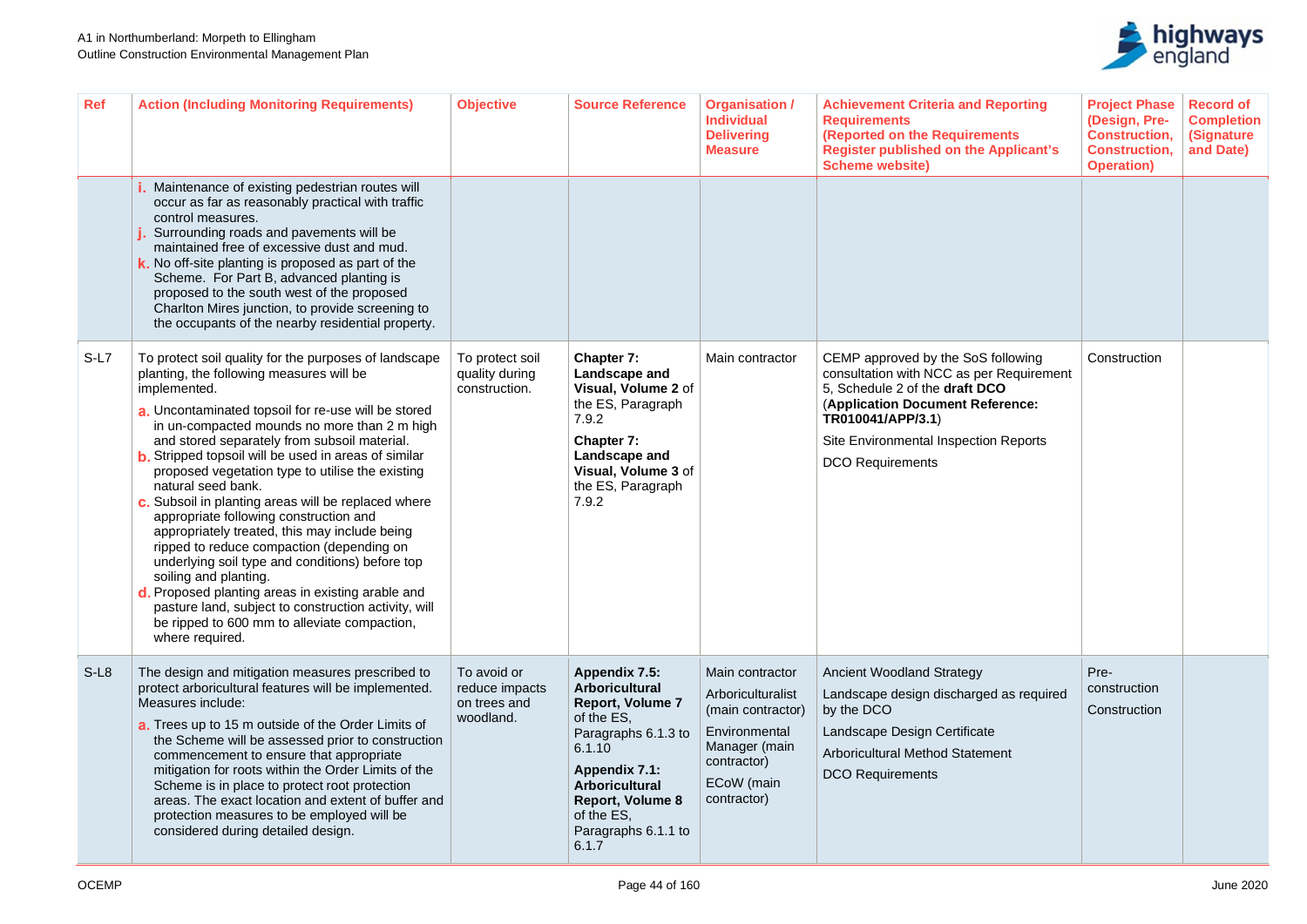

| <b>Ref</b> | <b>Action (Including Monitoring Requirements)</b>                                                                                                                                                                                                                                                                                                                                                                                                                                                                                                                                                                                                                                                                                                                                                                                                                                                                                                                                                                                                                                                                                                                                                                                                                                                                                                                                                                                                                                                                        | <b>Objective</b>                                                                                                                                               | <b>Source Reference</b>                                                                                                                                                              | <b>Organisation /</b><br><b>Individual</b><br><b>Delivering</b><br><b>Measure</b>                                                       | <b>Achievement Criteria and Reporting</b><br><b>Requirements</b><br><b>(Reported on the Requirements</b><br><b>Register published on the Applicant's</b><br><b>Scheme website)</b>                                                                                                                                  | <b>Project Phase</b><br>(Design, Pre-<br><b>Construction,</b><br><b>Construction,</b><br><b>Operation</b> ) | <b>Record of</b><br><b>Completion</b><br><b>(Signature</b><br>and Date) |
|------------|--------------------------------------------------------------------------------------------------------------------------------------------------------------------------------------------------------------------------------------------------------------------------------------------------------------------------------------------------------------------------------------------------------------------------------------------------------------------------------------------------------------------------------------------------------------------------------------------------------------------------------------------------------------------------------------------------------------------------------------------------------------------------------------------------------------------------------------------------------------------------------------------------------------------------------------------------------------------------------------------------------------------------------------------------------------------------------------------------------------------------------------------------------------------------------------------------------------------------------------------------------------------------------------------------------------------------------------------------------------------------------------------------------------------------------------------------------------------------------------------------------------------------|----------------------------------------------------------------------------------------------------------------------------------------------------------------|--------------------------------------------------------------------------------------------------------------------------------------------------------------------------------------|-----------------------------------------------------------------------------------------------------------------------------------------|---------------------------------------------------------------------------------------------------------------------------------------------------------------------------------------------------------------------------------------------------------------------------------------------------------------------|-------------------------------------------------------------------------------------------------------------|-------------------------------------------------------------------------|
|            | <b>b.</b> Trees will be protected using protective measures<br>such as ground protection within the root<br>protection areas (RPA) and fencing on the<br>boundary of the RPA (as shown on the Tree<br>Protection Plans in Appendix B.4 of Appendix<br>7.5: Arboricultural Report, Volume 7 of the ES<br>(Application Document Reference:<br>TR010041/APP/6.7) for Part A and Appendix B.2<br>of Appendix 7.1: Arboricultural Report,<br>Volume 8 of the ES (Application Document<br>Reference: TR010041/APP/6.8).<br>c. Excavations will be carried out using manual<br>techniques to reduce soil disturbance.<br>d. No-dig construction will be prescribed at detailed<br>design for access routes and footways to reduce<br>or avoid root and soil disturbance.<br>e. Working areas will be minimised as far as is<br>practicable to and access routes diverted away<br>from sensitive arboricultural features.<br>Pruning will be carried out in accordance with<br>BS3998:2010 Tree Work. Recommendations, to<br>mitigate damage during trees works.<br>g. All Tree Works and Construction will be<br>undertaken in accordance with BS5837:2012<br>Trees in relation to design, demolition and<br>construction - Recommendations. All works to<br>support mitigation of tree impacts will be<br>incorporated into an Approved Arboricultural<br>Method Statement at detailed design phase.<br>This in turn will support the Construction<br>Environmental Management Plan (CEMP)<br>produced by the main contractor. |                                                                                                                                                                |                                                                                                                                                                                      |                                                                                                                                         |                                                                                                                                                                                                                                                                                                                     |                                                                                                             |                                                                         |
| $S-L9$     | To minimise the impacts of the Scheme on existing<br>vegetation, the following measures will be<br>implemented:                                                                                                                                                                                                                                                                                                                                                                                                                                                                                                                                                                                                                                                                                                                                                                                                                                                                                                                                                                                                                                                                                                                                                                                                                                                                                                                                                                                                          | To minimise<br>impacts on<br>existing<br>vegetation.<br>To enhance and<br>protect landscape<br>character during<br>operation.<br>To provide<br>connectivity to | <b>Chapter 7:</b><br>Landscape and<br>Visual, Volume 2 of<br>the ES, Paragraph<br>7.9.14<br><b>Chapter 7:</b><br>Landscape and<br>Visual, Volume 3 of<br>the ES, Paragraph<br>7.9.13 | Main contractor<br>Arboriculturalist<br>(main contractor)<br>Environmental<br>Manager (main<br>contractor)<br>ECoW (main<br>contractor) | CEMP approved by the Secretary of State<br>following consultation with NCC as per<br>Requirement 5, Schedule 2 of the draft<br><b>DCO (Application Document Reference:</b><br>TR010041/APP/3.1)<br>Landscape design discharged as required<br>by the draft DCO<br>As Built drawings<br>Landscape Design Certificate | Construction                                                                                                |                                                                         |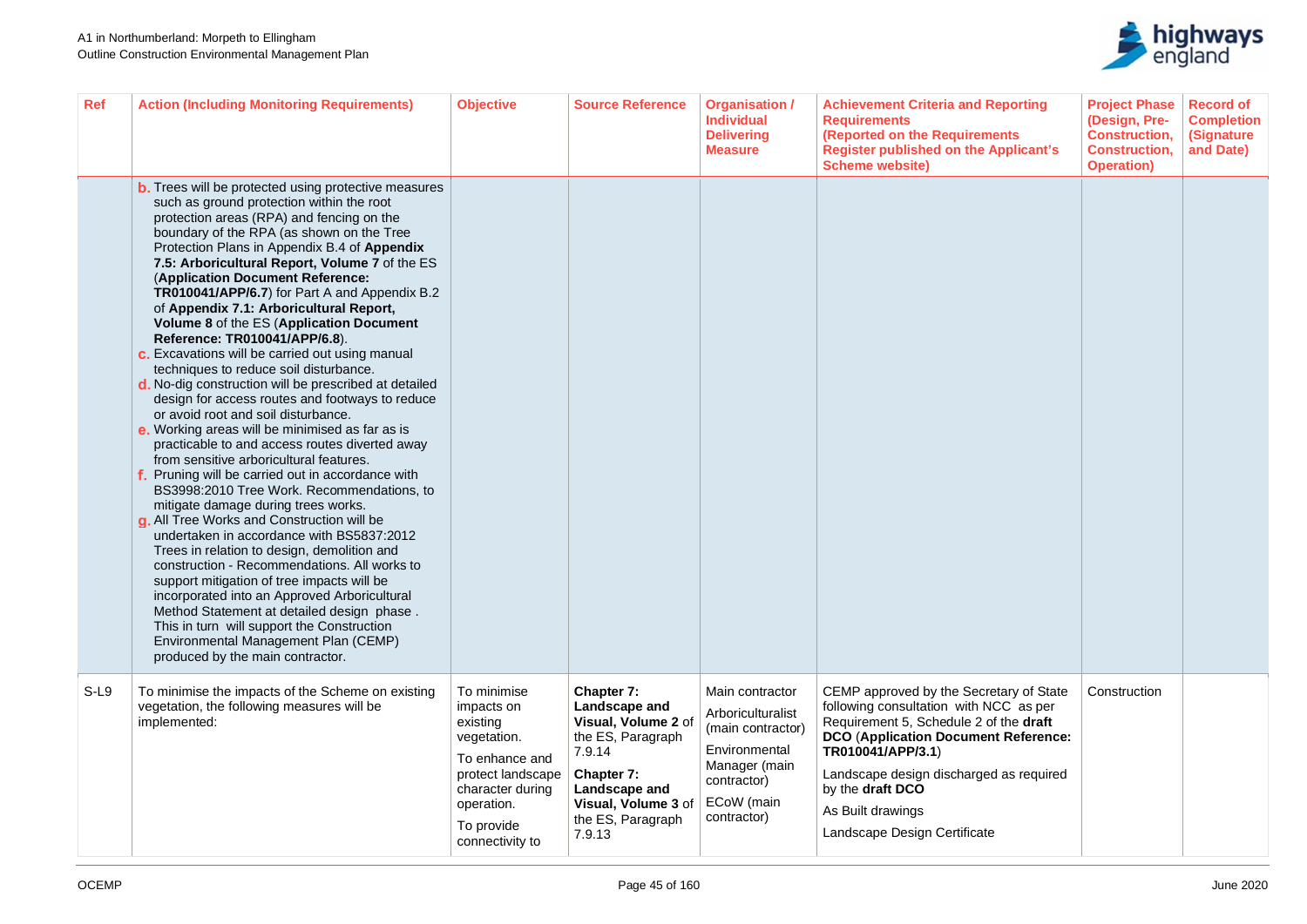

| <b>Ref</b> | <b>Action (Including Monitoring Requirements)</b>                                                                                                                                                                                                                                                                                                                                                                                                                                                                                                                                                                                                                                                                                                                                                                                                                                                                                                                                                                                                                                                                                                                                                                                                                                                                                                                                                                                                                                                                                                                                                                                                                                                                                                                                                                        | <b>Objective</b>          | <b>Source Reference</b>                                                             | <b>Organisation /</b><br><b>Individual</b><br><b>Delivering</b><br><b>Measure</b> | <b>Achievement Criteria and Reporting</b><br><b>Requirements</b><br><b>(Reported on the Requirements</b><br><b>Register published on the Applicant's</b><br><b>Scheme website)</b> | <b>Project Phase</b><br>(Design, Pre-<br><b>Construction,</b><br><b>Construction,</b><br><b>Operation</b> ) | <b>Record of</b><br><b>Completion</b><br><b>(Signature</b><br>and Date) |
|------------|--------------------------------------------------------------------------------------------------------------------------------------------------------------------------------------------------------------------------------------------------------------------------------------------------------------------------------------------------------------------------------------------------------------------------------------------------------------------------------------------------------------------------------------------------------------------------------------------------------------------------------------------------------------------------------------------------------------------------------------------------------------------------------------------------------------------------------------------------------------------------------------------------------------------------------------------------------------------------------------------------------------------------------------------------------------------------------------------------------------------------------------------------------------------------------------------------------------------------------------------------------------------------------------------------------------------------------------------------------------------------------------------------------------------------------------------------------------------------------------------------------------------------------------------------------------------------------------------------------------------------------------------------------------------------------------------------------------------------------------------------------------------------------------------------------------------------|---------------------------|-------------------------------------------------------------------------------------|-----------------------------------------------------------------------------------|------------------------------------------------------------------------------------------------------------------------------------------------------------------------------------|-------------------------------------------------------------------------------------------------------------|-------------------------------------------------------------------------|
|            | a. Where existing vegetation is removed by the<br>construction of the Scheme, appropriate planting<br>(in keeping with the existing landscape) in the<br>form of woodland, hedgerows, arable field<br>margins and individual trees will be planted, in<br>line with the Landscape Mitigation Masterplan<br>(Figure 7.8, Volume 5 of the ES (Application<br>Document Reference: TR010041/APP/6.5) and<br>Landscape Mitigation Plan (Figure 7.10,<br>Volume 6 of the ES (Application Document<br>Reference: TR010041/APP/6.6)) in order that the<br>vegetative framework of the landscape is<br>replaced/restored and to reduce impacts on trees<br>and woodland<br><b>b.</b> Planting of native tree, shrub and hedgerow<br>species will be in keeping with local landscape<br>character as shown in the Landscape Mitigation<br>Masterplan (Figure 7.8, Volume 5 of the ES)<br>and Landscape Mitigation Plan (Figure 7.10,<br><b>Volume 6 of the ES). For Part A, hedgerows and</b><br>tree lines will be planted using native species<br>along much of the length of Part A, on both east<br>and west sides of the carriageway.<br>c. Screen planting around significant road<br>embankments and around junctions will break up<br>the scale of the road and screen structures, traffic<br>and lighting, where it occurs. This is detailed on<br>the Landscape Mitigation Masterplan (Figure<br>7.8, Volume 5 of the ES) and Landscape<br>Mitigation Plan (Figure 7.10, Volume 6 of the<br>ES).<br>d. Provision of planting belts will provide visual links<br>between existing and proposed vegetation,<br>restoring landscape pattern and land cover as<br>outlined in the Landscape Mitigation<br>Masterplan (Figure 7.8, Volume 5 of the ES)<br>and Landscape Mitigation Plan (Figure 7.10,<br>Volume 6 of the ES). | the retained<br>woodland. | <b>Chapter 9:</b><br><b>Biodiversity,</b><br>Volume 2 of the<br>ES, Paragraph 9.9.4 |                                                                                   |                                                                                                                                                                                    |                                                                                                             |                                                                         |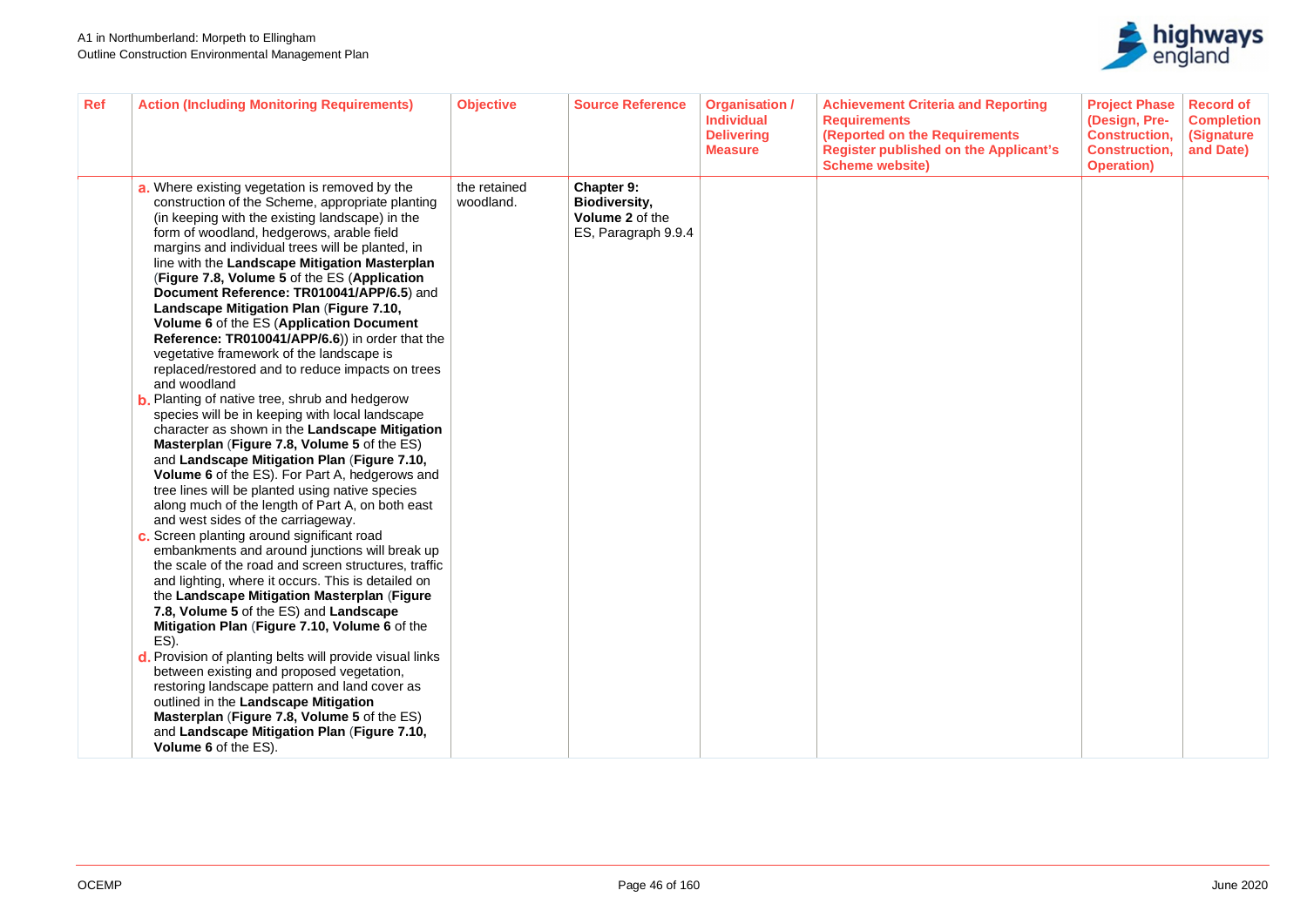

| <b>Ref</b>        | <b>Action (Including Monitoring Requirements)</b>                                                                                                                                                                                                                                                                                                                                                                                                                                                                                                                                                                                                                                                                                                                                                                                                                                                                                                                                                   | <b>Objective</b>                                                                                                                                                                                                                   | <b>Source Reference</b>                                                                                                                                                            | <b>Organisation /</b><br><b>Individual</b><br><b>Delivering</b><br><b>Measure</b> | <b>Achievement Criteria and Reporting</b><br><b>Requirements</b><br><b>(Reported on the Requirements</b><br><b>Register published on the Applicant's</b><br><b>Scheme website)</b>                                                                                                                                                                                                             | <b>Project Phase</b><br>(Design, Pre-<br><b>Construction,</b><br><b>Construction,</b><br><b>Operation</b> ) | <b>Record of</b><br><b>Completion</b><br>(Signature<br>and Date) |
|-------------------|-----------------------------------------------------------------------------------------------------------------------------------------------------------------------------------------------------------------------------------------------------------------------------------------------------------------------------------------------------------------------------------------------------------------------------------------------------------------------------------------------------------------------------------------------------------------------------------------------------------------------------------------------------------------------------------------------------------------------------------------------------------------------------------------------------------------------------------------------------------------------------------------------------------------------------------------------------------------------------------------------------|------------------------------------------------------------------------------------------------------------------------------------------------------------------------------------------------------------------------------------|------------------------------------------------------------------------------------------------------------------------------------------------------------------------------------|-----------------------------------------------------------------------------------|------------------------------------------------------------------------------------------------------------------------------------------------------------------------------------------------------------------------------------------------------------------------------------------------------------------------------------------------------------------------------------------------|-------------------------------------------------------------------------------------------------------------|------------------------------------------------------------------|
|                   | e. Bunds subject to planting will have a minimum<br>depth of 300 mm of topsoil laid over formation<br>layers, subject to topsoil availability and to make<br>best use of available topsoil. Topsoil depth will<br>be reduced to a minimum depth of 100 mm in<br>areas of amenity grassland areas. Topsoil will not<br>be used for species rich grassland areas. This<br>depth may be increased and will be confirmed<br>once material quantities are known at detailed<br>design.                                                                                                                                                                                                                                                                                                                                                                                                                                                                                                                   |                                                                                                                                                                                                                                    |                                                                                                                                                                                    |                                                                                   |                                                                                                                                                                                                                                                                                                                                                                                                |                                                                                                             |                                                                  |
| S-L <sub>10</sub> | Upon completion areas used as construction<br>compounds will be returned to their original use.                                                                                                                                                                                                                                                                                                                                                                                                                                                                                                                                                                                                                                                                                                                                                                                                                                                                                                     | To reduce the<br>magnitude and<br>duration of<br>landscape and<br>visual impacts<br>during<br>construction.                                                                                                                        | <b>Chapter 7:</b><br>Landscape and<br>Visual, Volume 2 of<br>the ES, Paragraph<br>7.9.2<br><b>Chapter 7:</b><br>Landscape and<br>Visual, Volume 3 of<br>the ES, Paragraph<br>7.9.2 | Main contractor                                                                   | CEMP approved by the SoS following<br>consultation with NCC as per Requirement<br>4. Schedule 2 of the draft DCO<br>(Application Document Reference:<br>TR010041/APP/3.1)<br><b>Site Environmental Inspection Reports</b><br>Landscape design discharged as required<br>by the DCO                                                                                                             | Construction                                                                                                |                                                                  |
|                   | <b>Cultural Heritage</b>                                                                                                                                                                                                                                                                                                                                                                                                                                                                                                                                                                                                                                                                                                                                                                                                                                                                                                                                                                            |                                                                                                                                                                                                                                    |                                                                                                                                                                                    |                                                                                   |                                                                                                                                                                                                                                                                                                                                                                                                |                                                                                                             |                                                                  |
| S-CH <sub>2</sub> | In consultation with the NCC County Archaeologist,<br>a programme of trial trenching evaluation following<br>the consent of the DCO will be implemented to<br>establish whether potential features identified from<br>the HEDBA (Appendix 8.1, Volume 7 of the ES<br>(Application Document Reference:<br>TR010041/APP/6.7) and Appendix 8.1, Volume 8<br>of the ES (Application Document Reference:<br>TR010041/APP/6.8), Geophysical Survey<br>(Appendix 8.2, Volume 7 of the ES and Appendix<br>8.2, Volume 8 of the ES) and Part A LiDAR<br>Assessment (Appendix 8.3, Volume 7 of the ES)<br>are present, and to confirm the presence or absence<br>of currently unknown below-ground remains in the<br>Order Limits of the Scheme. The post development<br>consent archaeological work is secured by<br>Requirement 9 in Schedule 2 of the draft DCO<br><b>(Application Document Reference:</b><br>TR010041/APP/3.1). The evaluation will be<br>undertaken post-consent and prior to any ground | To determine the<br>importance,<br>extent, date, level<br>of survival of the<br>assets, and to<br>inform a<br>mitigation<br>strategy which<br>will be<br>implemented<br>either prior to or<br>during the<br>construction<br>phase. | <b>Chapter 8: Cultural   Scheme</b><br>Heritage, Volume 2<br>of the ES,<br>Paragraph 8.9.3<br><b>Chapter 8: Cultural</b><br>Heritage, Volume 3<br>of the ES,<br>Paragraph 8.9.6    | Archaeologist<br>(main contractor)                                                | Written Scheme of Investigation approved<br>by the Secretary of State following<br>consultation with NCC as per Requirement<br>9, Schedule 2 of the draft DCO<br>(Application Document Reference:<br>TR010041/APP/3.1)<br>Archaeological Method Statement (if<br>required) to be approved in writing by NCC<br>in line with Requirement $9(6)$ of the draft<br>DCO.<br><b>DCO Requirements</b> | Pre-<br>construction<br>Construction                                                                        |                                                                  |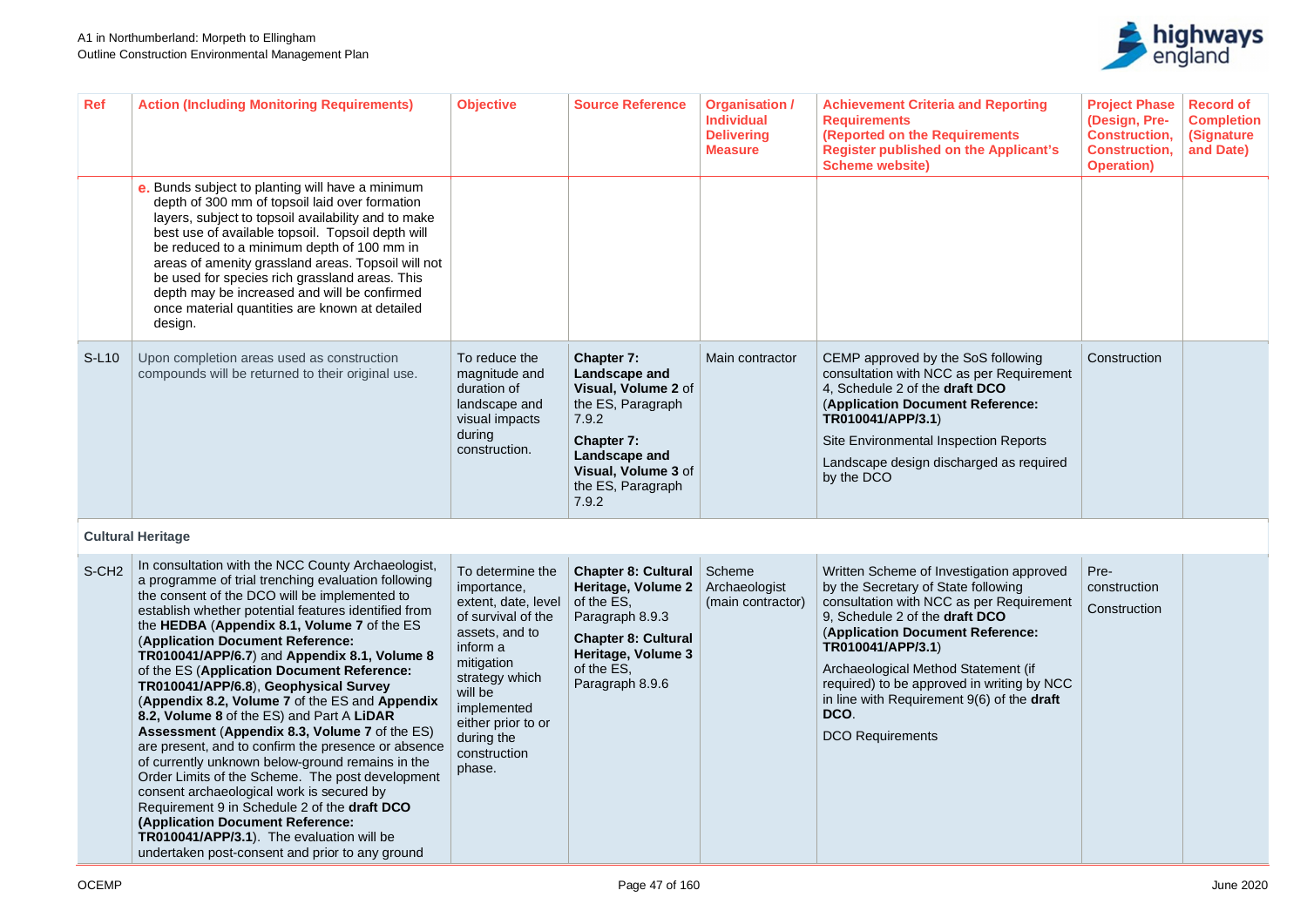

| <b>Ref</b>        | <b>Action (Including Monitoring Requirements)</b>                                                                                                                                                                                                                                                                                                                                                                                                                                                                                                                                                                                | <b>Objective</b>                                                                                                                                                                                                                                                                                                  | <b>Source Reference</b>                                                                                                                                                  | <b>Organisation /</b><br><b>Individual</b><br><b>Delivering</b><br><b>Measure</b>                                                 | <b>Achievement Criteria and Reporting</b><br><b>Requirements</b><br><b>(Reported on the Requirements</b><br><b>Register published on the Applicant's</b><br><b>Scheme website)</b> | <b>Project Phase</b><br>(Design, Pre-<br><b>Construction,</b><br><b>Construction,</b><br><b>Operation</b> ) | <b>Record of</b><br><b>Completion</b><br><b>(Signature</b><br>and Date) |
|-------------------|----------------------------------------------------------------------------------------------------------------------------------------------------------------------------------------------------------------------------------------------------------------------------------------------------------------------------------------------------------------------------------------------------------------------------------------------------------------------------------------------------------------------------------------------------------------------------------------------------------------------------------|-------------------------------------------------------------------------------------------------------------------------------------------------------------------------------------------------------------------------------------------------------------------------------------------------------------------|--------------------------------------------------------------------------------------------------------------------------------------------------------------------------|-----------------------------------------------------------------------------------------------------------------------------------|------------------------------------------------------------------------------------------------------------------------------------------------------------------------------------|-------------------------------------------------------------------------------------------------------------|-------------------------------------------------------------------------|
|                   | disturbance. The aim of the evaluation will be to<br>determine the value, extent, date, level of survival of<br>the assets, and to inform a mitigation strategy which<br>will be implemented either prior to or during the<br>construction phase.<br>The programme of mitigation will also include<br>measures to address effects on areas of ridge and<br>furrow earthworks and potentially historic<br>hedgerows.                                                                                                                                                                                                              |                                                                                                                                                                                                                                                                                                                   |                                                                                                                                                                          |                                                                                                                                   |                                                                                                                                                                                    |                                                                                                             |                                                                         |
| S-CH <sub>3</sub> | The Written Scheme of Investigations (WSIs) for<br>Part A and the Draft Written Scheme of<br>Investigations (WSIs) for Part B outline the approach<br>to post-development consent excavation<br>assessment, reporting, dissemination of the results<br>of the work and archiving. They have been produced<br>in consultation with the NCC County Archaeologist<br>and will supersede the draft WSIs as the Scheme<br>progresses.<br>Further work, as recommended by the outcomes of<br>the trial trench evaluation will be determined in<br>consultation with NCC and implemented by the main<br>contractor during construction. | To prevent direct<br>physical impacts<br>on buried<br>archaeological<br>remains.<br>To identify the<br>presence, extent<br>and value of any<br>below ground<br>remains and to<br>inform a<br>subsequent<br>programme of<br>mitigation to be<br>delivered either<br>before or during<br>the construction<br>phase. | <b>Chapter 8: Cultural</b><br>Heritage, Volume 2<br>of the ES,<br>Paragraph 8.9.6<br><b>Chapter 8: Cultural</b><br>Heritage, Volume 3<br>of the ES,<br>Paragraph 8.9.9   | Scheme<br>Archaeologist<br>involved at the<br>construction<br>phase<br>Main contractor<br>with guidance<br>from<br>Archaeologist) | <b>WSI</b><br>Archaeological Method Statement (if<br>required following response of the WSI)                                                                                       | Pre-<br>construction<br>Construction                                                                        |                                                                         |
| S-CH4             | Mitigation measures for the removal of any sections<br>of field boundaries identified as being of historic<br>significance, in accordance with Hedgerow<br>Regulations, will be devised in consultation with<br>NCC. For Part B, this will apply to any hedgerows to<br>be removed around the Charlton Mires Junction,<br>where the assessment has identified a potential for<br>the presence of hedgerows to meet the criteria of<br>Historic Importance, as set out in the Hedgerow<br>Regulations Act 1997.                                                                                                                   | To prevent<br>damage to<br>features of<br>historic<br>significance.                                                                                                                                                                                                                                               | <b>Chapter 8: Cultural</b><br>Heritage, Volume 2<br>of the ES,<br>Paragraph 8.9.10<br><b>Chapter 8: Cultural</b><br>Heritage, Volume 3<br>of the ES,<br>Paragraph 8.9.13 | Archaeologist<br>(main contractor)<br>Main contractor                                                                             | Following consultation with NCC                                                                                                                                                    | Pre-<br>Construction<br>Construction                                                                        |                                                                         |
| S-CH <sub>5</sub> | Preservation in-situ typically requires adjustments in<br>designs and is only usually applied where either<br>such amendments are minor, or for assets of high or                                                                                                                                                                                                                                                                                                                                                                                                                                                                | To prevent<br>damage to buried                                                                                                                                                                                                                                                                                    | <b>Chapter 8: Cultural</b><br>Heritage, Volume 2<br>of the ES,                                                                                                           | Scheme<br>Archaeologist<br>(main contractor)                                                                                      | CEMP approved by the Secretary of State<br>following consultation with Historic England<br>and NCC as per Requirement 4, Schedule                                                  | Pre-<br>Construction                                                                                        |                                                                         |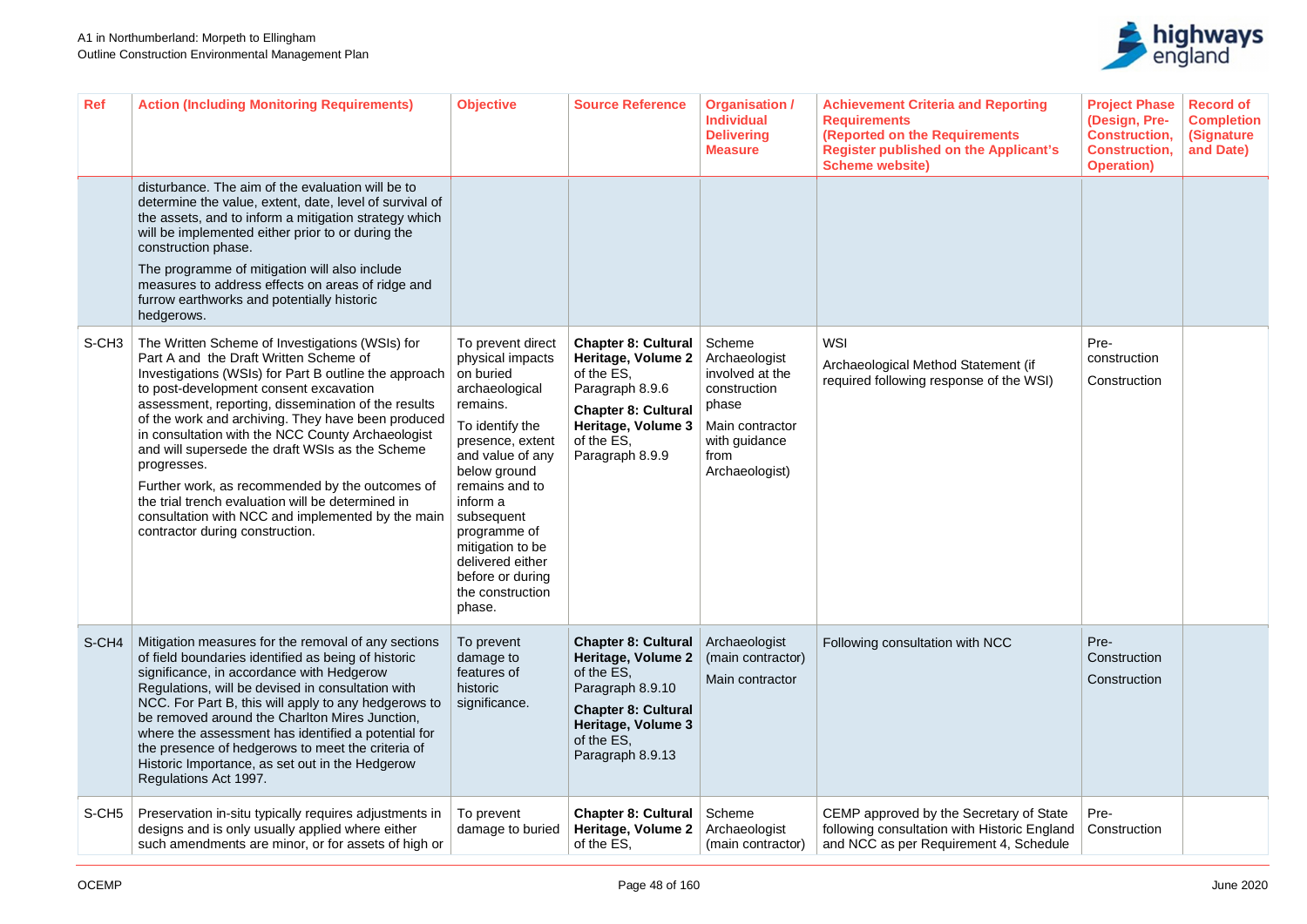

| <b>Ref</b>        | <b>Action (Including Monitoring Requirements)</b>                                                                                                                                                                                                                                                                                                                                                                                                                                                                                                                                                                                                                                                                                                                                                                                                                                                                                                                                                                                                                                                         | <b>Objective</b>                                   | <b>Source Reference</b>                                                                                                                                                | <b>Organisation /</b><br><b>Individual</b><br><b>Delivering</b><br><b>Measure</b> | <b>Achievement Criteria and Reporting</b><br><b>Requirements</b><br><b>(Reported on the Requirements</b><br><b>Register published on the Applicant's</b><br><b>Scheme website)</b>                                           | <b>Project Phase</b><br>(Design, Pre-<br><b>Construction,</b><br><b>Construction,</b><br><b>Operation</b> ) | <b>Record of</b><br><b>Completion</b><br><b>(Signature</b><br>and Date) |
|-------------------|-----------------------------------------------------------------------------------------------------------------------------------------------------------------------------------------------------------------------------------------------------------------------------------------------------------------------------------------------------------------------------------------------------------------------------------------------------------------------------------------------------------------------------------------------------------------------------------------------------------------------------------------------------------------------------------------------------------------------------------------------------------------------------------------------------------------------------------------------------------------------------------------------------------------------------------------------------------------------------------------------------------------------------------------------------------------------------------------------------------|----------------------------------------------------|------------------------------------------------------------------------------------------------------------------------------------------------------------------------|-----------------------------------------------------------------------------------|------------------------------------------------------------------------------------------------------------------------------------------------------------------------------------------------------------------------------|-------------------------------------------------------------------------------------------------------------|-------------------------------------------------------------------------|
|                   | very high value. Any below-ground archaeological<br>remains identified either during the evaluation or<br>subsequent mitigation phase which are judged to be<br>of very high or high value may require preservation<br>in situ, while those of lesser value may undergo<br>archive recording, where they are of regional to<br>county or local to borough value.<br>Where any below-ground archaeological remains<br>are identified which require preservation in-situ, a<br>detailed method statement will be required to set out<br>how the remains will be protected during the<br>construction phase, in line with Historic England's<br>Preserving Archaeological Remains. The method<br>statement will be produced in consultation with NCC<br>and potentially Historic England (depending on the<br>nature of the assets) and could include such<br>measures such as avoidance through Scheme<br>redesign or diversion (within the Order Limits), or<br>reburial and protection. The mitigation measures<br>adopted will be dependent on the nature and<br>material of heritage assets identified. | archaeological<br>assets.                          | Paragraphs 8.9.4<br>and 8.9.5<br><b>Chapter 8: Cultural</b><br>Heritage, Volume 3<br>of the ES,<br>Paragraphs 8.9.7<br>and 8.9.8                                       | in consultation<br>with the NCC<br>County<br>Archaeologist                        | 2 of the draft DCO (Application<br><b>Document Reference:</b><br>TR010041/APP/3.1)<br>Archaeological Method Statement if<br>required) to be approved in writing by NCC<br>in line with Requirement 9(6) of the draft<br>DCO. | Construction                                                                                                |                                                                         |
| S-CH <sub>6</sub> | During the construction phase, any work<br>undertaken around a designated heritage asset will<br>be undertaken in adherence to the measures<br>contained within the CEMP (as developed from this<br>Outline CEMP) to ensure any adverse impacts are<br>minimised.<br>For Part A, these measures will include highlighting<br>the location of the Grade II listed milepost to the<br>construction team and in the Construction Traffic<br><b>Management Plan (Application Document)</b><br>Reference: TR010041/APP/7.4) to ensure they are<br>suitably protected from accidental damage through<br>collision during the course of the construction phase.<br>For Part B, these measures will include highlighting<br>the location of any sensitive heritage assets (such<br>as the Grade II listed dovecote to the east of<br>Heckley Fence Farmhouse with attached wall, the<br>Grade II Listed Heckley House and Grade II Listed<br>Milepost 40 m North of the Entrance to Heckley<br>House) to the construction team and in the CTMP to<br>ensure they are suitably protected from accidental           | To prevent<br>damage to listed<br>heritage assets. | <b>Chapter 8: Cultural</b><br>Heritage, Volume 2<br>of the ES,<br>Paragraph 8.9.2<br><b>Chapter 8: Cultural</b><br>Heritage, Volume 3<br>of the ES,<br>Paragraph 8.9.5 | Archaeologist<br>(main contractor)<br>Main contractor                             | CEMP approved by the SoS following<br>consultation with NCC.<br>Site environmental inspection reports                                                                                                                        | Design                                                                                                      |                                                                         |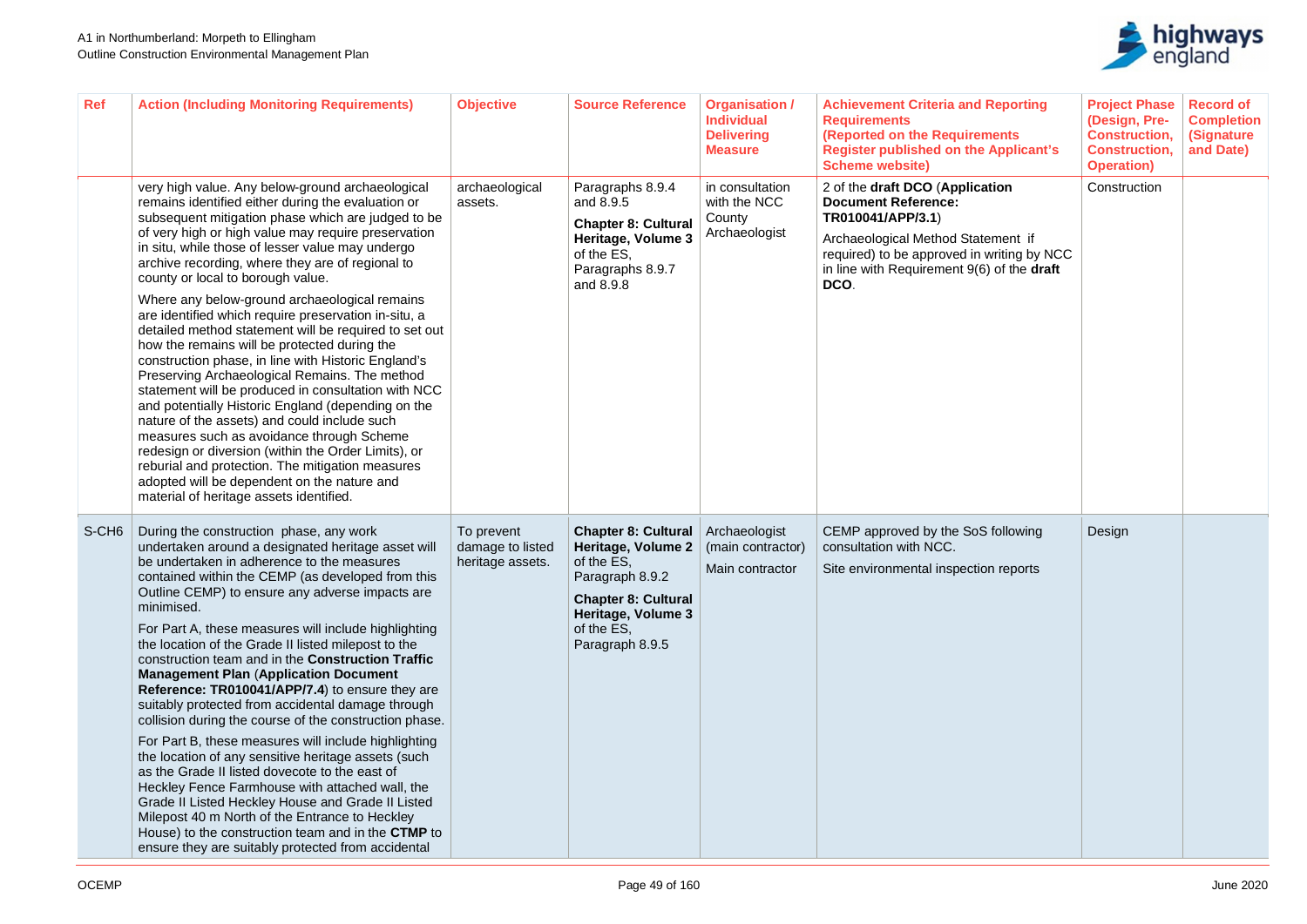

| <b>Ref</b>          | <b>Action (Including Monitoring Requirements)</b>                                                                                                                                                                                                                                                                                                                                                                                                                                                                                                                                                                                                                                                                                                                                                                                                                                                                                                                                                                                                                                                                                                                                                                                                            | <b>Objective</b>                                                                       | <b>Source Reference</b>                                                                                                                                                                                | <b>Organisation /</b><br><b>Individual</b><br><b>Delivering</b><br><b>Measure</b> | <b>Achievement Criteria and Reporting</b><br><b>Requirements</b><br><b>(Reported on the Requirements</b><br><b>Register published on the Applicant's</b><br><b>Scheme website)</b>                                                                                                                                                                                                                                                                                                                                                                                                                                                             | <b>Project Phase</b><br>(Design, Pre-<br><b>Construction,</b><br><b>Construction,</b><br><b>Operation</b> ) | <b>Record of</b><br><b>Completion</b><br>(Signature<br>and Date) |
|---------------------|--------------------------------------------------------------------------------------------------------------------------------------------------------------------------------------------------------------------------------------------------------------------------------------------------------------------------------------------------------------------------------------------------------------------------------------------------------------------------------------------------------------------------------------------------------------------------------------------------------------------------------------------------------------------------------------------------------------------------------------------------------------------------------------------------------------------------------------------------------------------------------------------------------------------------------------------------------------------------------------------------------------------------------------------------------------------------------------------------------------------------------------------------------------------------------------------------------------------------------------------------------------|----------------------------------------------------------------------------------------|--------------------------------------------------------------------------------------------------------------------------------------------------------------------------------------------------------|-----------------------------------------------------------------------------------|------------------------------------------------------------------------------------------------------------------------------------------------------------------------------------------------------------------------------------------------------------------------------------------------------------------------------------------------------------------------------------------------------------------------------------------------------------------------------------------------------------------------------------------------------------------------------------------------------------------------------------------------|-------------------------------------------------------------------------------------------------------------|------------------------------------------------------------------|
|                     | damage through collision during the course of the<br>construction phase.                                                                                                                                                                                                                                                                                                                                                                                                                                                                                                                                                                                                                                                                                                                                                                                                                                                                                                                                                                                                                                                                                                                                                                                     |                                                                                        |                                                                                                                                                                                                        |                                                                                   |                                                                                                                                                                                                                                                                                                                                                                                                                                                                                                                                                                                                                                                |                                                                                                             |                                                                  |
| <b>Biodiversity</b> |                                                                                                                                                                                                                                                                                                                                                                                                                                                                                                                                                                                                                                                                                                                                                                                                                                                                                                                                                                                                                                                                                                                                                                                                                                                              |                                                                                        |                                                                                                                                                                                                        |                                                                                   |                                                                                                                                                                                                                                                                                                                                                                                                                                                                                                                                                                                                                                                |                                                                                                             |                                                                  |
| $S-B4$              | All permits and assents will be requested and<br>granted prior to the commencement of works. This<br>will include for example, but not limited to, an<br>Environment Agency Permit for works in and around<br>watercourses. For Part A, this will include, but not be<br>limited to, an EA Permit for works in and around<br>watercourses and SSSI Assent from Natural<br>England for works within and adjacent to the River<br>Coquet and Coquet Valley Woodlands SSSI.                                                                                                                                                                                                                                                                                                                                                                                                                                                                                                                                                                                                                                                                                                                                                                                     | To protect sites,<br>habitats and<br>fauna.                                            | <b>Chapter 9:</b><br><b>Biodiversity,</b><br>Volume 2 of the<br>ES, Table 9-23,<br><b>DM001</b><br><b>Chapter 9:</b><br><b>Biodiversity,</b><br>Volume 3 of the<br>ES, Table 9-12,<br><b>EC01</b>      | Main contractor                                                                   | CEMP approved by the Secretary of State<br>following consultation with NCC as per<br>Requirement 4, Schedule 2 of the draft<br><b>DCO (Application Document Reference:</b><br>TR010041/APP/3.1)<br>Licences obtained in consultation with<br>Natural England, Forestry Commission and<br><b>Environment Agency.</b><br><b>ECoW Weekly Log</b><br><b>Construction Constraints Plan</b>                                                                                                                                                                                                                                                          | Pre-<br>construction/<br>Construction                                                                       |                                                                  |
| $S-B5$              | Prior to construction, a suitably qualified and<br>experienced (or team of suitably qualified and<br>experienced) Ecological Clerk of Works (ECoWs)<br>and a named bat licensed ecologist will be<br>appointed and will support the main contractor with<br>the implementation of the CEMP prepared by the<br>main contractor. The ECoW will:<br>a. Provide ecological advice to the main contractor<br>over the entire construction programme, at all<br>times as required.<br><b>b.</b> Undertake or oversee pre-construction surveys<br>for protected species in the areas affected by the<br>Scheme.<br>c. Monitor ecological conditions during the<br>construction phase to identify additional<br>constraints that may arise as a result of natural<br>changes to the ecological baseline overtime. Of<br>particular importance to Part A will be the<br>monitoring of badger activity within and in close<br>proximity to the works area.<br>d. Provide an ecological toolbox talk to site<br>personnel to make them aware of ecological<br>constraints and information, identify appropriate<br>mitigation developed do minimise impacts and<br>make site personnel aware of their responsibility<br>with regards to wildlife. The toolbox talk will | To ensure<br>implementation of<br>mitigation<br>measures and<br>legal<br>requirements. | <b>Chapter 9:</b><br><b>Biodiversity,</b><br>Volume 2 of the<br>ES, Table 9-23,<br><b>DM002</b><br><b>Chapter 9:</b><br><b>Biodiversity,</b><br>Volume 3 of the<br>ES, Table 9-12,<br>EC <sub>03</sub> | ECoW (main<br>contractor)                                                         | Appointment of the ECoW in advance of<br>construction<br><b>DCO Requirements</b><br>CEMP approved by the Secretary of State<br>following consultation with NCC as per<br>Requirement 4, Schedule 2 of the draft<br><b>DCO (Application Document Reference:</b><br>TR010041/APP/3.1)<br>Pre-construction surveys must take place<br>prior to commencement of the Scheme as<br>per Requirement 7, Schedule 2 of the draft<br>DCO. Approval by the Secretary of State in<br>consultation with NE as per Requirement<br>$7(3)$ if Requirement $7(2)(a)$ , (b) or (c) are<br>met.<br><b>ECoW Weekly Log</b><br><b>Construction Constraints Plan</b> | Pre-<br>construction/C<br>onstruction                                                                       |                                                                  |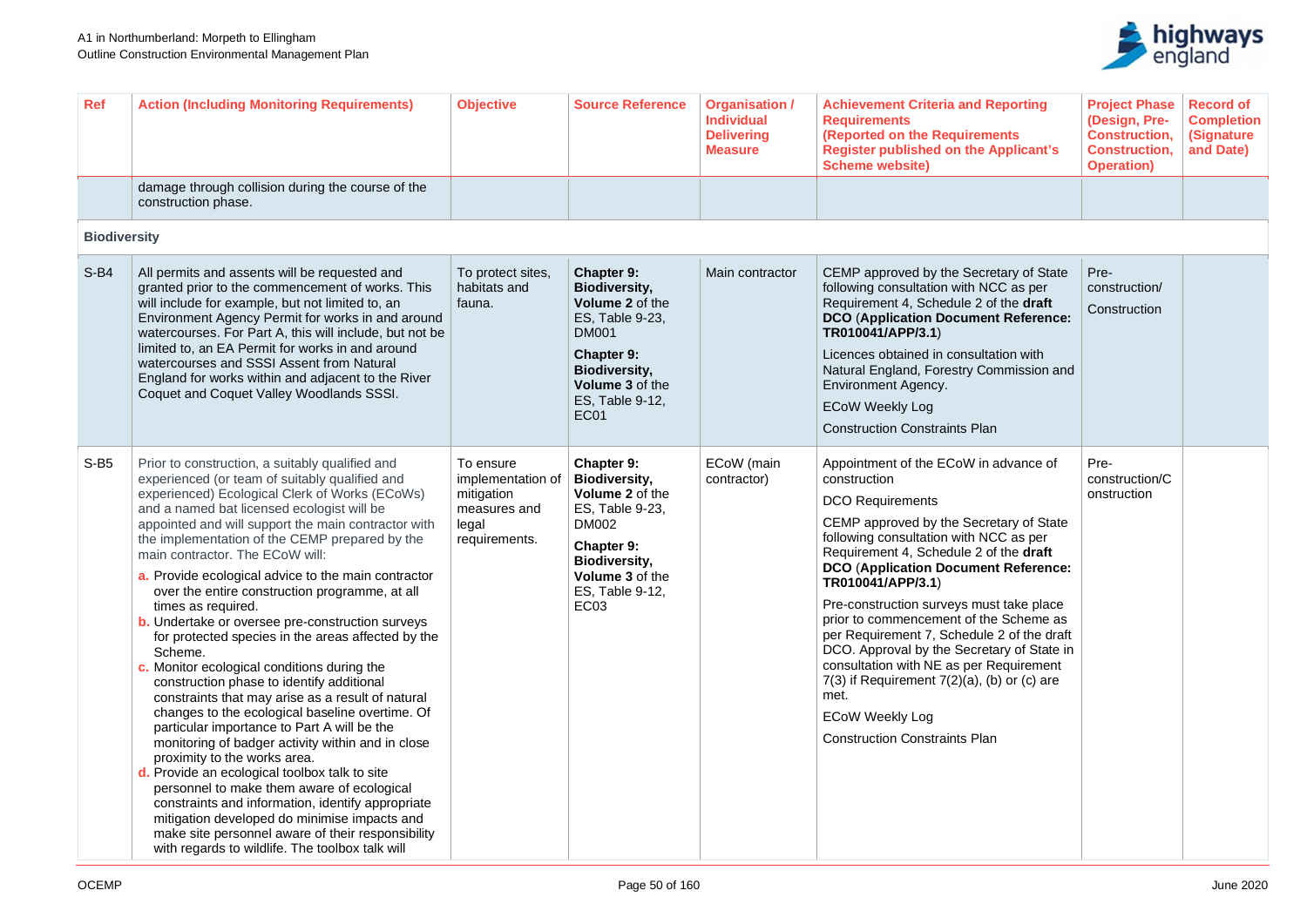

| <b>Ref</b> | <b>Action (Including Monitoring Requirements)</b>                                                                                                                                                                                                                                                                                                                                                                                                                                                                                                                                                                                                                                                                                                                                      | <b>Objective</b>                                                                                                                                            | <b>Source Reference</b>                                                                                                                                                                                                                                                                       | <b>Organisation /</b><br><b>Individual</b><br><b>Delivering</b><br><b>Measure</b> | <b>Achievement Criteria and Reporting</b><br><b>Requirements</b><br><b>(Reported on the Requirements</b><br><b>Register published on the Applicant's</b><br><b>Scheme website)</b>                                                                                                                                                                                                                                                                                                           | <b>Project Phase</b><br>(Design, Pre-<br><b>Construction,</b><br><b>Construction,</b><br><b>Operation</b> ) | <b>Record of</b><br><b>Completion</b><br><b>(Signature</b><br>and Date) |
|------------|----------------------------------------------------------------------------------------------------------------------------------------------------------------------------------------------------------------------------------------------------------------------------------------------------------------------------------------------------------------------------------------------------------------------------------------------------------------------------------------------------------------------------------------------------------------------------------------------------------------------------------------------------------------------------------------------------------------------------------------------------------------------------------------|-------------------------------------------------------------------------------------------------------------------------------------------------------------|-----------------------------------------------------------------------------------------------------------------------------------------------------------------------------------------------------------------------------------------------------------------------------------------------|-----------------------------------------------------------------------------------|----------------------------------------------------------------------------------------------------------------------------------------------------------------------------------------------------------------------------------------------------------------------------------------------------------------------------------------------------------------------------------------------------------------------------------------------------------------------------------------------|-------------------------------------------------------------------------------------------------------------|-------------------------------------------------------------------------|
|            | include, as required, all ecological receptors<br>considered within the ES.<br>e. Monitor the implementation of the mitigation<br>measures during the construction phase to<br>ensure compliance with protected species<br>legislation and commitments within the ES.<br>The ECoW will have previous experience in similar                                                                                                                                                                                                                                                                                                                                                                                                                                                             |                                                                                                                                                             |                                                                                                                                                                                                                                                                                               |                                                                                   |                                                                                                                                                                                                                                                                                                                                                                                                                                                                                              |                                                                                                             |                                                                         |
|            | ECoW roles, be approved by the Applicant and be<br>appropriately qualified for the role.                                                                                                                                                                                                                                                                                                                                                                                                                                                                                                                                                                                                                                                                                               |                                                                                                                                                             |                                                                                                                                                                                                                                                                                               |                                                                                   |                                                                                                                                                                                                                                                                                                                                                                                                                                                                                              |                                                                                                             |                                                                         |
|            | The ECoW will be appointed in advance of the main<br>construction programme commencing to ensure pre-<br>construction surveys are undertaken and any<br>advance mitigation measures required are<br>implemented.                                                                                                                                                                                                                                                                                                                                                                                                                                                                                                                                                                       |                                                                                                                                                             |                                                                                                                                                                                                                                                                                               |                                                                                   |                                                                                                                                                                                                                                                                                                                                                                                                                                                                                              |                                                                                                             |                                                                         |
| $S-B6$     | Prior to any works commencing, a badger pre-<br>commencement walkover survey of the Order<br>Limits, plus a 30 m buffer, will be undertaken by a<br>ECoW to search for evidence of badger activity /<br>presence and confirm that the baseline remains<br>accurate and relevant. It is recommended that this is<br>undertaken at least three months in advance of<br>works commencing, which is a requirement for the<br>badger licence (for additional detail relating to Part A<br>refer to A-B25 of this Outline CEMP.<br>Should badger activity be confirmed within the Order<br>Limits or within a zone of influence as determined by<br>the ECoW, a Natural England licence will then be<br>applied for/mitigation developed, as required, in<br>advance of Scheme commencement. | To obtain<br>updated baseline<br>data suitable for a<br>badger Licence<br>application and<br>protect badger<br>from impacts.<br>To protect badger<br>setts. | <b>Chapter 9:</b><br><b>Biodiversity,</b><br>Volume 2 of the<br>ES, Table 9-23,<br><b>DM003</b><br><b>Chapter 9:</b><br><b>Biodiversity,</b><br>Volume 3 of the<br>ES, Table 9-12, B02<br><b>Appendix 9.2:</b><br><b>Badger Report</b><br>(Confidential),<br>Volume 8 of the<br>ES, Table 7-1 | Main contractor<br>ECoW (main<br>contractor)                                      | <b>Badger Method Statement</b><br>Pre-construction surveys must take place<br>prior to commencement of the Scheme as<br>per Requirement 7, Schedule 2 of the draft<br><b>DCO (Application Document Reference:</b><br>TR010041/APP/3.1). Approval by the<br>Secretary of State in consultation with<br>Natural England as per Requirement 7(3) if<br>Requirement $7(2)(a)$ , (b) or (c) are met.<br><b>DCO Requirements</b><br><b>ECoW Weekly Log</b><br><b>Construction Constraints Plan</b> | Pre-<br>construction                                                                                        |                                                                         |
| $S-B7$     | All trees assessed with bat roost suitability (Low,<br>Moderate or High) that require to be pruned or felled<br>will be subject to a pre-felling inspection and/or<br>dusk/dawn re-entry survey (as determined by the<br>ECoW) no more than 24 hours prior to works in<br>search of roosting bats. Upon completion, those<br>trees where suitability for roosting bats remains<br>(Moderate or High suitability), although presence of<br>a roost has not been confirmed, should be soft-felled<br>under ecological supervision (by the ECoW (suitably<br>experienced and licensed)). This will consist of the<br>removal of major branches and limbs followed by                                                                                                                      | To confirm the<br>absence of<br>roosting bats.                                                                                                              | <b>Chapter 9:</b><br>Biodiversity,<br>Volume 2 of the<br>ES, Table 9-23,<br><b>DM006</b><br><b>Chapter 9:</b><br><b>Biodiversity,</b><br>Volume 3 of the<br>ES, Table 9-12,<br>BAT05                                                                                                          | Main contractor<br>ECoW (main<br>contractor)                                      | <b>EPS Method statement</b><br><b>Bat Report</b>                                                                                                                                                                                                                                                                                                                                                                                                                                             | Pre-<br>construction<br>Construction                                                                        |                                                                         |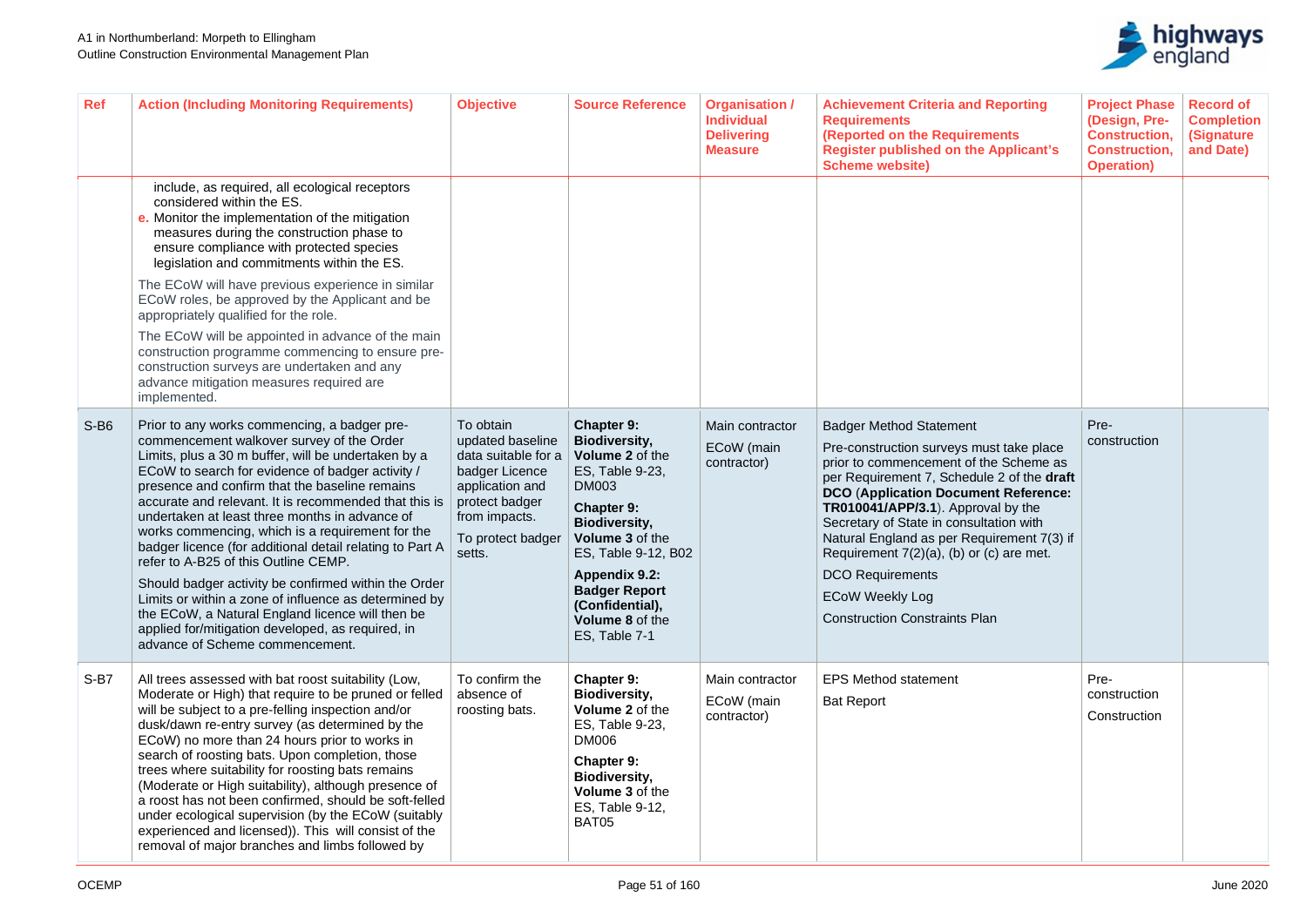

| <b>Ref</b>        | <b>Action (Including Monitoring Requirements)</b>                                                                                                                                                                                                                                                                                                                                                                                                                                                                                                                                                                                                                                                                                                                                       | <b>Objective</b>                                                                                  | <b>Source Reference</b>                                                                                                                                                                                                                                                                                                      | <b>Organisation /</b><br><b>Individual</b><br><b>Delivering</b><br><b>Measure</b> | <b>Achievement Criteria and Reporting</b><br><b>Requirements</b><br><b>(Reported on the Requirements)</b><br><b>Register published on the Applicant's</b><br><b>Scheme website)</b>                                                                                           | <b>Project Phase</b><br>(Design, Pre-<br><b>Construction,</b><br><b>Construction,</b><br><b>Operation</b> ) | <b>Record of</b><br><b>Completion</b><br><b>(Signature</b><br>and Date) |
|-------------------|-----------------------------------------------------------------------------------------------------------------------------------------------------------------------------------------------------------------------------------------------------------------------------------------------------------------------------------------------------------------------------------------------------------------------------------------------------------------------------------------------------------------------------------------------------------------------------------------------------------------------------------------------------------------------------------------------------------------------------------------------------------------------------------------|---------------------------------------------------------------------------------------------------|------------------------------------------------------------------------------------------------------------------------------------------------------------------------------------------------------------------------------------------------------------------------------------------------------------------------------|-----------------------------------------------------------------------------------|-------------------------------------------------------------------------------------------------------------------------------------------------------------------------------------------------------------------------------------------------------------------------------|-------------------------------------------------------------------------------------------------------------|-------------------------------------------------------------------------|
|                   | section felling of the main trunk, with these lowered<br>to the floor for inspection by the ECoW.                                                                                                                                                                                                                                                                                                                                                                                                                                                                                                                                                                                                                                                                                       |                                                                                                   |                                                                                                                                                                                                                                                                                                                              |                                                                                   |                                                                                                                                                                                                                                                                               |                                                                                                             |                                                                         |
| $S-B8$            | Implementation of and adherence to the measures<br>contained within this Outline CEMP that details<br>efforts taken to avoid, minimise and reduce impacts<br>as a result of the Scheme construction. This is<br>considered particularly important for works in and<br>around watercourses. This includes measures to<br>avoid disturbance of sensitive species and habitats<br>by noise, dust and air pollution.<br>A pre-commencement walkover survey will be<br>undertaken to confirm the absence of invasive non-<br>native species (INNS). Should invasive species be<br>recorded within the construction area, this will be<br>addressed through implementation of the<br>Biosecurity Method Statement (refer to S-B8 of this<br>Outline CEMP) to be developed at detailed design. | To protect flora<br>and fauna and<br>minimise the<br>impact of invasive<br>non-native<br>species. | <b>Chapter 9:</b><br><b>Biodiversity,</b><br>Volume 2 of the<br>ES, Table 9-23,<br><b>DM009</b><br><b>Chapter 9:</b><br><b>Biodiversity,</b><br>Volume 3 of the<br>ES, Table 9-12,<br>EC07                                                                                                                                   | Main contractor<br>ECoW (main<br>contractor)                                      | <b>Invasive Species Management Plan</b><br>approved by the SoS following consultation<br>with NCC<br><b>Biosecurity Method Statement</b><br><b>ECoW Weekly Log</b>                                                                                                            | Pre-<br>construction<br>Construction                                                                        |                                                                         |
| $S-B9$            | Vegetation and site clearance works will be<br>undertaken outside the bird nesting period, March to<br>August inclusive, to avoid damage or destruction of<br>nests. Where this is not possible, site clearance will<br>be preceded by an inspection from the ECoW within<br>24 hours of clearance works commencing to confirm<br>the absence of active nests. If an active nest is<br>recorded, a minimum buffer of 5 m will be<br>implemented (as determined by the ECoW) and<br>remain in place until the nest is confirmed as<br>inactive.<br>All cleared vegetation will be rendered unsuitable for<br>nesting birds, for example, by covering or chipping<br>depending on the end purpose of the vegetation, or<br>will be removed from the works area.                           | To protect<br>nesting birds.                                                                      | <b>Chapter 9:</b><br><b>Biodiversity,</b><br>Volume 2 of the<br>ES, Table 9-23,<br><b>EM001</b><br><b>Chapter 9:</b><br><b>Biodiversity,</b><br>Volume 3 of the<br>ES, Table 9-12,<br><b>BI01</b><br><b>Appendix 9.6:</b><br><b>Breeding and</b><br><b>Wintering Birds</b><br><b>Report, Volume 8</b><br>of the ES Table 7-1 | Main contractor<br>Named Ecologist<br>(main contractor)                           | CEMP approved by the Secretary of State<br>following consultation with NCC as per<br>Requirement 4, Schedule 2 of the draft<br><b>DCO (Application Document Reference:</b><br>TR010041/APP/3.1)<br><b>Breeding Bird Report</b><br><b>Site Environmental Inspection Report</b> | Pre-<br>construction<br>Construction                                                                        |                                                                         |
| S-B <sub>10</sub> | Site/vegetation clearance and tree felling will be kept<br>to a minimum as far as practicable to reduce the<br>impacts of habitat loss and fragmentation. Areas of<br>clearance, particularly those within temporary works,<br>will be identified within a works plan and agreed with<br>the ECoW.                                                                                                                                                                                                                                                                                                                                                                                                                                                                                      | To reduce the<br>impact to fauna<br>and flora of<br>habitat loss and<br>fragmentation.            | <b>Chapter 9:</b><br><b>Biodiversity,</b><br>Volume 2 of the<br>ES, Table 9-23,<br><b>EM002</b><br><b>Chapter 9:</b><br>Biodiversity,                                                                                                                                                                                        | Main contractor<br>with guidance<br>from the ECoW<br>(main contractor)            | CEMP approved by the SoS following<br>consultation with NCC as per Requirement<br>4. Schedule 2 of the draft DCO<br>(Application Document Reference:<br>TR010041/APP/3.1)<br><b>Precautionary Working Method Statement</b>                                                    | Pre-<br>construction<br>Construction                                                                        |                                                                         |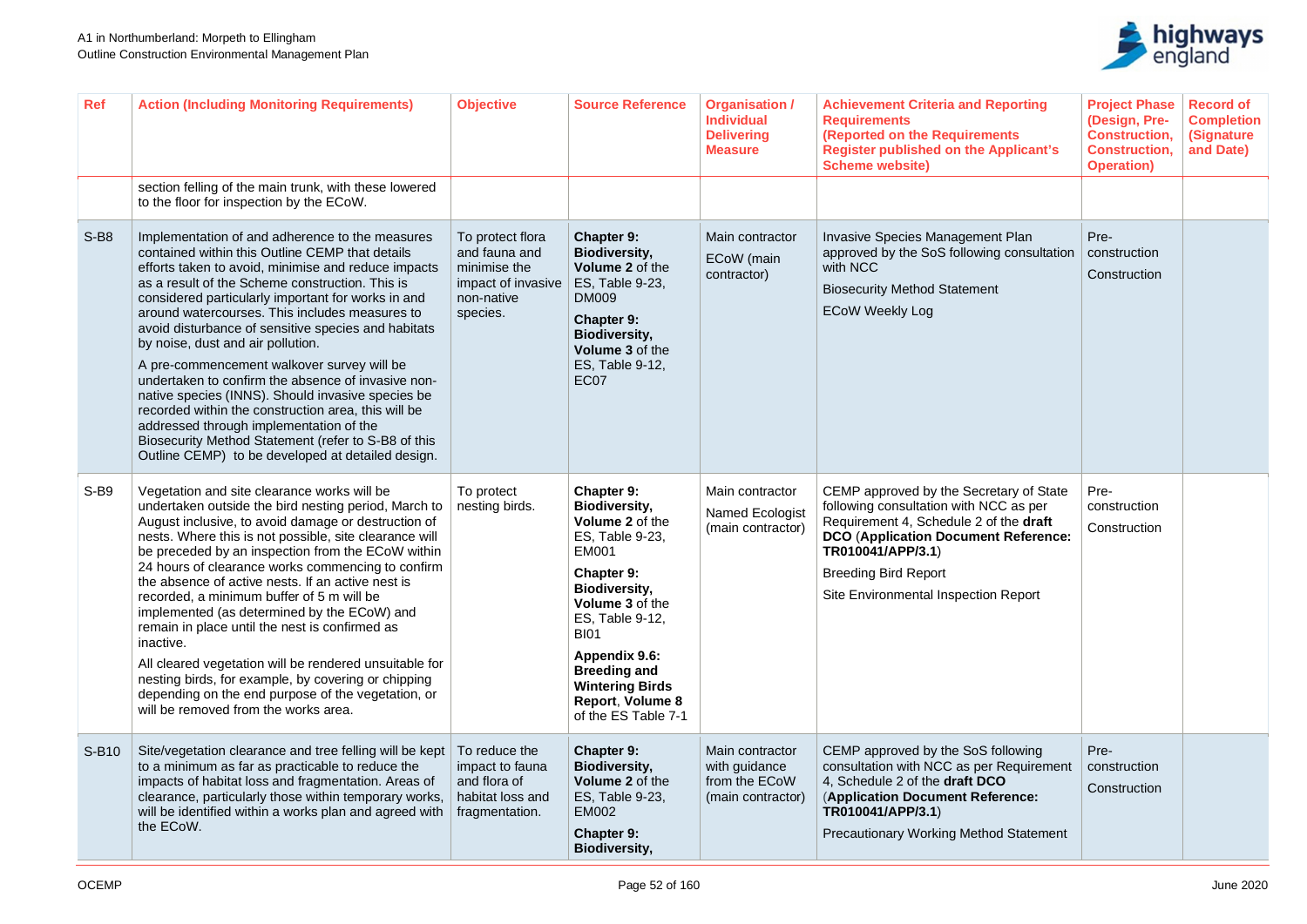

| <b>Ref</b> | <b>Action (Including Monitoring Requirements)</b>                                                                                                                                                                                                                                                                                                                                 | <b>Objective</b>                                                                                                                                                                                                         | <b>Source Reference</b>                                                                                                                                                                                                                                                                                                       | <b>Organisation /</b><br><b>Individual</b><br><b>Delivering</b><br><b>Measure</b>         | <b>Achievement Criteria and Reporting</b><br><b>Requirements</b><br><b>(Reported on the Requirements</b><br><b>Register published on the Applicant's</b><br><b>Scheme website)</b>                  | <b>Project Phase</b><br>(Design, Pre-<br><b>Construction,</b><br><b>Construction,</b><br><b>Operation</b> ) | <b>Record of</b><br><b>Completion</b><br><b>(Signature</b><br>and Date) |
|------------|-----------------------------------------------------------------------------------------------------------------------------------------------------------------------------------------------------------------------------------------------------------------------------------------------------------------------------------------------------------------------------------|--------------------------------------------------------------------------------------------------------------------------------------------------------------------------------------------------------------------------|-------------------------------------------------------------------------------------------------------------------------------------------------------------------------------------------------------------------------------------------------------------------------------------------------------------------------------|-------------------------------------------------------------------------------------------|-----------------------------------------------------------------------------------------------------------------------------------------------------------------------------------------------------|-------------------------------------------------------------------------------------------------------------|-------------------------------------------------------------------------|
|            | Site clearance of dense vegetation will be<br>undertaken carefully using hand tools and by<br>experienced contractors to reduce the risk of<br>mortality to wildlife. Care will be afforded to dense<br>stands of bramble or similar vegetation, which may<br>be used by sheltering hedgehog or other wildlife,<br>particularly during the winter months.                         |                                                                                                                                                                                                                          | Volume 3 of the<br>ES, Table 9-12,<br>EC <sub>09</sub>                                                                                                                                                                                                                                                                        |                                                                                           | <b>Method Statement</b><br><b>ECoW Weekly Log Precautionary Working</b><br><b>Method Statement</b><br><b>Construction Constraints Plan</b><br><b>Works Plan</b>                                     |                                                                                                             |                                                                         |
| S-B11      | Plant, personnel and site traffic will be constrained<br>to a prescribed working corridor through the use of<br>temporary barriers, where practicable, to minimise<br>the damage to habitats, encroachment of the<br>construction zone, potential direct mortality and<br>disturbance of fauna located within and adjacent to<br>the construction zone (Scheme working corridor). | To minimise the<br>damage to<br>habitats,<br>encroachment of<br>the construction<br>zone, potential<br>direct mortality<br>and disturbance<br>of fauna located<br>within and<br>adjacent to the<br>construction<br>zone. | <b>Chapter 9:</b><br><b>Biodiversity,</b><br>Volume 2 of the<br>ES, Table 9-23,<br><b>EM003</b><br><b>Chapter 9:</b><br><b>Biodiversity,</b><br>Volume 3 of the<br>ES, Table 9-12,<br><b>EC10</b>                                                                                                                             | Main contractor<br>with guidance<br>from the ECoW<br>(main contractor)<br>Main contractor | CEMP approved by the SoS following<br>consultation with NCC<br><b>Method Statement</b><br><b>ECoW Weekly Log</b><br><b>Construction Constraints Plan</b><br>Works plan                              | Pre-<br>construction<br>Construction                                                                        |                                                                         |
| S-B12      | Following the last harvest of arable fields within the<br>works area, the area will be sprayed with a non-<br>residual and neonicotinoid-free herbicide to prevent<br>regrowth, rendering the arable habitat of negligible<br>value to wintering birds and, for Part A only, brown<br>hare.                                                                                       | To reduce the<br>impact to<br>wintering birds<br>and brown hare.                                                                                                                                                         | <b>Chapter 9:</b><br><b>Biodiversity,</b><br>Volume 2 of the<br>ES, Table 9-23,<br><b>EM004</b><br><b>Chapter 9:</b><br><b>Biodiversity,</b><br>Volume 3 of the<br>ES, Table 9-12,<br><b>BI02</b><br><b>Appendix 9.6:</b><br><b>Breeding and</b><br><b>Wintering Birds</b><br><b>Report, Volume 8</b><br>of the ES, Table 7-1 | Main contractor<br>with guidance<br>from the ECoW<br>(main contractor)<br>Main contractor | CEMP approved by the SoS following<br>consultation with NCC as per Requirement<br>4. Schedule 2 of the draft DCO<br>(Application Document Reference:<br>TR010041/APP/3.1)<br><b>ECoW Weekly Log</b> | Pre-<br>construction<br>Construction                                                                        |                                                                         |
| S-B13      | Given the presence of Schedule 9 invasive non-<br>native species (and ash dieback for Part A), a<br>Biosecurity Method Statement will be developed and<br>implemented throughout construction. The Method<br>Statement will detail the location and extent of any                                                                                                                 | To prevent the<br>spread of<br>invasive species.                                                                                                                                                                         | <b>Chapter 9:</b><br><b>Biodiversity,</b><br>Volume 2 of the                                                                                                                                                                                                                                                                  | Scheme ecologist<br>(main contractor)<br>Main contractor                                  | CEMP approved by the SoS following<br>consultation with NCC as per Requirement<br>4. Schedule 2 of the draft DCO                                                                                    | Pre-<br>construction<br>Construction                                                                        |                                                                         |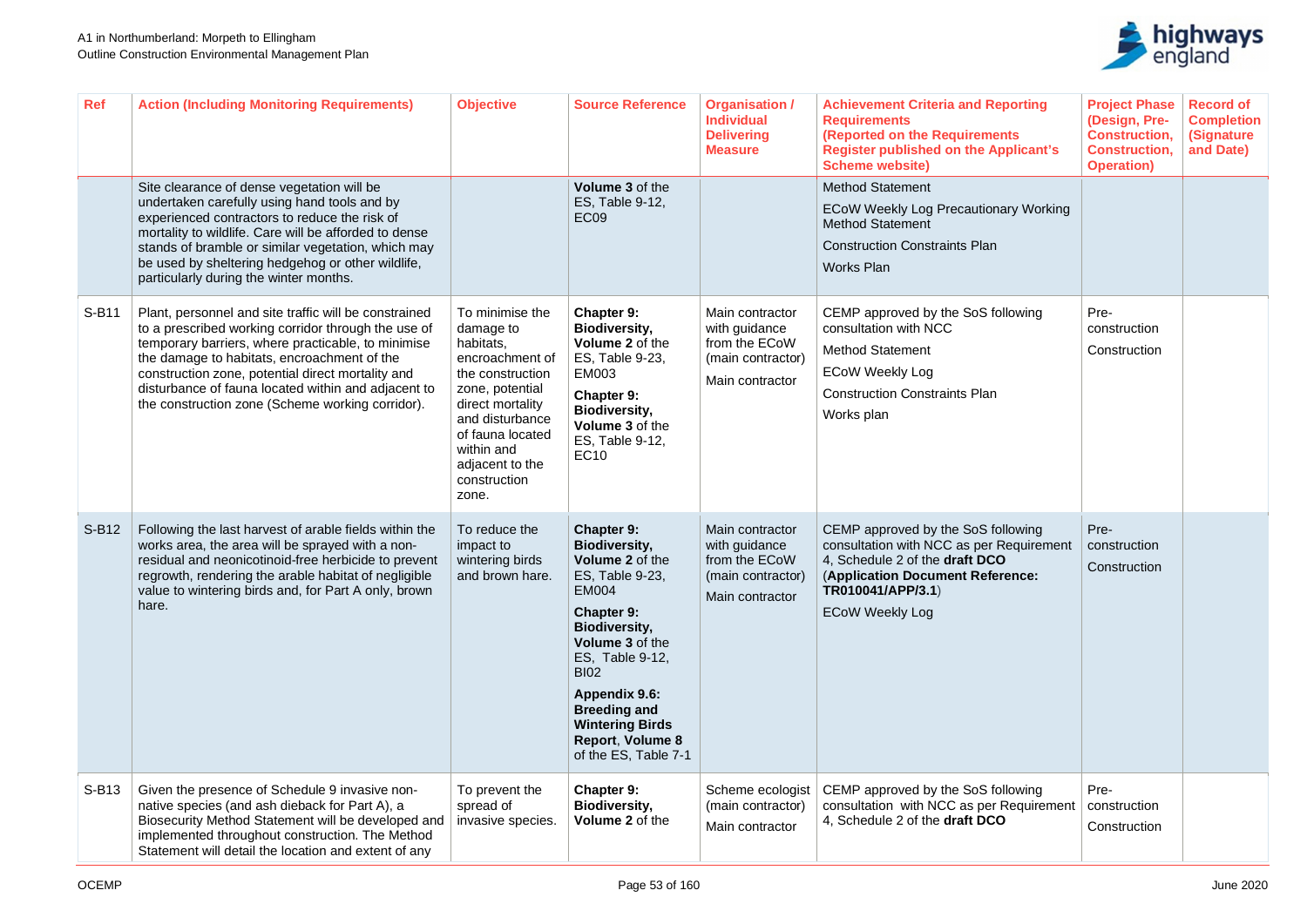

| <b>Ref</b> | <b>Action (Including Monitoring Requirements)</b>                                                                                                                                                                                                                                                                                                                                                                                                                                                                                                                                                                                                                                                                                                                                                                                                                                                                                                                                                                                                                                                                                                                                                                                                                                                                                                                                                                   | <b>Objective</b>                                                                                                                             | <b>Source Reference</b>                                                                                                                                                                                                                                                                                                                                                                                                                                                                                                            | <b>Organisation /</b><br><b>Individual</b><br><b>Delivering</b><br><b>Measure</b> | <b>Achievement Criteria and Reporting</b><br><b>Requirements</b><br><b>(Reported on the Requirements)</b><br><b>Register published on the Applicant's</b><br><b>Scheme website)</b>                                                                                                                                                                                                                                                                         | <b>Project Phase</b><br>(Design, Pre-<br><b>Construction,</b><br><b>Construction,</b><br><b>Operation</b> ) | <b>Record of</b><br><b>Completion</b><br><b>(Signature</b><br>and Date) |
|------------|---------------------------------------------------------------------------------------------------------------------------------------------------------------------------------------------------------------------------------------------------------------------------------------------------------------------------------------------------------------------------------------------------------------------------------------------------------------------------------------------------------------------------------------------------------------------------------------------------------------------------------------------------------------------------------------------------------------------------------------------------------------------------------------------------------------------------------------------------------------------------------------------------------------------------------------------------------------------------------------------------------------------------------------------------------------------------------------------------------------------------------------------------------------------------------------------------------------------------------------------------------------------------------------------------------------------------------------------------------------------------------------------------------------------|----------------------------------------------------------------------------------------------------------------------------------------------|------------------------------------------------------------------------------------------------------------------------------------------------------------------------------------------------------------------------------------------------------------------------------------------------------------------------------------------------------------------------------------------------------------------------------------------------------------------------------------------------------------------------------------|-----------------------------------------------------------------------------------|-------------------------------------------------------------------------------------------------------------------------------------------------------------------------------------------------------------------------------------------------------------------------------------------------------------------------------------------------------------------------------------------------------------------------------------------------------------|-------------------------------------------------------------------------------------------------------------|-------------------------------------------------------------------------|
|            | invasive or other biosecurity concerns, measures to<br>control or eradicate the species from an area, where<br>identified as being present or potentially present,<br>measures to prevent the spread of the species and<br>good site hygiene practices (such as Check, Clean,<br>Dry). The latter measures will also be applied to<br>prevent the spread of ash dieback and bullhead.<br>Good site hygiene practice will include<br>implementation of Check, Clean, Dry.<br>Biosecurity will consider bullhead, where identified<br>as being present or potentially present, to eliminate<br>the risk of the species being accidentally introduced<br>to other watercourses where in river works are<br>proposed.                                                                                                                                                                                                                                                                                                                                                                                                                                                                                                                                                                                                                                                                                                   |                                                                                                                                              | ES, Table 9-23,<br><b>DM010</b><br><b>Chapter 9:</b><br><b>Biodiversity,</b><br>Volume 3 of the<br>ES, Table 9-12,<br><b>EC08</b>                                                                                                                                                                                                                                                                                                                                                                                                  | ECoW (main<br>contractor)                                                         | (Application Document Reference:<br>TR010041/APP/3.1)<br><b>Biosecurity Method Statement</b>                                                                                                                                                                                                                                                                                                                                                                |                                                                                                             |                                                                         |
| S-B14      | Where appropriate, stand-off distances around<br>watercourses and other sensitive habitats (such as<br>woodland) will be implemented prior to<br>commencement of works and clearly demarked on<br>site through the use of physical barriers (fencing,<br>tape or similar). A minimum of 10 m will be<br>recommended around watercourses. The buffer<br>around trees/ woodland/ hedgerows will be in<br>accordance with British Standard BS 5837:2012<br>Trees in relation to design, demolition and<br>construction – Recommendations (BS5837:2012)<br>good practice to take into account root protection<br>zones (as shown on the Tree Protection Plans in<br>Appendix B.4 of Appendix 7.5: Arboricultural<br><b>Report, Volume 7 of the ES (Application</b><br>Document Reference: TR010041/APP/6.7) and<br>Appendix C of Appendix 7.1: Arboricultural<br>Report, Volume 8 of the ES (Application<br>Document Reference: TR010041/APP/6.8)).<br>Water quality will be monitored throughout the<br>construction works where working with concrete in<br>or within close proximity (within 10 m) to<br>waterbodies or watercourses is required. Monitoring<br>will be undertaken by suitably trained personnel,<br>with the use of a multiparameter probe that can<br>accurately detect changes in pH. Should a rise in pH<br>be detected then work will stop until the cause has<br>been identified and resolved. | To protect<br>habitats.<br>To reduce the<br>impacts on fish.<br>To protect<br>aquatic habitats<br>and species from<br>concrete<br>pollution. | <b>Chapter 9:</b><br><b>Biodiversity,</b><br>Volume 2 of the<br>ES, Table 9-23,<br>EM018 and EM019<br><b>Chapter 9:</b><br><b>Biodiversity,</b><br>Volume 3 of the<br>ES, Table 9-12,<br>EC11, AQ02 &<br>AQ05<br><b>Chapter 10: Road</b><br><b>Drainage and the</b><br><b>Water</b><br>Environment,<br>Volume 2 of the<br>ES, Paragraph<br>10.9.12<br><b>Chapter 10: Road</b><br>Drainage and the<br><b>Water</b><br>Environment,<br>Volume 3 of the<br>ES, Paragraph<br>10.9.12<br><b>Appendix 9.10</b><br><b>Aquatic Ecology</b> | Main contractor<br>ECoW (main<br>contractor)                                      | CEMP approved by the SoS following<br>consultation with NCC as per Requirement<br>4. Schedule 2 of the draft DCO<br>(Application Document Reference:<br>TR010041/APP/3.1)<br>Tree Protection Plans (Appendix B.4 of<br>Appendix 7.5: Arboricultural Report,<br>Volume 7 of the ES and Appendix C of<br>Appendix 7.1: Arboricultural Report,<br>Volume 8 of the ES<br>Signed toolbox talks<br><b>ECoW Weekly Log</b><br><b>Construction Constraints Plan</b> | Pre-<br>construction<br>Construction                                                                        |                                                                         |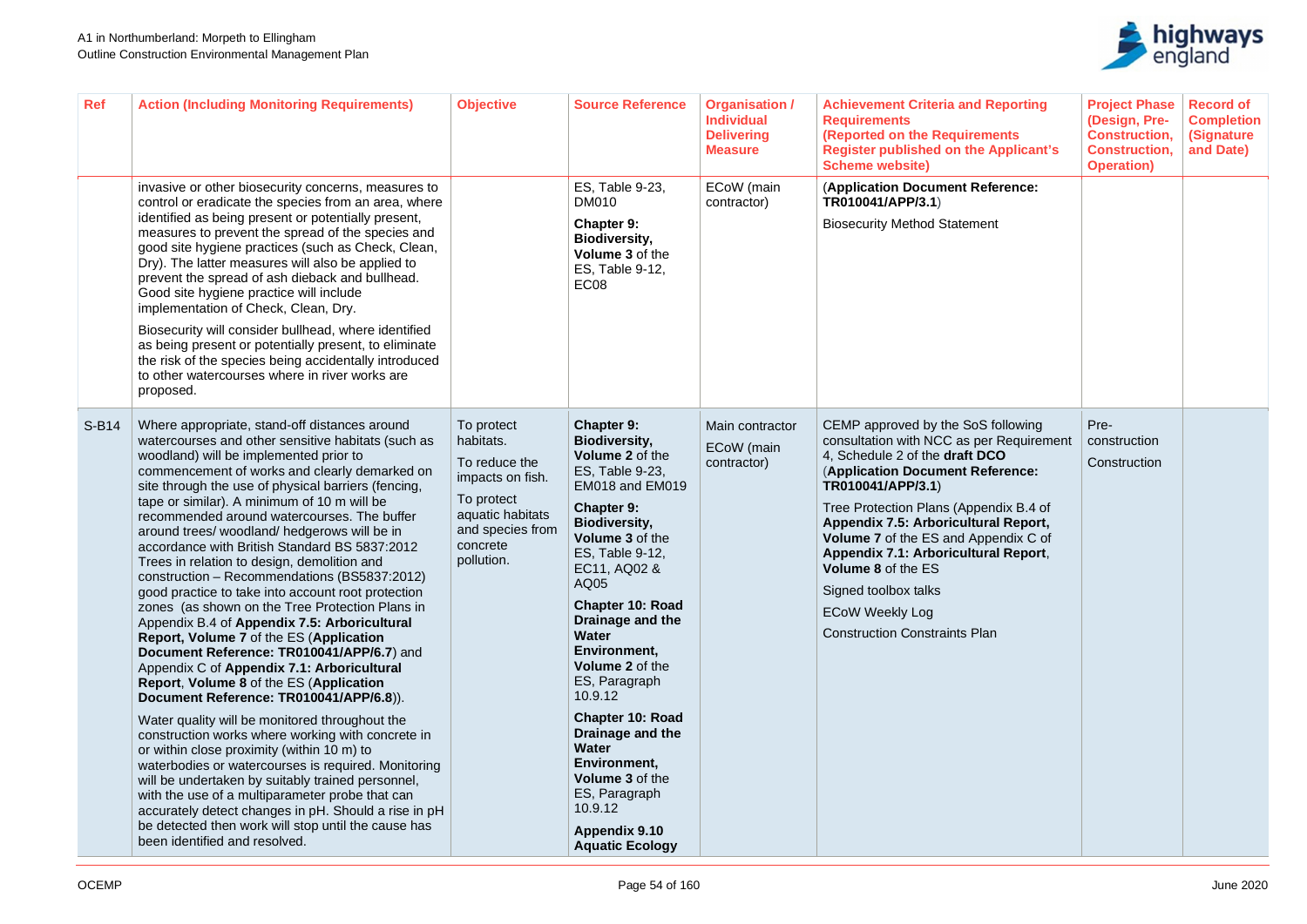

| <b>Ref</b> | <b>Action (Including Monitoring Requirements)</b>                                                                                                                                                                                                                                                                                                                                                                                                                                       | <b>Objective</b>                                                                               | <b>Source Reference</b>                                                                                                                                                                                                                                                                                                                                               | <b>Organisation /</b><br><b>Individual</b><br><b>Delivering</b><br><b>Measure</b> | <b>Achievement Criteria and Reporting</b><br><b>Requirements</b><br><b>(Reported on the Requirements)</b><br><b>Register published on the Applicant's</b><br><b>Scheme website)</b>                                                                                                                                                                                                                                                                                              | <b>Project Phase</b><br>(Design, Pre-<br><b>Construction,</b><br><b>Construction,</b><br><b>Operation</b> ) | <b>Record of</b><br><b>Completion</b><br><b>(Signature</b><br>and Date) |
|------------|-----------------------------------------------------------------------------------------------------------------------------------------------------------------------------------------------------------------------------------------------------------------------------------------------------------------------------------------------------------------------------------------------------------------------------------------------------------------------------------------|------------------------------------------------------------------------------------------------|-----------------------------------------------------------------------------------------------------------------------------------------------------------------------------------------------------------------------------------------------------------------------------------------------------------------------------------------------------------------------|-----------------------------------------------------------------------------------|----------------------------------------------------------------------------------------------------------------------------------------------------------------------------------------------------------------------------------------------------------------------------------------------------------------------------------------------------------------------------------------------------------------------------------------------------------------------------------|-------------------------------------------------------------------------------------------------------------|-------------------------------------------------------------------------|
|            | To minimise the impact to fish from disturbance<br>(including noise, light and vibration), works outside<br>of watercourses will be set back from the<br>watercourse by a minimum of 10 m, where possible.<br>Chemicals and fuels must be stored in secure<br>containers located away from watercourses and<br>waterbodies (at least 10 m away if possible). No<br>refuelling of plant and machinery will take place near<br>watercourses.                                              |                                                                                                | <b>Assessment</b><br><b>Report, Volume 8</b><br>of the ES,<br>Paragraph 7.2.3<br><b>Appendix 7.5:</b><br><b>Arboricultural</b><br><b>Report, Volume 7</b><br>of the ES, Appendix<br>B.4 - Tree<br><b>Protection Plans</b><br><b>Appendix 7.1:</b><br><b>Arboricultural</b><br><b>Report, Volume 8</b><br>of the ES, Appendix<br>B.2 - Tree<br><b>Protection Plans</b> |                                                                                   |                                                                                                                                                                                                                                                                                                                                                                                                                                                                                  |                                                                                                             |                                                                         |
| S-B15      | Due to the widespread distribution of badger across<br>Part A and the known presence of badger across<br>Part B, temporary badger-resistant fencing will be<br>provided around construction compounds and<br>storage areas. This is particularly important for<br>areas of temporary spoil storage, which may be<br>used by badger for sett creation. Where possible,<br>spoil will be stored in heaps with shallow angles to<br>help prevent badgers creating setts.                   | To avoid badger<br>becoming<br>trapped within<br>compound areas.                               | <b>Chapter 9:</b><br><b>Biodiversity,</b><br>Volume 2 of the<br>ES, Table 9-23,<br><b>EM020</b><br><b>Chapter 9:</b><br><b>Biodiversity,</b><br>Volume 3 of the<br>ES, Table 9-12, B04<br><b>Appendix 9.2:</b><br><b>Badger Report</b><br>(Confidential),<br>Volume 8 of the<br>ES, Table 7-1                                                                         | Main contractor<br>ECoW (main<br>contractor)                                      | CEMP approved by the SoS following<br>consultation with NCC<br>Approval by Secretary of State if departure<br>from standard (Volume 1, Series 0300 of<br>the Manual of Contract Documents for<br>Highways Works) in relation to Temporary<br>Fencing to be provided in line with<br>Requirement 13 of the draft DCO<br>(Application Document Reference:<br>TR010041/APP/3.1)<br><b>Badger Method Statement</b><br><b>ECoW Weekly Log</b><br><b>Construction Constraints Plan</b> | Pre-<br>construction<br>Construction                                                                        |                                                                         |
| S-B16      | Works during the construction period will be<br>undertaken during daylight hours (07.00 to 19.00)<br>Monday to Friday to reduce the impact to nocturnal<br>and crepuscular species; particularly bats, barn owl<br>and badger. However, extended hours, including<br>night time, will be required for some construction<br>operations. Should night working be required, these<br>will be discussed with the ECoW and appropriate<br>mitigation put in place as determined by the ECoW. | To reduce<br>disturbance to<br>nocturnal and<br>crepuscular<br>species during<br>construction. | <b>Chapter 9:</b><br><b>Biodiversity,</b><br>Volume 2 of the<br>ES, Table 9-23,<br><b>EM023</b><br><b>Chapter 9:</b><br><b>Biodiversity,</b><br>Volume 3 of the                                                                                                                                                                                                       | Main contractor<br>ECoW (main<br>contractor)                                      | CEMP approved by the Secretary of State<br>following consultation with NCC as per<br>Requirement 4, Schedule 2 of the draft<br><b>DCO (Application Document Reference:</b><br>TR010041/APP/3.1)<br><b>ECoW Weekly Log</b><br>Signed toolbox talk records                                                                                                                                                                                                                         | Construction                                                                                                |                                                                         |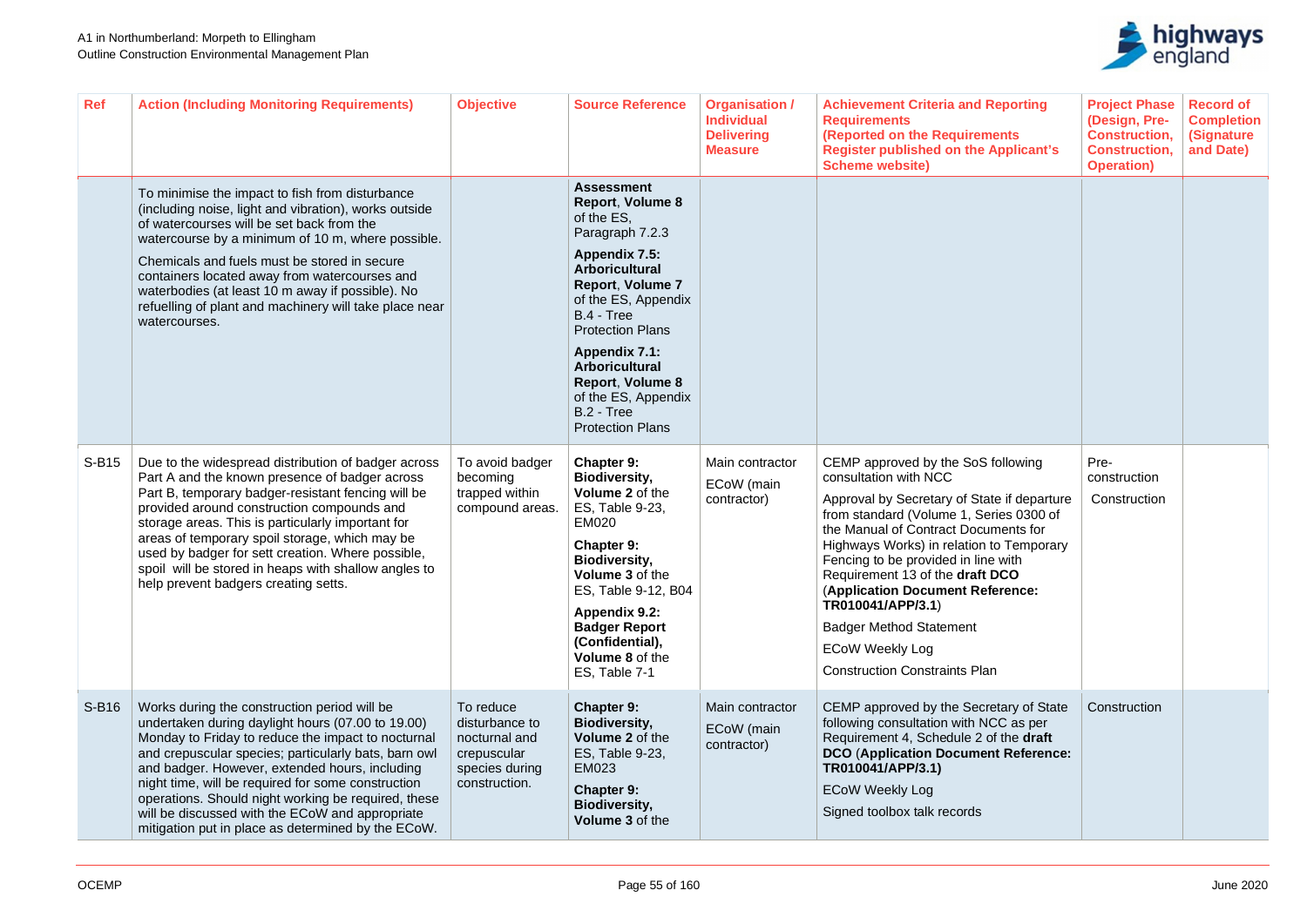

| <b>Ref</b> | <b>Action (Including Monitoring Requirements)</b>                                                                                                                                                                                                                                                                                                                                                                                                                                                                                                                                                                                                                                                                                                                      | <b>Objective</b>                                                                     | <b>Source Reference</b>                                                                                                                                                                                                                  | <b>Organisation /</b><br><b>Individual</b><br><b>Delivering</b><br><b>Measure</b> | <b>Achievement Criteria and Reporting</b><br><b>Requirements</b><br><b>(Reported on the Requirements)</b><br><b>Register published on the Applicant's</b><br><b>Scheme website)</b>                                                                                                                                         | <b>Project Phase</b><br>(Design, Pre-<br><b>Construction,</b><br><b>Construction,</b><br><b>Operation</b> ) | <b>Record of</b><br><b>Completion</b><br><b>(Signature</b><br>and Date) |
|------------|------------------------------------------------------------------------------------------------------------------------------------------------------------------------------------------------------------------------------------------------------------------------------------------------------------------------------------------------------------------------------------------------------------------------------------------------------------------------------------------------------------------------------------------------------------------------------------------------------------------------------------------------------------------------------------------------------------------------------------------------------------------------|--------------------------------------------------------------------------------------|------------------------------------------------------------------------------------------------------------------------------------------------------------------------------------------------------------------------------------------|-----------------------------------------------------------------------------------|-----------------------------------------------------------------------------------------------------------------------------------------------------------------------------------------------------------------------------------------------------------------------------------------------------------------------------|-------------------------------------------------------------------------------------------------------------|-------------------------------------------------------------------------|
|            | (particularly concerning lighting, refer to S-G5 of this<br>Outline CEMP).                                                                                                                                                                                                                                                                                                                                                                                                                                                                                                                                                                                                                                                                                             |                                                                                      | ES, Table 9-12,<br><b>EC12</b>                                                                                                                                                                                                           |                                                                                   |                                                                                                                                                                                                                                                                                                                             |                                                                                                             |                                                                         |
| S-B17      | To prevent entrapment of wildlife, any trenches or<br>voids will be excavated and infilled within the same<br>working day. If this is not possible, the void will be<br>securely covered overnight or a suitable means of<br>escape provided (such as a ramp at no greater than<br>a 45° angle). Any void will then be visually inspected<br>prior to re-starting works to confirm the absence of<br>entrapped wildlife.<br>All escape measures will be discussed and agreed<br>with the ECoW to ensure they are suitable for the<br>size of void and wildlife that may become trapped. If<br>deemed appropriate, the ECoW may enforce<br>additional measures, such as the installation of<br>temporary amphibian/reptile fencing around the void<br>to prevent entry. | To prevent the<br>entrapment and<br>mortality of<br>wildlife.                        | <b>Chapter 9:</b><br><b>Biodiversity,</b><br>Volume 2 of the<br><b>ES, Table 9-23,</b><br><b>EM036</b><br><b>Chapter 9:</b><br><b>Biodiversity,</b><br>Volume 3 of the<br>ES, Table 9-12,<br><b>EC13</b>                                 | Main contractor                                                                   | CEMP approved by the SoS following<br>consultation with NCC as per Requirement<br>4, Schedule 2 of the draft DCO<br>(Application Document Reference:<br>TR010041/APP/3.1)<br>Site Environmental Inspection Reports Site<br><b>Environmental Inspection Records</b><br><b>ECoW Weekly Log</b><br>Signed toolbox talk records | Construction                                                                                                |                                                                         |
|            | <b>Road Drainage and the Water Environment</b>                                                                                                                                                                                                                                                                                                                                                                                                                                                                                                                                                                                                                                                                                                                         |                                                                                      |                                                                                                                                                                                                                                          |                                                                                   |                                                                                                                                                                                                                                                                                                                             |                                                                                                             |                                                                         |
| $S-W8$     | The CEMP will set out how construction activities<br>will be undertaken in accordance with appropriate<br>good practice guidance, such as CIRIA's control of<br>water pollution from construction sites (C532).<br>Although withdrawn, the Pollution Prevention<br>Guidelines (PPG) published by the Environment<br>Agency still provide good practice guidance,<br>particularly PPG1 - General guide to the prevention<br>of water pollution; PPG 5 - Works in, near or liable to<br>affect watercourses; and PPG 6 - Working at<br>construction and demolition sites.                                                                                                                                                                                                | To manage all<br>risks to the water<br>environment<br>according to good<br>practice. | Chapter 10: Road<br>Drainage and the<br>Water<br>Environment,<br>Volume 2 of the<br>ES, Paragraph<br>10.9.3<br><b>Chapter 10: Road</b><br>Drainage and the<br><b>Water</b><br>Environment,<br>Volume 3 of the<br>ES, Paragraph<br>10.9.3 | Main contractor                                                                   | CEMP approved by the SoS following<br>consultation with NCC as per Requirement<br>4, Schedule 2 of the draft DCO<br>(Application Document Reference:<br>TR010041/APP/3.1)                                                                                                                                                   | Construction                                                                                                |                                                                         |
| S-W9       | The following measures will be implemented:<br>a. Locating topsoil stores and construction<br>compounds away from the banks of watercourses<br>and within fluvial floodplains.                                                                                                                                                                                                                                                                                                                                                                                                                                                                                                                                                                                         | To manage risks<br>to the water<br>environment<br>associated with                    | <b>Chapter 10: Road</b><br>Drainage and the<br>Water<br>Environment,<br><b>Volume 2 of the</b>                                                                                                                                           | Main contractor<br>Environmental<br>Manager (main<br>contractor)                  | CEMP approved by the SoS following<br>consultation with NCC as per Requirement<br>4, Schedule 2 of the draft DCO                                                                                                                                                                                                            | Construction                                                                                                |                                                                         |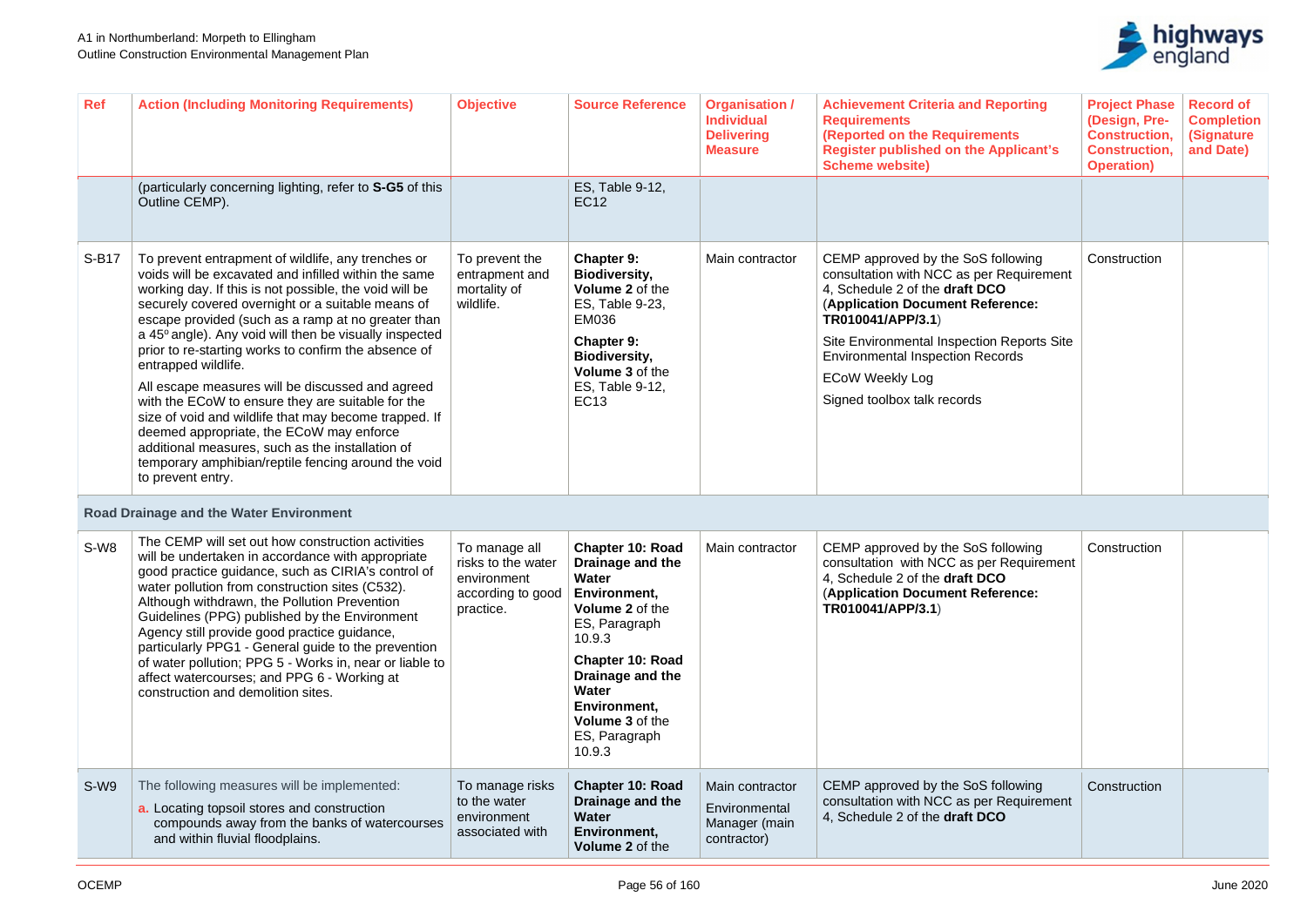

| <b>Ref</b>        | <b>Action (Including Monitoring Requirements)</b>                                                                                                                                                                                                                                                                                                                                                                                                                                                                                                                                                                                                                                                                     | <b>Objective</b>                                                                             | <b>Source Reference</b>                                                                                                                                                                                                                                                                                                                                                                                                                                                                                               | <b>Organisation /</b><br><b>Individual</b><br><b>Delivering</b><br><b>Measure</b> | <b>Achievement Criteria and Reporting</b><br><b>Requirements</b><br><b>(Reported on the Requirements</b><br><b>Register published on the Applicant's</b><br><b>Scheme website)</b>                       | <b>Project Phase</b><br>(Design, Pre-<br><b>Construction,</b><br><b>Construction,</b><br><b>Operation</b> ) | <b>Record of</b><br><b>Completion</b><br><b>(Signature</b><br>and Date) |
|-------------------|-----------------------------------------------------------------------------------------------------------------------------------------------------------------------------------------------------------------------------------------------------------------------------------------------------------------------------------------------------------------------------------------------------------------------------------------------------------------------------------------------------------------------------------------------------------------------------------------------------------------------------------------------------------------------------------------------------------------------|----------------------------------------------------------------------------------------------|-----------------------------------------------------------------------------------------------------------------------------------------------------------------------------------------------------------------------------------------------------------------------------------------------------------------------------------------------------------------------------------------------------------------------------------------------------------------------------------------------------------------------|-----------------------------------------------------------------------------------|----------------------------------------------------------------------------------------------------------------------------------------------------------------------------------------------------------|-------------------------------------------------------------------------------------------------------------|-------------------------------------------------------------------------|
|                   | <b>b.</b> Covering and/or seeding topsoil stores, or use of<br>silt fences or similar, to prevent sediment entering<br>the watercourses during periods of heavy rainfall.<br>c. Covering stockpiles when not in use.<br>d. All loose materials will be covered so as not to<br>increase sediment load to the drainage network.                                                                                                                                                                                                                                                                                                                                                                                        | increased<br>sedimentation.                                                                  | ES, Paragraph<br>10.9.4<br><b>Chapter 10: Road</b><br>Drainage and the<br><b>Water</b><br>Environment,<br>Volume 3 of the<br>ES, Paragraph<br>10.9.4<br><b>Appendix 10.2:</b><br><b>Water Framework</b><br><b>Directive</b><br>Assessment,<br><b>Volume 7</b> of the<br>ES, Table 15-2<br><b>Chapter 9:</b><br><b>Biodiversity,</b><br>Volume 3 of the ES<br>$-$ Table 9-12, AQ01<br><b>Appendix 9.10:</b><br><b>Aquatic Ecology</b><br><b>Assessment</b><br><b>Report, Volume 8</b><br>of the ES,<br>Paragraph 7.2.2 |                                                                                   | (Application Document Reference:<br>TR010041/APP/3.1)<br>Signed toolbox talk records                                                                                                                     |                                                                                                             |                                                                         |
| S-W <sub>10</sub> | The following measures will be implemented:<br>a. Installing cut off ditches around the perimeter of<br>the construction area to prevent sediment<br>entering the watercourses during periods of<br>heavy rainfall.<br><b>b.</b> Do not wash vehicles within 10 m of<br>watercourses.<br>c. Avoid undertaking works adjacent to<br>watercourses, where practicable. When working<br>adjacent to a watercourse is required, maintain<br>the maximum distance possible from the<br>watercourse along with appropriate mitigation for<br>fine sediment management.<br>d. The main contractor will be required to comply<br>with the relevant sections of BS 6031:2009 Code<br>of Practice for Earthworks with respect to | To manage risks<br>to the water<br>environment<br>(sedimentation<br>and pollution<br>risks). | <b>Chapter 10: Road</b><br>Drainage and the<br><b>Water</b><br>Environment,<br>Volume 2 of the<br>ES, Paragraph<br>10.9.4<br><b>Chapter 10: Road</b><br>Drainage and the<br><b>Water</b><br>Environment,<br>Volume 3 of the<br>ES, Paragraph<br>10.9.4<br>Appendix 10.2:<br><b>Water Framework</b>                                                                                                                                                                                                                    | Main contractor<br>Environment<br>Manager (main<br>contractor)                    | CEMP approved by the SoS following<br>consultation with NCC as per Requirement<br>4, Schedule 2 of the draft DCO<br>(Application Document Reference:<br>TR010041/APP/3.1)<br>Signed toolbox talk records | Construction                                                                                                |                                                                         |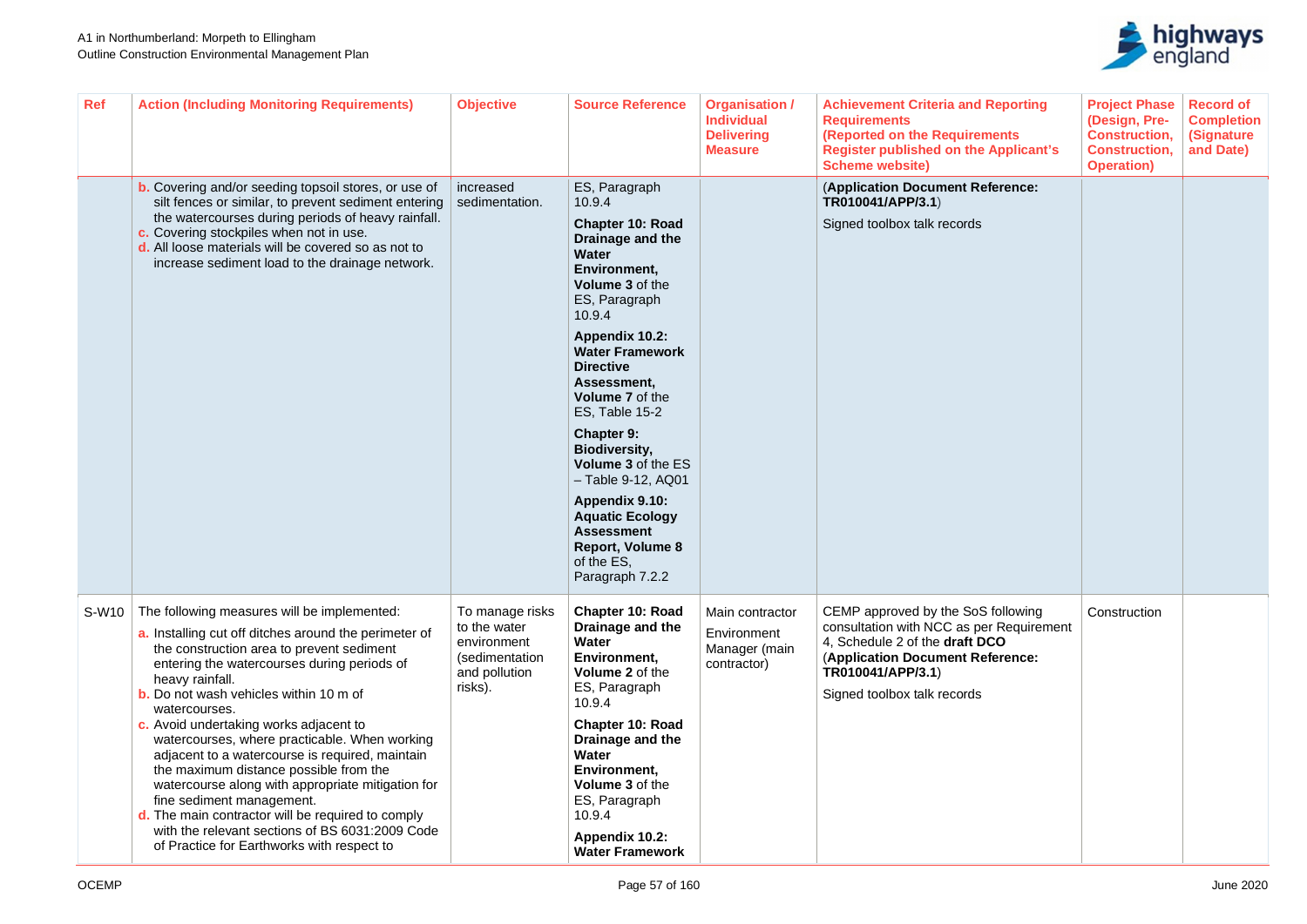

| <b>Ref</b> | <b>Action (Including Monitoring Requirements)</b>                                                                                                                                                                                                                                                                                                                                                                                                                                                                                                                                                                                                                                                       | <b>Objective</b>                                                     | <b>Source Reference</b>                                                                                                                                                                                                                                                                                                                                                                                                                                                                                      | <b>Organisation /</b><br><b>Individual</b><br><b>Delivering</b><br><b>Measure</b> | <b>Achievement Criteria and Reporting</b><br><b>Requirements</b><br><b>(Reported on the Requirements</b><br><b>Register published on the Applicant's</b><br><b>Scheme website)</b>                       | <b>Project Phase</b><br>(Design, Pre-<br><b>Construction,</b><br><b>Construction,</b><br><b>Operation</b> ) | <b>Record of</b><br><b>Completion</b><br><b>(Signature</b><br>and Date) |
|------------|---------------------------------------------------------------------------------------------------------------------------------------------------------------------------------------------------------------------------------------------------------------------------------------------------------------------------------------------------------------------------------------------------------------------------------------------------------------------------------------------------------------------------------------------------------------------------------------------------------------------------------------------------------------------------------------------------------|----------------------------------------------------------------------|--------------------------------------------------------------------------------------------------------------------------------------------------------------------------------------------------------------------------------------------------------------------------------------------------------------------------------------------------------------------------------------------------------------------------------------------------------------------------------------------------------------|-----------------------------------------------------------------------------------|----------------------------------------------------------------------------------------------------------------------------------------------------------------------------------------------------------|-------------------------------------------------------------------------------------------------------------|-------------------------------------------------------------------------|
|            | protection of water quality and control of site<br>drainage including washings, dewatering,<br>abstractions and surface water.<br>e. Dewatering working areas to maintain a dry<br>construction area and passing any water<br>generated by the dewatering process through silt<br>busters or sediment tanks prior to returning this<br>water to the watercourses.<br>Dewatering as shallow groundwater is<br>encountered (there may be a need to pass the<br>water through a silt buster or settlement pond if<br>the groundwater has a high sediment load). If the<br>contractor abstracts more than 20 cubic metres a<br>day, an abstraction license from the Environment<br>Agency will be required. |                                                                      | <b>Directive</b><br>Assessment.<br>Volume 7 of the<br>ES, Paragraph<br>15.1.23<br><b>Appendix 10.2:</b><br><b>Water Framework</b><br><b>Directive</b><br>Assessment,<br>Volume 8 of the<br>ES, Paragraph<br>10.1.13                                                                                                                                                                                                                                                                                          |                                                                                   |                                                                                                                                                                                                          |                                                                                                             |                                                                         |
| S-W11      | The following measures will be implemented:<br>a. Management of surface water runoff to intercept<br>and, where necessary, treat runoff to prevent the<br>migration of pollutants to receiving water features,<br>particularly within site construction compounds<br>and storage areas.<br><b>b.</b> Management of polluting substances that are<br>being brought on site and used as part of the<br>construction process.<br>c. Where practicable, all works and mechanical<br>plant will remain at least 8 m from the<br>watercourse and from the top of the valley sides.<br>d. Storing mechanical plant such as generators in<br>bunded areas when not in use.                                      | To manage risks<br>to the water<br>environment<br>(pollution risks). | <b>Chapter 10: Road</b><br>Drainage and the<br><b>Water</b><br>Environment,<br>Volume 2 of the<br>ES, Paragraph<br>10.9.6<br><b>Chapter 10: Road</b><br>Drainage and the<br>Water<br>Environment,<br>Volume 3 of the<br>ES, Paragraph<br>10.9.5<br><b>Appendix 10.2:</b><br><b>Water Framework</b><br><b>Directive</b><br>Assessment,<br>Volume 7 of the<br>ES, Table 15-2<br><b>Appendix 10.2:</b><br><b>Water Framework</b><br><b>Directive</b><br>Assessment,<br><b>Volume 8 of the</b><br>ES, Table 10-1 | Main contractor<br>Environmental<br>Manager (main<br>contractor)                  | CEMP approved by the SoS following<br>consultation with NCC as per Requirement<br>4. Schedule 2 of the draft DCO<br>(Application Document Reference:<br>TR010041/APP/3.1)<br>Signed toolbox talk records | Construction                                                                                                |                                                                         |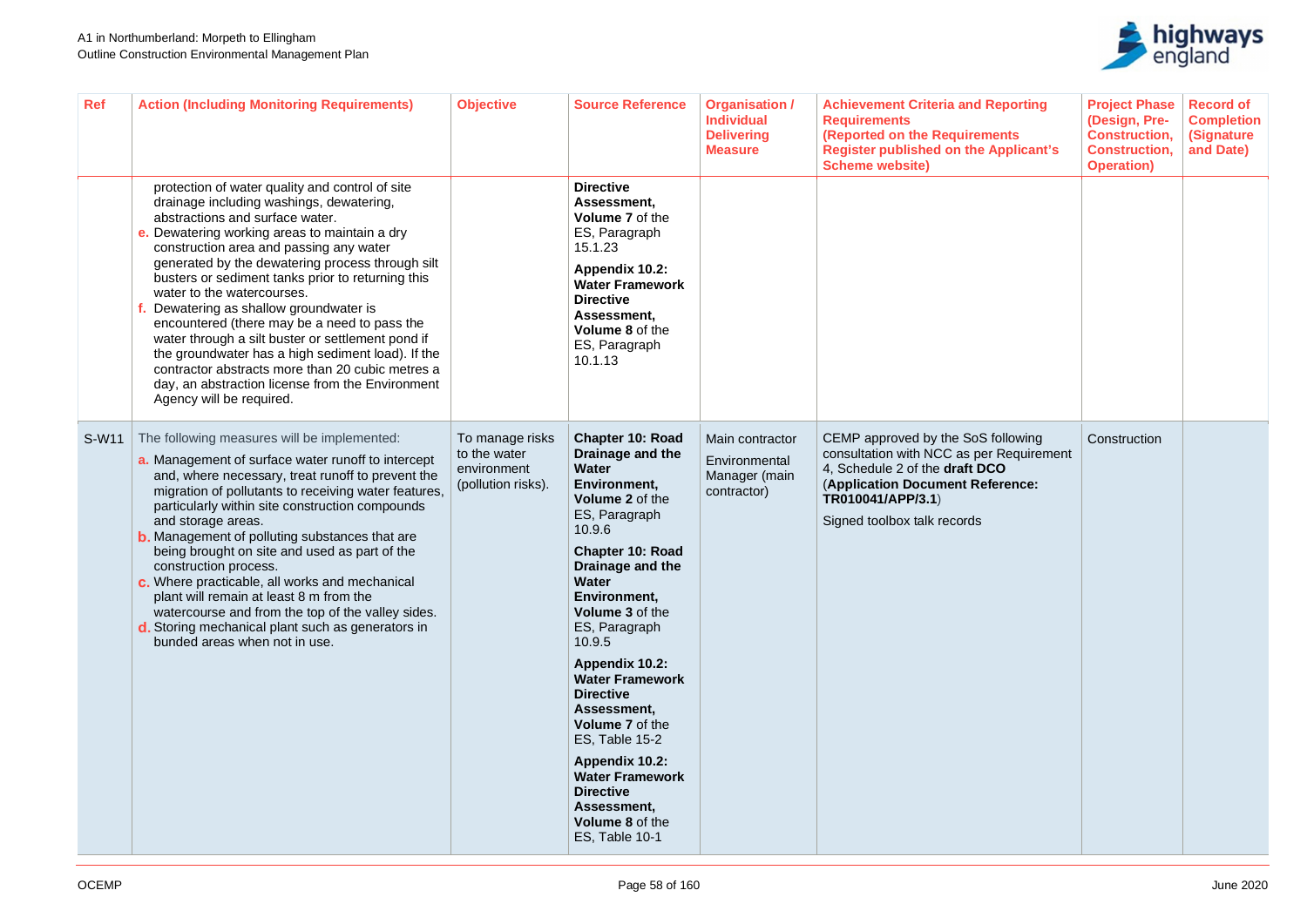

| <b>Ref</b> | <b>Action (Including Monitoring Requirements)</b>                                                                                                                                                                                                                                                                                                                                                                                                                                                                                                                                                                                                                                                                                                                                                                                                                                                                                                                                                                                                                                                                                                                                                                                                                                                                                                                                                                                                                                                                                                                                                                                                                                                                                                                                                                                                                                                                                                                                                                                                                                                                                          | <b>Objective</b>                                                                               | <b>Source Reference</b>                                                                                                                                                                                                                                                                                                                                                                                                                                                                                                                                                                                                                                                                                                                                                                                                                                                     | <b>Organisation /</b><br><b>Individual</b><br><b>Delivering</b><br><b>Measure</b> | <b>Achievement Criteria and Reporting</b><br><b>Requirements</b><br><b>(Reported on the Requirements)</b><br><b>Register published on the Applicant's</b><br><b>Scheme website)</b> | <b>Project Phase</b><br>(Design, Pre-<br><b>Construction,</b><br><b>Construction,</b><br><b>Operation</b> ) | <b>Record of</b><br><b>Completion</b><br><b>(Signature</b><br>and Date) |
|------------|--------------------------------------------------------------------------------------------------------------------------------------------------------------------------------------------------------------------------------------------------------------------------------------------------------------------------------------------------------------------------------------------------------------------------------------------------------------------------------------------------------------------------------------------------------------------------------------------------------------------------------------------------------------------------------------------------------------------------------------------------------------------------------------------------------------------------------------------------------------------------------------------------------------------------------------------------------------------------------------------------------------------------------------------------------------------------------------------------------------------------------------------------------------------------------------------------------------------------------------------------------------------------------------------------------------------------------------------------------------------------------------------------------------------------------------------------------------------------------------------------------------------------------------------------------------------------------------------------------------------------------------------------------------------------------------------------------------------------------------------------------------------------------------------------------------------------------------------------------------------------------------------------------------------------------------------------------------------------------------------------------------------------------------------------------------------------------------------------------------------------------------------|------------------------------------------------------------------------------------------------|-----------------------------------------------------------------------------------------------------------------------------------------------------------------------------------------------------------------------------------------------------------------------------------------------------------------------------------------------------------------------------------------------------------------------------------------------------------------------------------------------------------------------------------------------------------------------------------------------------------------------------------------------------------------------------------------------------------------------------------------------------------------------------------------------------------------------------------------------------------------------------|-----------------------------------------------------------------------------------|-------------------------------------------------------------------------------------------------------------------------------------------------------------------------------------|-------------------------------------------------------------------------------------------------------------|-------------------------------------------------------------------------|
| S-W12      | The following measures will be implemented:<br>a. Measures to deal with the first flush once flows<br>are diverted through the new culverts, such as<br>capturing and treating the first flush, relocating<br>fish from the downstream reach, allowing<br>vegetation to establish, providing a gravel bed to<br>reduce fine sediment erosion, or filtering<br>sediment from the water column.<br><b>b.</b> Avoid works during high flow events and intense<br>rainfall to reduce the risk of fine sediment release<br>and undertake works during lower flow<br>conditions.<br>c. Avoid critical periods for fish migration and<br>spawning. The window for undertaking works in<br>or near rivers is typically towards the end of May<br>to October. This is important for the watercourses<br>where notable species of fish have been<br>identified. The window for undertaking works in<br>or near rivers is typically towards the end of May<br>to October. This is important for the watercourses<br>where important species of fish have been<br>identified. For Part A, the installation/extension of<br>culverts along Longdike Burn and the River Lyne<br>will be undertaken outside the period of March to<br>May (inclusive), to avoid the optimal spawning<br>period for lamprey.<br>d. The extension of culverts along Longdike Burn<br>will be undertaken outside the period September<br>to April to avoid the spawning period for migratory<br>and non-migratory brown trout.<br>e. For Part B, the extension of the culvert along<br>Shipperton Burn will be undertaken outside the<br>period September to April to avoid the spawning<br>period for migratory and non-migratory brown<br>trout. A fish translocation will be required along<br>Shipperton Burn prior to the creation of the dry<br>working area.<br>Fish capture will be undertaken if pumping is<br>required to create a dry working area within<br>watercourses along Part B.<br>g. Best practice measures associated with storage<br>of oils and fuels.<br><b>h.</b> Locating concrete mixing and washing areas<br>more than 10 m from any watercourse | To manage risks<br>to the water<br>environment<br>specific to works<br>within<br>watercourses. | <b>Chapter 10: Road</b><br>Drainage and the<br>Water<br>Environment,<br>Volume 2 of the<br>ES, Paragraphs<br>10.9.12 and 10.9.13<br><b>Chapter 10: Road</b><br>Drainage and the<br><b>Water</b><br>Environment,<br>Volume 3 of the<br>ES, Paragraph<br>10.9.12 and 10.9.13<br><b>Appendix 10.2:</b><br><b>Water Framework</b><br><b>Directive</b><br>Assessment,<br>Volume 7 of the<br>ES, Paragraph<br>15.1.23<br><b>Appendix 10.2:</b><br><b>Water Framework</b><br><b>Directive</b><br>Assessment,<br>Volume 8 of the<br>ES, Paragraph<br>10.1.13 Chapter 9:<br><b>Biodiversity,</b><br>Volume 2 of the ES<br>$-$ Table 9-23,<br>EM014 and EM016<br><b>Chapter 9:</b><br><b>Biodiversity,</b><br><b>Volume 3 of the ES</b><br>$-$ Table 9-12, AQ05<br>and AQ06<br>Appendix 9.10:<br><b>Aquatic Ecology</b><br><b>Assessment</b><br><b>Report, Volume 8</b><br>of the ES, | Main contractor<br>Environmental<br>Manager (main<br>contractor)                  | CEMP approved by the SoS following<br>consultation with NCC<br>Signed toolbox talk records                                                                                          | Construction                                                                                                |                                                                         |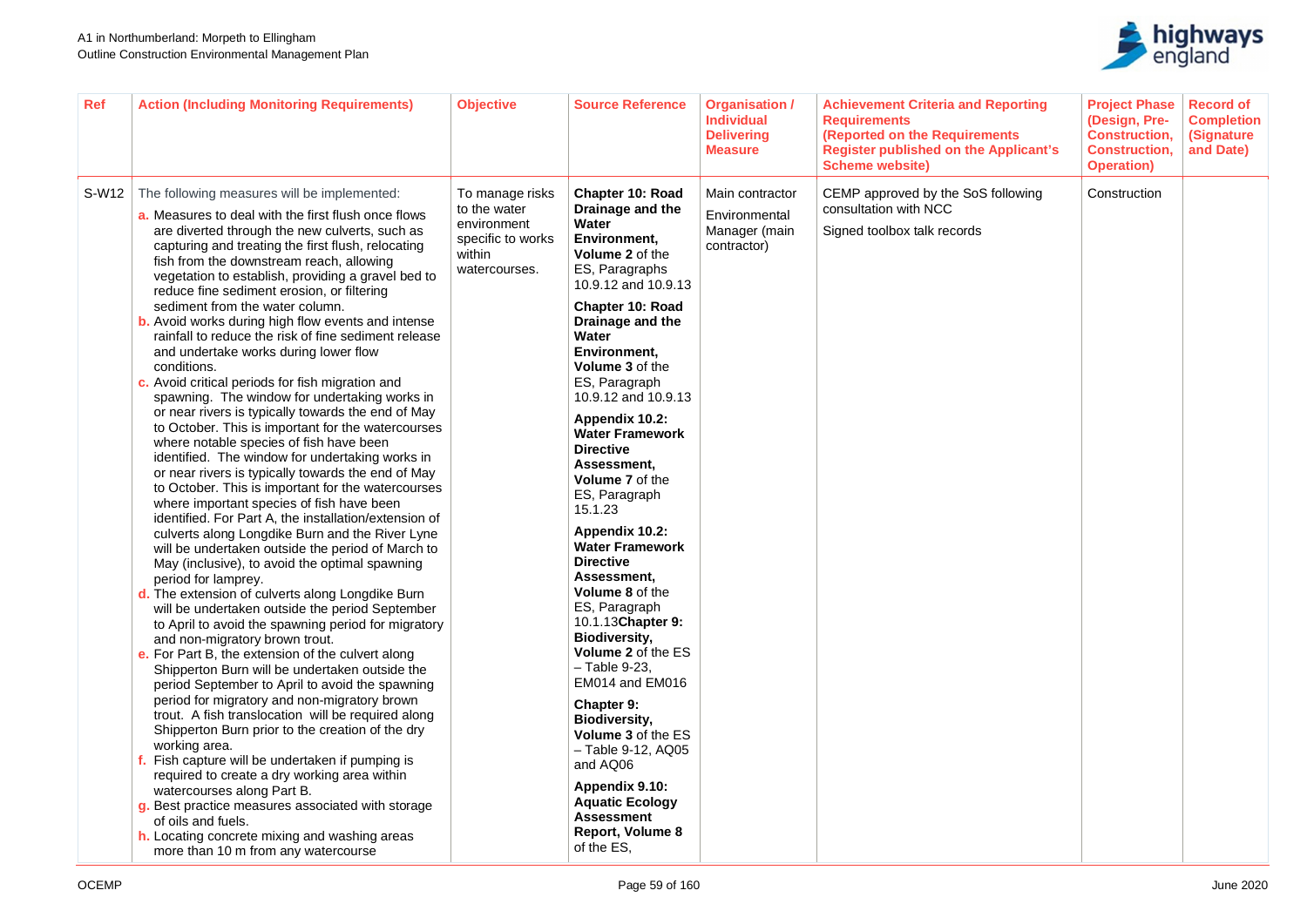

| <b>Ref</b> | <b>Action (Including Monitoring Requirements)</b>                                                                                                                                                                                                                                                                                                                                                                                                                                                                                                                                                                                                                                                                                                                                                                                                                                                                                                                                                                                                                                                                                                                                                                                                                           | <b>Objective</b>                                 | <b>Source Reference</b>                                                                                                                                                                                                                                              | <b>Organisation /</b><br><b>Individual</b><br><b>Delivering</b><br><b>Measure</b> | <b>Achievement Criteria and Reporting</b><br><b>Requirements</b><br><b>(Reported on the Requirements)</b><br><b>Register published on the Applicant's</b><br><b>Scheme website)</b>                      | <b>Project Phase</b><br>(Design, Pre-<br><b>Construction,</b><br><b>Construction,</b><br><b>Operation</b> ) | <b>Record of</b><br><b>Completion</b><br><b>(Signature</b><br>and Date) |
|------------|-----------------------------------------------------------------------------------------------------------------------------------------------------------------------------------------------------------------------------------------------------------------------------------------------------------------------------------------------------------------------------------------------------------------------------------------------------------------------------------------------------------------------------------------------------------------------------------------------------------------------------------------------------------------------------------------------------------------------------------------------------------------------------------------------------------------------------------------------------------------------------------------------------------------------------------------------------------------------------------------------------------------------------------------------------------------------------------------------------------------------------------------------------------------------------------------------------------------------------------------------------------------------------|--------------------------------------------------|----------------------------------------------------------------------------------------------------------------------------------------------------------------------------------------------------------------------------------------------------------------------|-----------------------------------------------------------------------------------|----------------------------------------------------------------------------------------------------------------------------------------------------------------------------------------------------------|-------------------------------------------------------------------------------------------------------------|-------------------------------------------------------------------------|
|            | i. Have settlement and re-circulation systems for<br>water reuse<br>Have a contained area for washing out of<br>concrete batching plant or ready-mix lorries; and<br>collect wash-waters and, where necessary,<br>contain wash-water for authorised off-site<br>disposal.<br>k. Wash-water from concrete will not be discharged<br>into the watercourse.<br>The main contractor will need to consult with the<br>Environment Agency regarding any<br>environmental permits such as for temporary<br>discharge runoff during the construction phase.<br>This will be developed further during the detailed<br>design phase of the Scheme.                                                                                                                                                                                                                                                                                                                                                                                                                                                                                                                                                                                                                                    |                                                  | Paragraphs 7.3.4<br>and 7.3.9                                                                                                                                                                                                                                        |                                                                                   |                                                                                                                                                                                                          |                                                                                                             |                                                                         |
| S-W13      | The following measures will be implemented:<br>a. Ensure that flood conveyance routes are<br>maintained during construction.<br><b>b.</b> Move any plant away from the banks of<br>watercourses following heavy rainfall events.<br>c. Monitoring of Environment Agency's flood<br>warnings. Although there are no flood warning<br>areas located within the Study Area for Part B, a<br>general awareness of flood warnings elsewhere<br>is recommended (particularly downstream along<br>Denwick Burn and Shipperton Burn) as it is likely<br>that this will also equate to mean high flows within<br>the Study Area for Part B.<br>d. Create safe working areas for the storage of plant<br>and materials if a flood warning is received during<br>construction.<br>e. For Part A, due to the size and nature of the<br>proposed works along the River Coquet it is<br>recommended that the main contractor will sign<br>up to receive the Environment Agency's flood<br>warnings. Monitoring of local river levels will be<br>undertaken for the Longdike Burn given the<br>relatively large catchment and flood flow of this<br>watercourse. The details regarding the<br>monitoring will be decided during detailed design<br>phase, and during the FRAP application. | To manage flood<br>risks during<br>construction. | <b>Chapter 10: Road</b><br>Drainage and the<br><b>Water</b><br>Environment,<br>Volume 2 of the<br>ES, Paragraph<br>10.9.19 and 10.9.20<br><b>Chapter 10: Road</b><br>Drainage and the<br><b>Water</b><br>Environment,<br>Volume 3 of the<br>ES, Paragraph<br>10.9.15 | Main contractor<br>Environmental<br>Manager (main<br>contractor)                  | CEMP approved by the SoS following<br>consultation with NCC as per Requirement<br>4, Schedule 2 of the draft DCO<br>(Application Document Reference:<br>TR010041/APP/3.1)<br>Signed toolbox talk records | Construction                                                                                                |                                                                         |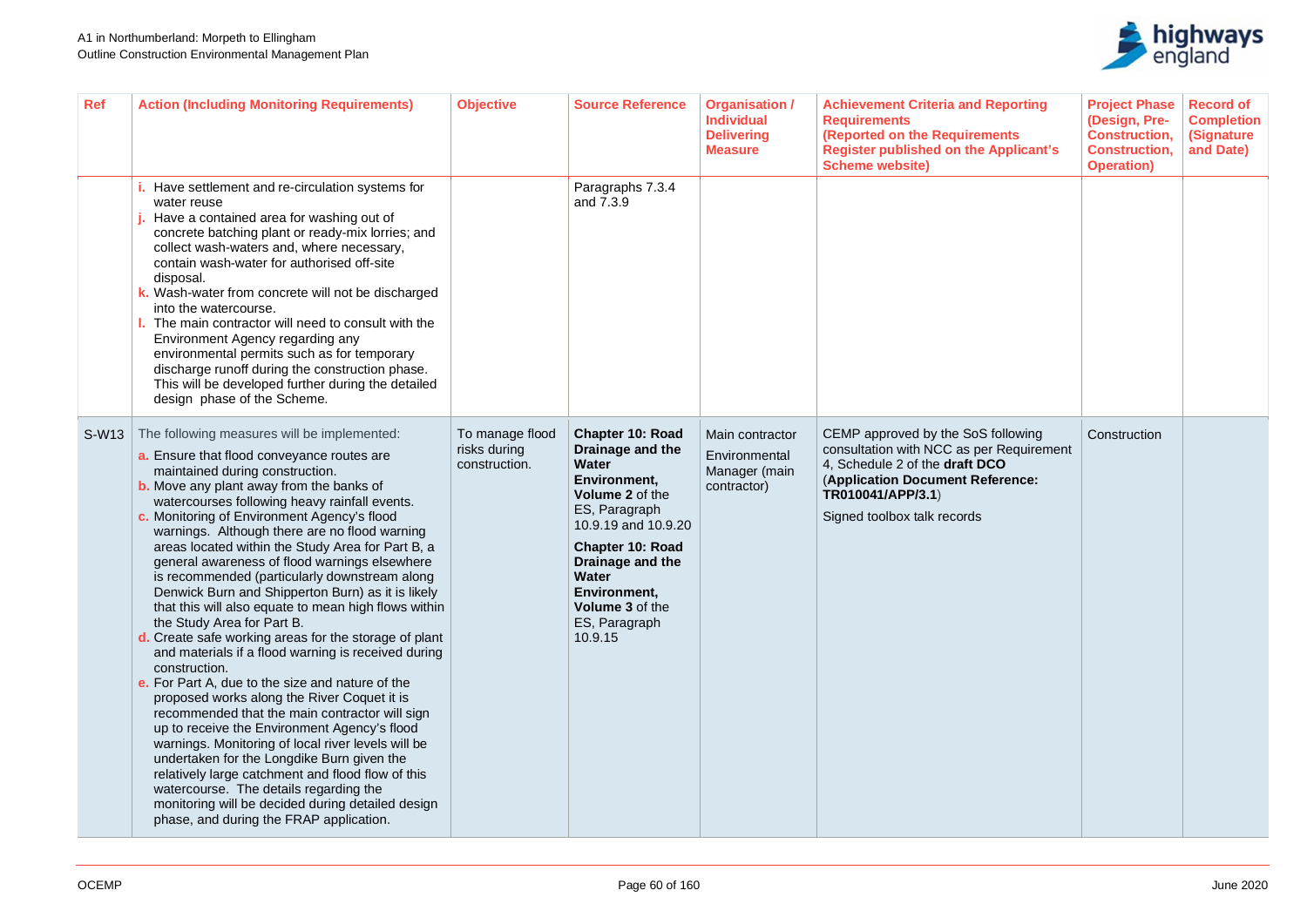

| <b>Ref</b> | <b>Action (Including Monitoring Requirements)</b>                                                                                                                                                                                                                                                                                                                                                                                                                                                                                                                                                                                             | <b>Objective</b>                                                                                                                                                                                                                                                 | <b>Source Reference</b>                                                                                                                                                                                                                                                                                                                                                                                                                                                                                                                             | <b>Organisation /</b><br><b>Individual</b><br><b>Delivering</b><br><b>Measure</b> | <b>Achievement Criteria and Reporting</b><br><b>Requirements</b><br><b>(Reported on the Requirements</b><br><b>Register published on the Applicant's</b><br><b>Scheme website)</b>              | <b>Project Phase</b><br>(Design, Pre-<br><b>Construction,</b><br><b>Construction,</b><br><b>Operation</b> ) | <b>Record of</b><br><b>Completion</b><br><b>(Signature</b><br>and Date) |
|------------|-----------------------------------------------------------------------------------------------------------------------------------------------------------------------------------------------------------------------------------------------------------------------------------------------------------------------------------------------------------------------------------------------------------------------------------------------------------------------------------------------------------------------------------------------------------------------------------------------------------------------------------------------|------------------------------------------------------------------------------------------------------------------------------------------------------------------------------------------------------------------------------------------------------------------|-----------------------------------------------------------------------------------------------------------------------------------------------------------------------------------------------------------------------------------------------------------------------------------------------------------------------------------------------------------------------------------------------------------------------------------------------------------------------------------------------------------------------------------------------------|-----------------------------------------------------------------------------------|-------------------------------------------------------------------------------------------------------------------------------------------------------------------------------------------------|-------------------------------------------------------------------------------------------------------------|-------------------------------------------------------------------------|
| S-W14      | For Part A, for works to structures both located<br>along a watercourse and not located along a<br>watercourse, and for Part B, solely for structures<br>located along a watercourse, a dry construction area<br>will be created. This will be done by diverting flows<br>through an adjacent culvert, pipe or drainage<br>channel. If this is deemed unfeasible by the main<br>contractor due to local conditions, then a temporary<br>sump is proposed. The sump will be excavated on<br>the upstream side of the existing structure, and a<br>pump will be used to divert flows through a pipe<br>suspended above the base of the culvert. | To prevent<br>damage to<br>watercourse<br>during the<br>construction of<br>the culverts<br>associated with<br>the Scheme.<br>To divert flows to<br>reduce the<br>release of<br>polluting<br>substances into<br>the watercourse,<br>to maintain water<br>quality. | <b>Chapter 10: Road</b><br>Drainage and the<br><b>Water</b><br>Environment,<br>Volume 2 of the<br>ES, Paragraph<br>10.9.8<br><b>Chapter 10: Road</b><br>Drainage and the<br><b>Water</b><br>Environment,<br>Volume 3 of the<br>ES, Paragraph<br>10.9.8<br><b>Appendix 10.2:</b><br><b>Water Framework</b><br><b>Directive</b><br>Assessment,<br><b>Volume 7</b> of the<br>ES, Paragraph<br>15.1.19<br><b>Appendix 10.2:</b><br><b>Water Framework</b><br><b>Directive</b><br>Assessment,<br>Volume 8 of the<br>ES, Paragraphs<br>10.1.9 and 10.1.10 | Designer<br>Main contractor<br>Environmental<br>Manager (main<br>contractor)      | CEMP approved by the SoS following<br>consultation with NCC Scheme design<br>drawings                                                                                                           | Construction                                                                                                |                                                                         |
| S-W15      | $\vert$ <b>a.</b> The draft culvert construction methodology has<br>been included in Appendix 2.3: Culvert<br>Construction Methodology, Volume 1 of the ES<br>(Application Document Reference:<br>TR010041/APP/6.1).<br><b>b.</b> The construction methodology for the River<br>Coquet is discussed separately in Part $A$ – refer<br>to A-W15 of this Outline CEMP.                                                                                                                                                                                                                                                                          | To ensure no<br>detrimental<br>environmental<br>effects occur<br>relating to the<br>culvert<br>construction.                                                                                                                                                     | <b>Chapter 10: Road</b><br>Drainage and the<br><b>Water</b><br>Environment,<br>Volume 2 of the<br>ES, Paragraph<br>10.9.7<br><b>Chapter 10: Road</b><br>Drainage and the<br><b>Water</b><br>Environment,<br>Volume 3 of the                                                                                                                                                                                                                                                                                                                         | Main contractor                                                                   | CEMP approved by the Secretary of State<br>following consultation with NCC as per<br>Requirement 4, Schedule 2 of the draft<br><b>DCO (Application Document Reference:</b><br>TR010041/APP/3.1) | Construction                                                                                                |                                                                         |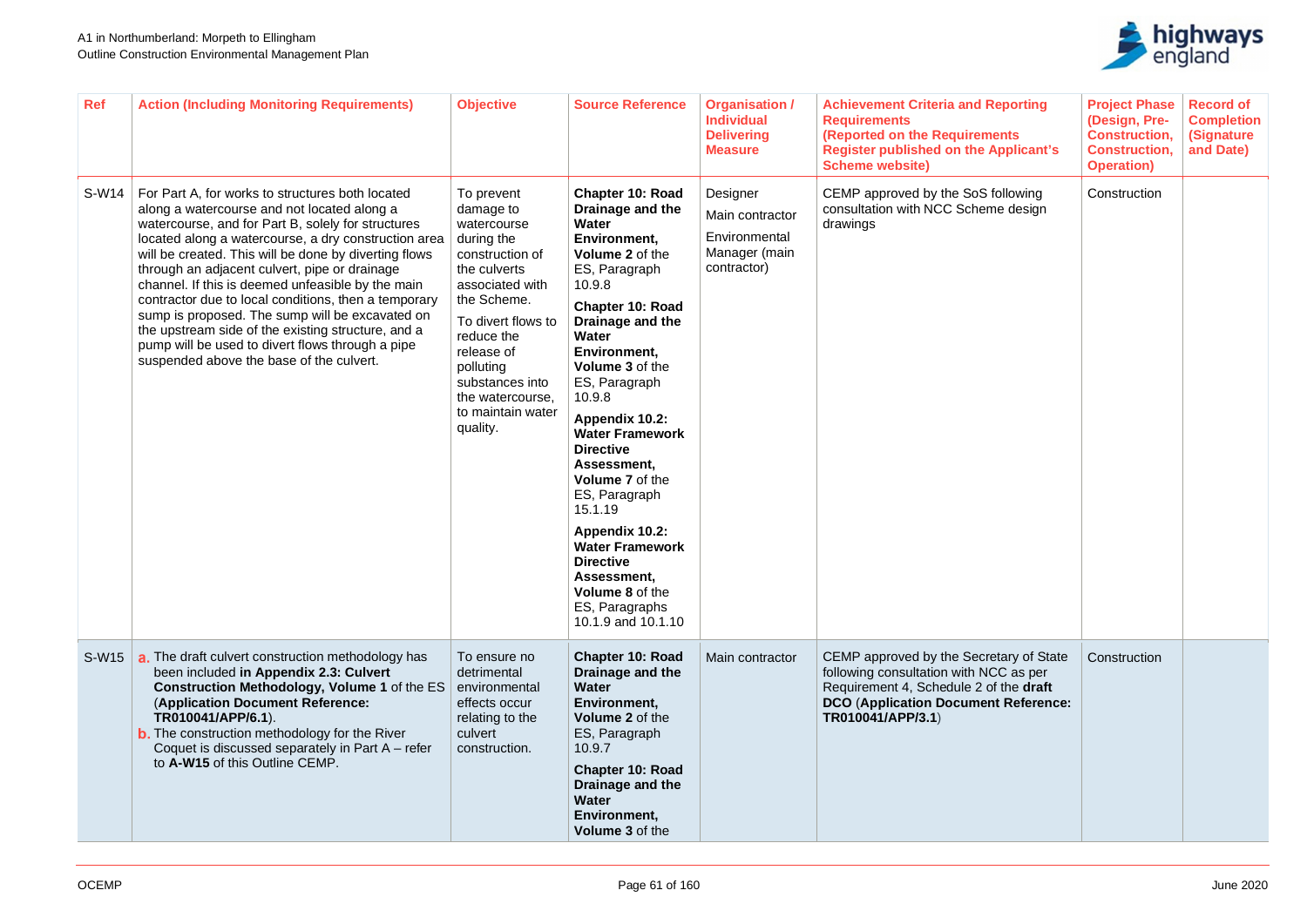

| <b>Ref</b> | <b>Action (Including Monitoring Requirements)</b>                                                                                                                                                                                                                                                                                                                                                                                                                                                                                                                                                                                                                                                                                                                                                                                                                                                                                                                                                                                                                                                                                                                                                                                                                                                                  | <b>Objective</b>                                                                                                                                                                               | <b>Source Reference</b>                                                                                                                                                                          | <b>Organisation /</b><br><b>Individual</b><br><b>Delivering</b><br><b>Measure</b>                             | <b>Achievement Criteria and Reporting</b><br><b>Requirements</b><br><b>(Reported on the Requirements</b><br><b>Register published on the Applicant's</b><br><b>Scheme website)</b>                         | <b>Project Phase</b><br>(Design, Pre-<br><b>Construction,</b><br><b>Construction,</b><br><b>Operation</b> ) | <b>Record of</b><br><b>Completion</b><br><b>(Signature</b><br>and Date) |
|------------|--------------------------------------------------------------------------------------------------------------------------------------------------------------------------------------------------------------------------------------------------------------------------------------------------------------------------------------------------------------------------------------------------------------------------------------------------------------------------------------------------------------------------------------------------------------------------------------------------------------------------------------------------------------------------------------------------------------------------------------------------------------------------------------------------------------------------------------------------------------------------------------------------------------------------------------------------------------------------------------------------------------------------------------------------------------------------------------------------------------------------------------------------------------------------------------------------------------------------------------------------------------------------------------------------------------------|------------------------------------------------------------------------------------------------------------------------------------------------------------------------------------------------|--------------------------------------------------------------------------------------------------------------------------------------------------------------------------------------------------|---------------------------------------------------------------------------------------------------------------|------------------------------------------------------------------------------------------------------------------------------------------------------------------------------------------------------------|-------------------------------------------------------------------------------------------------------------|-------------------------------------------------------------------------|
|            |                                                                                                                                                                                                                                                                                                                                                                                                                                                                                                                                                                                                                                                                                                                                                                                                                                                                                                                                                                                                                                                                                                                                                                                                                                                                                                                    |                                                                                                                                                                                                | ES, Paragraph<br>10.9.7<br><b>Culvert</b><br><b>Construction</b><br><b>Methodology</b><br>(Appendix 2.3,<br>Volume 1 of the<br>ES)                                                               |                                                                                                               |                                                                                                                                                                                                            |                                                                                                             |                                                                         |
|            | <b>Geology and Soils</b>                                                                                                                                                                                                                                                                                                                                                                                                                                                                                                                                                                                                                                                                                                                                                                                                                                                                                                                                                                                                                                                                                                                                                                                                                                                                                           |                                                                                                                                                                                                |                                                                                                                                                                                                  |                                                                                                               |                                                                                                                                                                                                            |                                                                                                             |                                                                         |
| S-GS5      | The soil handling strategy will be designed in<br>accordance with key guidance documents including<br>Ministry of Agriculture Fisheries and Food (MAFF)<br>(now part of Defra) Defra's Good Practice Guide for<br>Handling Soils and The Construction Code of<br>Practice for the Sustainable Use of Soils on<br>Construction Sites. This strategy will as a minimum<br>include the following measures during construction:<br>a. Stripping and storage of topsoil and subsoil, when<br>weather and soil conditions are suitable (subject<br>to other environmental constraints, such as the<br>presence of buried archaeological remains).<br><b>b.</b> Separating storage and management of topsoil<br>and subsoil storage in well aerated covered<br>heaps.<br>c. Return of topsoil and subsoil to the original areas,<br>in separate layers (where possible and where<br>these areas are not occupied by permanent new<br>infrastructure).<br>Use of appropriate machinery to minimise soil<br>compaction (e.g. reduce the use of heavy plant or<br>tracked vehicles passing over organic soils).<br>e. Relief of compaction of restored soils (i.e. dig out,<br>aerating any highly compacted area of organic<br>soil).<br>Dust suppression measures, such as damping<br>down, during periods of dry weather. | To reduce the<br>amount of<br>agricultural soil<br>lost as a result of<br>the Scheme.<br>To help preserve<br>land quality on<br>temporary land<br>take and areas of<br>permanent land<br>take. | <b>Chapter 11:</b><br><b>Geology and Soils,</b><br>Volume 2 of the<br>ES, Paragraph<br>11.9.13<br><b>Chapter 11:</b><br><b>Geology and Soils,</b><br>Volume 3 of the<br>ES, Paragraph<br>11.9.14 | Main contractor<br>Environmental<br>Consultant<br>(designer)<br>Environmental<br>Manager (main<br>contractor) | CEMP approved by the SoS following<br>consultation with NCC as per Requirement<br>4, Schedule 2 of the draft DCO<br>(Application Document Reference:<br>TR010041/APP/3.1)<br><b>Soil Handling Strategy</b> | Pre-<br>Construction<br>Construction                                                                        |                                                                         |
| S-GS6      | The following measures will be implemented to<br>reduce the amount of agricultural soil lost as a result<br>of the Scheme:                                                                                                                                                                                                                                                                                                                                                                                                                                                                                                                                                                                                                                                                                                                                                                                                                                                                                                                                                                                                                                                                                                                                                                                         | To reduce the<br>amount of<br>agricultural soil<br>lost as a result of                                                                                                                         | Chapter 11:<br><b>Geology and Soils,</b><br>Volume 2 of the                                                                                                                                      | Main contractor                                                                                               | Soil Handling Strategy (as part of the<br>CEMP which will be approved by the SoS<br>following consultation with NCC)                                                                                       | Construction                                                                                                |                                                                         |

|       | ,,,,,,<br>Dust suppression measures, such as damping<br>down, during periods of dry weather.                               |                                                                        |                                                                    |                 |                                                                                             |
|-------|----------------------------------------------------------------------------------------------------------------------------|------------------------------------------------------------------------|--------------------------------------------------------------------|-----------------|---------------------------------------------------------------------------------------------|
| S-GS6 | The following measures will be implemented to<br>reduce the amount of agricultural soil lost as a result<br>of the Scheme: | To reduce the<br>amount of<br>agricultural soil<br>lost as a result of | Chapter 11:<br><b>Geology and Soils,</b><br><b>Volume 2 of the</b> | Main contractor | Soil Handling Strategy (as p<br>CEMP which will be approve<br>following consultation with N |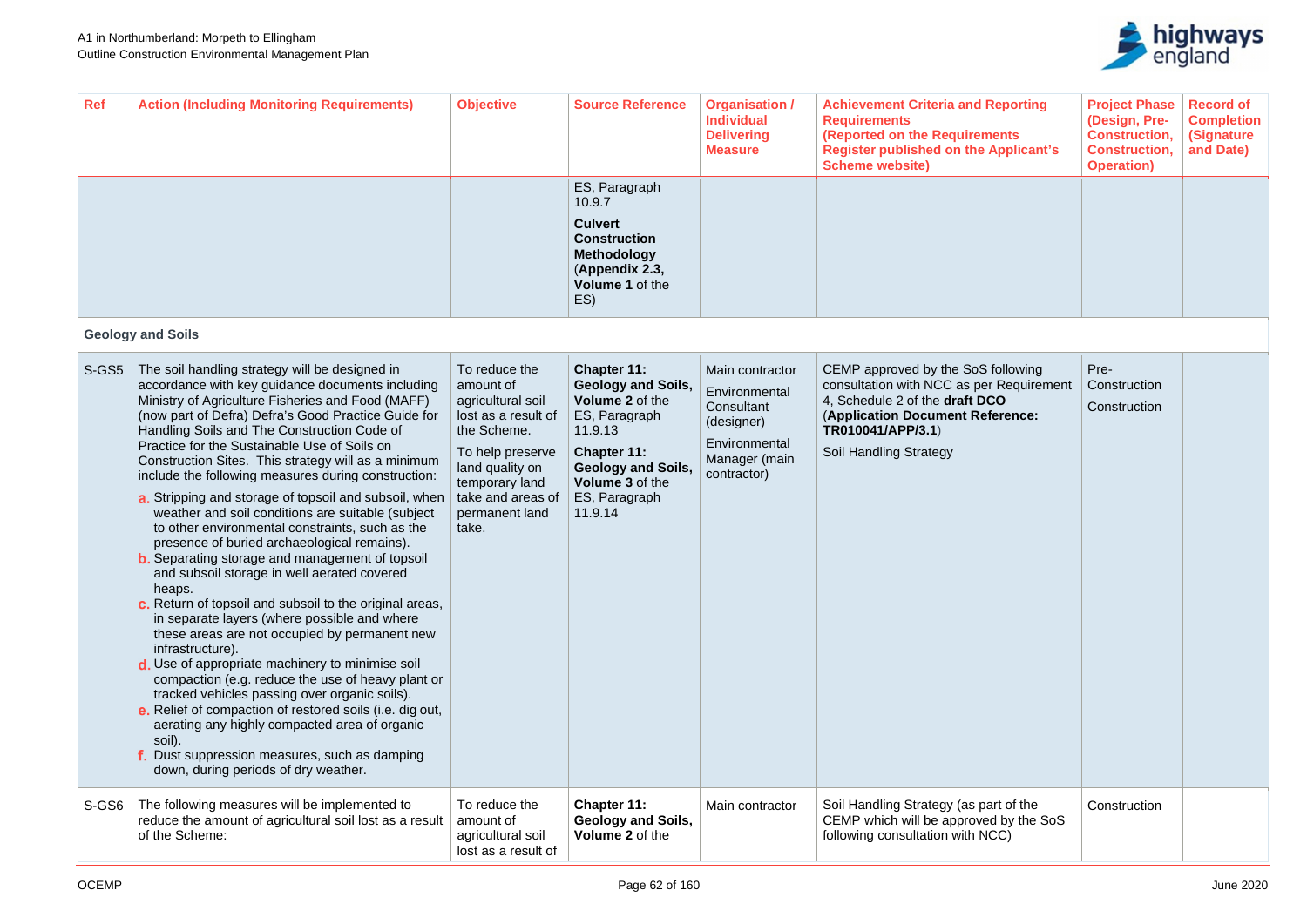

| <b>Ref</b> | <b>Action (Including Monitoring Requirements)</b>                                                                                                                                                                                                                                                                                                                                                                                                                                                                                                                                                                                                                                                                                                                                                                                                                                                                                                                                                                                                                                                                                                                                                                                                                                                                                                                                                                                                    | <b>Objective</b>                                                                             | <b>Source Reference</b>                                                                                                                                                                        | <b>Organisation /</b><br><b>Individual</b><br><b>Delivering</b><br><b>Measure</b> | <b>Achievement Criteria and Reporting</b><br><b>Requirements</b><br><b>(Reported on the Requirements)</b><br><b>Register published on the Applicant's</b><br><b>Scheme website)</b>                                                                                                     | <b>Project Phase</b><br>(Design, Pre-<br><b>Construction,</b><br><b>Construction.</b><br><b>Operation</b> ) | <b>Record of</b><br><b>Completion</b><br><b>(Signature</b><br>and Date) |
|------------|------------------------------------------------------------------------------------------------------------------------------------------------------------------------------------------------------------------------------------------------------------------------------------------------------------------------------------------------------------------------------------------------------------------------------------------------------------------------------------------------------------------------------------------------------------------------------------------------------------------------------------------------------------------------------------------------------------------------------------------------------------------------------------------------------------------------------------------------------------------------------------------------------------------------------------------------------------------------------------------------------------------------------------------------------------------------------------------------------------------------------------------------------------------------------------------------------------------------------------------------------------------------------------------------------------------------------------------------------------------------------------------------------------------------------------------------------|----------------------------------------------------------------------------------------------|------------------------------------------------------------------------------------------------------------------------------------------------------------------------------------------------|-----------------------------------------------------------------------------------|-----------------------------------------------------------------------------------------------------------------------------------------------------------------------------------------------------------------------------------------------------------------------------------------|-------------------------------------------------------------------------------------------------------------|-------------------------------------------------------------------------|
|            | a. Agricultural soil will be stripped as part of the<br>preparation and construction phase and will be<br>sustainably managed and re-used, where<br>possible. For Part A, this will include storage and<br>management within twelve proposed temporary<br>topsoil storage areas, which have been identified<br>along the length of Part A for the duration of the<br>construction works, as illustrated on Figure 2.2:<br><b>Temporary Construction Works: Part A,</b><br>Volume 1 of the ES (Application Document<br>Reference: TR010041/APP/6.1). For Part B, this<br>will include storage and management within<br>seven proposed temporary topsoil storage areas,<br>which have been identified along the length of<br>Part B for the duration of the construction works.<br>as illustrated on Figure 2.2: Temporary<br>Construction Works: Part B, Volume 1 of the<br><b>ES (Application Document Reference:</b><br>TR010041/APP/6.1).<br><b>b.</b> The location of storage areas will consider<br>existing watercourses and the ground profile to<br>ensure suitability and minimise any potential<br>impacts upon surface water bodies.<br>c. To manage this, a suitable soil handling strategy<br>will be developed to help preserve land quality on<br>temporary land take and areas of permanent land<br>take (such as the Part A embankments) to help<br>preserve the soil and retain soil functions such as<br>water and carbon storage. | the Scheme and<br>retain soil<br>functions such as<br>water and carbon<br>storage.           | ES, Paragraph<br>11.9.10 and 11.9.11<br>Chapter 11:<br><b>Geology and Soils,</b><br>Volume 3 of the<br>ES, Paragraph<br>11.9.13                                                                |                                                                                   | Site Environmental Inspection Records                                                                                                                                                                                                                                                   |                                                                                                             |                                                                         |
| S-GS7      | The following measures will be implemented during<br>the construction phase to mitigate risks to human<br>health (construction workers, surrounding site users<br>and visitors, local residents, general public):                                                                                                                                                                                                                                                                                                                                                                                                                                                                                                                                                                                                                                                                                                                                                                                                                                                                                                                                                                                                                                                                                                                                                                                                                                    | To mitigate the<br>risks to human<br>health and the<br>environment<br>during<br>construction | <b>Chapter 11:</b><br><b>Geology and Soils,</b><br>Volume 2 of the<br>ES, Paragraph<br>11.9.8<br><b>Chapter 11:</b><br><b>Geology and Soils,</b><br>Volume 3 of the<br>ES, Paragraph<br>11.9.9 | Main contractor<br>Environmental<br>Manager (main<br>contractor)                  | CEMP approved by the SoS following<br>consultation with NCC as per Requirement<br>4, Schedule 2 of the draft DCO<br>(Application Document Reference:<br>TR010041/APP/3.1)<br><b>Materials Management Plan</b><br><b>Environmental Inspection Records</b><br>Signed toolbox talk records | Construction                                                                                                |                                                                         |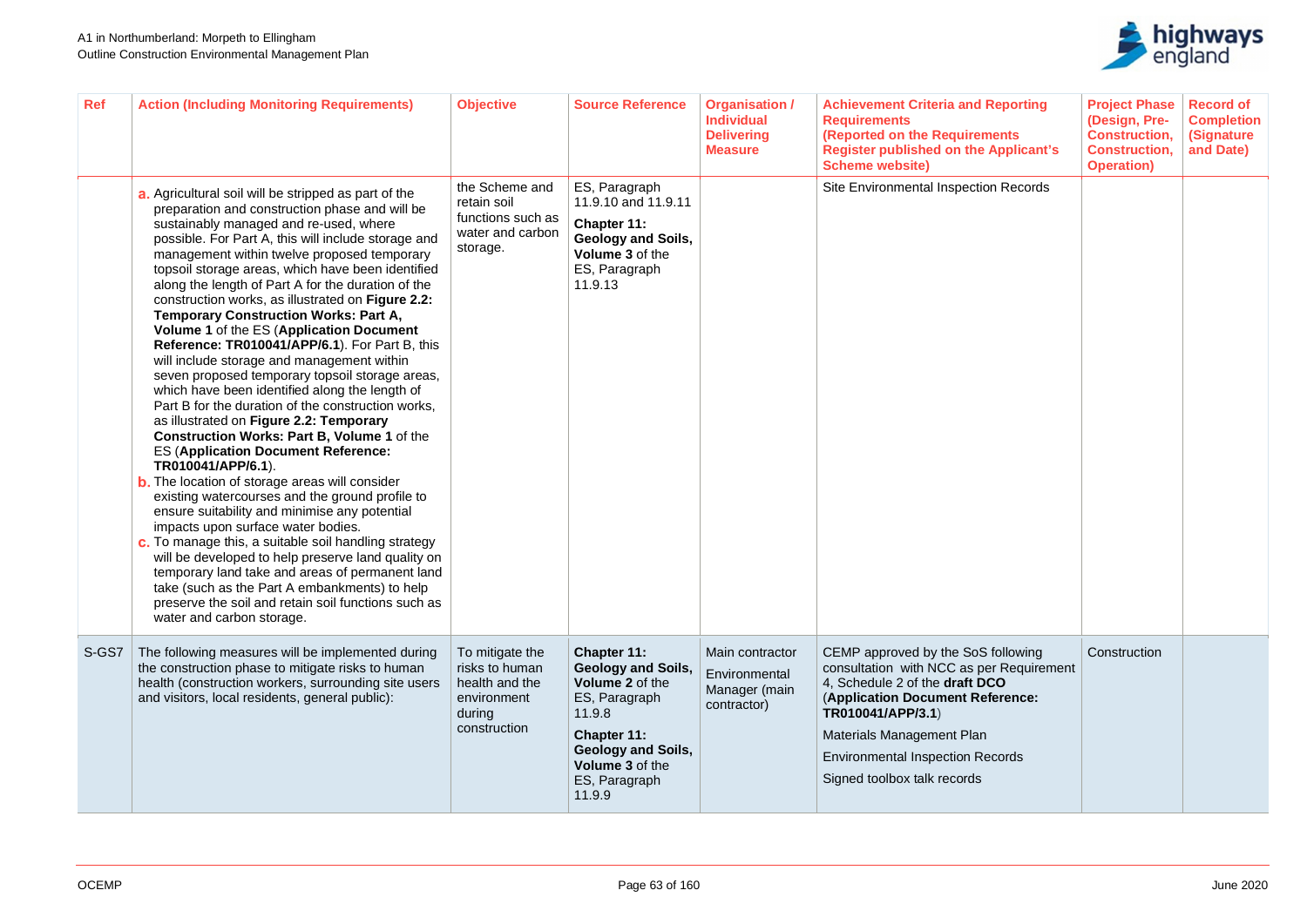

| <b>Ref</b> | <b>Action (Including Monitoring Requirements)</b>                                                                                                                                                                                                                                                                                                                                                                                                                                                                                                                                                                                                                                                                                                                                                                                                                                                                                                                                                                                                                                                                                                                                                                                                                                                                                                                                                                                                                                                                                                                                                                                        | <b>Objective</b>                                                              | <b>Source Reference</b>                                                                                                                               | <b>Organisation /</b><br><b>Individual</b><br><b>Delivering</b><br><b>Measure</b> | <b>Achievement Criteria and Reporting</b><br><b>Requirements</b><br><b>(Reported on the Requirements</b><br><b>Register published on the Applicant's</b><br><b>Scheme website)</b>                                              | <b>Project Phase</b><br>(Design, Pre-<br><b>Construction,</b><br><b>Construction,</b><br><b>Operation</b> ) | <b>Record of</b><br><b>Completion</b><br><b>(Signature</b><br>and Date) |
|------------|------------------------------------------------------------------------------------------------------------------------------------------------------------------------------------------------------------------------------------------------------------------------------------------------------------------------------------------------------------------------------------------------------------------------------------------------------------------------------------------------------------------------------------------------------------------------------------------------------------------------------------------------------------------------------------------------------------------------------------------------------------------------------------------------------------------------------------------------------------------------------------------------------------------------------------------------------------------------------------------------------------------------------------------------------------------------------------------------------------------------------------------------------------------------------------------------------------------------------------------------------------------------------------------------------------------------------------------------------------------------------------------------------------------------------------------------------------------------------------------------------------------------------------------------------------------------------------------------------------------------------------------|-------------------------------------------------------------------------------|-------------------------------------------------------------------------------------------------------------------------------------------------------|-----------------------------------------------------------------------------------|---------------------------------------------------------------------------------------------------------------------------------------------------------------------------------------------------------------------------------|-------------------------------------------------------------------------------------------------------------|-------------------------------------------------------------------------|
|            | a. Earthworks will be completed in accordance with<br>a Contaminated Land: Applications in Real<br>Environments (CL:AIRE) compliant Materials<br>Management Plan (MMP), to ensure re-used<br>material does not present a risk to human health<br>or the environment and in accordance with Series<br>600 6/14 and 6/15 that will prescribe criteria for<br>the re-use of soil for the protection of human<br>health and the environment. This will ensure any<br>contaminated material are re-used suitably as<br>part of the cut and fill earthworks associated with<br>the Scheme.<br><b>b.</b> The main contractor will ensure the preparation<br>of risk assessment and method statements<br>(RAMS) will be undertaken to ensure construction<br>workers wear appropriate Personal Protective<br>Equipment (PPE), monitoring equipment and<br>Respiratory Protective Equipment (RPE) where<br>required to mitigate the potential risk of exposure<br>to hazardous gas/vapour and/or depleted oxygen<br>levels.<br>c. It is recommended that to control potential risks<br>during construction, suitable procedures and<br>appropriate PPE are adopted to minimise the<br>generation of dust and the potential for exposure<br>when working with Made Ground materials.<br>Should unexpected contamination be<br>encountered as part of the earthworks, then a<br>suitable remedial strategy will be formulated in<br>consultation with the regulators to suitably<br>mitigate the effects.<br>e. Prior to works starting, all personnel involved in<br>earthworks will require a toolbox talk to provide<br>advice on contamination. |                                                                               |                                                                                                                                                       |                                                                                   |                                                                                                                                                                                                                                 |                                                                                                             |                                                                         |
| S-GS8      | The following measures will prevent the risk of<br>pollution of controlled water bodies and ground<br>contamination:<br>a. Standing machinery will have drip trays placed<br>underneath to prevent oil or fuel leaks causing<br>pollution.                                                                                                                                                                                                                                                                                                                                                                                                                                                                                                                                                                                                                                                                                                                                                                                                                                                                                                                                                                                                                                                                                                                                                                                                                                                                                                                                                                                               | To prevent risk of<br>ground<br>contamination<br>and surface<br>watercourses. | Chapter 11:<br><b>Geology and Soils,</b><br>Volume 2 of the<br>ES, Paragraph<br>11.9.9<br>Chapter 11:<br><b>Geology and Soils,</b><br>Volume 3 of the | Main contractor                                                                   | CEMP approved by the Secretary of State<br>following consultation with NCC as per<br>Requirement 4, Schedule 2 of the draft<br><b>DCO (Application Document Reference:</b><br>TR010041/APP/3.1)<br>Signed toolbox talks records | Construction                                                                                                |                                                                         |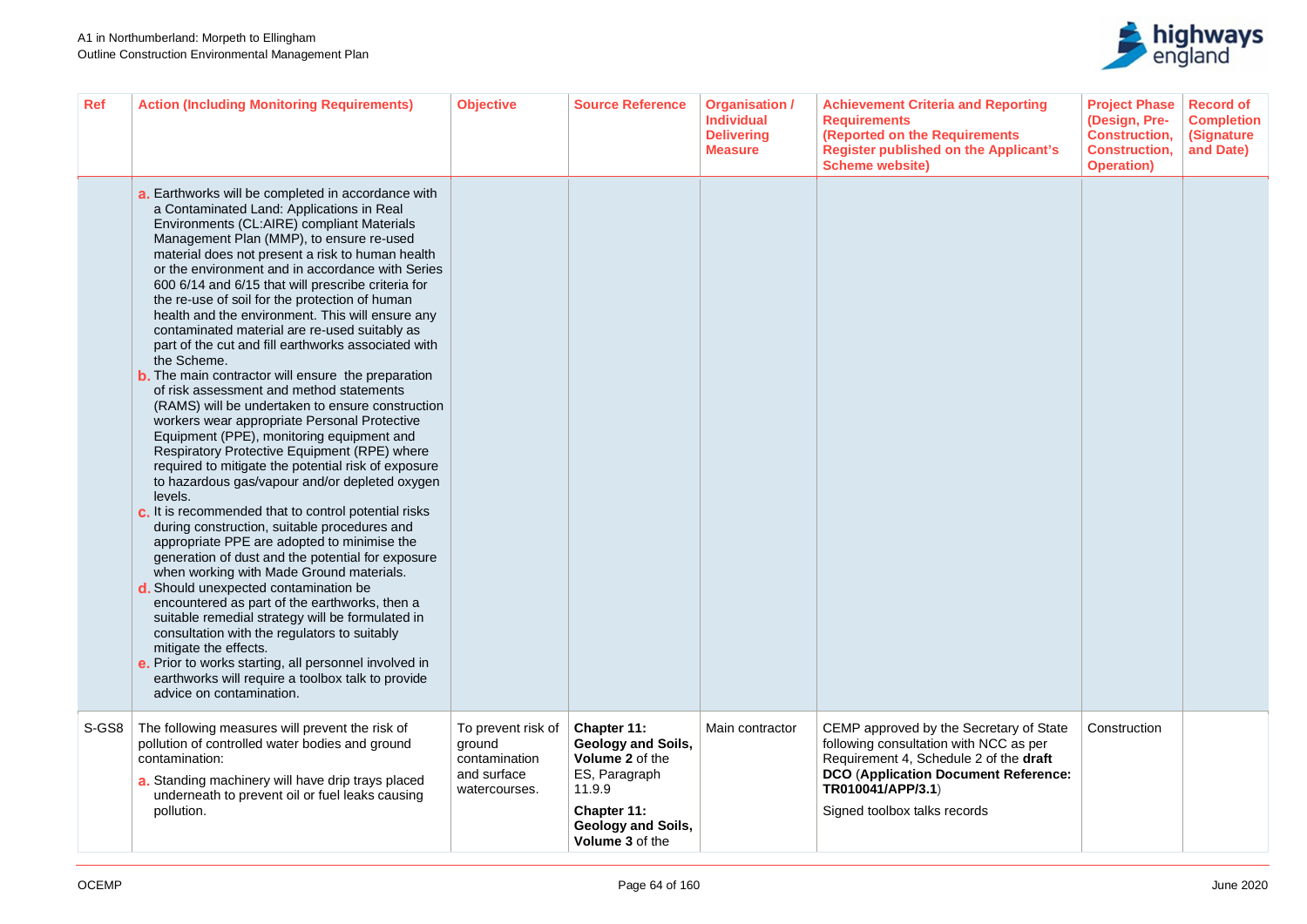

| <b>Ref</b> | <b>Action (Including Monitoring Requirements)</b>                                                                                                                                                                                                                                                                                                                                                                                                                                                                                                                                                                                                                                                                                                                                                                                                                                                                                                                                                                                                                                                                                                                                                                                                                                                                                                                                                                                                                                                                                                                                                                                                                                                               | <b>Objective</b>                                                                                                                                                                                                                                                                                                                                                                                                                   | <b>Source Reference</b>                                                                                                                                                                                                                                                                                                                                                                                                                              | <b>Organisation /</b><br><b>Individual</b><br><b>Delivering</b><br><b>Measure</b> | <b>Achievement Criteria and Reporting</b><br><b>Requirements</b><br><b>(Reported on the Requirements</b><br><b>Register published on the Applicant's</b><br><b>Scheme website)</b> | <b>Project Phase</b><br>(Design, Pre-<br><b>Construction,</b><br><b>Construction,</b><br><b>Operation</b> ) | <b>Record of</b><br><b>Completion</b><br><b>(Signature</b><br>and Date) |
|------------|-----------------------------------------------------------------------------------------------------------------------------------------------------------------------------------------------------------------------------------------------------------------------------------------------------------------------------------------------------------------------------------------------------------------------------------------------------------------------------------------------------------------------------------------------------------------------------------------------------------------------------------------------------------------------------------------------------------------------------------------------------------------------------------------------------------------------------------------------------------------------------------------------------------------------------------------------------------------------------------------------------------------------------------------------------------------------------------------------------------------------------------------------------------------------------------------------------------------------------------------------------------------------------------------------------------------------------------------------------------------------------------------------------------------------------------------------------------------------------------------------------------------------------------------------------------------------------------------------------------------------------------------------------------------------------------------------------------------|------------------------------------------------------------------------------------------------------------------------------------------------------------------------------------------------------------------------------------------------------------------------------------------------------------------------------------------------------------------------------------------------------------------------------------|------------------------------------------------------------------------------------------------------------------------------------------------------------------------------------------------------------------------------------------------------------------------------------------------------------------------------------------------------------------------------------------------------------------------------------------------------|-----------------------------------------------------------------------------------|------------------------------------------------------------------------------------------------------------------------------------------------------------------------------------|-------------------------------------------------------------------------------------------------------------|-------------------------------------------------------------------------|
|            | <b>b.</b> Should leaks or spills occur during construction, a<br>detailed incident response plan will be<br>formulated. There will be a requirement for<br>regular toolbox talks outlining the incident<br>response plan and measures required to<br>minimise the potential for pollution of surface<br>watercourses.                                                                                                                                                                                                                                                                                                                                                                                                                                                                                                                                                                                                                                                                                                                                                                                                                                                                                                                                                                                                                                                                                                                                                                                                                                                                                                                                                                                           |                                                                                                                                                                                                                                                                                                                                                                                                                                    | ES, Paragraph<br>11.9.10                                                                                                                                                                                                                                                                                                                                                                                                                             |                                                                                   |                                                                                                                                                                                    |                                                                                                             |                                                                         |
| S-GS9      | Control measures to protect controlled water bodies<br>will include:<br>a. A temporary surface water drainage strategy to<br>limit the uncontrolled run-off entering surrounding<br>surface watercourses, including installing cut off<br>ditches around the perimeter of the construction<br>area to prevent sediment entering the<br>watercourses during periods of heavy rainfall.<br><b>b.</b> Areas with a greater risk of spillage (e.g. vehicle<br>maintenance and storage areas for hazardous<br>materials) will be carefully sited (e.g. away from<br>drains or areas where surface waters may pond).<br>c. Measures will be put in place to prevent pollution<br>from construction plant, vehicles and machinery<br>including refuelling in designated areas, on an<br>impermeable surface, away from drains and<br>watercourses.<br>Plant to be maintained in a good condition with<br>wheel washing in place. All refuelling will be<br>supervised and carried out in a designated area.<br>e. All drains within the Order Limits of the Scheme<br>will be identified and labelled and measures<br>implemented to prevent polluting substances from<br>entering them.<br>All fuel, oil and chemicals will be stored in a<br>designated secure area, with secondary<br>containment provided.<br>g. Minimise works in the watercourse channels and<br>locate plant, stockpiles and other materials 8 m<br>from the watercourse.<br><b>h.</b> Surface water run-off and excavation dewatering<br>will be captured and settled out prior to being<br>tested and disposed of either to foul sewer under<br>licence or to surface water courses, subject to the<br>test results and environmental permit. | To mitigate and<br>prevent risks of<br>pollution of<br>controlled water<br>bodies<br>associated with<br>the construction<br>stage.<br>To limit any<br>contaminated<br>run-off entering<br>surrounding<br>surface<br>watercourses,<br>including<br>installing cut off<br>ditches around<br>the perimeter of<br>the construction<br>area to prevent<br>sediment entering<br>the watercourses<br>during periods of<br>heavy rainfall. | <b>Chapter 11:</b><br><b>Geology and Soils,</b><br>Volume 2 of the<br>ES, Paragraph<br>11.9.9<br>Chapter 11:<br><b>Geology and Soils,</b><br>Volume 3 of the<br>ES, Paragraph<br>11.9.10<br><b>Chapter 9:</b><br><b>Biodiversity,</b><br>Volume 3 of the<br><b>ES, Table 9-12,</b><br>AQ01 and AQ02<br><b>Appendix 9.10:</b><br><b>Aquatic Ecology</b><br><b>Assessment</b><br><b>Report, Volume 8</b><br>of the ES,<br>Paragraph 7.2.2<br>and 7.2.3 | Main contractor<br>Environmental<br>Manager (main<br>contractor)                  | CEMP approved by the SoS following<br>consultation with NCC<br>Temporary surface water drainage strategy<br><b>Environmental Inspection Records</b><br>Signed toolbox talk records | Construction                                                                                                |                                                                         |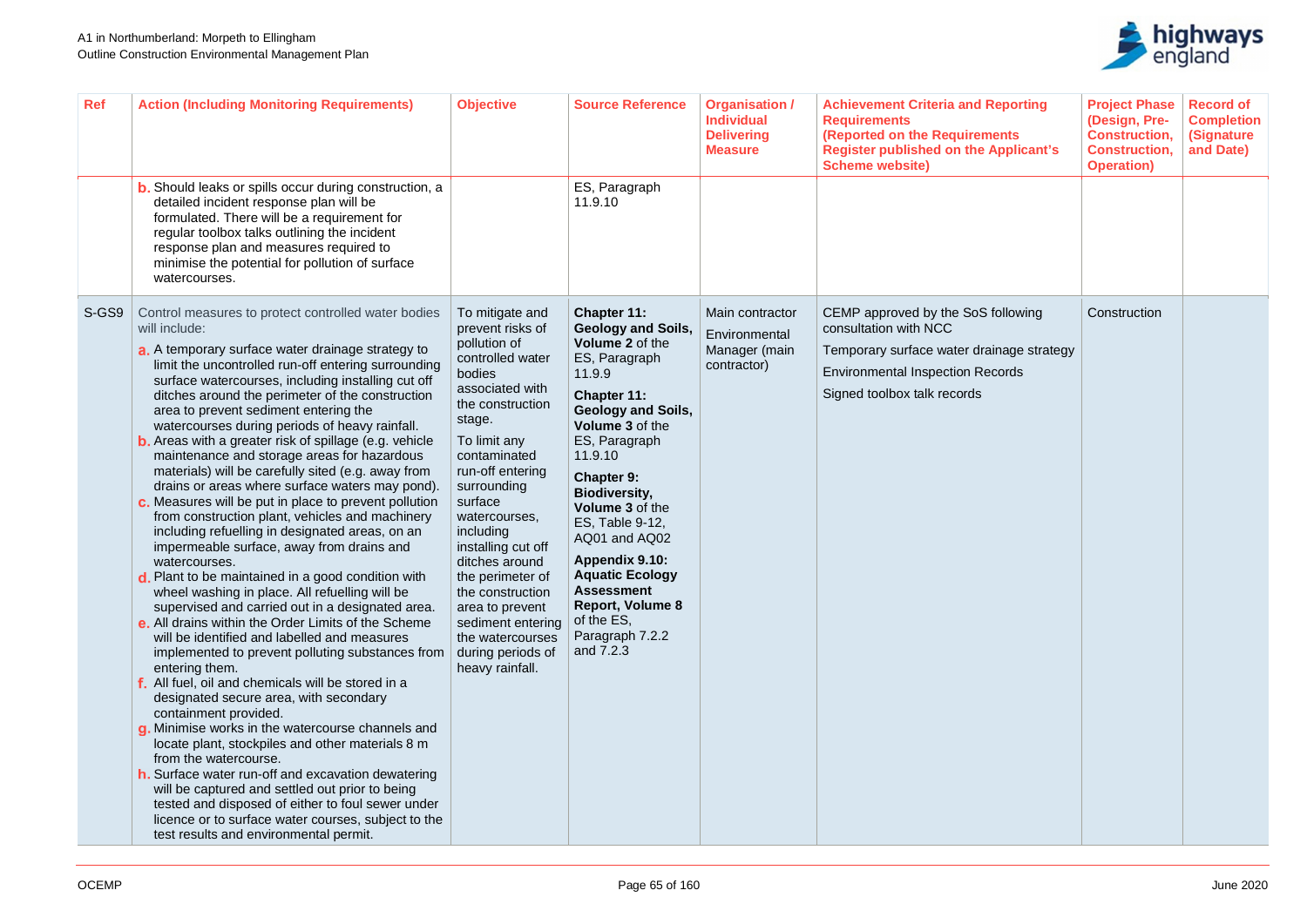

| <b>Ref</b>          | <b>Action (Including Monitoring Requirements)</b>                                                                                                                                                                                                                                                                                                                                                                                                                                                                                                                                                                                                                                                                                                                                                                                                                                                                                                                                                                                                                                                                                                                                                                                                                                                               | <b>Objective</b>                                                                     | <b>Source Reference</b>                                                                                                                                                                          | <b>Organisation /</b><br><b>Individual</b><br><b>Delivering</b><br><b>Measure</b> | <b>Achievement Criteria and Reporting</b><br><b>Requirements</b><br><b>(Reported on the Requirements</b><br><b>Register published on the Applicant's</b><br><b>Scheme website)</b>                                              | <b>Project Phase</b><br>(Design, Pre-<br><b>Construction,</b><br><b>Construction,</b><br><b>Operation</b> ) | <b>Record of</b><br><b>Completion</b><br><b>(Signature</b><br>and Date) |
|---------------------|-----------------------------------------------------------------------------------------------------------------------------------------------------------------------------------------------------------------------------------------------------------------------------------------------------------------------------------------------------------------------------------------------------------------------------------------------------------------------------------------------------------------------------------------------------------------------------------------------------------------------------------------------------------------------------------------------------------------------------------------------------------------------------------------------------------------------------------------------------------------------------------------------------------------------------------------------------------------------------------------------------------------------------------------------------------------------------------------------------------------------------------------------------------------------------------------------------------------------------------------------------------------------------------------------------------------|--------------------------------------------------------------------------------------|--------------------------------------------------------------------------------------------------------------------------------------------------------------------------------------------------|-----------------------------------------------------------------------------------|---------------------------------------------------------------------------------------------------------------------------------------------------------------------------------------------------------------------------------|-------------------------------------------------------------------------------------------------------------|-------------------------------------------------------------------------|
|                     | Stockpiles including excavated materials will be<br>stored in such a way to minimise silt laden runoff<br>and windblown particles, such as by covering or<br>seeding).<br>All loose materials will be covered so as not to<br>give rise to a significant increase in sediment load<br>to the drainage network.                                                                                                                                                                                                                                                                                                                                                                                                                                                                                                                                                                                                                                                                                                                                                                                                                                                                                                                                                                                                  |                                                                                      |                                                                                                                                                                                                  |                                                                                   |                                                                                                                                                                                                                                 |                                                                                                             |                                                                         |
| $S-$<br><b>GS10</b> | The following measures will be implemented during<br>the construction phase to minimise the risks<br>associated with explosions in confined spaces:<br>a. All works will be conducted in line with HSE<br>publication, Safe Work in Confined Spaces (Ref.<br>7).<br><b>b.</b> Confined space specific risks assessment to be<br>undertaken, before producing and implementing<br>suitable Risk Assessment Method Statement<br>(RAMS) to mitigate risks, and ensuring personnel<br>have the appropriate training.<br>c. Gas monitoring equipment to be used by all<br>operatives entering below ground confined<br>spaces.<br>d. Mine gas detectors will be placed within<br>surrounding buildings (located within 50 m) if any<br>drilling and grouting activities are required, to<br>monitor whether any hazardous ground gases are<br>being released as void pressure is increased<br>during grouting.<br>e. In the event that elevated concentrations of<br>ground gas are identified where entry into<br>confined spaces or excavations is required by<br>construction workers, a combination of<br>appropriate PPE, monitoring equipment, safe<br>entry procedures and RPE will be utilised to<br>mitigate the potential risk of exposure to<br>hazardous gas and vapours, and depleted<br>oxygen levels. | To minimise risks<br>associated with<br>explosions in<br>confined spaces.            | <b>Chapter 11:</b><br><b>Geology and Soils,</b><br>Volume 3 of the<br>ES, Paragraph<br>11.9.14<br><b>Chapter 11:</b><br><b>Geology and Soils,</b><br>Volume 3 of the<br>ES, Paragraph<br>11.9.15 | Environmental<br>Manager                                                          | CEMP approved by the Secretary of State<br>following consultation with NCC as per<br>Requirement 4, Schedule 2 of the draft<br><b>DCO (Application Document Reference:</b><br>TR010041/APP/3.1)<br>Signed toolbox talks records | Construction                                                                                                |                                                                         |
| $S-$<br><b>GS11</b> | Preparation of a RAMS to ensure mitigation<br>measures, such as temporary shoring will be<br>incorporated into excavations should there be a risk<br>of loose or unstable ground, will be implemented<br>during the construction phase.                                                                                                                                                                                                                                                                                                                                                                                                                                                                                                                                                                                                                                                                                                                                                                                                                                                                                                                                                                                                                                                                         | To minimise the<br>risks associated<br>with ground<br>collapse and<br>ground related | <b>Chapter 11:</b><br><b>Geology and Soils,</b><br>Volume 2 of the<br>ES, Paragraph<br>11.9.19                                                                                                   | Main contractor                                                                   | CEMP approved by the Secretary of State<br>following consultation with NCC as per<br>Requirement 4, Schedule 2 of the draft<br><b>DCO (Application Document Reference:</b><br>TR010041/APP/3.1)                                 | Construction                                                                                                |                                                                         |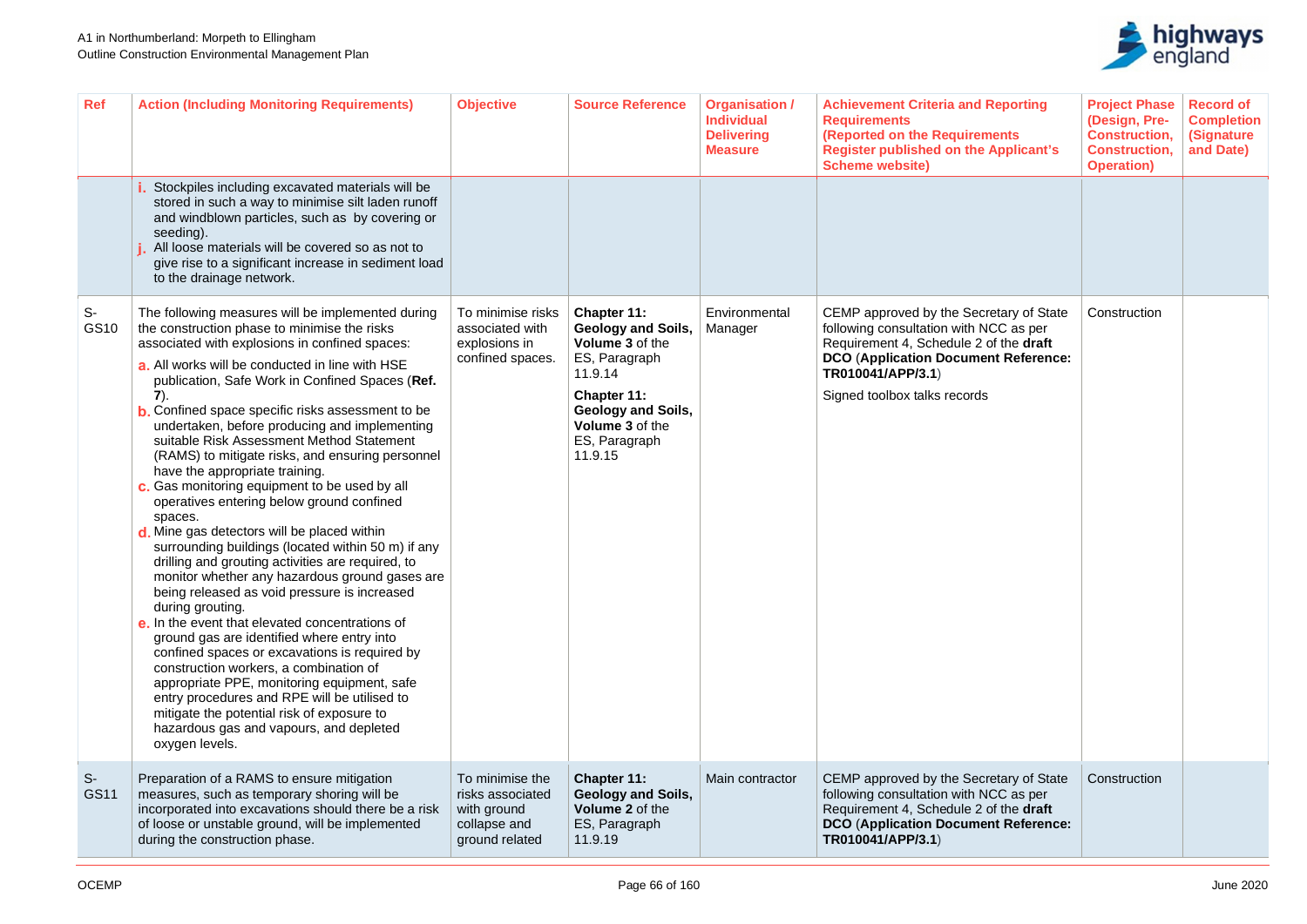

| <b>Ref</b>   | <b>Action (Including Monitoring Requirements)</b>                                                                                                                                                                                                                                                                                                                                                                                                                                                                                                                                                                                                                                                                                                                                                                                                                                                                                                                                                                                                                                                                                                                                                                                                                                                                                                                                                                                                                                                                                                                                                                                                                                                                                                        | <b>Objective</b>                                                                                       | <b>Source Reference</b>                                                                                                                                                            | <b>Organisation /</b><br><b>Individual</b><br><b>Delivering</b><br><b>Measure</b>                             | <b>Achievement Criteria and Reporting</b><br><b>Requirements</b><br><b>(Reported on the Requirements</b><br><b>Register published on the Applicant's</b><br><b>Scheme website)</b>             | <b>Project Phase</b><br>(Design, Pre-<br><b>Construction,</b><br><b>Construction,</b><br><b>Operation</b> ) | <b>Record of</b><br><b>Completion</b><br><b>(Signature</b><br>and Date) |
|--------------|----------------------------------------------------------------------------------------------------------------------------------------------------------------------------------------------------------------------------------------------------------------------------------------------------------------------------------------------------------------------------------------------------------------------------------------------------------------------------------------------------------------------------------------------------------------------------------------------------------------------------------------------------------------------------------------------------------------------------------------------------------------------------------------------------------------------------------------------------------------------------------------------------------------------------------------------------------------------------------------------------------------------------------------------------------------------------------------------------------------------------------------------------------------------------------------------------------------------------------------------------------------------------------------------------------------------------------------------------------------------------------------------------------------------------------------------------------------------------------------------------------------------------------------------------------------------------------------------------------------------------------------------------------------------------------------------------------------------------------------------------------|--------------------------------------------------------------------------------------------------------|------------------------------------------------------------------------------------------------------------------------------------------------------------------------------------|---------------------------------------------------------------------------------------------------------------|------------------------------------------------------------------------------------------------------------------------------------------------------------------------------------------------|-------------------------------------------------------------------------------------------------------------|-------------------------------------------------------------------------|
|              |                                                                                                                                                                                                                                                                                                                                                                                                                                                                                                                                                                                                                                                                                                                                                                                                                                                                                                                                                                                                                                                                                                                                                                                                                                                                                                                                                                                                                                                                                                                                                                                                                                                                                                                                                          | structural<br>damage.                                                                                  | Chapter 11:<br><b>Geology and Soils,</b><br>Volume 3 of the<br>ES, Paragraph<br>11.9.20                                                                                            |                                                                                                               |                                                                                                                                                                                                |                                                                                                             |                                                                         |
| $S-$<br>GS12 | Further intrusive ground investigation (GI) will be<br>required at the detailed design phase to assess for<br>the presence of shallow workings and inform grout<br>stabilisation requirements. The following aspects will<br>be reviewed following the completion of the GI<br>works to ascertain whether these measures will be<br>implemented:<br>a. The incorporation of a high strength basal geogrid<br>beneath new earthworks to control settlement in<br>the case of surface movement due to collapse of<br>any unrecorded workings, if required, subject to<br>further detailed assessment as part of the<br>detailed design.<br><b>b.</b> Additional capacity to be designed into the rigid<br>inclusions and load transfer platform/distribution<br>mat combination to further increase its ability to<br>tolerate minor ground movements resulting from<br>any shallow working collapse associated with<br>bridges and embankments in areas considered to<br>be as risks from collapse, if required, subject to<br>further ground investigation data undertaken to<br>support the detailed design.<br>c. If grouting is required, grouting pressure checks<br>to be undertaken when pumping any grout into<br>the ground to monitor whether any anomalies in<br>pressure are noted which could signify that<br>grouting may be reaching areas outside those<br>intended.<br>d. Where required, a grout curtain will be installed<br>(e.g. using pea gravel) to restrict the flow of grout<br>beyond the treatment boundaries, and inhibit the<br>impact upon any surrounding shaft walls.<br>e. Mine shafts/adits located within the Order Limits<br>of the Scheme will be fenced off for the duration<br>of the works with adequate signage. | To minimise risks<br>associated with<br>ground collapse<br>and ground<br>related structural<br>damage. | Chapter 11:<br><b>Geology and Soils,</b><br>Volume 2 of the<br>ES, Paragraph<br>11.9.20<br>Chapter 11:<br><b>Geology and Soils,</b><br>Volume 3 of the<br>ES, Paragraph<br>11.9.21 | Main contractor<br>Environmental<br>Manager (main<br>contractor)<br>Environmental<br>Consultant<br>(designer) | CEMP approved by the SoS following<br>consultation with NCC as per Requirement<br>4. Schedule 2 of the draft DCO<br>(Application Document Reference:<br>TR010041/APP/3.1)<br><b>GI Reports</b> | Construction                                                                                                |                                                                         |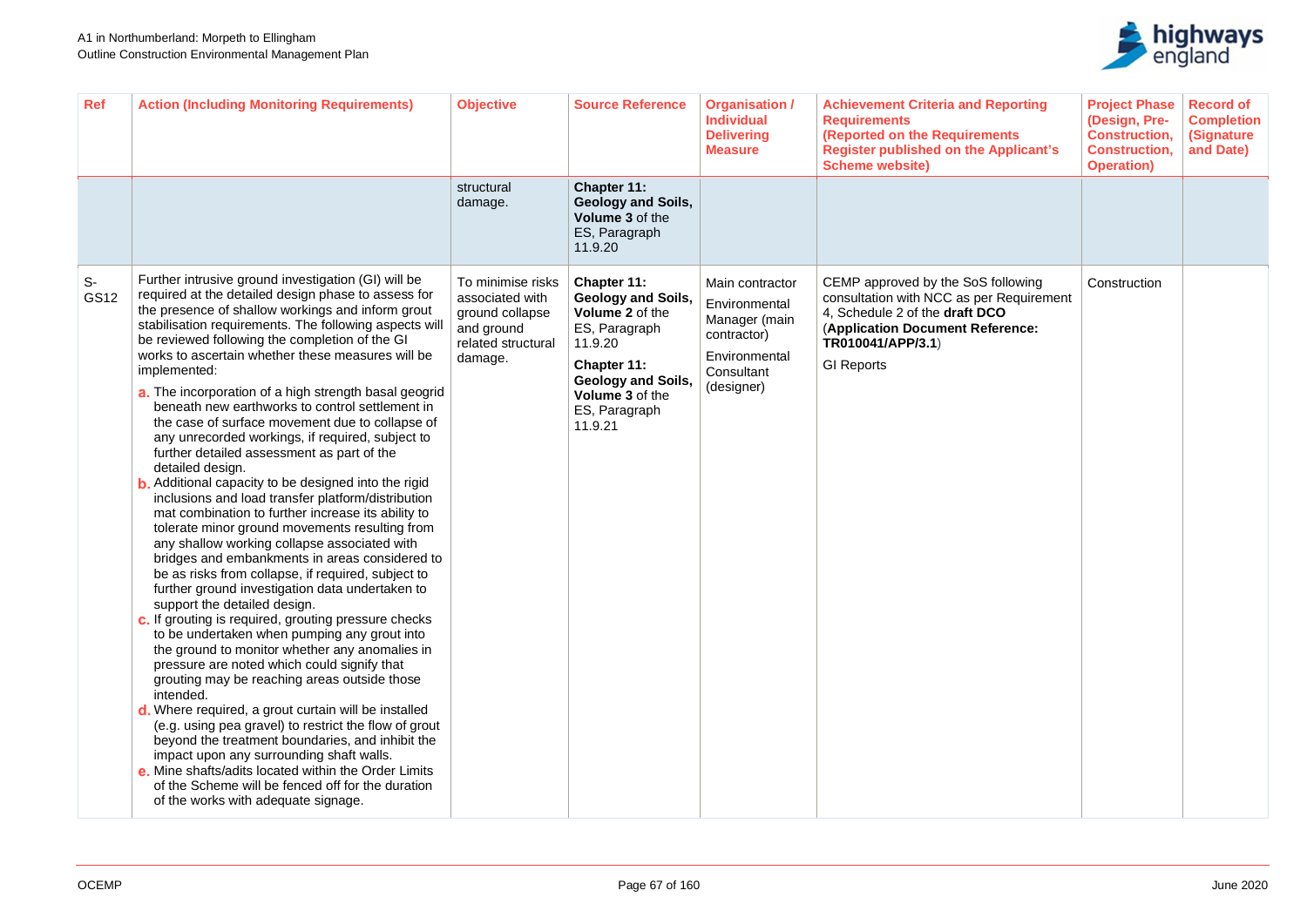

| <b>Ref</b>                         | <b>Action (Including Monitoring Requirements)</b>                                                                                                                                                                                                                                                                                                                                                                                                                                                                                                                                                                                                                                                   | <b>Objective</b>                                                                | <b>Source Reference</b>                                                                                                                                                                                                | <b>Organisation /</b><br><b>Individual</b><br><b>Delivering</b><br><b>Measure</b> | <b>Achievement Criteria and Reporting</b><br><b>Requirements</b><br><b>(Reported on the Requirements</b><br><b>Register published on the Applicant's</b><br><b>Scheme website)</b>                                                                          | <b>Project Phase</b><br>(Design, Pre-<br><b>Construction,</b><br><b>Construction,</b><br><b>Operation</b> ) | <b>Record of</b><br><b>Completion</b><br><b>(Signature</b><br>and Date) |  |  |  |  |
|------------------------------------|-----------------------------------------------------------------------------------------------------------------------------------------------------------------------------------------------------------------------------------------------------------------------------------------------------------------------------------------------------------------------------------------------------------------------------------------------------------------------------------------------------------------------------------------------------------------------------------------------------------------------------------------------------------------------------------------------------|---------------------------------------------------------------------------------|------------------------------------------------------------------------------------------------------------------------------------------------------------------------------------------------------------------------|-----------------------------------------------------------------------------------|-------------------------------------------------------------------------------------------------------------------------------------------------------------------------------------------------------------------------------------------------------------|-------------------------------------------------------------------------------------------------------------|-------------------------------------------------------------------------|--|--|--|--|
| $S-$<br>GS13                       | During construction works surface watercourses<br>located within 50 m of earthworks will be<br>monitored/inspected regularly (weekly). A baseline<br>will be established prior to the commencement of<br>construction.                                                                                                                                                                                                                                                                                                                                                                                                                                                                              | To identify any<br>pollution as a<br>result of e.g. silt,<br>fuel or chemicals. | <b>Chapter 11:</b><br><b>Geology and Soils,</b><br>Volume 2 of the<br>ES, Paragraph<br>11.9.9<br><b>Chapter 11:</b><br><b>Geology and Soils,</b><br>Volume 3 of the<br>ES, Paragraph<br>11.9.10                        | Main contractor<br>Environmental<br>Manager (main<br>contractor)                  | CEMP approved by the Secretary of State<br>following consultation with NCC as per<br>Requirement 4, Schedule 2 of the draft<br><b>DCO (Application Document Reference:</b><br>TR010041/APP/3.1)<br><b>Environmental Inspection Records</b>                  | Construction                                                                                                |                                                                         |  |  |  |  |
| $S-$<br><b>GS14</b>                | Detailed unexploded ordnance (UXO) risk<br>assessment has identified there is an overall low risk<br>of encountering UXO. The area proposed for use as<br>the Main Compound lies outside the area included<br>within the detailed UXO assessment, as there are<br>no below ground excavations further investigation<br>with respect to UXO is not required. Should<br>excavations be proposed in areas not already<br>covered by UXO assessments, e.g. the Main<br>Compound further assessment with respect to UXO<br>will be required.                                                                                                                                                             | To eliminate<br>exposure to<br>UXO's.                                           | <b>Chapter 11:</b><br><b>Geology and Soils,</b><br>Volume 2 of the<br>ES, Paragraph<br>$11.7.49 - 11.7.50$<br>Chapter 11:<br><b>Geology and Soils,</b><br>Volume 3 of the<br>ES, Paragraph<br>11.7.149 and<br>11.7.150 | Main contractor                                                                   | CEMP approved by the Secretary of State<br>following consultation with NCC as per<br>Requirement 4, Schedule 2 of the draft<br><b>DCO (Application Document Reference:</b><br>TR010041/APP/3.1)                                                             | Construction                                                                                                |                                                                         |  |  |  |  |
| <b>Population and Human Health</b> |                                                                                                                                                                                                                                                                                                                                                                                                                                                                                                                                                                                                                                                                                                     |                                                                                 |                                                                                                                                                                                                                        |                                                                                   |                                                                                                                                                                                                                                                             |                                                                                                             |                                                                         |  |  |  |  |
| S-PH <sub>5</sub>                  | During the construction phase, traffic will be<br>managed using speed restrictions and some<br>overnight working as outlined in Chapter 2: The<br>Scheme, Volume 1 of the ES (Application<br>Document Reference: TR010041/APP/6.1).<br>Temporary signage and layout will be clear to avoid<br>creating route uncertainty for users. Any diversions<br>or closures undertaken during construction will be<br>clearly advertised, and any diversionary routes will<br>be clearly signposted and not lead to uncertainty.<br>Details of traffic management measures will be<br>listed within the Construction Traffic Management<br><b>Plan (Application Document Reference:</b><br>TR010041/APP/7.4). | To reduce effects<br>on motorised<br>users.                                     | Chapter 12:<br><b>Population and</b><br>Human Health,<br>Volume 2 of the<br>ES, Paragraph<br>12.9.10<br><b>Chapter 12:</b><br><b>Population and</b><br>Human Health,<br>Volume 3 of the<br>ES, Paragraph<br>12.9.10    | Main contractor                                                                   | CEMP approved by the SoS following<br>consultation with NCC<br><b>Construction Traffic Management Plan</b><br>approved by the Secretary of State<br>following consultation with NCC as per<br>Requirement 11, Schedule 2 of the draft<br>DCO<br><b>CTMP</b> | Construction                                                                                                |                                                                         |  |  |  |  |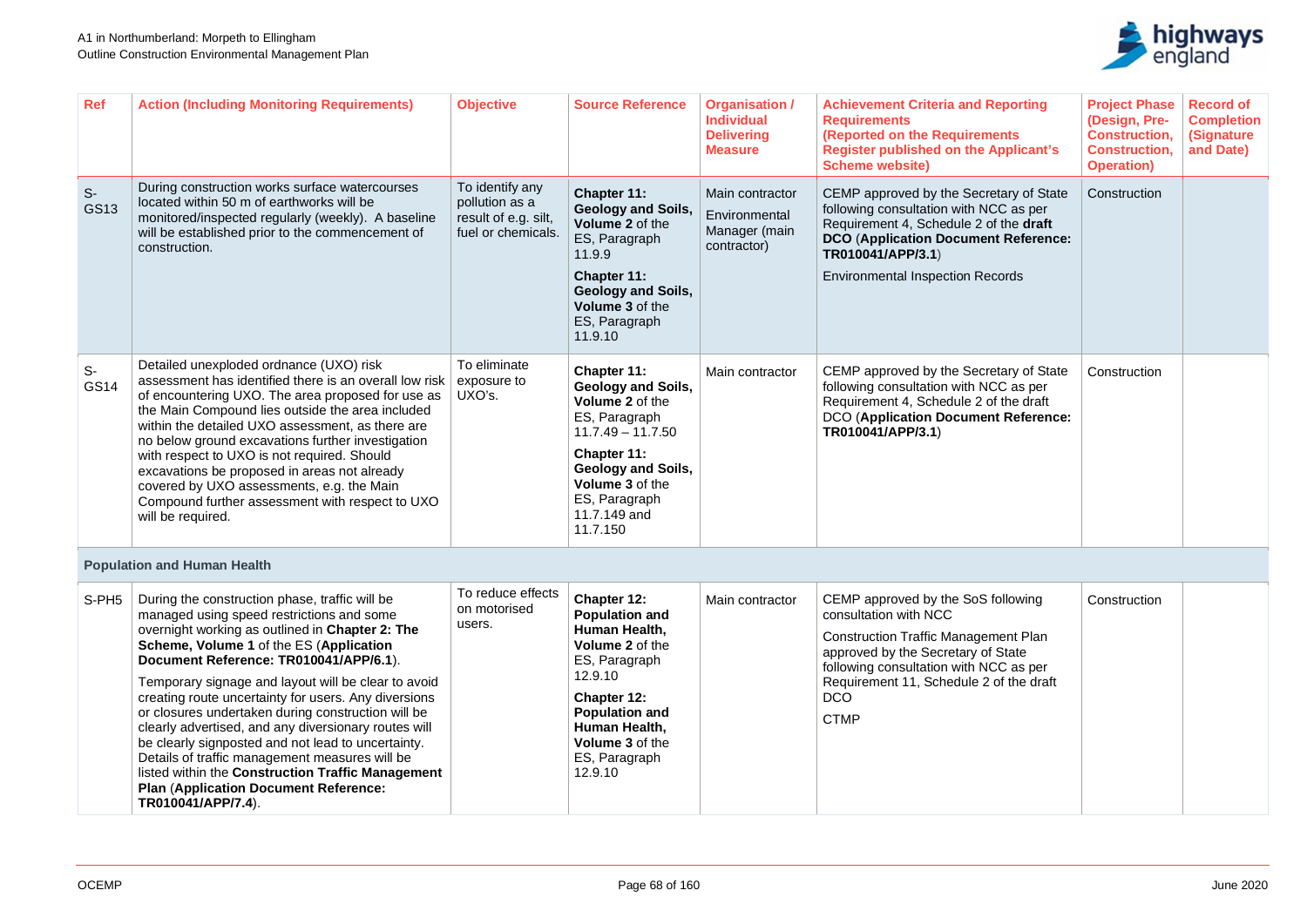

| <b>Ref</b>        | <b>Action (Including Monitoring Requirements)</b>                                                                                                                                                                                                                                                                                                                                                                                                                                                                                                                                                                                                                                                                                                                   | <b>Objective</b>                                                                                                  | <b>Source Reference</b>                                                                                                                                                                                                    | <b>Organisation /</b><br><b>Individual</b><br><b>Delivering</b><br><b>Measure</b> | <b>Achievement Criteria and Reporting</b><br><b>Requirements</b><br><b>(Reported on the Requirements</b><br><b>Register published on the Applicant's</b><br><b>Scheme website)</b> | <b>Project Phase</b><br>(Design, Pre-<br><b>Construction,</b><br><b>Construction,</b><br><b>Operation</b> ) | <b>Record of</b><br><b>Completion</b><br><b>(Signature</b><br>and Date) |
|-------------------|---------------------------------------------------------------------------------------------------------------------------------------------------------------------------------------------------------------------------------------------------------------------------------------------------------------------------------------------------------------------------------------------------------------------------------------------------------------------------------------------------------------------------------------------------------------------------------------------------------------------------------------------------------------------------------------------------------------------------------------------------------------------|-------------------------------------------------------------------------------------------------------------------|----------------------------------------------------------------------------------------------------------------------------------------------------------------------------------------------------------------------------|-----------------------------------------------------------------------------------|------------------------------------------------------------------------------------------------------------------------------------------------------------------------------------|-------------------------------------------------------------------------------------------------------------|-------------------------------------------------------------------------|
| S-PH <sub>6</sub> | To ensure the negative effects on amenity value and<br>disruption are reduced as far as possible during the<br>construction phase for Walkers, Cyclists and Horse<br>riders (WCH), the following measures will be<br>implemented:<br>a. Any temporary diversionary works or closure of<br>(WCH) routes will be undertaken following<br>consultation with affected individuals, groups, and<br>NCC.<br><b>b.</b> The public will be informed of the nature, timing<br>and duration of activities during the construction<br>phase and the duration of any works by<br>newsletter and other forms of appropriate<br>communication.<br>c. If alternative access points or routes are required,<br>directions will be clearly communicated in<br>appropriate locations. | To reduce<br>community<br>severance and<br>effects on WCHs.                                                       | <b>Chapter 12:</b><br><b>Population and</b><br>Human Health,<br>Volume 2 of the<br>ES, Paragraph<br>12.9.16<br><b>Chapter 12:</b><br><b>Population and</b><br>Human Health,<br>Volume 3 of the<br>ES, Paragraph<br>12.9.13 | <b>Public Liaison</b><br>Officer<br>Main contractor                               | CEMP approved by the SoS following<br>consultation with NCC Communications<br>Plan<br><b>CTMP</b><br><b>PRoW Management Plan</b>                                                   | Construction                                                                                                |                                                                         |
| S-PH7             | A PRoW Management Plan will be produced by the<br>main contractor prior to construction. The PRoW<br>Management Plan will highlight where potential<br>PRoW closures and diversions are required and the<br>extent of any reinstatement works required. Details<br>of the temporary management of affected PRoW are<br>outlined within the Construction Traffic<br><b>Management Plan (Application Document Ref:</b><br>TR010041/APP/7.4)                                                                                                                                                                                                                                                                                                                           | To reduce effects<br>on WCHs.                                                                                     | Chapter 12:<br><b>Population and</b><br>Human Health,<br>Volume 2 of the<br>ES, Paragraph<br>12.9.16<br><b>Chapter 12:</b><br><b>Population and</b><br>Human Health,<br>Volume 3 of the<br>ES, Paragraph<br>12.9.13        | Main contractor                                                                   | CEMP approved by the SoS following<br>consultation with NCC<br><b>CTMP</b><br><b>PRoW Management Plan</b>                                                                          | Construction                                                                                                |                                                                         |
| S-PH <sub>8</sub> | Traffic management systems and, potentially,<br>diversion routes will be put in place to maintain<br>access to the identified community facilities,<br>residential properties and communities,<br>businesses/commercial facilities and private land<br>holdings during construction and operation.                                                                                                                                                                                                                                                                                                                                                                                                                                                                  | To reduce effects<br>on physical<br>assets such as<br>community<br>facilities,<br>residencies, and<br>businesses. | <b>Chapter 12:</b><br><b>Population and</b><br>Human Health,<br>Volume 2 of the<br>ES, Paragraph<br>12.9.15<br><b>Chapter 12:</b><br><b>Population and</b><br>Human Health,<br>Volume 3 of the                             | The Applicant<br>Main contractor                                                  | <b>CTMP</b><br><b>Communications Plan</b>                                                                                                                                          | Construction                                                                                                |                                                                         |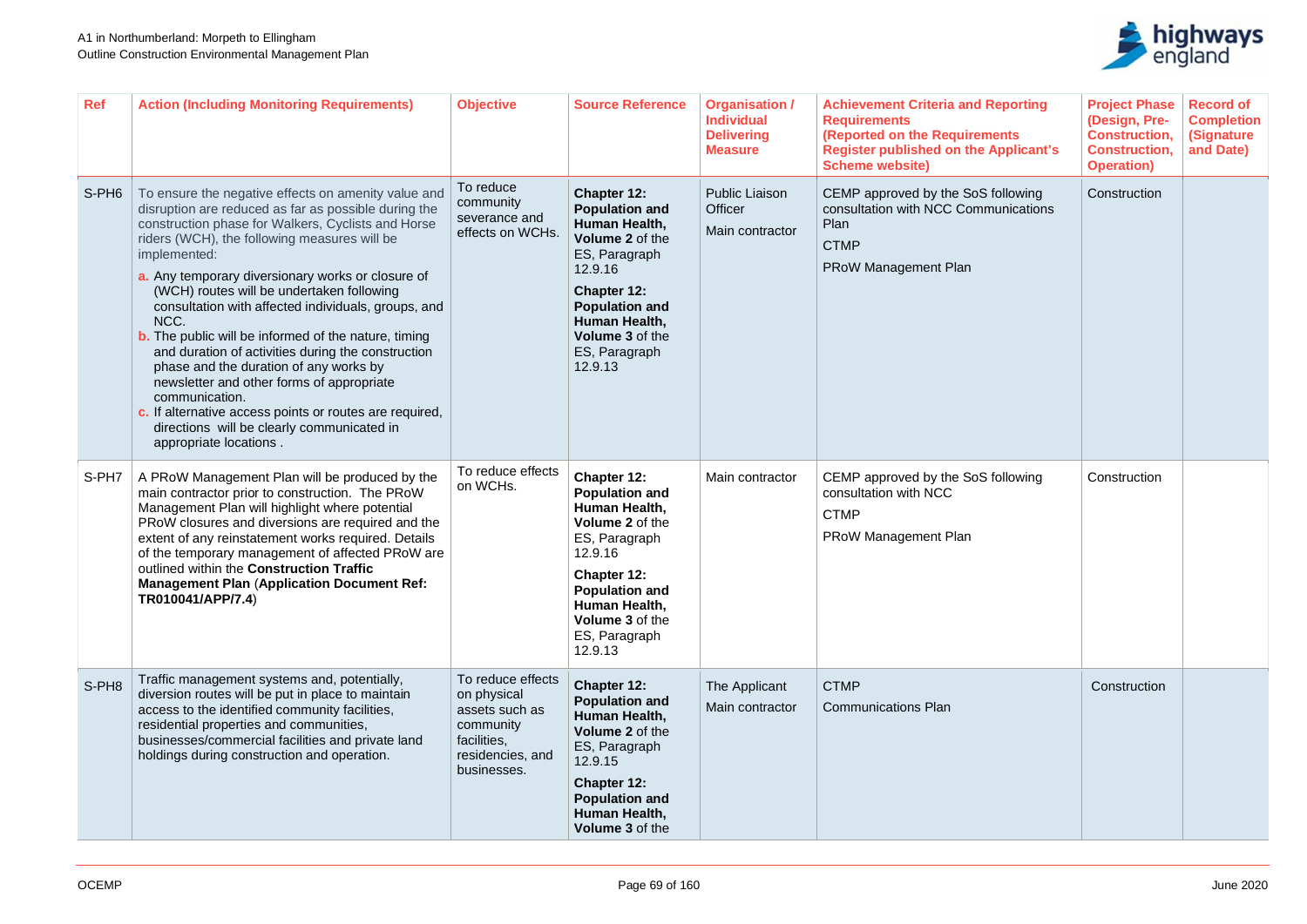

| <b>Ref</b>          | <b>Action (Including Monitoring Requirements)</b>                                                                                                                                                                                                                                                                                                                                                                                                                                                                                                                                   | <b>Objective</b>                                                           | <b>Source Reference</b>                                                                                                                                                                                                                                                                                                                                      | <b>Organisation /</b><br><b>Individual</b><br><b>Delivering</b><br><b>Measure</b> | <b>Achievement Criteria and Reporting</b><br><b>Requirements</b><br><b>(Reported on the Requirements</b><br><b>Register published on the Applicant's</b><br><b>Scheme website)</b>                                             | <b>Project Phase</b><br>(Design, Pre-<br><b>Construction,</b><br><b>Construction,</b><br><b>Operation</b> ) | <b>Record of</b><br><b>Completion</b><br><b>(Signature</b><br>and Date) |
|---------------------|-------------------------------------------------------------------------------------------------------------------------------------------------------------------------------------------------------------------------------------------------------------------------------------------------------------------------------------------------------------------------------------------------------------------------------------------------------------------------------------------------------------------------------------------------------------------------------------|----------------------------------------------------------------------------|--------------------------------------------------------------------------------------------------------------------------------------------------------------------------------------------------------------------------------------------------------------------------------------------------------------------------------------------------------------|-----------------------------------------------------------------------------------|--------------------------------------------------------------------------------------------------------------------------------------------------------------------------------------------------------------------------------|-------------------------------------------------------------------------------------------------------------|-------------------------------------------------------------------------|
|                     |                                                                                                                                                                                                                                                                                                                                                                                                                                                                                                                                                                                     |                                                                            | ES, Paragraph<br>12.9.15                                                                                                                                                                                                                                                                                                                                     |                                                                                   |                                                                                                                                                                                                                                |                                                                                                             |                                                                         |
| S-PH9               | Temporary bus stops will be provided during<br>construction and permanent bus stops during<br>operation. The exact location of these temporary<br>locations will be finalised prior to construction in<br>discussions with the service provider and NCC as<br>the Highway Authority. The location of the<br>permanent bus stops has already been determined.                                                                                                                                                                                                                        | To maximise<br>safety and<br>security for<br>WCHs.                         | Chapter 12:<br><b>Population and</b><br>Human Health,<br>Volume 2 of the<br>ES, Paragraph<br>12.9.13<br>Chapter 12:<br><b>Population and</b><br>Human Health,<br>Volume 3 of the<br>ES, Paragraphs<br>12.9.12                                                                                                                                                | Main contractor                                                                   | CEMP approved by the Secretary of State<br>following consultation with NCC as per<br>Requirement 4, Schedule 2 of the draft<br><b>DCO (Application Document Reference:</b><br>TR010041/APP/3.1)<br><b>PRoW Management Plan</b> | Construction                                                                                                |                                                                         |
| $S-$<br><b>PH10</b> | Pursuant to the Compensation Code, compensation<br>will be agreed as part of the Scheme with the<br>relevant parties whose land will be temporarily<br>acquired to accommodate the Scheme. During the<br>period when temporarily occupied land is in<br>aftercare, any shortfall in production can be made<br>up through the payment of compensation. The<br>business should therefore not be disadvantaged in<br>the short term. This will be agreed with the<br>Applicant.<br>Maintaining existing access wherever<br>possible/creating new temporary tracks or access<br>points. | To reduce<br>temporary<br>construction<br>effects on<br>Agricultural Land. | <b>Chapter 12:</b><br><b>Population and</b><br>Human Health,<br>Volume 2 of the<br>ES, Paragraph<br>12.9.23<br><b>Chapter 12:</b><br><b>Population and</b><br>Human Health,<br>Volume 3 of the<br>ES, Paragraph<br>12.9.21<br><b>Appendix 12.1:</b><br><b>Agricultural</b><br><b>Assessment</b><br>(Confidential),<br>Volume 7 of the<br>ES, Paragraph 4.4.9 | The Applicant<br>Main contractor                                                  | CEMP approved by the SoS following<br>consultation with NCC<br>Soil Management Strategy                                                                                                                                        | Construction                                                                                                |                                                                         |
| $S-$<br><b>PH11</b> | Measures will be put in place to maximise the<br>potential for the workforce and project supply chain<br>to be sourced locally. These measures will include:                                                                                                                                                                                                                                                                                                                                                                                                                        | To maximise<br>benefits to the<br>local economy.                           | Chapter 12:<br><b>Population and</b><br>Human Health,<br>Volume 2 of the                                                                                                                                                                                                                                                                                     | The Applicant<br>Main contractor                                                  | CEMP approved by the SoS following<br>consultation with NCC                                                                                                                                                                    | Construction                                                                                                |                                                                         |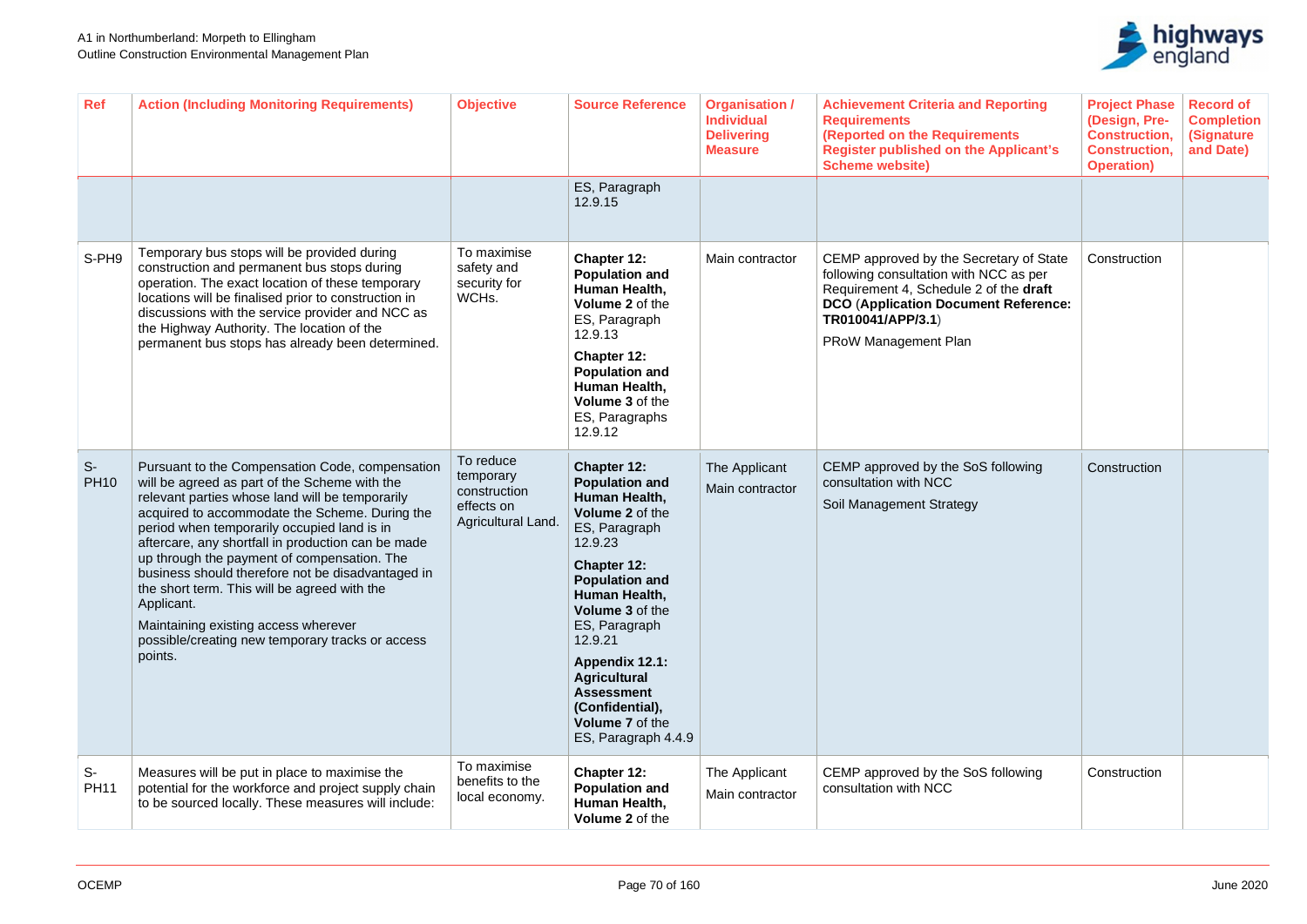

| <b>Ref</b> | <b>Action (Including Monitoring Requirements)</b>                                                                                                                                                                                                                                                                                                                                                                                                                                                                                                                                                                                                                                                                                                                                                                                                                                                                                                                                                                                                                                                                                                                                                                                                                                            | <b>Objective</b>                                                                                                                             | <b>Source Reference</b>                                                                                                                                                                                                 | <b>Organisation /</b><br><b>Individual</b><br><b>Delivering</b><br><b>Measure</b> | <b>Achievement Criteria and Reporting</b><br><b>Requirements</b><br><b>(Reported on the Requirements</b><br><b>Register published on the Applicant's</b><br><b>Scheme website)</b>                                           | <b>Project Phase</b><br>(Design, Pre-<br><b>Construction,</b><br><b>Construction,</b><br><b>Operation</b> ) | <b>Record of</b><br><b>Completion</b><br><b>(Signature</b><br>and Date) |
|------------|----------------------------------------------------------------------------------------------------------------------------------------------------------------------------------------------------------------------------------------------------------------------------------------------------------------------------------------------------------------------------------------------------------------------------------------------------------------------------------------------------------------------------------------------------------------------------------------------------------------------------------------------------------------------------------------------------------------------------------------------------------------------------------------------------------------------------------------------------------------------------------------------------------------------------------------------------------------------------------------------------------------------------------------------------------------------------------------------------------------------------------------------------------------------------------------------------------------------------------------------------------------------------------------------|----------------------------------------------------------------------------------------------------------------------------------------------|-------------------------------------------------------------------------------------------------------------------------------------------------------------------------------------------------------------------------|-----------------------------------------------------------------------------------|------------------------------------------------------------------------------------------------------------------------------------------------------------------------------------------------------------------------------|-------------------------------------------------------------------------------------------------------------|-------------------------------------------------------------------------|
|            | a. Working with local people and local businesses to<br>ensure that, wherever possible, investment in the<br>North East, stays in the North East.<br>Engaging with Jobcentre Plus to advertise job<br>opportunities to local people seeking employment<br>and identifying opportunities for work placements,<br>further education, skills training.<br>Opportunities for everybody working on the<br>Scheme to upskill, through experience, training<br>and development programmes.                                                                                                                                                                                                                                                                                                                                                                                                                                                                                                                                                                                                                                                                                                                                                                                                          |                                                                                                                                              | ES, Paragraph<br>12.9.24<br>Chapter 12:<br><b>Population and</b><br>Human Health,<br>Volume 3 of the<br>ES, Paragraph<br>12.9.28                                                                                        |                                                                                   |                                                                                                                                                                                                                              |                                                                                                             |                                                                         |
|            | <b>Material Resources</b>                                                                                                                                                                                                                                                                                                                                                                                                                                                                                                                                                                                                                                                                                                                                                                                                                                                                                                                                                                                                                                                                                                                                                                                                                                                                    |                                                                                                                                              |                                                                                                                                                                                                                         |                                                                                   |                                                                                                                                                                                                                              |                                                                                                             |                                                                         |
| $S-M6$     | A CEMP, incorporating a Site Waste Management<br>Plan (SWMP) and CL:AIRE compliant Materials<br>Management Plan (MMP) will be implemented by<br>the main contractor in order to identify, monitor and<br>manage materials and arisings on site.<br>The SWMP will be deployed to reduce waste<br>disposal to landfill, and (therein) potential harm to<br>the environment. The SWMP will set out the<br>person(s) responsible for resource management on<br>site and monitor:<br>a. Types and volumes of waste reused, recycled<br>and landfilled.<br><b>b.</b> Where the materials and waste have been<br>reused, recycled and landfilled, both on and off<br>site.<br>c. Waste recovery and disposal facilities that will be<br>used and their details of their permits, licences<br>and exemptions, both on and off site.<br>d. Waste recovery and disposal contractors that will<br>be used and details of waste carriers' licence.<br>e. Any waste exemptions that are in place in order<br>to enable waste to be reused.<br>f. Waste transfer notes (WTNs) and waste<br>consignments notes to ensure that all waste<br>movements are accompanied by a WTN and that<br>all requisite information is provided.<br>g. Scheme performance objectives and targets to<br>ensure they are met. | To avoid and<br>mitigate adverse<br>impacts from<br>material<br>resources<br>consumption, and<br>the generation<br>and disposal of<br>waste. | Chapter 13:<br><b>Material</b><br>Resources,<br>Volume 2 of the<br>ES, Paragraph<br>13.9.2 and 13.11.2<br><b>Chapter 13:</b><br><b>Material</b><br>Resources,<br>Volume 3 of the<br>ES, Paragraph<br>13.9.2 and 13.11.2 | Main contractor                                                                   | CEMP approved by the Secretary of State<br>following consultation with NCC as per<br>Requirement 4, Schedule 2 of the draft<br><b>DCO (Application Document Reference:</b><br>TR010041/APP/3.1)<br><b>SWMP</b><br><b>MMP</b> | Construction                                                                                                | $S-M6$                                                                  |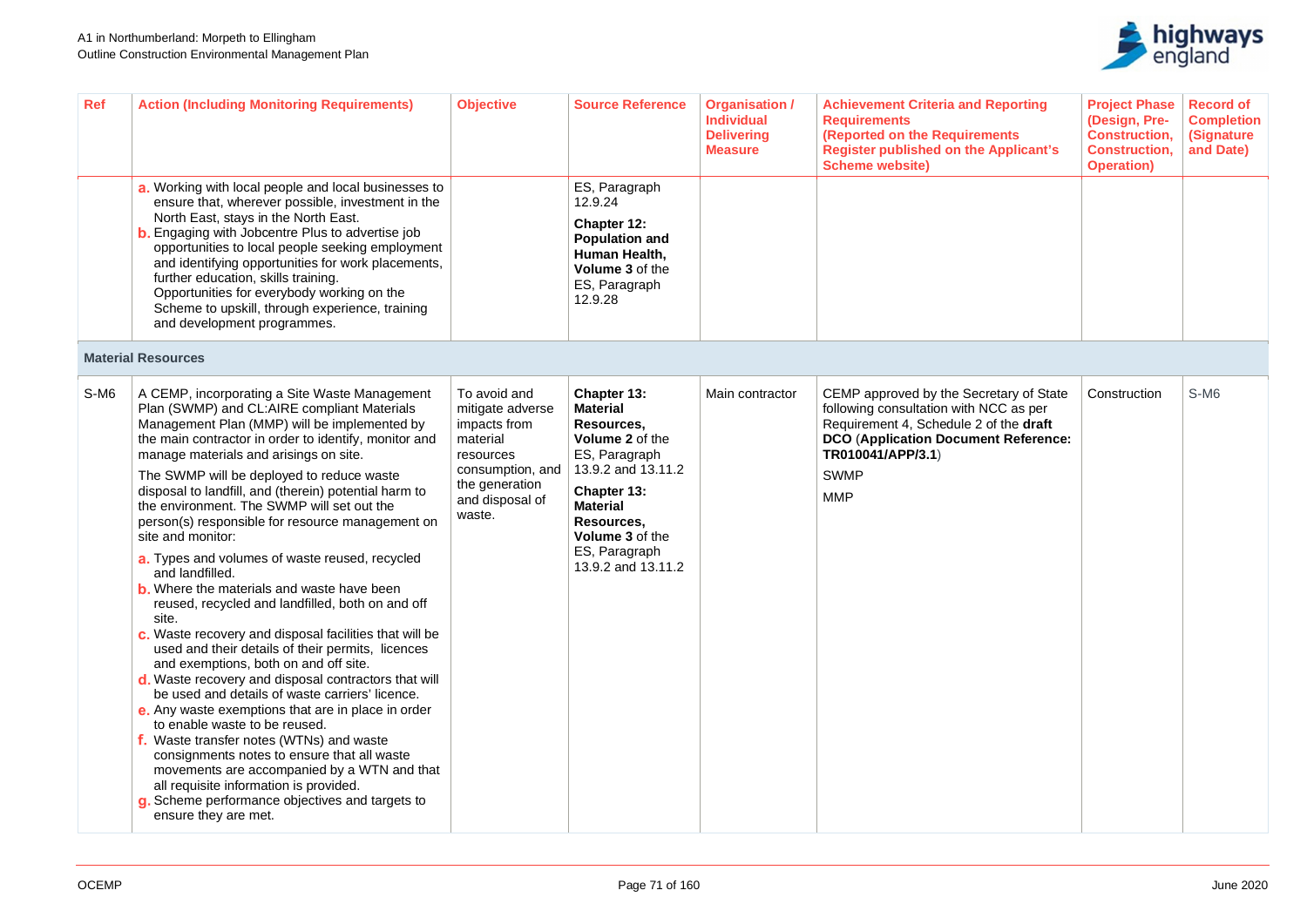

| <b>Ref</b> | <b>Action (Including Monitoring Requirements)</b>                                                                                                                                                                                                                                                                                                                                                                                                                                                                                                                                                                                                                                                                                                                                                                                                                                                                       | <b>Objective</b>                                                                                                | <b>Source Reference</b>                                                                                                                                                                                | <b>Organisation /</b><br><b>Individual</b><br><b>Delivering</b><br><b>Measure</b>                             | <b>Achievement Criteria and Reporting</b><br><b>Requirements</b><br><b>(Reported on the Requirements)</b><br><b>Register published on the Applicant's</b><br><b>Scheme website)</b>                            | <b>Project Phase</b><br>(Design, Pre-<br><b>Construction,</b><br><b>Construction,</b><br><b>Operation</b> ) | <b>Record of</b><br><b>Completion</b><br><b>(Signature</b><br>and Date) |
|------------|-------------------------------------------------------------------------------------------------------------------------------------------------------------------------------------------------------------------------------------------------------------------------------------------------------------------------------------------------------------------------------------------------------------------------------------------------------------------------------------------------------------------------------------------------------------------------------------------------------------------------------------------------------------------------------------------------------------------------------------------------------------------------------------------------------------------------------------------------------------------------------------------------------------------------|-----------------------------------------------------------------------------------------------------------------|--------------------------------------------------------------------------------------------------------------------------------------------------------------------------------------------------------|---------------------------------------------------------------------------------------------------------------|----------------------------------------------------------------------------------------------------------------------------------------------------------------------------------------------------------------|-------------------------------------------------------------------------------------------------------------|-------------------------------------------------------------------------|
|            | An MMP will be used to monitor the maximum reuse<br>of both natural soils and made ground<br>(contaminated or otherwise). The MMP forms part of<br>the CL:AIRE code of practice to determine that the<br>materials will not harm human health or pollute the<br>environment and are no longer considered a waste.<br>The MMP requires answers to a series of questions<br>including:<br>a. The parties involved.<br><b>b.</b> Suitability for use criteria.<br>c. Certainty of use.<br>d. Quantity of use.<br>e. Contingency arrangements.<br><b>f.</b> Tracking and document control.<br>g. Verification plan.<br>As the detailed design stage of the Scheme<br>progresses, the potential to refine materials<br>specifications to incorporate greater recycled<br>content, reuse on-site material resources from<br>demolition, and reuse structures will be investigated<br>and documented through the SWMP and MMP. |                                                                                                                 |                                                                                                                                                                                                        |                                                                                                               |                                                                                                                                                                                                                |                                                                                                             |                                                                         |
| $S-M7$     | Use of secondary and recycled materials (e.g. steel,<br>concrete or aggregate) will minimise the<br>consumption of primary materials in line with the<br>regional target of 26%.                                                                                                                                                                                                                                                                                                                                                                                                                                                                                                                                                                                                                                                                                                                                        | In order to<br>increase resource<br>efficiency.                                                                 | <b>Chapter 13:</b><br><b>Material</b><br>Resources,<br>Volume 2 of the<br>ES, Paragraph<br>13.9.3<br><b>Chapter 13:</b><br><b>Material</b><br>Resources,<br>Volume 3 of the<br>ES, Paragraph<br>13.9.3 | Main contractor<br>Environmental<br>Manager (main<br>contractor)<br>Environmental<br>Consultant<br>(designer) | CEMP approved by the SoS following<br>consultation with NCC<br><b>MMP</b>                                                                                                                                      | Construction                                                                                                |                                                                         |
| $S-M8$     | As far as possible, material resources produced<br>during demolition will be re-used in the construction<br>of the new road (e.g. kerbing elements, concrete<br>fencing, culverts and signage foundations will be<br>crushed on site for re-use in hardstanding).                                                                                                                                                                                                                                                                                                                                                                                                                                                                                                                                                                                                                                                       | To avoid and<br>mitigate adverse<br>impacts from<br>material<br>resources<br>consumption, and<br>the generation | Chapter 13:<br><b>Material</b><br>Resources,<br>Volume 2 of the<br>ES, Paragraph<br>13.9.3 and Table<br>$13 - 16$                                                                                      | Main contractor                                                                                               | CEMP approved by the Secretary of State<br>following consultation with NCC as per<br>Requirement 4, Schedule 2 of the draft<br><b>DCO (Application Document Reference:</b><br>TR010041/APP/3.1)<br><b>SWMP</b> | Construction                                                                                                |                                                                         |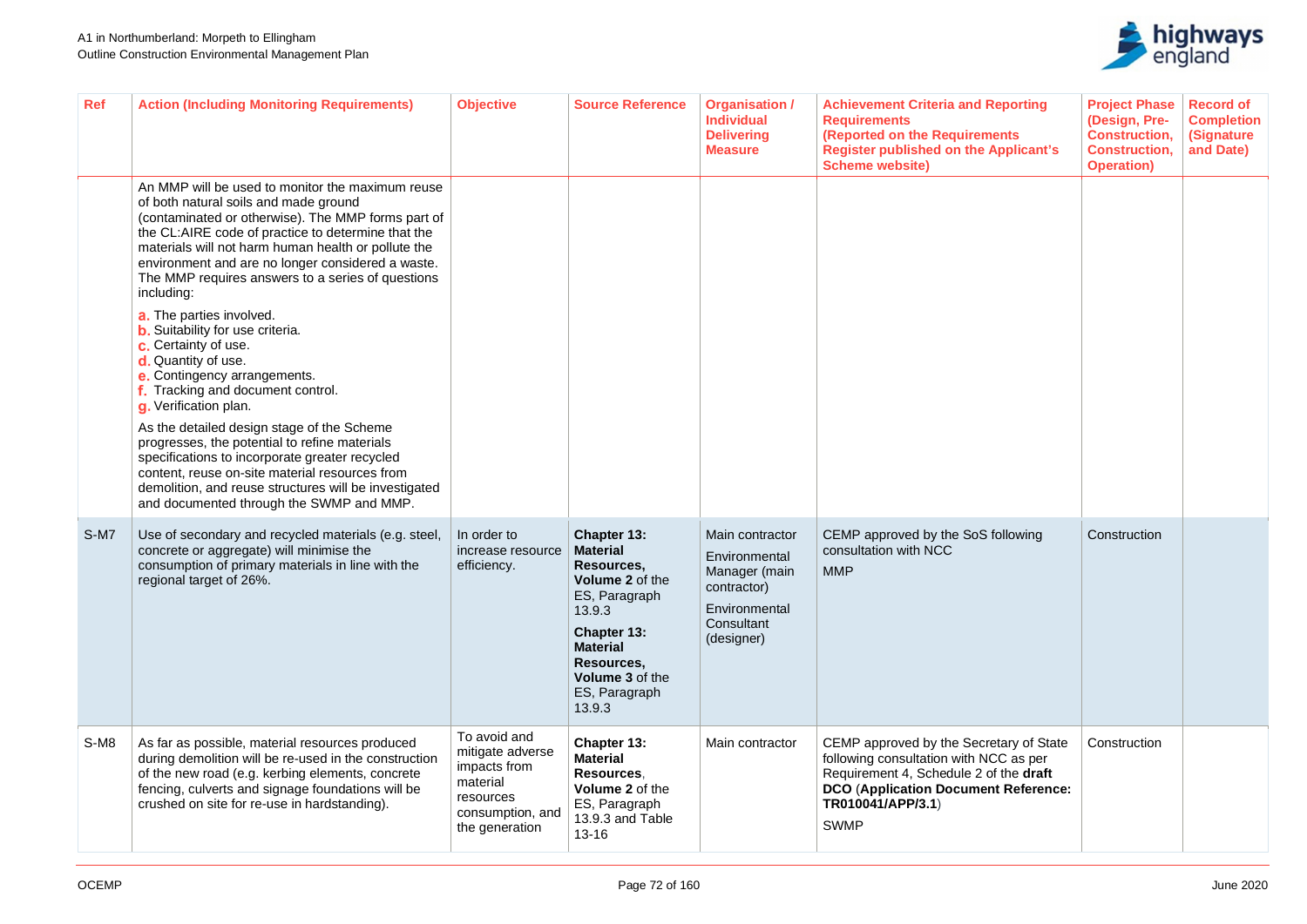

| <b>Ref</b> | <b>Action (Including Monitoring Requirements)</b>                                                                                                                                                                              | <b>Objective</b>                                                        | <b>Source Reference</b>                                                                                                                                                                         | <b>Organisation /</b><br><b>Individual</b><br><b>Delivering</b><br><b>Measure</b> | <b>Achievement Criteria and Reporting</b><br><b>Requirements</b><br><b>(Reported on the Requirements</b><br><b>Register published on the Applicant's</b><br><b>Scheme website)</b>                                                  | <b>Project Phase</b><br>(Design, Pre-<br><b>Construction,</b><br><b>Construction,</b><br><b>Operation</b> ) | <b>Record of</b><br><b>Completion</b><br><b>(Signature</b><br>and Date) |
|------------|--------------------------------------------------------------------------------------------------------------------------------------------------------------------------------------------------------------------------------|-------------------------------------------------------------------------|-------------------------------------------------------------------------------------------------------------------------------------------------------------------------------------------------|-----------------------------------------------------------------------------------|-------------------------------------------------------------------------------------------------------------------------------------------------------------------------------------------------------------------------------------|-------------------------------------------------------------------------------------------------------------|-------------------------------------------------------------------------|
|            |                                                                                                                                                                                                                                | and disposal of<br>waste.                                               | Chapter 13:<br><b>Material</b><br>Resources,<br>Volume 3 of the<br>ES, Paragraph<br>13.9.3 and Table<br>$13 - 16$                                                                               |                                                                                   | <b>MMP</b>                                                                                                                                                                                                                          |                                                                                                             |                                                                         |
| $S-M9$     | Coal tar planings will only be sent to landfill if it was<br>not possible to treat these arisings for reuse on the<br>Scheme.                                                                                                  | To reduce the<br>volume of waste<br>generated and<br>sent to landfill.  | Chapter 13:<br><b>Material</b><br>Resources,<br>Volume 2 of the<br><b>ES, Table 13-17</b><br><b>Chapter 13:</b><br><b>Material</b><br>Resources,<br>Volume 3 of the<br>ES, Table 13-17          | Main contractor<br>Environmental<br>Manager                                       | CEMP approved by the Secretary of State<br>following consultation with NCC as per<br>Requirement 4, Schedule 2 of the draft<br><b>DCO (Application Document Reference:</b><br>TR010041/APP/3.1)<br><b>Materials Management Plan</b> | Construction                                                                                                |                                                                         |
| S-M10      | Earthworks material classified as unacceptable for<br>reuse will be treated and reused on the Scheme in<br>order to divert these arisings from landfill.                                                                       | To reduce the<br>volume of waste<br>generated and<br>sent to landfill.  | Chapter 13:<br><b>Material</b><br>Resources,<br>Volume 2 of the<br>ES, Paragraph<br>13.9.3<br><b>Chapter 13:</b><br><b>Material</b><br>Resources,<br>Volume 3 of the<br>ES, Paragraph<br>13.9.3 | Main contractor<br>Environmental<br>Manager                                       | CEMP approved by the Secretary of State<br>following consultation with NCC as per<br>Requirement 4, Schedule 2 of the draft<br><b>DCO (Application Document Reference:</b><br>TR010041/APP/3.1)<br><b>Materials Management Plan</b> | Construction                                                                                                |                                                                         |
|            | <b>Climate Change</b>                                                                                                                                                                                                          |                                                                         |                                                                                                                                                                                                 |                                                                                   |                                                                                                                                                                                                                                     |                                                                                                             |                                                                         |
| S-CC7      | The following measures will be implemented:<br>a. Re-use of site arisings (earthworks, road<br>planings, concrete (through crushing and use on<br>haul roads), vegetation (through mulching and<br>use as temporary footways). | To minimise<br>waste and<br>maximise re-use<br>of materials on<br>site. | Chapter 14:<br><b>Climate, Volume 2</b><br>of the ES,<br>Paragraph 14.9.6<br>Chapter 14:<br><b>Climate, Volume 2</b>                                                                            | Main contractor                                                                   | CEMP approved by the SoS following<br>consultation with NCC<br><b>SWMP</b><br><b>MMP</b>                                                                                                                                            | Construction                                                                                                |                                                                         |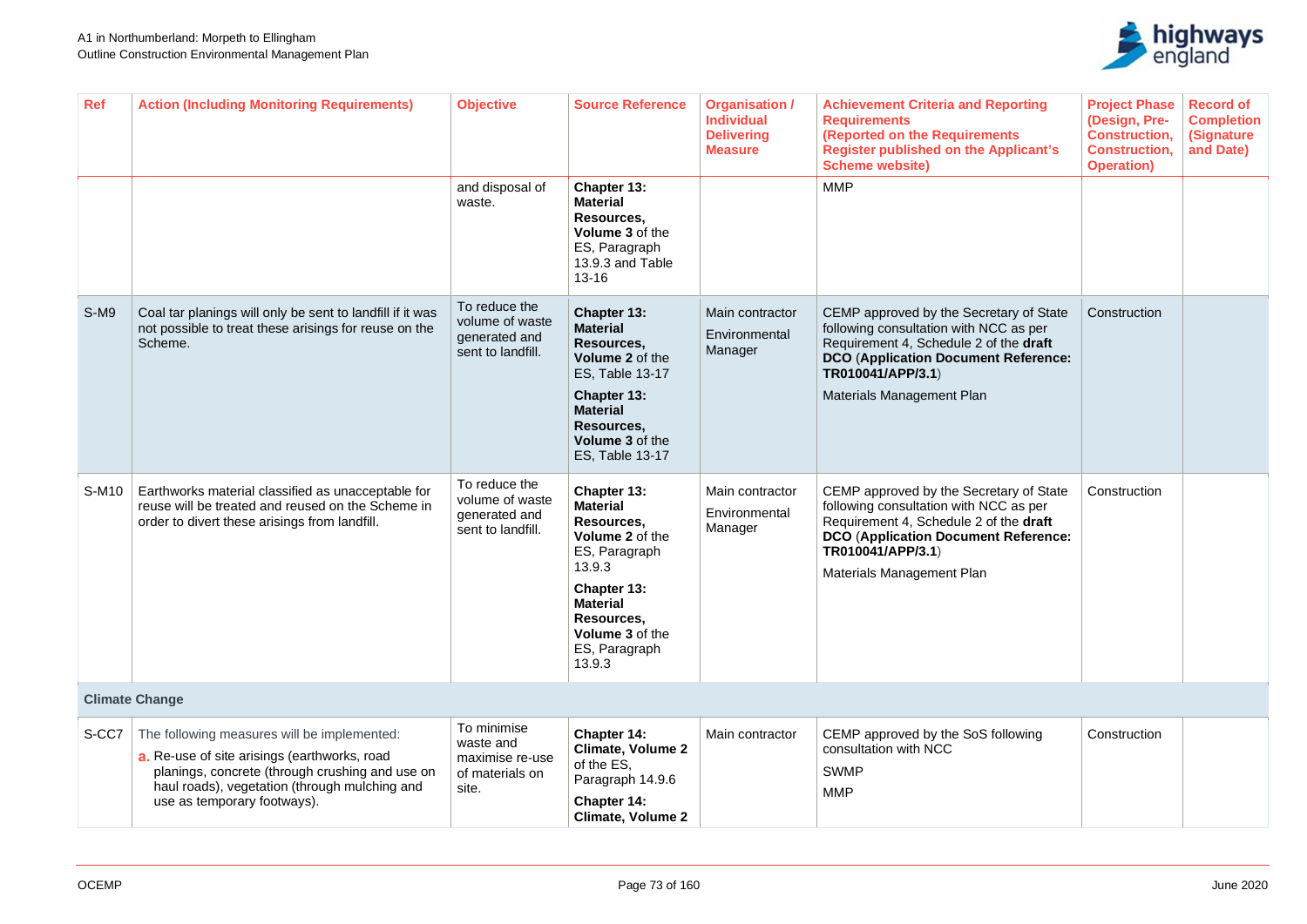

| <b>Ref</b>        | <b>Action (Including Monitoring Requirements)</b>                                                                                                                                                                                                                                                                                                                                                                                                                                                                                                                                                                                                                                                                                                                                                                                                                                                                                                                                                                              | <b>Objective</b>                                                | <b>Source Reference</b>                                                                                                                                      | <b>Organisation /</b><br><b>Individual</b><br><b>Delivering</b><br><b>Measure</b> | <b>Achievement Criteria and Reporting</b><br><b>Requirements</b><br><b>(Reported on the Requirements)</b><br><b>Register published on the Applicant's</b><br><b>Scheme website)</b> | <b>Project Phase</b><br>(Design, Pre-<br><b>Construction,</b><br><b>Construction,</b><br><b>Operation)</b> | <b>Record of</b><br><b>Completion</b><br><b>(Signature</b><br>and Date) |
|-------------------|--------------------------------------------------------------------------------------------------------------------------------------------------------------------------------------------------------------------------------------------------------------------------------------------------------------------------------------------------------------------------------------------------------------------------------------------------------------------------------------------------------------------------------------------------------------------------------------------------------------------------------------------------------------------------------------------------------------------------------------------------------------------------------------------------------------------------------------------------------------------------------------------------------------------------------------------------------------------------------------------------------------------------------|-----------------------------------------------------------------|--------------------------------------------------------------------------------------------------------------------------------------------------------------|-----------------------------------------------------------------------------------|-------------------------------------------------------------------------------------------------------------------------------------------------------------------------------------|------------------------------------------------------------------------------------------------------------|-------------------------------------------------------------------------|
|                   | <b>b.</b> Minimise transportation of materials and wastes<br>through selection of locally sourced materials and<br>backhauling of arising road waste. Chapter 13:<br>Material Resources, Volume 2 of the ES<br><b>(Application Document</b><br>Reference: TR010041/APP/6.2) and Volume 3 of<br>the ES (Application Document Reference:<br>TR010041/APP/6.3) identifies that materials will<br>be sourced from the North East in the first<br>instance and then nationally depending on the<br>availability of construction materials.<br>c. Collection of rainwater on-site to minimise<br>transportation of fresh water for bowsers.<br>$d.$ Use of vehicles fitted with telematics and start $-$<br>stop technology on construction plant to minimise<br>fuel use.                                                                                                                                                                                                                                                           |                                                                 | of the ES,<br>Paragraph 14.9.6                                                                                                                               |                                                                                   |                                                                                                                                                                                     |                                                                                                            |                                                                         |
| S-CC <sub>8</sub> | The following measures will be implemented:<br><b>Structures</b><br>a. Use of admixtures to maintain water/cement ratio<br>during construction, thus enabling increase in<br>consistency. In particular for Part B:<br>Increase volume of a lignosulfonate-based<br>plasticiser to use as a set retarder<br>Admixture combinations to ensure<br>consistent retention of concrete<br>Use of super plasticiser to reduce the total<br>iii.<br>cement content.<br><b>b.</b> Identify opportunities to use CEM 1 (cement<br>grade using unblended cement) during<br>construction to increase the rate and heat of<br>hydration and reduce curing time, although<br>careful consideration and testing must be given to<br>reduction in concrete strength but under certain<br>situations this may be an applicable approach.<br>c. Manage concreting work during periods of day<br>when temperature is not at maximum/cooler<br>(during construction).<br><b>Buildability</b><br>a. Implement dust suppression during construction. | To reduce the<br>Scheme's<br>vulnerability to<br>drier summers. | <b>Chapter 14:</b><br><b>Climate, Volume 2</b><br>of the ES, Table 14-<br>16<br><b>Chapter 14:</b><br><b>Climate, Volume 3</b><br>of the ES, Table 14-<br>16 | Main contractor<br>Designer                                                       | Detailed design drawings<br>As built drawings                                                                                                                                       | Construction                                                                                               |                                                                         |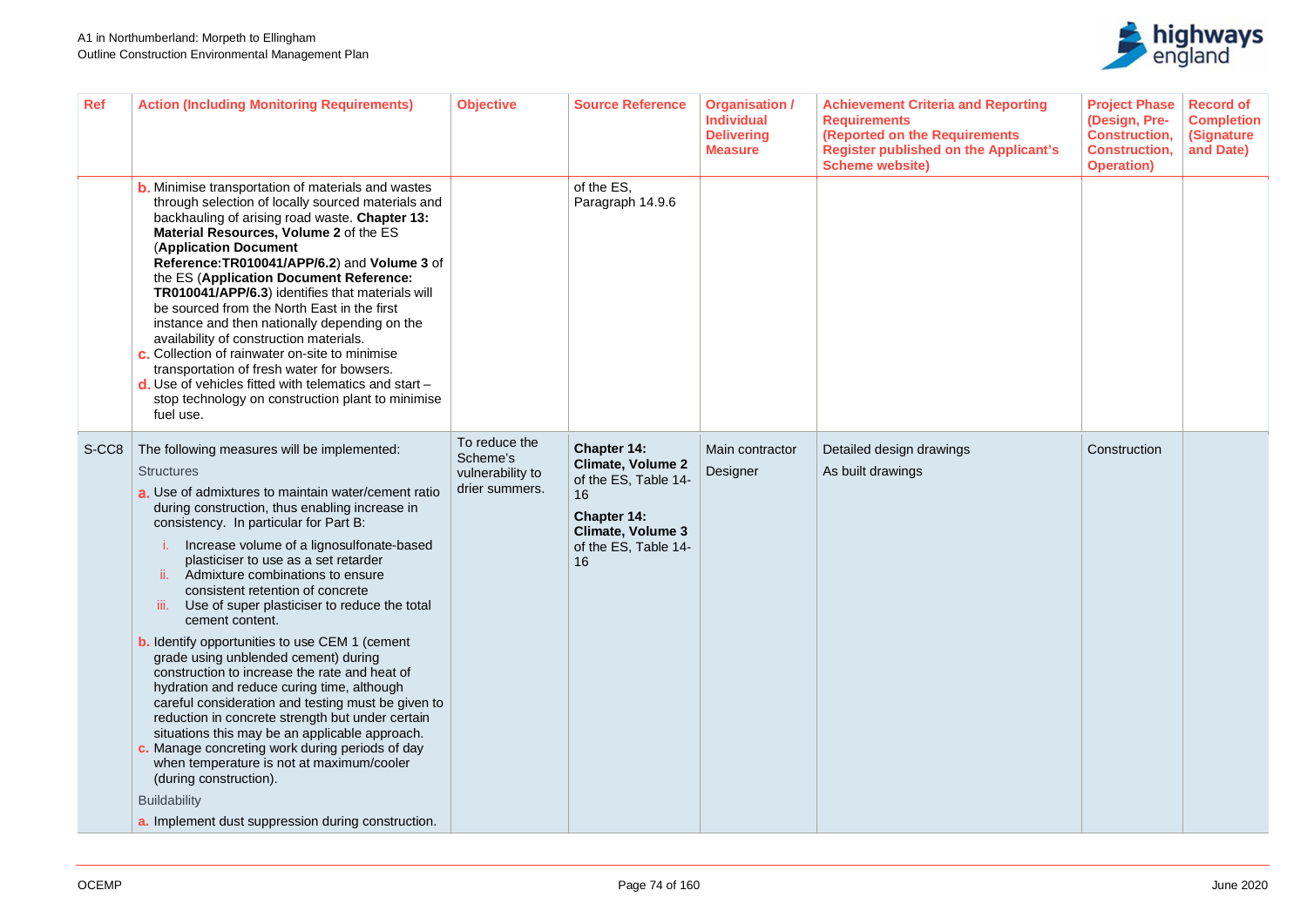

| <b>Ref</b>          | <b>Action (Including Monitoring Requirements)</b>                                                                                                                                                                                                                                                                                                                                                                                                                                                                                                                                                                                                                                                                           | <b>Objective</b>                                                                                                        | <b>Source Reference</b>                                                                                                                               | <b>Organisation /</b><br><b>Individual</b><br><b>Delivering</b><br><b>Measure</b> | <b>Achievement Criteria and Reporting</b><br><b>Requirements</b><br><b>(Reported on the Requirements</b><br><b>Register published on the Applicant's</b><br><b>Scheme website)</b> | <b>Project Phase</b><br>(Design, Pre-<br><b>Construction,</b><br><b>Construction,</b><br><b>Operation</b> ) | <b>Record of</b><br><b>Completion</b><br><b>(Signature</b><br>and Date) |
|---------------------|-----------------------------------------------------------------------------------------------------------------------------------------------------------------------------------------------------------------------------------------------------------------------------------------------------------------------------------------------------------------------------------------------------------------------------------------------------------------------------------------------------------------------------------------------------------------------------------------------------------------------------------------------------------------------------------------------------------------------------|-------------------------------------------------------------------------------------------------------------------------|-------------------------------------------------------------------------------------------------------------------------------------------------------|-----------------------------------------------------------------------------------|------------------------------------------------------------------------------------------------------------------------------------------------------------------------------------|-------------------------------------------------------------------------------------------------------------|-------------------------------------------------------------------------|
|                     | <b>b.</b> Manage construction working hours to avoid<br>concreting in middle of day.                                                                                                                                                                                                                                                                                                                                                                                                                                                                                                                                                                                                                                        |                                                                                                                         |                                                                                                                                                       |                                                                                   |                                                                                                                                                                                    |                                                                                                             |                                                                         |
| S-CC <sub>9</sub>   | The following measures will be implemented:<br><b>Buildability</b><br>a. Schedule earthworks (where possible) to avoid<br>work during winter months of construction phase.<br><b>b.</b> Provide appropriate temporary measures for<br>maintaining site free from flood waters during<br>construction phase.<br>c. Use controlled methods for construction of<br>embankments.                                                                                                                                                                                                                                                                                                                                                | To reduce the<br>Scheme's<br>vulnerability to<br>wetter winters<br>including flooding<br>and/or repeated<br>wet cycles. | <b>Chapter 14:</b><br><b>Climate, Volume 2</b><br>of the ES, Table 14-<br>16<br>Chapter 14:<br><b>Climate, Volume 3</b><br>of the ES, Table 14-<br>16 | Main contractor<br>Designer                                                       | Detailed design drawings<br>As built drawings                                                                                                                                      | Construction                                                                                                |                                                                         |
| $S-$<br><b>CC10</b> | The following measures will be implemented:<br><b>Structures</b><br>a. Risk during construction of reduced working<br>periods and delays from extreme temperature<br>events is deemed to be very low, with no legal<br>maximum temperature in the UK. HSE guidance<br>offers no specific guidance of when it's too hot to<br>work.<br><b>b.</b> Structures will be designed for temperature<br>effects and to current standards.<br><b>Buildability</b><br>a. Provide protection to all UV resistant materials<br>during construction.<br><b>b.</b> Provide appropriate curing methods for concrete<br>during construction.<br>c. Manage site working hours to avoid working in<br>hotter times of day during construction. | To reduce the<br>Scheme's<br>vulnerability to<br>extreme<br>temperature<br>events.                                      | <b>Chapter 14:</b><br><b>Climate, Volume 2</b><br>of the ES, Table 14-<br>16<br>Chapter 14:<br><b>Climate, Volume 3</b><br>of the ES, Table 14-<br>16 | Main contractor                                                                   | Detailed design drawings<br>As built drawings                                                                                                                                      | Construction                                                                                                |                                                                         |
| $S-$<br><b>CC11</b> | The following measures will be implemented:<br><b>Buildability</b><br>a. Manage construction works to avoid working at<br>heights and craneage during high wind events.                                                                                                                                                                                                                                                                                                                                                                                                                                                                                                                                                     | To reduce the<br>Scheme's<br>vulnerability to<br>gales and<br>extreme wind<br>events and<br>storms                      | Chapter 14:<br><b>Climate, Volume 2</b><br>of the ES, Table 14-<br>16<br><b>Chapter 14:</b><br><b>Climate, Volume 3</b><br>of the ES, Table 14-<br>16 | Main contractor                                                                   | Detailed design drawings<br>As built drawings                                                                                                                                      | Construction                                                                                                |                                                                         |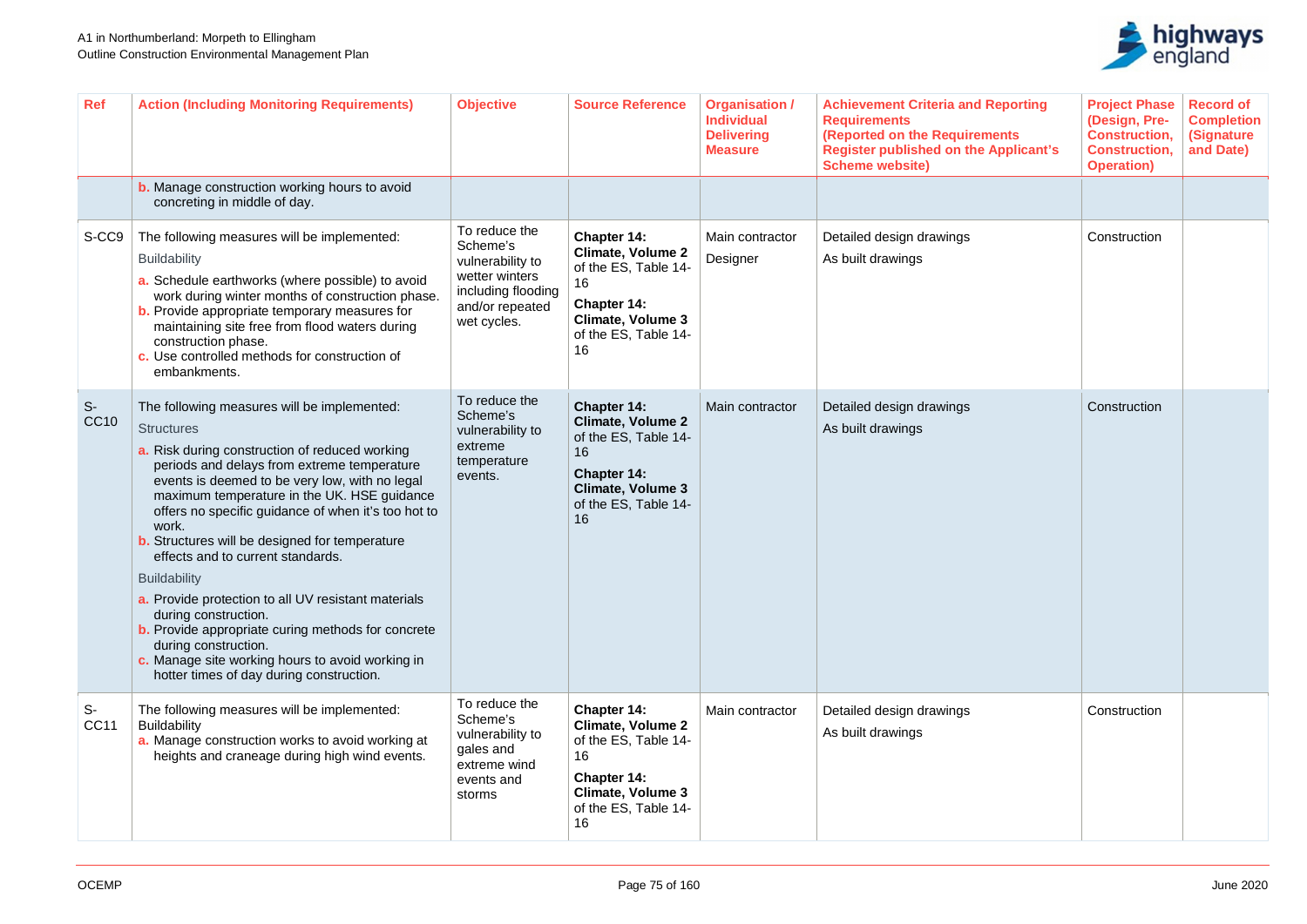

| <b>Ref</b>        | <b>Action (Including Monitoring Requirements)</b>                                                                                                                                                                                                                                                                                                                                                                                                                                                                                                                                                                                                                                                                                                                                                                                                                                                                                   | <b>Objective</b>                                                                           | <b>Source Reference</b>                                                                                                                                                                                                                                                                                                                                                                     | <b>Organisation /</b><br><b>Individual</b><br><b>Delivering</b><br><b>Measure</b> | <b>Achievement Criteria and Reporting</b><br><b>Requirements</b><br><b>(Reported on the Requirements</b><br><b>Register published on the Applicant's</b><br><b>Scheme website)</b> | <b>Project Phase</b><br>(Design, Pre-<br><b>Construction,</b><br><b>Construction,</b><br><b>Operation</b> ) | <b>Record of</b><br><b>Completion</b><br><b>(Signature</b><br>and Date) |
|-------------------|-------------------------------------------------------------------------------------------------------------------------------------------------------------------------------------------------------------------------------------------------------------------------------------------------------------------------------------------------------------------------------------------------------------------------------------------------------------------------------------------------------------------------------------------------------------------------------------------------------------------------------------------------------------------------------------------------------------------------------------------------------------------------------------------------------------------------------------------------------------------------------------------------------------------------------------|--------------------------------------------------------------------------------------------|---------------------------------------------------------------------------------------------------------------------------------------------------------------------------------------------------------------------------------------------------------------------------------------------------------------------------------------------------------------------------------------------|-----------------------------------------------------------------------------------|------------------------------------------------------------------------------------------------------------------------------------------------------------------------------------|-------------------------------------------------------------------------------------------------------------|-------------------------------------------------------------------------|
| $S-$<br>CC12      | The following measures will be implemented:<br><b>Buildability</b><br>a. Carry out site testing of materials during<br>construction to optimise moisture content and<br>therefore ensure stability of any<br>structures/embankments.                                                                                                                                                                                                                                                                                                                                                                                                                                                                                                                                                                                                                                                                                                | To reduce the<br>Scheme's<br>vulnerability to<br>humidity                                  | <b>Chapter 14:</b><br><b>Climate, Volume 2</b><br>of the ES, Table 14-<br>16<br>Chapter 14:<br><b>Climate, Volume 3</b><br>of the ES, Table 14-<br>16                                                                                                                                                                                                                                       | Main contractor<br>Designer                                                       | Detailed design drawings<br>As built drawings                                                                                                                                      | Construction                                                                                                |                                                                         |
| $S-$<br>CC13      | Highways England records monthly or quarterly<br>carbon data returns using its Carbon Tool. As such,<br>during the construction phase, data will be collected<br>for materials and fuel/electricity consumption. The<br>actual Greenhouse Gas (GHG) emissions of the<br>Scheme (outturn data) can then be compared to the<br>GHG emissions estimates at the ES phase (i.e.<br>Chapter 14: Climate, Volume 2 of the ES<br>(Application Document Reference:<br><b>TR010041/APP/6.2))</b> for Part A and Chapter 14:<br>Climate, Volume 3 of the ES (Application<br>Document Reference: TR010041/APP/6.3) for Part<br>B) and the Applicant can iteratively feedback into the<br>environmental assessment process.<br>Any noteworthy increases in GHG emissions<br>associated with the outturn data in comparison with<br>the GHG emissions estimates at the ES phase will<br>be managed and mitigated accordingly through the<br>CEMP. | To enable<br>embedded GHG<br>emissions and<br>emissions from<br>energy to be<br>monitored. | Chapter 14:<br><b>Climate, Volume 2</b><br>of the ES,<br>Paragraph 14.11.1<br>and 14.11.2<br>Chapter 14:<br><b>Climate, Volume 3</b><br>of the ES,<br>Paragraph 14.11.1<br>and 14.11.2<br>Chapter 13:<br><b>Material</b><br>Resources,<br>Volume 2 of the<br>ES, Paragraph<br>13.11.4<br><b>Chapter 13:</b><br><b>Material</b><br>Resources,<br>Volume 3 of the<br>ES, Paragraph<br>13.11.4 | <b>Main Contractor</b><br>(or specialist<br>appointed by<br>contractor)           | <b>Highways England Carbon Tool</b>                                                                                                                                                | Construction                                                                                                |                                                                         |
|                   | <b>OPERATION AND MONITORING MEASURES</b><br><b>Landscape and Visual</b>                                                                                                                                                                                                                                                                                                                                                                                                                                                                                                                                                                                                                                                                                                                                                                                                                                                             |                                                                                            |                                                                                                                                                                                                                                                                                                                                                                                             |                                                                                   |                                                                                                                                                                                    |                                                                                                             |                                                                         |
| S-L <sub>11</sub> | In order to ensure that the landscape elements<br>shown in the Landscape Mitigation Masterplan<br>(Figure 7.8, Volume 5 of the ES (Application<br>Document Reference: TR010041/APP/6.5) and<br>Landscape Mitigation Plan (Figure 7.10, Volume 6 of                                                                                                                                                                                                                                                                                                                                                                                                                                                                                                                                                                                                                                                                                  | To ensure<br>proposed planting<br>identified in the<br>LMP fulfils its                     | <b>Chapter 7:</b><br><b>Landscape and</b><br>Visual, Volume 2 of<br>the ES, Paragraph<br>7.11.1                                                                                                                                                                                                                                                                                             | Designer<br>Main contractor                                                       | Landscape design discharged as required<br>by NCC as per Requirement 5, Schedule 2<br>of the draft DCO (Application Document<br>Reference: TR010041/APP/3.1)                       | Operation                                                                                                   |                                                                         |

|                   | <b>Landscape and Visual</b>                                                                                                                                                                                                                         |                                                                        |                                                                                          |                                    |                                                                                                                       |  |  |  |  |  |  |
|-------------------|-----------------------------------------------------------------------------------------------------------------------------------------------------------------------------------------------------------------------------------------------------|------------------------------------------------------------------------|------------------------------------------------------------------------------------------|------------------------------------|-----------------------------------------------------------------------------------------------------------------------|--|--|--|--|--|--|
| S-L <sub>11</sub> | In order to ensure that the landscape elements<br>shown in the Landscape Mitigation Masterplan<br>(Figure 7.8, Volume 5 of the ES (Application)<br>Document Reference: TR010041/APP/6.5) and<br>Landscape Mitigation Plan (Figure 7.10, Volume 6 of | To ensure<br>proposed planting<br>identified in the<br>LMP fulfils its | <b>Chapter 7:</b><br>Landscape and<br>Visual, Volume 2 of<br>the ES, Paragraph<br>7.11.1 | <b>Designer</b><br>Main contractor | Landscape design discharged<br>by NCC as per Requirement<br>of the draft DCO (Application<br>Reference: TR010041/APP/ |  |  |  |  |  |  |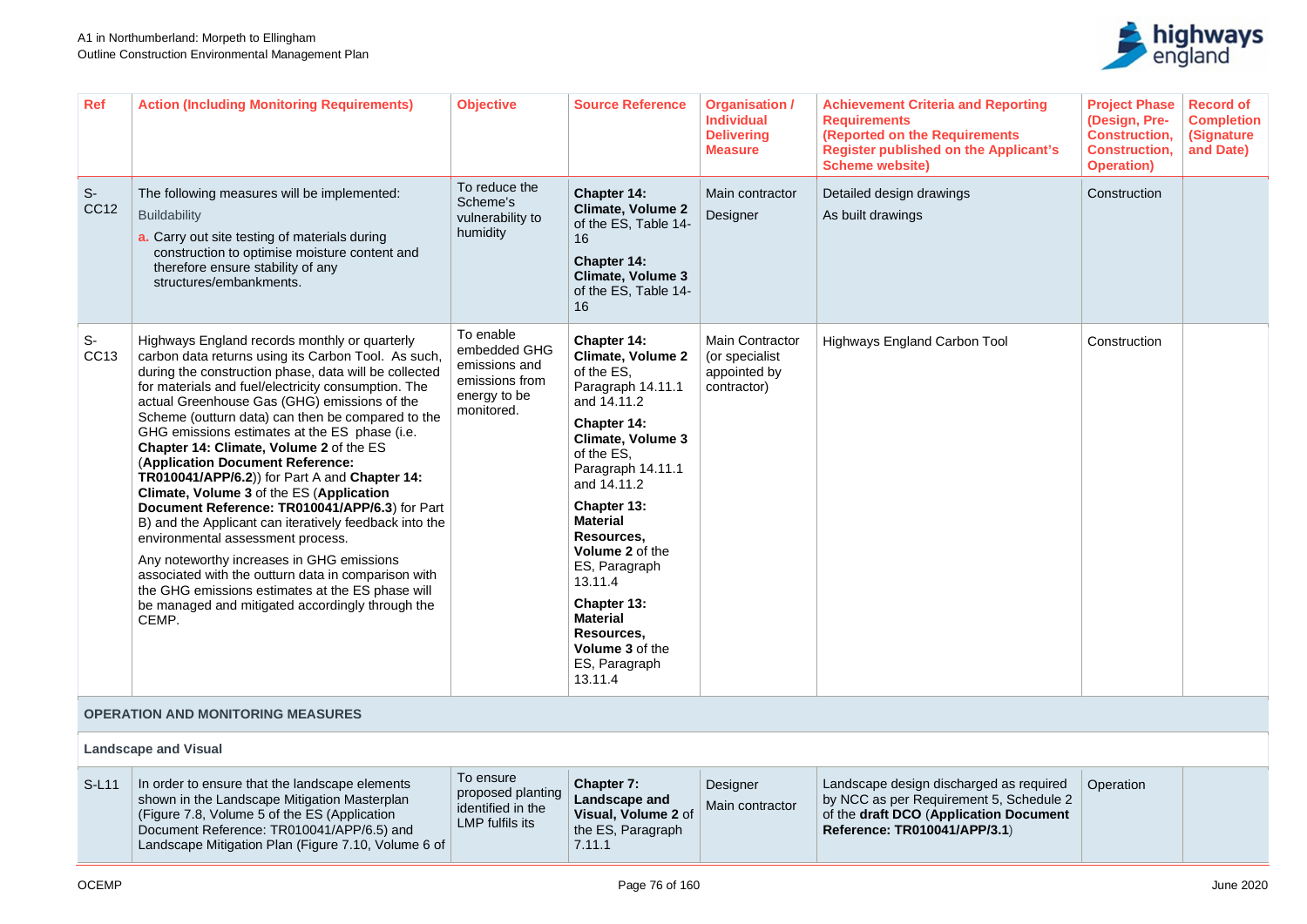

| <b>Ref</b>        | <b>Action (Including Monitoring Requirements)</b>                                                                                                                                                                                                                                                                                                                                                                                                                                                                                                                                                                                                                                                                                                                                                                            | <b>Objective</b>                                                                                                                                                                                                                                                                                      | <b>Source Reference</b>                                                                                                                                                               | <b>Organisation /</b><br><b>Individual</b><br><b>Delivering</b><br><b>Measure</b> | <b>Achievement Criteria and Reporting</b><br><b>Requirements</b><br><b>(Reported on the Requirements</b><br><b>Register published on the Applicant's</b><br><b>Scheme website)</b>                                                             | <b>Project Phase</b><br>(Design, Pre-<br><b>Construction,</b><br><b>Construction,</b><br><b>Operation</b> ) | <b>Record of</b><br><b>Completion</b><br><b>(Signature</b><br>and Date) |
|-------------------|------------------------------------------------------------------------------------------------------------------------------------------------------------------------------------------------------------------------------------------------------------------------------------------------------------------------------------------------------------------------------------------------------------------------------------------------------------------------------------------------------------------------------------------------------------------------------------------------------------------------------------------------------------------------------------------------------------------------------------------------------------------------------------------------------------------------------|-------------------------------------------------------------------------------------------------------------------------------------------------------------------------------------------------------------------------------------------------------------------------------------------------------|---------------------------------------------------------------------------------------------------------------------------------------------------------------------------------------|-----------------------------------------------------------------------------------|------------------------------------------------------------------------------------------------------------------------------------------------------------------------------------------------------------------------------------------------|-------------------------------------------------------------------------------------------------------------|-------------------------------------------------------------------------|
|                   | the ES (Application Document Reference:<br>TR010041/APP/6.6)) fulfil their environmental<br>function, the proposed planting will be supplied,<br>planted and maintained in accordance with:<br>a. Manual of Contract Documents for Highways<br>Works, Series 3000 planting specification.<br><b>b.</b> Construction Environmental Management Plan.<br>c. Landscape Management Plan<br>d. Where applicable information contained within the<br>species-specific method statements to<br>accompany the project specific European<br>Protected Species Licenses, refer to Chapter 9:<br><b>Biodiversity, Volume 2 of the ES (Application</b><br>Document Reference: TR010041/APP/6.2) for<br>Part A and Chapter 9: Biodiversity, Volume 3 of<br>the ES (Application Document Reference:<br><b>TR010041/APP/6.3)</b> for Part B. | Environmental<br>Function.                                                                                                                                                                                                                                                                            | <b>Chapter 7:</b><br>Landscape and<br>Visual, Volume 3 of<br>the ES, Paragraph<br>7.11.1                                                                                              |                                                                                   | Landscape Design Certificate                                                                                                                                                                                                                   |                                                                                                             |                                                                         |
| S-L12             | Maintenance inspections will be undertaken on a<br>regular basis during the maintenance period<br>following Scheme completion, in order to review the<br>effectiveness of the proposed Landscape Elements,<br>in meeting their Environmental Functions.<br>Inspection visits will review plant and seeding<br>establishment. During each inspection, records will<br>be made of general plant health and obvious signs<br>of disease or plant stress recorded. At the autumn<br>inspection the numbers of plant failures will be<br>recorded, and the extent of replacement planting<br>agreed with the main contractor. Where plants have<br>failed, replacement planting will be carried out<br>during the next appropriate planting season.                                                                               | To compensate<br>for the loss of<br>terrestrial<br>invertebrate<br>habitat<br>To provide larval<br>and adult food<br>plants for a range<br>of invertebrate<br>species, including $\vert$ 7.11.2 and 7.11.3<br>species of<br>conservation<br>importance<br>recorded during<br>the baseline<br>surveys. | <b>Chapter 7:</b><br>Landscape and<br>Visual, Volume 2 of<br>the ES, Paragraph<br>7.11.2 and 7.11.3<br><b>Chapter 7:</b><br>Landscape and<br>Visual, Volume 3 of<br>the ES, Paragraph | The Applicant                                                                     | Landscape design discharged as required<br>by the DCO<br>Scheme design drawings<br>Landscape Design Certificate<br><b>Environmental Inspection Records</b>                                                                                     | Operation                                                                                                   |                                                                         |
| S-L <sub>13</sub> | In accordance with Manual of Contract Documents<br>for Highways Works (MCHW), Volume 1<br>Specification for Highways Works, Series 3000<br>Landscape and Ecology (and MCHW, Volume 2<br>Notes for Guidance on the Specification for<br>Highways Works, Series 3000 Landscape and<br>Ecology, a five-year maintenance and establishment<br>period is considered appropriate for a scheme of this                                                                                                                                                                                                                                                                                                                                                                                                                              | To reduce<br>operational<br>impacts through<br>landscape<br>planting.<br>To enhance value<br>for wildlife.                                                                                                                                                                                            | <b>Chapter 7:</b><br>Landscape and<br>Visual, Volume 2 of<br>the ES, Paragraphs<br>7.11.4, 7.11.5,<br>7.11.7 and 7.11.9<br><b>Chapter 7:</b><br>Landscape and                         | Designer<br>Main contractor                                                       | Landscape design approved by the<br>Secretary of State following consultation<br>with NCC as per Requirement 5, Schedule<br>2 of the draft DCO (Application<br><b>Document Reference:</b><br>TR010041/APP/3.1)<br>Landscape Design Certificate | Operation                                                                                                   |                                                                         |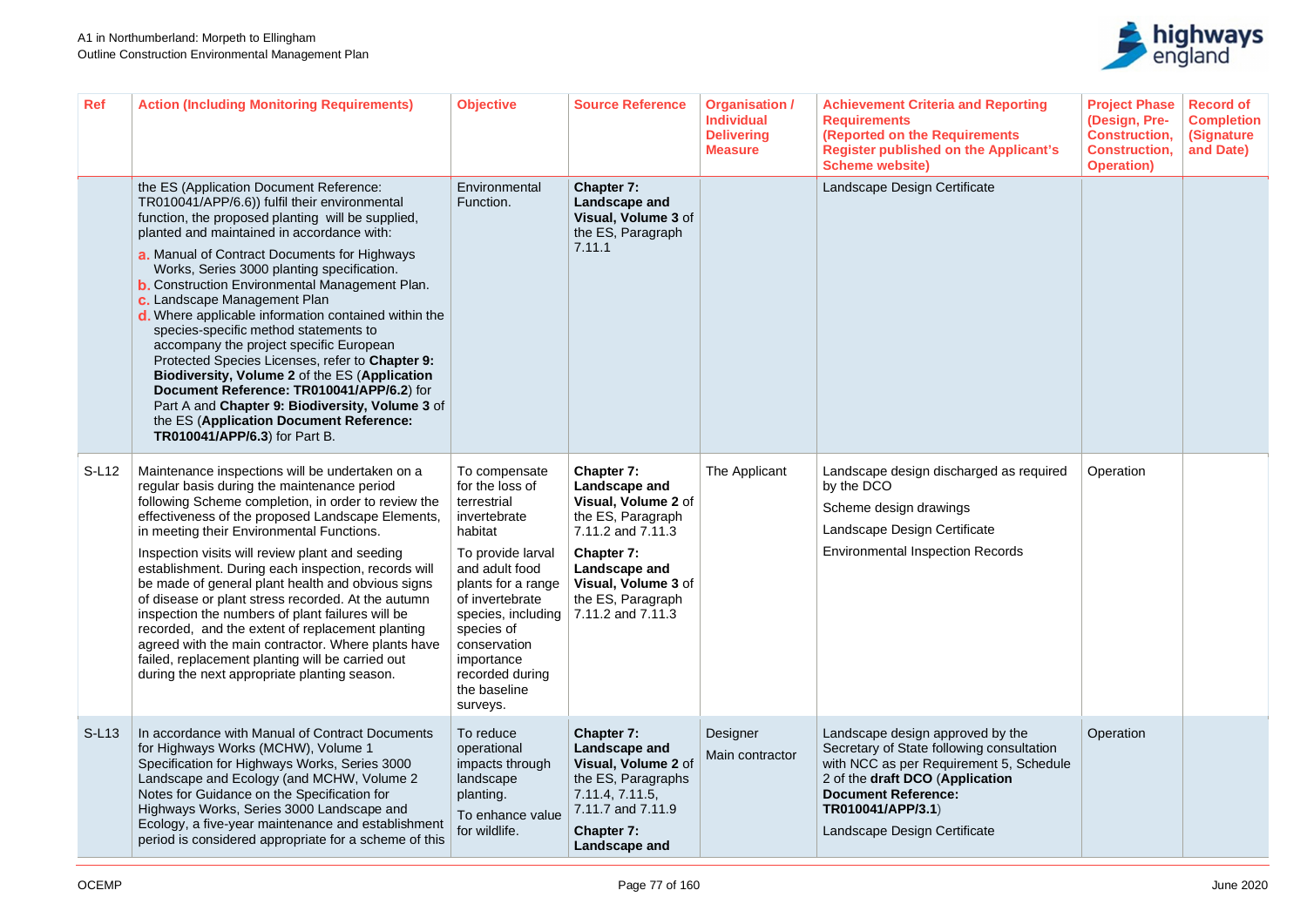

| <b>Ref</b> | <b>Action (Including Monitoring Requirements)</b>                                                                                                                                                                                                                                                                                                                                                                                                                                                                                                                                                                                                                                                                                                                                                                                                                                                                                                                                                                                                                                                                                                                                                                                                                                                                                                                                                                                                                                                                                                                                                                                                                                                                                                                                                         | <b>Objective</b>                                                                                                                                                                                                                      | <b>Source Reference</b>                                                               | <b>Organisation /</b><br><b>Individual</b><br><b>Delivering</b><br><b>Measure</b> | <b>Achievement Criteria and Reporting</b><br><b>Requirements</b><br>(Reported on the Requirements<br><b>Register published on the Applicant's</b><br><b>Scheme website)</b> | <b>Project Phase</b><br>(Design, Pre-<br><b>Construction,</b><br><b>Construction,</b><br><b>Operation</b> ) | <b>Record of</b><br><b>Completion</b><br><b>(Signature</b><br>and Date) |
|------------|-----------------------------------------------------------------------------------------------------------------------------------------------------------------------------------------------------------------------------------------------------------------------------------------------------------------------------------------------------------------------------------------------------------------------------------------------------------------------------------------------------------------------------------------------------------------------------------------------------------------------------------------------------------------------------------------------------------------------------------------------------------------------------------------------------------------------------------------------------------------------------------------------------------------------------------------------------------------------------------------------------------------------------------------------------------------------------------------------------------------------------------------------------------------------------------------------------------------------------------------------------------------------------------------------------------------------------------------------------------------------------------------------------------------------------------------------------------------------------------------------------------------------------------------------------------------------------------------------------------------------------------------------------------------------------------------------------------------------------------------------------------------------------------------------------------|---------------------------------------------------------------------------------------------------------------------------------------------------------------------------------------------------------------------------------------|---------------------------------------------------------------------------------------|-----------------------------------------------------------------------------------|-----------------------------------------------------------------------------------------------------------------------------------------------------------------------------|-------------------------------------------------------------------------------------------------------------|-------------------------------------------------------------------------|
|            | scale, where planting is considered as being<br>essential mitigation.<br>For the remainder of the 15-year design period,<br>monitoring surveys will be undertaken in order to<br>review the success of landscape mitigation and<br>identify any areas where mitigation commitments<br>have not been met. The reviews should identify any<br>management works required to ensure the longer-<br>term success of the landscape elements and identify<br>measures or develop proposals to rectify any areas<br>where a commitment is not being met, such as<br>through any replacement planting.<br>For Part A, the viewpoints 5, 9, 16, 25, 28, 31 and<br>36 will be revisited to confirm the effects on views<br>arising from Part B have been adequately mitigated.<br>For Part B, the viewpoints 2, 4, 6, 7, 9 and 11 will be<br>revisited to confirm the effects on views arising from<br>Part B have been adequately mitigated.<br>It is recommended that these surveys should be<br>undertaken at approximately five yearly intervals as<br>follows:<br>a. Operational Year 5 (Summer) – end of the<br>establishment period. To review the speed of the<br>initial plant growth - to assess if growth is<br>sufficient to meet screening requirements.<br><b>b.</b> Operational Year 10 (Summer) – midway interval,<br>between the initial review and the proposed final<br>assessment.<br>c. Operational Year 15 (Summer) – end of the<br>design period as per the assessment. To review<br>and confirm findings of the assessment.<br>Refer to Chapter 7: Landscape and Visual,<br>Volume 2 of the ES (Application Document<br>Reference: TR010041/APP/6.2) and Chapter 7:<br>Landscape and Visual, Volume 3 of the ES<br>(Application Document Reference:<br>TR010041/APP/6.3) for further detail. | To reinstate<br>habitat features.<br>To connect<br>existing habitat<br>areas (especially<br>woodland) and<br>mitigate the<br>effects of<br>fragmentation<br>and<br>displacement.<br>To encourage<br>use of structures<br>by wildlife. | Visual, Volume 3 of<br>the ES, Paragraphs<br>7.11.4 to 7.11.6 and<br>Paragraph 7.11.8 |                                                                                   |                                                                                                                                                                             |                                                                                                             |                                                                         |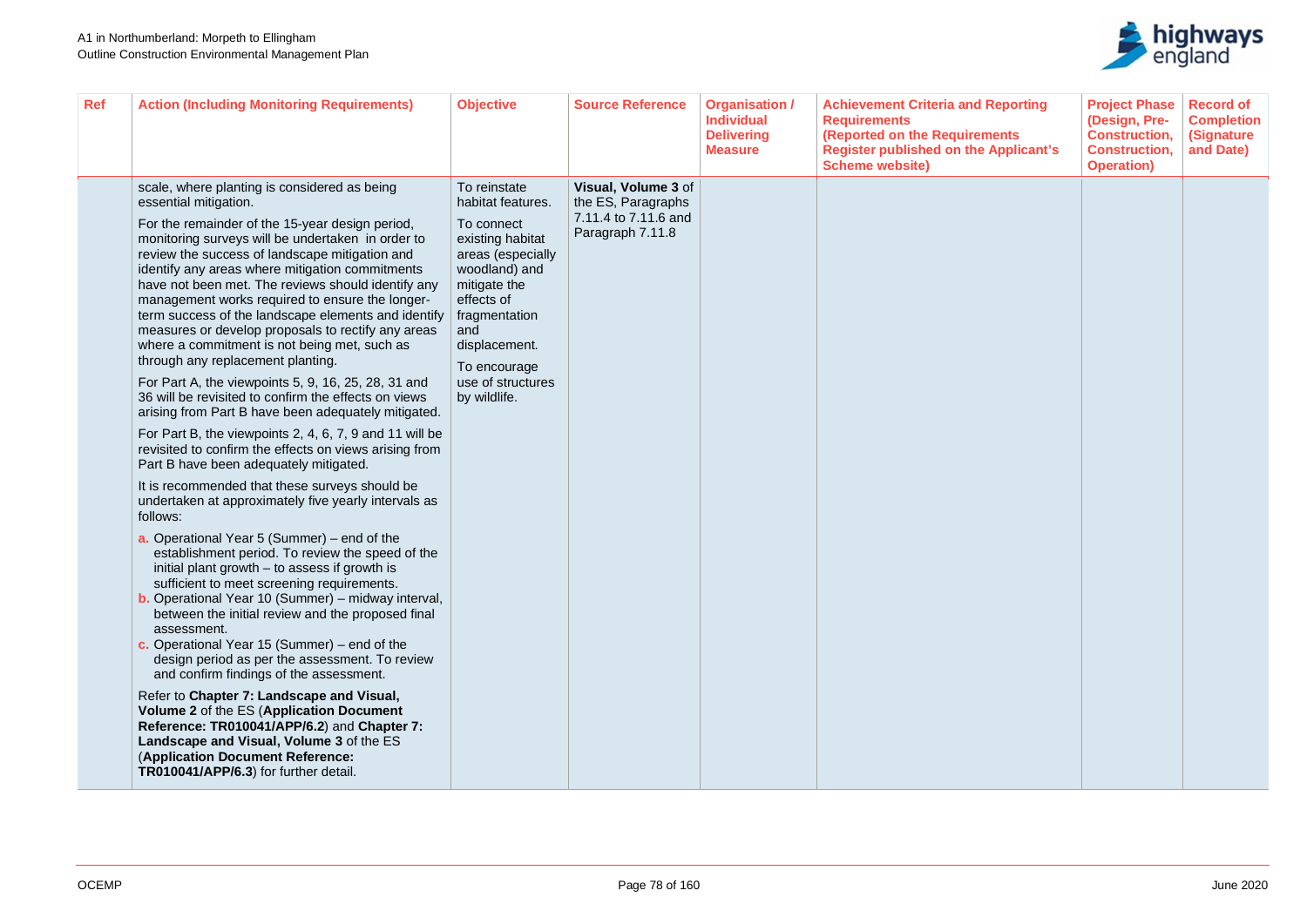

| <b>Ref</b>          | <b>Action (Including Monitoring Requirements)</b>                                                                                                                                                                                                                                                                                                                                                                                                                                                                                                                                                                                                                                                                                                                                                                                                                                                                                                                                                                                                                                                              | <b>Objective</b>                                                                                                                                                                                                                                                                                                  | <b>Source Reference</b>                                                                                                                                                                                       | <b>Organisation /</b><br><b>Individual</b><br><b>Delivering</b><br><b>Measure</b>                                                 | <b>Achievement Criteria and Reporting</b><br><b>Requirements</b><br><b>(Reported on the Requirements</b><br><b>Register published on the Applicant's</b><br><b>Scheme website)</b> | <b>Project Phase</b><br>(Design, Pre-<br><b>Construction,</b><br><b>Construction,</b><br><b>Operation</b> ) | <b>Record of</b><br><b>Completion</b><br><b>(Signature</b><br>and Date) |
|---------------------|----------------------------------------------------------------------------------------------------------------------------------------------------------------------------------------------------------------------------------------------------------------------------------------------------------------------------------------------------------------------------------------------------------------------------------------------------------------------------------------------------------------------------------------------------------------------------------------------------------------------------------------------------------------------------------------------------------------------------------------------------------------------------------------------------------------------------------------------------------------------------------------------------------------------------------------------------------------------------------------------------------------------------------------------------------------------------------------------------------------|-------------------------------------------------------------------------------------------------------------------------------------------------------------------------------------------------------------------------------------------------------------------------------------------------------------------|---------------------------------------------------------------------------------------------------------------------------------------------------------------------------------------------------------------|-----------------------------------------------------------------------------------------------------------------------------------|------------------------------------------------------------------------------------------------------------------------------------------------------------------------------------|-------------------------------------------------------------------------------------------------------------|-------------------------------------------------------------------------|
|                     | <b>Cultural Heritage</b>                                                                                                                                                                                                                                                                                                                                                                                                                                                                                                                                                                                                                                                                                                                                                                                                                                                                                                                                                                                                                                                                                       |                                                                                                                                                                                                                                                                                                                   |                                                                                                                                                                                                               |                                                                                                                                   |                                                                                                                                                                                    |                                                                                                             |                                                                         |
| S-CH <sub>7</sub>   | The programme of post development consent<br>investigations set out in the WSIs (refer to<br>Appendix 8.5: WSI for an Archaeological Trial<br>Trench Evaluation, and Appendix 8.6: WSI for an<br><b>Archaeological Strip, Map and Sample</b><br><b>Excavation (National Grid Diversion Works),</b><br>Volume 7 of this ES (Application Document<br>Reference: TR010041/APP/6.7) and Appendix 8.5:<br>Draft WSI for post DCO-Consent Trial Trenching<br>and Appendix 8.6: Draft WSI for Historic Building<br>Recording, Volume 8 of this ES (Application<br>Document Reference: TR010041/APP/6.8) will<br>inform a suitable mitigation, and where necessary<br>monitoring, strategy for any hitherto unknown<br>archaeological remains. A suitable mitigation, and<br>any necessary monitoring, strategy will be devised<br>in consultation with NCC and set out in a WSI and/or<br>a conservation management plan. This will set out<br>how the monitoring, where required, will be<br>undertaken. This is secured in Requirement 9 of the<br>draft DCO (Application Document Reference:<br>TR010041/APP/3.1). | To prevent direct<br>physical impacts<br>on buried<br>archaeological<br>remains.<br>To identify the<br>presence, extent<br>and value of any<br>below ground<br>remains and to<br>inform a<br>subsequent<br>programme of<br>mitigation to be<br>delivered either<br>before or during<br>the construction<br>phase. | <b>Chapter 8: Cultural</b><br>Heritage, Volume 2<br>of the ES,<br>Paragraph 8.11.1<br><b>Chapter 8: Cultural</b><br>Heritage, Volume 3<br>of the ES,<br>Paragraph 8.11.1                                      | Scheme<br>Archaeologist<br>involved at the<br>construction<br>phase<br>Main contractor<br>with guidance<br>from<br>Archaeologist) | <b>WSI</b><br><b>Conservation Management Plan</b><br>Archaeological Method Statement (if<br>required following response of the WSI)                                                | Operation                                                                                                   |                                                                         |
| <b>Biodiversity</b> |                                                                                                                                                                                                                                                                                                                                                                                                                                                                                                                                                                                                                                                                                                                                                                                                                                                                                                                                                                                                                                                                                                                |                                                                                                                                                                                                                                                                                                                   |                                                                                                                                                                                                               |                                                                                                                                   |                                                                                                                                                                                    |                                                                                                             |                                                                         |
| S-B18               | The following measures will be implemented to<br>mitigate the impacts of the Scheme on bats:<br>a. The Defra Landscape Scale transects will be<br>subject to repeated survey effort during and post-<br>construction. Transect will be replicated in<br>accordance with the methodology presented in<br>Appendix 9.8: Bat Activity Survey Report,<br>Volume 7 of the ES (Application Document<br>Reference: TR010041/APP/6.7) for Part A, and<br>Appendix 9.5: Bat Report, Volume 8 of the ES<br>(Application Document Reference:<br>TR010041/APP/6.8) for Part B.<br><b>b.</b> A single year of monitoring will be completed<br>during the construction period and monitoring<br>visits will be completed annually over a four year<br>period post-construction.                                                                                                                                                                                                                                                                                                                                              | To mitigate the<br>effects of habitat<br>fragmentation on<br>bats.                                                                                                                                                                                                                                                | <b>Chapter 9:</b><br><b>Biodiversity,</b><br>Volume 2 of the<br>ES, Paragraphs<br>$9.11.11 - 9.11.14$<br><b>Chapter 9:</b><br><b>Biodiversity,</b><br>Volume 3 of the<br>ES, Paragraphs<br>$9.11.8 - 9.11.11$ | The Applicant                                                                                                                     | As built drawings<br>Defra Local Scale Study post-construction                                                                                                                     | Operation                                                                                                   |                                                                         |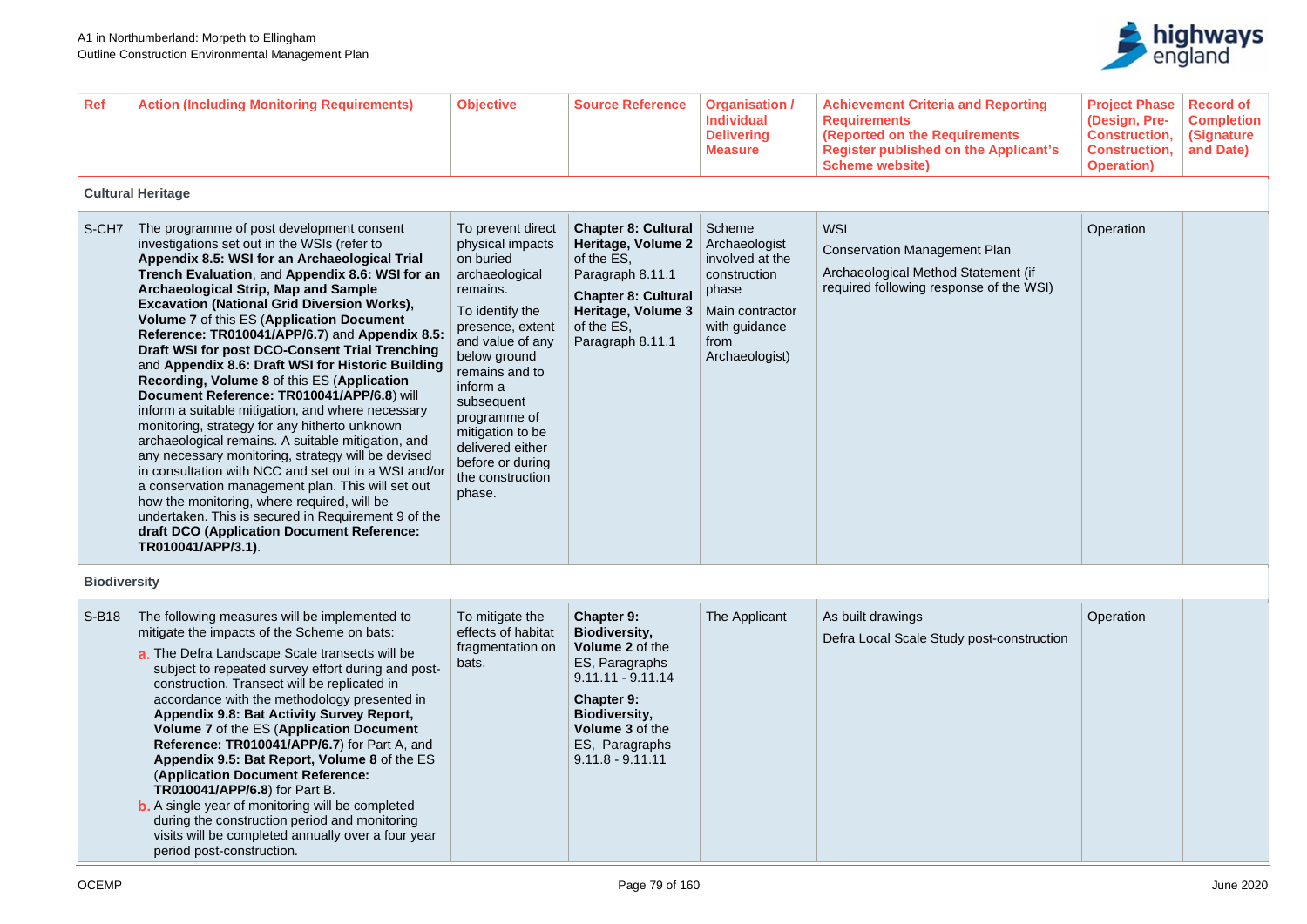

| <b>Ref</b> | <b>Action (Including Monitoring Requirements)</b>                                                                                                                                                                                                                                                                                                                                                                                                                                                                                                                                                                                                                                                                                                                                                                                                                                          | <b>Objective</b>                                                                         | <b>Source Reference</b>                                                                                                                                                                                                                                                               | <b>Organisation /</b><br><b>Individual</b><br><b>Delivering</b><br><b>Measure</b> | <b>Achievement Criteria and Reporting</b><br><b>Requirements</b><br><b>(Reported on the Requirements)</b><br><b>Register published on the Applicant's</b><br><b>Scheme website)</b> | <b>Project Phase</b><br>(Design, Pre-<br><b>Construction,</b><br><b>Construction,</b><br><b>Operation</b> ) | <b>Record of</b><br><b>Completion</b><br><b>(Signature</b><br>and Date) |
|------------|--------------------------------------------------------------------------------------------------------------------------------------------------------------------------------------------------------------------------------------------------------------------------------------------------------------------------------------------------------------------------------------------------------------------------------------------------------------------------------------------------------------------------------------------------------------------------------------------------------------------------------------------------------------------------------------------------------------------------------------------------------------------------------------------------------------------------------------------------------------------------------------------|------------------------------------------------------------------------------------------|---------------------------------------------------------------------------------------------------------------------------------------------------------------------------------------------------------------------------------------------------------------------------------------|-----------------------------------------------------------------------------------|-------------------------------------------------------------------------------------------------------------------------------------------------------------------------------------|-------------------------------------------------------------------------------------------------------------|-------------------------------------------------------------------------|
|            | c. The monitoring will be undertaken by a SEE<br>appointed by the Applicant. Following completion<br>of each monitoring period, an interim assessment<br>of the mitigation design will be undertaken.<br>d. Following completion of the entire monitoring<br>period, a final review will be undertaken. The<br>review phase will include any statistical analysis<br>of the data and consider the success of the<br>mitigation implemented, in line with the standards<br>detailed within the Defra guidelines (Berthinussen<br>and Altringham, 2015). The results of the<br>monitoring undertaken will determine<br>effectiveness of proposed mitigation and inform<br>any alterations to the designed mitigation system<br>in place, if required.<br>The Applicant/main contractor will identify a suitable<br>body to ensure any alterations required are<br>implemented and completed. |                                                                                          |                                                                                                                                                                                                                                                                                       |                                                                                   |                                                                                                                                                                                     |                                                                                                             |                                                                         |
| S-B19      | Following completion of construction, monitoring and<br>will be required to confirm the successful<br>establishment of habitats or use of ecological<br>mitigation features. Post-construction monitoring will<br>be undertaken in accordance with the proposed the<br>proposed Ecological/Environmental Management<br>Plan which will be developed at detailed design.<br>The Ecological / Environmental Management Plan<br>will be included within the Handover Environment<br>Management Plan (HEMP), provided to the<br>Applicant post-construction.<br>The HEMP will be developed from the CEMP, and<br>detail monitoring and management, including future<br>maintenance arrangements, that must be adhered to<br>throughout the future operation of the Scheme.                                                                                                                     | To maintain the<br>ecological value<br>of retained and<br>created habitats<br>long-term. | <b>Chapter 9:</b><br><b>Biodiversity,</b><br>Volume 2 of the<br>ES, Paragraphs<br>9.9.5, 9.11.2, 9.11.4<br>and 9.11.5, Table<br>9-23, DM011<br><b>Chapter 9:</b><br><b>Biodiversity,</b><br>Volume 3 of the<br>ES, Paragraphs<br>9.9.5, 9.11.3 and<br>9.11.4 and Table 9-<br>12, EC15 | The Applicant                                                                     | <b>HEMP</b>                                                                                                                                                                         | Operation                                                                                                   |                                                                         |
|            | The implementation of an Ecological/Environmental<br>Management Plan which will detail the monitoring<br>and maintenance of habitat and<br>mitigation/compensation features following creation<br>and installation.<br>Created habitats will be managed so that they<br>develop into their respective HPI quality and<br>condition, in accordance with the biodiversity no net                                                                                                                                                                                                                                                                                                                                                                                                                                                                                                             |                                                                                          |                                                                                                                                                                                                                                                                                       |                                                                                   |                                                                                                                                                                                     |                                                                                                             |                                                                         |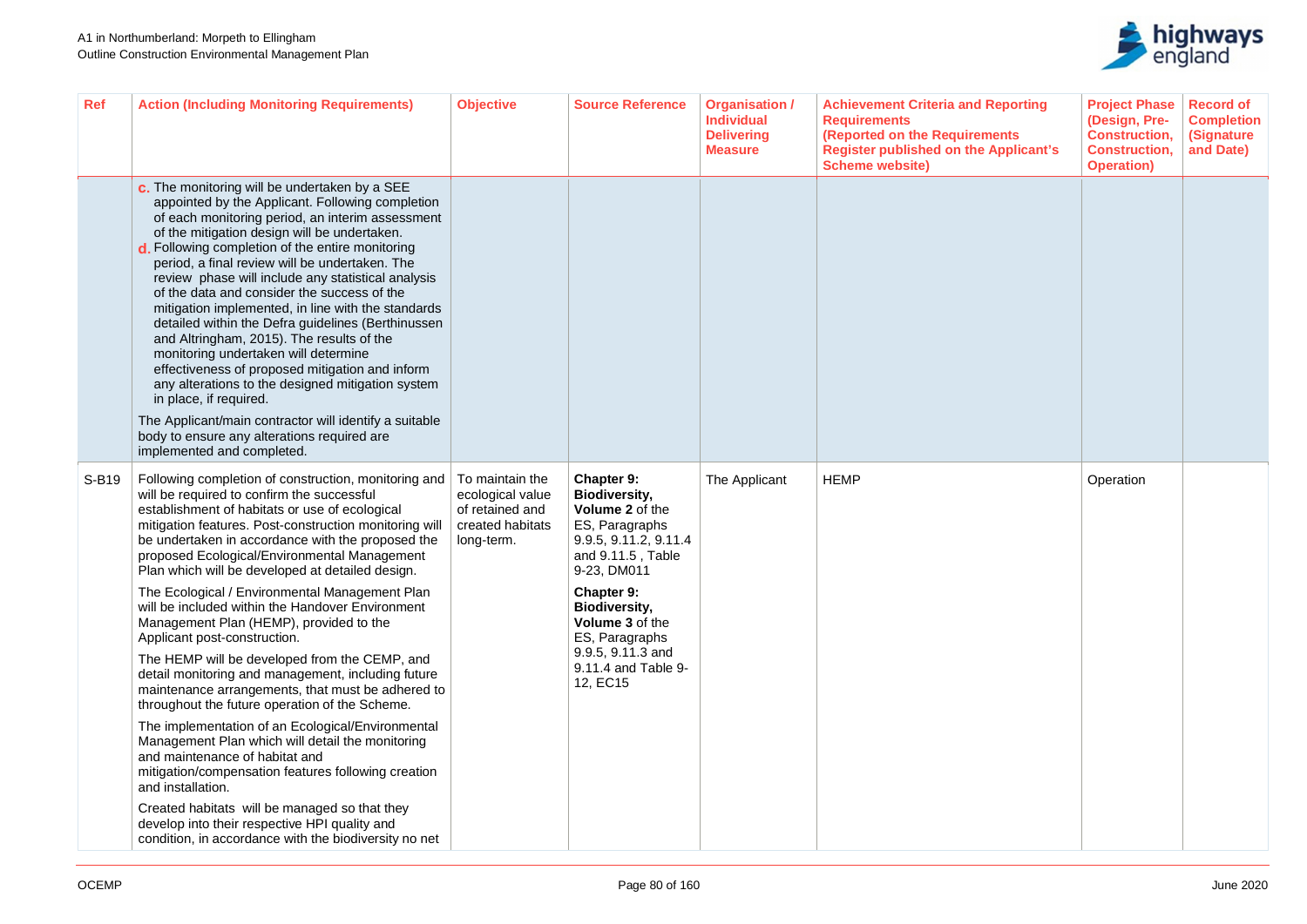

| <b>Ref</b> | <b>Action (Including Monitoring Requirements)</b>                                                                                                                                                                                                                                                                                                      | <b>Objective</b> | <b>Source Reference</b> | <b>Organisation /</b><br><b>Individual</b><br><b>Delivering</b><br><b>Measure</b> | <b>Achievement Criteria and Reporting</b><br><b>Requirements</b><br><b>(Reported on the Requirements)</b><br><b>Register published on the Applicant's</b><br><b>Scheme website)</b> | <b>Project Phase</b><br>(Design, Pre-<br><b>Construction,</b><br><b>Construction,</b><br><b>Operation</b> ) | <b>Record of</b><br><b>Completion</b><br><b>(Signature</b><br>and Date) |
|------------|--------------------------------------------------------------------------------------------------------------------------------------------------------------------------------------------------------------------------------------------------------------------------------------------------------------------------------------------------------|------------------|-------------------------|-----------------------------------------------------------------------------------|-------------------------------------------------------------------------------------------------------------------------------------------------------------------------------------|-------------------------------------------------------------------------------------------------------------|-------------------------------------------------------------------------|
|            | loss calculations (refer to Appendix 9.20:<br><b>Biodiversity No Net Loss Assessment, Volume 7</b><br>of the ES (Application Document Reference:<br><b>TR010041/APP/6.7)</b> for Part A, and Appendix<br>9.11: Biodiversity No Net Loss Assessment<br>Report, Volume 8 of the ES (Application<br>Document Reference: TR010041/APP/6.8) for Part<br>B). |                  |                         |                                                                                   |                                                                                                                                                                                     |                                                                                                             |                                                                         |

**Geology and Soils**

| $S-$<br>GS15        | Following reinstatement of the temporary land take,<br>there will be a programme of monitoring of soil<br>conditions to identify if there are soil problems which<br>need to be remediated. This will include an<br>assessment of the problem and design of a suitable<br>remediation strategy such as subsoiling or drainage<br>followed by crop establishment.                                                              | To monitor soil<br>conditions post-<br>construction.                             | Chapter 11:<br><b>Geology and Soils,</b><br>Volume 2 of the<br>ES, Paragraph<br>11.11.1<br>Chapter 11:<br><b>Geology and Soils,</b><br>Volume 3 of the<br>ES, Paragraph<br>11.11.1               | Environmental<br>Manager (main<br>contractor)<br>The Applicant | <b>HEMP</b> | Operation |
|---------------------|-------------------------------------------------------------------------------------------------------------------------------------------------------------------------------------------------------------------------------------------------------------------------------------------------------------------------------------------------------------------------------------------------------------------------------|----------------------------------------------------------------------------------|--------------------------------------------------------------------------------------------------------------------------------------------------------------------------------------------------|----------------------------------------------------------------|-------------|-----------|
| $S-$<br><b>GS16</b> | Ongoing maintenance plans will be implemented to<br>ensure the drainage scheme is meeting its<br>operational requirements and preventing<br>contamination within surface runoff from entering<br>surface water bodies migrating to groundwater.<br>Emergency procedures will in place in case of a<br>considerable release of contaminants as a result of<br>an incident, such as a road traffic accident, on the<br>highway. | To control the<br>pollution of<br>controlled water<br>bodies during<br>operation | <b>Chapter 11:</b><br><b>Geology and Soils,</b><br>Volume 2 of the<br>ES, Paragraph<br>11.9.15<br><b>Chapter 11:</b><br><b>Geology and Soils,</b><br>Volume 3 of the<br>ES, Paragraph<br>11.9.16 | Environmental<br>Manager (main<br>contractor)<br>The Applicant | <b>HEMP</b> | Operation |
| $S-$<br><b>GS17</b> | The following measures would be implemented<br>during operation to minimise the risk to human<br>health via The Health and Safety at Work Act 1974,<br>The Confined Space Regulations 1997, The<br>Management of Health and Safety at Work<br>Regulations 1999 and the HSE Guidance, Safe<br><b>Work in Confined Spaces:</b>                                                                                                  | To mitigate the<br>risks to human<br>health during<br>construction               | Chapter 11:<br><b>Geology and Soils,</b><br>Volume 2 of the<br>ES, Paragraph<br>11.9.22<br>Chapter 11:<br><b>Geology and Soils,</b><br>Volume 3 of the                                           | Environmental<br>Manager (main<br>contractor)<br>The Applicant | <b>HEMP</b> | Operation |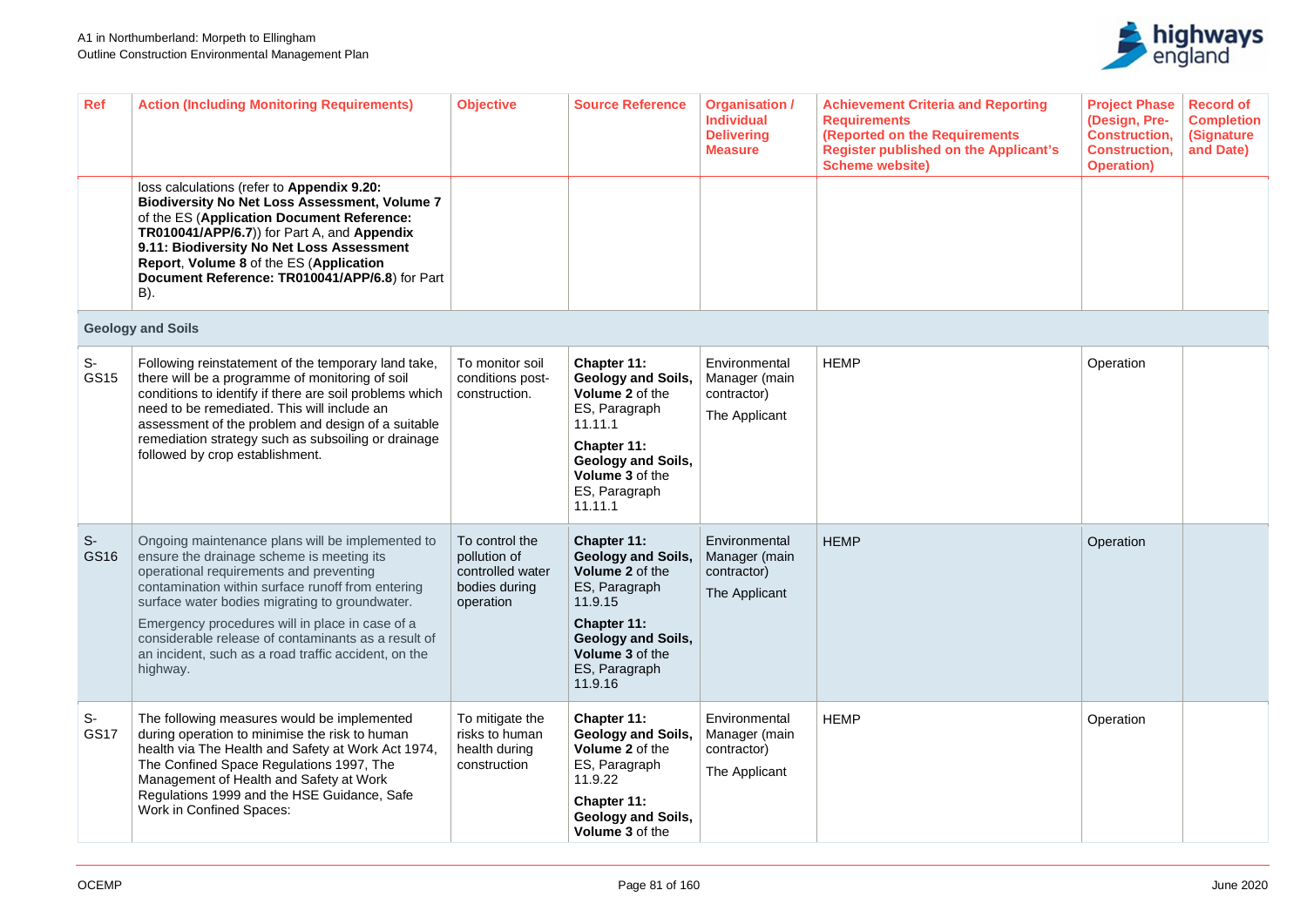

| <b>Ref</b>          | <b>Action (Including Monitoring Requirements)</b>                                                                                                                                                                                                                                                                                                                                                                                                                                                                                                                       | <b>Objective</b>                                                                       | <b>Source Reference</b>                                                                                                                                                                                                                           | <b>Organisation /</b><br><b>Individual</b><br><b>Delivering</b><br><b>Measure</b> | <b>Achievement Criteria and Reporting</b><br><b>Requirements</b><br><b>(Reported on the Requirements</b><br><b>Register published on the Applicant's</b><br><b>Scheme website)</b>              | <b>Project Phase</b><br>(Design, Pre-<br><b>Construction,</b><br><b>Construction,</b><br><b>Operation</b> ) | <b>Record of</b><br><b>Completion</b><br><b>(Signature</b><br>and Date) |
|---------------------|-------------------------------------------------------------------------------------------------------------------------------------------------------------------------------------------------------------------------------------------------------------------------------------------------------------------------------------------------------------------------------------------------------------------------------------------------------------------------------------------------------------------------------------------------------------------------|----------------------------------------------------------------------------------------|---------------------------------------------------------------------------------------------------------------------------------------------------------------------------------------------------------------------------------------------------|-----------------------------------------------------------------------------------|-------------------------------------------------------------------------------------------------------------------------------------------------------------------------------------------------|-------------------------------------------------------------------------------------------------------------|-------------------------------------------------------------------------|
|                     | a. Any personnel entering enclosed spaces, such as<br>maintenance drainage chambers, will complete a<br>confined spaces risks assessment and implement<br>measures such as the inclusion of respirators and<br>wearing gas monitors and RPE if deemed<br>necessary.<br>b. All personnel entering enclosed spaces will have<br>appropriate training before being cleared to enter<br>a below ground enclosed space.<br>c. All maintenance works will be completed in<br>accordance with appropriate RAMS which<br>stipulate the level of PPE and monitoring<br>required. |                                                                                        | ES, Paragraph<br>11.9.24                                                                                                                                                                                                                          |                                                                                   |                                                                                                                                                                                                 |                                                                                                             |                                                                         |
|                     | <b>Population and Human Health</b>                                                                                                                                                                                                                                                                                                                                                                                                                                                                                                                                      |                                                                                        |                                                                                                                                                                                                                                                   |                                                                                   |                                                                                                                                                                                                 |                                                                                                             |                                                                         |
| $S-$<br><b>PH12</b> | Any temporarily required land required will be<br>reinstated to its original condition following the<br>completion of construction. Restoration will be<br>carried out to a high standard and compensation will<br>be paid for loss of profits as a result of the Scheme.<br>Measures to the correct specification as to soil<br>stripping, storage and replacement will be outlined in<br>the CEMP developed by the main contractor.                                                                                                                                   | To reinstate any<br>temporary<br>agricultural land<br>required during<br>construction. | Chapter 12:<br><b>Population and</b><br>Human Health,<br>Volume 2 of the<br>ES, Paragraph<br>12.9.22<br>Chapter 12:<br><b>Population and</b><br>Human Health,<br>Volume 3 of the<br>ES, Paragraph<br>12.9.23                                      | The Applicant<br>Main contractor                                                  | CEMP approved by the Secretary of State<br>following consultation with NCC as per<br>Requirement 4, Schedule 2 of the draft<br><b>DCO (Application Document Reference:</b><br>TR010041/APP/3.1) | Operation                                                                                                   |                                                                         |
| $S-$<br><b>PH13</b> | Field boundaries such as hedgerows will be re-built<br>or replanted and be in keeping with the existing<br>boundary (e.g. hedgerow species) wherever<br>possible.                                                                                                                                                                                                                                                                                                                                                                                                       | To reduce<br>permanent<br>operational<br>effects on<br>Agricultural Land.              | <b>Chapter 12:</b><br><b>Population and</b><br>Human Health,<br>Volume 3 of the<br>ES, Paragraph<br>12.9.27<br><b>Appendix 12.1:</b><br><b>Agricultural</b><br><b>Assessment</b><br>(Confidential),<br>Volume 7 of the<br>ES, Paragraph<br>4.4.14 | The Applicant<br>Main contractor                                                  | CEMP approved by the SoS following<br>consultation with NCC<br><b>ALC Report</b>                                                                                                                | Operation                                                                                                   |                                                                         |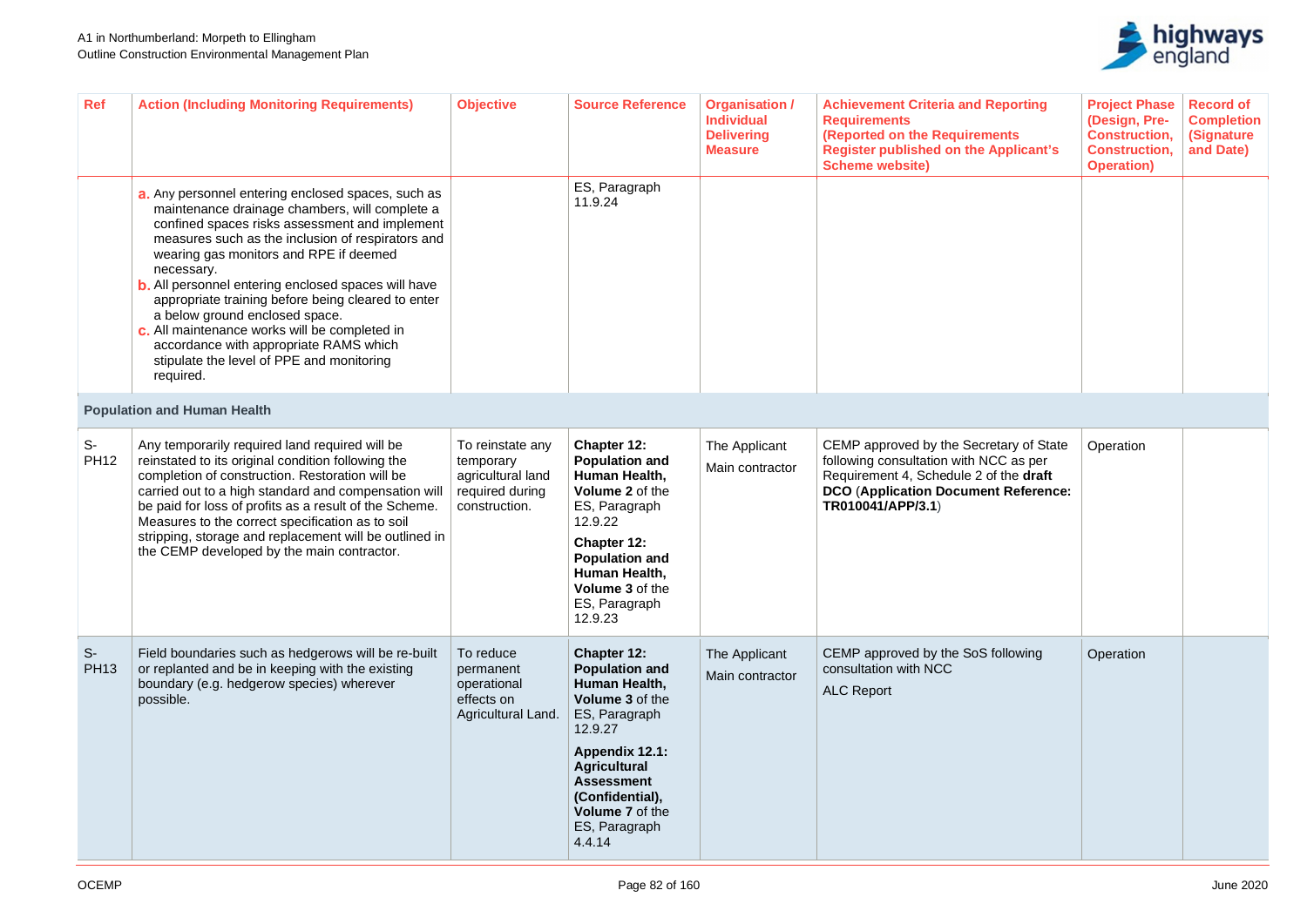

| <b>Ref</b>          | <b>Action (Including Monitoring Requirements)</b>                                                                                                                                                                                                                                                                                                                                                                                                                                                                                                                                                                                                                                                                                                                                                                                                                                                                                                                                                                                                     | <b>Objective</b>                                                                                               | <b>Source Reference</b>                                                                                                                                                                        | <b>Organisation /</b><br><b>Individual</b><br><b>Delivering</b><br><b>Measure</b> | <b>Achievement Criteria and Reporting</b><br><b>Requirements</b><br><b>(Reported on the Requirements</b><br><b>Register published on the Applicant's</b><br><b>Scheme website)</b> | <b>Project Phase</b><br>(Design, Pre-<br><b>Construction,</b><br><b>Construction,</b><br><b>Operation</b> ) | <b>Record of</b><br><b>Completion</b><br><b>(Signature</b><br>and Date) |
|---------------------|-------------------------------------------------------------------------------------------------------------------------------------------------------------------------------------------------------------------------------------------------------------------------------------------------------------------------------------------------------------------------------------------------------------------------------------------------------------------------------------------------------------------------------------------------------------------------------------------------------------------------------------------------------------------------------------------------------------------------------------------------------------------------------------------------------------------------------------------------------------------------------------------------------------------------------------------------------------------------------------------------------------------------------------------------------|----------------------------------------------------------------------------------------------------------------|------------------------------------------------------------------------------------------------------------------------------------------------------------------------------------------------|-----------------------------------------------------------------------------------|------------------------------------------------------------------------------------------------------------------------------------------------------------------------------------|-------------------------------------------------------------------------------------------------------------|-------------------------------------------------------------------------|
|                     | <b>Climate Change</b>                                                                                                                                                                                                                                                                                                                                                                                                                                                                                                                                                                                                                                                                                                                                                                                                                                                                                                                                                                                                                                 |                                                                                                                |                                                                                                                                                                                                |                                                                                   |                                                                                                                                                                                    |                                                                                                             |                                                                         |
| $S-$<br><b>CC14</b> | A schedule of general inspections and main<br>inspections of each structure will be carried out.<br>Inspections will be in accordance with DMRB CS<br>450 and will also occur following an intense rainfall<br>event or heatwave to monitor any damage and<br>implement appropriate mitigation as necessary.<br>In addition, a list of extreme weather-related<br>incidents (for example, road surface deformations,<br>snow and ice etc.) will be maintained by the<br>Applicant to assist in identifying thresholds which,<br>when exceeded, require maintenance.<br>Given the uncertainties inherent in climate science<br>and projections, the impacts and effects identified<br>will be monitored throughout the construction and<br>operational phases of the Scheme. The monitoring<br>will be undertaken to assess the appropriateness of<br>the mitigation measures. The assessment will be<br>revisited when new and/or updated information<br>becomes available, for example when further<br>updates to climate projections are published. | To determine<br>condition of the<br>structure and<br>identify any<br>potential<br>maintenance<br>requirements. | <b>Chapter 14:</b><br><b>Climate, Volume 2</b><br>of the ES,<br>Paragraphs<br>14.11.4-14.11.6<br><b>Chapter 14:</b><br><b>Climate, Volume 3</b><br>of the ES,<br>Paragraphs<br>14.11.4-14.11.6 | The Applicant                                                                     | <b>Schedule of General Inspections</b><br>Records of, and information from,<br>inspections stored on HE's Integrated<br>Management Information System IAMIS-<br><b>Structures</b>  | Operation                                                                                                   |                                                                         |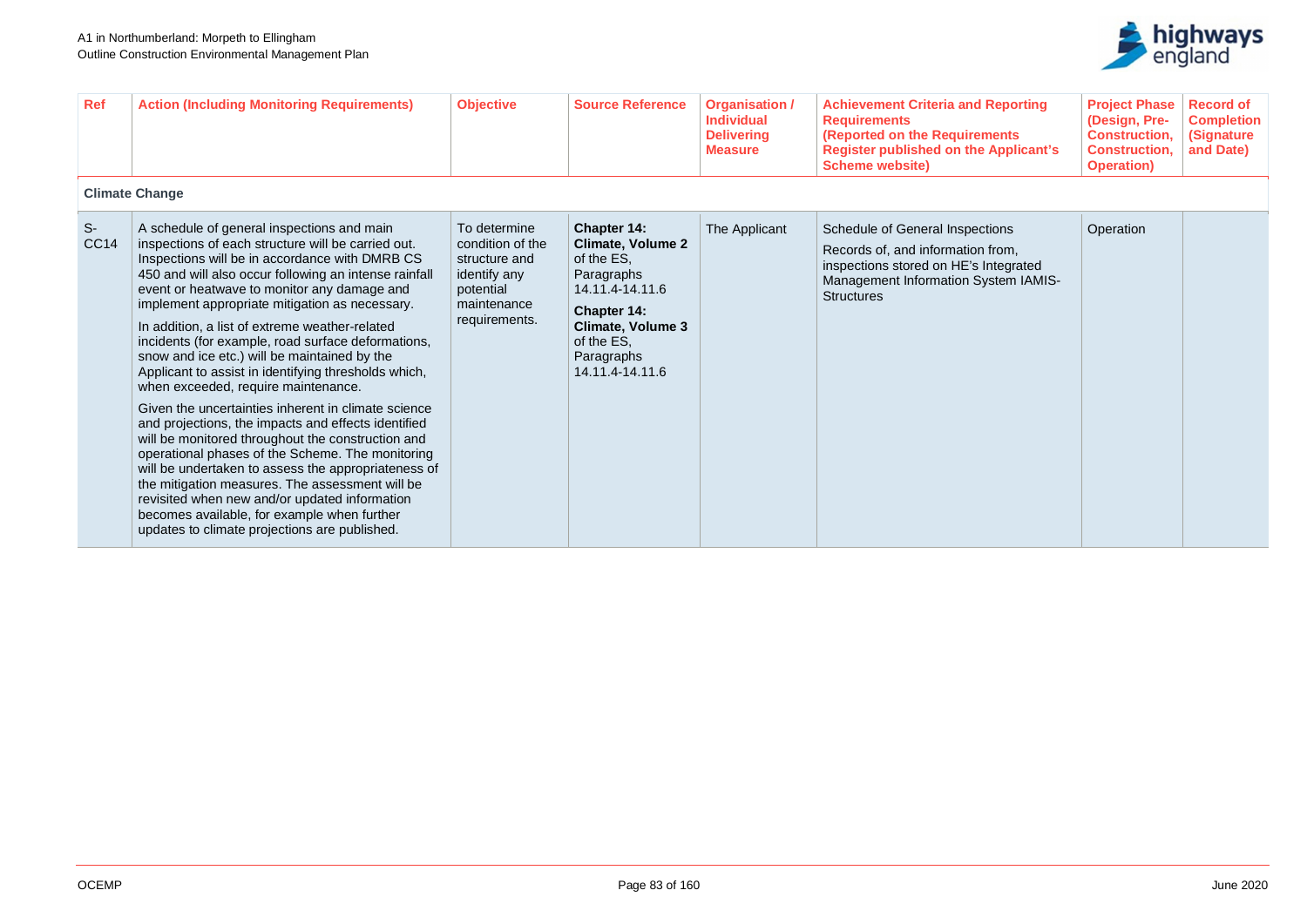

## **Reporting**

ments ghways

| Table 3-2 – Register of Environmental Actions and Commitments: Part A |
|-----------------------------------------------------------------------|
|-----------------------------------------------------------------------|

| <b>Ref</b> | <b>Action (including monitoring requirements)</b> | <b>Objective</b> | <b>Source Reference</b> | <b>Organisation /</b><br><b>Individual</b><br>(Delivering<br><b>Measure)</b> | <b>Achievement Criteria and R</b><br><b>Requirements</b><br><b>(Reported on the Requirement</b><br><b>Register Published on High</b><br><b>England's Scheme website)</b> |
|------------|---------------------------------------------------|------------------|-------------------------|------------------------------------------------------------------------------|--------------------------------------------------------------------------------------------------------------------------------------------------------------------------|
|            | <b>DESIGN MEASURES</b>                            |                  |                         |                                                                              |                                                                                                                                                                          |

**Project Phase (Design, Pre-Construction, Construction, Operation)**

**Record of Completion (Signature and Date)**

| Design |  |
|--------|--|
| Design |  |
| Design |  |
| Design |  |

|        | <b>Noise and Vibration</b>                                                                                                                                                                                                                                                                                                                                                                                                                                                                                                                                                                                                                                                                                                                                                   |                                                                    |                                                                                                    |                 |                   |        |
|--------|------------------------------------------------------------------------------------------------------------------------------------------------------------------------------------------------------------------------------------------------------------------------------------------------------------------------------------------------------------------------------------------------------------------------------------------------------------------------------------------------------------------------------------------------------------------------------------------------------------------------------------------------------------------------------------------------------------------------------------------------------------------------------|--------------------------------------------------------------------|----------------------------------------------------------------------------------------------------|-----------------|-------------------|--------|
| $A-N1$ | The following measures will be applied:<br>a. The surface of the entire length of the A1,<br>between the north and south extent of Part A, will<br>be laid with a LNS (which is the quietest road<br>surface type) apart from on structures (River<br>Coquet Bridge, Parkwood Subway and Burgham<br>Park Underbridge) where HRA will be laid.<br><b>b.</b> All existing sections of LNS on the A1 will be<br>replaced with a new LNS (and if necessary,<br>replaced again by the future year such that they<br>can be considered to be well maintained).<br>c. Where the 'de-trunked' A1 will become NCC's<br>responsibility, the road surface type will remain<br>the same as existing.<br>d. The road surface type on the local authority road<br>network will not change. | To limit effects on<br>sensitive<br>receptors during<br>operation. | <b>Chapter 6: Noise</b><br>and Vibration,<br>Volume 2 of the ES.<br>Paragraphs 6.5.18<br>and 6.9.2 | Main contractor | As built drawings | Design |
| $A-N2$ | A reflective noise barrier will have a specified height<br>of 4 m at (PNB2). The location of this barrier is<br>shown on Figure 6.1: Noise and Vibration<br>Assessment Extents, Volume 5 of the ES<br>(Application Document Reference:<br>TR010041/APP/6.5) (PNB2).                                                                                                                                                                                                                                                                                                                                                                                                                                                                                                          | To limit effects on<br>sensitive<br>receptors during<br>operation. | <b>Chapter 6: Noise</b><br>and Vibration,<br>Volume 2 of the ES.<br>Paragraph 6.9.22               | Main contractor | As built drawings | Design |
| $A-N3$ | An absorptive noise barrier will have a specified<br>height of 4 m at (PNB3). The location of this barrier<br>is shown on Figure 6.1: Noise and Vibration<br>Assessment Extents, Volume 5 of the ES<br>(Application Document Reference:<br>TR010041/APP/6.5) (PNB3).                                                                                                                                                                                                                                                                                                                                                                                                                                                                                                         | To limit effects on<br>sensitive<br>receptors during<br>operation. | <b>Chapter 6: Noise</b><br>and Vibration,<br>Volume 2 of the ES.<br>Paragraph 6.9.22               | Main contractor | As built drawings | Design |
|        |                                                                                                                                                                                                                                                                                                                                                                                                                                                                                                                                                                                                                                                                                                                                                                              |                                                                    |                                                                                                    |                 |                   |        |

| $A-N4$ | A reflective noise barrier will have a specified length<br>of 70 m and height of 3 m, for the four properties at<br>Northgate Farm (PNB1) at the southern end of Part<br>A, immediately east of the A1. Although further<br>investigation is required to determine whether there | To reduce noise<br>levels at these<br>properties. | <b>Chapter 6: Noise</b><br>and Vibration,<br>Volume 2 of the ES,<br>Paragraph 6.9.33 | Main contractor | As built drawings | Design |
|--------|----------------------------------------------------------------------------------------------------------------------------------------------------------------------------------------------------------------------------------------------------------------------------------|---------------------------------------------------|--------------------------------------------------------------------------------------|-----------------|-------------------|--------|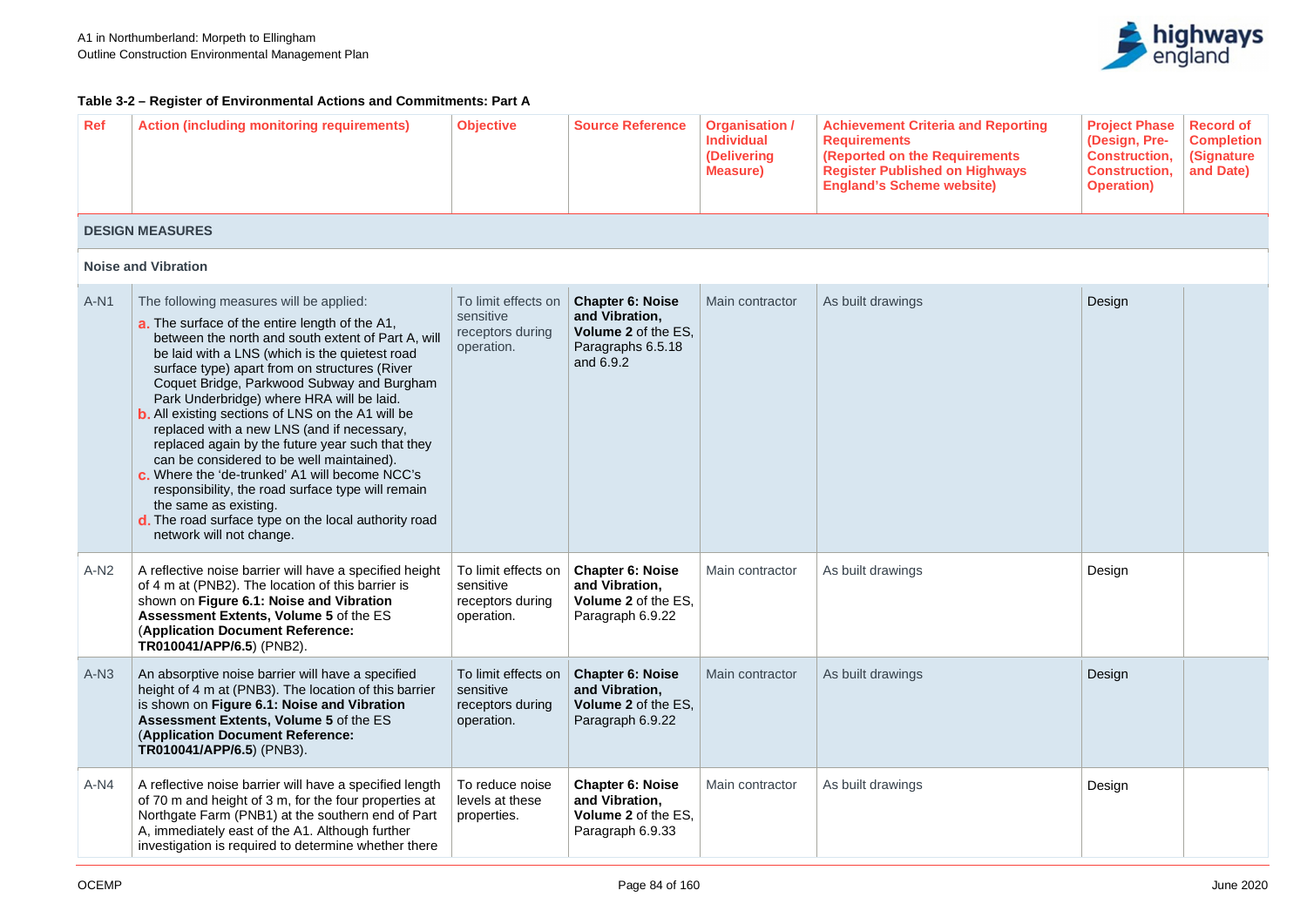

| <b>Ref</b> | <b>Action (including monitoring requirements)</b>                                                                                                                                                                                                                                                                                                                                                                                                                                                                                                                                                                                                                                                                                                                                                                                                                                             | <b>Objective</b>                                  | <b>Source Reference</b>                                                                                                               | <b>Organisation /</b><br><b>Individual</b><br>(Delivering<br><b>Measure)</b> | <b>Achievement Criteria and Reporting</b><br><b>Requirements</b><br><b>(Reported on the Requirements</b><br><b>Register Published on Highways</b><br><b>England's Scheme website)</b> | <b>Project Phase</b><br>(Design, Pre-<br><b>Construction,</b><br><b>Construction,</b><br><b>Operation</b> ) | <b>Record of</b><br><b>Completion</b><br>(Signature<br>and Date) |
|------------|-----------------------------------------------------------------------------------------------------------------------------------------------------------------------------------------------------------------------------------------------------------------------------------------------------------------------------------------------------------------------------------------------------------------------------------------------------------------------------------------------------------------------------------------------------------------------------------------------------------------------------------------------------------------------------------------------------------------------------------------------------------------------------------------------------------------------------------------------------------------------------------------------|---------------------------------------------------|---------------------------------------------------------------------------------------------------------------------------------------|------------------------------------------------------------------------------|---------------------------------------------------------------------------------------------------------------------------------------------------------------------------------------|-------------------------------------------------------------------------------------------------------------|------------------------------------------------------------------|
|            | is space for the required foundations for this barrier,<br>it will be provided if it meets the value for money<br>criteria in Chapter 6: Noise and Vibration, Volume<br>2 of the ES (Application Document Reference:<br>TR010041/APP/6.2). If PNB1 can be built,<br>Northgate Farm will not be eligible for compensation<br>under the Noise Insulation Regulations (NIR).                                                                                                                                                                                                                                                                                                                                                                                                                                                                                                                     |                                                   |                                                                                                                                       |                                                                              |                                                                                                                                                                                       |                                                                                                             |                                                                  |
| $A-N5$     | A 3 m high reflective noise barrier will be provided in<br>the location of the Felmoor Park and Bockenfield<br>Holiday Park (PNB4). Although further investigation<br>is required to determine whether the barrier can be<br>built, it will be provided if it can be built meeting the<br>value for money criteria.                                                                                                                                                                                                                                                                                                                                                                                                                                                                                                                                                                           | To reduce noise<br>levels at these<br>properties. | <b>Chapter 6: Noise</b><br>and Vibration,<br>Volume 2 of the ES.<br>Paragraph 6.9.34-<br>6.9.35                                       | Main contractor                                                              | As built drawings                                                                                                                                                                     | Design                                                                                                      |                                                                  |
| $A-N6$     | A full assessment in accordance with the Noise<br>Insulation Regulations (NIR) will be carried out for<br>the Scheme.<br>The preliminary assessment for properties eligible<br>for compensation under the NIR indicated that<br>Northgate Farm was likely to be eligible. However,<br>this will not be the case if PNB1 can be constructed<br>which will reduce noise levels such that Northgate<br>Farm is unlikely to be eligible. It should be noted that<br>a preliminary assessment can only be undertaken at<br>this stage as the assessment requires traffic data<br>from the year before construction commences to be<br>compared with data for the period within 15 years<br>after opening. The preliminary assessment for<br>properties eligible for compensation under the NIR<br>indicated that Strafford House was also likely to be<br>eligible for compensation under the NIR. | Adhering to NIR.                                  | <b>Chapter 6: Noise</b><br>and Vibration,<br>Volume 2 of the ES,<br>Paragraphs 6.8.59-<br>6.8.61 (and<br>Footnote 14) and<br>6.10.57  | Main contractor                                                              | CEMP approved by the SoS following<br>consultation with NCC                                                                                                                           | Design                                                                                                      |                                                                  |
|            | <b>Landscape and Visual</b>                                                                                                                                                                                                                                                                                                                                                                                                                                                                                                                                                                                                                                                                                                                                                                                                                                                                   |                                                   |                                                                                                                                       |                                                                              |                                                                                                                                                                                       |                                                                                                             |                                                                  |
| $A-L1$     | Where land is not permanently required for<br>mitigation, land will be returned to former land use.<br>Habitat features will also be reinstated within the<br>same geographical area, where possible,<br>maintaining connectivity to existing retained habitat<br>features                                                                                                                                                                                                                                                                                                                                                                                                                                                                                                                                                                                                                    | To reinstate<br>habitat features                  | <b>Chapter 7:</b><br>Landscape and<br>Visual, Volume 2 of<br>the ES, Paragraph<br>7.9.12<br><b>Chapter 9:</b><br><b>Biodiversity,</b> | Designer<br>Main contractor                                                  | Landscape design discharged as required<br>by the DCO<br>As Built drawings<br>Landscape Design Certificate                                                                            | Design                                                                                                      |                                                                  |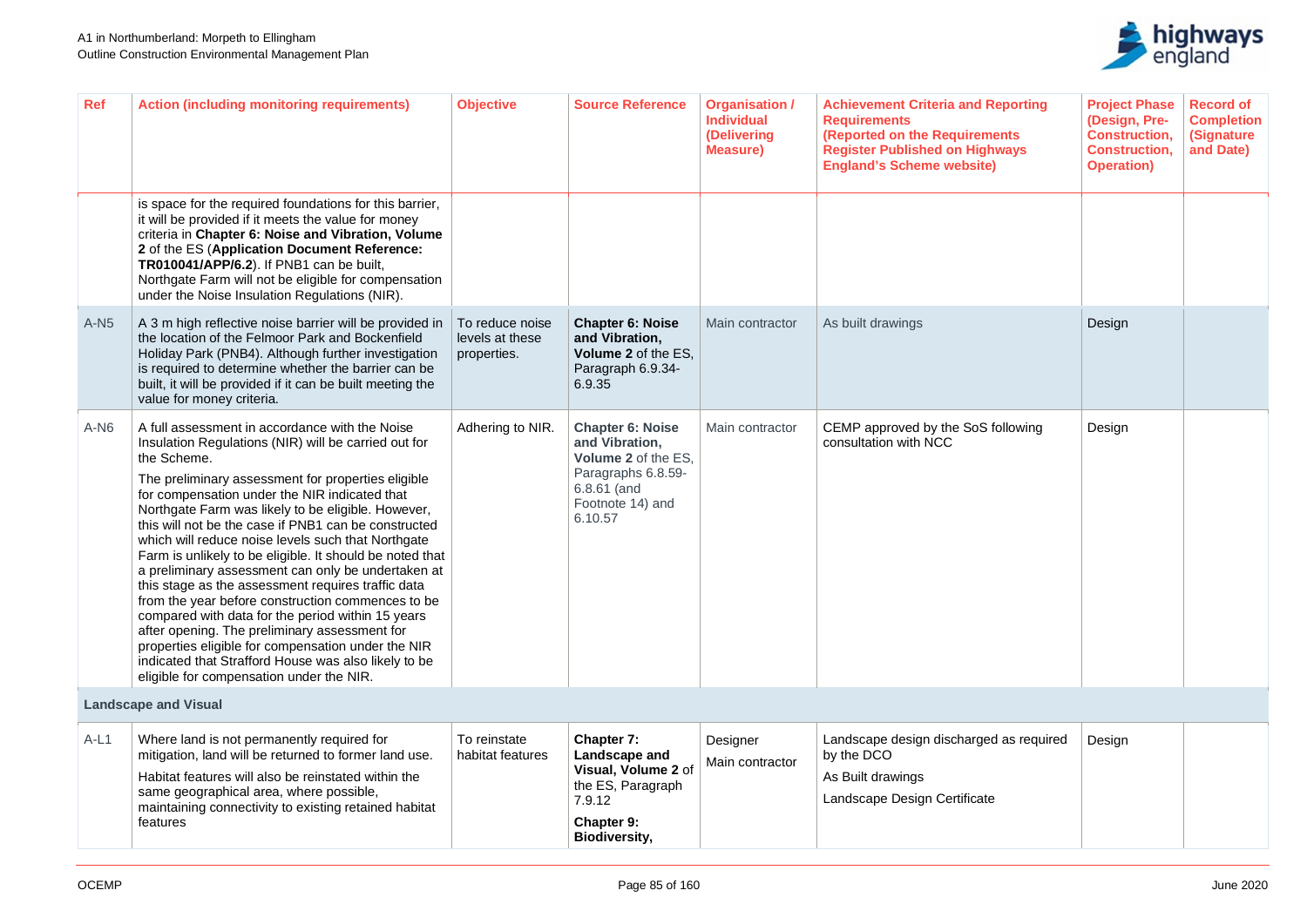

| <b>Ref</b> | <b>Action (including monitoring requirements)</b>                                                                                                                                                                                                                                                                                                                                                                                                                                                                                                                                                                                                                                                                                                                                                                                                                                                                                                                                                                                                                                                                                                                                                                                                                                                                                                                                                                                                                                                                                                                                                                                                                                                                                                                                                                   | <b>Objective</b>                                                                                                                                                                                                                                                                                                                                                                                    | <b>Source Reference</b><br>Volume 2 of the ES.<br>Paragraph 9.9.4                       | <b>Organisation /</b><br><b>Individual</b><br>(Delivering<br><b>Measure)</b> | <b>Achievement Criteria and Reporting</b><br><b>Requirements</b><br><b>(Reported on the Requirements)</b><br><b>Register Published on Highways</b><br><b>England's Scheme website)</b>                                                                                                       | <b>Project Phase</b><br>(Design, Pre-<br><b>Construction,</b><br><b>Construction,</b><br><b>Operation</b> ) | <b>Record of</b><br><b>Completion</b><br>(Signature<br>and Date) |
|------------|---------------------------------------------------------------------------------------------------------------------------------------------------------------------------------------------------------------------------------------------------------------------------------------------------------------------------------------------------------------------------------------------------------------------------------------------------------------------------------------------------------------------------------------------------------------------------------------------------------------------------------------------------------------------------------------------------------------------------------------------------------------------------------------------------------------------------------------------------------------------------------------------------------------------------------------------------------------------------------------------------------------------------------------------------------------------------------------------------------------------------------------------------------------------------------------------------------------------------------------------------------------------------------------------------------------------------------------------------------------------------------------------------------------------------------------------------------------------------------------------------------------------------------------------------------------------------------------------------------------------------------------------------------------------------------------------------------------------------------------------------------------------------------------------------------------------|-----------------------------------------------------------------------------------------------------------------------------------------------------------------------------------------------------------------------------------------------------------------------------------------------------------------------------------------------------------------------------------------------------|-----------------------------------------------------------------------------------------|------------------------------------------------------------------------------|----------------------------------------------------------------------------------------------------------------------------------------------------------------------------------------------------------------------------------------------------------------------------------------------|-------------------------------------------------------------------------------------------------------------|------------------------------------------------------------------|
| $A-L2$     | In order to minimise the impacts of the Part A on<br>existing vegetation and habitats, the landscape<br>design includes the following measures:<br>a. Tree and shrub planting will be omitted to the<br>east of Part A between Chainage 20000 -<br>20400 (in association with Detention Basin No.<br>15 and 15a and in association with Detention<br>Basin 17), in order to discourage its use by<br>birds, thereby reducing the collision risk with<br>vehicles and planes in proximity to Eshott<br>Airfield. Within this area planting will be<br>restricted to grassland habitat that will be<br>managed in order to maintain a short sward<br>height, to discourage use by ground nesting<br>birds and barn owls.<br><b>b.</b> Marginal and aquatic species will be planted<br>within detention basins No 15, 15a and 17 in<br>accordance with the Landscape Mitigation<br>Masterplan (Figure 7.8, Volume 5 of the ES<br>(Application Document Reference:<br>TR010041/APP/6.5) This will be extended to<br>include the embankments of open drainage<br>ditches. Detention Basins No 15,15a, 17 are<br>not intended to hold standing water, for<br>prolonged phases of time to reduce the risk of<br>bird strikes by planes from Eshott airfield.<br>c. An isolated area of reed beds will be integrated<br>within the design associated with the flood<br>storage area at chainage 20880 to the west of<br>the mainline.<br>d. A 5 m wide space for any potential<br>maintenance access will be required on either<br>side of the proposed diverted gas lines, located<br>primarily within third party land. Where planting<br>is indicated within the affected area, only<br>species recommended by industry good<br>practice guidance will be used. This will be<br>restricted to short sections of hedgerow | To reduce<br>operational<br>impacts through<br>landscape<br>planting.<br>To enhance value<br>for wildlife.<br>To reinstate<br>habitat features.<br>To connect<br>existing habitat<br>areas (especially<br>woodland) and<br>mitigate the<br>effects of<br>fragmentation<br>and<br>displacement.<br>To encourage<br>use of structures<br>by wildlife.<br>To improve the<br>biodiversity of<br>Part A. | <b>Chapter 7:</b><br>Landscape and<br>Visual, Volume 2 of<br>the ES, Paragraph<br>7.9.4 | Designer<br>Main contractor                                                  | Landscape design discharged as required<br>by the DCO by the Secretary of State<br>following consultation with NCC as per<br>Requirement 5, Schedule 2 of the draft<br><b>DCO (Application Document Reference:</b><br>TR010041/APP/3.1)<br>As Built drawings<br>Landscape Design Certificate | Design                                                                                                      |                                                                  |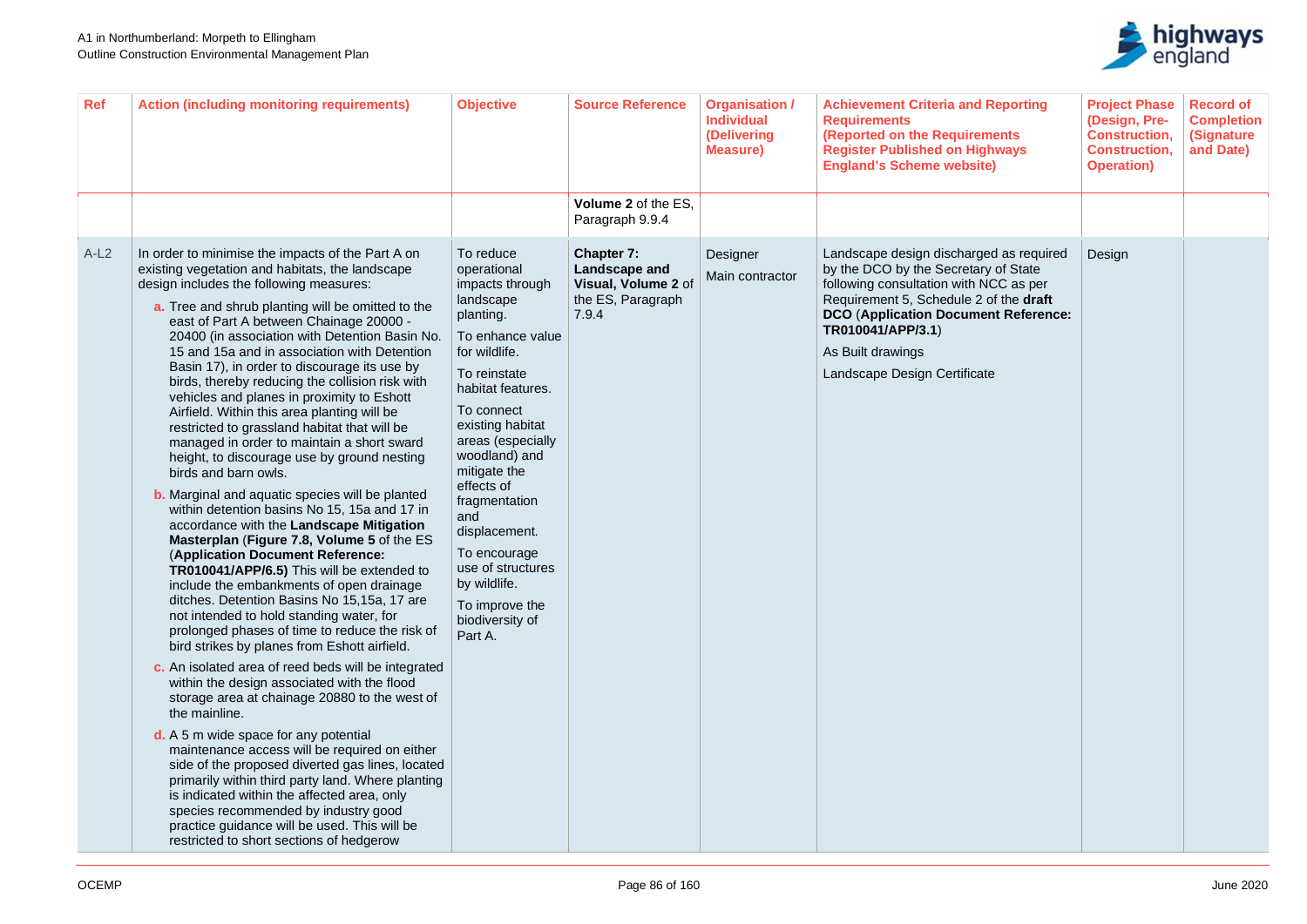

| <b>Ref</b> | <b>Action (including monitoring requirements)</b>                                                                                                                                                                                                                                                                                                                                                                                                                                                                                                                                                                                                                                                                                            | <b>Objective</b>                                                                                                                                                                            | <b>Source Reference</b>                                                                                 | <b>Organisation /</b><br><b>Individual</b><br>(Delivering<br><b>Measure)</b> | <b>Achievement Criteria and Reporting</b><br><b>Requirements</b><br><b>(Reported on the Requirements</b><br><b>Register Published on Highways</b><br><b>England's Scheme website)</b>                                                                                                                               | <b>Project Phase</b><br>(Design, Pre-<br><b>Construction,</b><br><b>Construction,</b><br><b>Operation</b> ) | <b>Record of</b><br><b>Completion</b><br><b>(Signature</b><br>and Date) |
|------------|----------------------------------------------------------------------------------------------------------------------------------------------------------------------------------------------------------------------------------------------------------------------------------------------------------------------------------------------------------------------------------------------------------------------------------------------------------------------------------------------------------------------------------------------------------------------------------------------------------------------------------------------------------------------------------------------------------------------------------------------|---------------------------------------------------------------------------------------------------------------------------------------------------------------------------------------------|---------------------------------------------------------------------------------------------------------|------------------------------------------------------------------------------|---------------------------------------------------------------------------------------------------------------------------------------------------------------------------------------------------------------------------------------------------------------------------------------------------------------------|-------------------------------------------------------------------------------------------------------------|-------------------------------------------------------------------------|
|            | planting, where the gas line will otherwise<br>sever the linear feature. The easements<br>themselves will be seeded, using a mix<br>appropriate to the adjoining area.                                                                                                                                                                                                                                                                                                                                                                                                                                                                                                                                                                       |                                                                                                                                                                                             |                                                                                                         |                                                                              |                                                                                                                                                                                                                                                                                                                     |                                                                                                             |                                                                         |
| $A-L3$     | Reinforce existing woodland blocks will be retained<br>and included within the Order Limits of Part A<br>through infill planting. This is restricted to the area of<br>woodland to the east of Part A between chainages<br>$19520 - 20000.$<br>There will be inclusion of appropriate screen<br>planting to mitigate views of Part A by the Design<br>Year and beyond. This is detailed on the<br>Landscape Mitigation Masterplan (Figure 7.8,<br>Volume 5 of the ES (Application Document<br>Reference: TR010041/APP/6.5)).                                                                                                                                                                                                                 | To minimise<br>impacts on<br>existing<br>vegetation.<br>To enhance and<br>protect landscape<br>character during<br>operation.<br>To provide<br>connectivity to<br>the retained<br>woodland. | Chapter 7:<br>Landscape and<br>Visual, Volume 2 of<br>the ES, Paragraph<br>7.9.14                       | Designer<br>Main contractor                                                  | CEMP approved by the Secretary of State<br>following consultation with NCC as per<br>Requirement 5, Schedule 2 of the draft<br><b>DCO (Application Document Reference:</b><br>TR010041/APP/3.1)<br>Landscape design discharged as required<br>by the draft DCO<br>As Built drawings<br>Landscape Design Certificate | Design                                                                                                      |                                                                         |
| $A-L4$     | At the northern end of Part A, where the offline<br>section re-joins the existing A1, anti-glare fencing is<br>proposed in place of hedgerow planting where<br>space is restricted. Within these areas hedgerows<br>will be planted along the proposed permanent<br>highway boundary where space allows. At its most<br>southern limit, the anti-glare fencing will commence<br>at Chainage 19900, where it will tie into the<br>proposed noise barrier (PNB4). From here the anti-<br>glare fencing will extend in a northerly direction, to<br>the east of the carriageway as far north as West<br>Moor Junction. A further length of anti-glare fencing<br>will extend adjacent to the southbound carriageway<br>between 20700 and 21450. | To reduce<br>operational<br>impacts through<br>landscape<br>planting.                                                                                                                       | <b>Chapter 7:</b><br>Landscape and<br>Visual, Volume 2 of<br>the ES, Paragraph<br>7.9.4                 | Designer<br>Main contractor                                                  | Landscape design discharged as required<br>by the DCO<br>As Built drawings<br>Landscape Design Certificate                                                                                                                                                                                                          | Design                                                                                                      |                                                                         |
| $A-L5$     | The Landscape Mitigation Masterplan (Figure<br>7.8, Volume 5 of the ES (Application Document<br>Reference: TR010041/APP/6.5) identifies the<br>location of Proposed Environmental Elements<br>associated with noise and biodiversity (for more<br>detail refer to $A-N2 - A-N5$ of this Outline CEMP):<br>a. Reflective noise barrier (3 m high and 70 m long)<br>(PNB1)                                                                                                                                                                                                                                                                                                                                                                     | To increase the<br>effectiveness of<br>the screen<br>planting within<br>the affected area,<br>reducing overall<br>dominance of<br>embankments in<br>and around the                          | Chapter 7:<br>Landscape and<br>Visual, Volume 2 of<br>the ES, Paragraphs<br>7.9.16, 7.9.18 to<br>7.9.20 | Designer<br>Main contractor                                                  | <b>Site Environmental Inspection Reports</b><br>CEMP approved by the SoS following<br>consultation with NCC                                                                                                                                                                                                         | Design                                                                                                      |                                                                         |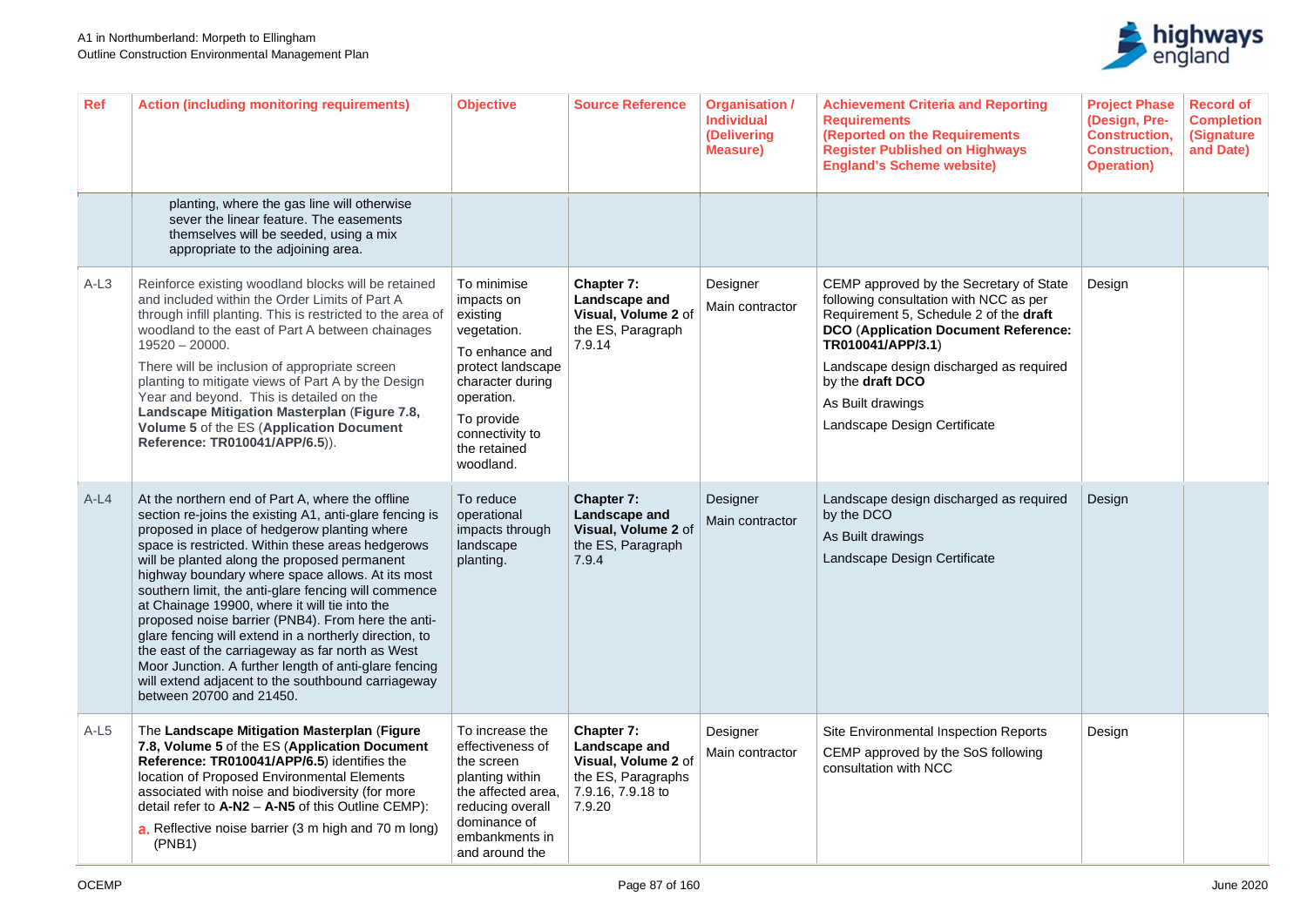

| <b>Ref</b> | <b>Action (including monitoring requirements)</b>                                                                                                                                                                                                                                                                                                                                                                                                                                                                                                                                                                                                                                                                                                                                                                                                                                                                                                                                                                                                                                                                                                                                                                                                                                                                                                                                                                                                                                                                                                                                                             | <b>Objective</b>                                                                                           | <b>Source Reference</b>                                                                                                                                                            | <b>Organisation /</b><br><b>Individual</b><br>(Delivering<br><b>Measure)</b>                                                                 | <b>Achievement Criteria and Reporting</b><br><b>Requirements</b><br><b>(Reported on the Requirements</b><br><b>Register Published on Highways</b><br><b>England's Scheme website)</b>    | <b>Project Phase</b><br>(Design, Pre-<br><b>Construction,</b><br><b>Construction,</b><br><b>Operation</b> ) | <b>Record of</b><br><b>Completion</b><br>(Signature<br>and Date) |
|------------|---------------------------------------------------------------------------------------------------------------------------------------------------------------------------------------------------------------------------------------------------------------------------------------------------------------------------------------------------------------------------------------------------------------------------------------------------------------------------------------------------------------------------------------------------------------------------------------------------------------------------------------------------------------------------------------------------------------------------------------------------------------------------------------------------------------------------------------------------------------------------------------------------------------------------------------------------------------------------------------------------------------------------------------------------------------------------------------------------------------------------------------------------------------------------------------------------------------------------------------------------------------------------------------------------------------------------------------------------------------------------------------------------------------------------------------------------------------------------------------------------------------------------------------------------------------------------------------------------------------|------------------------------------------------------------------------------------------------------------|------------------------------------------------------------------------------------------------------------------------------------------------------------------------------------|----------------------------------------------------------------------------------------------------------------------------------------------|------------------------------------------------------------------------------------------------------------------------------------------------------------------------------------------|-------------------------------------------------------------------------------------------------------------|------------------------------------------------------------------|
|            | <b>b.</b> Reflective noise barrier (4 m high) (PNB2)<br>c. Absorptive noise barrier (4 m high) (PNB3)<br>d. Noise barrier (3 m high) (PNB4)<br>Along the length of Part A, there are a number of<br>proposed earth bunds. These are split into those<br>considered as essential mitigation, and those<br>considered as desirable mitigation, which will be<br>within defined assessment parameters. Those<br>bunds identified as essential mitigation have been<br>identified as No. 1, 2, 7, 8, 9, 10, 11, 12 and 13. The<br>locations of the bunds are principally associated with<br>the proposed grade separate junctions.<br>The desirable bunds are intended to reduce the<br>visual prominence of the built road elements within<br>view by reducing the height difference of the junction<br>in comparison to that of the adjoining land, providing<br>better landscape integration during early plant<br>establishment and increasing the effectiveness of<br>the associated screen planting at design year.<br>Each bund has a proposed maximum height of 4 m,<br>with a slope gradient no greater than 1:3. In addition<br>to landscape integration and screening, the following<br>bunds provide secondary Environmental Functions:<br>a. Bunds 1 and 2 are located directly on top of a foot<br>and mouth burial site. Here the depth of growing<br>material has been increased, in order to avoid,<br>unnecessary ground disturbance within the<br>affected area.<br><b>b.</b> Bunds $10 - 13$ are intended to provide essential<br>barn owl mitigation, beyond those functions noted<br>above. | proposed<br>junctions.<br>To enhance the<br>landscape within<br>the highway<br>boundary.                   |                                                                                                                                                                                    |                                                                                                                                              |                                                                                                                                                                                          |                                                                                                             |                                                                  |
| $A-L6$     | Ancient woodland compensation measures include<br>the following:<br>a. A proposed Woodland Creation Area will replace<br>removed ancient woodland and provide<br>connectivity to the adjacent and retained<br>woodland. It is acknowledged that the area of<br>compensation will not be deemed to be like for<br>like replacement habitat given the time it takes for                                                                                                                                                                                                                                                                                                                                                                                                                                                                                                                                                                                                                                                                                                                                                                                                                                                                                                                                                                                                                                                                                                                                                                                                                                         | To avoid or<br>reduce impacts<br>on trees and<br>woodland.<br>To prepare the<br>Woodland<br>Creation Area. | <b>Chapter 7:</b><br>Landscape and<br>Visual, Volume 2 of<br>the ES, Paragraph<br>7.9.13<br><b>Appendix 7.5:</b><br><b>Arboricultural</b><br><b>Report, Volume 7</b><br>of the ES, | Main contractor<br>with guidance<br>from the<br>Arboriculturalist<br>(main contractor),<br>Environmental<br>Manager (main<br>contractor) and | <b>Ancient Woodland Strategy</b><br>As Built drawings<br>Landscape Design Certificate<br><b>Arboricultural Method Statement</b><br>Landscape design discharged as required<br>by the DCO | Design                                                                                                      |                                                                  |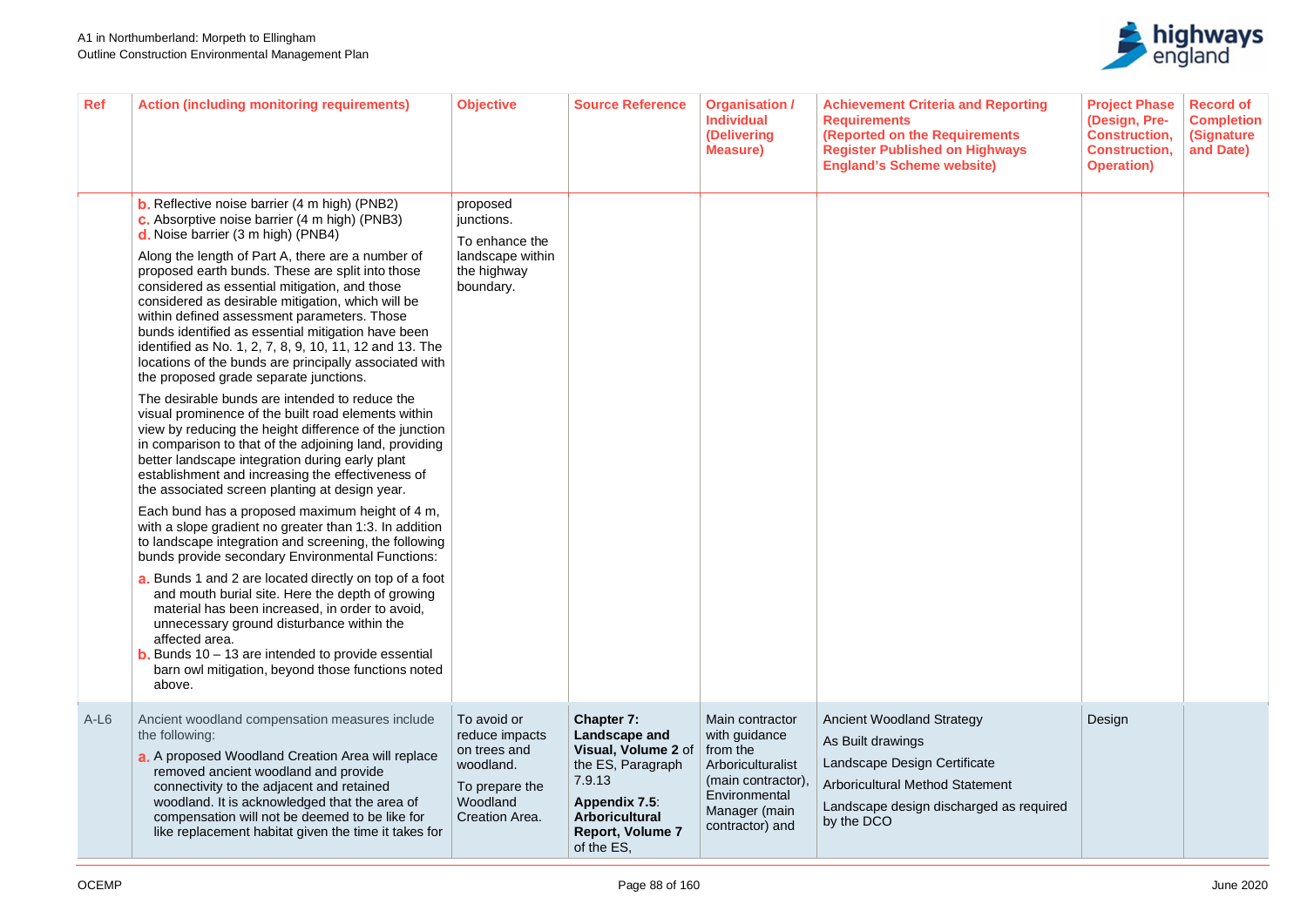

| <b>Ref</b>          | <b>Action (including monitoring requirements)</b>                                                                                                                                                                                                                                                                                                                                                                                                                                                                                                                                                                                                                                                                                                                                                                                                                                                                               | <b>Objective</b>                                                                       | <b>Source Reference</b>                                                             | <b>Organisation /</b><br><b>Individual</b><br>(Delivering<br><b>Measure)</b> | <b>Achievement Criteria and Reporting</b><br><b>Requirements</b><br><b>(Reported on the Requirements)</b><br><b>Register Published on Highways</b><br><b>England's Scheme website)</b> | <b>Project Phase</b><br>(Design, Pre-<br><b>Construction,</b><br><b>Construction,</b><br><b>Operation</b> ) | <b>Record of</b><br><b>Completion</b><br><b>(Signature</b><br>and Date) |
|---------------------|---------------------------------------------------------------------------------------------------------------------------------------------------------------------------------------------------------------------------------------------------------------------------------------------------------------------------------------------------------------------------------------------------------------------------------------------------------------------------------------------------------------------------------------------------------------------------------------------------------------------------------------------------------------------------------------------------------------------------------------------------------------------------------------------------------------------------------------------------------------------------------------------------------------------------------|----------------------------------------------------------------------------------------|-------------------------------------------------------------------------------------|------------------------------------------------------------------------------|----------------------------------------------------------------------------------------------------------------------------------------------------------------------------------------|-------------------------------------------------------------------------------------------------------------|-------------------------------------------------------------------------|
|                     | replacement ancient woodland to become<br>established.<br><b>b.</b> In agreement with Natural England 8.16 ha of<br>woodland (Woodland Creation Area) adjacent to<br><b>River Coquet and Coquet Valley Woodlands</b><br>SSSI and ancient woodland is proposed to<br>address the loss of 0.68 ha of ancient woodland.<br>To supplement the woodland creation, salvage<br>techniques will be undertaken where possible to<br>take material from the ancient woodland donor<br>site to the receptor area of the Woodland<br>Creation Area (refer to Figure 7.8: Landscape<br>Mitigation Masterplan, Volume 5 of the ES<br>(Application Document Reference:<br>TR010041/APP/6.5)).<br>c. Following consultation with Natural England,<br>woodland creation will be implemented in<br>accordance with the Ancient Woodland<br>Strategy (Appendix 9.21, Volume 7 of the ES<br>(Application Document Reference:<br>TR010041/APP/6.7)). | To compensate<br>for loss of ancient<br>woodland.                                      | Paragraph 6.1.1,<br>6.1.2 and 6.1.13                                                | ECoW (main<br>contractor)                                                    |                                                                                                                                                                                        |                                                                                                             |                                                                         |
|                     | <b>Cultural Heritage</b>                                                                                                                                                                                                                                                                                                                                                                                                                                                                                                                                                                                                                                                                                                                                                                                                                                                                                                        |                                                                                        |                                                                                     |                                                                              |                                                                                                                                                                                        |                                                                                                             |                                                                         |
| A-CH1               | Any potential impacts on below ground remains<br>resulting from a change in hydrology will be<br>mitigated by a robust surface water drainage system<br>which forms part of the design of Part A, as set out<br>in Chapter 10: Road Drainage and the Water<br><b>Environment, Volume 2 of the ES (Application)</b><br>Document Reference: TR010041/APP/6.2).                                                                                                                                                                                                                                                                                                                                                                                                                                                                                                                                                                    | To prevent<br>damage to below<br>ground<br>archaeological<br>remains                   | <b>Chapter 8: Cultural</b><br>Heritage, Volume 2<br>of the ES,<br>Paragraph 8.9.1   | Main contractor<br>Designer<br>Environmental<br>Manager (main<br>contractor) | CEMP approved by the SoS following<br>consultation with NCC.<br>Temporary surface water drainage strategy                                                                              | Design                                                                                                      |                                                                         |
| <b>Biodiversity</b> |                                                                                                                                                                                                                                                                                                                                                                                                                                                                                                                                                                                                                                                                                                                                                                                                                                                                                                                                 |                                                                                        |                                                                                     |                                                                              |                                                                                                                                                                                        |                                                                                                             |                                                                         |
| $A-B1$              | Creation of bunds near Causey Park will raise the<br>profile of road margins and encourage barn owl<br>flight at a safe height over the road.                                                                                                                                                                                                                                                                                                                                                                                                                                                                                                                                                                                                                                                                                                                                                                                   | To enhance value<br>for wildlife.<br>To encourage<br>use of structures<br>by wildlife. | <b>Chapter 9:</b><br><b>Biodiversity,</b><br>Volume 2 of the ES,<br>Paragraph 9.9.4 | Designer<br>Main contractor                                                  | Landscape design discharged as required<br>by the DCO<br>As built drawings Landscape Design<br>Certificate                                                                             | Design                                                                                                      |                                                                         |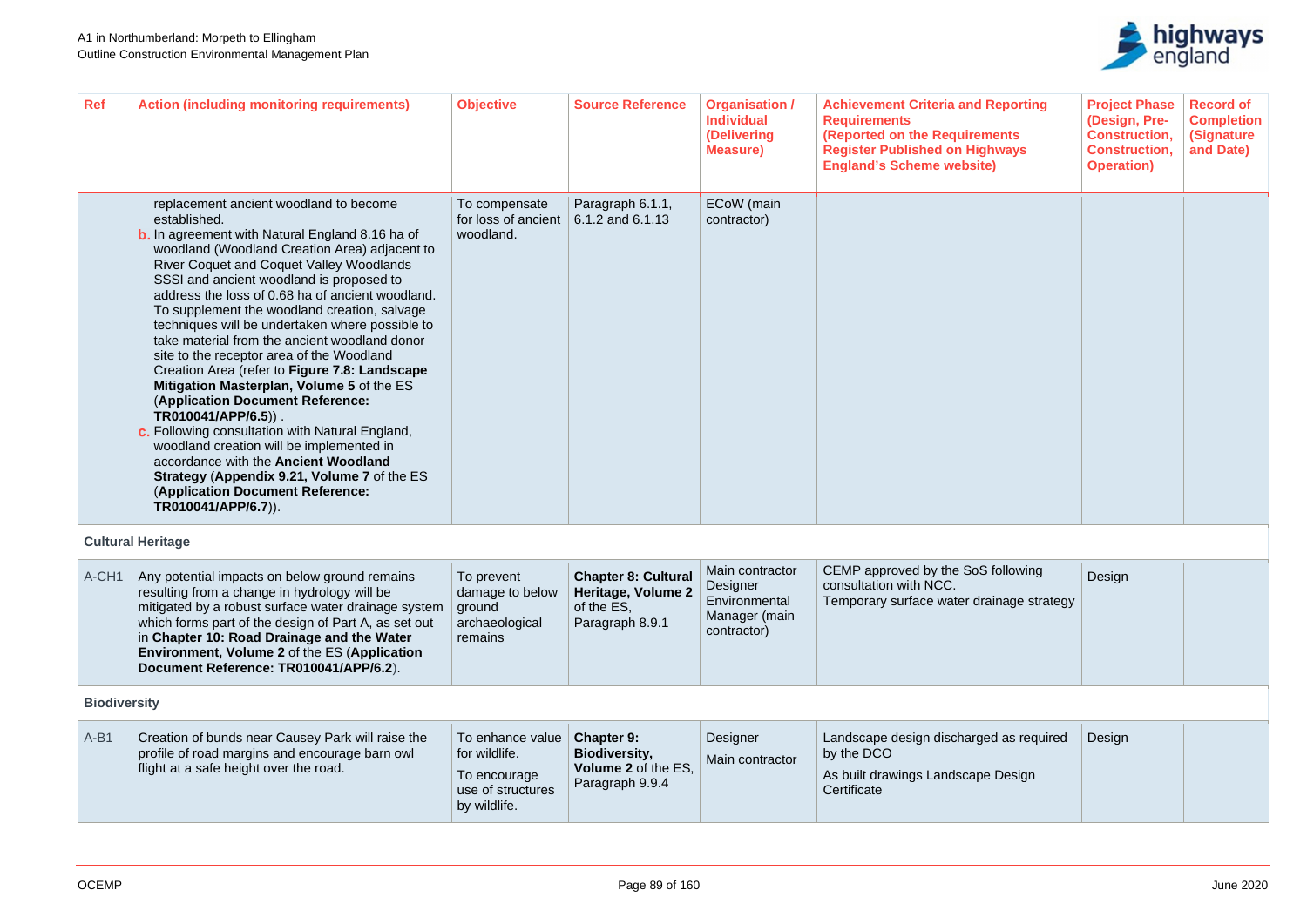

| <b>Ref</b> | <b>Action (including monitoring requirements)</b>                                                                                                                                                                                                                                                                                                                                                                                                                                                                                                                                                                                                                                                                                                                                                                                                                                                                                                                                                                                            | <b>Objective</b>                                                                                                                                                     | <b>Source Reference</b>                                                               | <b>Organisation /</b><br><b>Individual</b><br>(Delivering<br><b>Measure)</b> | <b>Achievement Criteria and Reporting</b><br><b>Requirements</b><br><b>(Reported on the Requirements)</b><br><b>Register Published on Highways</b><br><b>England's Scheme website)</b>                                                                                                                                                | <b>Project Phase</b><br>(Design, Pre-<br><b>Construction,</b><br><b>Construction,</b><br><b>Operation</b> ) | <b>Record of</b><br><b>Completion</b><br><b>(Signature</b><br>and Date) |
|------------|----------------------------------------------------------------------------------------------------------------------------------------------------------------------------------------------------------------------------------------------------------------------------------------------------------------------------------------------------------------------------------------------------------------------------------------------------------------------------------------------------------------------------------------------------------------------------------------------------------------------------------------------------------------------------------------------------------------------------------------------------------------------------------------------------------------------------------------------------------------------------------------------------------------------------------------------------------------------------------------------------------------------------------------------|----------------------------------------------------------------------------------------------------------------------------------------------------------------------|---------------------------------------------------------------------------------------|------------------------------------------------------------------------------|---------------------------------------------------------------------------------------------------------------------------------------------------------------------------------------------------------------------------------------------------------------------------------------------------------------------------------------|-------------------------------------------------------------------------------------------------------------|-------------------------------------------------------------------------|
| $A-B2$     | Landscape planting has been designed to create<br>linear features, such as hedgerows and treelines, to<br>direct and guide wildlife parallel to the Scheme and<br>to suitable crossing points incorporated into the<br>Scheme design. Landscape planting will also be<br>used at the entrances of culverts, creating a graded<br>height of vegetation. Further details are presented<br>within the Landscape Mitigation Masterplan<br>(Figure 7.8, Volume 5 of the ES (Application<br>Document Reference: TR010041/APP/6.5)).<br>Fencing has also been proposed, where necessary,<br>to guide wildlife (mainly badger and otter) towards<br>crossing points (refer to A-B11 of this Outline<br>CEMP). Inclusion of additional fencing to guide<br>wildlife to culverts will be considered at detailed<br>design.                                                                                                                                                                                                                             | To mitigate the<br>effects of<br>fragmentation on<br>protected and<br>notable species.<br>To encourage<br>flights lines of<br>bats towards and<br>into the culverts. | <b>Chapter 9:</b><br><b>Biodiversity,</b><br>Volume 2 of the ES,<br>Table 9-23, EM028 | Designer<br>Main contractor                                                  | As built drawings<br>Landscape design discharged as required<br>by the DCO                                                                                                                                                                                                                                                            | Design                                                                                                      |                                                                         |
| $A-B3$     | An Ancient Woodland Strategy (Appendix 9.21,<br>Volume 7 of the ES (Application Document<br>Reference: TR010041/APP/6.7) has been<br>developed in consultation with Natural England and<br>will require the following actions:<br>a. To comply with avoidance measures including<br>siting of the route alignment to reduce land take<br>and increase retention of ancient woodland. This<br>will be achieved through construction design,<br>including siting of compound and storage areas.<br><b>b.</b> Comply with the following construction mitigation<br>requirements:<br>Establishment of buffer/stand-off distances<br>Implementation of an arboriculture method<br>statement<br>Access and construction traffic movements<br>III.<br>Implementation of a Biosecurity Method<br>IV.<br>Statement, as Himalayan balsam is known to<br>be present downstream in Felton and the<br>ancient woodland is infected with ash<br>dieback<br>c. Planting of Woodland Creation Area identified to<br>the southwest of the River Coquet Bridge | To address the<br>loss of ancient<br>woodland habitat<br>and impacts to<br>retained<br>woodland as a<br>result of Part A.                                            | <b>Chapter 9:</b><br><b>Biodiversity,</b><br>Volume 2 of the ES.<br>Paragraph 9.9.7   | Designer<br>Main contractor                                                  | <b>Site Environmental Inspection Reports</b><br>CEMP approved by the SoS following<br>consultation with NCC Ancient Woodland<br>Strategy (developed in consultation with<br>Natural England)<br><b>Arboriculture Method Statement</b><br><b>Biosecurity Method Statement</b><br>Landscape design discharged as required<br>by the DCO | Design                                                                                                      |                                                                         |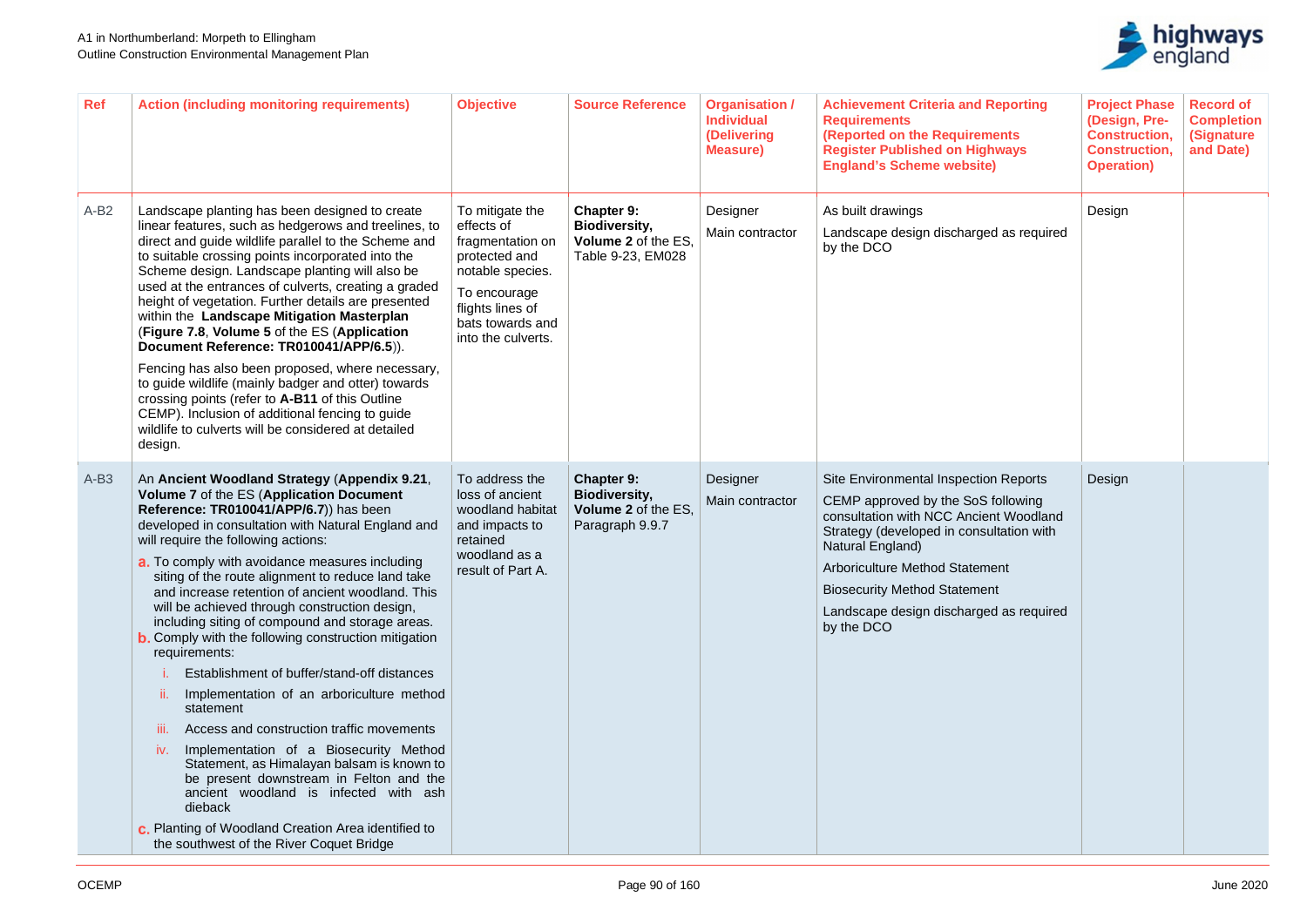

| <b>Ref</b> | <b>Action (including monitoring requirements)</b>                                                                                                                                                                                                                                                                                                                                                                                                                                                                                                                                      | <b>Objective</b>                                                                                                                                                          | <b>Source Reference</b>                                                               | <b>Organisation /</b><br><b>Individual</b><br>(Delivering<br><b>Measure)</b> | <b>Achievement Criteria and Reporting</b><br><b>Requirements</b><br><b>(Reported on the Requirements)</b><br><b>Register Published on Highways</b><br><b>England's Scheme website)</b> | <b>Project Phase</b><br>(Design, Pre-<br><b>Construction,</b><br><b>Construction,</b><br><b>Operation</b> ) | <b>Record of</b><br><b>Completion</b><br><b>(Signature</b><br>and Date) |
|------------|----------------------------------------------------------------------------------------------------------------------------------------------------------------------------------------------------------------------------------------------------------------------------------------------------------------------------------------------------------------------------------------------------------------------------------------------------------------------------------------------------------------------------------------------------------------------------------------|---------------------------------------------------------------------------------------------------------------------------------------------------------------------------|---------------------------------------------------------------------------------------|------------------------------------------------------------------------------|----------------------------------------------------------------------------------------------------------------------------------------------------------------------------------------|-------------------------------------------------------------------------------------------------------------|-------------------------------------------------------------------------|
|            | d. Preparation of the Woodland Creation Area,<br>including soil testing and preparation, as required.<br>e. Salvage of woodland soils and flora, where<br>access permits<br>Establishment of 8.16 ha of woodland, using<br>native species of local provenance<br>. Establishment of hay meadow ground flora with<br>provenance to the Coquet Valley, using locally<br>sourced green hay or an appropriate hay<br>meadow mix<br>Sensitive sapling and seed collection from wider<br>ancient woodland as stock plants for the<br>woodland planting area                                  |                                                                                                                                                                           |                                                                                       |                                                                              |                                                                                                                                                                                        |                                                                                                             |                                                                         |
| $A-B4$     | Where possible, crossing point structures for bats<br>along the offline section of Part A have been<br>incorporated into the design of Part A at the location<br>of the bat crossing points recorded by the baseline<br>surveys. The culverts beneath the new A1<br>carriageway range in dimensions between 3 m span<br>by 2.1 m internal height to 4 m span by 3.75 m<br>internal height. Full details on dimensions are<br>presented within the Chapter 10: Road Drainage<br>and the Water Environment, Volume 2 of the ES<br>(Application Document Reference:<br>TR010041/APP/6.2). | To maintain<br>connectivity for<br>wildlife                                                                                                                               | <b>Chapter 9:</b><br><b>Biodiversity,</b><br>Volume 2 of the ES,<br>Table 9-23, EM025 | Main contractor                                                              | Scheme design drawings<br>Landscape design discharged as required<br>by the DCO                                                                                                        | Design                                                                                                      |                                                                         |
| $A-B5$     | The existing culvert at Burgham Park (Burgham<br>Culvert (10)) will be retained and unmodified (other<br>than minor works to headwalls). Vegetation at the<br>culvert entrances will be modified and managed to<br>create a graded vegetation height leading down to<br>the entrance to encourage bat passage within the<br>culvert (as detailed within the Landscape<br>Mitigation Masterplan (Figure 7.8, Volume 5 of<br>the ES (Application Document Reference:<br>TR010041/APP/6.5)).                                                                                              | To mitigate the<br>effects of<br>fragmentation on<br>protected and<br>notable species.<br>To maintain a<br>crossing structure<br>under a side road<br>of the A1 for bats. | <b>Chapter 9:</b><br><b>Biodiversity,</b><br>Volume 2 of the ES,<br>Table 9-23, EM026 | Main contractor                                                              | Scheme design drawings<br>Landscape design discharged as required<br>by the DCO                                                                                                        | Design                                                                                                      |                                                                         |
| $A-B6$     | A culvert (Wildlife Eshott Burn Culvert) will be<br>constructed at chainage 18300 as part of bat<br>mitigation, with an internal diameter of 1.5 m<br>(circular). This location will be subject to a further                                                                                                                                                                                                                                                                                                                                                                           | To mitigate the<br>effects of habitat<br>fragmentation on<br>bats.                                                                                                        | <b>Chapter 9:</b><br><b>Biodiversity,</b><br>Volume 2 of the ES,<br>Table 9-23, EM027 | Designer<br>Main contractor                                                  | As built drawings<br>Defra Local Scale Study post-construction                                                                                                                         | Design                                                                                                      |                                                                         |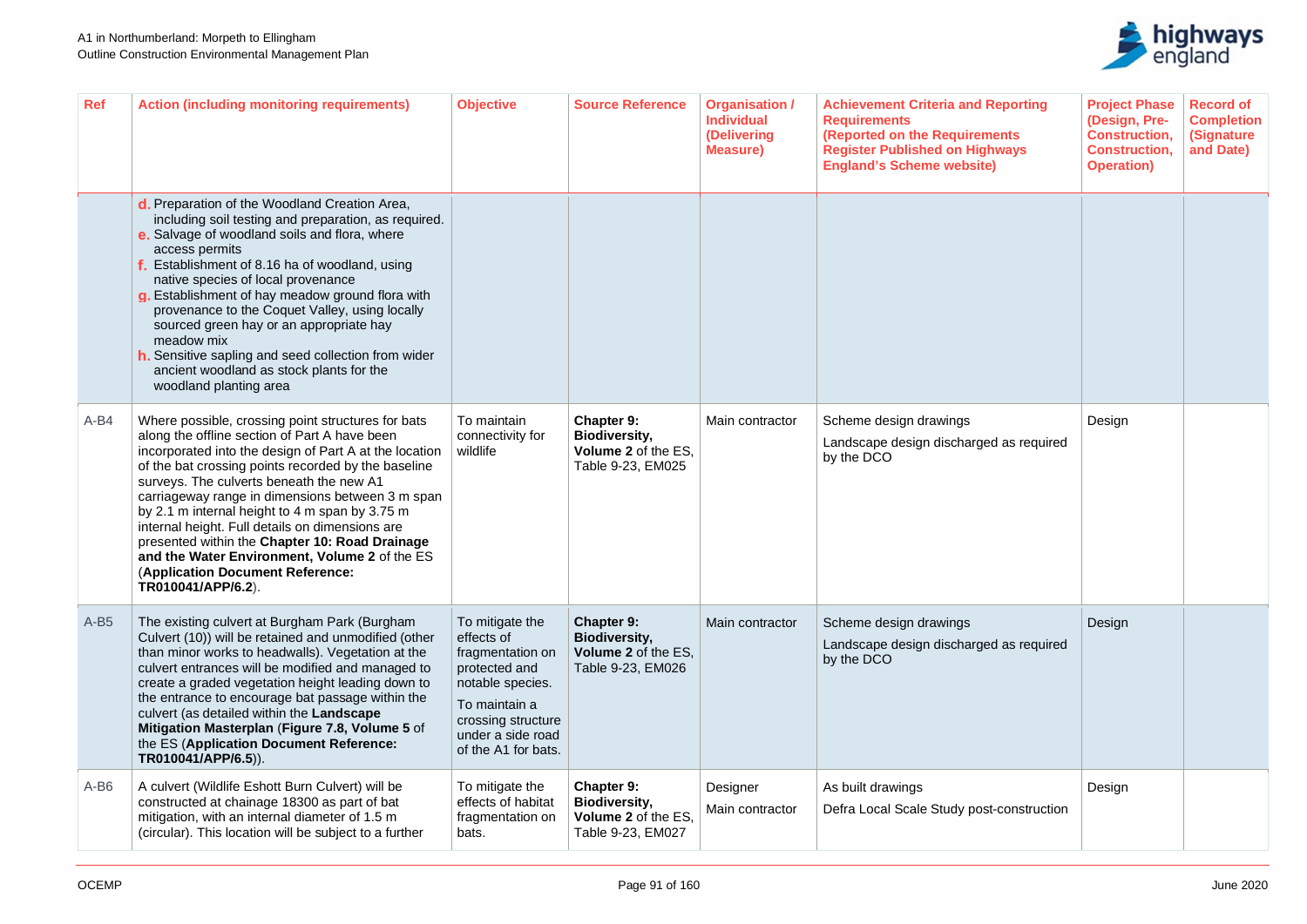| <b>Ref</b> | <b>Action (including monitoring requirements)</b>                                                                                                                                                                                                                                                                                                                                                                                                                                                                                                                                                                                                                                                                                                                                                                                                                                                                                                                                                                                                                     | <b>Objective</b>                                                                                                                          | <b>Source Reference</b>                                                               | <b>Organisation /</b><br><b>Individual</b><br>(Delivering<br><b>Measure)</b> | <b>Achievement Criteria and Reporting</b><br><b>Requirements</b><br><b>(Reported on the Requirements</b><br><b>Register Published on Highways</b><br><b>England's Scheme website)</b> | <b>Project Phase</b><br>(Design, Pre-<br><b>Construction,</b><br><b>Construction,</b><br><b>Operation</b> ) | <b>Record of</b><br><b>Completion</b><br><b>(Signature</b><br>and Date) |
|------------|-----------------------------------------------------------------------------------------------------------------------------------------------------------------------------------------------------------------------------------------------------------------------------------------------------------------------------------------------------------------------------------------------------------------------------------------------------------------------------------------------------------------------------------------------------------------------------------------------------------------------------------------------------------------------------------------------------------------------------------------------------------------------------------------------------------------------------------------------------------------------------------------------------------------------------------------------------------------------------------------------------------------------------------------------------------------------|-------------------------------------------------------------------------------------------------------------------------------------------|---------------------------------------------------------------------------------------|------------------------------------------------------------------------------|---------------------------------------------------------------------------------------------------------------------------------------------------------------------------------------|-------------------------------------------------------------------------------------------------------------|-------------------------------------------------------------------------|
|            | Defra Local Scale study during and post-<br>construction to assess its effectiveness.                                                                                                                                                                                                                                                                                                                                                                                                                                                                                                                                                                                                                                                                                                                                                                                                                                                                                                                                                                                 |                                                                                                                                           |                                                                                       |                                                                              |                                                                                                                                                                                       |                                                                                                             |                                                                         |
| $A-B7$     | Where watercourses are reinstated (primarily due to<br>relocation of culverts), this will be designed in<br>keeping with the wider watercourse, including bed<br>and bankside structure and riparian vegetation<br>composition.<br>New channels will be designed to increase their<br>biodiversity value, with the inclusion of rock armour<br>to vary the substrate features, create natural<br>meanders and facilitate the movement of aquatic<br>species (in accordance with Chapter 10: Road<br>Drainage and the Water Environment, Volume 2<br>of the ES (Application Document Reference:<br>TR010041/APP/6.2). The channels will be planted<br>with aquatic vegetation consistent with the existing<br>floral community of the watercourse/catchment. The<br>sourcing of any aquatic plants will be confirmed at<br>detailed design but will be from suppliers that are<br>free from aquatic invasive non-native species.<br>Advice will be sought from the Environment Agency,<br>if required, about relevant protocols for the sourcing<br>of aquatic plants. | To mitigate for<br>the loss of<br>aquatic (running<br>water) habitat.                                                                     | <b>Chapter 9:</b><br><b>Biodiversity,</b><br>Volume 2 of the ES,<br>Table 9-23, EM041 | Designer<br>Main contractor                                                  | Scheme design drawings                                                                                                                                                                | Design                                                                                                      |                                                                         |
| $A-B8$     | Mammal ledges have been incorporated into the<br>culverts design, where possible <sup>1</sup> . The mammal shelf<br>will be designed in accordance with the DMRB.<br>Where constraints do not allow for a mammal ledge,<br>a separate mammal underpass / culvert has been<br>provided, where possible, with a minimum diameter<br>of 600 mm (detailed in A-B10 of this Outline CEMP).<br>The exception to this is where there is insufficient<br>cover to provide a separate culvert. In these<br>instances, free passage is available to mammals<br>except when in flood. Further details are presented<br>in Chapter 10: Road Drainage and the Water<br>Environment, Volume 2 of the ES (Application<br>Document Reference: TR010041/APP/6.2).                                                                                                                                                                                                                                                                                                                      | To provide safe<br>passage beneath<br>the A1<br>carriageway and<br>maintain<br>connectivity for<br>mammals<br>throughout the<br>landscape | <b>Chapter 9:</b><br><b>Biodiversity,</b><br>Volume 2 of the ES,<br>Table 9-23, EM029 | Designer<br>Main contractor                                                  | As built drawings<br>Defra Local Scale Study post-construction                                                                                                                        | Design                                                                                                      |                                                                         |

<sup>&</sup>lt;sup>1</sup> Subject to topography and design constraints.

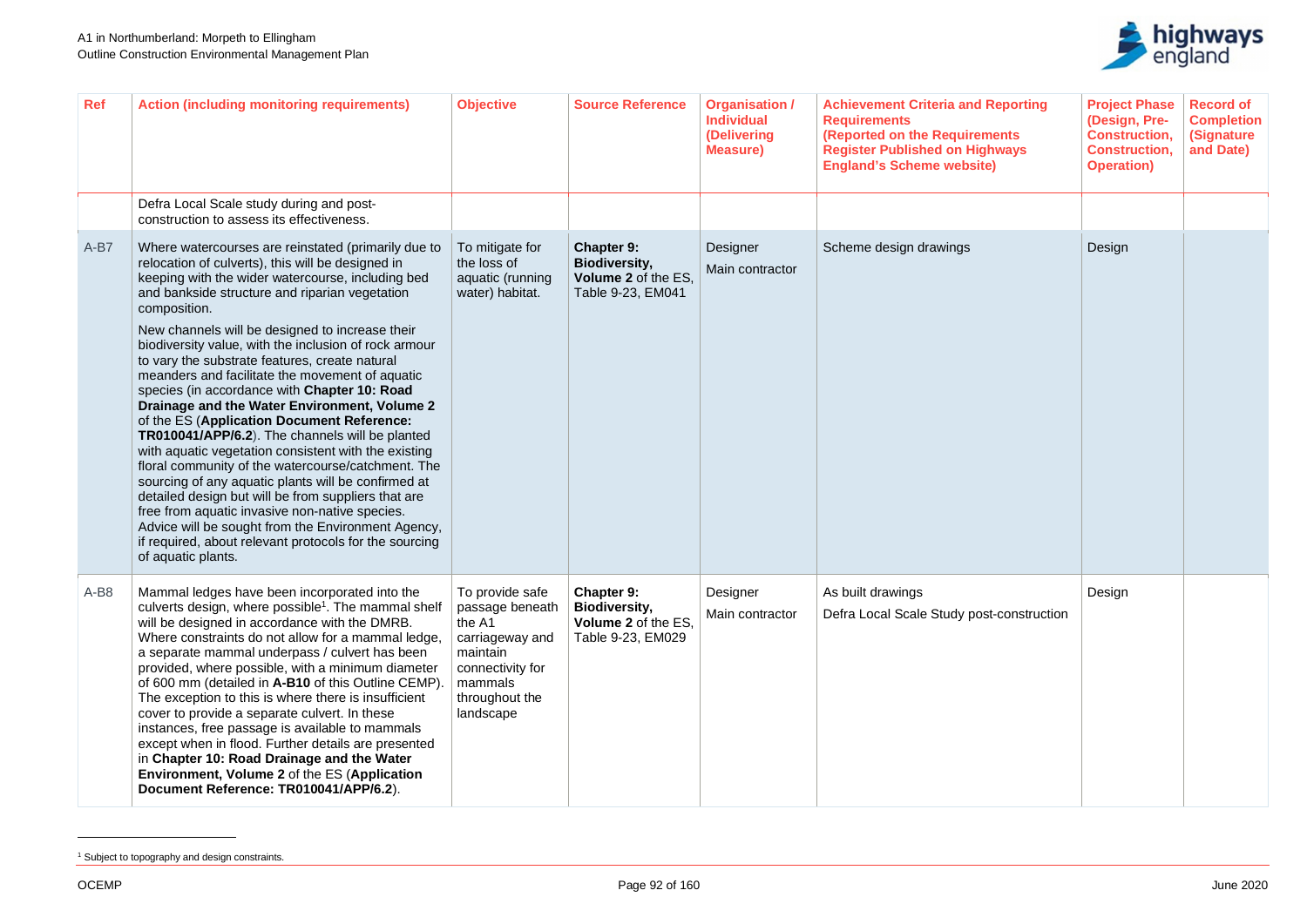

| <b>Ref</b> | <b>Action (including monitoring requirements)</b>                                                                                                                                                                                                                                                                                                                                                                                                                                                                                                                                                             | <b>Objective</b>                                                                                        | <b>Source Reference</b>                                                                                                                                                                                                        | <b>Organisation /</b><br><b>Individual</b><br>(Delivering<br><b>Measure)</b> | <b>Achievement Criteria and Reporting</b><br><b>Requirements</b><br><b>(Reported on the Requirements</b><br><b>Register Published on Highways</b><br><b>England's Scheme website)</b> | <b>Project Phase</b><br>(Design, Pre-<br><b>Construction,</b><br><b>Construction,</b><br><b>Operation</b> ) | <b>Record of</b><br><b>Completion</b><br>(Signature<br>and Date) |
|------------|---------------------------------------------------------------------------------------------------------------------------------------------------------------------------------------------------------------------------------------------------------------------------------------------------------------------------------------------------------------------------------------------------------------------------------------------------------------------------------------------------------------------------------------------------------------------------------------------------------------|---------------------------------------------------------------------------------------------------------|--------------------------------------------------------------------------------------------------------------------------------------------------------------------------------------------------------------------------------|------------------------------------------------------------------------------|---------------------------------------------------------------------------------------------------------------------------------------------------------------------------------------|-------------------------------------------------------------------------------------------------------------|------------------------------------------------------------------|
|            | All culverts beneath the main alignment of Part A<br>(the A1) that may be used by badger or otter <sup>2</sup><br>include a mammal ledge or separate underpass. All<br>other culverts where installation of a mammal<br>ledge/separate wildlife culvert has not been possible<br>represent culverts beneath private means of<br>access/minor access roads where the risk of vehicle<br>collision is low, existing culverts where there will be<br>no chance to current circumstance or culverts<br>associated with dry ditches where evidence of otter<br>or badger was not recorded during baseline surveys. |                                                                                                         |                                                                                                                                                                                                                                |                                                                              |                                                                                                                                                                                       |                                                                                                             |                                                                  |
| $A-B9$     | Baffles or similar structures will be installed within<br>the existing culvert along the River Lyne (Priest's<br>Bridge Culvert (4)). In addition, the wooden baffles<br>currently installed within the retained Burgham<br>Culvert (10) will be replaced with more permanent<br>structures to improve the lifespan of the feature and<br>maintain fish passage in the long-term.<br>Baffles will also be provided along Longdike Burn as<br>this (as well as the River Lyne) was identified as<br>priorities for the catchment during consultation with<br>the Environment Agency.                           | To mitigate for<br>potential<br>downstream<br>impacts and<br>maintain passage<br>along<br>watercourses. | <b>Chapter 9:</b><br><b>Biodiversity,</b><br>Volume 2 of the ES.<br>Table 9-23, EM031<br><b>Appendix 10.2:</b><br><b>Water Framework</b><br><b>Directive</b><br>Assessment,<br><b>Volume 7 of the ES.</b><br><b>Table 15-4</b> | Designer<br>Main contractor                                                  | As built drawings                                                                                                                                                                     | Design                                                                                                      |                                                                  |
| A-B10      | Suitable crossing points will be incorporated into the<br>design of Part A (wildlife culverts), with a diameter of<br>600 mm minimum in accordance with guidance.<br>These will be secured through the Structures<br><b>Engineering Drawings and Sections (Application</b><br>Document Reference: TR010041/APP/2.8).<br>These are suitable for badger and other mammals                                                                                                                                                                                                                                       | To maintain<br>connectivity for<br>wildlife, including<br>badger and otter.                             | <b>Chapter 9:</b><br><b>Biodiversity,</b><br>Volume 2 of the ES,<br>Table 9-23, EM032                                                                                                                                          | Designer<br>Main contractor                                                  | As built drawings                                                                                                                                                                     | Design                                                                                                      |                                                                  |
|            | and have been incorporated beneath slip roads at<br>junctions to provide safe passage across the<br>network and, where possible, beneath the off-line<br>section and/or side roads.<br>In addition, where achievable given topographical<br>constraints mammal shelves have been<br>incorporated into culverts along watercourses,                                                                                                                                                                                                                                                                            |                                                                                                         |                                                                                                                                                                                                                                |                                                                              |                                                                                                                                                                                       |                                                                                                             |                                                                  |

<sup>&</sup>lt;sup>2</sup> This includes all culverts under the A1 except for South Longdike Culvert (Figure 9.2: Ecological Mitigation Plan, Volume 5 of the ES (Application Document Reference: TR010041/APP/6.5). South Longdike Culvert relates t may be used for mammal passage, is not in an area of concern for otter/badger passage beneath the Scheme.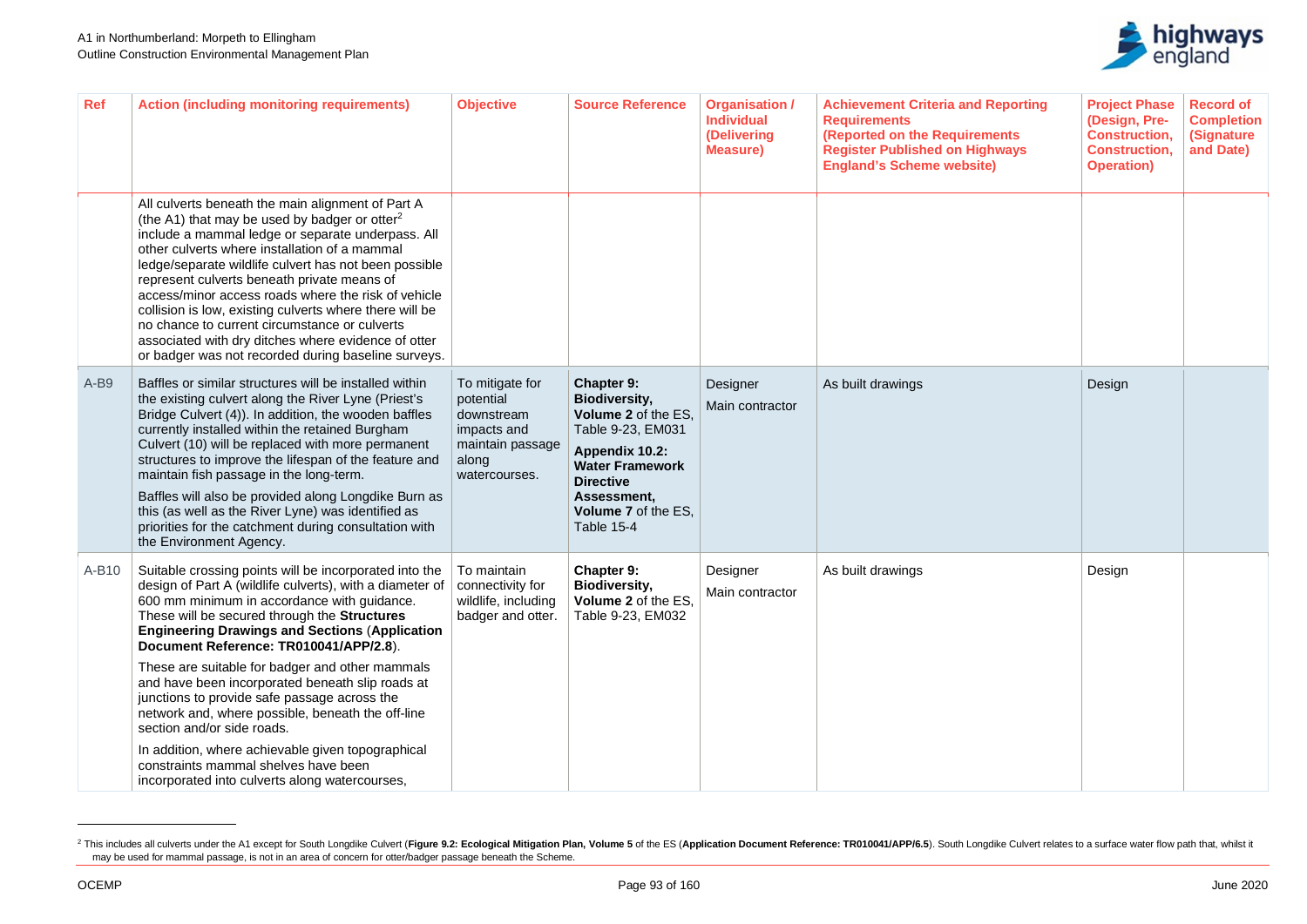

| <b>Ref</b> | <b>Action (including monitoring requirements)</b>                                                                                                                                                                                                                                                                                                                                                                                                                                                                                                                                                                                                                                                                                                                           | <b>Objective</b>                                                                                                                                     | <b>Source Reference</b>                                                                      | <b>Organisation /</b><br><b>Individual</b><br>(Delivering<br><b>Measure)</b> | <b>Achievement Criteria and Reporting</b><br><b>Requirements</b><br><b>(Reported on the Requirements</b><br><b>Register Published on Highways</b><br><b>England's Scheme website)</b> | <b>Project Phase</b><br>(Design, Pre-<br><b>Construction,</b><br><b>Construction,</b><br><b>Operation</b> ) | <b>Record of</b><br><b>Completion</b><br><b>(Signature</b><br>and Date) |
|------------|-----------------------------------------------------------------------------------------------------------------------------------------------------------------------------------------------------------------------------------------------------------------------------------------------------------------------------------------------------------------------------------------------------------------------------------------------------------------------------------------------------------------------------------------------------------------------------------------------------------------------------------------------------------------------------------------------------------------------------------------------------------------------------|------------------------------------------------------------------------------------------------------------------------------------------------------|----------------------------------------------------------------------------------------------|------------------------------------------------------------------------------|---------------------------------------------------------------------------------------------------------------------------------------------------------------------------------------|-------------------------------------------------------------------------------------------------------------|-------------------------------------------------------------------------|
|            | providing safe passage under Part A (refer to A-B8<br>of this Outline CEMP for additional detail).<br>Culverts specific to wildlife are presented in Chapter<br>2: The Scheme, Volume 1 of the ES (Application<br>Document Reference: TR010041/APP/6.1) and<br>Figure 9.2: Ecological Mitigation Plan (Confidential),<br>Volume 5 of the ES (Application Document<br>Reference: TR010041/APP/6.5) as follows:<br>a. Wildlife Fenrother Culvert<br><b>b.</b> Wildlife Causey Park Culvert<br>c. Wildlife Eshott Burn Culvert<br>d. Wildlife Burgham Culvert                                                                                                                                                                                                                  |                                                                                                                                                      |                                                                                              |                                                                              |                                                                                                                                                                                       |                                                                                                             |                                                                         |
| A-B11      | Badger exclusion fencing will be installed along<br>highway boundary features (hedgerows or fence<br>lines) to discourage crossing Part A at specific<br>locations to reduce the risk of collision and mortality.<br>This will include:<br>a. Along both sides of Part A carriageway to the<br>north of Highlaws Junction.<br><b>b.</b> Along both sides Part A carriageway at Causey<br>Park.<br>The badger fencing will be maintained for the life of<br>Part A. Following construction, the badger fencing<br>will be maintained in an effective condition, with any<br>repairs as a consequence of wear and tear or<br>damage undertaken in a timely manner.<br>Inclusion of additional fencing to guide wildlife to<br>culverts will be considered at detailed design. | To protect local<br>badger<br>populations.                                                                                                           | <b>Chapter 9:</b><br><b>Biodiversity,</b><br><b>Volume 2 of the ES,</b><br>Table 9-23, EM035 | Main contractor<br>with guidance<br>from the ECoW<br>(main contractor)       | Scheme design drawings<br><b>Site Inspection Records</b>                                                                                                                              | Design                                                                                                      |                                                                         |
| $A-B12$    | The Landscape Mitigation Masterplan (Figure<br>7.8, Volume 5 of the ES (Application Document<br>Reference: TR010041/APP/6.5)) will include<br>bunding either side of the carriageway along the off-<br>line section between chainage 16000 to 16400 and<br>16700 to 16900 to raise the profile of the landscape<br>either side of the road and encourage barn owl to fly<br>higher over the road, thereby reducing the risk of<br>collision with vehicles. The bunding will also be<br>planted with trees and woodland planting on the<br>outer slope (away from the road).                                                                                                                                                                                                 | To reduce the<br>risk of vehicle<br>collision with barn<br>owl.<br>To increase the<br>height and<br>success of the<br>bunding with<br>regards to the | <b>Chapter 9:</b><br><b>Biodiversity,</b><br>Volume 2 of the ES,<br>Table 9-23, EM038        | Designer<br>Main contractor                                                  | Scheme design drawings<br>Landscape Design Certificate<br>Landscape planting scheme discharged as<br>required by the DCO                                                              | Design                                                                                                      |                                                                         |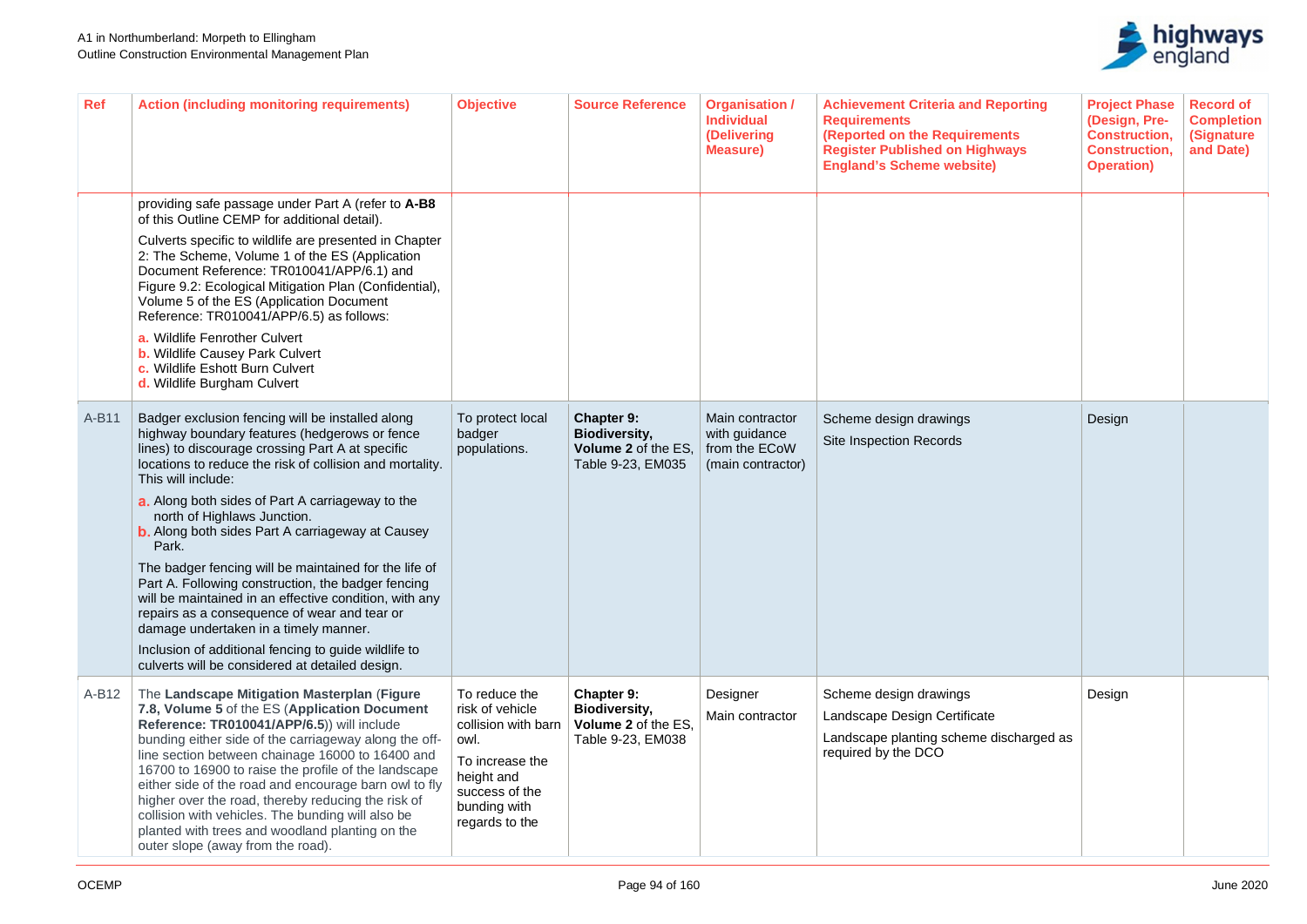

| <b>Ref</b> | <b>Action (including monitoring requirements)</b>                                                                                                                                                                                                                                                                                                                                                                              | <b>Objective</b>                                                                                                                          | <b>Source Reference</b>                                                                                                                                             | <b>Organisation /</b><br><b>Individual</b><br>(Delivering<br><b>Measure)</b> | <b>Achievement Criteria and Reporting</b><br><b>Requirements</b><br><b>(Reported on the Requirements</b><br><b>Register Published on Highways</b><br><b>England's Scheme website)</b> | <b>Project Phase</b><br>(Design, Pre-<br><b>Construction,</b><br><b>Construction,</b><br><b>Operation</b> ) | <b>Record of</b><br><b>Completion</b><br><b>(Signature</b><br>and Date) |
|------------|--------------------------------------------------------------------------------------------------------------------------------------------------------------------------------------------------------------------------------------------------------------------------------------------------------------------------------------------------------------------------------------------------------------------------------|-------------------------------------------------------------------------------------------------------------------------------------------|---------------------------------------------------------------------------------------------------------------------------------------------------------------------|------------------------------------------------------------------------------|---------------------------------------------------------------------------------------------------------------------------------------------------------------------------------------|-------------------------------------------------------------------------------------------------------------|-------------------------------------------------------------------------|
|            |                                                                                                                                                                                                                                                                                                                                                                                                                                | safe crossing for<br>barn owl.                                                                                                            |                                                                                                                                                                     |                                                                              |                                                                                                                                                                                       |                                                                                                             |                                                                         |
| A-B13      | The majority of the Order Limits of Part A<br>encompasses very poor habitat for barn owl. To<br>compensate for the loss of Type 1 and Type 2 linear<br>and grassland habitat, the Landscape Mitigation<br>Masterplan (Figure 7.8, Volume 5 of the ES<br>(Application Document Reference:<br>TR010041/APP/6.5)) will incorporate species-rich<br>hedgerows, arable field margins (up to a width of 10<br>m) and open grassland. | To compensate<br>for the loss of<br>barn owl foraging<br>habitat.                                                                         | <b>Chapter 9:</b><br><b>Biodiversity,</b><br>Volume 2 of the ES,<br>Table 9-23, EM039                                                                               | Designer<br>Main contractor                                                  | Scheme design drawings<br>Landscape Design Certificate<br>Landscape planting scheme discharged as<br>required by the DCO                                                              | Design                                                                                                      |                                                                         |
| A-B14      | The anti-glare fencing proposed near West Moor<br>Junction will be created from inert materials to avoid<br>an attraction to wildlife that may encourage<br>movement into the road network and increase the<br>risk of mortality.                                                                                                                                                                                              | To reduce the<br>risk of vehicle<br>collision.                                                                                            | <b>Chapter 9:</b><br><b>Biodiversity,</b><br>Volume 2 of the ES.<br>Table 9-23, EM044                                                                               | Main contractor                                                              | Scheme design drawings                                                                                                                                                                | Design                                                                                                      |                                                                         |
| A-B15      | The design of the diverted public right of way<br>(PRoW) footpath to the south of the River Coquet at<br>detailed design, will enclose the footpath and deter<br>access into the SSSI.                                                                                                                                                                                                                                         | To avoid or<br>reduce impacts<br>on SSSI.                                                                                                 | <b>Chapter 9:</b><br><b>Biodiversity,</b><br>Volume 2 of the ES,<br>Table 9-23, EM022                                                                               | Designer<br>Main contractor                                                  | As built drawings                                                                                                                                                                     | Design                                                                                                      |                                                                         |
| A-B16      | Planting of trees immediately adjacent to<br>overbridges to discourage, primarily bats, crossing<br>the road network at areas of high risk will be<br>avoided. In addition, planting trees and shrubs to the<br>east of Part A between chainage 20000 and 20400<br>will also be avoided due to the increased risk of bird<br>mortality from road vehicle and air traffic collision.                                            | To prevent bird<br>and bat mortality.                                                                                                     | <b>Chapter 9:</b><br><b>Biodiversity,</b><br>Volume 2 of the ES,<br>Paragraph 9.9.4                                                                                 | ECoW (main<br>contractor)<br>Arboriculturalist<br>(main contractor)          | Landscape design discharged as required<br>by the DCO<br>Landscape Design Certificate<br><b>Arboricultural Method Statement</b>                                                       | Design                                                                                                      |                                                                         |
|            | <b>Road Drainage and the Water Environment</b>                                                                                                                                                                                                                                                                                                                                                                                 |                                                                                                                                           |                                                                                                                                                                     |                                                                              |                                                                                                                                                                                       |                                                                                                             |                                                                         |
| A-W1       | Part A will comprise (from south to north) the<br>following watercourse crossing works (as shown on<br>the General Arrangement Plans (Application<br>Document Reference: TR010041/APP/2.4):<br>a. The replacement of the three existing circular culverts<br>along Cotting Burn, downstream of the existing A1<br>and slip road with two new box culverts.                                                                     | To manage risk<br>to the water<br>environment<br>associated with<br>the design of<br>changes to/new<br>structures within<br>watercourses. | <b>Chapter 10: Road</b><br>Drainage and the<br>Water<br>Environment,<br>Volume 2 of the ES,<br>Paragraph 10.9.24<br><b>Appendix 10.2:</b><br><b>Water Framework</b> | Designer                                                                     | As built drawings                                                                                                                                                                     | Design                                                                                                      |                                                                         |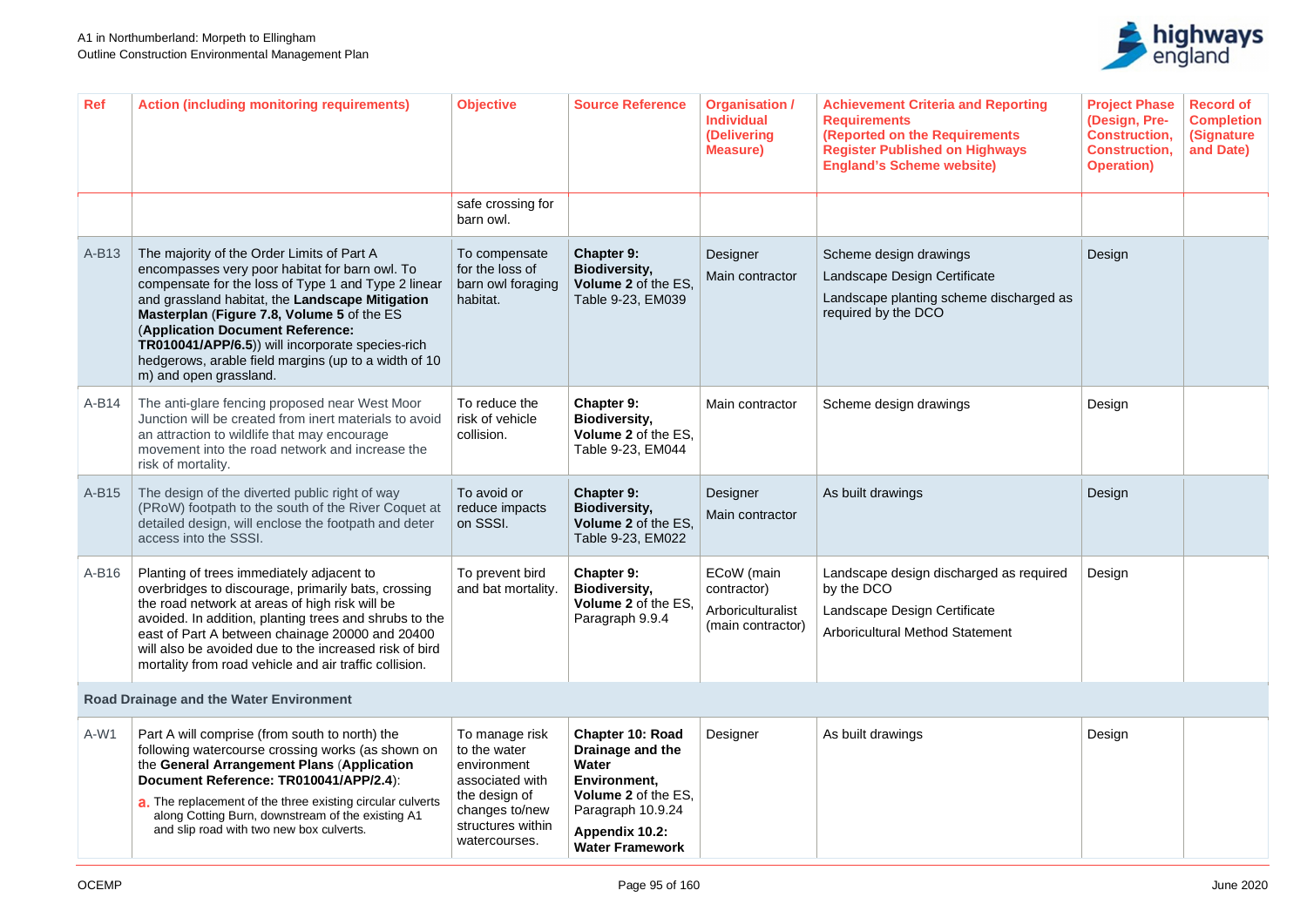

| <b>Ref</b> | <b>Action (including monitoring requirements)</b>                                                                                                                                                                                                                                                                                                                                                                                                                                                                                                                                                                                                                                                                                                                                                                                                                                                                                                                                                                                                                                                                                                                                                                                                                                                                                                                                                                                                                                                                                                                                                                                                                                                                                                                                                                                                                                                                                                                                                                                                                                                                                                                    | <b>Objective</b> | <b>Source Reference</b>                                                   | <b>Organisation /</b><br><b>Individual</b><br>(Delivering<br><b>Measure)</b> | <b>Achievement Criteria and Reporting</b><br><b>Requirements</b><br><b>(Reported on the Requirements)</b><br><b>Register Published on Highways</b><br><b>England's Scheme website)</b> | <b>Project Phase</b><br>(Design, Pre-<br><b>Construction,</b><br><b>Construction,</b><br><b>Operation</b> ) | <b>Record of</b><br><b>Completion</b><br>(Signature<br>and Date) |
|------------|----------------------------------------------------------------------------------------------------------------------------------------------------------------------------------------------------------------------------------------------------------------------------------------------------------------------------------------------------------------------------------------------------------------------------------------------------------------------------------------------------------------------------------------------------------------------------------------------------------------------------------------------------------------------------------------------------------------------------------------------------------------------------------------------------------------------------------------------------------------------------------------------------------------------------------------------------------------------------------------------------------------------------------------------------------------------------------------------------------------------------------------------------------------------------------------------------------------------------------------------------------------------------------------------------------------------------------------------------------------------------------------------------------------------------------------------------------------------------------------------------------------------------------------------------------------------------------------------------------------------------------------------------------------------------------------------------------------------------------------------------------------------------------------------------------------------------------------------------------------------------------------------------------------------------------------------------------------------------------------------------------------------------------------------------------------------------------------------------------------------------------------------------------------------|------------------|---------------------------------------------------------------------------|------------------------------------------------------------------------------|----------------------------------------------------------------------------------------------------------------------------------------------------------------------------------------|-------------------------------------------------------------------------------------------------------------|------------------------------------------------------------------|
|            | <b>b.</b> The replacement of the existing culvert along<br>Shieldhill Burn with a new circular culvert.<br>c. The replacement of the existing arch culvert along<br>Floodgate Burn with a new circular culvert.<br>d. The construction of a new culvert where Part A<br>crosses the River Lyne.<br>e. The removal of the existing culvert along the tributary<br>of Fenrother Burn, and the construction of two new<br>culverts where Fenrother Burn crosses Fenrother<br>Lane. The Fenrother Burn will be diverted along the<br>west side of the Scheme between the two new<br>culverts.<br>Construction of two new box culverts where Part A<br>crosses the Earsdon Burn, the first situated beneath<br>the new A1 alignment and the second beneath a new<br>access road that runs along the western side of the<br>A1.<br>g. The diversion and channel realignment of an<br>unnamed watercourse to a new confluence with the<br>Earsdon Burn. This will include a new circular culvert<br>beneath a new access road upstream of the<br>realignment and culverting of the downstream half of<br>the diversion via the construction of a new circular<br>culvert adjacent to the main A1 alignment.<br>h. Modification of the headwall of the existing culvert<br>along Longdike Burn.<br>i. The extension of the existing culvert at Longdike Burn<br>(and the Poxtondean Burn that discharges into the<br>Longdike Burn).<br>Construction of a new circular culvert where Part A will<br>cross a surface water flow path south of Felmoor<br>Park.<br><b>k.</b> Replacement of the culvert that drains agricultural<br>land to the west of Eshott Airfield.<br>Extension of the existing culvert on an unnamed<br>watercourse which drains to the Thirston Burn.<br>m.New bridge crossing the River Coquet to the<br>immediate east of the existing bridge.<br>n. Extension of the existing culvert on Bradley Brook.<br>It should be noted that the wildlife culverts are not<br>listed here, and are detailed in A-B10 of this Outline<br>CEMP (refer to Chapter 9: Biodiversity, Volume 2<br>of the ES (Application Document Reference:<br>TR010041/APP/6.2)). |                  | <b>Directive</b><br>Assessment,<br>Volume 7 of the ES.<br>Paragraph 1.2.2 |                                                                              |                                                                                                                                                                                        |                                                                                                             |                                                                  |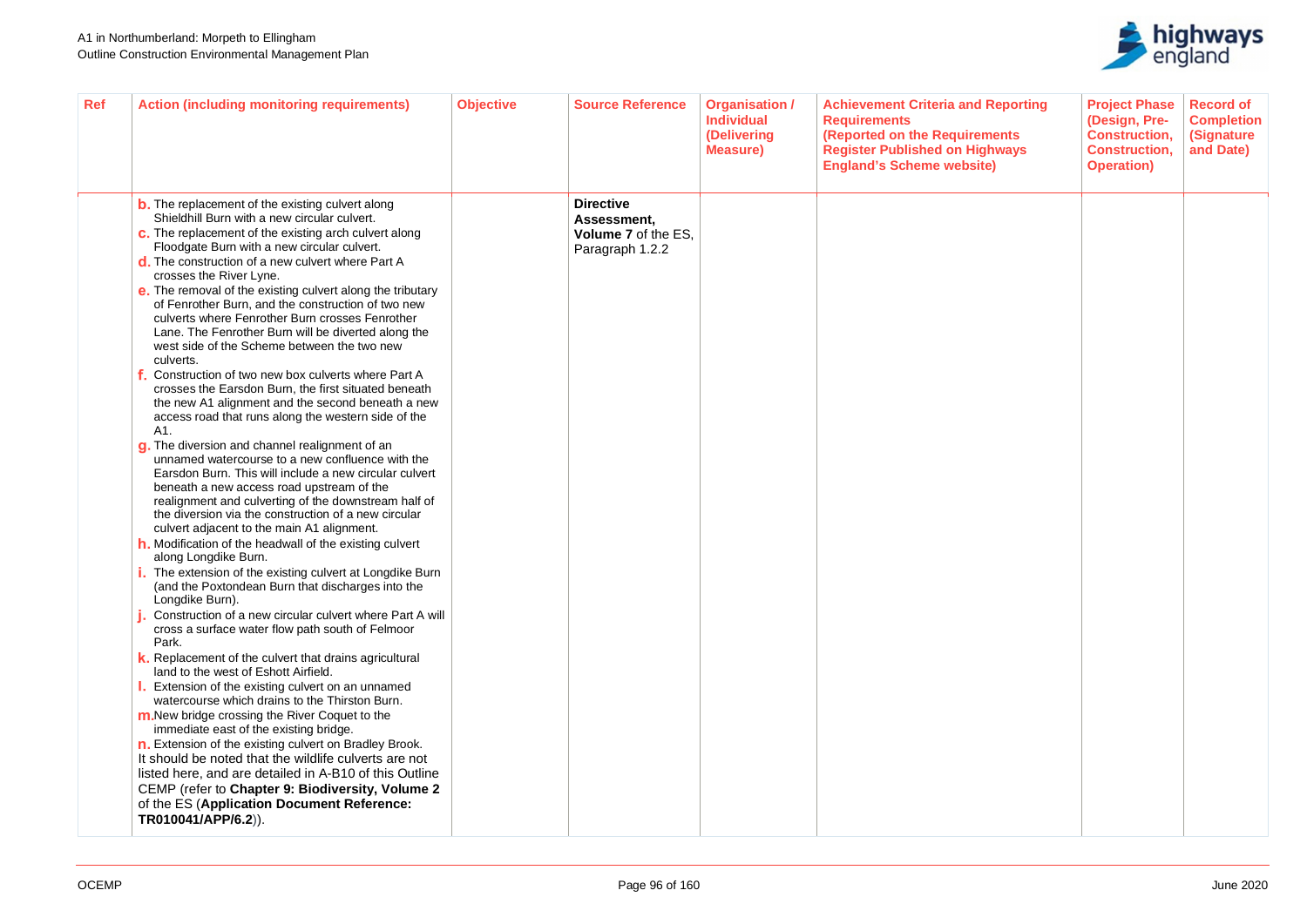

| <b>Ref</b> | <b>Action (including monitoring requirements)</b>                                                                             | <b>Objective</b>                                                                                                                                                                                                                                               | <b>Source Reference</b>                                                                                                                   | <b>Organisation /</b><br><b>Individual</b><br>(Delivering<br><b>Measure)</b> | <b>Achievement Criteria and Reporting</b><br><b>Requirements</b><br><b>(Reported on the Requirements</b><br><b>Register Published on Highways</b><br><b>England's Scheme website)</b> | <b>Project Phase</b><br>(Design, Pre-<br><b>Construction,</b><br><b>Construction,</b><br><b>Operation</b> ) | <b>Record of</b><br><b>Completion</b><br><b>(Signature</b><br>and Date) |
|------------|-------------------------------------------------------------------------------------------------------------------------------|----------------------------------------------------------------------------------------------------------------------------------------------------------------------------------------------------------------------------------------------------------------|-------------------------------------------------------------------------------------------------------------------------------------------|------------------------------------------------------------------------------|---------------------------------------------------------------------------------------------------------------------------------------------------------------------------------------|-------------------------------------------------------------------------------------------------------------|-------------------------------------------------------------------------|
| $A-W2$     | West Cotting Burn Culvert (1.4) will include a<br>250 mm natural bed.                                                         | To manage risks<br>to local ecology<br>during operation.<br>To encourage<br>fish passage and<br>will not include<br>mammal passage<br>provision due to<br>the likely low risk<br>of mammal<br>casualty with it<br>being a private<br>access with low<br>usage. | Appendix 10.2:<br><b>Water Framework</b><br><b>Directive</b><br>Assessment,<br><b>Volume 7</b> of the ES,<br>Paragraph 4.2.3              | Main contractor                                                              | As built drawings                                                                                                                                                                     | Design                                                                                                      |                                                                         |
| $A-W3$     | East Cotting Burn Culvert (1.5) will include a<br>200 mm natural bed.                                                         | To manage risks<br>to local ecology<br>during operation.<br>To encourage<br>fish passage and<br>will not include<br>mammal passage<br>provision due to<br>the likely low risk<br>of mammal<br>casualty with it<br>being a private<br>access with low<br>usage. | <b>Appendix 10.2:</b><br><b>Water Framework</b><br><b>Directive</b><br>Assessment,<br>Volume 7 of the ES,<br>Paragraph 4.2.5              | Main contractor                                                              | As built drawings                                                                                                                                                                     | Design                                                                                                      |                                                                         |
| $A-W4$     | Shieldhill Culvert (1B), 600 mm in diameter will be<br>provided adjacent to the Shieldhill Culvert (1A) at<br>chainage 11810. | To improve the<br>quality of the<br>environment for<br>local ecology<br>during operation.<br>To allow for<br>mammal<br>passage.                                                                                                                                | <b>Appendix 10.2:</b><br><b>Water Framework</b><br><b>Directive</b><br>Assessment,<br>Volume 7 of the ES,<br>Paragraph 5.2.3 and<br>5.2.4 | Main contractor                                                              | As built drawings                                                                                                                                                                     | Design                                                                                                      |                                                                         |
| $A-W5$     | A 150 mm natural bed will be included at Paradise<br>Culvert (3). The mammal ledge will be set 950 mm                         | To improve the<br>quality of the                                                                                                                                                                                                                               | <b>Appendix 10.2:</b><br><b>Water Framework</b>                                                                                           | Main contractor                                                              | As built drawings                                                                                                                                                                     | Design                                                                                                      |                                                                         |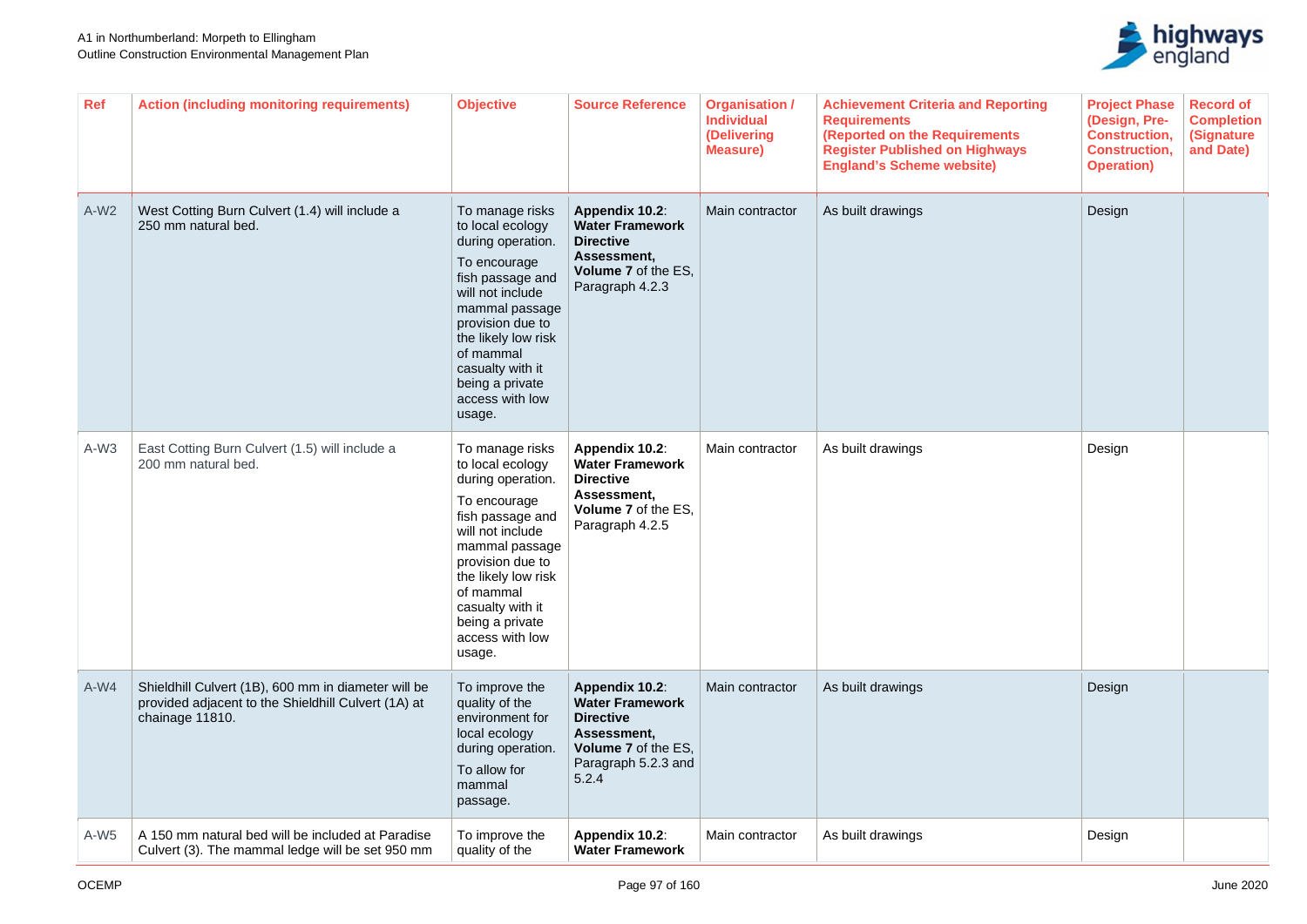

| <b>Ref</b> | <b>Action (including monitoring requirements)</b>                                                                                                                                                                                                                                       | <b>Objective</b>                                                                                                                                                                                                                                                                                                 | <b>Source Reference</b>                                                                                                             | <b>Organisation /</b><br><b>Individual</b><br>(Delivering<br><b>Measure)</b> | <b>Achievement Criteria and Reporting</b><br><b>Requirements</b><br><b>(Reported on the Requirements)</b><br><b>Register Published on Highways</b><br><b>England's Scheme website)</b> | <b>Project Phase</b><br>(Design, Pre-<br><b>Construction,</b><br><b>Construction,</b><br><b>Operation</b> ) | <b>Record of</b><br><b>Completion</b><br>(Signature<br>and Date) |
|------------|-----------------------------------------------------------------------------------------------------------------------------------------------------------------------------------------------------------------------------------------------------------------------------------------|------------------------------------------------------------------------------------------------------------------------------------------------------------------------------------------------------------------------------------------------------------------------------------------------------------------|-------------------------------------------------------------------------------------------------------------------------------------|------------------------------------------------------------------------------|----------------------------------------------------------------------------------------------------------------------------------------------------------------------------------------|-------------------------------------------------------------------------------------------------------------|------------------------------------------------------------------|
|            | above the pipe invert level. A minimum of 600 mm<br>headroom is required for mammal passage.                                                                                                                                                                                            | environment for<br>local ecology<br>during operation.<br>To encourage<br>fish passage and<br>allow for mammal<br>passage.                                                                                                                                                                                        | <b>Directive</b><br>Assessment,<br>Volume 7 of the ES,<br>Paragraph 6.2.4                                                           |                                                                              |                                                                                                                                                                                        |                                                                                                             |                                                                  |
| A-W6       | The Priest's Bridge Culvert (4) will comprise a 100<br>mm natural bed within a 250 mm low flow channel.<br>A 500 mm wide shelf will be fixed to the culvert,<br>1.31 m above the culvert invert.                                                                                        | To improve the<br>quality of the<br>environment for<br>local ecology<br>during operation.<br>To encourage<br>fish passage and<br>to allow mammal<br>passage.                                                                                                                                                     | <b>Appendix 10.2:</b><br><b>Water Framework</b><br><b>Directive</b><br>Assessment,<br><b>Volume 7</b> of the ES,<br>Paragraph 7.2.3 | Main contractor                                                              | As built drawings                                                                                                                                                                      | Design                                                                                                      |                                                                  |
| A-W7       | The design of the new channel at Fenrother Burn<br>will maintain a similar channel profile and<br>dimensions to the existing watercourse. Rock<br>armour (boulders) will be placed within the new<br>channel. The design will be further developed during<br>the detailed design phase. | To improve the<br>quality of the<br>environment for<br>local ecology<br>during operation.<br>To mimic existing<br>environmental<br>conditions, e.g. to<br>provide varied<br>substrate<br>features and flow<br>dynamics within<br>the watercourse<br>channel and<br>assist the<br>movement of<br>aquatic species. | Appendix 10.2:<br><b>Water Framework</b><br><b>Directive</b><br>Assessment,<br><b>Volume 7 of the ES,</b><br>Paragraph 8.2.2        | Main contractor                                                              | As built drawings                                                                                                                                                                      | Design                                                                                                      |                                                                  |
| A-W8       | North Fenrother Burn Culvert (5.2) will comprise a<br>250 mm natural bed. Scour protection will be<br>provided.<br>South Fenrother Burn Culvert (5.3) will include a<br>250 mm natural bed to encourage fish passage. A                                                                 | To encourage<br>fish passage.<br>To improve the<br>quality of the<br>environment for                                                                                                                                                                                                                             | <b>Appendix 10.2:</b><br><b>Water Framework</b><br><b>Directive</b><br>Assessment,<br>Volume 7 of the ES,                           | Main contractor                                                              | As built drawings                                                                                                                                                                      | Design                                                                                                      |                                                                  |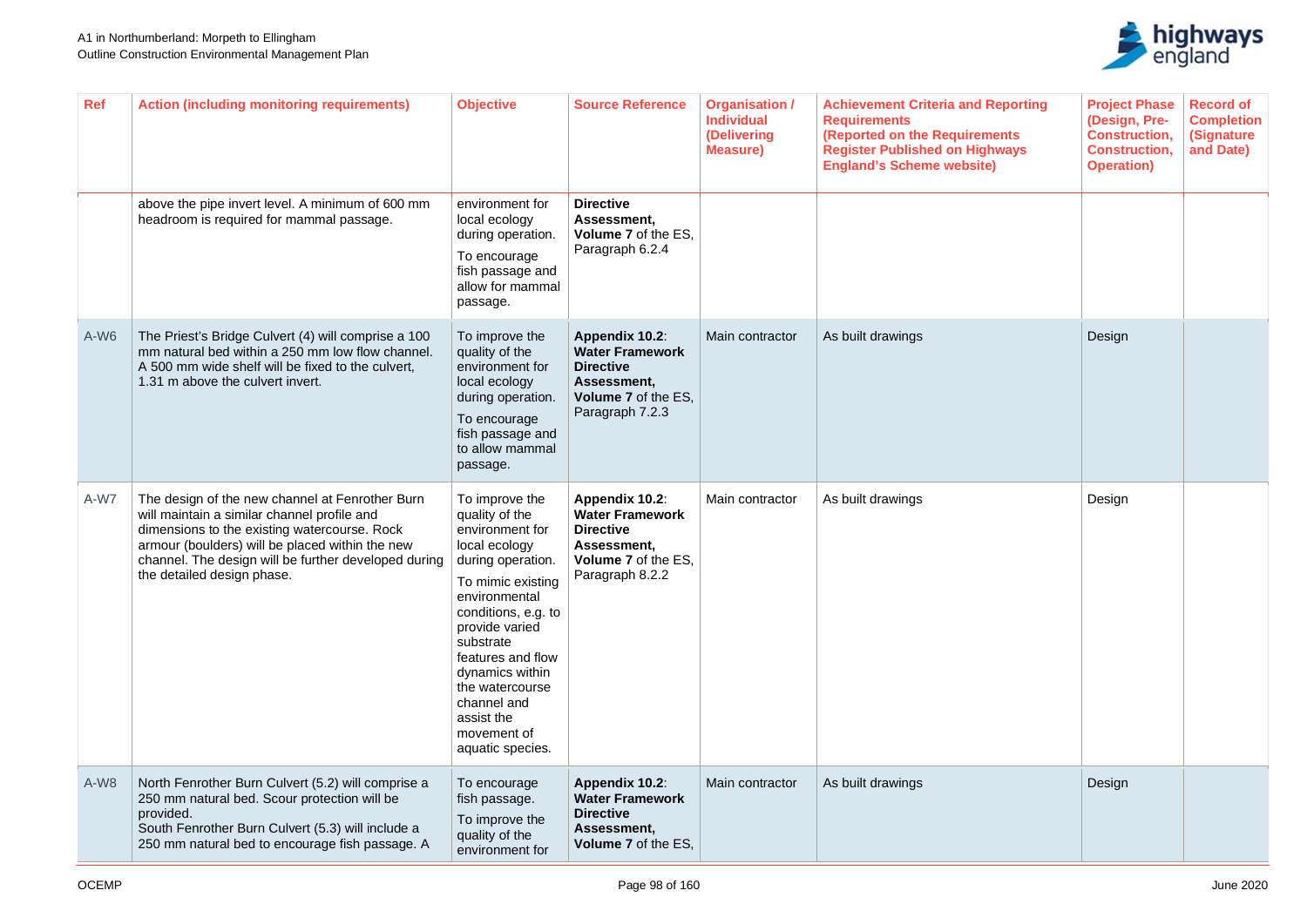

| <b>Ref</b> | <b>Action (including monitoring requirements)</b>                                                                                                                                                                                                                                                                                                             | <b>Objective</b>                                                                                                                                              | <b>Source Reference</b>                                                                                                             | <b>Organisation /</b><br><b>Individual</b><br>(Delivering<br><b>Measure)</b> | <b>Achievement Criteria and Reporting</b><br><b>Requirements</b><br><b>(Reported on the Requirements</b><br><b>Register Published on Highways</b><br><b>England's Scheme website)</b> | <b>Project Phase</b><br>(Design, Pre-<br><b>Construction,</b><br><b>Construction,</b><br><b>Operation</b> ) | <b>Record of</b><br><b>Completion</b><br>(Signature<br>and Date) |
|------------|---------------------------------------------------------------------------------------------------------------------------------------------------------------------------------------------------------------------------------------------------------------------------------------------------------------------------------------------------------------|---------------------------------------------------------------------------------------------------------------------------------------------------------------|-------------------------------------------------------------------------------------------------------------------------------------|------------------------------------------------------------------------------|---------------------------------------------------------------------------------------------------------------------------------------------------------------------------------------|-------------------------------------------------------------------------------------------------------------|------------------------------------------------------------------|
|            | separate wildlife culvert (Wildlife Fenrother Culvert<br>(5.4)) will be provided at this location.                                                                                                                                                                                                                                                            | local ecology<br>during operation.                                                                                                                            | Paragraph 8.2.5 and<br>8.2.7                                                                                                        |                                                                              |                                                                                                                                                                                       |                                                                                                             |                                                                  |
| A-W9       | Causey Park Culvert (6.2) will include a 150 mm<br>natural bed to encourage fish passage. A wildlife<br>ledge will also be provided 950 mm above the<br>culvert invert level, to allow terrestrial mammal<br>passage (including badger and otter).                                                                                                            | To improve the<br>quality of the<br>environment for<br>local ecology<br>during operation.                                                                     | <b>Appendix 10.2:</b><br><b>Water Framework</b><br><b>Directive</b><br>Assessment,<br><b>Volume 7 of the ES.</b><br>Paragraph 9.2.3 | Main contractor                                                              | As built drawings                                                                                                                                                                     | Design                                                                                                      |                                                                  |
| A-W10      | The design of the new channel at New Houses Farm<br>Culvert (7.1) will maintain a similar channel profile<br>and dimensions to the existing channel to mimic<br>existing conditions. Rock armour (boulders) will be<br>placed within the new channel to provide varied<br>substrate features and flow dynamics and assist the<br>movement of aquatic species. | To manage risks<br>to local ecology<br>during operation.                                                                                                      | <b>Appendix 10.2:</b><br><b>Water Framework</b><br><b>Directive</b><br>Assessment,<br><b>Volume 7 of the ES.</b><br>Paragraph 9.2.6 | Main contractor                                                              | As built drawings                                                                                                                                                                     | Design                                                                                                      |                                                                  |
| A-W11      | Bockenfield Culvert (12) will maintain a natural bed<br>to encourage fish passage, and a new wildlife ledge<br>1.7 m above the river bed level will allow mammal<br>passage. Scour protection will be provided.                                                                                                                                               | To improve the<br>quality of the<br>environment for<br>local ecology<br>during operation.                                                                     | <b>Appendix 10.2:</b><br><b>Water Framework</b><br><b>Directive</b><br>Assessment,<br>Volume 7 of the ES.<br>Paragraph 10.2.5       | Main contractor                                                              | As built drawings                                                                                                                                                                     | Design                                                                                                      |                                                                  |
| A-W12      | Earsdon Burn Culvert (6.3) will include:<br>a. A 150 mm natural bed to encourage fish passage<br><b>b.</b> A wildlife ledge will also be provided 1 m above<br>the culvert invert level to allow for mammal<br>passage<br>c. A minimum of 600 mm headroom is required for<br>mammal passage                                                                   | To improve the<br>quality of the<br>environment for<br>local ecology<br>during operation.<br>To encourage<br>fish passage and<br>allow for mammal<br>passage. | <b>Appendix 10.2:</b><br><b>Water Framework</b><br><b>Directive</b><br>Assessment,<br>Volume 7 of the ES.<br>Paragraph 9.2.5        | Main contractor                                                              | As built drawings                                                                                                                                                                     | Design                                                                                                      |                                                                  |
| A-W13      | The downstream culvert extension associated with<br>Parkwood Culvert (16) will include a 150 mm natural                                                                                                                                                                                                                                                       | To improve the<br>quality of the<br>environment for                                                                                                           | <b>Appendix 10.2:</b><br><b>Water Framework</b><br><b>Directive</b>                                                                 | Main contractor                                                              | As built drawings                                                                                                                                                                     | Design                                                                                                      |                                                                  |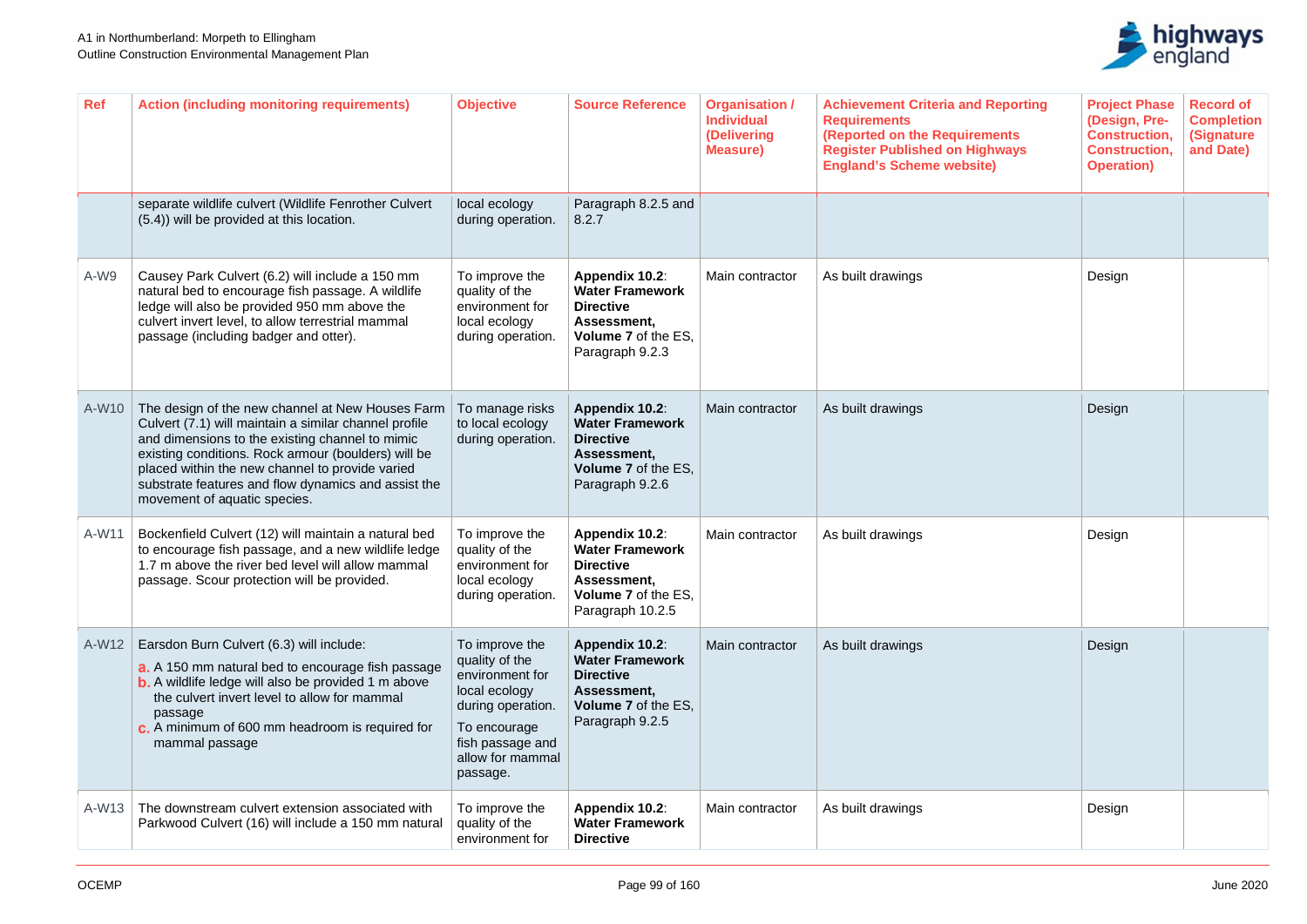

| <b>Ref</b> | <b>Action (including monitoring requirements)</b>                                                                                                                                                                                                                                                                                                                                                                                                                                                                                                                                                                                                                                                                                                                                                | <b>Objective</b>                                                                                  | <b>Source Reference</b>                                                                                                                                                                                                                             | <b>Organisation /</b><br><b>Individual</b><br>(Delivering<br><b>Measure)</b> | <b>Achievement Criteria and Reporting</b><br><b>Requirements</b><br><b>(Reported on the Requirements</b><br><b>Register Published on Highways</b><br><b>England's Scheme website)</b>                                        | <b>Project Phase</b><br>(Design, Pre-<br><b>Construction,</b><br><b>Construction,</b><br><b>Operation</b> ) | <b>Record of</b><br><b>Completion</b><br><b>(Signature</b><br>and Date) |
|------------|--------------------------------------------------------------------------------------------------------------------------------------------------------------------------------------------------------------------------------------------------------------------------------------------------------------------------------------------------------------------------------------------------------------------------------------------------------------------------------------------------------------------------------------------------------------------------------------------------------------------------------------------------------------------------------------------------------------------------------------------------------------------------------------------------|---------------------------------------------------------------------------------------------------|-----------------------------------------------------------------------------------------------------------------------------------------------------------------------------------------------------------------------------------------------------|------------------------------------------------------------------------------|------------------------------------------------------------------------------------------------------------------------------------------------------------------------------------------------------------------------------|-------------------------------------------------------------------------------------------------------------|-------------------------------------------------------------------------|
|            | bed to encourage fish passage and scour protection<br>will be provided.                                                                                                                                                                                                                                                                                                                                                                                                                                                                                                                                                                                                                                                                                                                          | local ecology<br>during operation.                                                                | Assessment.<br>Volume 7 of the ES,<br>Paragraph 13.2.3                                                                                                                                                                                              |                                                                              |                                                                                                                                                                                                                              |                                                                                                             |                                                                         |
| A-W14      | The main contractor will ensure any backfill and<br>made-ground following construction of the piers is to<br>be composed of cohesive clay, sandy loam and<br>suitably sized, compacted angular material. Made-<br>ground will be planted with vegetation following<br>construction. Where vegetation is unlikely to<br>establish due to shading from the structure, coarse,<br>angular and compacted coarse stones will be used<br>for the surface horizon. The sizing will be sufficient<br>to resist sediment transport during out-of-bank flows.<br>The analyses presented in the Geomorphology<br>Assessment – River Coquet, Volume 7 of the ES<br>(Application Document Reference:<br>TR010041/APP/6.7) suggests a minimum substrate<br>size of greater than 40 mm up to small cobble size. | To reinstate<br>made ground<br>associated with<br>the operation of<br>the River Coquet<br>bridge. | <b>Chapter 10: Road</b><br>Drainage and the<br><b>Water</b><br>Environment,<br>Volume 2 of the ES.<br>Paragraph 10.9.31<br><b>Appendix 10.4:</b><br>Geomorphology<br>Assessment-<br><b>River Coquet,</b><br><b>Volume 7 of the ES.</b><br>Table 5-7 | Main contractor<br>Environmental<br>Manager (main<br>contractor)             | CEMP approved by the SoS following<br>consultation with NCC Scheme design<br>drawings                                                                                                                                        | Design                                                                                                      |                                                                         |
|            | <b>Geology and Soils</b>                                                                                                                                                                                                                                                                                                                                                                                                                                                                                                                                                                                                                                                                                                                                                                         |                                                                                                   |                                                                                                                                                                                                                                                     |                                                                              |                                                                                                                                                                                                                              |                                                                                                             |                                                                         |
| A-GS1      | Where BMV soils are to be lost through permanent<br>land take they are generally associated with<br>extending the existing carriageway and not the<br>offline section of Part A. No areas of landscape<br>planting mitigation are proposed over BMV soils<br>outside the permanent Part A related land take<br>areas.                                                                                                                                                                                                                                                                                                                                                                                                                                                                            | To prevent loss of<br>BMV soils.                                                                  | Chapter 11:<br><b>Geology and Soils,</b><br>Volume 2 of the ES,<br>Paragraph 11.9.6                                                                                                                                                                 | Main contractor<br>Environmental<br>Consultant<br>(designer)                 | Landscape design discharged as required<br>by the DCO                                                                                                                                                                        | Design                                                                                                      |                                                                         |
|            | <b>Population and Human Health</b>                                                                                                                                                                                                                                                                                                                                                                                                                                                                                                                                                                                                                                                                                                                                                               |                                                                                                   |                                                                                                                                                                                                                                                     |                                                                              |                                                                                                                                                                                                                              |                                                                                                             |                                                                         |
| A-PH1      | Measures to reduce community severance will<br>include:<br>a. The proposed footways at the three new junctions<br>will link into the existing side roads. Pedestrians<br>are accommodated by footpaths immediately to<br>each side of the proposed junctions and across<br>the new bridges. This will increase linkages and<br>provides safer pedestrian access across the A1.                                                                                                                                                                                                                                                                                                                                                                                                                   | To reduce<br>community<br>severance and<br>effects on WCHs.                                       | <b>Chapter 12:</b><br><b>Population and</b><br>Human Health,<br>Volume 2 of the ES,<br>Paragraph 12.9.7                                                                                                                                             | Main contractor                                                              | CEMP approved by the SoS following<br>consultation with NCC<br><b>Landscape Mitigation Masterplan</b><br>(Figure 7.8, Volume 5 of the ES<br>(Application Document Reference:<br>TR010041/APP/6.5))<br>Scheme design drawings | Design                                                                                                      |                                                                         |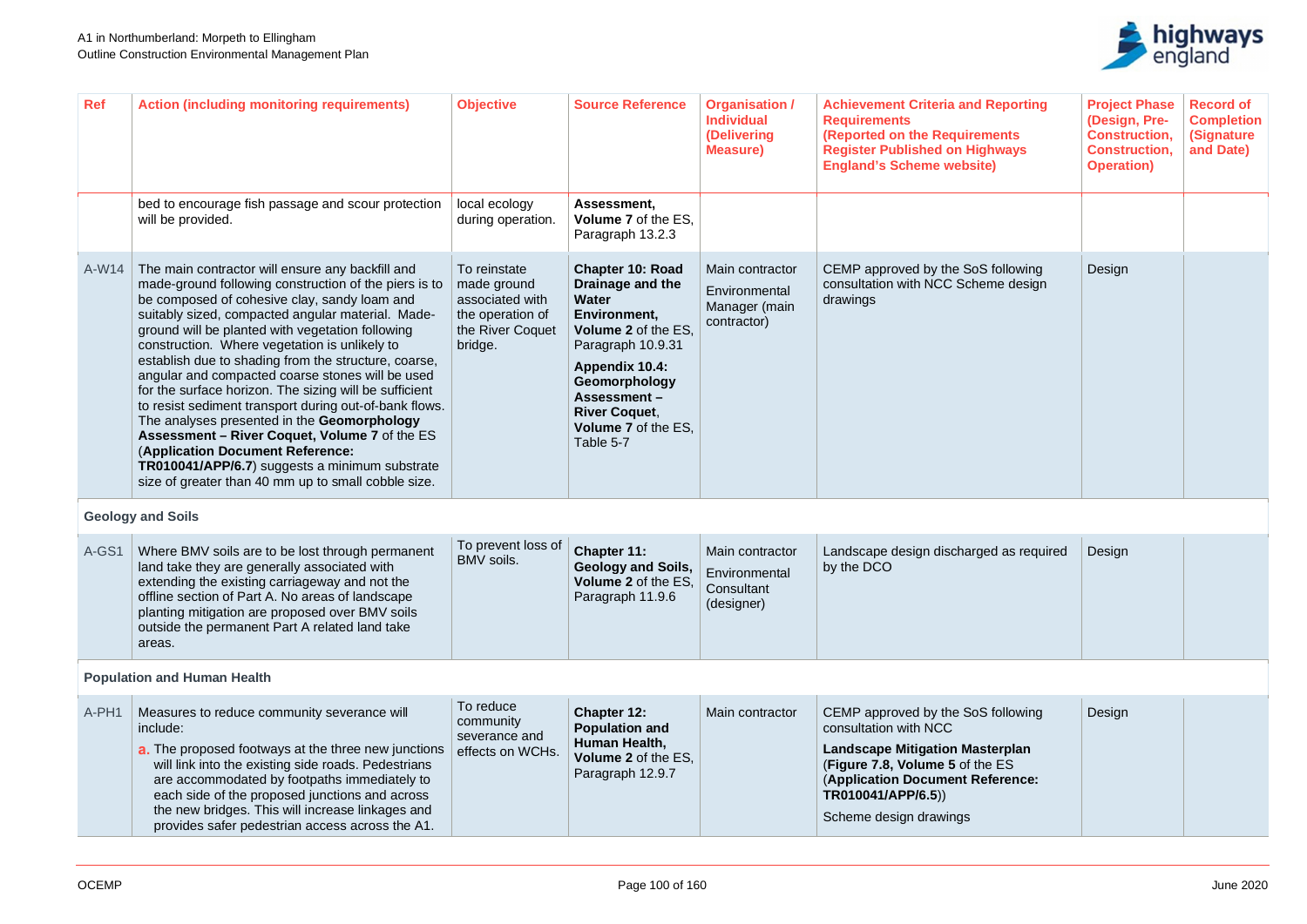

| <b>Ref</b> | <b>Action (including monitoring requirements)</b>                                                                                                                                                                                                                                                                                                                                                                                                                                                                                                                                                                                                                                                                                                                                                                                                                                                                                                                                                                                                                                                                                                                                                                                                                                                                                   | <b>Objective</b>                                                                              | <b>Source Reference</b>                                                                 | <b>Organisation /</b><br><b>Individual</b><br>(Delivering<br><b>Measure)</b> | <b>Achievement Criteria and Reporting</b><br><b>Requirements</b><br><b>(Reported on the Requirements</b><br><b>Register Published on Highways</b><br><b>England's Scheme website)</b>           | <b>Project Phase</b><br>(Design, Pre-<br><b>Construction,</b><br><b>Construction,</b><br><b>Operation</b> ) | <b>Record of</b><br><b>Completion</b><br><b>(Signature</b><br>and Date) |
|------------|-------------------------------------------------------------------------------------------------------------------------------------------------------------------------------------------------------------------------------------------------------------------------------------------------------------------------------------------------------------------------------------------------------------------------------------------------------------------------------------------------------------------------------------------------------------------------------------------------------------------------------------------------------------------------------------------------------------------------------------------------------------------------------------------------------------------------------------------------------------------------------------------------------------------------------------------------------------------------------------------------------------------------------------------------------------------------------------------------------------------------------------------------------------------------------------------------------------------------------------------------------------------------------------------------------------------------------------|-----------------------------------------------------------------------------------------------|-----------------------------------------------------------------------------------------|------------------------------------------------------------------------------|-------------------------------------------------------------------------------------------------------------------------------------------------------------------------------------------------|-------------------------------------------------------------------------------------------------------------|-------------------------------------------------------------------------|
|            | <b>b.</b> The proposed Causey Park overbridge will be<br>designed to safely carry both pedestrians and<br>vehicular traffic.<br>c. The proposed Burgham underbridge will be<br>designed with access for pedestrians using<br>hardened verges, and vehicular traffic, with clear<br>visibility for all users.<br>d. A new segregated 3 m wide footway/cycleway will<br>be provided along the length of the eastern side<br>of the proposed link road, between the de-trunked<br>A1 and Felton Road. This will improve access<br>and safety for cyclists alongside the A1.<br>e. Two bus stops will be relocated on the<br>northbound and southbound carriageways from<br>chainage 31500 to just north of the proposed<br>Fenrother free-flow link road at chainage 31900.<br>Two existing bus stops will be retained on the<br>northbound and southbound carriageways, to the<br>south of Burgham Park Underbridge at chainage<br>35500 to chainage 35600. On the A697 at<br>Espley (outside of the Order Limits of Part A), a<br>bus stop on both the northbound and southbound<br>carriageways will be formalised prior to operation,<br>including the provision of new bus stop signs<br>(with further detail, for example new street<br>furniture and road markings) to be confirmed at<br>the detailed design phase of Part A). |                                                                                               |                                                                                         |                                                                              |                                                                                                                                                                                                 |                                                                                                             |                                                                         |
|            | <b>Material Resources</b>                                                                                                                                                                                                                                                                                                                                                                                                                                                                                                                                                                                                                                                                                                                                                                                                                                                                                                                                                                                                                                                                                                                                                                                                                                                                                                           |                                                                                               |                                                                                         |                                                                              |                                                                                                                                                                                                 |                                                                                                             |                                                                         |
| $A-M1$     | Part A will be designed for off-site construction by<br>maximising the use of prefabricated structures and<br>components, encouraging a process of assembly<br>rather than construction:<br>a. The construction method for the River Coquet                                                                                                                                                                                                                                                                                                                                                                                                                                                                                                                                                                                                                                                                                                                                                                                                                                                                                                                                                                                                                                                                                         | To avoid and<br>mitigate adverse<br>impacts from<br>material<br>resources<br>consumption, and | Chapter 13:<br><b>Material</b><br>Resources,<br>Volume 2 of the ES.<br>Paragraph 13.9.2 | Designer                                                                     | CEMP approved by the Secretary of State<br>following consultation with NCC as per<br>Requirement 4, Schedule 2 of the draft<br><b>DCO (Application Document Reference:</b><br>TR010041/APP/3.1) | Design                                                                                                      |                                                                         |

| $A-M1$ | Part A will be designed for off-site construction by<br>maximising the use of prefabricated structures and<br>components, encouraging a process of assembly<br>rather than construction:<br>a. The construction method for the River Coquet<br>bridge will comprise prefabricated elements which<br>will reduce waste production on site. | To avoid and<br>mitigate adverse<br>impacts from<br>material<br>resources<br>consumption, and<br>the generation<br>and disposal of<br>waste by<br>designing for off-<br>site construction. | <b>Chapter 13:</b><br><b>Material</b><br>Resources,<br><b>Volume 2 of the ES,</b><br>Paragraph 13.9.2 | Designer | CEMP approved by the Sec<br>following consultation with N<br>Requirement 4, Schedule 2<br><b>DCO (Application Docume</b><br>TR010041/APP/3.1)<br>As built drawings |
|--------|-------------------------------------------------------------------------------------------------------------------------------------------------------------------------------------------------------------------------------------------------------------------------------------------------------------------------------------------|--------------------------------------------------------------------------------------------------------------------------------------------------------------------------------------------|-------------------------------------------------------------------------------------------------------|----------|--------------------------------------------------------------------------------------------------------------------------------------------------------------------|
|--------|-------------------------------------------------------------------------------------------------------------------------------------------------------------------------------------------------------------------------------------------------------------------------------------------------------------------------------------------|--------------------------------------------------------------------------------------------------------------------------------------------------------------------------------------------|-------------------------------------------------------------------------------------------------------|----------|--------------------------------------------------------------------------------------------------------------------------------------------------------------------|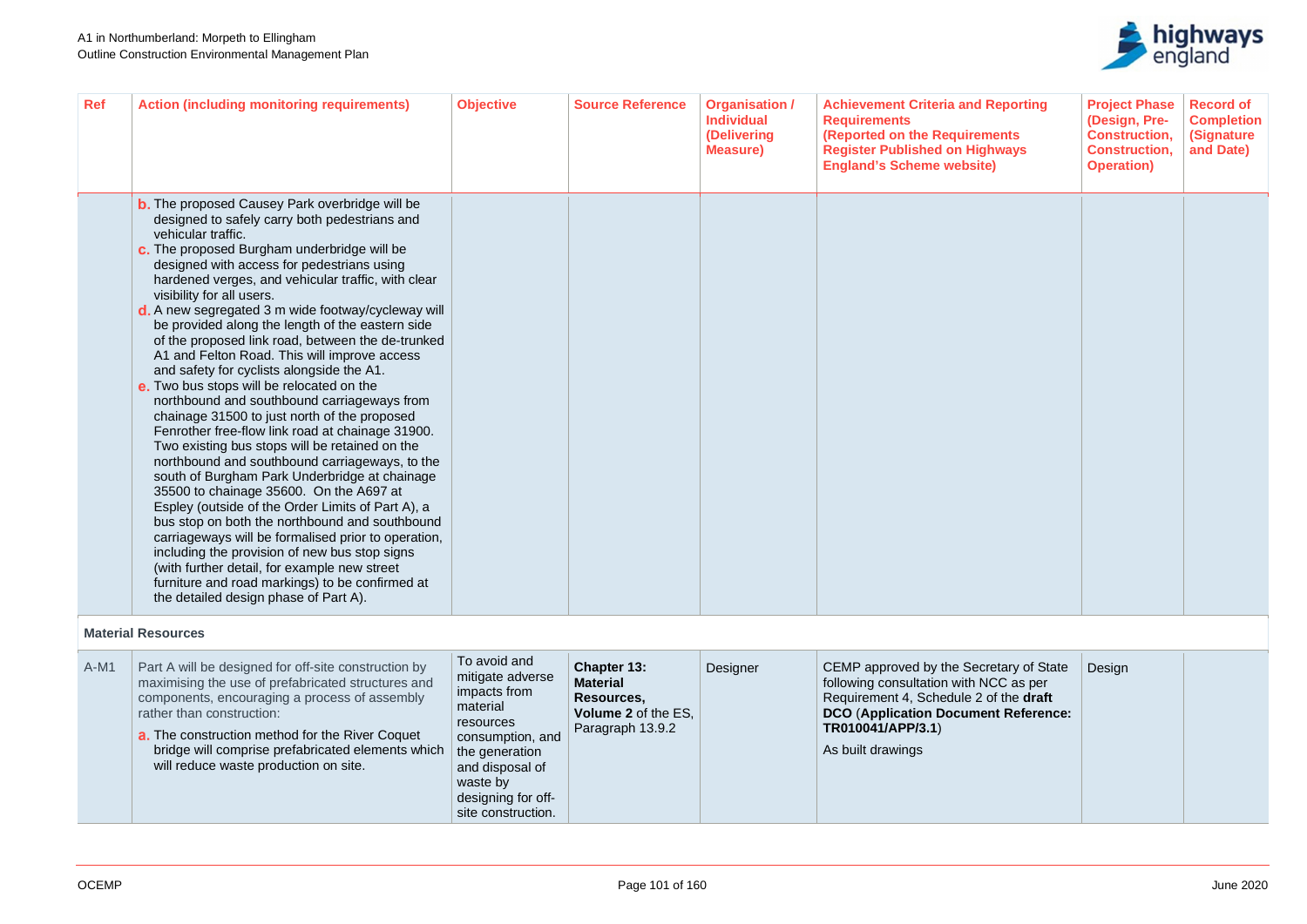

| <b>Ref</b>            | <b>Action (including monitoring requirements)</b>                                                                                                                                                                                                                                                                                                                                                                                                                                                                                                                                                                                                                        | <b>Objective</b>                                                      | <b>Source Reference</b>                                                      | <b>Organisation /</b><br><b>Individual</b><br>(Delivering<br><b>Measure)</b> | <b>Achievement Criteria and Reporting</b><br><b>Requirements</b><br><b>(Reported on the Requirements</b><br><b>Register Published on Highways</b><br><b>England's Scheme website)</b> | <b>Project Phase</b><br>(Design, Pre-<br><b>Construction,</b><br><b>Construction,</b><br><b>Operation</b> ) | <b>Record of</b><br><b>Completion</b><br>(Signature<br>and Date) |
|-----------------------|--------------------------------------------------------------------------------------------------------------------------------------------------------------------------------------------------------------------------------------------------------------------------------------------------------------------------------------------------------------------------------------------------------------------------------------------------------------------------------------------------------------------------------------------------------------------------------------------------------------------------------------------------------------------------|-----------------------------------------------------------------------|------------------------------------------------------------------------------|------------------------------------------------------------------------------|---------------------------------------------------------------------------------------------------------------------------------------------------------------------------------------|-------------------------------------------------------------------------------------------------------------|------------------------------------------------------------------|
|                       | <b>b.</b> The Burgham Park Underbridge, Causey Park<br>Overbridge and bridges at Highlaws, Fenrother<br>and West Moor Junctions, will each comprise an<br>integral single span bridge with a prestressed<br>precast concrete beam deck, which will be<br>constructed in a controlled environment off site,<br>along with precast parapets.<br>c. Precast elements of the new culvert structures<br>will also be constructed off site, reducing waste<br>production on site.<br>d. Retention of an existing culvert (Burgham<br>Culvert) and extensions to existing culverts have<br>been proposed under Part A (e.g. Bockenfield,<br>Glenshotton and Parkwood Culverts). |                                                                       |                                                                              |                                                                              |                                                                                                                                                                                       |                                                                                                             |                                                                  |
| <b>Climate Change</b> |                                                                                                                                                                                                                                                                                                                                                                                                                                                                                                                                                                                                                                                                          |                                                                       |                                                                              |                                                                              |                                                                                                                                                                                       |                                                                                                             |                                                                  |
| A-CC1                 | <b>Structures</b><br>a. Flood risk during construction will be considered<br>under the heading of sustainability in matrix<br>assessment of structural options.<br><b>b.</b> Piled foundations (to manage structural stability<br>and robustness) will be used for Burgham Park<br>overbridge, River Coquet bridge and Parkwood<br>Subway abutments.<br><b>Flood Risk</b><br>a. The design of Part A will incorporate both new<br>culverts and the use of existing culvert.<br><b>b.</b> The culverts have been modelled and designed<br>for the 1 in 100 year plus 25% climate change<br>allowance.                                                                     | To reduce Part<br>A's vulnerability<br>to extreme rainfall<br>events. | <b>Chapter 14:</b><br><b>Climate, Volume 2</b><br>of the ES, Table 14-<br>16 | Main contractor<br>Designer                                                  | Detailed design drawings<br>As built drawings                                                                                                                                         | Design                                                                                                      |                                                                  |
| A-CC <sub>2</sub>     | <b>Structures</b><br>a. Modelling for temperature effects will be<br>undertaken in accordance with modern standards<br>and incorporated into the design.<br>Watercourses                                                                                                                                                                                                                                                                                                                                                                                                                                                                                                 | To reduce Part<br>A's vulnerability<br>to drought                     | Chapter 14:<br><b>Climate, Volume 2</b><br>of the ES, Table 14-<br>16        | Main contractor<br>Designer                                                  | Detailed design drawings<br>As built drawings<br>Landscape design discharged as required<br>by the DCO                                                                                | Design                                                                                                      |                                                                  |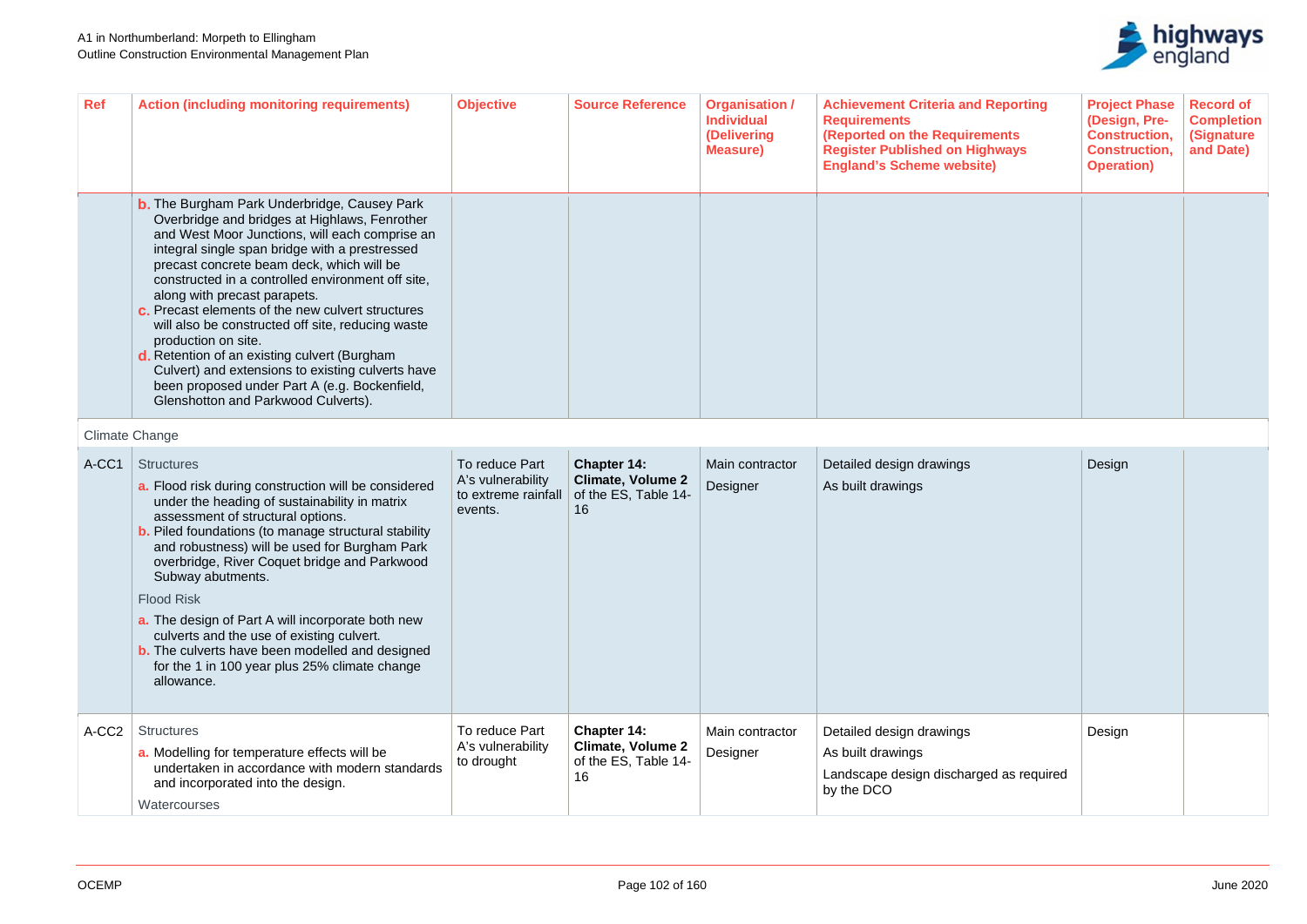

| <b>Ref</b>        | <b>Action (including monitoring requirements)</b>                                                                                                                                                                                                                                                                                                                                       | <b>Objective</b>                                                                                                 | <b>Source Reference</b>                                                                 | <b>Organisation /</b><br><b>Individual</b><br>(Delivering<br><b>Measure)</b>                | <b>Achievement Criteria and Reporting</b><br><b>Requirements</b><br>(Reported on the Requirements<br><b>Register Published on Highways</b><br><b>England's Scheme website)</b> | <b>Project Phase</b><br>(Design, Pre-<br><b>Construction,</b><br><b>Construction,</b><br><b>Operation</b> ) | <b>Record of</b><br><b>Completion</b><br><b>(Signature</b><br>and Date) |
|-------------------|-----------------------------------------------------------------------------------------------------------------------------------------------------------------------------------------------------------------------------------------------------------------------------------------------------------------------------------------------------------------------------------------|------------------------------------------------------------------------------------------------------------------|-----------------------------------------------------------------------------------------|---------------------------------------------------------------------------------------------|--------------------------------------------------------------------------------------------------------------------------------------------------------------------------------|-------------------------------------------------------------------------------------------------------------|-------------------------------------------------------------------------|
|                   | a. Low flow channel to improve fish passage during<br>operation will be installed at Fenrother Burn and<br>Earsdon Burn.<br><b>Buildability</b><br>a. Selection of native woodland and hedgerow<br>species.<br><b>b.</b> Completion of regular inspections of landscape<br>elements to ensure they meet their environmental<br>functions, with replacement planting where<br>necessary. |                                                                                                                  |                                                                                         |                                                                                             |                                                                                                                                                                                |                                                                                                             |                                                                         |
| A-CC <sub>3</sub> | <b>Drainage</b><br>Structure drainage systems have maintenance<br>access built in to ensure blockages are reduced as<br>much as practically possible to eliminate build-up of<br>water.                                                                                                                                                                                                 | To reduce Part<br>A's vulnerability<br>to wetter winters<br>including flooding<br>and/or repeated<br>wet cycles. | <b>Chapter 14:</b><br><b>Climate, Volume 2</b><br>of the ES, Table 14-<br>16            | Main contractor<br>Designer                                                                 | Detailed design drawings<br>As built drawings                                                                                                                                  | Design                                                                                                      |                                                                         |
| A-CC4             | The following measures will be implemented:<br><b>Structures</b><br>a. The River Coquet bridge will be the only steel<br>structure. Detailed design will consider provision<br>of suitable drip/drainage details                                                                                                                                                                        | To reduce Part<br>A's vulnerability<br>to humidity                                                               | <b>Chapter 14:</b><br><b>Climate, Volume 2</b><br>of the ES, Table 14-<br>16            | Main contractor<br>Designer                                                                 | Detailed design drawings<br>As built drawings                                                                                                                                  | Design                                                                                                      |                                                                         |
|                   | <b>PRE-CONSTRUCTION/CONSTRUCTION MEASURES</b>                                                                                                                                                                                                                                                                                                                                           |                                                                                                                  |                                                                                         |                                                                                             |                                                                                                                                                                                |                                                                                                             |                                                                         |
|                   | <b>Landscape and Visual</b>                                                                                                                                                                                                                                                                                                                                                             |                                                                                                                  |                                                                                         |                                                                                             |                                                                                                                                                                                |                                                                                                             |                                                                         |
| $A-L7$            | In addition to the embedded mitigation, a number of<br>specific mitigation measures relating to landscape<br>and/or visual effects will be implemented for Part A.<br>These are identified on the Landscape Mitigation<br>Masterplan (Figure 7.8, Volume 5 of the ES<br>(Application Document Reference:                                                                                | To reduce<br>operational<br>impacts through<br>landscape<br>design.                                              | <b>Chapter 7:</b><br>Landscape and<br>Visual, Volume 2 of<br>the ES, Paragraph<br>7.9.5 | Main contractor<br>Arboriculturalist<br>(main contractor)<br>Environmental<br>Manager (main | Landscape design discharged as required<br>by the DCO<br>As Built drawings<br>Landscape Design Certificate                                                                     | Construction                                                                                                |                                                                         |

| $A-L7$ | In addition to the embedded mitigation, a number of<br>specific mitigation measures relating to landscape<br>and/or visual effects will be implemented for Part A.<br>These are identified on the Landscape Mitigation<br>Masterplan (Figure 7.8, Volume 5 of the ES<br>(Application Document Reference:<br>TR010041/APP/6.5)). | To reduce<br>operational<br>impacts through<br>landscape<br>design. | <b>Chapter 7:</b><br>Landscape and<br>Visual, Volume 2 of<br>the ES, Paragraph<br>7.9.5 | Main contractor<br>Arboriculturalist<br>(main contractor)<br>Environmental<br>Manager (main<br>contractor)<br>ECoW (main<br>contractor) | Landscape design discharge<br>by the DCO<br>As Built drawings<br>Landscape Design Certificat |
|--------|---------------------------------------------------------------------------------------------------------------------------------------------------------------------------------------------------------------------------------------------------------------------------------------------------------------------------------|---------------------------------------------------------------------|-----------------------------------------------------------------------------------------|-----------------------------------------------------------------------------------------------------------------------------------------|----------------------------------------------------------------------------------------------|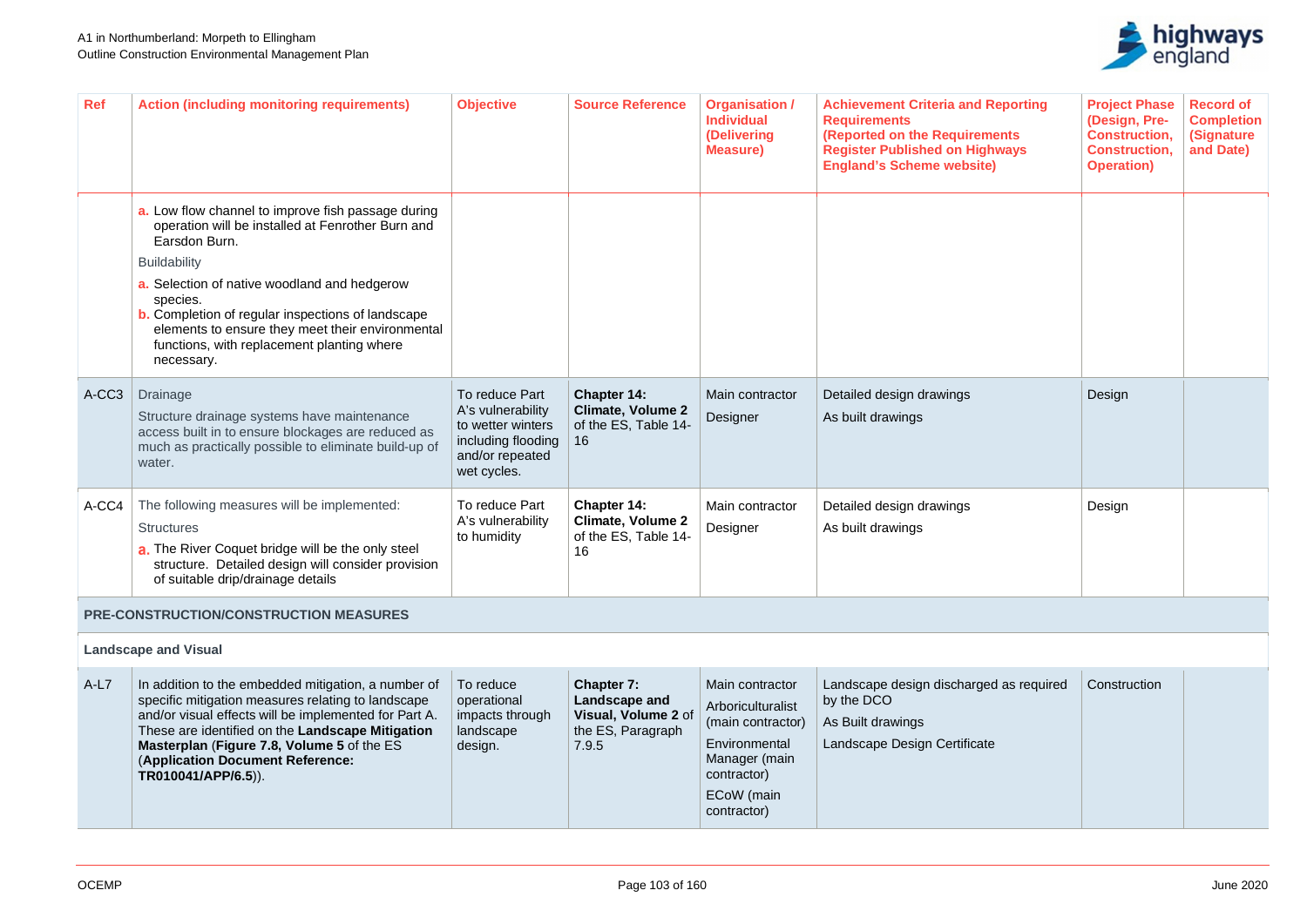

| <b>Ref</b>          | <b>Action (including monitoring requirements)</b>                                                                                                                                                                                                                                                                                                                                                                                                                                                                                                                                                                                                                                                                                                                                                          | <b>Objective</b>                                                                                                                                                                            | <b>Source Reference</b>                                                                  | <b>Organisation /</b><br><b>Individual</b><br>(Delivering<br><b>Measure)</b>                                                            | <b>Achievement Criteria and Reporting</b><br><b>Requirements</b><br><b>(Reported on the Requirements)</b><br><b>Register Published on Highways</b><br><b>England's Scheme website)</b>                                                                                                                              | <b>Project Phase</b><br>(Design, Pre-<br><b>Construction,</b><br><b>Construction,</b><br><b>Operation</b> ) | <b>Record of</b><br><b>Completion</b><br><b>(Signature</b><br>and Date) |
|---------------------|------------------------------------------------------------------------------------------------------------------------------------------------------------------------------------------------------------------------------------------------------------------------------------------------------------------------------------------------------------------------------------------------------------------------------------------------------------------------------------------------------------------------------------------------------------------------------------------------------------------------------------------------------------------------------------------------------------------------------------------------------------------------------------------------------------|---------------------------------------------------------------------------------------------------------------------------------------------------------------------------------------------|------------------------------------------------------------------------------------------|-----------------------------------------------------------------------------------------------------------------------------------------|---------------------------------------------------------------------------------------------------------------------------------------------------------------------------------------------------------------------------------------------------------------------------------------------------------------------|-------------------------------------------------------------------------------------------------------------|-------------------------------------------------------------------------|
| $A-L8$              | A mitigation principle adopted in the Landscape<br>Mitigation Plan includes replacement planting for<br>trees during the construction of Part A including<br>those removed from the Coronation Avenue<br>(between Northgate and Tritlington), where mature<br>trees will be set within the grass verge creating a<br>discernible character to the nature of the view along<br>the road corridor at this section.                                                                                                                                                                                                                                                                                                                                                                                           | To minimise<br>impacts on<br>existing<br>vegetation.<br>To enhance and<br>protect landscape<br>character during<br>operation.<br>To provide<br>connectivity to<br>the retained<br>woodland. | Chapter 7:<br><b>Landscape and</b><br>Visual, Volume 2 of<br>the ES, Paragraph<br>7.9.14 | Main contractor<br>Arboriculturalist<br>(main contractor)<br>Environmental<br>Manager (main<br>contractor)<br>ECoW (main<br>contractor) | CEMP approved by the Secretary of State<br>following consultation with NCC as per<br>Requirement 5, Schedule 2 of the draft<br><b>DCO (Application Document Reference:</b><br>TR010041/APP/3.1)<br>Landscape design discharged as required<br>by the draft DCO<br>As Built drawings<br>Landscape Design Certificate | Construction                                                                                                |                                                                         |
|                     | <b>Cultural Heritage</b>                                                                                                                                                                                                                                                                                                                                                                                                                                                                                                                                                                                                                                                                                                                                                                                   |                                                                                                                                                                                             |                                                                                          |                                                                                                                                         |                                                                                                                                                                                                                                                                                                                     |                                                                                                             |                                                                         |
| A-CH <sub>2</sub>   | The Grade II Listed milepost (NHL 1153544), which<br>may be removed as a result of Part A, will be subject<br>to a Level 1 Survey in accordance with Historic<br>England's 2016 guide, titled 'Understanding Historic<br>Buildings. A Guide to Good Recording Practice'<br>(Ref. 8) prior to the start of construction to create a<br>permanent record of its existing setting.<br>This will be followed by the careful removal of the<br>asset, its safe storage during construction. On<br>completion of construction, the milestone will be<br>reinstated as close as possible to its original location<br>to maintain its relationship with the route. Any<br>mitigation will be devised in consultation with<br>Historic England, NCC and the Milestone Society<br>and set out in a method statement. | To create a<br>permanent record<br>of its existing<br>setting and assist<br>with its<br>reinstatement<br>upon completion<br>of construction.                                                | <b>Chapter 8: Cultural</b><br>Heritage, Volume 2<br>of the ES,<br>Paragraph 8.9.7        | Main contractor<br>Archaeologist<br>(main contractor)<br>Scheme<br>Archaeologist                                                        | WSI following consultation the NCC.<br>A written, drawn and photographic record<br>will be compiled of the dismantling of the<br>milepost in consultation with Historic<br>England.<br><b>DCO Requirements</b>                                                                                                      | Pre-<br>construction<br>Construction                                                                        |                                                                         |
| <b>Biodiversity</b> |                                                                                                                                                                                                                                                                                                                                                                                                                                                                                                                                                                                                                                                                                                                                                                                                            |                                                                                                                                                                                             |                                                                                          |                                                                                                                                         |                                                                                                                                                                                                                                                                                                                     |                                                                                                             |                                                                         |
| A-B17               | A pre-commencement walkover survey for otter of<br>watercourses crossed by the Scheme will be<br>undertaken prior to construction to confirm that<br>baseline conditions remain accurate and affirm<br>mitigation proposals. The walkover survey will also<br>include field signs for water vole as good practice.                                                                                                                                                                                                                                                                                                                                                                                                                                                                                         | To protect<br>riparian mammals<br>(otter and water<br>vole).                                                                                                                                | <b>Chapter 9:</b><br><b>Biodiversity,</b><br>Volume 2 of the ES,<br>Table 9-23, DM08     | Main contractor<br>ECoW (Main<br>contractor)                                                                                            | <b>Otter Report</b><br><b>DCO Requirements</b>                                                                                                                                                                                                                                                                      | Pre-<br>construction                                                                                        |                                                                         |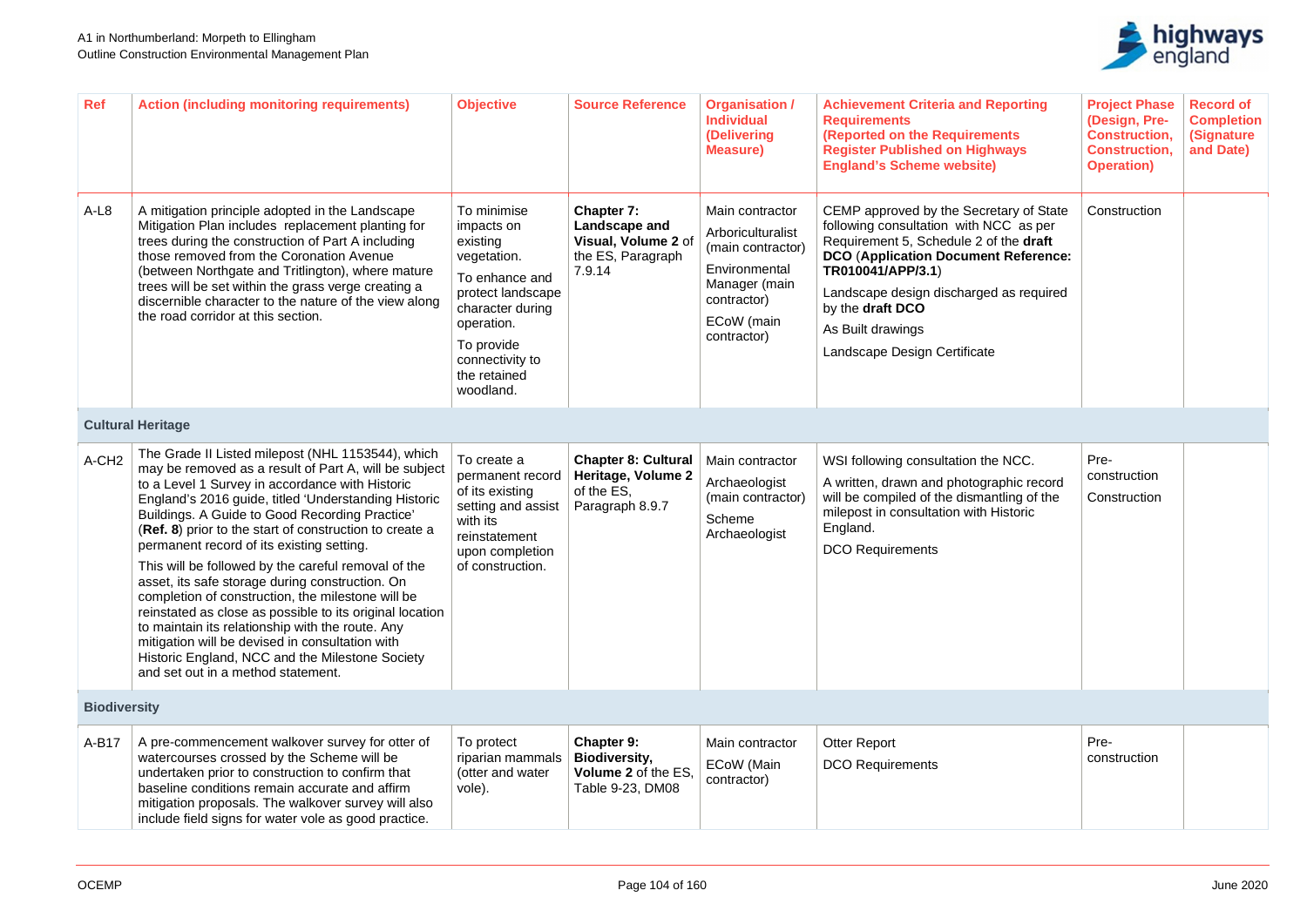

| <b>Ref</b> | <b>Action (including monitoring requirements)</b>                                                                                                                                                                                                                                                                                                                                                                                                                                                                                                                                                                                                                                                                                                                  | <b>Objective</b>                                                                                   | <b>Source Reference</b>                                                               | <b>Organisation /</b><br><b>Individual</b><br>(Delivering<br><b>Measure)</b>         | <b>Achievement Criteria and Reporting</b><br><b>Requirements</b><br><b>(Reported on the Requirements</b><br><b>Register Published on Highways</b><br><b>England's Scheme website)</b> | <b>Project Phase</b><br>(Design, Pre-<br><b>Construction,</b><br><b>Construction,</b><br><b>Operation</b> ) | <b>Record of</b><br><b>Completion</b><br><b>(Signature</b><br>and Date) |
|------------|--------------------------------------------------------------------------------------------------------------------------------------------------------------------------------------------------------------------------------------------------------------------------------------------------------------------------------------------------------------------------------------------------------------------------------------------------------------------------------------------------------------------------------------------------------------------------------------------------------------------------------------------------------------------------------------------------------------------------------------------------------------------|----------------------------------------------------------------------------------------------------|---------------------------------------------------------------------------------------|--------------------------------------------------------------------------------------|---------------------------------------------------------------------------------------------------------------------------------------------------------------------------------------|-------------------------------------------------------------------------------------------------------------|-------------------------------------------------------------------------|
|            | This will include the installation of a temporary mink<br>raft to confirm whether the invasive species remains.                                                                                                                                                                                                                                                                                                                                                                                                                                                                                                                                                                                                                                                    |                                                                                                    |                                                                                       |                                                                                      |                                                                                                                                                                                       |                                                                                                             |                                                                         |
| A-B18      | The construction programme indicates that works<br>within 500 m of the GCN ponds (A11, A12, A19 and<br>A21) are to occur, at the earliest, in December 2021.<br>Given that the existing baseline data will be four<br>years old, updated GCN surveys of ponds A11, A12,<br>A19 and A21 will be required to inform the European<br>Protected Species (EPS) Licence application (refer<br>to A-B22 of this Outline CEMP). The EPS Licence<br>will need to be in place prior to construction to<br>commencing within 500 m of the GCN ponds. This<br>will consist of six surveys undertaken by<br>experienced and licenced surveyors between mid-<br>March and mid-June, with at least three surveys<br>undertaken within the peak period (mid-April to mid-<br>May). | To obtain<br>updated GCN<br>baseline data<br>suitable for an<br><b>EPS Licence</b><br>application. | <b>Chapter 9:</b><br><b>Biodiversity,</b><br>Volume 2 of the ES,<br>Table 9-23, DM04  | Main contractor<br>ECoW (main<br>contractor)                                         | <b>EPS Method statement</b><br><b>GCN Report</b><br><b>DCO Requirements</b>                                                                                                           | Pre-<br>construction                                                                                        |                                                                         |
| A-B19      | Update baseline surveys of building B4A to support<br>a bat EPS or Bat Mitigation Class Licence<br>application (refer to A-B35). The EPS Licence will<br>need to be in place prior to the demolition of building<br>B4A. This will consist of three surveys undertaken<br>between May and September, with at least two<br>surveys completed within the peak period of May to<br>August. Surveys will be completed in accordance<br>with good practice.                                                                                                                                                                                                                                                                                                             | To obtain update<br>bat roost baseline<br>data suitable for<br>an EPS Licence<br>application.      | <b>Chapter 9:</b><br><b>Biodiversity,</b><br>Volume 2 of the ES,<br>Table 9-23, DM05  | Main contractor<br>ECoW (main<br>contractor) Main<br>Contractor                      | <b>EPS Method statement</b><br><b>Bat Report</b><br><b>DCO Requirements</b>                                                                                                           | Pre-<br>construction                                                                                        |                                                                         |
| A-B 20     | A pre-commencement inspection by the ECoW will<br>be undertaken within woodland where red squirrels<br>are known to be present or those connected<br>(woodlands to the north of the River Coquet and<br>around Felton Park) prior to any felling to confirm<br>the absence of dreys. Where deemed necessary,<br>felling will be supervised by the ECoW.                                                                                                                                                                                                                                                                                                                                                                                                            | To protect red<br>squirrel.                                                                        | <b>Chapter 9:</b><br><b>Biodiversity,</b><br>Volume 2 of the ES,<br>Table 9-23, DM07  | Named ecologist<br>(main contractor)<br>Main contractor<br>ECoW (main<br>contractor) | CEMP approved by the SoS following<br>consultation with NCC Red Squirrel Report<br><b>Environmental Inspection Records</b>                                                            | Pre-<br>construction<br>Construction                                                                        |                                                                         |
| A-B21      | Tree felling within woodland where red squirrels are<br>known to be present or those connected (woodlands<br>to the north of the River Coquet and around Felton<br>Park) will be conducted outside the breeding season<br>(February to September).                                                                                                                                                                                                                                                                                                                                                                                                                                                                                                                 | To protect red<br>squirrel.                                                                        | <b>Chapter 9:</b><br><b>Biodiversity,</b><br>Volume 2 of the ES,<br>Table 9-23, EM013 | Named ecologist<br>(main contractor)<br>Main contractor                              | CEMP approved by the SoS following<br>consultation with NCC<br><b>Red Squirrel Report</b><br><b>Environmental Inspection Records</b>                                                  | Pre-<br>construction<br>Construction                                                                        |                                                                         |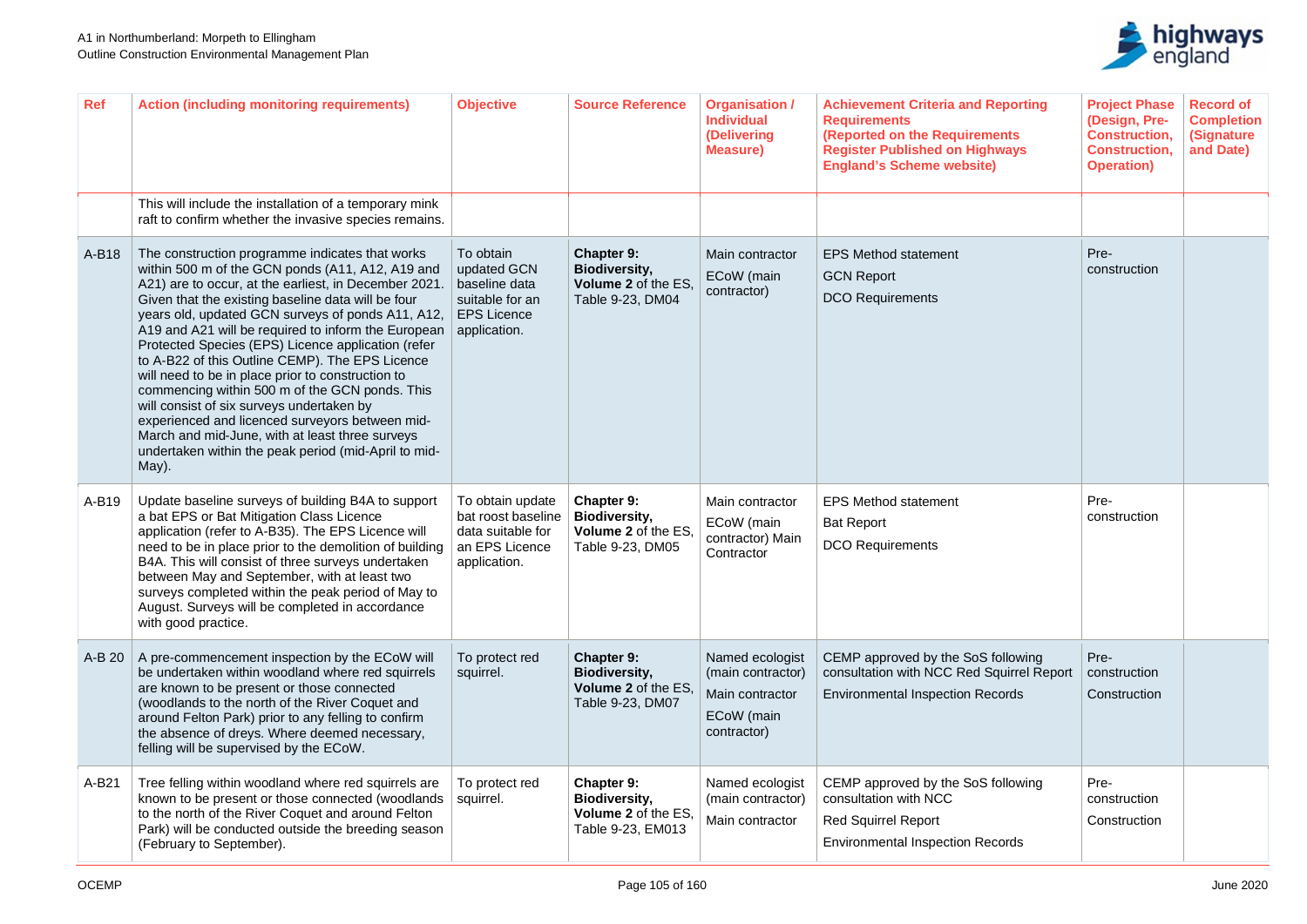

| <b>Ref</b> | <b>Action (including monitoring requirements)</b>                                                                                                                                                                                                                                                                                                                                                                                                                                                                                                                                                                                                                                                                                                                                                                                                                                                                                                                                                                                                                                                                                                                                                                                                                                                                                                                                                                                                                                                                                                                             | <b>Objective</b>                                                                                                                                                                 | <b>Source Reference</b>                                                              | <b>Organisation /</b><br><b>Individual</b><br>(Delivering<br><b>Measure)</b>         | <b>Achievement Criteria and Reporting</b><br><b>Requirements</b><br><b>(Reported on the Requirements)</b><br><b>Register Published on Highways</b><br><b>England's Scheme website)</b>                                                                                                                                                                                 | <b>Project Phase</b><br>(Design, Pre-<br><b>Construction,</b><br><b>Construction,</b><br><b>Operation</b> ) | <b>Record of</b><br><b>Completion</b><br><b>(Signature</b><br>and Date) |
|------------|-------------------------------------------------------------------------------------------------------------------------------------------------------------------------------------------------------------------------------------------------------------------------------------------------------------------------------------------------------------------------------------------------------------------------------------------------------------------------------------------------------------------------------------------------------------------------------------------------------------------------------------------------------------------------------------------------------------------------------------------------------------------------------------------------------------------------------------------------------------------------------------------------------------------------------------------------------------------------------------------------------------------------------------------------------------------------------------------------------------------------------------------------------------------------------------------------------------------------------------------------------------------------------------------------------------------------------------------------------------------------------------------------------------------------------------------------------------------------------------------------------------------------------------------------------------------------------|----------------------------------------------------------------------------------------------------------------------------------------------------------------------------------|--------------------------------------------------------------------------------------|--------------------------------------------------------------------------------------|------------------------------------------------------------------------------------------------------------------------------------------------------------------------------------------------------------------------------------------------------------------------------------------------------------------------------------------------------------------------|-------------------------------------------------------------------------------------------------------------|-------------------------------------------------------------------------|
|            | Tree felling within these areas will be immediately<br>preceded by an inspection by the ECoW and if a<br>drey is recorded, works will cease temporarily and<br>Natural England contacted for advice and to confirm<br>how to proceed.<br>Should, at any time prior to or during felling works a<br>red squirrel is identified or considered potentially<br>present then works should cease and the ECoW<br>contacted for advice prior to works re-commencing.                                                                                                                                                                                                                                                                                                                                                                                                                                                                                                                                                                                                                                                                                                                                                                                                                                                                                                                                                                                                                                                                                                                 |                                                                                                                                                                                  |                                                                                      | ECoW (main<br>contractor)                                                            |                                                                                                                                                                                                                                                                                                                                                                        |                                                                                                             |                                                                         |
| A-B22      | Given the confirmed presence of GCNs within ponds<br>A11 and A12 (medium metapopulation) and A19<br>(low population) a European Protected Species<br>(EPS) Licence application(s) and associated<br>mitigation and compensation requirements will be<br>required to enable the construction of Part A.<br>Full details of mitigation and compensation are<br>presented within the EPS Method Statements (draft<br>licence documents) of Appendix 9.24: Great Crested<br>Newt Method Statement - River Coquet and<br>Appendix 9.25: Great Crested Newt Method<br>Statement - Burgham Park, Volume 7 of the ES<br>(Application Document Reference:<br>TR010041/APP/6.7).<br>As an overview, mitigation will include the<br>installation of exclusion fencing to enclose the<br>construction works area within 500 m of the GCN<br>pond. This will be followed by a capture and<br>translocation period, to move newts out of the works<br>area prior to construction. This process will also<br>include hand and destructive searches of habitats<br>within the excluded area. Compensation will include<br>terrestrial habitat creation for the benefit of GCNs,<br>the creation of refugia/hibernacula and, for ponds<br>A11 and A12, the creation of two new ponds and<br>installation of an amphibian underpass.<br>Timing of works: Subject to timeframes agreed<br>with Natural England as part of the licence<br>application and depending on the timing for receipt<br>of the licence, licensable works (including exclusion<br>fence installation, trapping period and | To comply with<br>conservation<br>legislation,<br>protect GCN<br>habitat and<br>prevent an impact<br>to the Favourable<br>Conservation<br>Status of the local<br>GCN population. | <b>Chapter 9:</b><br><b>Biodiversity,</b><br>Volume 2 of the ES,<br>Table 9-23, EM06 | Designer<br><b>Named Ecologist</b><br>(main contractor)<br>ECoW (main<br>contractor) | CEMP approved by the SoS following<br>consultation with NCC<br>Protected species licenses as authorised<br>by Natural England<br>Scheme design drawings (Burgham Park<br>Underbridge) (finalised at detailed design<br>phase)<br>As built drawings<br><b>EPS Method Statements</b><br>Landscape design discharged as required<br>by the DCO<br><b>DCO</b> Requirements | Pre-<br>construction<br>Construction                                                                        |                                                                         |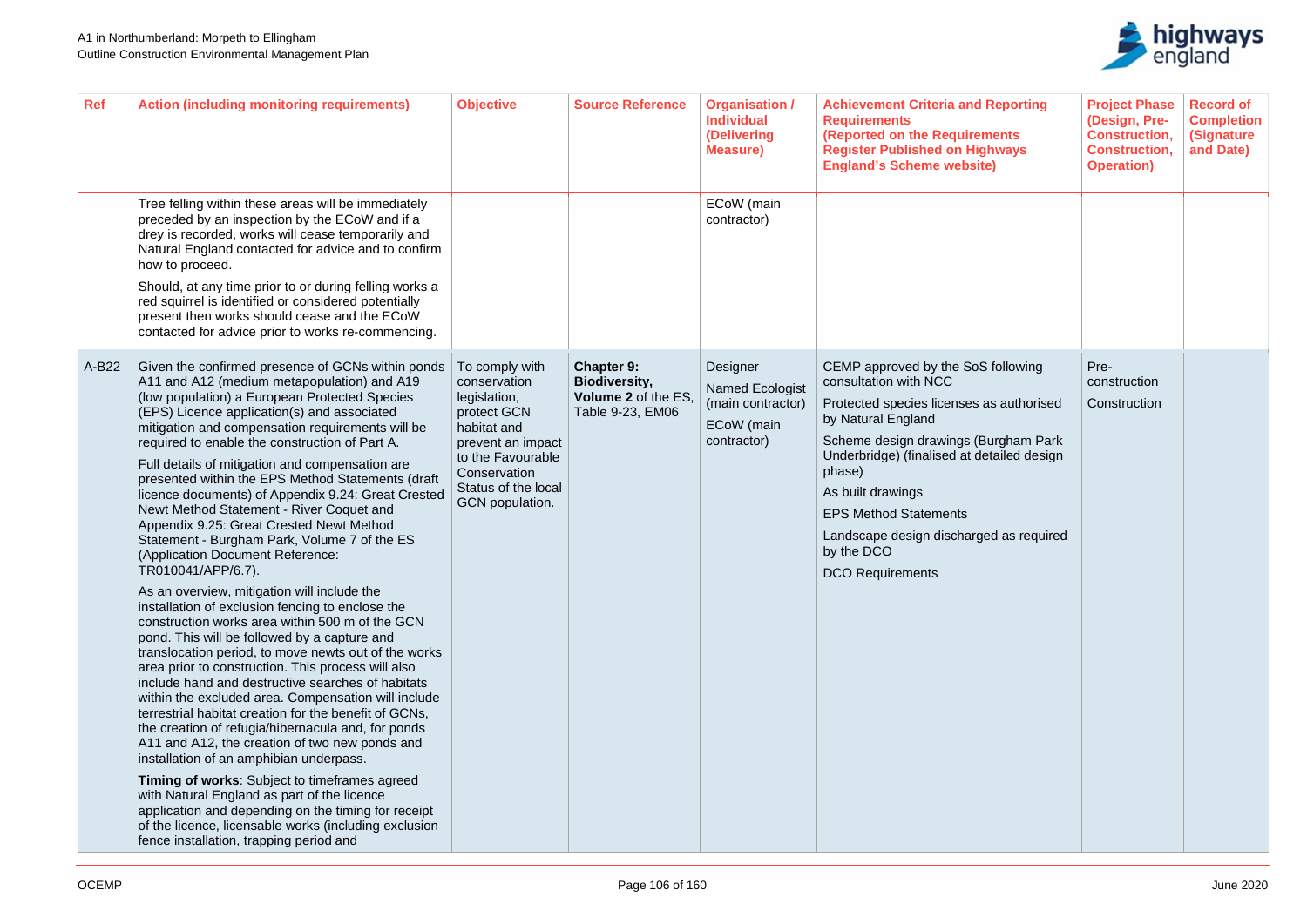

| <b>Ref</b> | <b>Action (including monitoring requirements)</b>                                                                                                                                                                                                                                                                                                                                                                                                                                                                                                                                                                                                                                                                                                                                                                                                                                                                                                                                                                                                                                                                                                                                                                                                                                                                                                                                                                                                                                                                                                                                                                                                                                                                           | <b>Objective</b>                                                    | <b>Source Reference</b>                                                              | <b>Organisation /</b><br><b>Individual</b><br>(Delivering<br><b>Measure)</b> | <b>Achievement Criteria and Reporting</b><br><b>Requirements</b><br><b>(Reported on the Requirements</b><br><b>Register Published on Highways</b><br><b>England's Scheme website)</b> | <b>Project Phase</b><br>(Design, Pre-<br><b>Construction,</b><br><b>Construction.</b><br><b>Operation</b> ) | <b>Record of</b><br><b>Completion</b><br><b>(Signature</b><br>and Date) |
|------------|-----------------------------------------------------------------------------------------------------------------------------------------------------------------------------------------------------------------------------------------------------------------------------------------------------------------------------------------------------------------------------------------------------------------------------------------------------------------------------------------------------------------------------------------------------------------------------------------------------------------------------------------------------------------------------------------------------------------------------------------------------------------------------------------------------------------------------------------------------------------------------------------------------------------------------------------------------------------------------------------------------------------------------------------------------------------------------------------------------------------------------------------------------------------------------------------------------------------------------------------------------------------------------------------------------------------------------------------------------------------------------------------------------------------------------------------------------------------------------------------------------------------------------------------------------------------------------------------------------------------------------------------------------------------------------------------------------------------------------|---------------------------------------------------------------------|--------------------------------------------------------------------------------------|------------------------------------------------------------------------------|---------------------------------------------------------------------------------------------------------------------------------------------------------------------------------------|-------------------------------------------------------------------------------------------------------------|-------------------------------------------------------------------------|
|            | hand/destructive searches) will be undertaken<br>between March and November, during suitable<br>weather conditions. Works cannot be undertaken<br>during winter hibernation or dormancy periods.<br>Amphibian underpass: An amphibian underpass<br>has been incorporated into the design of Part A<br>beneath the east-west road of the Burgham Park<br>underbridge (NZ 1784 9681) to improve connectivity<br>for great crested newts (GCN) in ponds A11 and<br>A12 to retained and created habitats to the south of<br>the road. The underpass will be created through the<br>installation of a 900 mm wide, 600 mm high box-<br>culvert (Wildlife Burgham Culvert) under the road.<br>Further design features recommended at detailed<br>design phase are as follows:<br>a. A shallow gradient to the culvert to assist free-<br>drainage and prevent excessive waterlogging<br>within the tunnel.<br><b>b.</b> Creation of wing-walls at either entrance to the<br>culvert, to increase the capture area and<br>encourage use of the culvert.<br>c. Avoidance of dense planting at the openings to<br>the culvert to increase natural light entering the<br>internal space.<br>d. Inclusion of a layer of soil and debris within the<br>culvert to create a natural bed to encourage use.<br>Management and Monitoring: Habitats will be<br>established and managed for a minimum of five<br>years, with grasslands managed as hay meadows<br>(i.e. a single summer hay cut following seed<br>production with cuttings removed). Woodland and<br>scrub will be managed in accordance with the detail<br>in Chapter 7: Landscape and Visual, Volume 2 of<br>the ES (Application Document Reference:<br>TR010041/APP/6.2). |                                                                     |                                                                                      |                                                                              |                                                                                                                                                                                       |                                                                                                             |                                                                         |
| $A-B23$    | Given the distance between pond A21 and works<br>area (approximately 450 m) and the low level of<br>habitat loss anticipated, the likelihood of an offence<br>relating to GCN is considered highly unlikely. As<br>such, works within 500 m of pond A21 will be                                                                                                                                                                                                                                                                                                                                                                                                                                                                                                                                                                                                                                                                                                                                                                                                                                                                                                                                                                                                                                                                                                                                                                                                                                                                                                                                                                                                                                                             | To protect GCN<br>from potential<br>impacts during<br>construction. | <b>Chapter 9:</b><br><b>Biodiversity,</b><br>Volume 2 of the ES,<br>Table 9-23, EM07 | Scheme<br>Ecologist (main<br>contractor)<br>ECoW (main<br>contractor)        | CEMP approved by the SoS following<br>consultation with NCC Precautionary<br><b>Working Method Statement</b><br><b>Toolbox Talk Records</b>                                           | Pre-<br>construction<br>Construction                                                                        |                                                                         |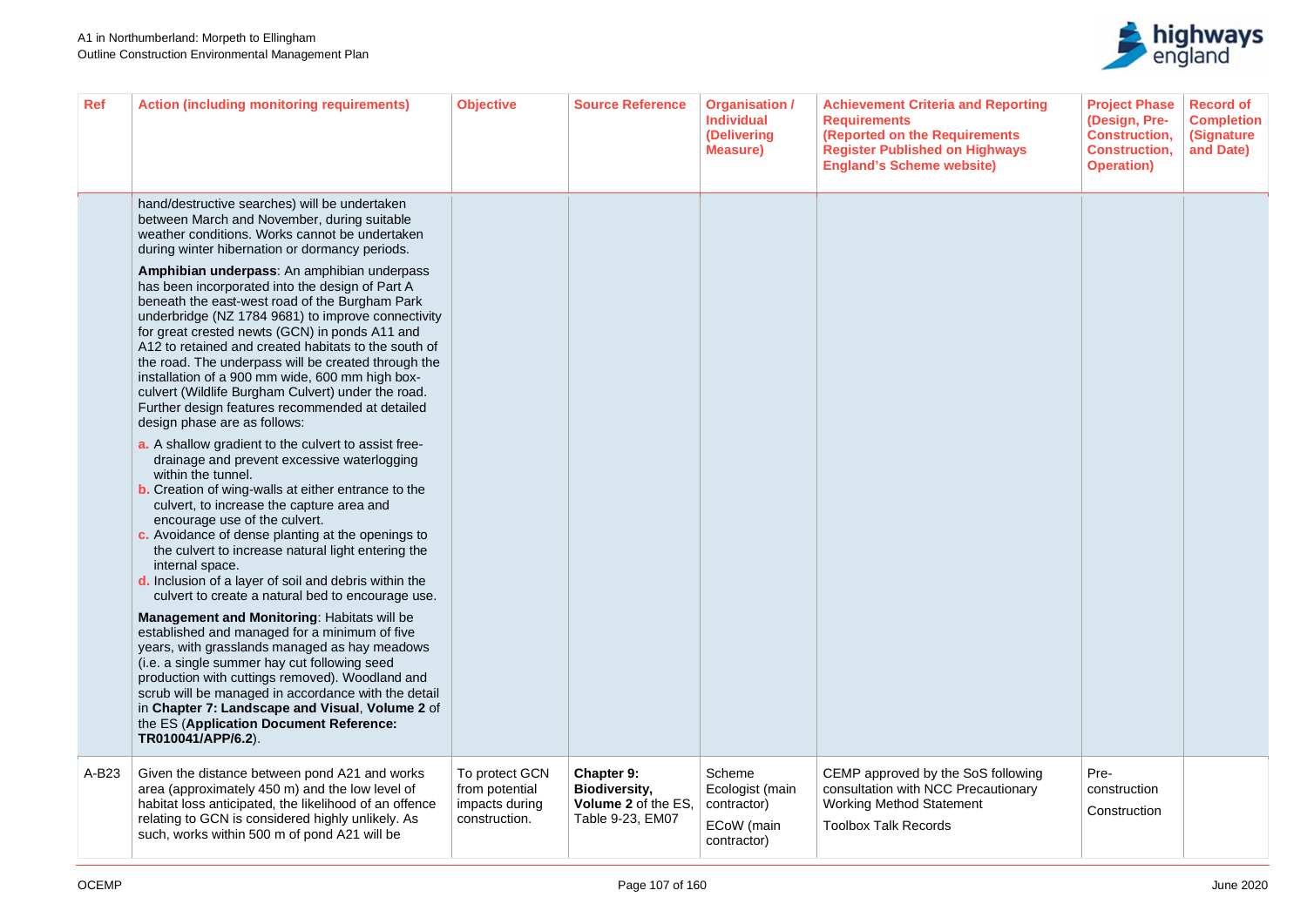

| <b>Ref</b> | <b>Action (including monitoring requirements)</b>                                                                                                                                                                                                                                                                                                                                                                                                                                                                                                                                                                                                                                                                                                                                                                                                                                                                                                                                                                                                                                                                                                                                                                                                                                                                                                                                                             | <b>Objective</b>                                                                               | <b>Source Reference</b>                                                                     | <b>Organisation /</b><br><b>Individual</b><br>(Delivering<br><b>Measure)</b>         | <b>Achievement Criteria and Reporting</b><br><b>Requirements</b><br><b>(Reported on the Requirements)</b><br><b>Register Published on Highways</b><br><b>England's Scheme website)</b>                                                                                                                                                  | <b>Project Phase</b><br>(Design, Pre-<br><b>Construction,</b><br><b>Construction,</b><br><b>Operation</b> ) | <b>Record of</b><br><b>Completion</b><br><b>(Signature</b><br>and Date) |
|------------|---------------------------------------------------------------------------------------------------------------------------------------------------------------------------------------------------------------------------------------------------------------------------------------------------------------------------------------------------------------------------------------------------------------------------------------------------------------------------------------------------------------------------------------------------------------------------------------------------------------------------------------------------------------------------------------------------------------------------------------------------------------------------------------------------------------------------------------------------------------------------------------------------------------------------------------------------------------------------------------------------------------------------------------------------------------------------------------------------------------------------------------------------------------------------------------------------------------------------------------------------------------------------------------------------------------------------------------------------------------------------------------------------------------|------------------------------------------------------------------------------------------------|---------------------------------------------------------------------------------------------|--------------------------------------------------------------------------------------|-----------------------------------------------------------------------------------------------------------------------------------------------------------------------------------------------------------------------------------------------------------------------------------------------------------------------------------------|-------------------------------------------------------------------------------------------------------------|-------------------------------------------------------------------------|
|            | undertaken under Precautionary Working Methods<br>(PWM).<br>Mitigation measures include:<br>a. Timing of works: Site clearance within 500 m of<br>pond A21 is recommended during the optimal<br>period of mid-April to mid-June, the period when<br>the majority of newts will have returned to their<br>breeding ponds. Given the habitats are also<br>suitable for nesting birds, clearance within this<br>period will be preceded by a nesting bird check<br>(S-B28). Habitat clearance will be avoided during<br>the newt hibernation/dormancy period; November<br>to February inclusive (weather dependent).<br><b>b. Toolbox talk:</b> Prior to commencement on site, all<br>site operatives will attend a briefing from the<br>ECoW. The briefing will include a description of<br>the location of known GCN populations in<br>proximity to the works area, the legal protection<br>afforded to GCNs, tips on identification of GCNs<br>(and other amphibians), how works will proceed<br>(PWMS) and what actions to take in the event<br>that a GCN (or other wildlife) is encountered<br>during the works.<br>Ecological supervision: Immediately prior to<br>and within 24 hours of the works commencing,<br>suitable habitat within the works area will be<br>thoroughly hand searched by the ECoW. If<br>deemed necessary, ecological supervision from<br>the ECoW will be provided during works. |                                                                                                |                                                                                             |                                                                                      | <b>Contractors Programme</b><br><b>DCO Requirements</b>                                                                                                                                                                                                                                                                                 |                                                                                                             |                                                                         |
| $A-B24$    | As the roosts within buildings B8A, B84A, B101A<br>and B86A and trees T136A, T147A and T220A will<br>be retained and works are considered temporary<br>during the construction phase, works within<br>proximity to the roosts shall be conducted under a<br>Precautionary Working Method Statement (PWMS).<br>A toolbox talk will be provided to all on site<br>personnel to make them aware of the location of the<br>bat roosts and their proximity to the works area. The<br>toolbox talk will also present the following<br>precautionary working methods:                                                                                                                                                                                                                                                                                                                                                                                                                                                                                                                                                                                                                                                                                                                                                                                                                                                | To protect<br>roosting bats<br>from potential<br>disturbance<br>impacts during<br>construction | <b>Chapter 9:</b><br><b>Biodiversity,</b><br><b>Volume 2 of the ES,</b><br>Table 9-23, EM09 | Named ecologist<br>(main contractor)<br>Main contractor<br>ECoW (main<br>contractor) | CEMP approved by the SoS following<br>consultation with NCC<br>Precautionary working method statement<br><b>Environmental Inspection Records</b><br>Signed toolbox talk records<br>Evidence of bat boxes and bat features<br>including records from the contractor,<br>photos, and environmental inspections<br><b>DCO Requirements</b> | Pre-<br>construction<br>Construction                                                                        |                                                                         |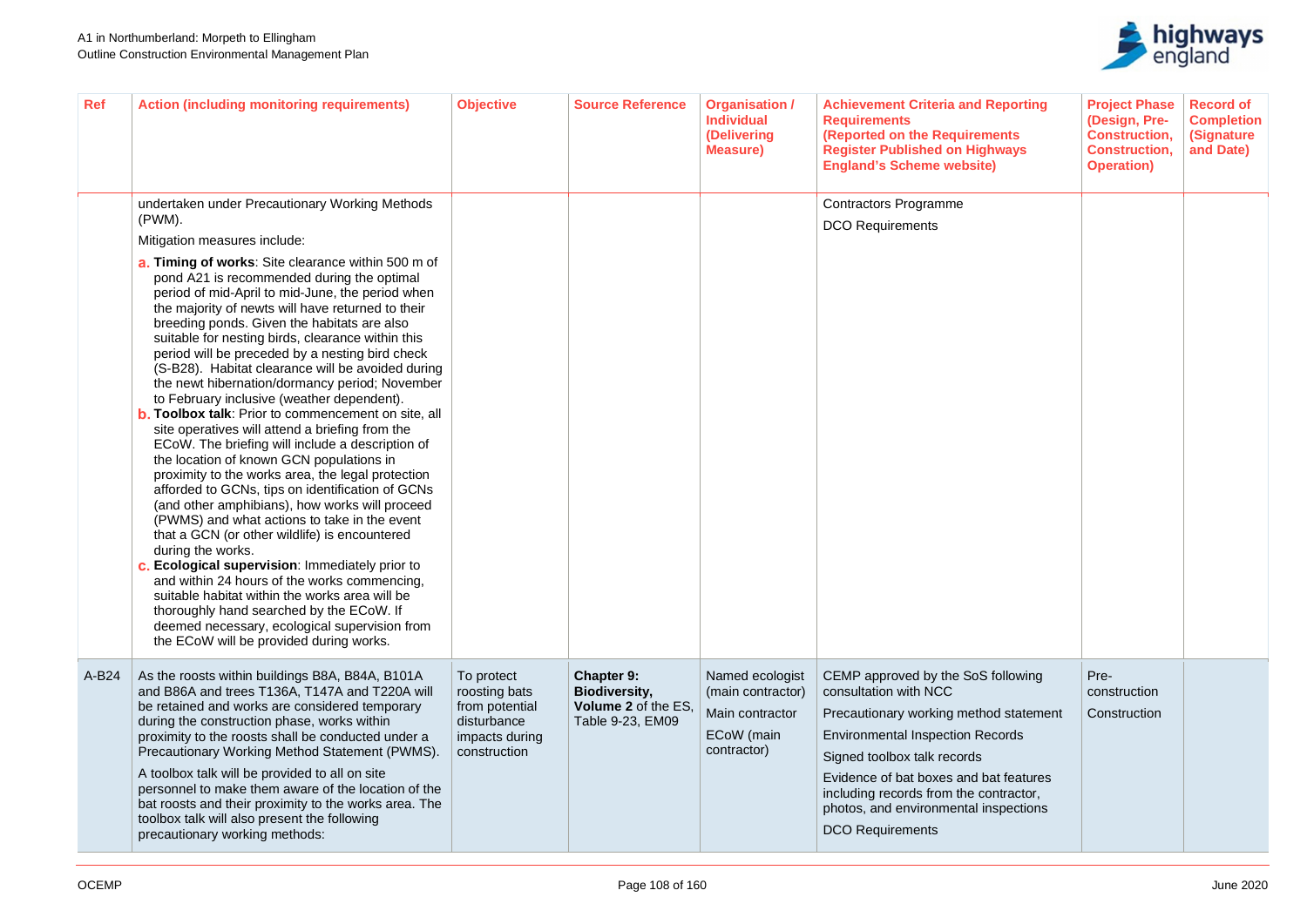

| <b>Ref</b> | <b>Action (including monitoring requirements)</b>                                                                                                                                                                                                                                                                                                                                                                                                                                                                                                                      | <b>Objective</b> | <b>Source Reference</b> | <b>Organisation /</b><br><b>Individual</b><br><b>(Delivering</b><br><b>Measure)</b> | <b>Achievement Criteria and Reporting</b><br><b>Requirements</b><br><b>(Reported on the Requirements)</b><br><b>Register Published on Highways</b><br><b>England's Scheme website)</b> | <b>Project Phase</b><br>(Design, Pre-<br><b>Construction,</b><br><b>Construction,</b><br><b>Operation</b> ) | <b>Record of</b><br><b>Completion</b><br><b>(Signature</b><br>and Date) |
|------------|------------------------------------------------------------------------------------------------------------------------------------------------------------------------------------------------------------------------------------------------------------------------------------------------------------------------------------------------------------------------------------------------------------------------------------------------------------------------------------------------------------------------------------------------------------------------|------------------|-------------------------|-------------------------------------------------------------------------------------|----------------------------------------------------------------------------------------------------------------------------------------------------------------------------------------|-------------------------------------------------------------------------------------------------------------|-------------------------------------------------------------------------|
|            | The works area will be kept to a minimum, aiming to<br>achieve maximum distance between the works area<br>and bat roost. The duration of works within close<br>proximity to the roosts (within 100 m) will be kept to<br>a minimum and shall be restricted to daylight hours.<br>Activities that may result in heavy disturbance (noise<br>and vibration), such as piling or intrusive ground<br>works, shall be conducted during the periods March<br>to May and September to November, to avoid<br>sensitive periods for bat ecology (maternity and<br>hibernation). |                  |                         |                                                                                     |                                                                                                                                                                                        |                                                                                                             |                                                                         |
|            | A physical barrier (such as heras fencing) will be<br>installed between the works area and a bat roost (at<br>least 10 m distance from the tree where possible), to<br>prevent accidental damage or destruction of the bat<br>roost.                                                                                                                                                                                                                                                                                                                                   |                  |                         |                                                                                     |                                                                                                                                                                                        |                                                                                                             |                                                                         |
|            | To compensate for the potential temporary<br>functional loss of these roosts during the<br>construction phase, the following features will be<br>installed. The proposed locations are either in close<br>proximity to the existing roosts and/or in locations of<br>high bat activity, as recorded during the baseline<br>surveys:                                                                                                                                                                                                                                    |                  |                         |                                                                                     |                                                                                                                                                                                        |                                                                                                             |                                                                         |
|            | a. Two tree-mounted 'woodcrete' bat box<br>(Schwegler 1FF or similar) on mature trees at<br>Burgham Park.<br><b>b.</b> Five tree-mounted 'woodcrete' bat box<br>(Schwegler 1FF or similar) on mature trees along<br>the edge of the River Coquet valley woodland to<br>the west of the River Coquet bridge.                                                                                                                                                                                                                                                            |                  |                         |                                                                                     |                                                                                                                                                                                        |                                                                                                             |                                                                         |
|            | These features will be erected prior to any works<br>commencing to provide roosting opportunities during<br>and post-completion of Part A. The features will<br>remain in place for a minimum of five years and can<br>only be removed after this time should there be no<br>evidence of use during this period (to be confirmed<br>by an experienced ecologist). However, it is<br>recommended that the features are permanent to<br>provide ecological enhancement and opportunities<br>for roosting bats over an extended period.                                   |                  |                         |                                                                                     |                                                                                                                                                                                        |                                                                                                             |                                                                         |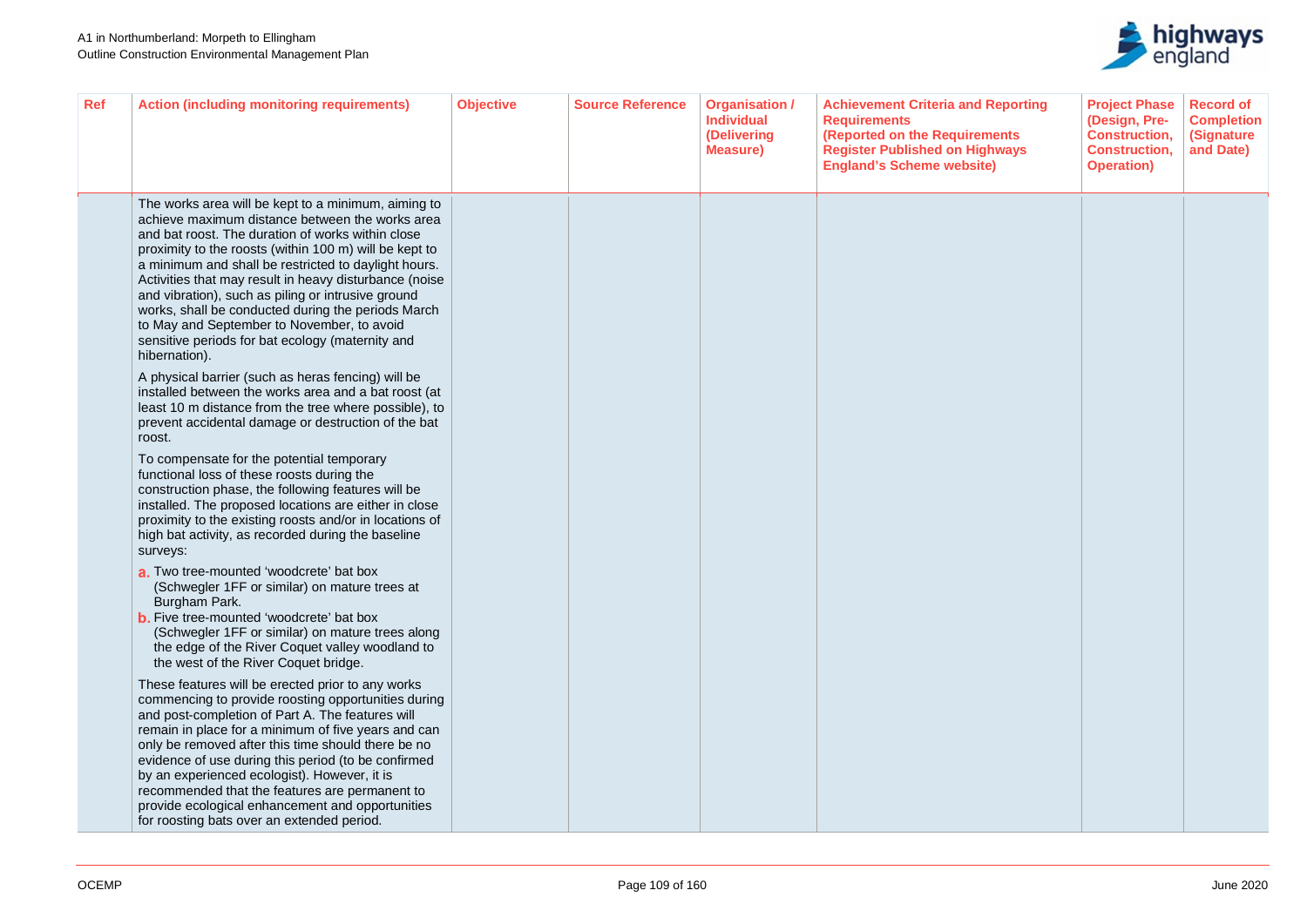

| <b>Ref</b> | <b>Action (including monitoring requirements)</b>                                                                                                                                                                                                                                                                                                                                                                                                                                                                                                                                                                                                                                                                                                                                                                                                                                                                                                                                                                                                                                                                                                                                                                                                                                                                                                                                                                                                                                                                                                       | <b>Objective</b>                                                                                | <b>Source Reference</b>                                                               | <b>Organisation /</b><br><b>Individual</b><br>(Delivering<br><b>Measure)</b>         | <b>Achievement Criteria and Reporting</b><br><b>Requirements</b><br><b>(Reported on the Requirements</b><br><b>Register Published on Highways</b><br><b>England's Scheme website)</b>                                                                                                                                                   | <b>Project Phase</b><br>(Design, Pre-<br><b>Construction,</b><br><b>Construction,</b><br><b>Operation</b> ) | <b>Record of</b><br><b>Completion</b><br><b>(Signature</b><br>and Date) |
|------------|---------------------------------------------------------------------------------------------------------------------------------------------------------------------------------------------------------------------------------------------------------------------------------------------------------------------------------------------------------------------------------------------------------------------------------------------------------------------------------------------------------------------------------------------------------------------------------------------------------------------------------------------------------------------------------------------------------------------------------------------------------------------------------------------------------------------------------------------------------------------------------------------------------------------------------------------------------------------------------------------------------------------------------------------------------------------------------------------------------------------------------------------------------------------------------------------------------------------------------------------------------------------------------------------------------------------------------------------------------------------------------------------------------------------------------------------------------------------------------------------------------------------------------------------------------|-------------------------------------------------------------------------------------------------|---------------------------------------------------------------------------------------|--------------------------------------------------------------------------------------|-----------------------------------------------------------------------------------------------------------------------------------------------------------------------------------------------------------------------------------------------------------------------------------------------------------------------------------------|-------------------------------------------------------------------------------------------------------------|-------------------------------------------------------------------------|
| A-B25      | Given the presence of a confirmed bat roost within<br>building B4A (North Gate House), which will be<br>demolished to facilitate Part A, an EPS Licence<br>application or Bat Mitigation Class Licence (BMCL)<br>will be required. The licenced ecologist will<br>determine the suitability of either licence application<br>following the completion of the update baseline<br>surveys.<br>Mitigation will include exclusion of bats from the<br>buildings and/or an ecologically supervised soft strip<br>of the building prior to demolition. Compensation will<br>include the installation of three bat boxes on suitable<br>trees to the southwest.<br>Timing of works: Subject to agreement with Natural<br>England as part of the licence application, the<br>capture and exclusion of bats and the removal of the<br>roost prior to the demolition of Building B4a will be<br>undertaken between September and April, avoiding<br>the summer period during which the bats are known<br>to occupy the roost. The building is currently<br>occupied and considered of low risk during the<br>winter (hibernation) period. Timings will be<br>confirmed following the completion of the baseline<br>surveys and to reflect conditions at the time of<br>works.<br>Toolbox talk: Prior to commencement, the Named<br>Ecologist (or accredited agent) will provide a briefing<br>to the site contractor to outline the proposed works,<br>actions to take if a bat is encountered and their legal<br>responsibility regarding bats and their roosts. | To protect<br>roosting bats<br>from potential<br>disturbance<br>impacts during<br>construction. | <b>Chapter 9:</b><br><b>Biodiversity,</b><br>Volume 2 of the ES,<br>Table 9-23, EM08  | Named ecologist<br>(main contractor)<br>Main contractor<br>ECoW (main<br>contractor) | CEMP approved by the SoS following<br>consultation with NCC Precautionary<br>working method statement<br><b>Environmental Inspection Records</b><br>Signed toolbox talk records<br>Evidence of bat boxes and bat features<br>including records from the contractor,<br>photos, and environmental inspections<br><b>DCO Requirements</b> | Pre-<br>construction<br>Construction                                                                        |                                                                         |
| A-B26      | Given the loss of two outlier setts, a badger licence<br>to interfere with setts will be required to enable Part<br>A. As the setts to be lost are classified as outlier<br>setts, including one inactive sett, and given the<br>expanse of suitable habitat in the wider area for sett<br>creation, artificial setts will not be considered<br>necessary.<br>Full details of mitigation and compensation are<br>presented within the Badger Method Statement<br>(Appendix 9.23 [Confidential], Volume 7 of the ES                                                                                                                                                                                                                                                                                                                                                                                                                                                                                                                                                                                                                                                                                                                                                                                                                                                                                                                                                                                                                                      | To comply with<br>conservation<br>legislation and<br>protect badger.                            | <b>Chapter 9:</b><br><b>Biodiversity,</b><br>Volume 2 of the ES,<br>Table 9-23, EM010 | Named ecologist<br>(main contractor)<br>Main contractor<br>ECoW (main<br>contractor) | CEMP approved by the SoS following<br>consultation with NCC Badger Method<br><b>Statement</b><br>Badger license in consultation with Natural<br>England<br>Badger report                                                                                                                                                                | Pre-<br>construction<br>Construction                                                                        |                                                                         |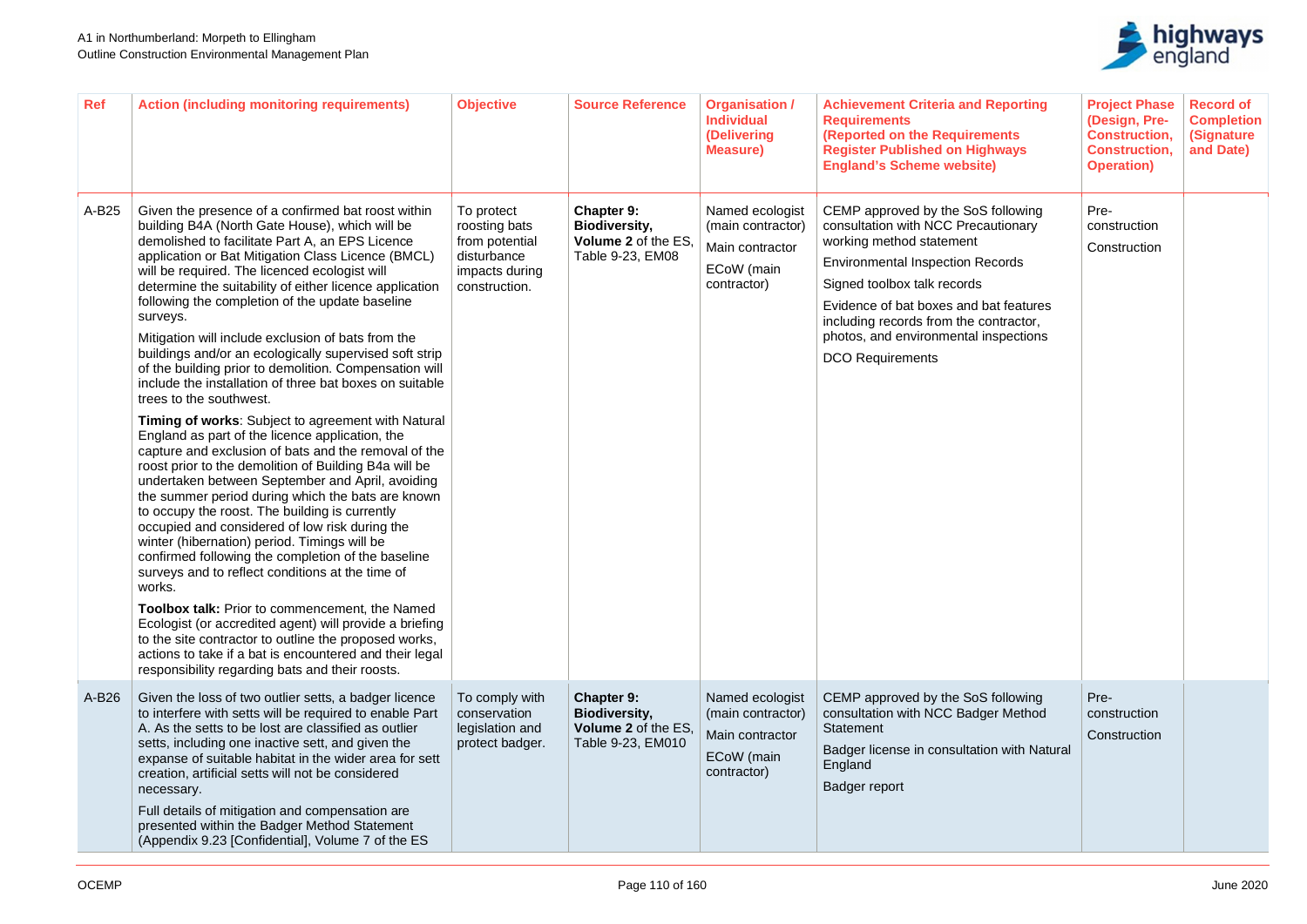

| <b>Ref</b> | <b>Action (including monitoring requirements)</b>                                                                                                                                                                                                                                                                                                                                                                                                                                                                                                                                                                                                                                                                                                                                                                                                                                                                                                                                                                                                                                                                                                                                                                                                                                                                                                                                                                                                                                                                                                                                                                                                     | <b>Objective</b>                                                               | <b>Source Reference</b>                                                               | <b>Organisation /</b><br><b>Individual</b><br>(Delivering<br><b>Measure)</b>                             | <b>Achievement Criteria and Reporting</b><br><b>Requirements</b><br><b>(Reported on the Requirements</b><br><b>Register Published on Highways</b><br><b>England's Scheme website)</b>                                                 | <b>Project Phase</b><br>(Design, Pre-<br><b>Construction,</b><br><b>Construction,</b><br><b>Operation</b> ) | <b>Record of</b><br><b>Completion</b><br><b>(Signature</b><br>and Date) |
|------------|-------------------------------------------------------------------------------------------------------------------------------------------------------------------------------------------------------------------------------------------------------------------------------------------------------------------------------------------------------------------------------------------------------------------------------------------------------------------------------------------------------------------------------------------------------------------------------------------------------------------------------------------------------------------------------------------------------------------------------------------------------------------------------------------------------------------------------------------------------------------------------------------------------------------------------------------------------------------------------------------------------------------------------------------------------------------------------------------------------------------------------------------------------------------------------------------------------------------------------------------------------------------------------------------------------------------------------------------------------------------------------------------------------------------------------------------------------------------------------------------------------------------------------------------------------------------------------------------------------------------------------------------------------|--------------------------------------------------------------------------------|---------------------------------------------------------------------------------------|----------------------------------------------------------------------------------------------------------|---------------------------------------------------------------------------------------------------------------------------------------------------------------------------------------------------------------------------------------|-------------------------------------------------------------------------------------------------------------|-------------------------------------------------------------------------|
|            | (Application Document Reference:<br>TR010041/APP/6.7)).<br>As an overview, mitigation will include the exclusion<br>of badgers from the sett during the appropriate<br>period (July to November, inclusive) followed by an<br>ecologically supervised excavation of the sett.<br>Methods will be in compliance with Natural England<br>requirements.                                                                                                                                                                                                                                                                                                                                                                                                                                                                                                                                                                                                                                                                                                                                                                                                                                                                                                                                                                                                                                                                                                                                                                                                                                                                                                  |                                                                                |                                                                                       |                                                                                                          |                                                                                                                                                                                                                                       |                                                                                                             |                                                                         |
| $A-B27$    | Given the extension of the Bockenfield Culvert (12)<br>on the upstream side, the two bat boxes mounted on<br>the headwall will need to be relocated.<br>There is no record of the bat boxes on the<br>Applicant's Environment Database (EnvIS) and no<br>known record of installation as part of a mitigation<br>project.<br>Prior to works commencing, an inspection by a<br>licenced ecologist will need to be undertaken to<br>confirm an absence of signs of roosting bats. If no<br>signs are recorded, the bat boxes will be removed<br>and placed into temporary storage on site until the<br>culvert extension is completed. Once completed, the<br>bat boxes will be installed back onto the upstream<br>headwall to reinstate the features.<br>In the event that roosting bats or their signs are<br>recorded within either bat boxes during the<br>inspection, an EPS Licence application will be<br>required to enable the culvert extension. Subject to<br>agreement with Natural England, the licence will<br>include the removal and temporary storage of the<br>bat boxes during culvert construction, with these to<br>be reinstated following completion of the culvert<br>extension.<br>The provision of 1 tree mounted 'woodcrete' bat box<br>(Schwegler 1FF or similar) is considered necessary<br>mitigation/compensation as part of the licence. This<br>feature will be erected on a suitable mature tree to<br>the west of the culvert prior to any works<br>commencing to provide roosting opportunities during<br>and post-completion of the culvert extension works.<br>The feature will remain in place for a minimum of | To comply with<br>conservation<br>legislation and<br>protect roosting<br>bats. | <b>Chapter 9:</b><br><b>Biodiversity,</b><br>Volume 2 of the ES,<br>Table 9-23, EM011 | Named ecologist<br>(main contractor)<br>Main contractor<br>Environmental<br>Manager (main<br>contractor) | CEMP approved by the SoS following<br>consultation with NCC<br>Evidence of bat boxes and bat features<br>including records from the contractor,<br>photos, and environmental inspections<br><b>EPS Method Statement</b><br>Bat report | Pre-<br>construction<br>Construction                                                                        |                                                                         |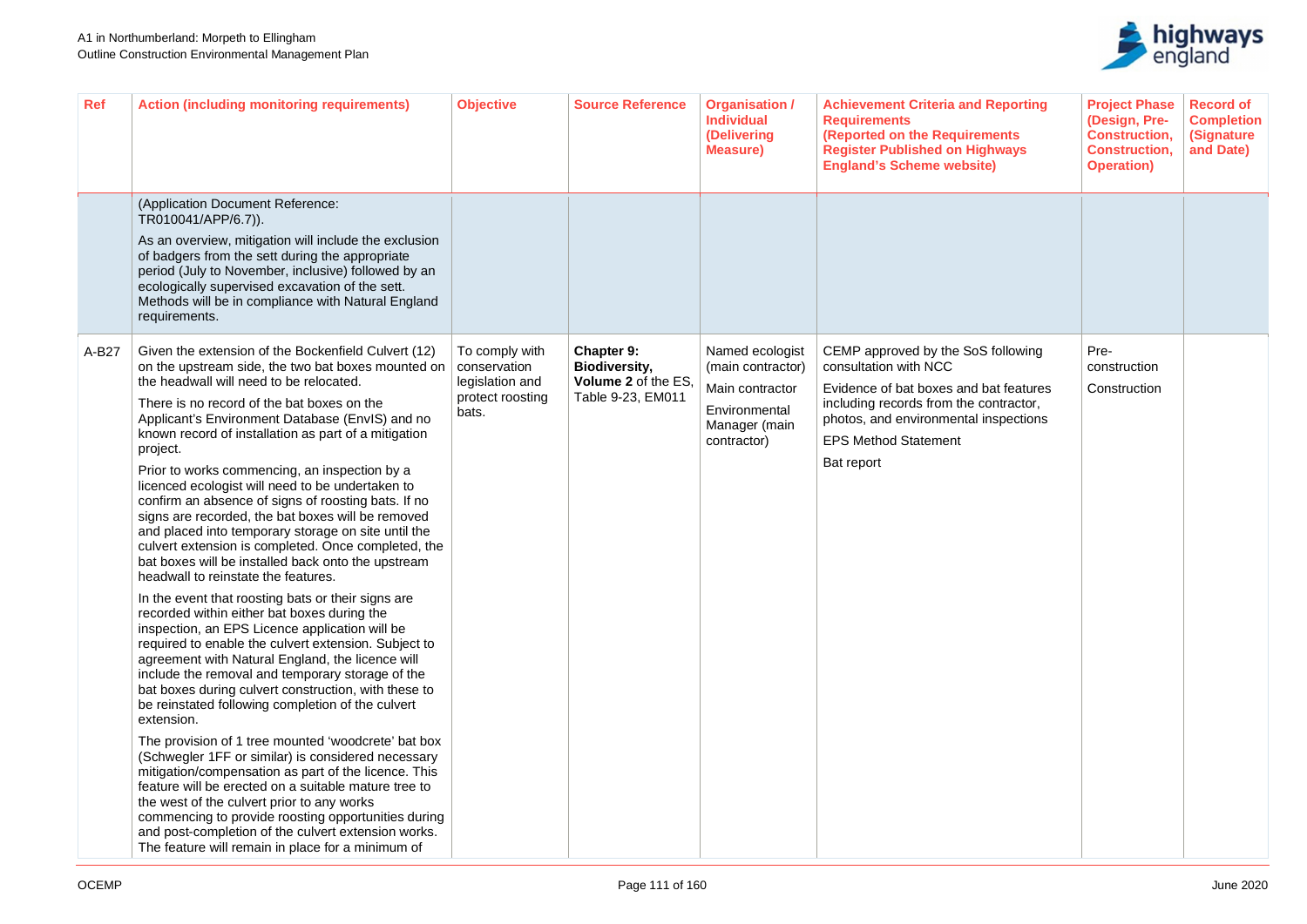

| <b>Ref</b> |                                                                                                                                                                                                                                                                                                                                     | <b>Action (including monitoring requirements)</b>                                                                                                                                                                                                                                                                                                                                                                                                                                                                                                                                                        |                                   | <b>Objective</b>        | <b>Source Reference</b>                                                               | <b>Organisation /</b><br><b>Individual</b><br>(Delivering<br><b>Measure)</b>         | <b>Achievement Criteria and Reporting</b><br><b>Requirements</b><br><b>(Reported on the Requirements</b><br><b>Register Published on Highways</b><br><b>England's Scheme website)</b>                            | <b>Project Phase</b><br>(Design, Pre-<br><b>Construction,</b><br><b>Construction.</b><br><b>Operation</b> ) | <b>Record of</b><br><b>Completion</b><br><b>(Signature</b><br>and Date) |
|------------|-------------------------------------------------------------------------------------------------------------------------------------------------------------------------------------------------------------------------------------------------------------------------------------------------------------------------------------|----------------------------------------------------------------------------------------------------------------------------------------------------------------------------------------------------------------------------------------------------------------------------------------------------------------------------------------------------------------------------------------------------------------------------------------------------------------------------------------------------------------------------------------------------------------------------------------------------------|-----------------------------------|-------------------------|---------------------------------------------------------------------------------------|--------------------------------------------------------------------------------------|------------------------------------------------------------------------------------------------------------------------------------------------------------------------------------------------------------------|-------------------------------------------------------------------------------------------------------------|-------------------------------------------------------------------------|
|            | five years and could only be removed after this time<br>should there be no evidence of use during this<br>period (to be confirmed by an experienced<br>ecologist). However, it is recommended that the<br>feature is permanent to provide ecological<br>enhancement and opportunities for roosting bats<br>over an extended period. |                                                                                                                                                                                                                                                                                                                                                                                                                                                                                                                                                                                                          |                                   |                         |                                                                                       |                                                                                      |                                                                                                                                                                                                                  |                                                                                                             |                                                                         |
| A-B28      | occupied by a barn owl.<br>to June).<br><b>Activity Type</b>                                                                                                                                                                                                                                                                        | No site personnel will enter a space or building<br>Construction in proximity to barn owl roost and nest<br>sites will be temporally and spatially restricted to<br>avoid or reduce impacts of disturbance in<br>accordance with the table below (developed in<br>accordance with good practice). It is assumed that<br>works will be undertaken during daylight hours.<br>Where works need to be conducted within the<br>minimum protection zone, they are to be conducted<br>outside peak nesting season (March to August),<br>most importantly outside the sensitive period (March<br><b>Examples</b> | <b>Disturbance</b><br><b>Risk</b> | To protect barn<br>owl. | <b>Chapter 9:</b><br><b>Biodiversity,</b><br>Volume 2 of the ES,<br>Table 9-23, EM012 | Named ecologist<br>(main contractor)<br>Main contractor<br>ECoW (main<br>contractor) | CEMP approved by the SoS following<br>consultation with NCC<br><b>Barn Owl Report</b><br><b>Precautionary Working Method Statement</b><br>Barn Owl License granted by Natural<br>England<br>Signed toolbox talks | Pre-<br>construction<br>Construction                                                                        |                                                                         |
|            | Pedestrian<br>movement<br>Artificial<br>lighting                                                                                                                                                                                                                                                                                    | Site personnel<br>walking near<br>nests/roosts<br>Illumination of<br>works area (no<br>direct lighting or                                                                                                                                                                                                                                                                                                                                                                                                                                                                                                | Low/<br>medium<br>Low/<br>medium  |                         |                                                                                       |                                                                                      |                                                                                                                                                                                                                  |                                                                                                             |                                                                         |
|            | Vehicular<br>movements                                                                                                                                                                                                                                                                                                              | nest/roost)<br>Vehicles or heavy<br>Medium<br>plant moving past<br>nest/roost sites<br>Medium/<br>Laying concrete,<br>bricks, roofing<br>high<br>using mechanised<br>plant                                                                                                                                                                                                                                                                                                                                                                                                                               |                                   |                         |                                                                                       |                                                                                      |                                                                                                                                                                                                                  |                                                                                                             |                                                                         |
|            | <b>General light</b><br>building and<br>landscape<br>works                                                                                                                                                                                                                                                                          |                                                                                                                                                                                                                                                                                                                                                                                                                                                                                                                                                                                                          |                                   |                         |                                                                                       |                                                                                      |                                                                                                                                                                                                                  |                                                                                                             |                                                                         |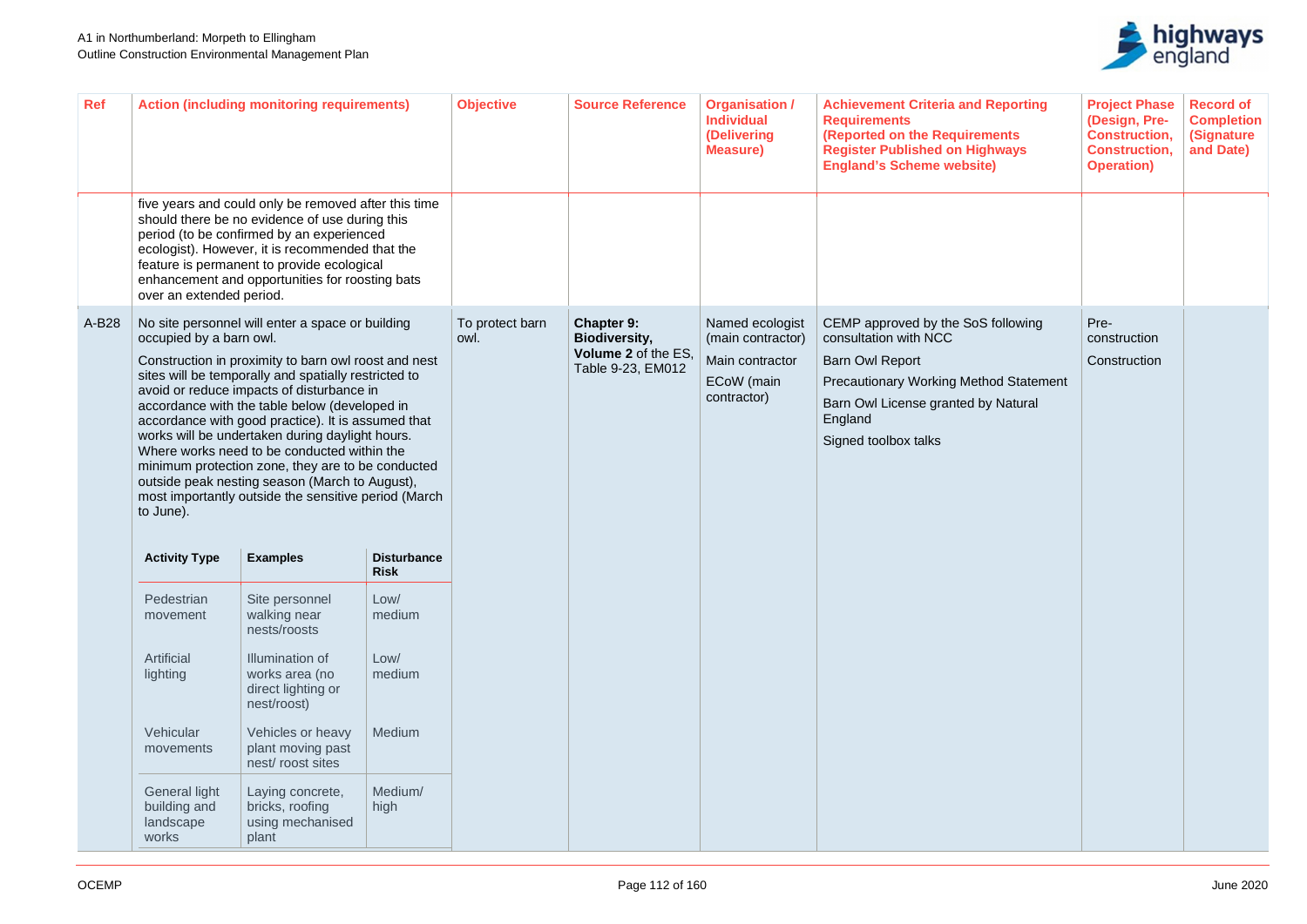

| <b>Ref</b> | <b>Action (including monitoring requirements)</b>                                                                                                                                                                                                                                                                                                                                                                                                                                                                                                                                                                                                                                                                                                                                                                                                                                                                                                                                                                                                                                                                                                                                                                                                                                                                                                                                                                                                                                                                                                                                                                                               |      | <b>Objective</b>                                                          | <b>Source Reference</b>                                                               | <b>Organisation /</b><br><b>Individual</b><br>(Delivering<br><b>Measure)</b>                  | <b>Achievement Criteria and Reporting</b><br><b>Requirements</b><br><b>(Reported on the Requirements)</b><br><b>Register Published on Highways</b><br><b>England's Scheme website)</b> | <b>Project Phase</b><br>(Design, Pre-<br><b>Construction,</b><br><b>Construction,</b><br><b>Operation</b> ) | <b>Record of</b><br><b>Completion</b><br><b>(Signature</b><br>and Date) |
|------------|-------------------------------------------------------------------------------------------------------------------------------------------------------------------------------------------------------------------------------------------------------------------------------------------------------------------------------------------------------------------------------------------------------------------------------------------------------------------------------------------------------------------------------------------------------------------------------------------------------------------------------------------------------------------------------------------------------------------------------------------------------------------------------------------------------------------------------------------------------------------------------------------------------------------------------------------------------------------------------------------------------------------------------------------------------------------------------------------------------------------------------------------------------------------------------------------------------------------------------------------------------------------------------------------------------------------------------------------------------------------------------------------------------------------------------------------------------------------------------------------------------------------------------------------------------------------------------------------------------------------------------------------------|------|---------------------------------------------------------------------------|---------------------------------------------------------------------------------------|-----------------------------------------------------------------------------------------------|----------------------------------------------------------------------------------------------------------------------------------------------------------------------------------------|-------------------------------------------------------------------------------------------------------------|-------------------------------------------------------------------------|
|            | Heavy<br>Piling or<br>construction<br>compaction works,<br>ground levelling,<br>crushing of<br>materials                                                                                                                                                                                                                                                                                                                                                                                                                                                                                                                                                                                                                                                                                                                                                                                                                                                                                                                                                                                                                                                                                                                                                                                                                                                                                                                                                                                                                                                                                                                                        | High |                                                                           |                                                                                       |                                                                                               |                                                                                                                                                                                        |                                                                                                             |                                                                         |
| A-B29      | In order to construct the southern pier base, a sheet<br>piled cofferdam will be installed avoiding the<br>requirement to enter the watercourse. This will be<br>installed with a tracked piling rig and, dependant on<br>the quality of the underlying rock, some pre-<br>augering may be needed to allow the piles to be<br>driven to the required level.<br>Temporary works will comprise the installation of<br>sheet piled retaining walls prior to excavating the<br>north and south abutments, to retain the existing<br>carriageway. These will be installed with a tracked<br>piling rig and piles installed to a depth of<br>approximately 8 m below ground level. Once<br>constructed, the sheet piles will be burnt off to the<br>pile cap level.<br>Installation of the river training measures is<br>proposed outside the 'in river works' period (end<br>April to end September). As such, to reduce the<br>impact to migratory and spawning salmon and<br>brown trout, installation will be in accordance with<br>the following:<br>a. In river works will be restricted to daylight hours.<br><b>b.</b> In river works are anticipated to be short in<br>duration (two-three weeks).<br>c. Supervision to be provided by the ECoW<br>throughout installation (fish rescue to be<br>implemented as required, refer to S-B14 of this<br>Outline CEMP). The ECoW may also temporarily<br>suspend works should evidence be obtained to<br>suggest works may impact fish<br>migration/spawning (such as migration during the<br>period of works).<br>d. Soft-start and intermittent working techniques<br>outlined will be applied. |      | To reduce the<br>impacts to fish,<br>including salmon<br>and brown trout. | <b>Chapter 9:</b><br><b>Biodiversity,</b><br>Volume 2 of the ES,<br>Table 9-23, EM014 | Main contractor<br>ECoW (main<br>contractor)<br>Environmental<br>Manager (main<br>contractor) | CEMP approved by the SoS following<br>consultation with NCC<br><b>Environmental Permit for Flood Risk</b><br>Activities in consultation with the EA.                                   | Pre-<br>construction<br>Construction                                                                        |                                                                         |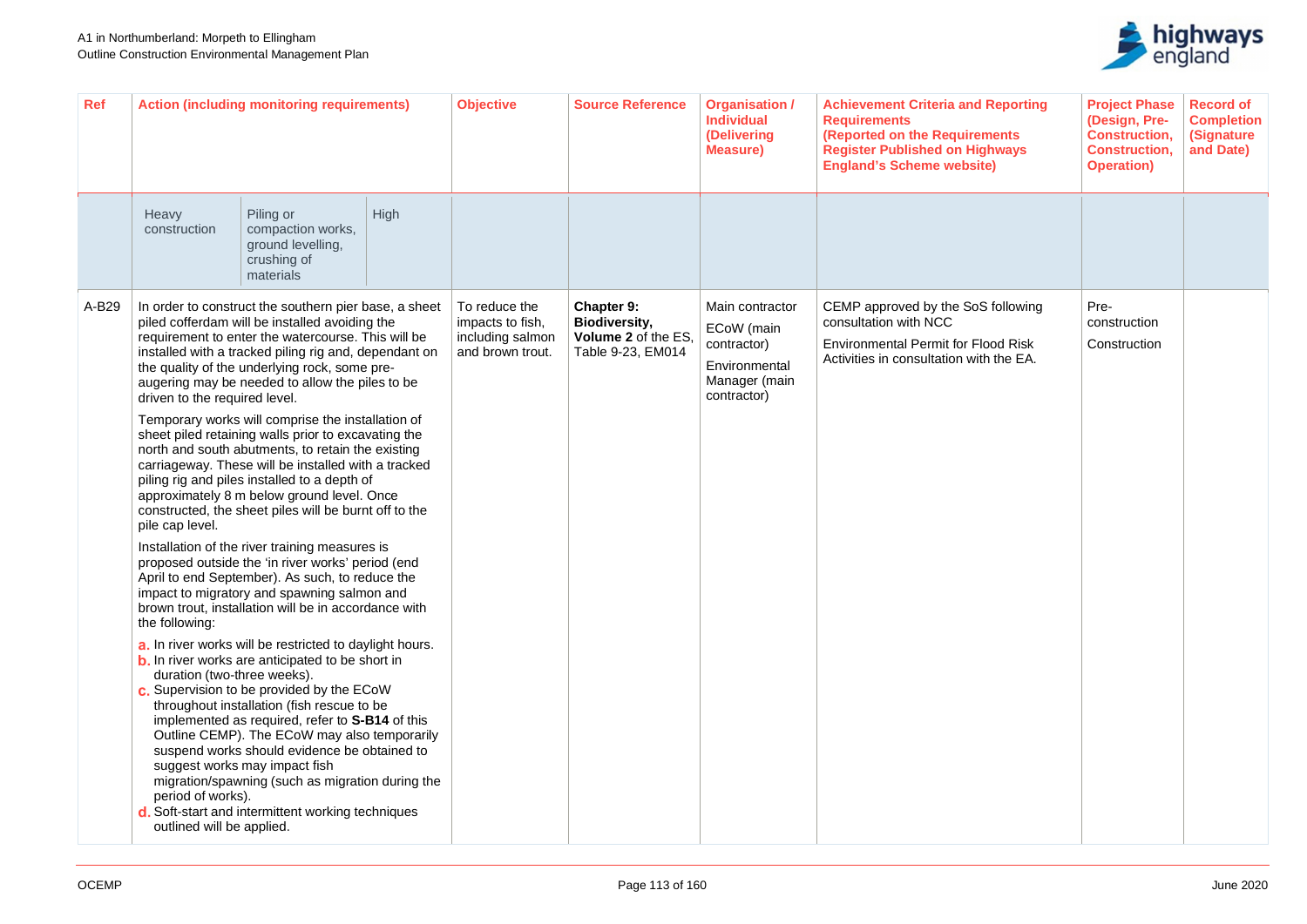

| <b>Ref</b> | <b>Action (including monitoring requirements)</b>                                                                                                                                                                                                                                                                                                                                                                                                                                                                                                                                                                                                                                                                                                                                                                                                                                                                                                                                                                      | <b>Objective</b>                            | <b>Source Reference</b>                                                               | <b>Organisation /</b><br><b>Individual</b><br><b>(Delivering</b><br><b>Measure)</b> | <b>Achievement Criteria and Reporting</b><br><b>Requirements</b><br><b>(Reported on the Requirements)</b><br><b>Register Published on Highways</b><br><b>England's Scheme website)</b>                                                                                       | <b>Project Phase</b><br>(Design, Pre-<br><b>Construction,</b><br><b>Construction,</b><br><b>Operation</b> ) | <b>Record of</b><br><b>Completion</b><br><b>(Signature</b><br>and Date) |
|------------|------------------------------------------------------------------------------------------------------------------------------------------------------------------------------------------------------------------------------------------------------------------------------------------------------------------------------------------------------------------------------------------------------------------------------------------------------------------------------------------------------------------------------------------------------------------------------------------------------------------------------------------------------------------------------------------------------------------------------------------------------------------------------------------------------------------------------------------------------------------------------------------------------------------------------------------------------------------------------------------------------------------------|---------------------------------------------|---------------------------------------------------------------------------------------|-------------------------------------------------------------------------------------|------------------------------------------------------------------------------------------------------------------------------------------------------------------------------------------------------------------------------------------------------------------------------|-------------------------------------------------------------------------------------------------------------|-------------------------------------------------------------------------|
| A-B30      | Culverts have been designed where possible<br>(subject to topography and design constraints) to<br>include natural beds (between 100 mm and 250<br>mm) to maintain and assist fish passage. In addition,<br>the natural bed of Bockenfield Culvert will also be<br>maintained within the extension.                                                                                                                                                                                                                                                                                                                                                                                                                                                                                                                                                                                                                                                                                                                    | To maintain and<br>assist fish<br>passage.  | <b>Chapter 9:</b><br><b>Biodiversity,</b><br>Volume 2 of the ES.<br>Table 9-23, EM030 | Main contractor                                                                     | CEMP approved by the SoS following<br>consultation with NCC<br>As built drawings                                                                                                                                                                                             | Construction                                                                                                |                                                                         |
| A-B31      | The installation/extension of culverts along Longdike<br>Burn (Burgham Culvert (10.1) and the River Lyne<br>(Priest's Bridge Culvert (4)) will be undertaken<br>outside the period of March to May (inclusive), to<br>avoid the optimal spawning period for lamprey.                                                                                                                                                                                                                                                                                                                                                                                                                                                                                                                                                                                                                                                                                                                                                   | To prevent<br>impacts to<br>lamprey.        | <b>Chapter 9:</b><br><b>Biodiversity,</b><br>Volume 2 of the ES,<br>Table 9-23, EM015 | Main contractor                                                                     | CEMP approved by the SoS following<br>consultation with NCC                                                                                                                                                                                                                  | Construction                                                                                                |                                                                         |
| A-B32      | The extension of culvert along Longdike Burn<br>(Bockenfield Culvert (12)) will be undertaken outside<br>the period September to April to avoid the spawning<br>period for migratory and non-migratory brown trout.                                                                                                                                                                                                                                                                                                                                                                                                                                                                                                                                                                                                                                                                                                                                                                                                    | To reduce the<br>impacts on brown<br>trout. | <b>Chapter 9:</b><br><b>Biodiversity,</b><br>Volume 2 of the ES,<br>Table 9-23, EM016 | Main contractor                                                                     | CEMP approved by the SoS following<br>consultation with NCC                                                                                                                                                                                                                  | Construction                                                                                                |                                                                         |
| A-B33      | During any river dewatering and/or in-channel<br>working, an ecological watching brief and fish<br>rescue plan will be instigated. Where areas are<br>required to be temporarily dewatered to permit<br>construction activities, fish will be removed by<br>means of electrofishing and relocated upstream<br>prior to dewatering.<br>Suitable temporary channels may be implemented<br>to divert water during culvert construction works.<br>Any environmental permit(s) will be obtained and in<br>place prior to the creation of a temporary channel.<br>The construction of a temporary channel will be<br>undertaken in accordance with any mitigation<br>measures outlined within the CEMP and be<br>supervised by the ECoW.<br>A pump may be required to divert flows during<br>extension of culverts along the online route. Where<br>this occurs, the ECoW will be in attendance and a<br>mesh or cover will be used to prevent small fish or<br>other aquatic life from being drawn into the pump<br>system. | To protect fish<br>(including eel).         | <b>Chapter 9:</b><br><b>Biodiversity,</b><br>Volume 2 of the ES,<br>Table 9-23, EM017 | Main contractor<br>ECoW (main<br>contractor)                                        | Ecological watching brief<br>As built drawings<br>Flood Risk Activities Permit (in consultation<br>with the EA) for River Coquet and<br>Longdike Burn<br>Land Drainage Consent (following<br>consultation with the Lead Local Flood<br>Authority) for all other watercourses | Pre-<br>construction<br>Construction                                                                        |                                                                         |
| $A-B34$    | Upon completion of the update pre-construction<br>baseline surveys, those trees where suitability for                                                                                                                                                                                                                                                                                                                                                                                                                                                                                                                                                                                                                                                                                                                                                                                                                                                                                                                  | To protect<br>roosting bats.                | <b>Chapter 9:</b><br><b>Biodiversity,</b>                                             | ECoW (main<br>contractor)                                                           | CEMP approved by the SoS following<br>consultation with NCC                                                                                                                                                                                                                  | Construction                                                                                                |                                                                         |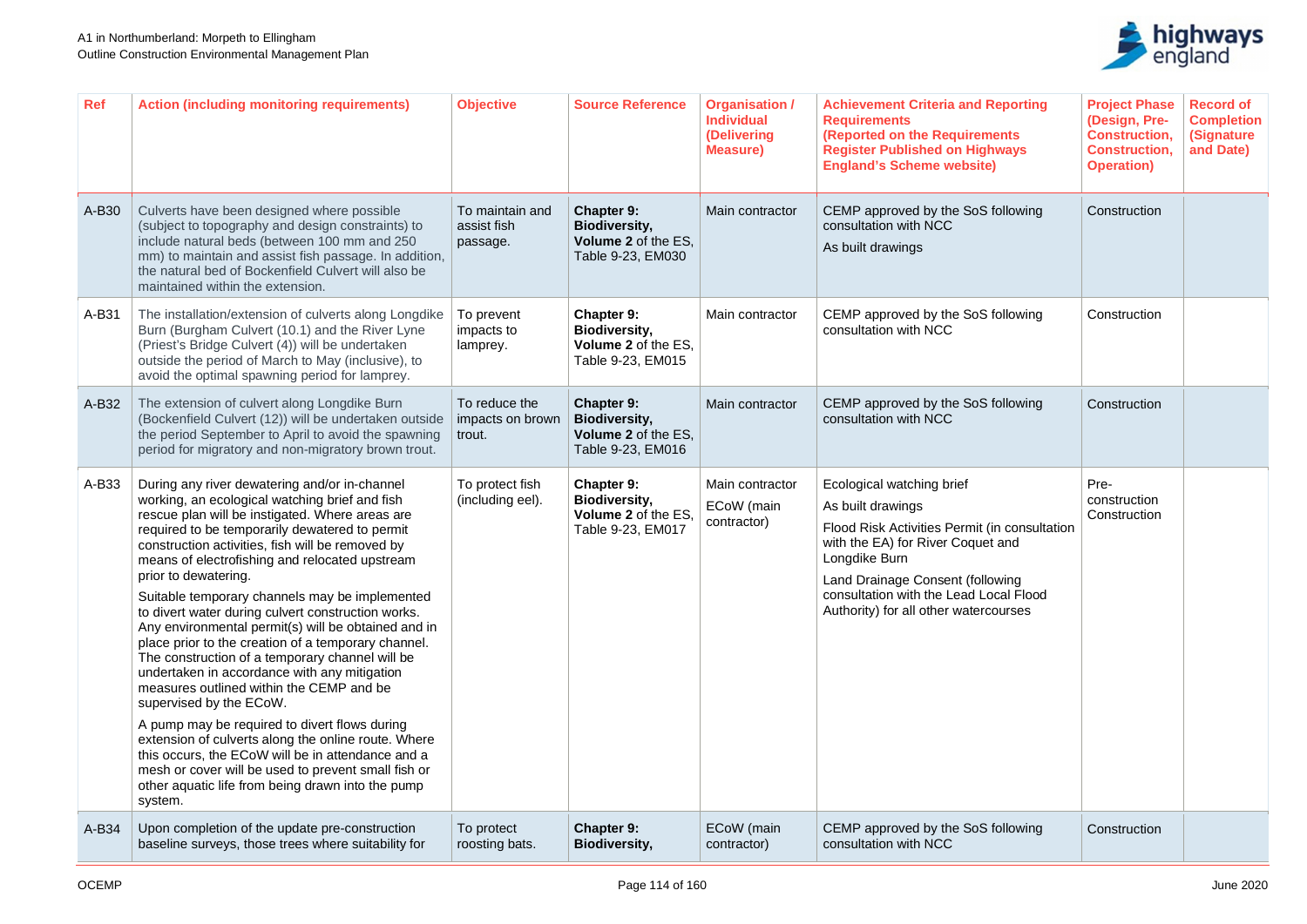

| <b>Ref</b> | <b>Action (including monitoring requirements)</b>                                                                                                                                                                                                                                                                                                                                                                                                                                              | <b>Objective</b>                                                                                                            | <b>Source Reference</b>                                                                | <b>Organisation /</b><br><b>Individual</b><br>(Delivering<br><b>Measure)</b>                      | <b>Achievement Criteria and Reporting</b><br><b>Requirements</b><br>(Reported on the Requirements<br><b>Register Published on Highways</b><br><b>England's Scheme website)</b> | <b>Project Phase</b><br>(Design, Pre-<br><b>Construction.</b><br><b>Construction,</b><br><b>Operation</b> ) | <b>Record of</b><br><b>Completion</b><br><b>(Signature</b><br>and Date) |
|------------|------------------------------------------------------------------------------------------------------------------------------------------------------------------------------------------------------------------------------------------------------------------------------------------------------------------------------------------------------------------------------------------------------------------------------------------------------------------------------------------------|-----------------------------------------------------------------------------------------------------------------------------|----------------------------------------------------------------------------------------|---------------------------------------------------------------------------------------------------|--------------------------------------------------------------------------------------------------------------------------------------------------------------------------------|-------------------------------------------------------------------------------------------------------------|-------------------------------------------------------------------------|
|            | roosting bats remains (Moderate or High suitability),<br>although presence of a roost has not been<br>confirmed, will be soft-felled under ecological<br>supervision (by the ECoW (suitably experienced and<br>licenced)). This will consist of the removal of major<br>branches and limbs followed by section felling of the<br>main trunk, with these lowered to the floor for<br>inspection by the ECoW.                                                                                    |                                                                                                                             | Volume 2 of the ES,<br>Table 9-23, EM024                                               | Named ecologist<br>(main contractor)<br>Main contractor<br>Arboriculturalist<br>(main contractor) | <b>EPS Method Statement</b><br><b>Arboricultural Method Statement</b>                                                                                                          |                                                                                                             |                                                                         |
| A-B35      | The construction of the extension of Park Wood<br>Subway will be restricted to daylight hours (07.00 to<br>19.00) due to its importance as a crossing feature<br>for nocturnal wildlife (particularly bats and badger).<br>The underpass will be closed temporarily during<br>installation of bridge beams and finishing of the road<br>surface; however, this will also be restricted to<br>daylight hours to maintain the crossing point feature<br>during night hours.                      | To maintain a<br>crossing point of<br>significance for<br>protected/<br>notable species<br>(including bats)<br>and badger). | <b>Chapter 9:</b><br><b>Biodiversity,</b><br>Volume 2 of the ES,<br>Table 9-23, EM033  | Main contractor                                                                                   | CEMP approved by the SoS following<br>consultation with NCC<br>Signed toolbox talks                                                                                            | Construction                                                                                                |                                                                         |
| A-B36      | The subway at Park Wood will not be artificially lit<br>during the hours of darkness (taken as sunset to<br>sunrise). Any lighting within proximity of the subway<br>will be developed in accordance with the lighting<br>strategy (refer to S-G5 of this Outline CEMP)                                                                                                                                                                                                                        | To ensure<br>maintenance of<br>the nocturnal<br>environment for<br>animals in the<br>vicinity of Park<br>Wood Subway.       | <b>Chapter 9:</b><br><b>Biodiversity,</b><br>Volume 2 of the ES,<br>Table 9-23, EM034  | Main contractor                                                                                   | CEMP approved by the SoS following<br>consultation with NCC<br>Signed toolbox talks                                                                                            | Construction<br>Operation                                                                                   |                                                                         |
| A-B37      | Works likely to generate significant disturbance<br>(such as noise from piling or compaction activities)<br>within 200 m of a badger sett will be conducted<br>within the period July to November inclusive (to<br>avoid the breeding period). Locations are presented<br>in Appendix 9.10: Badger Survey Report<br>(Confidential) and Appendix 9.11: Badger Bait<br><b>Marking Survey Report (Confidential), Volume 7</b><br>of the ES (Application Document Reference:<br>TR010041/APP/6.7). | To protect<br>badger.                                                                                                       | <b>Chapter 9:</b><br><b>Biodiversity,</b><br>Volume 2 of the ES,<br>Table 9-23, EM0037 | Main contractor                                                                                   | CEMP approved by the SoS following<br>consultation with NCC<br>Signed toolbox talk records                                                                                     | Construction                                                                                                |                                                                         |
| A-B38      | Mitigation measures as set out in the appropriate<br>sections in this Outline CEMP (S-W an A-W) and in<br><b>Chapter 10: Road Drainage and the Water</b><br>Environment, Volume 2 of the ES (Application<br>Document Reference: TR010041/APP/6.2) to                                                                                                                                                                                                                                           | To protect fauna<br>and habitats from<br>pollution of<br>surface waters                                                     | <b>Chapter 9:</b><br><b>Biodiversity,</b><br>Volume 2 of the ES,<br>Table 9-23, EM0045 | Main contractor                                                                                   | CEMP approved by the SoS following<br>consultation with NCC<br>Scheme design drawings<br>Signed toolbox talk records                                                           | Construction                                                                                                |                                                                         |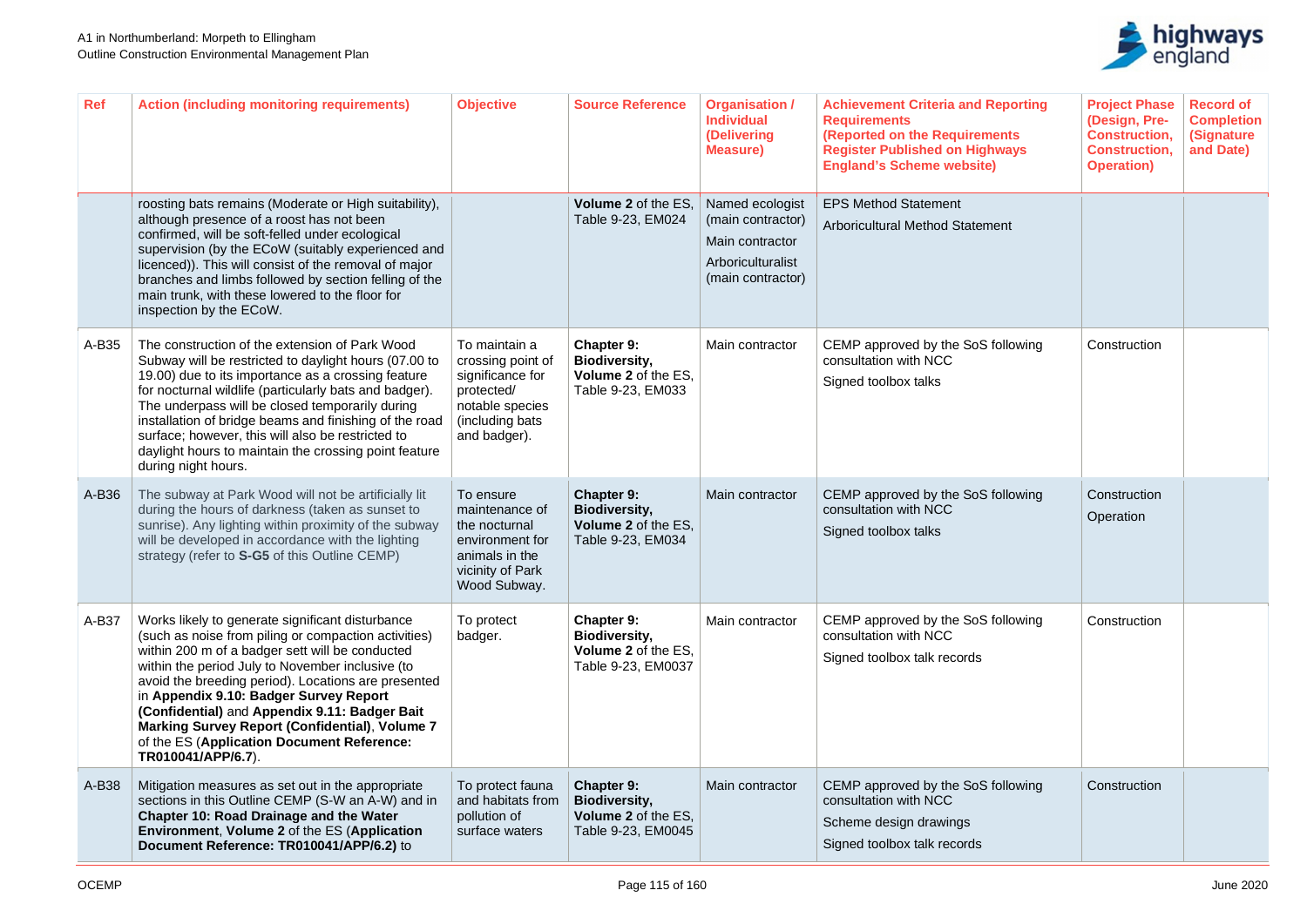

| <b>Ref</b> | <b>Action (including monitoring requirements)</b>                                                                                                                                                                                                                                                                                                                                                                                                                                                                                                                                                                                                                                                                                                                                                                                                                                                                                                                                                                                                                                                                                                                                                                                                                                                                                                                                                                                                                                                                                                                                                                                             | <b>Objective</b>                              | <b>Source Reference</b>                                                                | <b>Organisation /</b><br><b>Individual</b><br><b>(Delivering</b><br><b>Measure)</b> | <b>Achievement Criteria and Reporting</b><br><b>Requirements</b><br><b>(Reported on the Requirements</b><br><b>Register Published on Highways</b><br><b>England's Scheme website)</b>                               | <b>Project Phase</b><br>(Design, Pre-<br><b>Construction,</b><br><b>Construction,</b><br><b>Operation</b> ) | <b>Record of</b><br><b>Completion</b><br><b>(Signature</b><br>and Date) |
|------------|-----------------------------------------------------------------------------------------------------------------------------------------------------------------------------------------------------------------------------------------------------------------------------------------------------------------------------------------------------------------------------------------------------------------------------------------------------------------------------------------------------------------------------------------------------------------------------------------------------------------------------------------------------------------------------------------------------------------------------------------------------------------------------------------------------------------------------------------------------------------------------------------------------------------------------------------------------------------------------------------------------------------------------------------------------------------------------------------------------------------------------------------------------------------------------------------------------------------------------------------------------------------------------------------------------------------------------------------------------------------------------------------------------------------------------------------------------------------------------------------------------------------------------------------------------------------------------------------------------------------------------------------------|-----------------------------------------------|----------------------------------------------------------------------------------------|-------------------------------------------------------------------------------------|---------------------------------------------------------------------------------------------------------------------------------------------------------------------------------------------------------------------|-------------------------------------------------------------------------------------------------------------|-------------------------------------------------------------------------|
|            | avoid or reduce potential impacts on surface waters<br>will be employed, including adherence to Pollution<br>Prevention Guidance (PPG) during construction and<br>appropriate road drainage and runoff treatment.                                                                                                                                                                                                                                                                                                                                                                                                                                                                                                                                                                                                                                                                                                                                                                                                                                                                                                                                                                                                                                                                                                                                                                                                                                                                                                                                                                                                                             | during<br>construction.                       |                                                                                        |                                                                                     |                                                                                                                                                                                                                     |                                                                                                             |                                                                         |
| A-B39      | Mitigation and compensation for the loss of<br>ecologically important habitats (those classified as<br>Habitats of Priority Importance (HPI)) will occur<br>through habitat creation. This will include roadside<br>planting, where appropriate, as shown on the<br>Landscape Mitigation Masterplan (Figure 7.8,<br>Volume 5 of the ES (Application Document<br>Reference: TR010041/APP/6.5)).<br>Where feasible, HPI will be replaced on a like-for-<br>like (1:1) basis or greater (as informed by the<br>biodiversity no net loss calculations in Appendix<br>9.20: Biodiversity No Net Loss Assessment,<br>Volume 7 of the ES (Application Document<br>Reference: TR010041/APP/6.7)) with habitats of a<br>similar type and character to be created within the<br>vicinity of the area where the loss has occurred.<br>Where this is not possible, habitat creation will occur<br>within other suitable areas identified within Part A.<br>Landscape planting and newly created habitat will<br>comprise of locally native species of local<br>provenance and will comprise a mixture of species.<br>Sowing/planting should be undertaken in the<br>appropriate planting season but as soon as possible<br>following completion of the works to reduce the<br>likelihood of the areas being colonised by invasive,<br>non-native species, which are of lower value to<br>wildlife.<br>Replacement habitats will be monitored and<br>managed during the establishment phase of Part A<br>in accordance with the detail of Chapter 7:<br>Landscape and Visual, Volume 2 of the ES<br>(Application Document Reference:<br>TR010041/APP/6.2). | To compensate<br>for the loss of<br>habitats. | <b>Chapter 9:</b><br><b>Biodiversity,</b><br>Volume 2 of the ES,<br>Table 9-23, EM0046 | Main contractor<br>The Applicant<br>ECoW (main<br>contractor)                       | CEMP approved by the SoS following<br>consultation with NCC<br>Landscape design discharged as required<br>by the DCO<br>Landscape Design Certificate<br>Landscape Management and Maintenance<br>Plan<br><b>HEMP</b> | Construction                                                                                                |                                                                         |
| A-B40      | To compensate for the direct loss of approximately<br>35 m of Longdike Burn as part of the Bockenfield                                                                                                                                                                                                                                                                                                                                                                                                                                                                                                                                                                                                                                                                                                                                                                                                                                                                                                                                                                                                                                                                                                                                                                                                                                                                                                                                                                                                                                                                                                                                        | To compensate<br>for the loss of              | <b>Chapter 9:</b><br><b>Biodiversity,</b>                                              | Main contractor                                                                     | CEMP approved by the SoS following<br>consultation with NCC                                                                                                                                                         | Construction                                                                                                |                                                                         |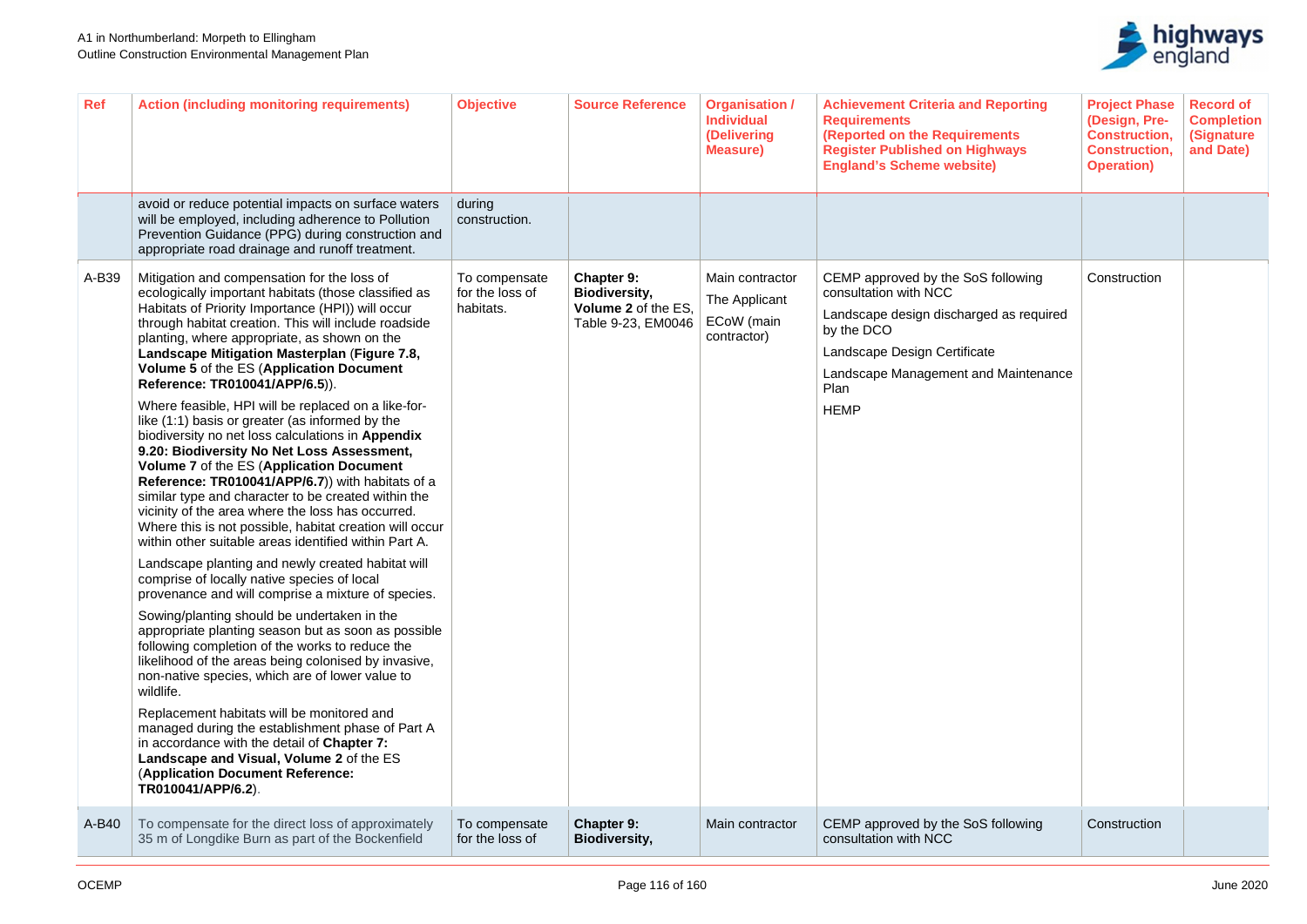

| <b>Ref</b> | <b>Action (including monitoring requirements)</b>                                                                                                                                                                                                                                                                                                                                                                                                                                                                                                                                                                                                                                                                                                                                                                                                                                                                                                                                                                                                                                                                                                                                                                                                                                                                                                                                                                                                                           | <b>Objective</b>                                               | <b>Source Reference</b>                                                                | <b>Organisation /</b><br><b>Individual</b><br>(Delivering<br><b>Measure)</b>                                                                                                   | <b>Achievement Criteria and Reporting</b><br><b>Requirements</b><br><b>(Reported on the Requirements</b><br><b>Register Published on Highways</b><br><b>England's Scheme website)</b> | <b>Project Phase</b><br>(Design, Pre-<br><b>Construction,</b><br><b>Construction,</b><br><b>Operation</b> ) | <b>Record of</b><br><b>Completion</b><br><b>(Signature</b><br>and Date) |
|------------|-----------------------------------------------------------------------------------------------------------------------------------------------------------------------------------------------------------------------------------------------------------------------------------------------------------------------------------------------------------------------------------------------------------------------------------------------------------------------------------------------------------------------------------------------------------------------------------------------------------------------------------------------------------------------------------------------------------------------------------------------------------------------------------------------------------------------------------------------------------------------------------------------------------------------------------------------------------------------------------------------------------------------------------------------------------------------------------------------------------------------------------------------------------------------------------------------------------------------------------------------------------------------------------------------------------------------------------------------------------------------------------------------------------------------------------------------------------------------------|----------------------------------------------------------------|----------------------------------------------------------------------------------------|--------------------------------------------------------------------------------------------------------------------------------------------------------------------------------|---------------------------------------------------------------------------------------------------------------------------------------------------------------------------------------|-------------------------------------------------------------------------------------------------------------|-------------------------------------------------------------------------|
|            | Culvert (12) extension, the $\sim$ 850 m long section of<br>the watercourse that falls within the temporary<br>boundary will be improved. This will include nutrient<br>management measures to address adverse impacts<br>of run-off from agricultural land, aquatic planting and<br>bankside stabilisation. Measures will be developed<br>further at detailed design, supported by a target<br>walkover survey to confirm appropriateness of<br>enhancement opportunities. Actions will be<br>developed in partnership with the Environment<br>Agency, with reference to the WFD status and<br>reasons for deterioration.                                                                                                                                                                                                                                                                                                                                                                                                                                                                                                                                                                                                                                                                                                                                                                                                                                                  | aquatic habitat<br>associated with<br>Longdike Burn.           | Volume 2 of the ES,<br>Table 9-23, EM0047                                              | ECoW (main<br>contractor) in<br>consultation with<br>the Environment<br>Agency                                                                                                 | Results of the walkover survey and WFD<br>status                                                                                                                                      |                                                                                                             |                                                                         |
| A-B41      | To compensate for the loss of the three active barn<br>owl breeding sites within the Study Area for Part A,<br>three compensatory roosting features (preferably<br>barn owl boxes installed within suitable buildings, or<br>alternatively tree-mounted) have been installed at<br>suitable receptor sites, located over 1 km from any<br>major roads.<br>Given the offline section of Part A will result in the<br>potential fragmentation of a connection between an<br>occupied breeding site and active roost/potential<br>breeding site near Causey Park (approximately<br>chainage 16,100), a single additional compensatory<br>roost feature has been installed at a suitable<br>receptor site, located over 1 km from any major<br>roads. Through consultation and collaboration with<br>the Northumberland Coast AONB Partnership, the<br>barn owl boxes have been installed at the following<br>locations outside of the Order Limits of Part A:<br>$a.$ Longhirst - NZ247903<br><b>b.</b> Ulgham $-$ NZ229913<br>c. Acklington $-$ NU221017<br>$d.$ Morwich - NU223033<br>Annual monitoring will be undertaken for a minimum<br>period of five years to confirm that the barn owl box<br>remains intact and inspect the barn owl box for use.<br>The monitoring will be undertaken by a licensed<br>person appointed by the Applicant. Monitoring may<br>involve multiple visit throughout the year. Whilst<br>close inspection of occupied nest sites should be | To compensate<br>for the loss of<br>barn owl nesting<br>sites. | <b>Chapter 9:</b><br><b>Biodiversity,</b><br>Volume 2 of the ES,<br>Table 9-23, EM0048 | Main contractor<br>(in accordance)<br>with advice from<br>Northumberland<br><b>Coast AONB</b><br>Partnership)<br>Named (licensed)<br>ecologist will<br>undertake<br>monitoring | Evidence of barn owl boxes/roost feature<br>Barn owl report<br><b>Environmental Inspection Records</b>                                                                                | Construction                                                                                                |                                                                         |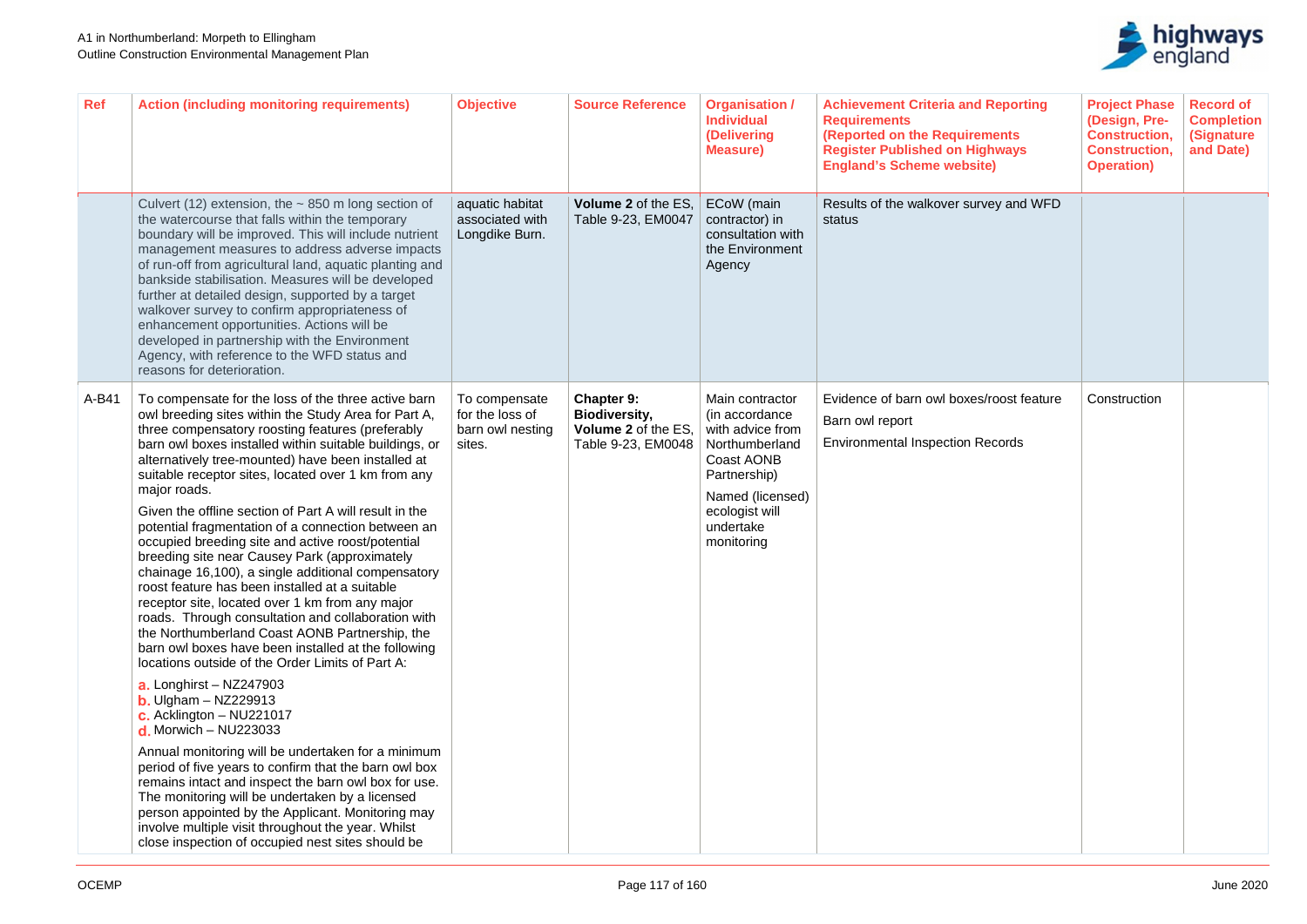

| <b>Ref</b> | <b>Action (including monitoring requirements)</b>                                                                                                                                                                                                                                                                                                                                                                                                                                                                                  | <b>Objective</b>                                                                                                  | <b>Source Reference</b>                                                                                                                | <b>Organisation /</b><br><b>Individual</b><br>(Delivering<br><b>Measure)</b> | <b>Achievement Criteria and Reporting</b><br><b>Requirements</b><br><b>(Reported on the Requirements</b><br><b>Register Published on Highways</b><br><b>England's Scheme website)</b>     | <b>Project Phase</b><br>(Design, Pre-<br><b>Construction,</b><br><b>Construction,</b><br><b>Operation</b> ) | <b>Record of</b><br><b>Completion</b><br>(Signature<br>and Date) |
|------------|------------------------------------------------------------------------------------------------------------------------------------------------------------------------------------------------------------------------------------------------------------------------------------------------------------------------------------------------------------------------------------------------------------------------------------------------------------------------------------------------------------------------------------|-------------------------------------------------------------------------------------------------------------------|----------------------------------------------------------------------------------------------------------------------------------------|------------------------------------------------------------------------------|-------------------------------------------------------------------------------------------------------------------------------------------------------------------------------------------|-------------------------------------------------------------------------------------------------------------|------------------------------------------------------------------|
|            | avoided during the period March to May inclusive,<br>local knowledge from licensed barn owl surveyors<br>has identified that it is best to undertake the first<br>nest box check in the second half of May to avoid<br>missing early breeding.<br>Damaged or missing barn owl boxes within the five<br>year monitoring period will be replaced like-for-like.                                                                                                                                                                      |                                                                                                                   |                                                                                                                                        |                                                                              |                                                                                                                                                                                           |                                                                                                             |                                                                  |
| A-B42      | The species for collection will be informed by a<br>detailed botanical assessment prior to the works<br>commencing to allow for the targeting of the most<br>appropriate woodland species.                                                                                                                                                                                                                                                                                                                                         | To target the<br>most appropriate<br>woodland species<br>for ancient<br>woodland<br>translocation.                | Appendix 9.21:<br><b>Ancient Woodland</b><br><b>Strategy, Volume 7</b><br>of the ES,<br>Paragraph 4.3.2                                | ECoW (main<br>contractor)<br><b>Scheme</b><br>Ecologist (main<br>contractor) | Ancient Woodland Management Plan                                                                                                                                                          | Pre-<br>construction                                                                                        |                                                                  |
| A-B43      | Soil sampling and analysis of the ancient woodland<br>and Woodland Creation Area will occur to test for pH<br>and Total P, N, K and Mg.                                                                                                                                                                                                                                                                                                                                                                                            | To determine soil<br>conditions and<br>nutrient levels in<br>the donor and<br>receptor ancient<br>woodland sites. | Appendix 9.21:<br><b>Ancient Woodland</b><br><b>Strategy, Volume 7</b><br>of the ES,<br>Paragraph 4.2.1                                | ECoW (main<br>contractor)<br>Scheme<br>Ecologist (main<br>contractor)        | Ancient Woodland Management Plan                                                                                                                                                          | Construction                                                                                                |                                                                  |
| A-B44      | Translocation of materials must consider the<br>movement of ash, seeds, plants and trees between<br>areas of ancient woodland (potential carrier of ash<br>dieback) and the Woodland Creation Area. This will<br>require a Statutory Plant Health Notice (SPHN) to be<br>obtained. The translocation of materials from the<br>ancient woodland to the Woodland Creation Area<br>will be secured following further consultation with<br>Plant Health England, Natural England and the<br>Forestry Commission prior to construction. | To prevent<br>spread of ash<br>dieback disease.                                                                   | <b>Appendix 9.21:</b><br><b>Ancient Woodland</b><br><b>Strategy, Volume 7</b><br>of the ES,<br>Paragraph 3.3.3                         | ECoW (main<br>contractor)<br>Arboriculturalist<br>(main contractor)          | Ancient Woodland Management Plan<br><b>CEMP</b><br><b>Statutory Plant Health Notice</b>                                                                                                   | Construction                                                                                                |                                                                  |
|            | <b>Road Drainage and the Water Environment</b>                                                                                                                                                                                                                                                                                                                                                                                                                                                                                     |                                                                                                                   |                                                                                                                                        |                                                                              |                                                                                                                                                                                           |                                                                                                             |                                                                  |
| A-W15      | In addition to the general mitigation measures set<br>out throughout this Outline CEMP, the following<br>measures specific to the River Coquet will be<br>implemented:<br>a. Construction access will be via haul roads down<br>the valley sides on both banks. Tower cranes<br>located at the top of bank as defined by the                                                                                                                                                                                                       | To reduce or<br>prevent the<br>impact of the<br><b>River Coquet</b><br>bridge<br>construction.                    | <b>Chapter 10: Road</b><br>Drainage and the<br><b>Water</b><br>Environment,<br>Volume 2 of the ES,<br>Paragraphs 10.9.14<br>to 10.9.17 | Main contractor<br>Environmental<br>Manager (main<br>contractor)             | CEMP approved by the SoS following<br>consultation with NCC<br>Scheme design drawings<br>Relevant sections of BS6031:2009 Code of<br>Practice for Earthworks (British Standards,<br>2009) | Construction                                                                                                |                                                                  |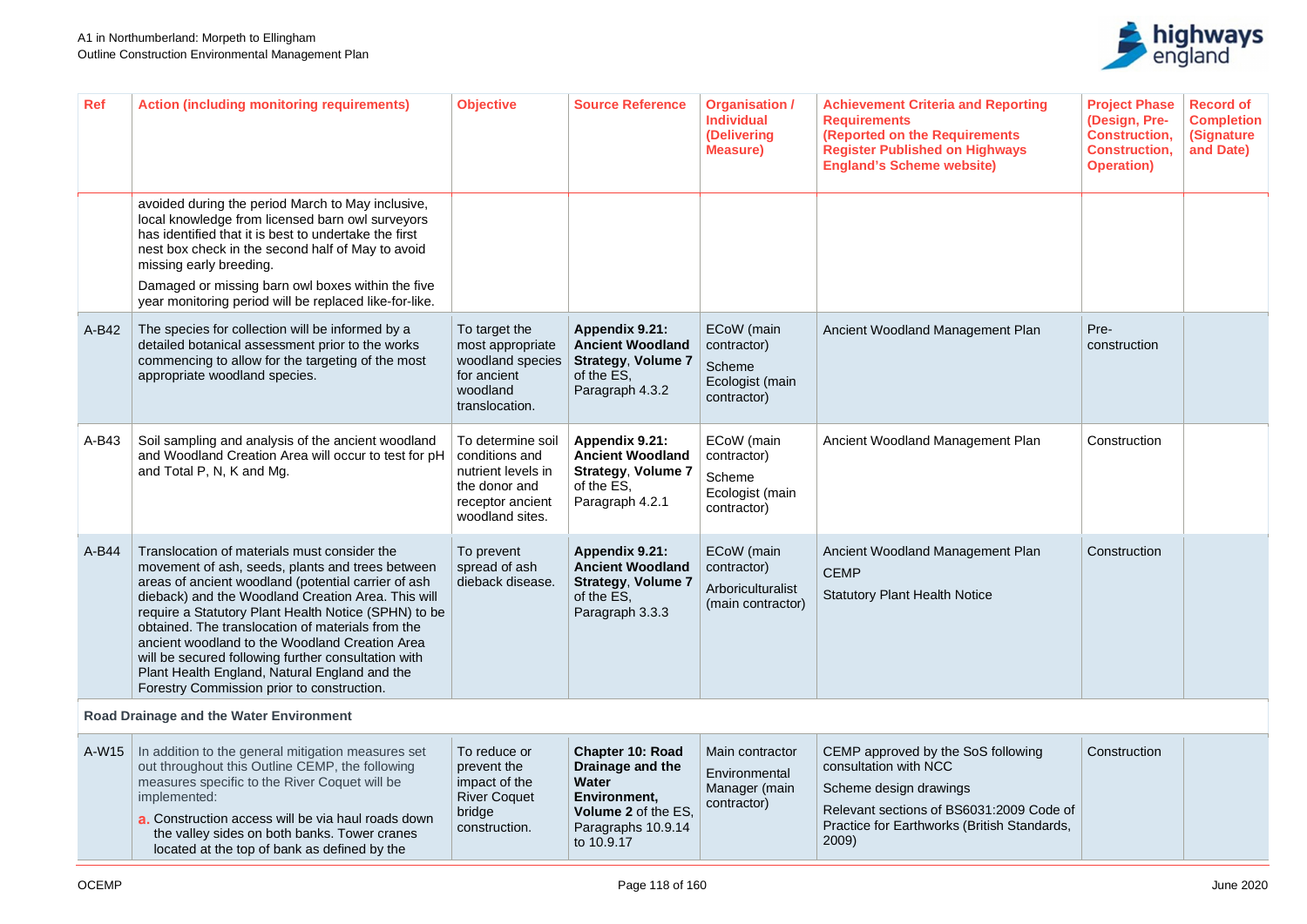

| <b>Ref</b> | <b>Action (including monitoring requirements)</b>                                                                                                                                                                                                                                                                                                                                                                                                                                                                                                                                                                                                                                                                                                                                                                                                                                                                                                                                                                                                                                                                                                                                                                                                                                                                                                                                                                                                                                                                                                                                                                                                                                                                                                                                                                                                                                                      | <b>Objective</b> | <b>Source Reference</b>                                                                                                                                                                                                                             | <b>Organisation /</b><br><b>Individual</b><br>(Delivering<br><b>Measure)</b> | <b>Achievement Criteria and Reporting</b><br><b>Requirements</b><br><b>(Reported on the Requirements)</b><br><b>Register Published on Highways</b><br><b>England's Scheme website)</b> | <b>Project Phase</b><br>(Design, Pre-<br><b>Construction,</b><br><b>Construction,</b><br><b>Operation</b> ) | <b>Record of</b><br><b>Completion</b><br>(Signature<br>and Date) |
|------------|--------------------------------------------------------------------------------------------------------------------------------------------------------------------------------------------------------------------------------------------------------------------------------------------------------------------------------------------------------------------------------------------------------------------------------------------------------------------------------------------------------------------------------------------------------------------------------------------------------------------------------------------------------------------------------------------------------------------------------------------------------------------------------------------------------------------------------------------------------------------------------------------------------------------------------------------------------------------------------------------------------------------------------------------------------------------------------------------------------------------------------------------------------------------------------------------------------------------------------------------------------------------------------------------------------------------------------------------------------------------------------------------------------------------------------------------------------------------------------------------------------------------------------------------------------------------------------------------------------------------------------------------------------------------------------------------------------------------------------------------------------------------------------------------------------------------------------------------------------------------------------------------------------|------------------|-----------------------------------------------------------------------------------------------------------------------------------------------------------------------------------------------------------------------------------------------------|------------------------------------------------------------------------------|----------------------------------------------------------------------------------------------------------------------------------------------------------------------------------------|-------------------------------------------------------------------------------------------------------------|------------------------------------------------------------------|
|            | normal river level will be used to construct the<br>pier-base and stem construction and for servicing<br>the deck construction. Haul routes and laydown<br>areas will not encroach on the adjacent SSSI and<br>environmental measures will be in place to avoid<br>potential impacts from construction activities.<br><b>b.</b> A sheet-piled cofferdam will be installed to<br>construct the southern pier base, which will avoid<br>entering the watercourse under normal flow<br>conditions. This will be installed using a tracked<br>piling rig; some pre-augering may be required to<br>drive the piles to the required level, depending on<br>the quality of the underlying rock. The bore piled<br>rig wall will be installed to bedrock level.<br>c. A FRAP will be required prior to the start of any<br>construction<br>d. Provide sediment barriers between earth works<br>and the construction zone and the watercourse to<br>prevent sediment from washing into the river. Silt<br>management will be implemented not only<br>adjacent to the watercourse, but also up the<br>valley sides and at the valley top to minimise fine<br>sediment input to the watercourse. An exclusion<br>zone around the construction works of 8 m from<br>the watercourse and top of the valley sides will be<br>maintained as far as practicable.<br>e. Use a sediment trap to treat surface runoff.<br>f. Avoid works during high flow events to reduce the<br>risk of fine sediment release.<br>g. Use seeded biodegradable fibre matting to<br>encourage re-vegetation after works on, or near,<br>the banks.<br>h. During construction, vegetation will be maintained<br>for roughness during flows that exceed the<br>assumed bankfull channel. This will potentially<br>reduce the flow velocities and stream power<br>through the construction zone compared with<br>total vegetation clearance. |                  | <b>Appendix 10.4:</b><br>Geomorphology<br>Assessment-<br><b>River Coquet,</b><br>Volume 7 of the ES,<br>Table 5-6<br><b>Appendix 10.2:</b><br><b>Water Framework</b><br><b>Directive</b><br>Assessment,<br>Volume 7 of the ES,<br><b>Table 15-1</b> |                                                                              |                                                                                                                                                                                        |                                                                                                             |                                                                  |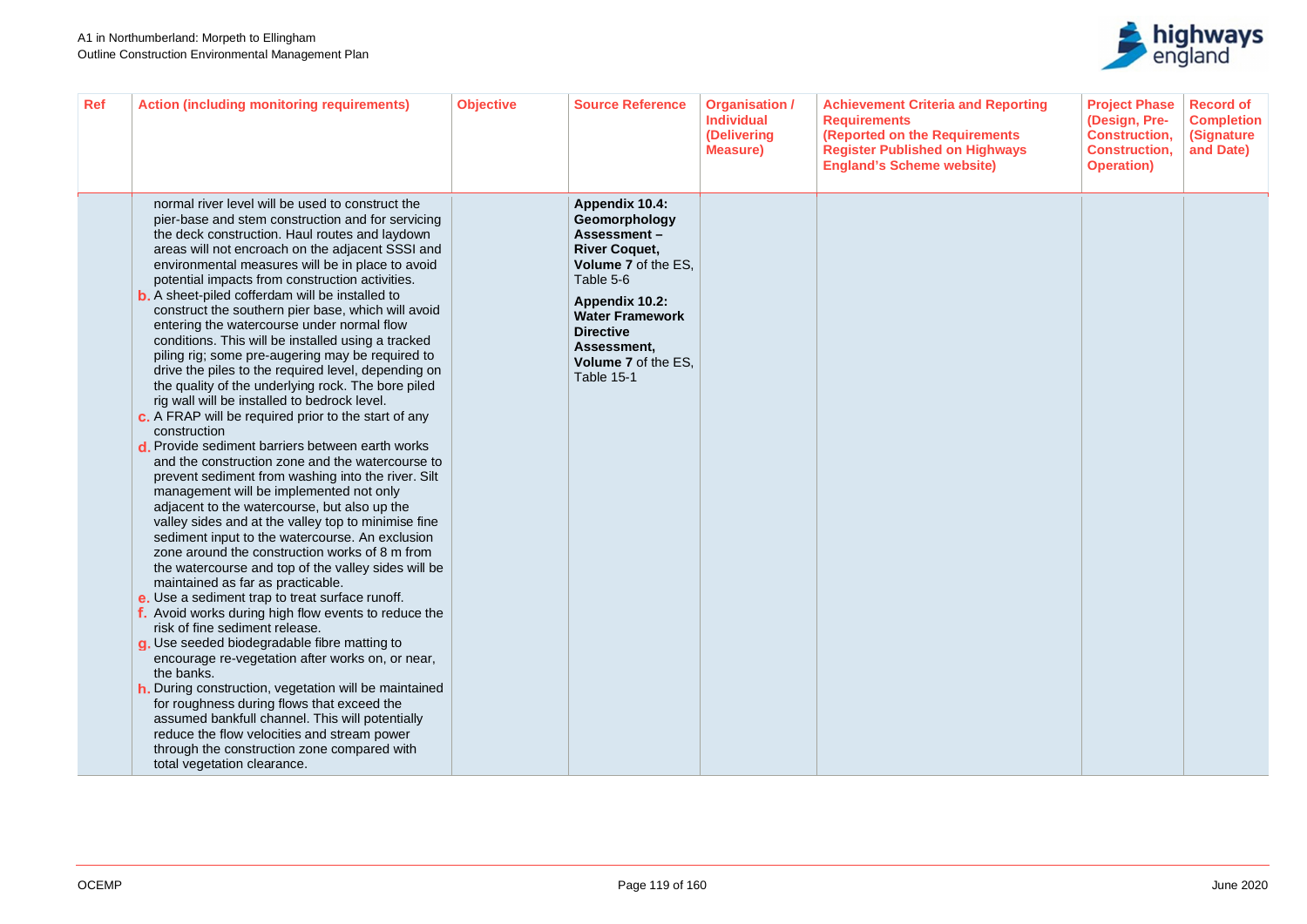

| <b>Ref</b> | <b>Action (including monitoring requirements)</b>                                                                                                                                                                                                                                                                                                                                                                                                                                                                                                                                                                                                                                                                                                                                                                                                                                                                     | <b>Objective</b>                                                                                                      | <b>Source Reference</b>                                                                                                                                                                                                                                   | <b>Organisation /</b><br><b>Individual</b><br>(Delivering<br><b>Measure)</b> | <b>Achievement Criteria and Reporting</b><br><b>Requirements</b><br><b>(Reported on the Requirements</b><br><b>Register Published on Highways</b><br><b>England's Scheme website)</b> | <b>Project Phase</b><br>(Design, Pre-<br><b>Construction,</b><br><b>Construction,</b><br><b>Operation</b> ) | <b>Record of</b><br><b>Completion</b><br><b>(Signature</b><br>and Date) |
|------------|-----------------------------------------------------------------------------------------------------------------------------------------------------------------------------------------------------------------------------------------------------------------------------------------------------------------------------------------------------------------------------------------------------------------------------------------------------------------------------------------------------------------------------------------------------------------------------------------------------------------------------------------------------------------------------------------------------------------------------------------------------------------------------------------------------------------------------------------------------------------------------------------------------------------------|-----------------------------------------------------------------------------------------------------------------------|-----------------------------------------------------------------------------------------------------------------------------------------------------------------------------------------------------------------------------------------------------------|------------------------------------------------------------------------------|---------------------------------------------------------------------------------------------------------------------------------------------------------------------------------------|-------------------------------------------------------------------------------------------------------------|-------------------------------------------------------------------------|
|            | The creation of a dry-working area outside of the<br>assumed bankfull channel will minimise the risk of<br>potential impacts on flow during construction.<br>Impacts on flow will only be incurred should out-<br>of-bank flows that encroach on the construction<br>zone occur.<br>In river works will be restricted to daylight hours to<br>reduce the impacts to fish including salmon and<br>brown trout.<br>k. In river works will not occur during high flows.<br>Monitoring of flows and rainfall within the<br>upstream catchment will be undertaken, and<br>action taken to halt works should high flows be<br>anticipated due to prevailing weather conditions.<br>The frequency and type of monitoring will be<br>developed during detailed design.<br>m. The main contractor will monitor water quality<br>prior to and during construction and take<br>appropriate action if water quality deteriorates. |                                                                                                                       |                                                                                                                                                                                                                                                           |                                                                              |                                                                                                                                                                                       |                                                                                                             |                                                                         |
| A-W16      | For the Longdike Burn where flows are too large for<br>a temporary sump and due to the presence of<br>important aquatic species, an individual construction<br>plan will be developed during the detailed design<br>phase in consultation with the EA during the<br>application for a FRAP. This will ensure that an<br>appropriate method of construction in line with the<br>sensitivity of the watercourse can be developed.                                                                                                                                                                                                                                                                                                                                                                                                                                                                                       | To prevent<br>damage to<br>watercourse<br>during the<br>construction of<br>the culverts<br>associated with<br>Part A. | Chapter 10: Road<br><b>Drainage and the</b><br><b>Water</b><br>Environment,<br>Volume 2 of the ES.<br>Paragraph 10.9.11<br><b>Appendix 10.2:</b><br><b>Water Framework</b><br><b>Directive</b><br>Assessment,<br>Volume 7 of the ES.<br>Paragraph 15.1.20 | Main contractor<br>Environmental<br>Manager (main<br>contractor)             | CEMP approved by the SoS following<br>consultation with NCC<br>Scheme design drawings                                                                                                 | Construction                                                                                                |                                                                         |
| A-W17      | For works to the offline section of Part A, where new<br>culverts are not located along the alignment of a<br>watercourse provision for the first flush through the<br>structures will be considered. Where new culverts<br>are located along the alignment of a watercourse a<br>dry construction area will be created by diverting<br>flows through an adjacent pipe or drainage channel.<br>If this is deemed infeasible by the main contractor,<br>then a temporary sump is proposed.                                                                                                                                                                                                                                                                                                                                                                                                                             | To prevent<br>damage to<br>watercourse<br>during the<br>construction of<br>the culverts<br>associated with<br>Part A. | <b>Appendix 10.2:</b><br><b>Water Framework</b><br><b>Directive</b><br>Assessment,<br><b>Volume 7</b> of the ES,<br>Paragraph 15.1.21                                                                                                                     | Main contractor<br>Environmental<br>Manager (main<br>contractor)             | CEMP approved by the SoS following<br>consultation with NCC<br>Scheme design drawings                                                                                                 | Construction                                                                                                |                                                                         |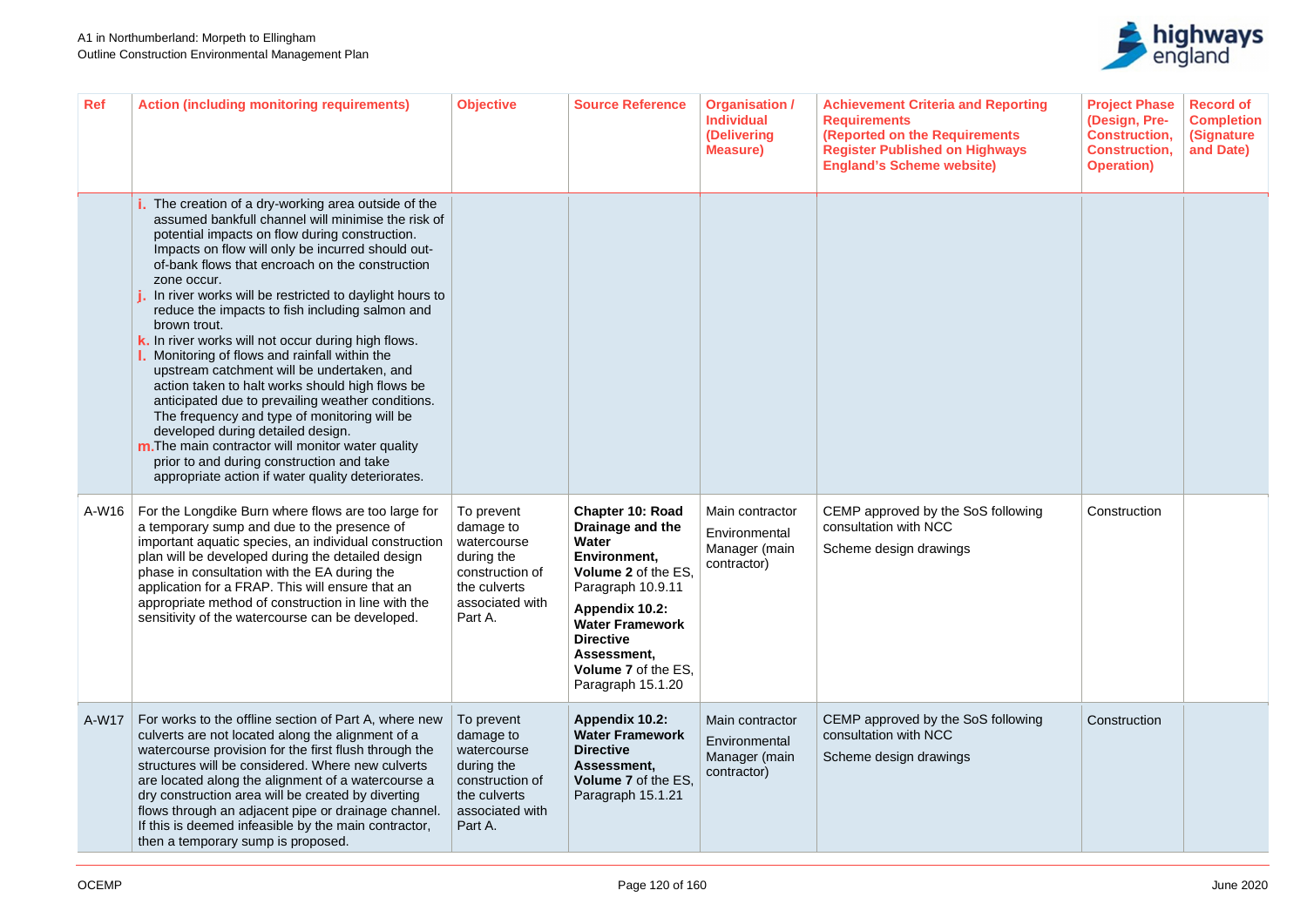

| <b>Ref</b>        | <b>Action (including monitoring requirements)</b>                                                                                                                                                                                                                                                                                                                                                                                                                                                                                                                                                                                                                                              | <b>Objective</b>                                                                                                                                                                                                                                                                                                                                                                   | <b>Source Reference</b>                                                                                                                                        | <b>Organisation /</b><br><b>Individual</b><br><b>(Delivering</b><br><b>Measure)</b> | <b>Achievement Criteria and Reporting</b><br><b>Requirements</b><br><b>(Reported on the Requirements</b><br><b>Register Published on Highways</b><br><b>England's Scheme website)</b> | <b>Project Phase</b><br>(Design, Pre-<br><b>Construction,</b><br><b>Construction,</b><br><b>Operation</b> ) | <b>Record of</b><br><b>Completion</b><br><b>(Signature</b><br>and Date) |
|-------------------|------------------------------------------------------------------------------------------------------------------------------------------------------------------------------------------------------------------------------------------------------------------------------------------------------------------------------------------------------------------------------------------------------------------------------------------------------------------------------------------------------------------------------------------------------------------------------------------------------------------------------------------------------------------------------------------------|------------------------------------------------------------------------------------------------------------------------------------------------------------------------------------------------------------------------------------------------------------------------------------------------------------------------------------------------------------------------------------|----------------------------------------------------------------------------------------------------------------------------------------------------------------|-------------------------------------------------------------------------------------|---------------------------------------------------------------------------------------------------------------------------------------------------------------------------------------|-------------------------------------------------------------------------------------------------------------|-------------------------------------------------------------------------|
|                   | <b>Geology and Soils</b>                                                                                                                                                                                                                                                                                                                                                                                                                                                                                                                                                                                                                                                                       |                                                                                                                                                                                                                                                                                                                                                                                    |                                                                                                                                                                |                                                                                     |                                                                                                                                                                                       |                                                                                                             |                                                                         |
| A-GS2             | Control measures to protect controlled water bodies<br>will include:<br>a. Particular consideration around the<br>implementation of the pollution control<br>measures is to be undertaken associated with<br>the River Coquet bridge construction works<br>given the sensitivity of the surroundings<br>environment (SSSI designation). This will<br>include sediment barriers between earthworks<br>and the construction zone and the watercourse<br>to prevent sediment from washing into the<br>river. Piling in the vicinity of the River Coquet<br>will be designed to limit any concrete reaching<br>sensitive surface water features, likely to be<br>with the incorporation of casing. | To mitigate and<br>prevent risks of<br>pollution of<br>controlled water<br>bodies.<br>To limit any<br>contaminated<br>run-off entering<br>surrounding<br>surface<br>watercourses,<br>including<br>installing cut off<br>ditches around<br>the perimeter of<br>the construction<br>area to prevent<br>sediment entering<br>the watercourses<br>during periods of<br>heavy rainfall. | Chapter 11:<br><b>Geology and Soils,</b><br>Volume 2 of the ES,<br>Paragraph 11.9.9                                                                            | Main contractor<br>Environmental<br>Manager (main<br>contractor)                    | CEMP approved by the SoS following<br>consultation with NCC<br>Temporary surface water drainage strategy<br><b>Environmental Inspection Records</b><br>Signed toolbox talk records    | Construction                                                                                                |                                                                         |
|                   | <b>Population and Human Health</b>                                                                                                                                                                                                                                                                                                                                                                                                                                                                                                                                                                                                                                                             |                                                                                                                                                                                                                                                                                                                                                                                    |                                                                                                                                                                |                                                                                     |                                                                                                                                                                                       |                                                                                                             |                                                                         |
| A-PH <sub>2</sub> | Directions at the appropriate places will be provided<br>for alternative access points (only potentially<br>anticipated in and around the River Coquet and<br>Felton Park).                                                                                                                                                                                                                                                                                                                                                                                                                                                                                                                    | To reduce effects<br>on amenity value<br>and disruption for<br>recreational users<br>of Felton Park<br>and River<br>Coquet.                                                                                                                                                                                                                                                        | Chapter 12:<br><b>Population and</b><br>Human Health,<br>Volume 2 of the ES,<br>Paragraph 12.9.19                                                              | Main contractor                                                                     | <b>CTMP</b><br><b>Communications Plan</b>                                                                                                                                             | Construction                                                                                                |                                                                         |
| A-PH3             | Measures to reduce the impacts of the construction<br>of Part A on agricultural land and land holdings will<br>include:<br>a. Returning agricultural land, which is used<br>temporarily for construction to the owner, restored<br>close to its former productive capacity.                                                                                                                                                                                                                                                                                                                                                                                                                    | To reduce<br>temporary<br>construction<br>effects on<br>Agricultural Land.                                                                                                                                                                                                                                                                                                         | <b>Appendix 12.1:</b><br><b>Agricultural</b><br><b>Assessment</b><br>(Confidential),<br>Volume 7 of the ES,<br>Paragraphs 4.4.3,<br>4.4.7, 4.4.8 and<br>4.4.11 | The Applicant<br>Main contractor                                                    | CEMP approved by the SoS following<br>consultation with NCC<br>Soil Management Strategy                                                                                               | Construction                                                                                                |                                                                         |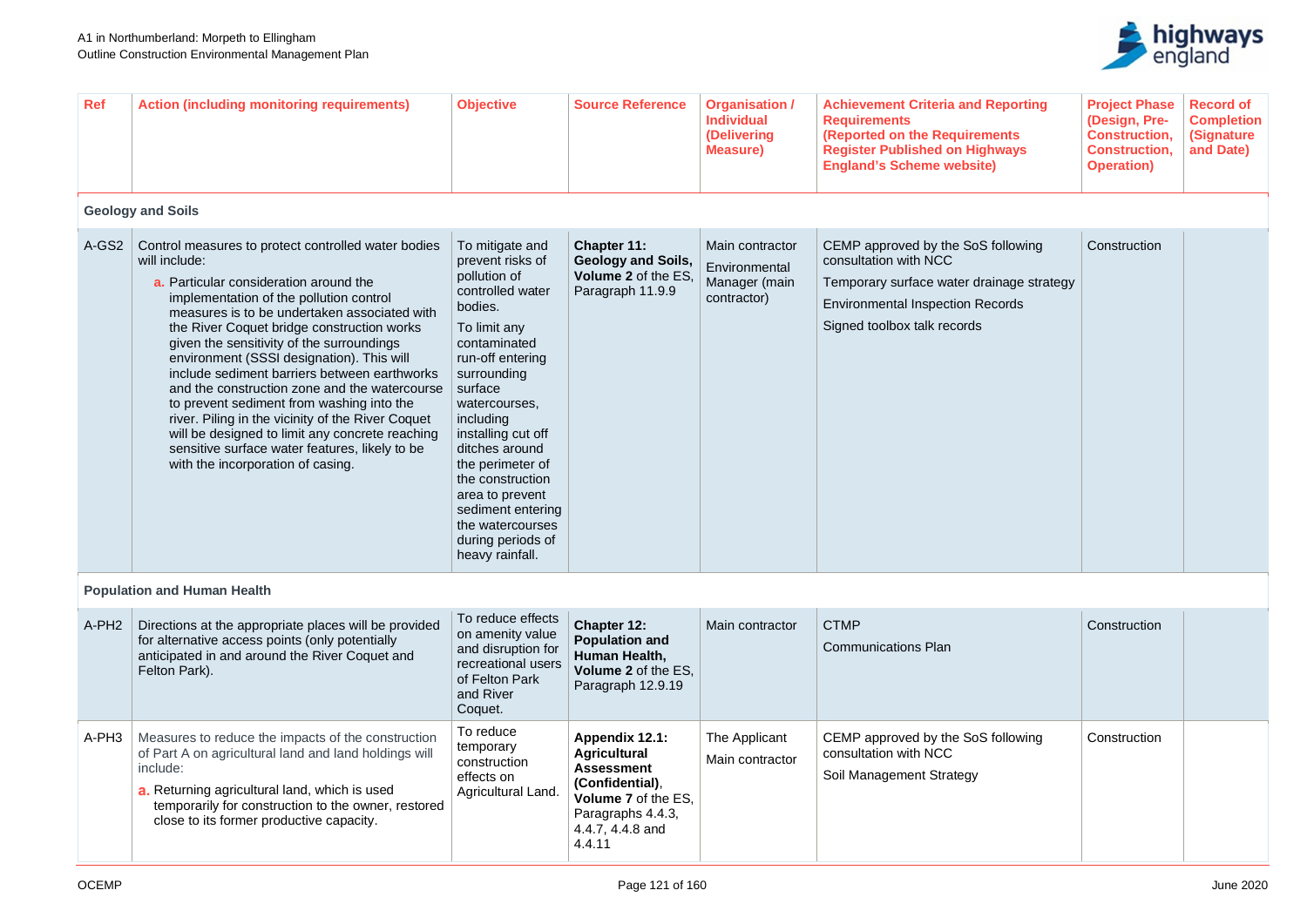

| <b>Ref</b> | <b>Action (including monitoring requirements)</b>                                                                                                                                                                                                                                                                                                                                                                                                                                                                                                                                                                                                                                                                                                                     | <b>Objective</b>                                                                                                                             | <b>Source Reference</b>                                                                          | <b>Organisation /</b><br><b>Individual</b><br><b>(Delivering</b><br><b>Measure)</b> | <b>Achievement Criteria and Reporting</b><br><b>Requirements</b><br><b>(Reported on the Requirements</b><br><b>Register Published on Highways</b><br><b>England's Scheme website)</b> | <b>Project Phase</b><br>(Design, Pre-<br><b>Construction,</b><br><b>Construction,</b><br><b>Operation</b> ) | <b>Record of</b><br><b>Completion</b><br><b>(Signature</b><br>and Date) |
|------------|-----------------------------------------------------------------------------------------------------------------------------------------------------------------------------------------------------------------------------------------------------------------------------------------------------------------------------------------------------------------------------------------------------------------------------------------------------------------------------------------------------------------------------------------------------------------------------------------------------------------------------------------------------------------------------------------------------------------------------------------------------------------------|----------------------------------------------------------------------------------------------------------------------------------------------|--------------------------------------------------------------------------------------------------|-------------------------------------------------------------------------------------|---------------------------------------------------------------------------------------------------------------------------------------------------------------------------------------|-------------------------------------------------------------------------------------------------------------|-------------------------------------------------------------------------|
|            | <b>b.</b> Maintain water supplies and utility services where<br>required. Water troughs will be moved and re-<br>located to an agreed alternative location before<br>work begins if stock are to remain grazing the<br>land.<br>c. Land and surface drainage affected by the<br>construction works will be reinstated and land<br>restored to a functional state. Any damage to the<br>land or surface drains will be made good.<br>d. Appropriate access to the affected fields will be<br>provided where required and any farm<br>boundaries such as hedgerows, fences and walls<br>affected during construction will be reinstated to<br>maintain the boundary and restore landscape and<br>ecology features. Farm boundaries will be<br>reinstated like for like. |                                                                                                                                              |                                                                                                  |                                                                                     |                                                                                                                                                                                       |                                                                                                             |                                                                         |
|            | <b>Material Resources</b>                                                                                                                                                                                                                                                                                                                                                                                                                                                                                                                                                                                                                                                                                                                                             |                                                                                                                                              |                                                                                                  |                                                                                     |                                                                                                                                                                                       |                                                                                                             |                                                                         |
| $A-M2$     | Identification of how the reuse of general<br>construction and demolition waste arisings (in this<br>case, particularly the earthworks where<br>approximately 315,000 tonnes unsuitable<br>earthworks cut (Class 4) is currently forecast to be<br>disposed of to landfill) could be recovered and<br>deployed in high value applications.                                                                                                                                                                                                                                                                                                                                                                                                                            | To avoid and<br>mitigate adverse<br>impacts from<br>material<br>resources<br>consumption, and<br>the generation<br>and disposal of<br>waste. | <b>Chapter 13:</b><br><b>Material</b><br>Resources,<br>Volume 2 of the ES.<br>Paragraph 13.10.17 | The Applicant<br>Main contractor                                                    | CEMP approved by the SoS following<br>consultation with NCC                                                                                                                           | Construction                                                                                                |                                                                         |
|            | <b>Climate Change</b>                                                                                                                                                                                                                                                                                                                                                                                                                                                                                                                                                                                                                                                                                                                                                 |                                                                                                                                              |                                                                                                  |                                                                                     |                                                                                                                                                                                       |                                                                                                             |                                                                         |
| A-CC5      | The following measures will be implemented:<br><b>Structures</b><br>a. Ensure appropriate storage of inflammable<br>materials during construction and operation.                                                                                                                                                                                                                                                                                                                                                                                                                                                                                                                                                                                                      | To reduce Part<br>A's vulnerability<br>to extreme<br>temperature<br>events.                                                                  | Chapter 14:<br><b>Climate, Volume 2</b><br>of the ES, Table 14-<br>16                            | Main contractor                                                                     | Detailed design drawings<br>As built drawings                                                                                                                                         | Construction                                                                                                |                                                                         |
| A-CC6      | The following measures will be implemented:<br><b>Buildability</b><br>a. Use of adequate safety equipment.                                                                                                                                                                                                                                                                                                                                                                                                                                                                                                                                                                                                                                                            | To reduce Part<br>A's vulnerability<br>to gales and<br>extreme wind<br>events                                                                | Chapter 14:<br><b>Climate, Volume 2</b><br>of the ES, Table 14-<br>16                            | Main contractor                                                                     | Detailed design drawings<br>As built drawings                                                                                                                                         | Construction                                                                                                |                                                                         |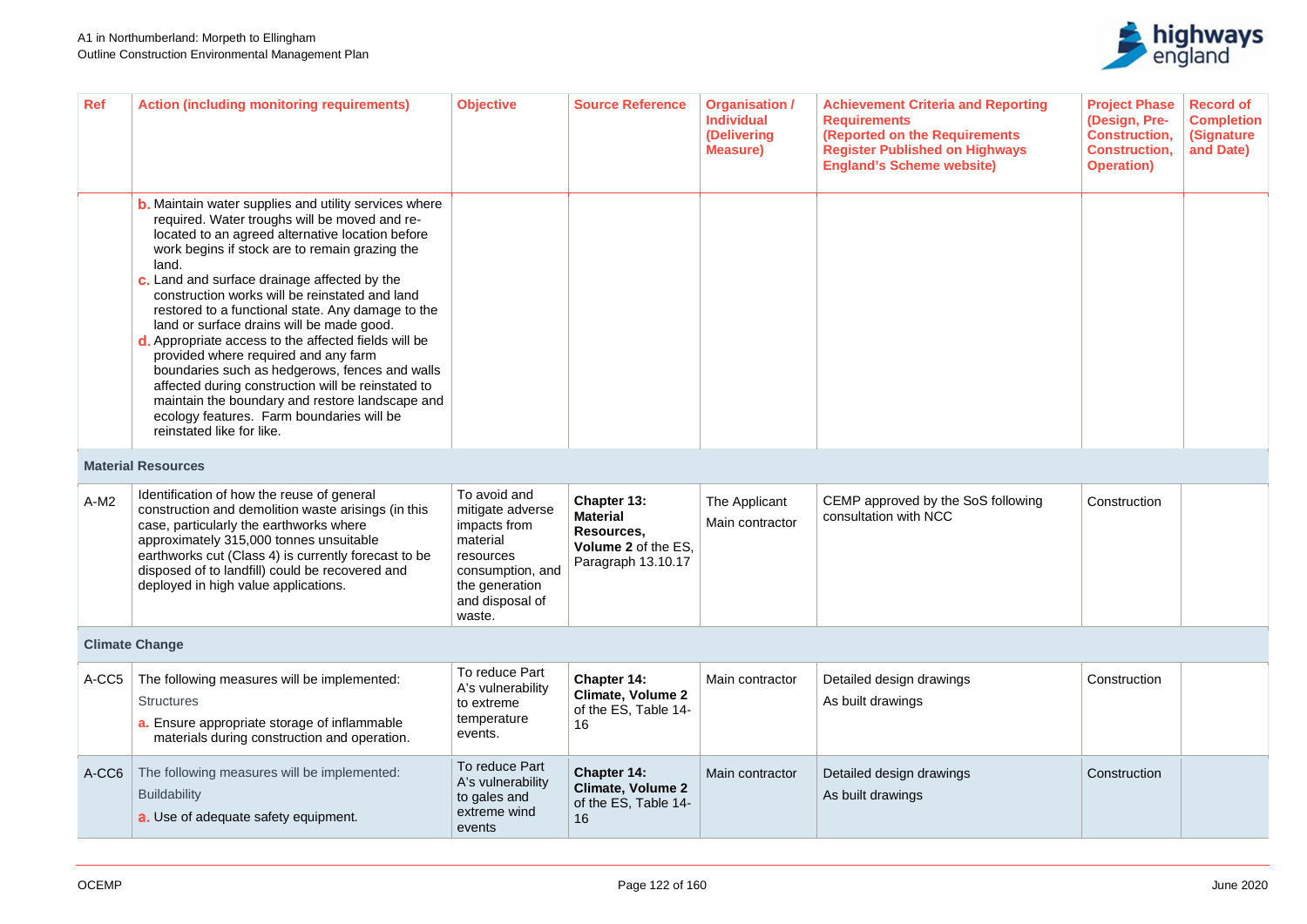

| <b>Ref</b>          | <b>Action (including monitoring requirements)</b>                                                                                                                                                                                                                                                                                                                                                                                                                                                                                                                                                                                                                                       | <b>Objective</b>                                                                                     | <b>Source Reference</b>                                                                            | <b>Organisation /</b><br><b>Individual</b><br>(Delivering<br><b>Measure)</b> | <b>Achievement Criteria and Reporting</b><br><b>Requirements</b><br><b>(Reported on the Requirements)</b><br><b>Register Published on Highways</b><br><b>England's Scheme website)</b>       | <b>Project Phase</b><br>(Design, Pre-<br><b>Construction,</b><br><b>Construction,</b><br><b>Operation</b> ) | <b>Record of</b><br><b>Completion</b><br><b>(Signature</b><br>and Date) |
|---------------------|-----------------------------------------------------------------------------------------------------------------------------------------------------------------------------------------------------------------------------------------------------------------------------------------------------------------------------------------------------------------------------------------------------------------------------------------------------------------------------------------------------------------------------------------------------------------------------------------------------------------------------------------------------------------------------------------|------------------------------------------------------------------------------------------------------|----------------------------------------------------------------------------------------------------|------------------------------------------------------------------------------|----------------------------------------------------------------------------------------------------------------------------------------------------------------------------------------------|-------------------------------------------------------------------------------------------------------------|-------------------------------------------------------------------------|
|                     | <b>OPERATION AND MONITORING MEASURES</b>                                                                                                                                                                                                                                                                                                                                                                                                                                                                                                                                                                                                                                                |                                                                                                      |                                                                                                    |                                                                              |                                                                                                                                                                                              |                                                                                                             |                                                                         |
|                     | <b>Landscape and Visual</b>                                                                                                                                                                                                                                                                                                                                                                                                                                                                                                                                                                                                                                                             |                                                                                                      |                                                                                                    |                                                                              |                                                                                                                                                                                              |                                                                                                             |                                                                         |
| A-L9                | In order to ensure that the landscape elements<br>shown in the Landscape Mitigation Masterplan<br>(Figure 7.8, Volume 5 of the ES (Application<br>Document Reference: TR010041/APP/6.5)) fulfil<br>their environmental function, the proposed planting<br>for Part A will be supplied, planted and maintained in<br>accordance with the Ancient Woodland Strategy<br>(Appendix 9.21, Volume 7 of the ES (Application<br>Document Reference: TR010041/APP/6.7)).                                                                                                                                                                                                                         | To ensure<br>proposed planting<br>identified in the<br>LMP fulfils its<br>Environmental<br>Function. | Chapter 7:<br>Landscape and<br>Visual, Volume 2 of<br>the ES, Paragraph<br>7.11.1                  | Designer<br>Main contractor                                                  | Landscape design discharged as required<br>by NCC as per Requirement 5, Schedule 2<br>of the draft DCO (Application Document<br>Reference: TR010041/APP/3.1)<br>Landscape Design Certificate | Operation                                                                                                   |                                                                         |
| <b>Biodiversity</b> |                                                                                                                                                                                                                                                                                                                                                                                                                                                                                                                                                                                                                                                                                         |                                                                                                      |                                                                                                    |                                                                              |                                                                                                                                                                                              |                                                                                                             |                                                                         |
| A-B45               | All locations identified as bat crossing points will be<br>subject to repeated survey effort during and post-<br>construction. It is recommended that this takes the<br>form of:<br>a. Six survey visits per year, undertaken as closely<br>as possible to the timeframes of the baseline<br>surveys (Appendix 9.9: Bat 2018 Survey<br>Report, Volume 7 of the ES (Application<br>Document Reference: TR010041/APP/6.7)).<br><b>b.</b> The six visits to consist of the same number of<br>dusk and dawn visits.<br>c. A single year of monitoring completed during the<br>construction period.<br>d. Monitoring visits completed annually over a four<br>year period post-construction. | To mitigate the<br>effects of habitat<br>fragmentation on<br>bats.                                   | <b>Chapter 9:</b><br><b>Biodiversity,</b><br>Volume 2 of the ES<br>$-$ Paragraph 9.11.10           | The Applicant                                                                | As built drawings<br>Defra Local Scale Study post-construction                                                                                                                               | Operation                                                                                                   |                                                                         |
| A-B46               | Habitats will be managed in accordance with the<br>following principles:<br>a. Maintenance of a short vegetation sward for<br>those detention basins contained within junctions<br>and the two detention basins to the southwest of<br>Eshott Airfield to reduce the attraction for wildlife<br>and the potential for strike with vehicles and<br>planes.                                                                                                                                                                                                                                                                                                                               | To reduce the<br>impacts of vehicle<br>strike on fauna.                                              | <b>Chapter 9:</b><br><b>Biodiversity,</b><br>Volume 2 of the ES<br>$-$ Table 9-23,<br><b>EM050</b> | Main contractor<br>The Applicant                                             | <b>HEMP</b>                                                                                                                                                                                  | Operation                                                                                                   |                                                                         |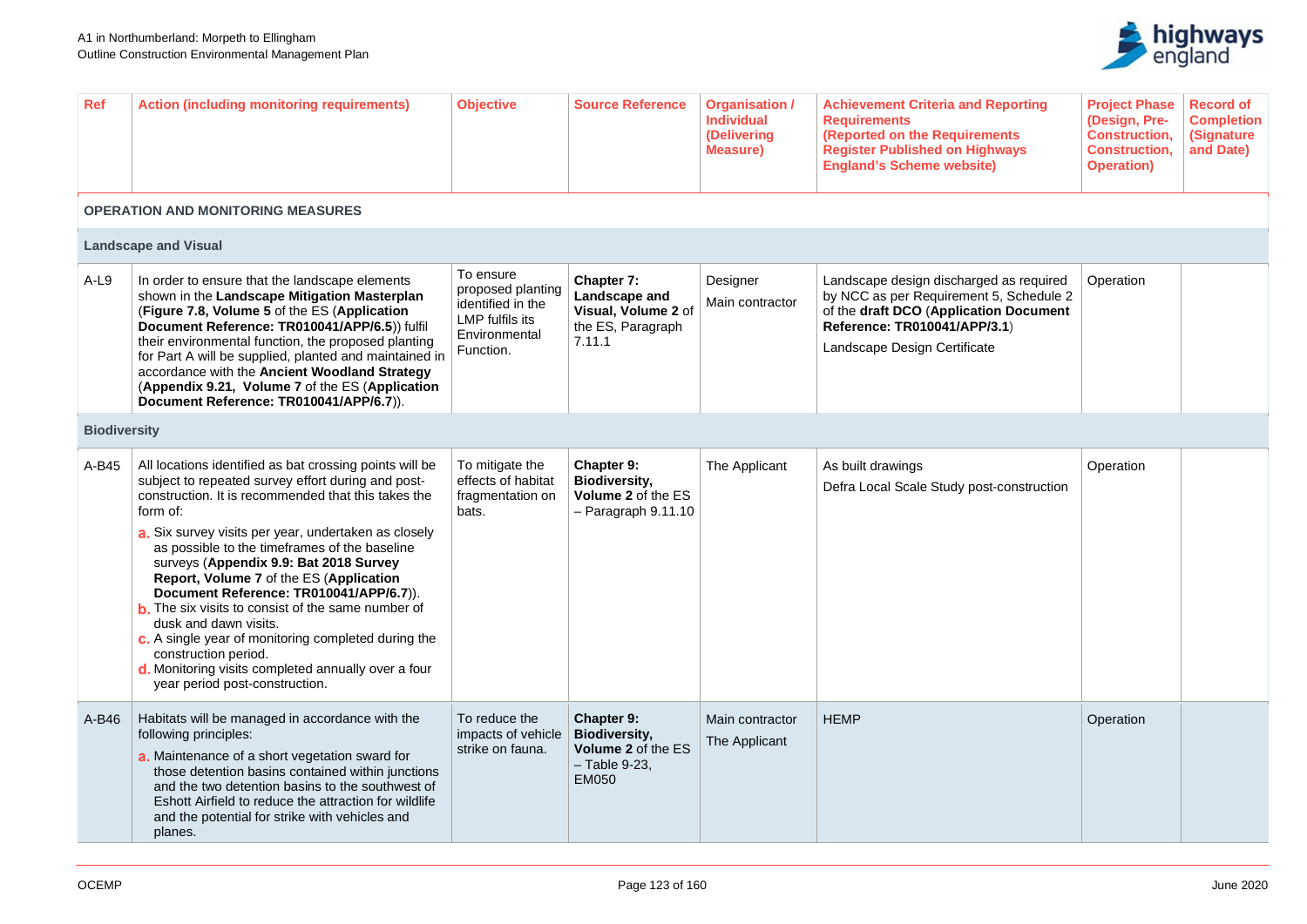

| <b>Ref</b> | <b>Action (including monitoring requirements)</b>                                                                                                                                                                                                                                                                                                                                                                                                                                                                                                                                           | <b>Objective</b>                                                              | <b>Source Reference</b>                                                                            | <b>Organisation /</b><br><b>Individual</b><br>(Delivering<br><b>Measure)</b> | <b>Achievement Criteria and Reporting</b><br><b>Requirements</b><br><b>(Reported on the Requirements</b><br><b>Register Published on Highways</b><br><b>England's Scheme website)</b> | <b>Project Phase</b><br>(Design, Pre-<br><b>Construction,</b><br><b>Construction,</b><br><b>Operation</b> ) | <b>Record of</b><br><b>Completion</b><br><b>(Signature</b><br>and Date) |
|------------|---------------------------------------------------------------------------------------------------------------------------------------------------------------------------------------------------------------------------------------------------------------------------------------------------------------------------------------------------------------------------------------------------------------------------------------------------------------------------------------------------------------------------------------------------------------------------------------------|-------------------------------------------------------------------------------|----------------------------------------------------------------------------------------------------|------------------------------------------------------------------------------|---------------------------------------------------------------------------------------------------------------------------------------------------------------------------------------|-------------------------------------------------------------------------------------------------------------|-------------------------------------------------------------------------|
|            | <b>b.</b> Maintenance of a short vegetation sward along<br>roadside verges (within 4 m of the carriageway)<br>to reduce the value for foraging bats and barn owl<br>and decrease the likelihood of vehicle strike.                                                                                                                                                                                                                                                                                                                                                                          |                                                                               |                                                                                                    |                                                                              |                                                                                                                                                                                       |                                                                                                             |                                                                         |
| A-B47      | In the event that badger are killed by traffic along<br>Part A over the five year period following<br>construction completion, requirements for<br>additional/alternative fencing will be discussed and<br>agreed with a SEE to reduce badger mortality.                                                                                                                                                                                                                                                                                                                                    | To address<br>impacts of<br>mortality to<br>badger.                           | <b>Chapter 9:</b><br><b>Biodiversity,</b><br>Volume 2 of the ES<br>$-$ Table 9-23,<br><b>EM051</b> | Named Ecologist<br>(main contractor)                                         | <b>Environmental Inspection Reports</b><br><b>Badger Method Statement</b>                                                                                                             | Operation                                                                                                   |                                                                         |
| A-B48      | A bird survey will be included within the<br>Ecological/Environmental Management Plan to<br>assess the effectiveness of the mitigation measures<br>(refer to S-B14) associated with detention basins<br>DB15, DB15a and DB17 (those near Eshott Airfield).                                                                                                                                                                                                                                                                                                                                  | To protect birds<br>from impacts<br>associated with<br>detention basins.      | <b>Chapter 9:</b><br><b>Biodiversity,</b><br>Volume 2 of the ES<br>$-$ Paragraph 9.11.3            | <b>Named Ecologist</b><br>(main contractor)<br>ECoW (main<br>contractor)     | <b>Environmental Inspection Reports</b><br>Ecological/Environmental Management<br>Plan                                                                                                | Operation                                                                                                   |                                                                         |
| A-B49      | Subject to agreement with Natural England, no post-<br>completion monitoring survey requirements have<br>been identified for the loss of the bat roost in<br>Building B4A as part of the EPS Licence.<br>It is recommended that all mitigation and<br>compensation features are subject to an annual<br>visual check by a licensed bat ecologist for at least 5<br>years following installation for damaged or missing<br>features. Missing features will be replaced, like-for-<br>like. Damaged features will be assessed/surveyed<br>by a licensed ecologist and replaced if not in use. | To ensure<br>mitigation<br>prescribed and<br>enacted performs<br>as required. | <b>Chapter 9:</b><br><b>Biodiversity,</b><br>Volume 2 of the ES<br>$-$ Paragraph 9.11.7            | Named Ecologist<br>The Applicant/<br>main contractor                         | <b>Environmental Inspection Reports</b><br>Ecological/Environmental Management<br>Plan<br><b>HEMP</b>                                                                                 | Operation                                                                                                   |                                                                         |
| A-B50      | Four years post-completion monitoring will be<br>required for ponds A11 and A12, proportionate to<br>the impact type and size and the population size<br>class within each pond. This level of post-completion<br>monitoring is in accordance with best practice (Ref.<br>9). The monitoring surveys will consist of 6 survey<br>visits each year (population size class survey).                                                                                                                                                                                                           | To ensure<br>mitigation<br>prescribed and<br>enacted performs<br>as required. | <b>Chapter 9:</b><br><b>Biodiversity,</b><br>Volume 2 of the ES<br>$-$ Paragraph 9.11.9            | <b>Named Ecologist</b><br>The Applicant/<br>main contractor                  | <b>Environmental Inspection Reports</b><br>Ecological/Environmental Management<br>Plan<br><b>HEMP</b>                                                                                 | Operation                                                                                                   |                                                                         |
|            | <b>Road Drainage and the Water Environment</b>                                                                                                                                                                                                                                                                                                                                                                                                                                                                                                                                              |                                                                               |                                                                                                    |                                                                              |                                                                                                                                                                                       |                                                                                                             |                                                                         |
| A-W18      | The main contractor will reinstate vegetation post-<br>construction with a mix of native tree species with an                                                                                                                                                                                                                                                                                                                                                                                                                                                                               | To reduce<br>operational                                                      | <b>Appendix 10.4:</b><br>Geomorphology                                                             | Main contractor                                                              | Landscape Mitigation Masterplan As built<br>drawings                                                                                                                                  | Operation                                                                                                   |                                                                         |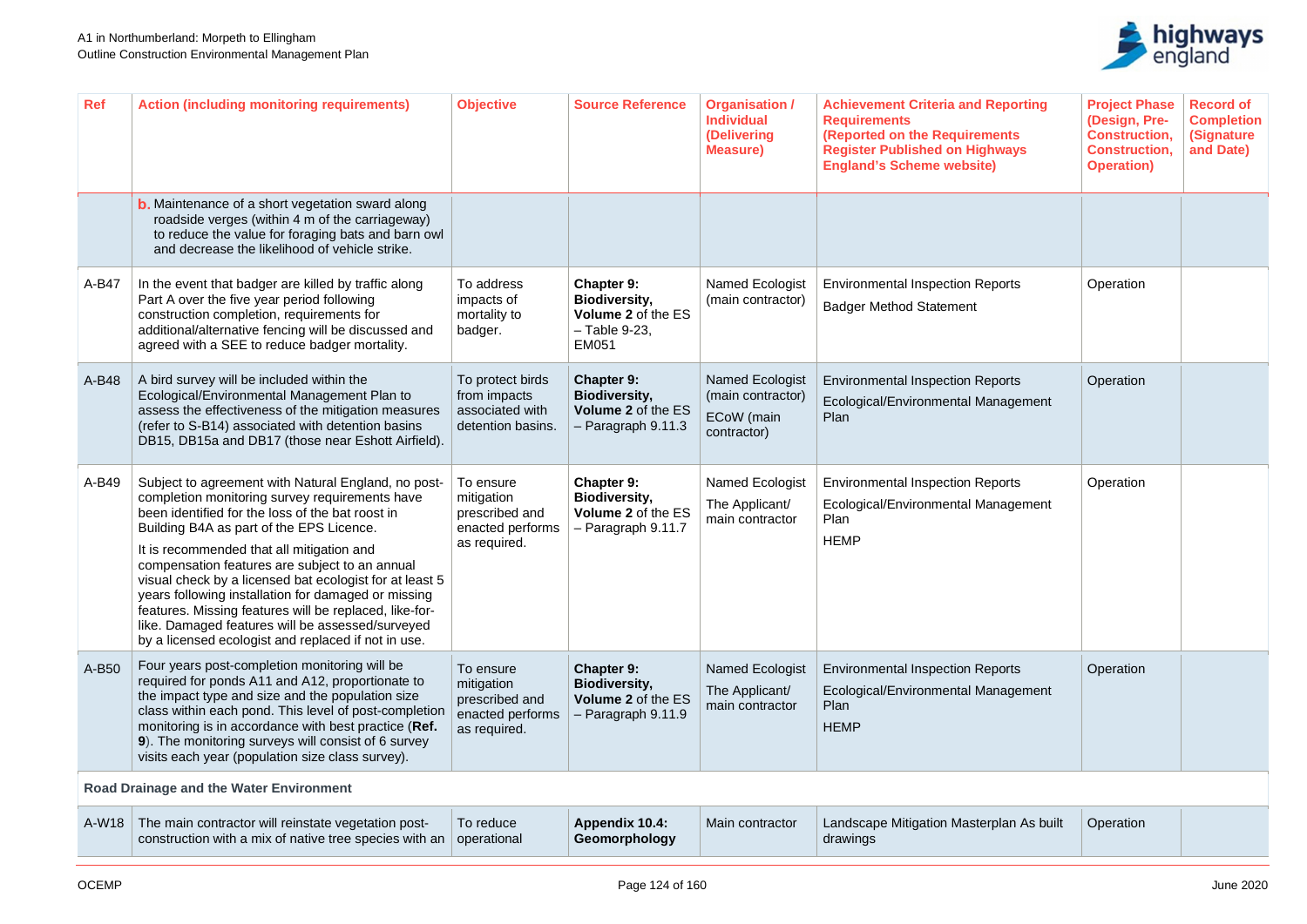

| <b>Ref</b> | <b>Action (including monitoring requirements)</b>                                                                                                                                                               | <b>Objective</b>                                                                       | <b>Source Reference</b>                                                                                                                                      | <b>Organisation /</b><br><b>Individual</b><br>(Delivering<br><b>Measure)</b>            | <b>Achievement Criteria and Reporting</b><br><b>Requirements</b><br><b>(Reported on the Requirements)</b><br><b>Register Published on Highways</b><br><b>England's Scheme website)</b> | <b>Project Phase</b><br>(Design, Pre-<br><b>Construction,</b><br><b>Construction,</b><br><b>Operation</b> ) | <b>Record of</b><br><b>Completion</b><br><b>(Signature</b><br>and Date) |
|------------|-----------------------------------------------------------------------------------------------------------------------------------------------------------------------------------------------------------------|----------------------------------------------------------------------------------------|--------------------------------------------------------------------------------------------------------------------------------------------------------------|-----------------------------------------------------------------------------------------|----------------------------------------------------------------------------------------------------------------------------------------------------------------------------------------|-------------------------------------------------------------------------------------------------------------|-------------------------------------------------------------------------|
|            | understorey, including reinstatement of the riparian<br>zone.                                                                                                                                                   | impacts of the<br><b>River Coquet</b><br>bridge on river<br>flow and<br>geomorphology. | Assessment -<br><b>River Coquet,</b><br><b>Volume 7 of the ES,</b><br>Table 5-7                                                                              | Environmental<br>Manager (main<br>contractor)<br>Arboriculturalist<br>(main contractor) | <b>HEMP</b>                                                                                                                                                                            |                                                                                                             |                                                                         |
|            | <b>Population and Human Health</b>                                                                                                                                                                              |                                                                                        |                                                                                                                                                              |                                                                                         |                                                                                                                                                                                        |                                                                                                             |                                                                         |
| A-PH4      | The Applicant and the contractors will take care to<br>minimise the land loss, disturbance and where<br>possible mitigate any permanent effects of the road.<br>This issue will be fully addressed in the CEMP. | To reduce<br>permanent<br>operational<br>effects on<br>Agricultural Land.              | <b>Appendix 12.1:</b><br><b>Agricultural</b><br><b>Assessment</b><br>(Confidential),<br><b>Volume 7 of the ES,</b><br>Paragraphs 4.4.7,<br>4.4.14 and 4.4.16 | The Applicant<br>Main contractor                                                        | CEMP approved by the SoS following<br>consultation with NCC<br><b>ALC Report</b>                                                                                                       | Operation                                                                                                   |                                                                         |

## **Table 3-3 – Register of Environmental Actions and Commitments: Part B**

| <b>Ref</b> | <b>Action (including monitoring requirements)</b> | <b>Objective</b> | <b>Source Reference</b> | <b>Organisation /</b><br>Individual<br><b>(Delivering</b><br><b>Measure)</b> | <b>Achievement Criteria and Reporting</b><br><b>Requirements</b><br><b>(Reported on the Requirements)</b><br><b>Register Published on the Applicant's</b><br><b>Scheme website)</b> | <b>Project Phase   Record of</b><br>(Design, Pre-<br><b>Construction,</b><br><b>Construction,</b><br><b>Operation</b> ) | <b>Completion</b><br><b>Signature</b><br>and Date) |
|------------|---------------------------------------------------|------------------|-------------------------|------------------------------------------------------------------------------|-------------------------------------------------------------------------------------------------------------------------------------------------------------------------------------|-------------------------------------------------------------------------------------------------------------------------|----------------------------------------------------|
|            | <b>DESIGN MEASURES</b>                            |                  |                         |                                                                              |                                                                                                                                                                                     |                                                                                                                         |                                                    |
|            |                                                   |                  |                         |                                                                              |                                                                                                                                                                                     |                                                                                                                         |                                                    |

|             | <b>Noise and Vibration</b>                                                                                                                                                                                                                                                                                                                                                                                                                                                                   |                                                                    |                                                                                             |          |                   |        |  |  |  |  |
|-------------|----------------------------------------------------------------------------------------------------------------------------------------------------------------------------------------------------------------------------------------------------------------------------------------------------------------------------------------------------------------------------------------------------------------------------------------------------------------------------------------------|--------------------------------------------------------------------|---------------------------------------------------------------------------------------------|----------|-------------------|--------|--|--|--|--|
| <b>B-N1</b> | The surface of the entire length of the A1 comprised<br>within Part B, other than bridge decks (such as<br>Charlton Mires overbridge) will be laid with a LNS<br>(which is the quietest road surface type). For<br>technical reasons, bridge decks will be laid with<br>HRA.<br>All existing sections of LNS on the A1 beyond the<br>Order Limits of Part B will remain.<br>All other links within the Order Limits of Part B, with<br>the exception of bridge decks, will be laid with LNS. | To limit effects on<br>sensitive<br>receptors during<br>operation. | Chapter 6: Noise<br>and Vibration,<br>Volume 3 of the ES,<br>Paragraphs 6.5.18<br>and 6.9.1 | Designer | As built drawings | Design |  |  |  |  |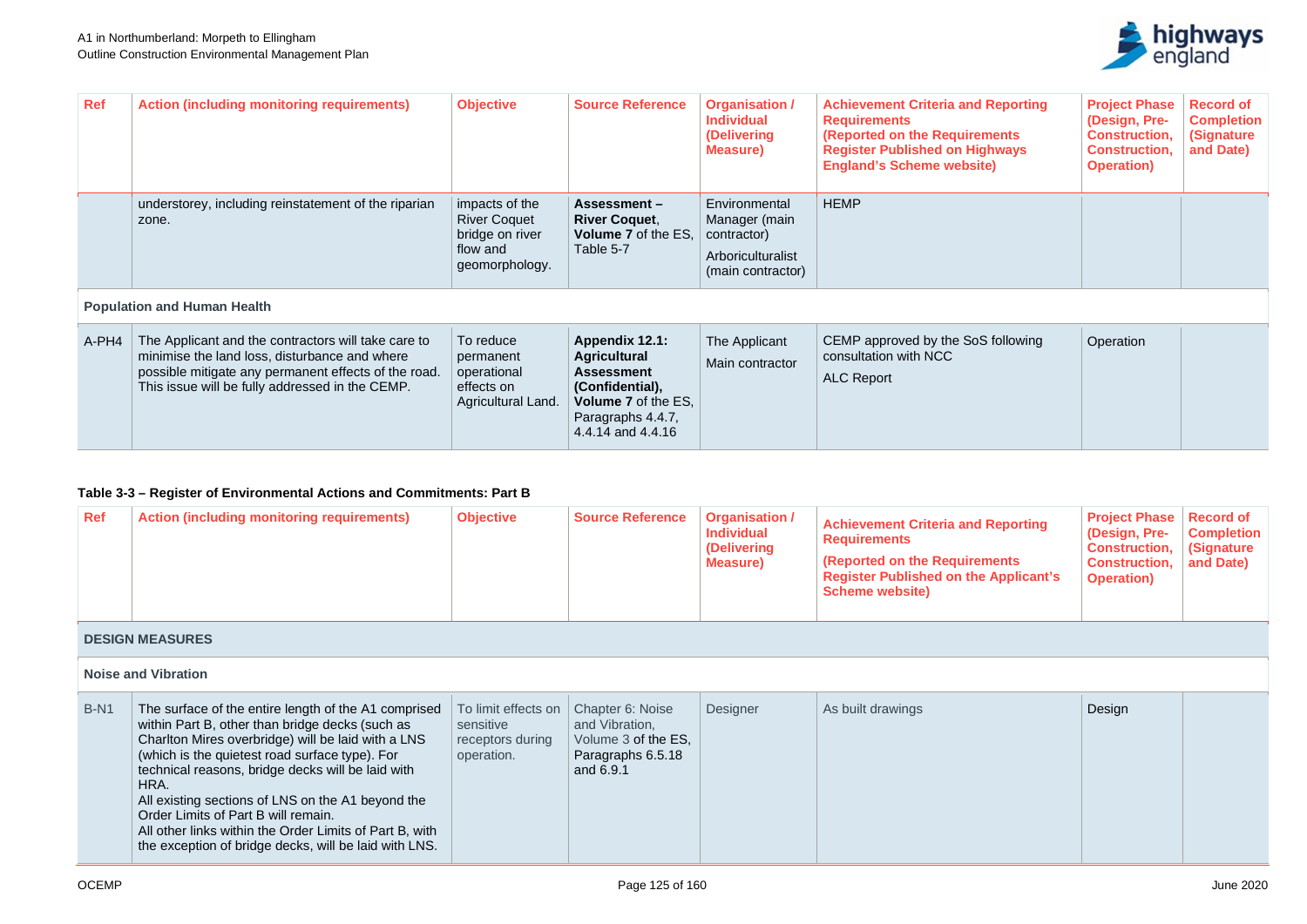

| <b>Ref</b> | <b>Action (including monitoring requirements)</b>                                                                                                                                                                                                                                                                                                                                                                                                                                                                                                                                                                                                                                                                                                                                                                                                                                                                                                                                                                                                                                                                                                                                                                                                                                                                                                                                                                                                                                                                      | <b>Objective</b>                                                                                                                                                                                                                                                                                                                                                                                           | <b>Source Reference</b>                                                                                                                                                                        | <b>Organisation /</b><br><b>Individual</b><br>(Delivering<br><b>Measure)</b> | <b>Achievement Criteria and Reporting</b><br><b>Requirements</b><br><b>(Reported on the Requirements</b><br><b>Register Published on the Applicant's</b><br><b>Scheme website)</b>                                                                                                               |
|------------|------------------------------------------------------------------------------------------------------------------------------------------------------------------------------------------------------------------------------------------------------------------------------------------------------------------------------------------------------------------------------------------------------------------------------------------------------------------------------------------------------------------------------------------------------------------------------------------------------------------------------------------------------------------------------------------------------------------------------------------------------------------------------------------------------------------------------------------------------------------------------------------------------------------------------------------------------------------------------------------------------------------------------------------------------------------------------------------------------------------------------------------------------------------------------------------------------------------------------------------------------------------------------------------------------------------------------------------------------------------------------------------------------------------------------------------------------------------------------------------------------------------------|------------------------------------------------------------------------------------------------------------------------------------------------------------------------------------------------------------------------------------------------------------------------------------------------------------------------------------------------------------------------------------------------------------|------------------------------------------------------------------------------------------------------------------------------------------------------------------------------------------------|------------------------------------------------------------------------------|--------------------------------------------------------------------------------------------------------------------------------------------------------------------------------------------------------------------------------------------------------------------------------------------------|
|            | <b>Landscape and Visual</b>                                                                                                                                                                                                                                                                                                                                                                                                                                                                                                                                                                                                                                                                                                                                                                                                                                                                                                                                                                                                                                                                                                                                                                                                                                                                                                                                                                                                                                                                                            |                                                                                                                                                                                                                                                                                                                                                                                                            |                                                                                                                                                                                                |                                                                              |                                                                                                                                                                                                                                                                                                  |
| $B-L1$     | To reduce the operational impacts of Part B on the<br>landscape and local habitat quality, the following<br>design measures will be implemented:<br>a. Habitat creation has been developed and<br>incorporated into Figure 7.10: Landscape<br>Mitigation Plan, Volume 6 of the ES<br>(Application Document Reference:<br>TR010041/APP/6.6). The landscape design<br>incorporates ecological mitigation measures to<br>reduce the significance of effects, maintain and<br>improve connectivity along and around Part B and<br>to mitigate the effects of fragmentation and<br>displacement.<br><b>b.</b> All mitigation planting will comprise native species<br>mixes in keeping with local landscape character<br>as shown in Figure 7.10: Landscape Mitigation<br>Plan, Volume 6 of the ES (Application<br>Document Reference: TR010041/APP/6.6).<br>c. Plant stock will be of local provenance, which in<br>this instance is defined as being Area 109 in<br>accordance with the Forestry Commission<br>Practice note 'Using Local Stock for Planting<br>Native Trees and Shrubs' 1999 (Ref. 10).<br>d. The reinstatement/creation of hedgerows is only<br>approximately 89 m less than that lost to Part B<br>(approximately 17,128 m reinstated/created in<br>comparison to 17,217 m lost), with the majority of<br>hedgerows lost comprising native, species-poor<br>hedgerow. Reinstated/created hedgerows will<br>comprise native species-rich and therefore be of<br>arguably greater ecological importance. | To reduce<br>operational<br>impacts through<br>landscape<br>planting.<br>To enhance value<br>for wildlife.<br>To reinstate<br>habitat features.<br>To connect<br>existing habitat<br>areas (especially<br>woodland) and<br>mitigate the<br>effects of<br>fragmentation<br>and<br>displacement.<br>To encourage<br>use of structures<br>by wildlife.<br>To integrate Part<br>B into the wider<br>landscape. | <b>Chapter 7:</b><br>Landscape and<br>Visual, Volume 3 of<br>the ES, Paragraph<br>7.9.13<br><b>Chapter 9:</b><br><b>Biodiversity,</b><br>Volume 3 of the ES,<br>Paragraph 9.9.3 and<br>9.10.22 | Designer                                                                     | Landscape design approved by the<br>Secretary of State following consultation<br>with NCC as per Requirement 5, Schedule<br>2 of the draft DCO (Application<br><b>Document Reference:</b><br>TR010041/APP/3.1)<br>As built drawings<br>Landscape Design Certificate<br>Landscape Mitigation Plan |
|            | <b>Cultural Heritage</b>                                                                                                                                                                                                                                                                                                                                                                                                                                                                                                                                                                                                                                                                                                                                                                                                                                                                                                                                                                                                                                                                                                                                                                                                                                                                                                                                                                                                                                                                                               |                                                                                                                                                                                                                                                                                                                                                                                                            |                                                                                                                                                                                                |                                                                              |                                                                                                                                                                                                                                                                                                  |
|            |                                                                                                                                                                                                                                                                                                                                                                                                                                                                                                                                                                                                                                                                                                                                                                                                                                                                                                                                                                                                                                                                                                                                                                                                                                                                                                                                                                                                                                                                                                                        |                                                                                                                                                                                                                                                                                                                                                                                                            |                                                                                                                                                                                                |                                                                              |                                                                                                                                                                                                                                                                                                  |

| <b>Reporting</b><br>nents<br><b>Applicant's</b>              | <b>Project Phase</b><br>(Design, Pre-<br><b>Construction,</b><br><b>Construction,</b><br><b>Operation)</b> | <b>Record of</b><br><b>Completion</b><br>(Signature<br>and Date) |
|--------------------------------------------------------------|------------------------------------------------------------------------------------------------------------|------------------------------------------------------------------|
|                                                              |                                                                                                            |                                                                  |
| by the<br>consultation<br>nt 5, Schedule<br>tion<br>e        | Design                                                                                                     |                                                                  |
|                                                              |                                                                                                            |                                                                  |
| retary of State<br>istoric England<br>nt 4, Schedule<br>tion | Design                                                                                                     |                                                                  |

| Paragraph 8.9.4<br>any work undertaken around the Scheduled<br>2 of the <b>draft DCO</b> (Application<br><b>Historic England,</b> | the Order Limits of Part B and a further two located<br>in close proximity. During the construction phase, | accidental<br>damage to | <b>Heritage, Volume 3</b> Archaeologist, in<br>of the ES. | consultation with | following consultation with Historic England<br>and NCC as per Requirement 4, Schedule |
|-----------------------------------------------------------------------------------------------------------------------------------|------------------------------------------------------------------------------------------------------------|-------------------------|-----------------------------------------------------------|-------------------|----------------------------------------------------------------------------------------|
|-----------------------------------------------------------------------------------------------------------------------------------|------------------------------------------------------------------------------------------------------------|-------------------------|-----------------------------------------------------------|-------------------|----------------------------------------------------------------------------------------|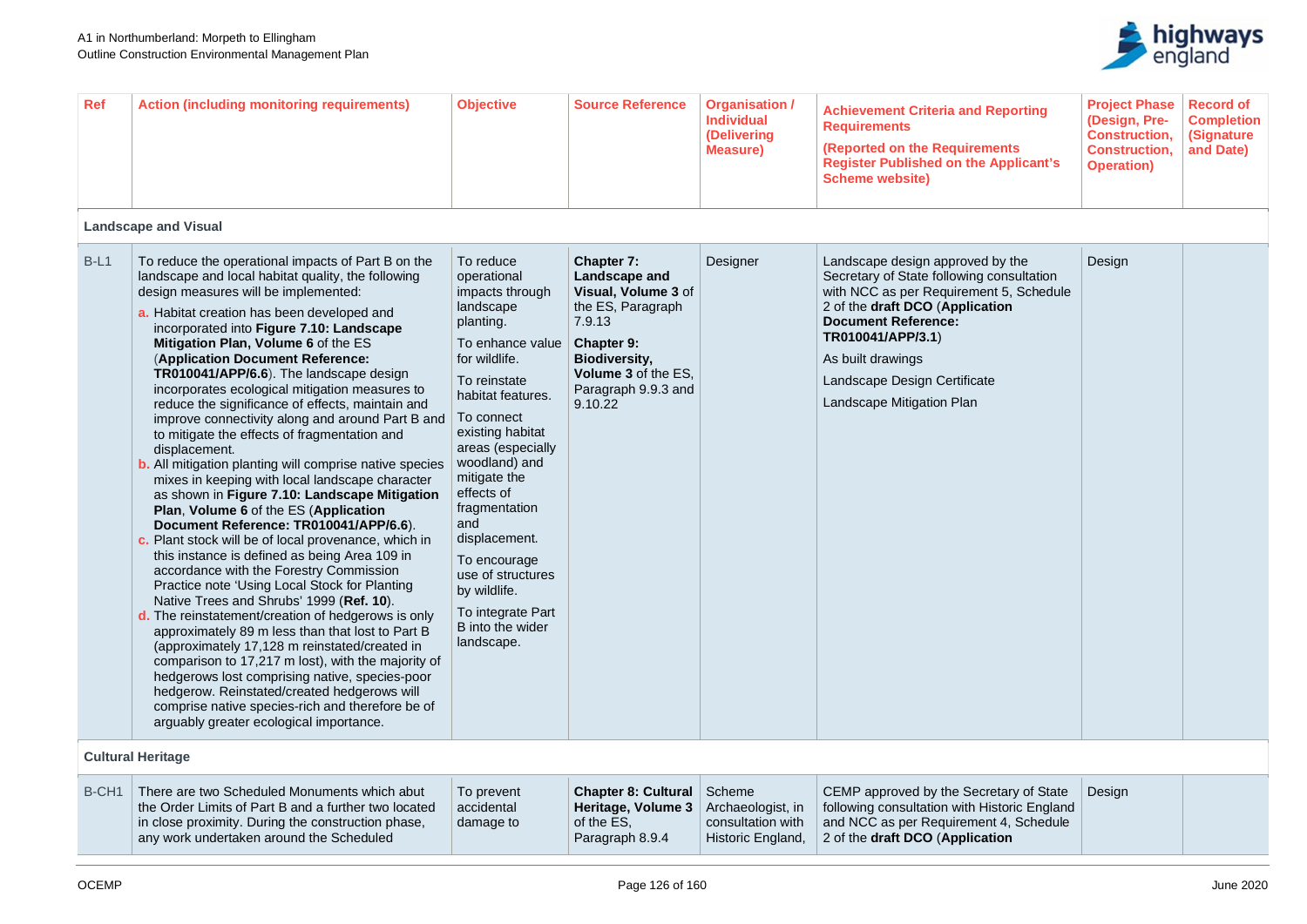

| <b>Ref</b>          | <b>Action (including monitoring requirements)</b>                                                                                                                                                                                                                                                                                                                                                                                                                                                           | <b>Objective</b>                                                                                                                                                                          | <b>Source Reference</b>                                                                                                                                                                              | <b>Organisation /</b><br><b>Individual</b><br>(Delivering<br><b>Measure)</b> | <b>Achievement Criteria and Reporting</b><br><b>Requirements</b><br><b>(Reported on the Requirements</b><br><b>Register Published on the Applicant's</b><br><b>Scheme website)</b>                                                                                                                                                                                                                                                                                                 | <b>Project Phase</b><br>(Design, Pre-<br><b>Construction,</b><br><b>Construction.</b><br><b>Operation</b> ) | <b>Record of</b><br><b>Completion</b><br><b>(Signature</b><br>and Date) |
|---------------------|-------------------------------------------------------------------------------------------------------------------------------------------------------------------------------------------------------------------------------------------------------------------------------------------------------------------------------------------------------------------------------------------------------------------------------------------------------------------------------------------------------------|-------------------------------------------------------------------------------------------------------------------------------------------------------------------------------------------|------------------------------------------------------------------------------------------------------------------------------------------------------------------------------------------------------|------------------------------------------------------------------------------|------------------------------------------------------------------------------------------------------------------------------------------------------------------------------------------------------------------------------------------------------------------------------------------------------------------------------------------------------------------------------------------------------------------------------------------------------------------------------------|-------------------------------------------------------------------------------------------------------------|-------------------------------------------------------------------------|
|                     | Monuments will be undertaken in adherence to this<br>measure:<br>No construction activity is permitted within any of the<br>Scheduled Monuments adjacent to the Scheme. The<br>limits of the Scheduled Monuments will be clearly<br>marked out as an exclusion zone.                                                                                                                                                                                                                                        | <b>Scheduled</b><br><b>Monuments</b>                                                                                                                                                      | <b>Ancient Monuments</b><br>and Archaeological<br>Areas Act, 1979                                                                                                                                    | <b>NCC County</b><br>Archaeologist.<br><b>Main Contractor</b>                | <b>Document Reference:</b><br>TR010041/APP/3.1)                                                                                                                                                                                                                                                                                                                                                                                                                                    |                                                                                                             |                                                                         |
| B-CH <sub>2</sub>   | Potential impacts on other waterlogged<br>archaeological remains will be minimised through<br>appropriate mitigation measures implemented, as<br>detailed within this Outline CEMP and Chapter 10:<br>Road Drainage and the Water Environment,<br>Volume 3 of the ES (Application Document<br>Reference: TR010041/APP/6.3), which indicates<br>that there will be no detrimental impact to<br>groundwater catchments.                                                                                       | To prevent<br>damage to buried<br>remains.                                                                                                                                                | <b>Chapter 8: Cultural</b><br>Heritage, Volume 3<br>of the ES,<br>Paragraph 8.9.3                                                                                                                    | Archaeologist<br>(main contractor)<br>Main contractor                        | CEMP approved by the SoS following<br>consultation with NCC.<br>Site environmental inspection reports                                                                                                                                                                                                                                                                                                                                                                              | Design                                                                                                      |                                                                         |
| <b>Biodiversity</b> |                                                                                                                                                                                                                                                                                                                                                                                                                                                                                                             |                                                                                                                                                                                           |                                                                                                                                                                                                      |                                                                              |                                                                                                                                                                                                                                                                                                                                                                                                                                                                                    |                                                                                                             |                                                                         |
| $B-B1$              | In order to retain the largest amount possible of<br>broadleaved woodlands of semi-natural origin and<br>associated ground flora (which are often<br>irreplaceable in the short/medium term), the design<br>of Part B will minimise the amount of broad-leaved<br>semi-natural woodland subject to direct loss and<br>avoid where possible. Prior to construction this will<br>include a reassessment of whether the removal of<br>trees earmarked for felling are essential to facilitate<br>construction. | To retain the<br>largest amount<br>possible of those<br>woodlands of<br>semi-natural<br>origin and with<br>associated<br>ground flora<br>containing typical<br>woodland plant<br>species. | <b>Chapter 9:</b><br><b>Biodiversity,</b><br>Volume 3 of the ES,<br>Table 9-12, HAB01<br><b>Appendix 9.1:</b><br><b>Habitats and</b><br><b>Designated Sites,</b><br>Volume 8 of the ES,<br>Table 7-1 | Designer<br>Main contractor                                                  | CEMP approved by the Secretary of State<br>following consultation with NCC as per<br>Requirement 4, Schedule 2 of the draft<br><b>DCO (Application Document Reference:</b><br>TR010041/APP/3.1)<br>Landscape design approved by the<br>Secretary of State following consultation<br>with NCC as per Requirement 5, Schedule<br>2 of the draft DCO.<br><b>Site Environmental Inspection Reports</b><br><b>Arboriculture Method Statement</b><br><b>Biosecurity Method Statement</b> | Design                                                                                                      |                                                                         |
| $B-B2$              | Overall connectivity of new and existing habitats<br>within the Order Limits of Part B will be increased to<br>link up with the wider landscape including woodland,<br>hedgerows, watercourses and ponds, where<br>possible.                                                                                                                                                                                                                                                                                | To link up<br>existing and<br>newly created<br>areas of valuable<br>habitat to allow<br>increased<br>movement of                                                                          | <b>Chapter 9:</b><br><b>Biodiversity,</b><br>Volume 3 of the ES,<br>Table 9-12, HAB03<br><b>Appendix 9.1:</b><br><b>Habitats and</b><br><b>Designated Sites,</b>                                     | Designer<br>Main contractor                                                  | Landscape design approved by the<br>Secretary of State following consultation<br>with NCC as per Requirement 5, Schedule<br>2 of the draft DCO (Application<br><b>Document Reference:</b><br>TR010041/APP/3.1)                                                                                                                                                                                                                                                                     | Design                                                                                                      |                                                                         |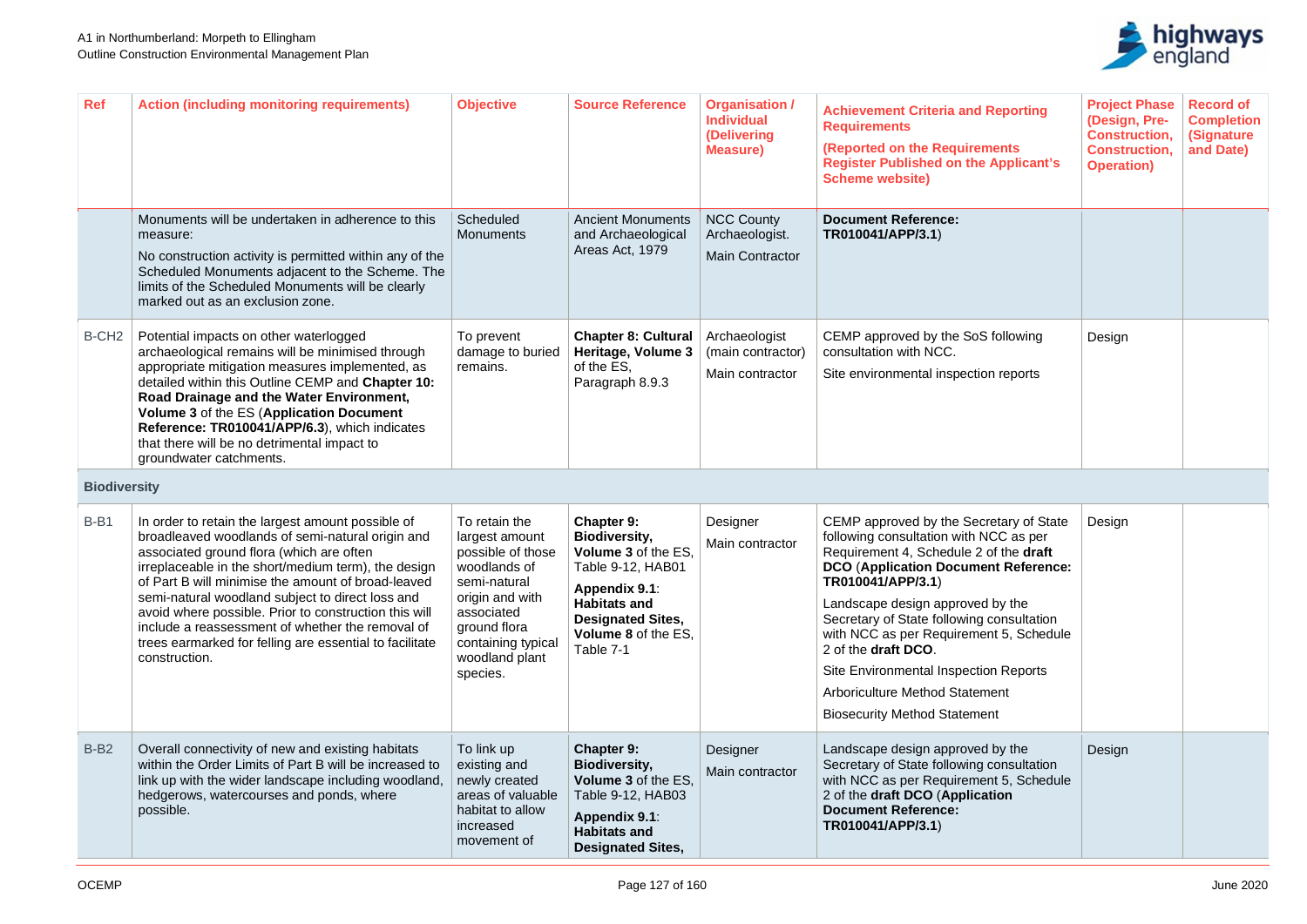

| <b>Ref</b> | <b>Action (including monitoring requirements)</b>                                                                                                                                                                                                                                                                                                                                                                                                                                                                                                                                                                                                                                                                                                                                                                          | <b>Objective</b>                                                                                                                                                                                                                                                                                                   | <b>Source Reference</b>                                                                                                                                                                                         | <b>Organisation /</b><br><b>Individual</b><br>(Delivering<br><b>Measure)</b>                                                                      | <b>Achievement Criteria and Reporting</b><br><b>Requirements</b><br><b>(Reported on the Requirements</b><br><b>Register Published on the Applicant's</b><br><b>Scheme website)</b>                                                                                                       | <b>Project Phase</b><br>(Design, Pre-<br><b>Construction,</b><br><b>Construction,</b><br><b>Operation</b> ) | <b>Record of</b><br><b>Completion</b><br>(Signature<br>and Date) |
|------------|----------------------------------------------------------------------------------------------------------------------------------------------------------------------------------------------------------------------------------------------------------------------------------------------------------------------------------------------------------------------------------------------------------------------------------------------------------------------------------------------------------------------------------------------------------------------------------------------------------------------------------------------------------------------------------------------------------------------------------------------------------------------------------------------------------------------------|--------------------------------------------------------------------------------------------------------------------------------------------------------------------------------------------------------------------------------------------------------------------------------------------------------------------|-----------------------------------------------------------------------------------------------------------------------------------------------------------------------------------------------------------------|---------------------------------------------------------------------------------------------------------------------------------------------------|------------------------------------------------------------------------------------------------------------------------------------------------------------------------------------------------------------------------------------------------------------------------------------------|-------------------------------------------------------------------------------------------------------------|------------------------------------------------------------------|
|            |                                                                                                                                                                                                                                                                                                                                                                                                                                                                                                                                                                                                                                                                                                                                                                                                                            | species between<br>habitat parcels.                                                                                                                                                                                                                                                                                | Volume 8 of the ES,<br>Table 7-1                                                                                                                                                                                |                                                                                                                                                   | As built drawings                                                                                                                                                                                                                                                                        |                                                                                                             |                                                                  |
| $B-B3$     | Where trees are removed to facilitate construction of<br>Part B, these will be replaced, to encourage safe<br>bird/barn owl/bat flight lines at height over the<br>carriageway above potential collision height with<br>traffic. Locations of prescribed planting design are<br>included within Figure 7.10: Landscape Mitigation<br><b>Plan, Volume 6 of the ES (Application Document</b><br>Reference: TR010041/APP/6.6) at all possible<br>considered locations bounding Part B, irrespective<br>of whether trees were originally present. Tree and<br>hedge planting has been designed to provide thick<br>screening planting using native, scrubby species<br>adjacent to the widened carriageway as detailed in<br>Figure 7.10: Landscape Mitigation Plan, Volume<br>6 of the ES. This will be as dense as possible. | To reduce<br>potential traffic<br>collisions and risk<br>of barn owl<br>mortality.<br>To prevent barn<br>owl foraging<br>adjacent to the<br>carriageway, and<br>if flying across<br>the carriageway,<br>flight lines will be<br>over traffic and<br>reduce the<br>likelihood of<br>mortality through<br>collision. | <b>Chapter 9:</b><br><b>Biodiversity,</b><br>Volume 3 of the ES,<br>Table 9-12, BO01<br>and BI03<br><b>Appendix 9.7: Barn</b><br><b>Owl Survey</b><br><b>Report, Volume 8</b><br>of the ES, Table 7-1           | Designer<br><b>Main Contractor</b><br><b>Bat Specialist</b><br><b>ECoW</b><br>ECoW (main<br>contractor)<br>Arboriculturalist<br>(main contractor) | Landscape design approved by the<br>Secretary of State following consultation<br>with NCC as per Requirement 5, Schedule<br>2 of the draft DCO (Application<br><b>Document Reference:</b><br>TR010041/APP/3.1)<br>Landscape Design Certificate<br><b>Arboricultural Method Statement</b> | Design                                                                                                      |                                                                  |
| $B-B4$     | As shown on Figure 7.10: Landscape Mitigation<br>Plan, Volume 6 of the ES (Application Document<br>Reference: TR010041/APP/6.6), landscape<br>planting associated with Part B will include native<br>species of local origin and include berry bearing<br>shrubs. This is in order to provide food resources for<br>thrushes and finches and cover for species such as<br>dunnock (SPI, BoCC amber list, UKBAP) and<br>compensate for the loss of hedgerows and scrub<br>habitat, where this is unavoidable to enable the<br>construction of Scheme.<br>Wherever possible new habitats will be designed as<br>connective corridors, linking to other habitat areas,<br>rather than in isolated parcels.                                                                                                                    | To provide<br>foraging<br>resources for<br>wintering birds.                                                                                                                                                                                                                                                        | <b>Chapter 9:</b><br><b>Biodiversity,</b><br>Volume 3 of the ES,<br>Table 9-12, BI04<br><b>Appendix 9.6:</b><br><b>Breeding and</b><br><b>Wintering Birds</b><br><b>Report, Volume 8</b><br>of the ES Table 7-1 | Designer<br>Main contractor                                                                                                                       | Landscape design approved by the<br>Secretary of State following consultation<br>with NCC as per Requirement 5, Schedule<br>2 of the draft DCO (Application<br><b>Document Reference:</b><br>TR010041/APP/3.1)<br>As built drawings                                                      | Design                                                                                                      |                                                                  |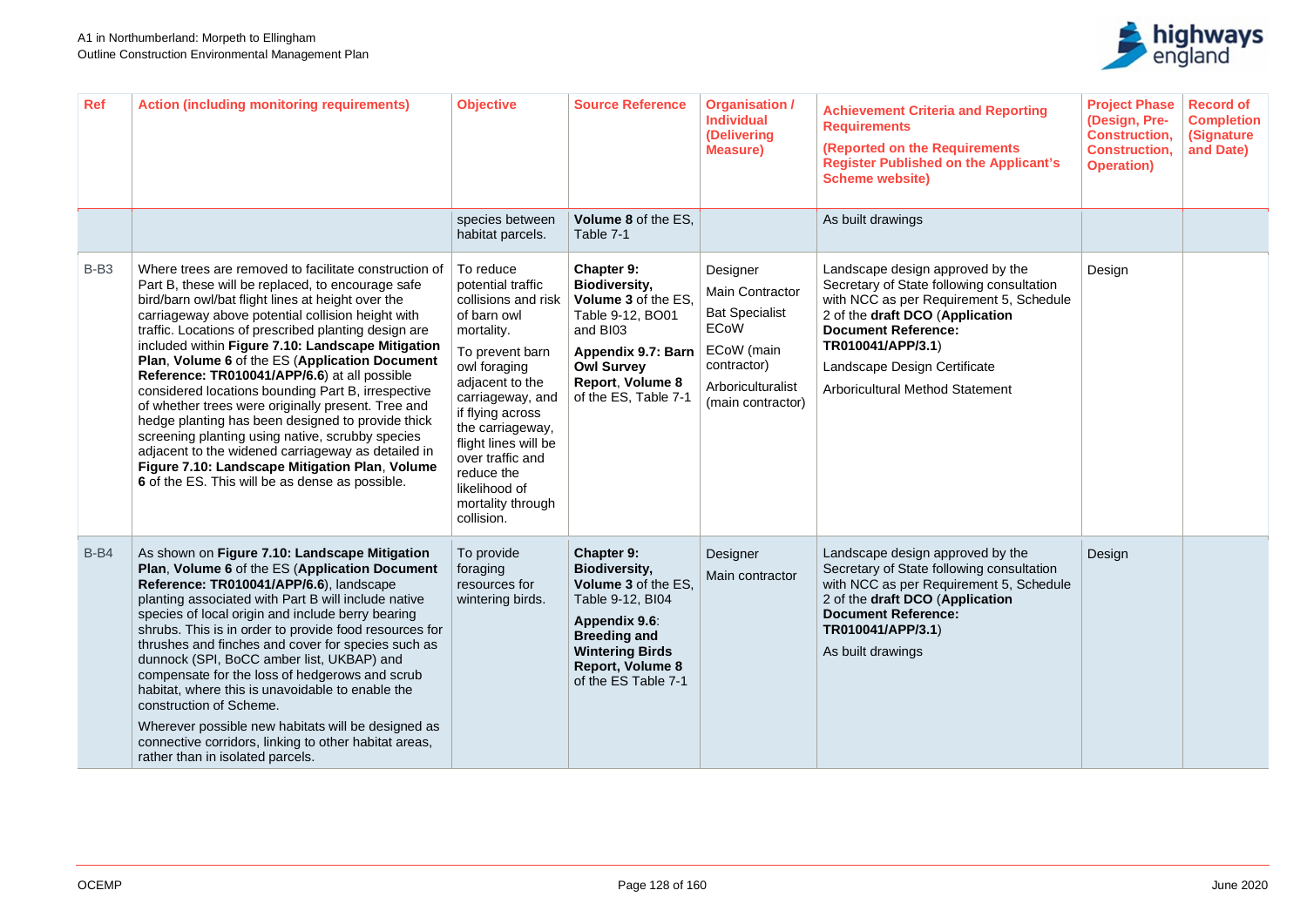

| <b>Ref</b>  | <b>Action (including monitoring requirements)</b>                                                                                                                                                                                                                                                                                                                                                                                                                                                                                                                                                                                                                                                                                                                                                                                                                                                             | <b>Objective</b>                                                                                                                          | <b>Source Reference</b>                                                                                                                                                                                                                                                                                                                      | <b>Organisation /</b><br><b>Individual</b><br><b>(Delivering</b><br><b>Measure)</b> | <b>Achievement Criteria and Reporting</b><br><b>Requirements</b><br><b>(Reported on the Requirements</b><br><b>Register Published on the Applicant's</b><br><b>Scheme website)</b> | <b>Project Phase</b><br>(Design, Pre-<br><b>Construction,</b><br><b>Construction,</b><br><b>Operation</b> ) | <b>Record of</b><br><b>Completion</b><br><b>(Signature</b><br>and Date) |
|-------------|---------------------------------------------------------------------------------------------------------------------------------------------------------------------------------------------------------------------------------------------------------------------------------------------------------------------------------------------------------------------------------------------------------------------------------------------------------------------------------------------------------------------------------------------------------------------------------------------------------------------------------------------------------------------------------------------------------------------------------------------------------------------------------------------------------------------------------------------------------------------------------------------------------------|-------------------------------------------------------------------------------------------------------------------------------------------|----------------------------------------------------------------------------------------------------------------------------------------------------------------------------------------------------------------------------------------------------------------------------------------------------------------------------------------------|-------------------------------------------------------------------------------------|------------------------------------------------------------------------------------------------------------------------------------------------------------------------------------|-------------------------------------------------------------------------------------------------------------|-------------------------------------------------------------------------|
| $B-B5$      | a. New culverts (i.e. Kittycarter Burn culvert (24.2))<br>and culvert structures which need to be replaced<br>following detailed surveys at the detailed design<br>phase will be designed and installed to modify the<br>current characteristics, to produce a variable flow<br>rate and reduce overall speed of water flow.<br><b>b.</b> Roughened beds (addition of rocks and<br>boulders), baffles and refuge areas (such as<br>masonry with cavities) will achieve this.<br>c. To minimise the impact to fish from disturbance<br>(including noise, light and vibration), works<br>outside of watercourses will be set back from the<br>watercourse by a minimum of 10 m, where<br>possible.<br>d. Riparian habitat temporarily lost will be reinstated<br>naturally within two years once construction has<br>been completed. The removal of riparian habitats<br>will be minimised as much as possible. | To facilitate the<br>movement of fish,<br>macroinvertebrat<br>es and other<br>aquatic species<br>through the<br>culverts.                 | <b>Chapter 9:</b><br><b>Biodiversity,</b><br>Volume 3 of the ES,<br>Table 9-12, AQ09,<br>AQ12<br>Appendix 9.10:<br><b>Aquatic Ecology</b><br><b>Assessment</b><br><b>Report, Volume 8</b><br>of the ES, Table 7-2<br><b>Appendix 10.2:</b><br><b>Water Framework</b><br><b>Directive</b><br>Assessment,<br>Volume 8 of the ES.<br>Table 10-1 | Main contractor                                                                     | As built drawings                                                                                                                                                                  | Design                                                                                                      |                                                                         |
| $B-6$       | A surface water drainage system will be installed<br>with a robust treatment system using filter drains,<br>grassed detention basins, swales and reed beds to<br>achieve sufficient sediment and pollutant removal.                                                                                                                                                                                                                                                                                                                                                                                                                                                                                                                                                                                                                                                                                           | Prevent pollution<br>of watercourse by<br>hydrocarbons<br>and sediments<br>from carriageway.                                              | <b>Chapter 9:</b><br><b>Biodiversity,</b><br>Volume 3 of the ES.<br>Table 9-12, AQ11<br><b>Appendix 9.10:</b><br><b>Aquatic Ecology</b><br><b>Assessment</b><br><b>Report, Volume 8</b><br>of the ES,<br>Paragraph 7.3.21                                                                                                                    | The Applicant                                                                       | As built drawings                                                                                                                                                                  | Design                                                                                                      |                                                                         |
|             | <b>Road Drainage and the Water Environment</b>                                                                                                                                                                                                                                                                                                                                                                                                                                                                                                                                                                                                                                                                                                                                                                                                                                                                |                                                                                                                                           |                                                                                                                                                                                                                                                                                                                                              |                                                                                     |                                                                                                                                                                                    |                                                                                                             |                                                                         |
| <b>B-W1</b> | With specific regards to the water environment, Part<br>B will comprise (from south to north) the following<br>watercourse crossing works (as shown on the<br><b>General Arrangement Plans (Application</b><br>Document Reference: TR10041/APP/2.4):<br>a. The extension of the existing culvert Denwick<br>Burn (19.1) at chainage 54080.                                                                                                                                                                                                                                                                                                                                                                                                                                                                                                                                                                    | To manage risk<br>to the water<br>environment<br>associated with<br>the design of<br>changes to/new<br>structures within<br>watercourses. | <b>Chapter 10: Road</b><br>Drainage and the<br><b>Water</b><br>Environment,<br><b>Volume 3 of the ES,</b><br>Paragraphs 10.9.18<br>and 10.9.19                                                                                                                                                                                               | Designer                                                                            | As built drawings                                                                                                                                                                  | Design                                                                                                      |                                                                         |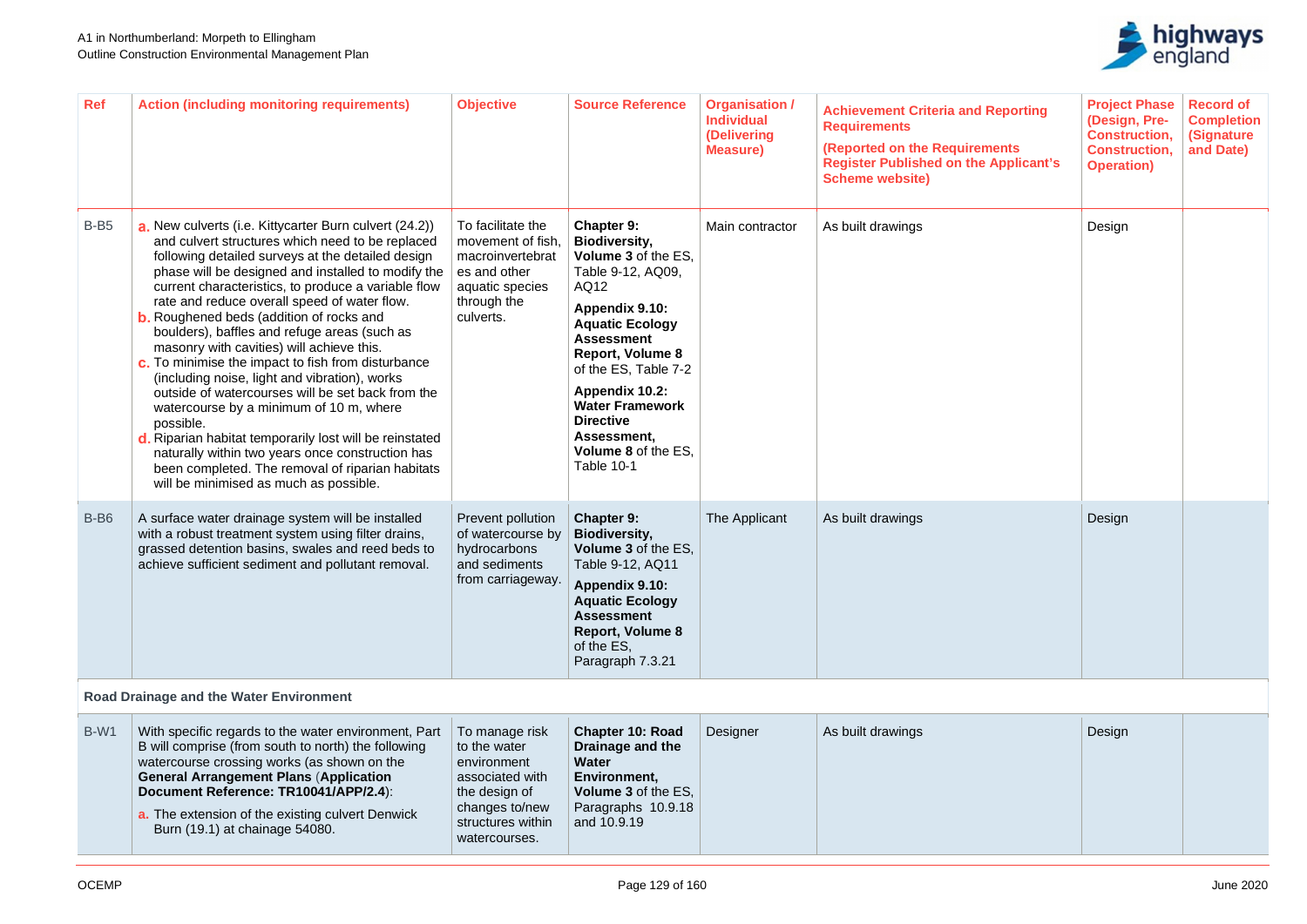

| <b>Ref</b> | <b>Action (including monitoring requirements)</b>                                                                                                                                                                                                                                                                                                                                                                                                                                                                                                                                                                                                                                                                                                                                                                                                                                                                                                                                                                                                                                                                                                                                                                                                                                                                                                                                                                                                                                                                                                                                                                                                                                                                                                                                                                                                                                                                                                                                                                                   | <b>Objective</b> | <b>Source Reference</b>                                                                                                                                    | <b>Organisation /</b><br><b>Individual</b><br>(Delivering<br><b>Measure)</b> | <b>Achievement Criteria and Reporting</b><br><b>Requirements</b><br><b>(Reported on the Requirements</b><br><b>Register Published on the Applicant's</b><br><b>Scheme website)</b> | <b>Project Phase</b><br>(Design, Pre-<br><b>Construction,</b><br><b>Construction,</b><br><b>Operation</b> ) | <b>Record of</b><br><b>Completion</b><br><b>(Signature</b><br>and Date) |
|------------|-------------------------------------------------------------------------------------------------------------------------------------------------------------------------------------------------------------------------------------------------------------------------------------------------------------------------------------------------------------------------------------------------------------------------------------------------------------------------------------------------------------------------------------------------------------------------------------------------------------------------------------------------------------------------------------------------------------------------------------------------------------------------------------------------------------------------------------------------------------------------------------------------------------------------------------------------------------------------------------------------------------------------------------------------------------------------------------------------------------------------------------------------------------------------------------------------------------------------------------------------------------------------------------------------------------------------------------------------------------------------------------------------------------------------------------------------------------------------------------------------------------------------------------------------------------------------------------------------------------------------------------------------------------------------------------------------------------------------------------------------------------------------------------------------------------------------------------------------------------------------------------------------------------------------------------------------------------------------------------------------------------------------------------|------------------|------------------------------------------------------------------------------------------------------------------------------------------------------------|------------------------------------------------------------------------------|------------------------------------------------------------------------------------------------------------------------------------------------------------------------------------|-------------------------------------------------------------------------------------------------------------|-------------------------------------------------------------------------|
|            | <b>b.</b> The extension of the existing culvert Denwick<br>Burn (21.1) at chainage 54600.<br>c. The replacement of the existing culvert at Heckley<br>Fence (22.1) at chainage 55300. The small<br>drainage ditch upstream of the culvert will be<br>realigned to discharge into the new culvert.<br>d. The extension of the existing culvert White House<br>Burn (23.1) at chainage 56920.<br>e. The extension of the existing culvert Kittycarter<br>Burn (24.2) at chainage 58600.<br>f. The removal of the existing culvert along the<br>southern tributary of Kittycarter Burn and the<br>construction of a new circular culvert underneath<br>the B6347 at chainage 58840.<br>g. The diversion and channel realignment of the<br>southern tributary of Kittycarter Burn to reduce<br>the length of culvert required.<br><b>h.</b> The extension of the existing Linkhall Culvert<br>(26.1) along the western tributary of Kittycarter<br>Burn at chainage 59275.<br>The extension of the existing culvert Shipperton<br>Burn (27.1) at chainage 60385.<br>The construction of a new circular culvert called<br>Rock Culvert (28.1) at chainage 58100 upstream<br>of the existing culvert along the unnamed tributary<br>of Embleton Burn.<br>All new and full replacements of existing culverts<br>(determined following detailed surveys during the<br>detailed design phase) offer an opportunity to<br>improve the performance of the culvert, for example,<br>by providing a natural bed. Some culverts were<br>identified to be clocked or submerged during the site<br>walkover and this will be addressed as part of the<br>works. This is relevant in particular to the southern<br>tributary of Kittycarter Burn. Baffles will be used to<br>retain the natural bed along the base of the culverts<br>and to create a natural low flow channel.<br>Vegetation at the upstream and downstream face of<br>the culverts will be reinstated as soon as practicable<br>post-construction. Once vegetation is established, |                  | <b>Appendix 10.2:</b><br><b>Water Framework</b><br><b>Directive</b><br>Assessment,<br><b>Volume 8 of the ES,</b><br>Paragraph 10.2.4,<br><b>Table 10-3</b> |                                                                              |                                                                                                                                                                                    |                                                                                                             |                                                                         |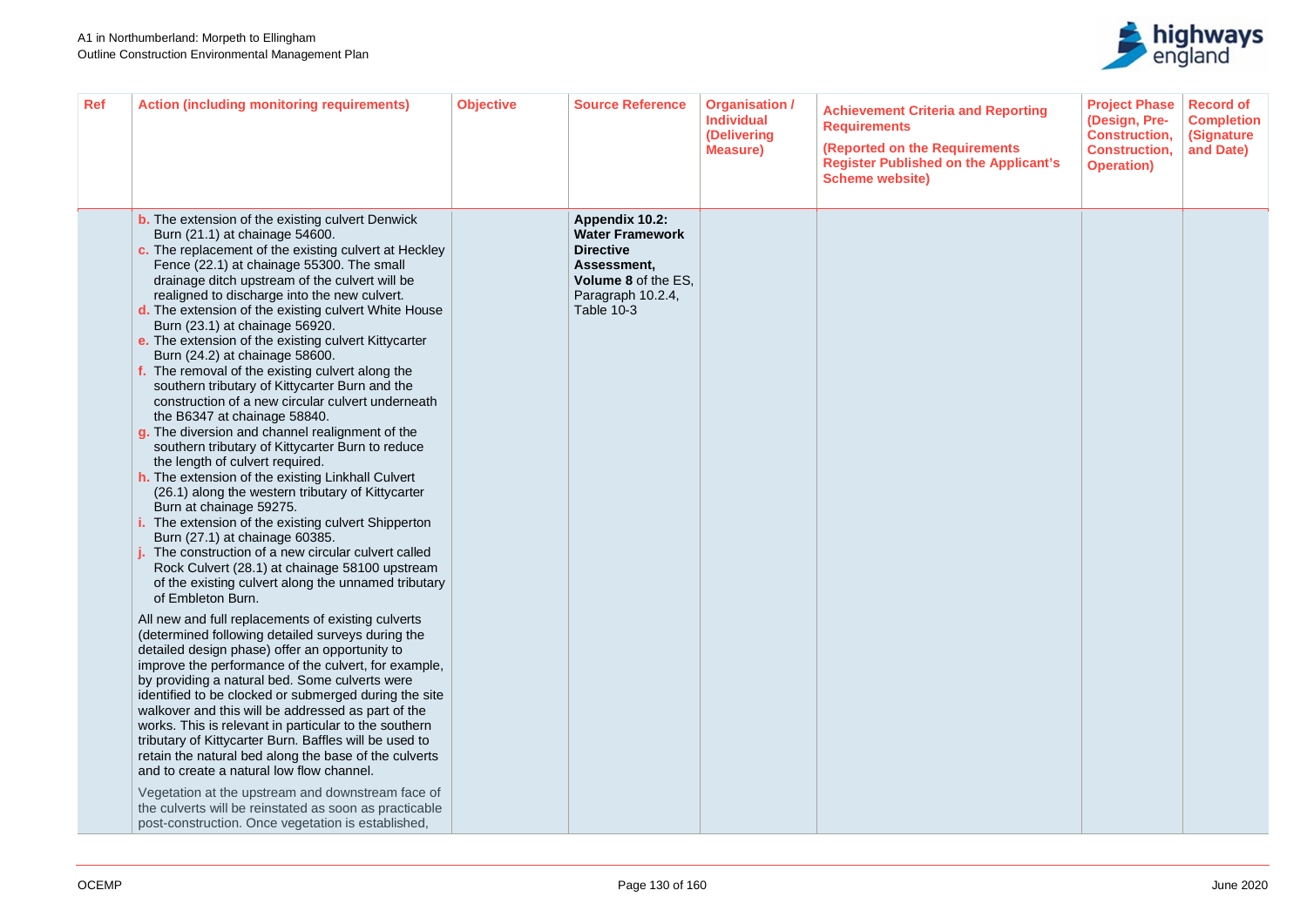

| <b>Ref</b>   | <b>Action (including monitoring requirements)</b>                                                                                                                                                                                                                                                                                                                                                                                                                                                                                                                                                                                                                                                                                                                                                          | <b>Objective</b>                                            | <b>Source Reference</b>                                                                                                 | <b>Organisation /</b><br><b>Individual</b><br><b>(Delivering</b><br><b>Measure)</b> | <b>Achievement Criteria and Reporting</b><br><b>Requirements</b><br><b>(Reported on the Requirements)</b><br><b>Register Published on the Applicant's</b><br><b>Scheme website)</b> | <b>Project Phase</b><br>(Design, Pre-<br><b>Construction,</b><br><b>Construction,</b><br><b>Operation</b> ) | <b>Record of</b><br><b>Completion</b><br><b>(Signature</b><br>and Date) |
|--------------|------------------------------------------------------------------------------------------------------------------------------------------------------------------------------------------------------------------------------------------------------------------------------------------------------------------------------------------------------------------------------------------------------------------------------------------------------------------------------------------------------------------------------------------------------------------------------------------------------------------------------------------------------------------------------------------------------------------------------------------------------------------------------------------------------------|-------------------------------------------------------------|-------------------------------------------------------------------------------------------------------------------------|-------------------------------------------------------------------------------------|-------------------------------------------------------------------------------------------------------------------------------------------------------------------------------------|-------------------------------------------------------------------------------------------------------------|-------------------------------------------------------------------------|
|              | fine sediment inputs will reduce to baseline<br>conditions, or near to baseline conditions.                                                                                                                                                                                                                                                                                                                                                                                                                                                                                                                                                                                                                                                                                                                |                                                             |                                                                                                                         |                                                                                     |                                                                                                                                                                                     |                                                                                                             |                                                                         |
|              | <b>Geology and Soils</b>                                                                                                                                                                                                                                                                                                                                                                                                                                                                                                                                                                                                                                                                                                                                                                                   |                                                             |                                                                                                                         |                                                                                     |                                                                                                                                                                                     |                                                                                                             |                                                                         |
| <b>B-GS1</b> | Part B has been designed to minimise the amount of<br>land take within agricultural areas. This has included<br>using online widening, keeping areas of land take for<br>mitigation purposes close to the new carriageway<br>and by undertaking discussions with landowners to<br>highlight preferences with regard to land take areas.<br>Where BMV soils are to be lost through permanent<br>land take, they are generally associated with<br>extending the existing carriageway. No areas of<br>landscape planting mitigation are proposed over<br>BMV soils where land is to be acquired for Part B on<br>a temporary basis.                                                                                                                                                                           | To prevent loss of<br>BMV soils.                            | <b>Chapter 11:</b><br><b>Geology and Soils,</b><br>Volume 3 of the ES,<br>Paragraph 11.9.6                              | Main contractor<br>Environmental<br>Consultant<br>(designer)                        | Landscape design discharged as required<br>by the DCO                                                                                                                               | Design                                                                                                      |                                                                         |
|              | <b>Population and Human Health</b>                                                                                                                                                                                                                                                                                                                                                                                                                                                                                                                                                                                                                                                                                                                                                                         |                                                             |                                                                                                                         |                                                                                     |                                                                                                                                                                                     |                                                                                                             |                                                                         |
| B-PH1        | In order to reduce community severance and effects<br>on WCH, the Part B design will include:<br>a. A footway to facilitate safe pedestrian access<br>across Charlton Mires Junction will be provided.<br>The footway will link the diverted Footpath<br>129/004, to the east of Part B, extend across the<br>A1 and along the improved B6341, to the west of<br>Part B, to approximately Rock Lodge.<br><b>b.</b> A footway to facilitate safe pedestrian access<br>across the proposed Heckley Fence<br>Accommodation Overbridge will be provided. The<br>footway will link the diverted Footpath 110/004, to<br>the east of Part B, across the A1 to PRoW<br>129/023.<br>c. Heckley Fence Accommodation Overbridge will<br>be designed to provide safe access for walkers,<br>cyclist and horse riders. | To reduce<br>community<br>severance and<br>effects on WCHs. | <b>Chapter 12:</b><br><b>Population and</b><br>Human Health,<br>Volume 3 of the ES,<br>Paragraph 12.9.6<br>and 12.10.11 | Designer                                                                            | As built drawings<br><b>PRoW Management Plan</b>                                                                                                                                    | Design                                                                                                      |                                                                         |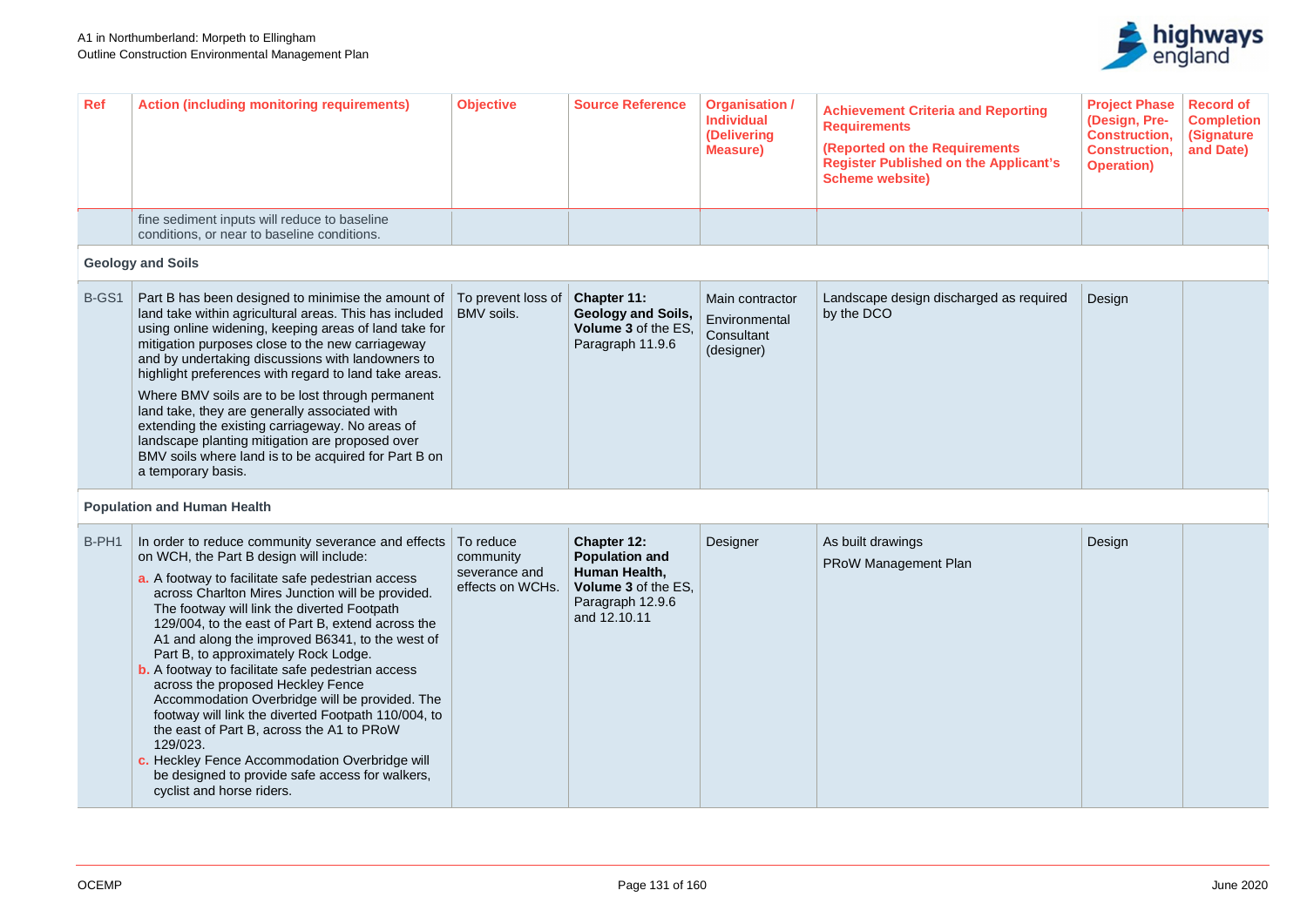

| <b>Ref</b>        | <b>Action (including monitoring requirements)</b>                                                                                                                                                                                                                                                                                                                                                                                                                                                                                                                                                                                                                                                                                                                                                                                                                                                                                                                                                        | <b>Objective</b>                                                                                                                                                                           | <b>Source Reference</b>                                                                                 | <b>Organisation /</b><br><b>Individual</b><br>(Delivering<br><b>Measure)</b> | <b>Achievement Criteria and Reporting</b><br><b>Requirements</b><br><b>(Reported on the Requirements)</b><br><b>Register Published on the Applicant's</b><br><b>Scheme website)</b>                                  | <b>Project Phase</b><br>(Design, Pre-<br><b>Construction,</b><br><b>Construction,</b><br><b>Operation</b> ) | <b>Record of</b><br><b>Completion</b><br>(Signature<br>and Date) |
|-------------------|----------------------------------------------------------------------------------------------------------------------------------------------------------------------------------------------------------------------------------------------------------------------------------------------------------------------------------------------------------------------------------------------------------------------------------------------------------------------------------------------------------------------------------------------------------------------------------------------------------------------------------------------------------------------------------------------------------------------------------------------------------------------------------------------------------------------------------------------------------------------------------------------------------------------------------------------------------------------------------------------------------|--------------------------------------------------------------------------------------------------------------------------------------------------------------------------------------------|---------------------------------------------------------------------------------------------------------|------------------------------------------------------------------------------|----------------------------------------------------------------------------------------------------------------------------------------------------------------------------------------------------------------------|-------------------------------------------------------------------------------------------------------------|------------------------------------------------------------------|
| B-PH <sub>2</sub> | Three existing bus stops on the A1 will be removed<br>as part of Part B. To replace these bus stops, two<br>new bus stops are proposed along the B6341 to the<br>west of the A1. One of these new bus stops will be<br>located alongside the southbound lane and the other<br>alongside the northbound lane. No new bus stops<br>are proposed along the route of the A1 for safety<br>purposes. The location of the proposed bus stops<br>and parking lay-bys are shown on the General<br><b>Arrangement Plans (Application Document</b><br>Reference: TR010041/APP/2.4).                                                                                                                                                                                                                                                                                                                                                                                                                                | To improve safety<br>of public transport<br>users.                                                                                                                                         | <b>Chapter 12:</b><br><b>Population and</b><br>Human Health,<br>Volume 3 of the ES,<br>Paragraph 12.9.7 | Designer                                                                     | <b>General Arrangement Plans</b>                                                                                                                                                                                     |                                                                                                             |                                                                  |
| B-PH <sub>3</sub> | The proposed Heckley Fence Accommodation<br>Overbridge has been located to ensure that access<br>is maintained to land farmed by Broxfield Farm.                                                                                                                                                                                                                                                                                                                                                                                                                                                                                                                                                                                                                                                                                                                                                                                                                                                         | To reduce impact<br>on physical<br>assets and land<br>use                                                                                                                                  | <b>Chapter 12:</b><br><b>Population and</b><br>Human Health,<br>Volume 3 of the ES,<br>Paragraph 12.9.9 | Designer                                                                     | As built drawings                                                                                                                                                                                                    |                                                                                                             |                                                                  |
|                   | <b>Material Resources</b>                                                                                                                                                                                                                                                                                                                                                                                                                                                                                                                                                                                                                                                                                                                                                                                                                                                                                                                                                                                |                                                                                                                                                                                            |                                                                                                         |                                                                              |                                                                                                                                                                                                                      |                                                                                                             |                                                                  |
| <b>B-M1</b>       | Part B will design for off-site construction by<br>maximising the use of pre-fabricated structures and<br>components, encouraging a process of assembly<br>rather than construction.<br>a. The construction method for the new Charlton<br>Mires Junction will comprise an integral single<br>span bridge with pre-stressed precast concrete<br>beams, along with precast parapets. The precast<br>units will be constructed in a controlled<br>environment off-site, minimising risk to the<br>environment, before transport to Site. The use of<br>prefabricated elements will reduce waste<br>production on site.<br><b>b.</b> The new Heckley Fence Accommodation<br>Overbridge will also comprise an integral single<br>span bridge with a pre-stressed precast concrete<br>beam deck, which will be constructed in a<br>controlled environment off site, along with precast<br>parapets.<br>c. Precast elements of the new culvert structures<br>will also be constructed off site, reducing waste | To avoid and<br>mitigate adverse<br>impacts from<br>material<br>resources<br>consumption, and<br>the generation<br>and disposal of<br>waste by<br>designing for off-<br>site construction. | <b>Chapter 13:</b><br><b>Material</b><br>Resources,<br><b>Volume 3 of the ES,</b><br>Paragraph 13.9.2   | Designer                                                                     | CEMP approved by the Secretary of State<br>following consultation with NCC as per<br>Requirement 4, Schedule 2 of the draft<br><b>DCO (Application Document Reference:</b><br>TR010041/APP/3.1)<br>As built drawings | Design                                                                                                      |                                                                  |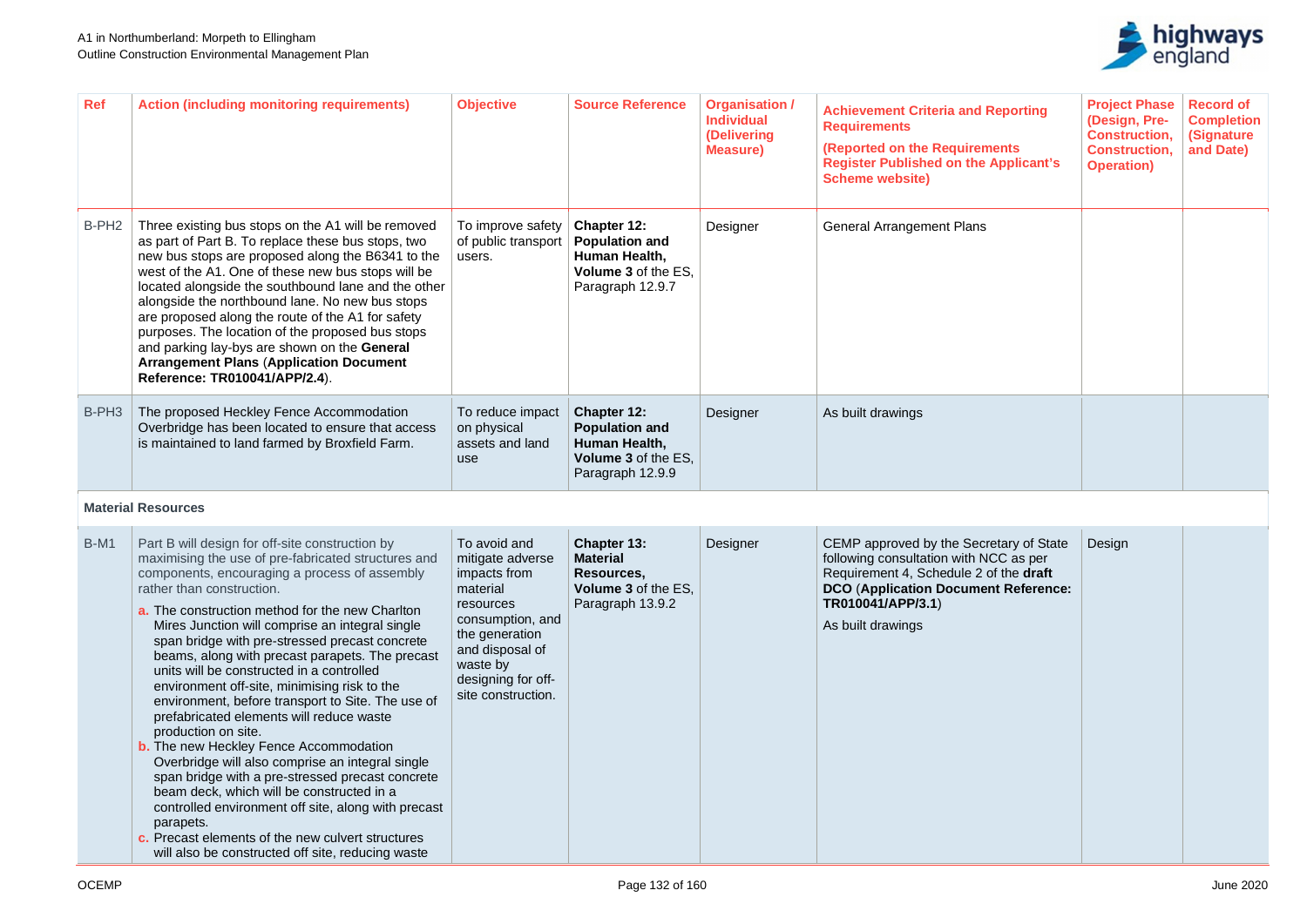

| <b>Ref</b>        | <b>Action (including monitoring requirements)</b>                                                                                                                                                                                                                                                                                                                                                                                                                                                                                                                                                                                                                                                                                                                                                      | <b>Objective</b>                                               | <b>Source Reference</b>                                                            | <b>Organisation /</b><br><b>Individual</b><br><b>(Delivering</b><br><b>Measure)</b> | <b>Achievement Criteria and Reporting</b><br><b>Requirements</b><br><b>(Reported on the Requirements</b><br><b>Register Published on the Applicant's</b><br><b>Scheme website)</b>                                                                                  | <b>Project Phase</b><br>(Design, Pre-<br><b>Construction,</b><br><b>Construction,</b><br><b>Operation</b> ) | <b>Record of</b><br><b>Completion</b><br><b>(Signature</b><br>and Date) |
|-------------------|--------------------------------------------------------------------------------------------------------------------------------------------------------------------------------------------------------------------------------------------------------------------------------------------------------------------------------------------------------------------------------------------------------------------------------------------------------------------------------------------------------------------------------------------------------------------------------------------------------------------------------------------------------------------------------------------------------------------------------------------------------------------------------------------------------|----------------------------------------------------------------|------------------------------------------------------------------------------------|-------------------------------------------------------------------------------------|---------------------------------------------------------------------------------------------------------------------------------------------------------------------------------------------------------------------------------------------------------------------|-------------------------------------------------------------------------------------------------------------|-------------------------------------------------------------------------|
|                   | production on site. For example, the replacement<br>of Rock Culvert will comprise installation of<br>precast concrete pipes, wing walls and headwalls<br>constructed off-site and delivered to Site in<br>sections. There will be no requirement for in-situ<br>foundations.<br>d. In addition, a new culvert system will be installed<br>north of Heckley Fence comprising precast<br>concrete pipes constructed off-site.<br>e. Extensions to existing culverts located at White<br>House Burn, Linkhall and Shipperton Burn<br>Culverts will each comprise precast reinforced<br>concrete box units constructed off-site.<br>f. For extensions to Kittycarter Burn and Denwick<br>Burn Culverts, the new extension structures will<br>each comprise precast concrete pipes<br>constructed off-site. |                                                                |                                                                                    |                                                                                     |                                                                                                                                                                                                                                                                     |                                                                                                             |                                                                         |
|                   | <b>Climate Change</b>                                                                                                                                                                                                                                                                                                                                                                                                                                                                                                                                                                                                                                                                                                                                                                                  |                                                                |                                                                                    |                                                                                     |                                                                                                                                                                                                                                                                     |                                                                                                             |                                                                         |
| B-CC1             | Proposed hedgerows will be supported by linear<br>belts of woodland block planting, to enable<br>successful plant establishment and reduce the loss<br>of vegetation. For further information on the planting,<br>refer to the Chapter 7: Landscape and Visual,<br>Volume 3 of the ES (Application Document<br>Reference: TR010041/APP/6.3).                                                                                                                                                                                                                                                                                                                                                                                                                                                           | To reduce the<br>Scheme's<br>vulnerability to<br>drought       | <b>Chapter 14:</b><br><b>Climate, Volume 3</b><br>of the ES, Table 14-<br>16       | Designer                                                                            | Landscape design approved by the<br>Secretary of State following consultation<br>with the NCC as per Requirement 5,<br>Schedule 2 of the draft DCO (Application<br><b>Document Reference:</b><br>TR010041/APP/3.1)<br>Detailed design drawings<br>As built drawings | Design                                                                                                      |                                                                         |
|                   | <b>PRE-CONSTRUCTION/CONSTRUCTION MEASURES</b>                                                                                                                                                                                                                                                                                                                                                                                                                                                                                                                                                                                                                                                                                                                                                          |                                                                |                                                                                    |                                                                                     |                                                                                                                                                                                                                                                                     |                                                                                                             |                                                                         |
|                   | <b>Cultural Heritage</b>                                                                                                                                                                                                                                                                                                                                                                                                                                                                                                                                                                                                                                                                                                                                                                               |                                                                |                                                                                    |                                                                                     |                                                                                                                                                                                                                                                                     |                                                                                                             |                                                                         |
| B-CH <sub>3</sub> | The non-designated milepost North of Shipperton<br>Bridge (HER 16878), which will be removed as a<br>result of Part B, will be subject to a Level 1 Survey in<br>accordance with Historic England's 2016 guide,<br>titled 'Understanding Historic Buildings. A Guide to<br>Good Recording Practice' (Ref. 8) prior to the start<br>of construction to create a permanent record of its                                                                                                                                                                                                                                                                                                                                                                                                                 | To prevent<br>damage to non-<br>designated<br>heritage assets. | <b>Chapter 8: Cultural</b><br>Heritage, Volume 3<br>of the ES,<br>Paragraph 8.9.10 | Archaeologist<br>(main contractor)                                                  | Written Scheme of Investigation approved<br>by the Secretary of State following<br>consultation with NCC as per Requirement<br>9. Schedule 2 of the draft DCO<br>(Application Document Reference:<br>TR010041/APP/3.1)                                              | Construction                                                                                                |                                                                         |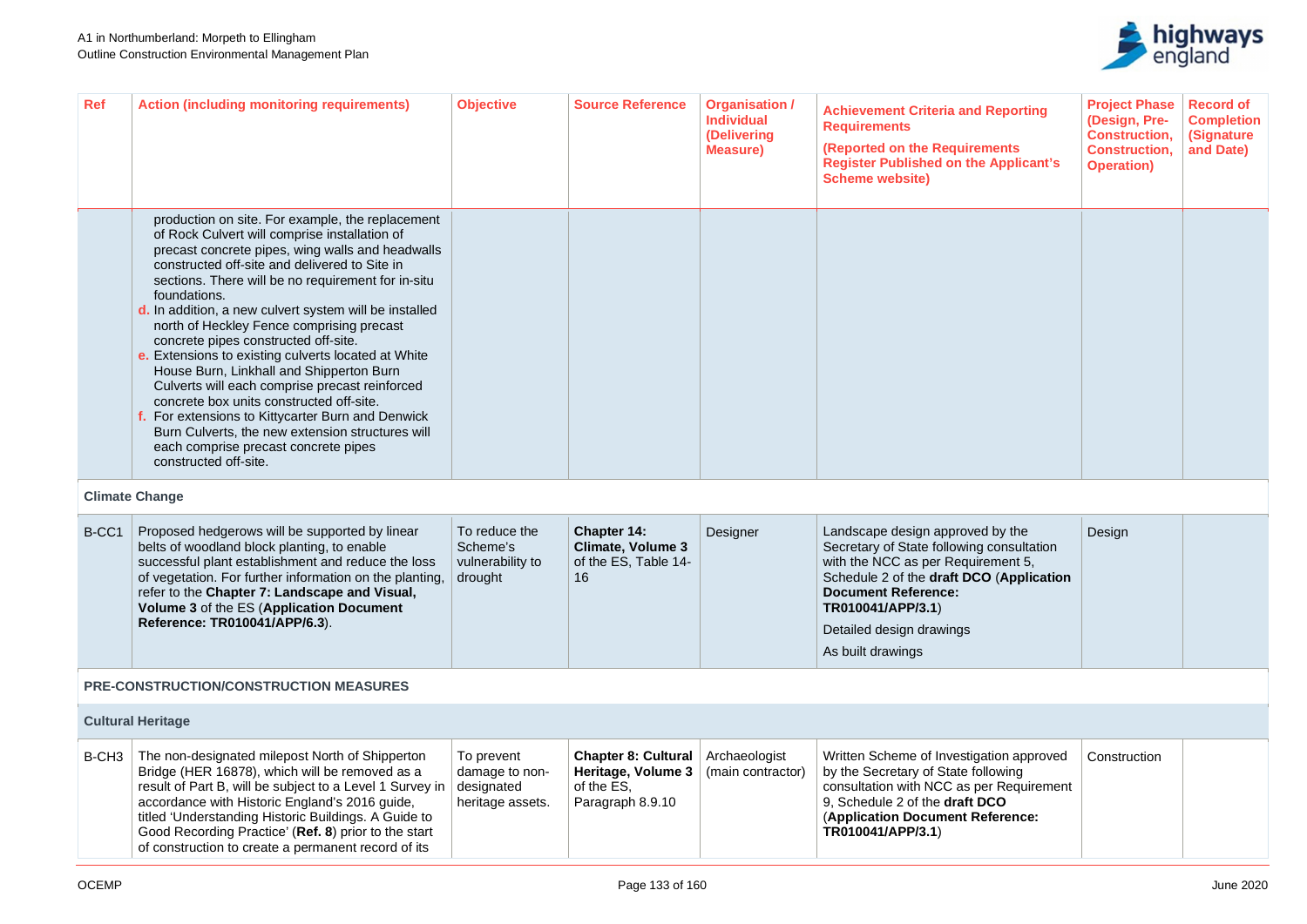

| <b>Ref</b>          | <b>Action (including monitoring requirements)</b>                                                                                                                                                                                                                                                                                                                                                                                                                                                                                                                                                                                                                                                                                                                                                                                                                                                     | <b>Objective</b>                                    | <b>Source Reference</b>                                                                                                                                                                     | <b>Organisation /</b><br><b>Individual</b><br>(Delivering<br><b>Measure)</b> | <b>Achievement Criteria and Reporting</b><br><b>Requirements</b><br><b>(Reported on the Requirements)</b><br><b>Register Published on the Applicant's</b><br><b>Scheme website)</b>                                                                                                                                                                           | <b>Project Phase</b><br>(Design, Pre-<br><b>Construction,</b><br><b>Construction.</b><br><b>Operation</b> ) | <b>Record of</b><br><b>Completion</b><br><b>(Signature</b><br>and Date) |
|---------------------|-------------------------------------------------------------------------------------------------------------------------------------------------------------------------------------------------------------------------------------------------------------------------------------------------------------------------------------------------------------------------------------------------------------------------------------------------------------------------------------------------------------------------------------------------------------------------------------------------------------------------------------------------------------------------------------------------------------------------------------------------------------------------------------------------------------------------------------------------------------------------------------------------------|-----------------------------------------------------|---------------------------------------------------------------------------------------------------------------------------------------------------------------------------------------------|------------------------------------------------------------------------------|---------------------------------------------------------------------------------------------------------------------------------------------------------------------------------------------------------------------------------------------------------------------------------------------------------------------------------------------------------------|-------------------------------------------------------------------------------------------------------------|-------------------------------------------------------------------------|
|                     | existing setting. This will be followed by the careful<br>removal of the asset and its safe storage during<br>construction. On completion of construction, the<br>milestone will be reinstated as close as possible to<br>its original location to maintain its relationship with<br>the route. This is presented in Appendix 8.6: Draft<br>WSI for Historic Building Recording, Volume 8 of<br>the ES (Application Document Reference:<br>TR010041/APP/6.8).                                                                                                                                                                                                                                                                                                                                                                                                                                         |                                                     |                                                                                                                                                                                             |                                                                              | CEMP approved by the Secretary of State<br>following consultation with NCC as per<br>Requirement 4, Schedule 2 of the draft<br>DCO.                                                                                                                                                                                                                           |                                                                                                             |                                                                         |
| B-CH4               | A programme of historic building recording will be<br>undertaken post development consent and prior to<br>the demolition of Charlton Mires (WSP002) to<br>ensure it is preserved by record. This will be<br>undertaken as a 'Level 3 Survey' in accordance with<br>Historic England's 2016 guide, titled 'Understanding<br>Historic Buildings. A Guide to Good Recording<br>Practice' (Ref. 8). This will compromise an analytical<br>record which will aim to assess and document the<br>building's origins, development and use (including<br>any associated structures within the farm complex).<br>This is presented in Appendix 8.6: Draft WSI for<br>Historic Building Recording, Volume 8 of the ES<br><b>(Application Document Reference</b><br>TR010041/APP/6.8). Any mitigation will be devised<br>in consultation with NCC and the Milestone Society<br>and set out in a method statement. | To preserve by<br>record listed<br>heritage assets. | <b>Chapter 8: Cultural</b><br>Heritage, Volume 3<br>of the ES,<br>Paragraph 8.9.11                                                                                                          | Archaeologist<br>(main contractor)                                           | Written Scheme of Investigation approved<br>by the Secretary of State following<br>consultation with NCC as per Requirement<br>9, Schedule 2 of the draft DCO<br>(Application Document Reference:<br>TR010041/APP/3.1)<br>CEMP approved by the Secretary of State<br>following consultation with NCC as per<br>Requirement 4, Schedule 2 of the draft<br>DCO. | Construction                                                                                                |                                                                         |
| <b>Biodiversity</b> |                                                                                                                                                                                                                                                                                                                                                                                                                                                                                                                                                                                                                                                                                                                                                                                                                                                                                                       |                                                     |                                                                                                                                                                                             |                                                                              |                                                                                                                                                                                                                                                                                                                                                               |                                                                                                             |                                                                         |
| $B-B7$              | A pre-commencement inspection by the ECoW will<br>be undertaken within woodland prior to any tree<br>felling to confirm the absence of dreys between<br>February to September. Where deemed necessary,<br>felling will be supervised by the ECoW.<br>Tree felling within WB9, or any other woodland<br>subsequently identified with dreys, will be completed<br>outside of the red squirrel breeding season<br>recognised as between February to September<br>inclusive. Where this cannot be achieved, all works                                                                                                                                                                                                                                                                                                                                                                                     | To protect red<br>squirrel.                         | <b>Chapter 9:</b><br><b>Biodiversity,</b><br>Volume 3 of the ES.<br>Table 9-12, EC06<br>and RS03<br><b>Appendix 9.4: Red</b><br><b>Squirrel Report,</b><br>Volume 8 of the ES.<br>Table 7-1 | Main contractor<br>ECoW (main<br>contractor)                                 | CEMP approved by the Secretary of State<br>following consultation with NCC as per<br>Requirement 4, Schedule 2 of the draft<br><b>DCO (Application Document Reference:</b><br>TR010041/APP/3.1)<br><b>ECoW Weekly Log</b>                                                                                                                                     | Pre-<br>construction /<br>construction                                                                      |                                                                         |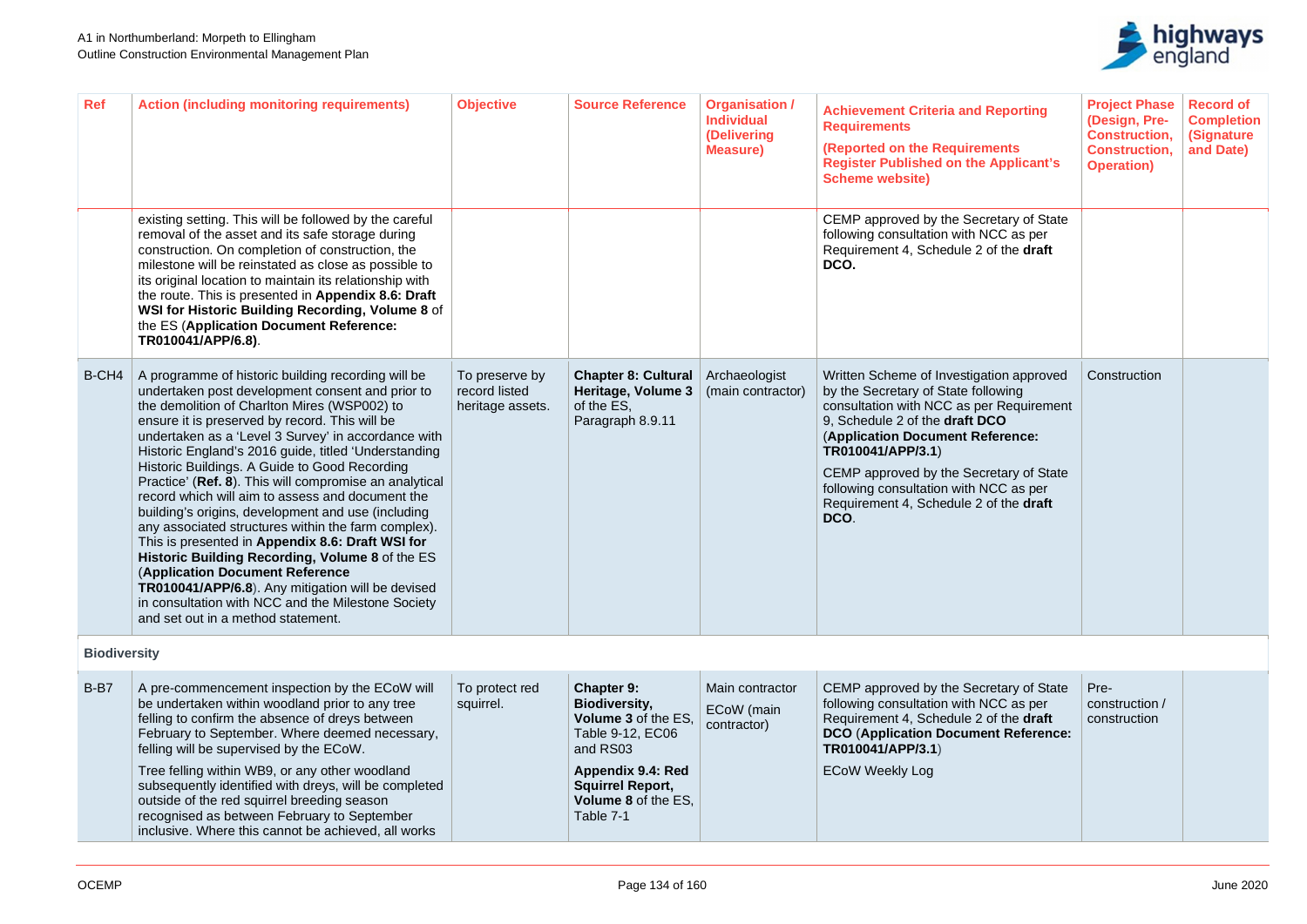

| <b>Ref</b>   | <b>Action (including monitoring requirements)</b>                                                                                                                                                                                                                                                                                                                                                                                                                                                                            | <b>Objective</b>                        | <b>Source Reference</b>                                                                                                                                                                                                                                                                                  | <b>Organisation /</b><br><b>Individual</b><br>(Delivering<br><b>Measure)</b> | <b>Achievement Criteria and Reporting</b><br><b>Requirements</b><br><b>(Reported on the Requirements)</b><br><b>Register Published on the Applicant's</b><br><b>Scheme website)</b>                                               | <b>Project Phase</b><br>(Design, Pre-<br><b>Construction,</b><br><b>Construction,</b><br><b>Operation</b> ) | <b>Record of</b><br><b>Completion</b><br><b>(Signature</b><br>and Date) |
|--------------|------------------------------------------------------------------------------------------------------------------------------------------------------------------------------------------------------------------------------------------------------------------------------------------------------------------------------------------------------------------------------------------------------------------------------------------------------------------------------------------------------------------------------|-----------------------------------------|----------------------------------------------------------------------------------------------------------------------------------------------------------------------------------------------------------------------------------------------------------------------------------------------------------|------------------------------------------------------------------------------|-----------------------------------------------------------------------------------------------------------------------------------------------------------------------------------------------------------------------------------|-------------------------------------------------------------------------------------------------------------|-------------------------------------------------------------------------|
|              | will be discussed with, and overseen by, the ECoW<br>prior to commencement.                                                                                                                                                                                                                                                                                                                                                                                                                                                  |                                         |                                                                                                                                                                                                                                                                                                          |                                                                              |                                                                                                                                                                                                                                   |                                                                                                             |                                                                         |
| B-B8         | A Species Protection Plan (SPP) for badgers and<br>red squirrels will be produced with NE during<br>detailed design.<br>The SPP will form the basis of a 'toolbox talk' to be<br>given to contractors to increase awareness of<br>potential badger and red squirrel presence, detail<br>typical activity, field signs and setts for badgers and<br>feeding signs and drey presence within woodlands.<br>The SPP will detail the methodology for managing<br>any badgers, red squirrels or dreys encountered<br>during works. | To protect<br>badgers and<br>squirrels. | <b>Chapter 9:</b><br><b>Biodiversity,</b><br>Volume 3 of the ES,<br>Table 9-12, B01 and<br><b>RS01</b><br><b>Appendix 9.2:</b><br><b>Badger Report</b><br>(Confidential),<br>Volume 8 of the ES.<br>Table 7-1<br><b>Appendix 9.4: Red</b><br><b>Squirrel Report,</b><br>Volume 8 of the ES.<br>Table 7-1 | Main contractor<br>ECoW (main<br>contractor)                                 | CEMP approved by the Secretary of State<br>following consultation with NCC as per<br>Requirement 4, Schedule 2 of the draft<br><b>DCO (Application Document Reference:</b><br>TR010041/APP/3.1)<br><b>Badger Method Statement</b> | Pre-<br>construction                                                                                        |                                                                         |
| <b>B-B9</b>  | A pre-works inspection will be undertaken by the<br>ECoW in all areas of woodland within 50 m from the<br>works/compound boundary, in search of evidence of<br>squirrel activity/presence, prior to any works taking<br>place in any woodland habitat.                                                                                                                                                                                                                                                                       | To protect red<br>squirrel.             | <b>Chapter 9:</b><br><b>Biodiversity,</b><br>Volume 3 of the ES,<br>Table 9-12, RS02<br>Appendix 9.4: Red<br><b>Squirrel Report,</b><br>Volume 8 of the ES,<br>Table 7-1                                                                                                                                 | Main                                                                         | <b>EPS Method Statement</b><br><b>ECoW Weekly Log</b>                                                                                                                                                                             | Pre-<br>construction                                                                                        |                                                                         |
| <b>B-B10</b> | Vegetation/earth removal will, where possible, be<br>undertaken outside the badger breeding season<br>recognised as December to April.                                                                                                                                                                                                                                                                                                                                                                                       | To protect<br>breeding<br>badgers.      | <b>Chapter 9:</b><br><b>Biodiversity,</b><br>Volume 3 of the ES,<br>Table 9-12, B03<br><b>Appendix 9.2:</b><br><b>Badger Report</b><br>(Confidential),<br>Volume 8 of the ES.<br>Table 7-1                                                                                                               | Main contractor<br>ECoW (main<br>contractor)                                 | <b>Badger Method Statement</b><br><b>ECoW Weekly Log</b><br><b>Construction Constraints Plan</b>                                                                                                                                  | Pre-<br>construction                                                                                        |                                                                         |
| <b>B-B11</b> | Construction works will be undertaken taking into<br>account sensitive ecological seasons (e.g. breeding,                                                                                                                                                                                                                                                                                                                                                                                                                    | To protect bats<br>during               | <b>Chapter 9:</b><br><b>Biodiversity,</b>                                                                                                                                                                                                                                                                | Main contractor                                                              | CEMP approved by the Secretary of State<br>following consultation with NCC as per                                                                                                                                                 | Construction                                                                                                |                                                                         |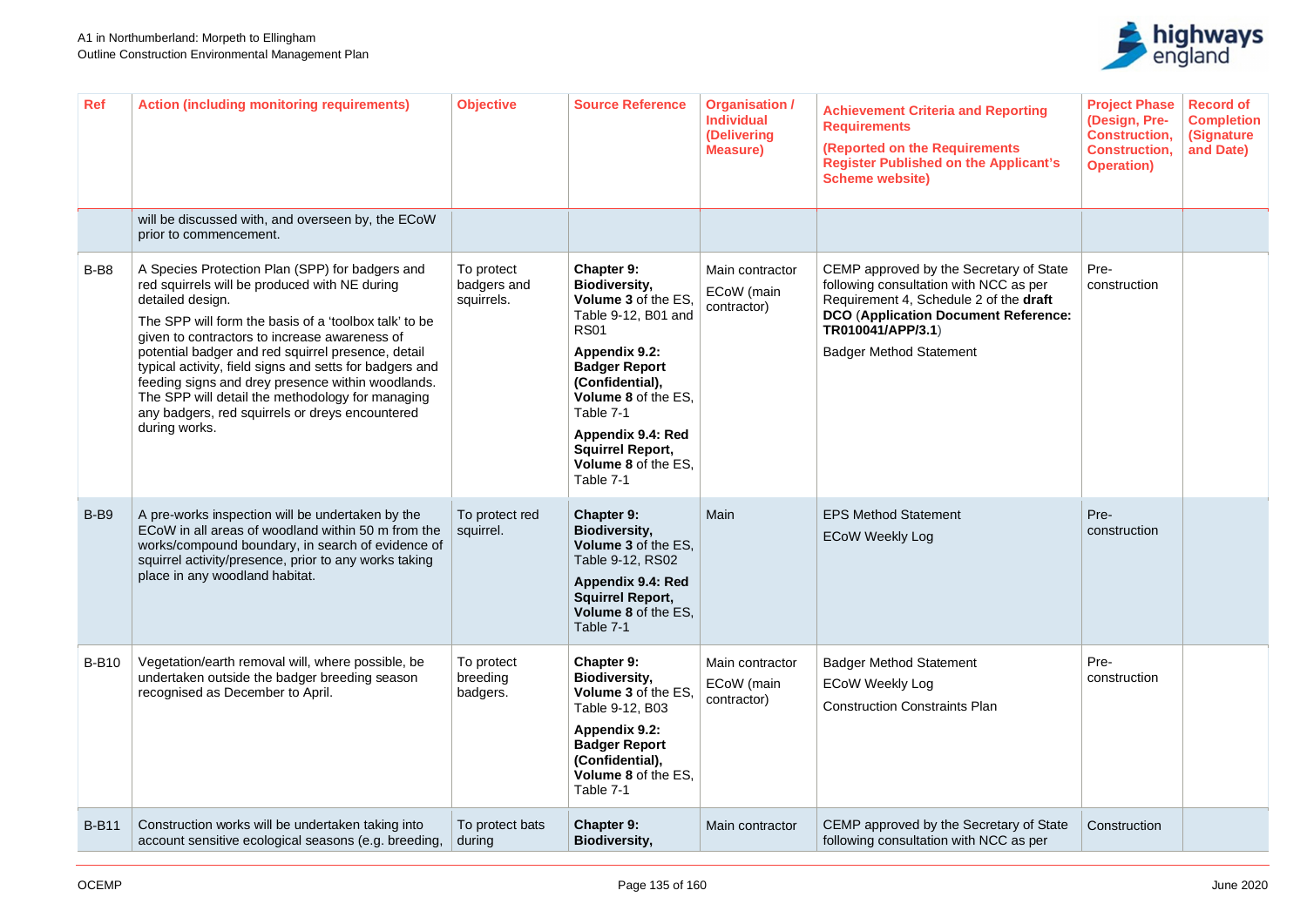

| <b>Ref</b>   | <b>Action (including monitoring requirements)</b>                                                                                                                                                                                                                                                                                                                                                                                                                                                                                                                                                                                                                         | <b>Objective</b>                                                                                                                                                                                 | <b>Source Reference</b>                                                                                                                                              | <b>Organisation /</b><br><b>Individual</b><br><b>(Delivering</b><br><b>Measure)</b>  | <b>Achievement Criteria and Reporting</b><br><b>Requirements</b><br><b>(Reported on the Requirements)</b><br><b>Register Published on the Applicant's</b><br><b>Scheme website)</b>                                                                                                                                                                                                                                                                                                                                                    | <b>Project Phase</b><br>(Design, Pre-<br><b>Construction,</b><br><b>Construction,</b><br><b>Operation</b> ) | <b>Record of</b><br><b>Completion</b><br>(Signature<br>and Date) |
|--------------|---------------------------------------------------------------------------------------------------------------------------------------------------------------------------------------------------------------------------------------------------------------------------------------------------------------------------------------------------------------------------------------------------------------------------------------------------------------------------------------------------------------------------------------------------------------------------------------------------------------------------------------------------------------------------|--------------------------------------------------------------------------------------------------------------------------------------------------------------------------------------------------|----------------------------------------------------------------------------------------------------------------------------------------------------------------------|--------------------------------------------------------------------------------------|----------------------------------------------------------------------------------------------------------------------------------------------------------------------------------------------------------------------------------------------------------------------------------------------------------------------------------------------------------------------------------------------------------------------------------------------------------------------------------------------------------------------------------------|-------------------------------------------------------------------------------------------------------------|------------------------------------------------------------------|
|              | hibernation or migration seasons) and the potential<br>impact that the type of construction work could have<br>on bats within that season.<br>The key sensitive periods for bats are between May-<br>August (inclusive) when bats form maternity roosts;<br>and between November-February (sometimes<br>extending into October and March dependent on<br>weather conditions) when bats occupy hibernation<br>roosts.                                                                                                                                                                                                                                                      | construction<br>works.                                                                                                                                                                           | Volume 3 of the ES,<br>Table 9-12, BAT02<br><b>Appendix 9.5: Bat</b><br><b>Report, Volume 8</b><br>of the ES, Table 7-1                                              | ECoW (main<br>contractor)                                                            | Requirement 4, Schedule 2 of the draft<br><b>DCO (Application Document Reference:</b><br>TR010041/APP/3.1)<br>Precautionary working method statement<br><b>Site Environmental Inspection Reports</b><br>Signed toolbox talks records                                                                                                                                                                                                                                                                                                   |                                                                                                             |                                                                  |
| <b>B-B12</b> | A Species Protection Plan (SPP) will be produced in<br>consultation with NE during detailed design. Where<br>appropriate, the SPP will include monitoring regimes<br>during construction. The SPP will cover mitigation<br>and compensation for known roosts to be affected<br>by the Scheme which will require licensing, citing<br>any necessary licences obtained and the conditions<br>associated with such licensing.                                                                                                                                                                                                                                                | To comply with<br>conservation<br>legislation and to<br>protect bats.                                                                                                                            | <b>Chapter 9:</b><br><b>Biodiversity,</b><br>Volume 3 of the ES,<br>Table 9-12, BAT03<br><b>Appendix 9.5: Bat</b><br><b>Report, Volume 8</b><br>of the ES, Table 7-1 | Main contractor<br>ECoW (main<br>contractor)                                         | CEMP approved by the Secretary of State<br>following consultation with NCC as per<br>Requirement 4, Schedule 2 of the draft<br><b>DCO (Application Document Reference:</b><br>TR010041/APP/3.1)<br><b>ECoW Weekly Log</b><br><b>Construction Constraints Plan</b>                                                                                                                                                                                                                                                                      | Pre-<br>construction                                                                                        |                                                                  |
| <b>B-B13</b> | In order to protect the bats, which roost in the boxes<br>which are being translocated as part of the Scheme,<br>the following mitigation measures will be<br>implemented:<br>a. Any bats present within roosts will be translocated<br>to bat boxes erected to mitigate the loss of the<br>roost and proportionate to the type of roost to be<br>lost (refer to <b>B-B16</b> of this Outline CEMP).<br><b>b.</b> Location of bat box placement will be under<br>direction and guidance of a bat licensed ecologist.<br>Thereafter, the roost and any features with roost<br>potential within a 10 m circumference of the roost,<br>will be filled/blocked appropriately. | To protect bats<br>which roost in the<br>boxes which are<br>being<br>translocated as<br>part of the<br>Scheme.<br>To comply with<br>conservation<br>legislation and<br>protect roosting<br>bats. | <b>Chapter 9:</b><br><b>Biodiversity,</b><br>Volume 3 of the ES,<br>Table 9-12, BAT06<br><b>Appendix 9.5: Bat</b><br><b>Report, Volume 8</b><br>of the ES, Table 7-1 | Main contractor<br><b>Bat Specialist</b><br><b>ECoW</b><br>ECoW (main<br>contractor) | CEMP approved by the Secretary of State<br>following consultation with NCC as per<br>Requirement 4, Schedule 2 of the draft<br><b>DCO (Application Document Reference:</b><br>TR010041/APP/3.1)<br>Precautionary working method statement<br><b>Site Environmental Inspection Reports</b><br>Evidence of bat boxes and bat features<br>including records from the contractor,<br>photos and Site Environmental Inspection<br>Reports<br><b>ECoW Weekly Log</b><br>Signed toolbox talks records<br><b>Construction Constraints Plan</b> | Pre-<br>construction /<br>construction                                                                      |                                                                  |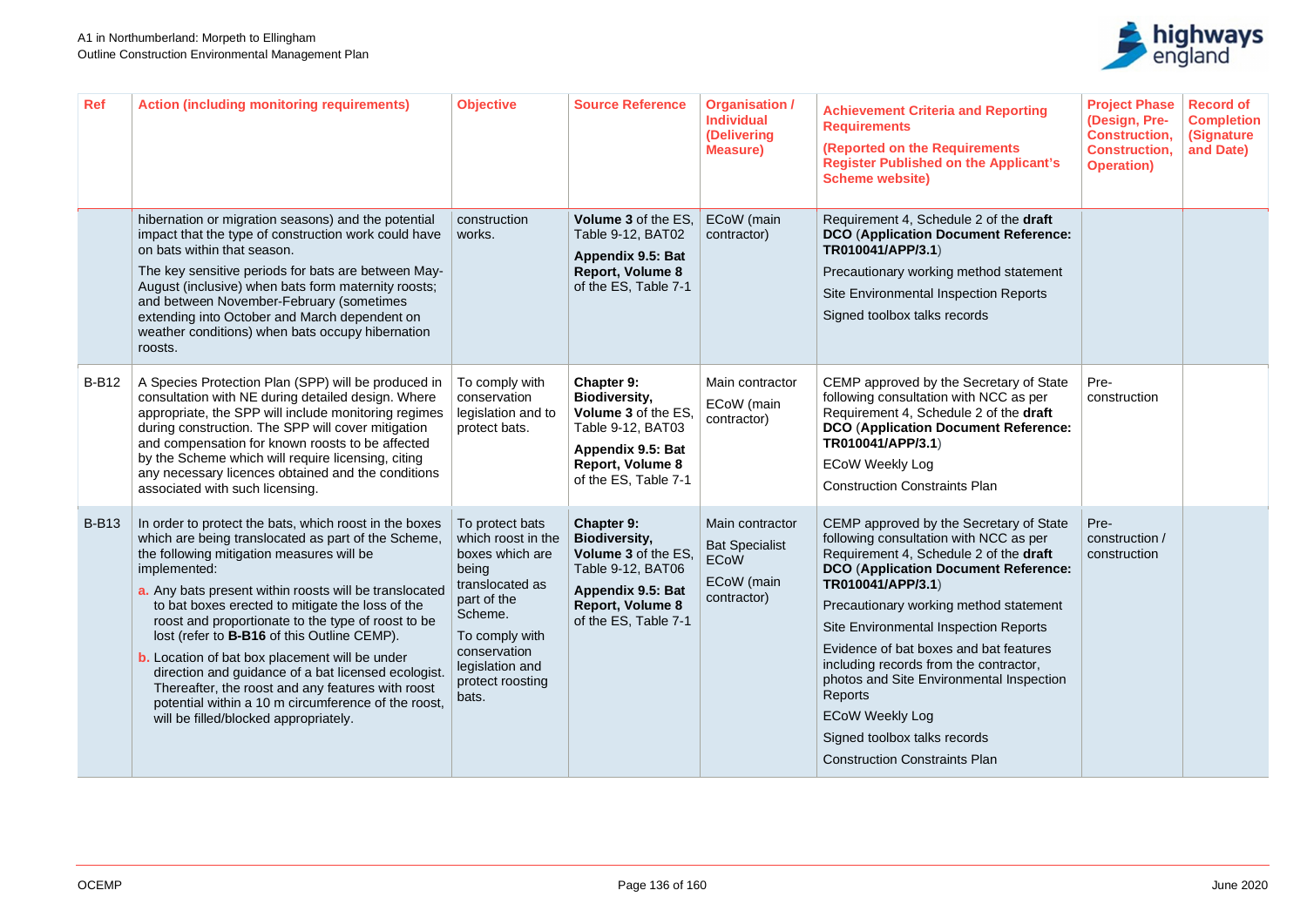

| <b>Ref</b>   | <b>Action (including monitoring requirements)</b>                                                                                                                                                                                                                                                                                                                                                                                                                                                                                                                                                                                                                                                                                                                                                                                                                                                                                                                                                                                                                                                                                                                                                                                                                             | <b>Objective</b>                                                                                                                                                                                     | <b>Source Reference</b>                                                                                                                                              | <b>Organisation /</b><br><b>Individual</b><br>(Delivering<br><b>Measure)</b>         | <b>Achievement Criteria and Reporting</b><br><b>Requirements</b><br><b>(Reported on the Requirements)</b><br><b>Register Published on the Applicant's</b><br><b>Scheme website)</b>                                                                                                                                                                                                                                                                                                                                                     | <b>Project Phase</b><br>(Design, Pre-<br><b>Construction,</b><br><b>Construction.</b><br><b>Operation</b> ) | <b>Record of</b><br><b>Completion</b><br>(Signature<br>and Date) |
|--------------|-------------------------------------------------------------------------------------------------------------------------------------------------------------------------------------------------------------------------------------------------------------------------------------------------------------------------------------------------------------------------------------------------------------------------------------------------------------------------------------------------------------------------------------------------------------------------------------------------------------------------------------------------------------------------------------------------------------------------------------------------------------------------------------------------------------------------------------------------------------------------------------------------------------------------------------------------------------------------------------------------------------------------------------------------------------------------------------------------------------------------------------------------------------------------------------------------------------------------------------------------------------------------------|------------------------------------------------------------------------------------------------------------------------------------------------------------------------------------------------------|----------------------------------------------------------------------------------------------------------------------------------------------------------------------|--------------------------------------------------------------------------------------|-----------------------------------------------------------------------------------------------------------------------------------------------------------------------------------------------------------------------------------------------------------------------------------------------------------------------------------------------------------------------------------------------------------------------------------------------------------------------------------------------------------------------------------------|-------------------------------------------------------------------------------------------------------------|------------------------------------------------------------------|
| <b>B-B14</b> | Where possible, trees will be retained and<br>pruned/modified so as not to pose a health and<br>safety concern for the new road layout. Pruning of<br>any retained trees should reduce limbs and retain<br>parts of the tree which can be utilised for wildlife.<br>Suitable features for roosting bats can then be<br>created. This will be carried out under the guidance<br>of a bat licensed ecologist.                                                                                                                                                                                                                                                                                                                                                                                                                                                                                                                                                                                                                                                                                                                                                                                                                                                                   | To enhance bat<br>roosting habitat<br>and ensure future<br>viability of<br>roosting bats and<br>nesting birds in<br>the area.                                                                        | <b>Chapter 9:</b><br><b>Biodiversity,</b><br>Volume 3 of the ES,<br>Table 9-12, BAT07<br><b>Appendix 9.5: Bat</b><br><b>Report, Volume 8</b><br>of the ES, Table 7-1 | Main contractor<br><b>Bat Specialist</b><br><b>ECoW</b><br>ECoW (main<br>contractor) | CEMP approved by the Secretary of State<br>following consultation with NCC as per<br>Requirement 4, Schedule 2 of the draft<br><b>DCO (Application Document Reference:</b><br>TR010041/APP/3.1)<br><b>ECoW Weekly Log</b><br><b>Construction Constraints Plan</b>                                                                                                                                                                                                                                                                       | Pre-<br>construction /<br>construction                                                                      |                                                                  |
| <b>B-B15</b> | In order to protect bats whose habitat is being lost<br>as a result of the Scheme, the following measures<br>will be implemented:<br>a. European Protected Species licences will be<br>obtained for all bat roosts to be lost or disturbed<br>during the construction of Part B.<br><b>b.</b> Any bat roosts to be lost will be mitigated through<br>the erection of bat boxes (or other suitable<br>roosting features), to be erected prior to the loss<br>of any roost. The requirement for replacement<br>roosts will be determined following pre-<br>construction surveys (refer to B-B18).<br>c. Where roosts have already been identified during<br>baseline surveys, locations for compensatory bat<br>boxes have been identified and are presented<br>within the Figure 7.10: Landscape Mitigation<br>Plan, Volume 6 of the ES (Application<br>Document Reference: TR010041/APP/6.6).<br>However, their ultimate placement within those<br>predefined areas will be completed under<br>guidance of a Suitably Qualified Ecologist/ECoW.<br>The specification of mitigation bat box will be<br>proportionate to that of the roost to be lost and<br>selected by the suitably qualified ecologist/ECoW,<br>with two suitable bat boxes provided for each<br>roost lost. | To protect bats<br>whose habitat is<br>being lost as part<br>of the Scheme.<br>To comply with<br>conservation<br>legislation and<br>protect roosting<br>bats.<br>To replace bat<br>roosting habitat. | <b>Chapter 9:</b><br><b>Biodiversity,</b><br>Volume 3 of the ES,<br>Table 9-12, BAT08<br><b>Appendix 9.5: Bat</b><br><b>Report, Volume 8</b><br>of the ES, Table 7-1 | Main contractor<br><b>Bat Specialist</b><br><b>ECoW</b><br>ECoW (main<br>contractor) | CEMP approved by the Secretary of State<br>following consultation with NCC as per<br>Requirement 4, Schedule 2 of the draft<br><b>DCO (Application Document Reference:</b><br>TR010041/APP/3.1)<br>Precautionary working method statement<br><b>Site Environmental Inspection Reports</b><br>Signed toolbox talks records<br>Evidence of bat boxes and bat features<br>including records from the contractor,<br>photos, and Site Environmental Inspection<br>Reports<br><b>ECoW Weekly Log</b><br><b>Construction Constraints Plan</b> | Pre-<br>construction /<br>construction                                                                      |                                                                  |
| <b>B-B16</b> | The woodland to the northern end of the of the<br>Order Limits of Part B (Central OS Grid Ref: NU<br>17110 21927) will be lost to facilitate Scheme<br>construction. This woodland has 12 recorded bat<br>roosts within it including roosts of Regional                                                                                                                                                                                                                                                                                                                                                                                                                                                                                                                                                                                                                                                                                                                                                                                                                                                                                                                                                                                                                       | To comply with<br>conservation<br>legislation and<br>protect roosting<br>bats.                                                                                                                       | <b>Chapter 9:</b><br><b>Biodiversity,</b><br>Volume 3 of the ES,<br>Table 9-12, BAT09                                                                                | Main contractor<br><b>Bat Specialist</b><br><b>ECoW</b>                              | CEMP approved by the Secretary of State<br>following consultation with NCC as per<br>Requirement 4, Schedule 2 of the draft                                                                                                                                                                                                                                                                                                                                                                                                             | Pre-<br>construction /<br>construction                                                                      |                                                                  |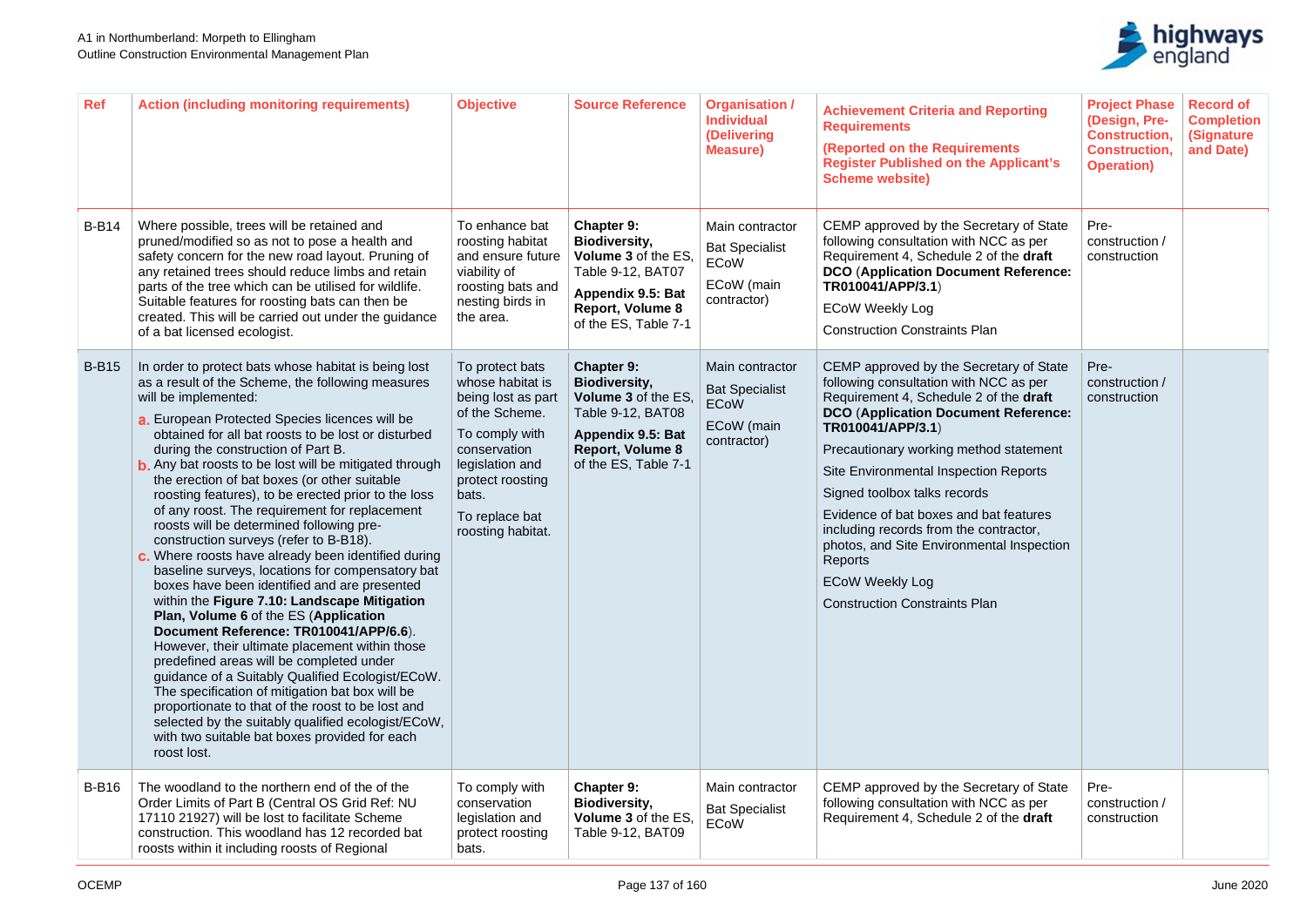

| <b>Ref</b>   | <b>Action (including monitoring requirements)</b>                                                                                                                                                                                                                                                                                                                                                                                                                                                                                                                                                                                                                                                                                                                                                                                                                                                                                                                                                                                                                                                                                                                                                                                                                                                                                           | <b>Objective</b>                                                                                         | <b>Source Reference</b>                                                                                                                                                         | <b>Organisation /</b><br><b>Individual</b><br>(Delivering<br><b>Measure)</b>         | <b>Achievement Criteria and Reporting</b><br><b>Requirements</b><br><b>(Reported on the Requirements</b><br><b>Register Published on the Applicant's</b><br><b>Scheme website)</b>                                                                                                                                                                                                                                                                                                                                                                                                                             | <b>Project Phase</b><br>(Design, Pre-<br><b>Construction,</b><br><b>Construction,</b><br><b>Operation</b> ) | <b>Record of</b><br><b>Completion</b><br><b>(Signature</b><br>and Date) |
|--------------|---------------------------------------------------------------------------------------------------------------------------------------------------------------------------------------------------------------------------------------------------------------------------------------------------------------------------------------------------------------------------------------------------------------------------------------------------------------------------------------------------------------------------------------------------------------------------------------------------------------------------------------------------------------------------------------------------------------------------------------------------------------------------------------------------------------------------------------------------------------------------------------------------------------------------------------------------------------------------------------------------------------------------------------------------------------------------------------------------------------------------------------------------------------------------------------------------------------------------------------------------------------------------------------------------------------------------------------------|----------------------------------------------------------------------------------------------------------|---------------------------------------------------------------------------------------------------------------------------------------------------------------------------------|--------------------------------------------------------------------------------------|----------------------------------------------------------------------------------------------------------------------------------------------------------------------------------------------------------------------------------------------------------------------------------------------------------------------------------------------------------------------------------------------------------------------------------------------------------------------------------------------------------------------------------------------------------------------------------------------------------------|-------------------------------------------------------------------------------------------------------------|-------------------------------------------------------------------------|
|              | importance. All 12 bat roosts are within bat boxes<br>which will be translocated to an adjacent woodland<br>(Central OS Grid Ref: NU 17216 21929) by an<br>experienced bat licenced ecologist and under a NE<br>licence. Further details can be found in the<br><b>Consents and Agreements Position Statement</b><br>(Application Document Reference:<br>TR010041/APP/3.3).<br>In addition to boxes being translocated, the area<br>next to the A1 where trees are to be replanted,<br>adjacent to where the woodland is being lost (near<br>central OS Grid Ref: NU 17111 21977), 12 rocket<br>style bat boxes on poles (Nestbox, Eco Rocket Bat<br>Box with 6 m Pole) will be installed in amongst the<br>newly planted woodland.<br>A further 12 bat boxes will be installed within the<br>existing adjacent woodland that extends eastwards<br>from the Order Limits of Part B. As the area<br>supports a significant number of bat roosts, this<br>increased effort of mitigation and compensation will<br>help to ensure when boxes are translocated, ample<br>roosting opportunities are present for bats within the<br>area.<br>Areas have been identified for these bat boxes and<br>are presented within the Figure 7.10: Landscape<br>Mitigation Plan, Volume 6 of the ES (Application<br>Document Reference: TR010041/APP/6.6). | To enhance bat<br>roosting habitat<br>and ensure future<br>viability of<br>roosting bats in<br>the area. | <b>Appendix 9.5: Bat</b><br><b>Report, Volume 8</b><br>of the ES, Table 7-1                                                                                                     | ECoW (main<br>contractor)                                                            | <b>DCO (Application Document Reference:</b><br>TR010041/APP/3.1)<br>Landscape design approved by the<br>Secretary of State following consultation<br>with NCC as per Requirement 5, Schedule<br>2 of the draft DCO<br>Precautionary working method statement<br><b>Site Environmental Inspection Reports</b><br>Signed toolbox talks records<br>Evidence of bat boxes and bat features<br>including records from the contractor,<br>photos, and Site Environmental Inspection<br>Reports<br><b>ECoW Weekly Log</b><br><b>Construction Constraints Plan</b><br><b>EPS Method Statement</b><br><b>Bat Report</b> |                                                                                                             |                                                                         |
| <b>B-B17</b> | To further increase suitable roosting locations for<br>bats and to compensate for loss of roosting<br>opportunities within trees which will be felled to<br>facilitate Part B, a minimum of five rocket style bat<br>boxes <sup>3</sup> (Nestbox, Eco Rocket Bat Box, two as cavity<br>option, three as crevice, with 6 m Pole) will be<br>erected between the noctule maternity roost and a<br>known foraging location at Heckley Fence, as shown<br>within Figure 7.10: Landscape Mitigation Plan,<br>Volume 6 of the ES (Application Document                                                                                                                                                                                                                                                                                                                                                                                                                                                                                                                                                                                                                                                                                                                                                                                            | To enhance bat<br>roosting habitat<br>and ensure future<br>viability of<br>roosting bats in<br>the area. | <b>Chapter 9:</b><br><b>Biodiversity,</b><br>Volume 3 of the ES,<br>Table 9-12, BAT10<br>& BAT11<br><b>Appendix 9.5: Bat</b><br><b>Report, Volume 8</b><br>of the ES, Table 7-1 | Main contractor<br><b>Bat Specialist</b><br><b>ECoW</b><br>ECoW (main<br>contractor) | CEMP approved by the Secretary of State<br>following consultation with NCC as per<br>Requirement 4, Schedule 2 of the draft<br><b>DCO (Application Document Reference:</b><br>TR010041/APP/3.1)<br>Precautionary working method statement<br>Signed toolbox talks records<br>Evidence of bat boxes and bat features<br>including records from the contractor,                                                                                                                                                                                                                                                  | Pre-<br>construction /<br>construction                                                                      |                                                                         |

<sup>3</sup> https://www.nestbox.co.uk/products/eco-rocket-bat-box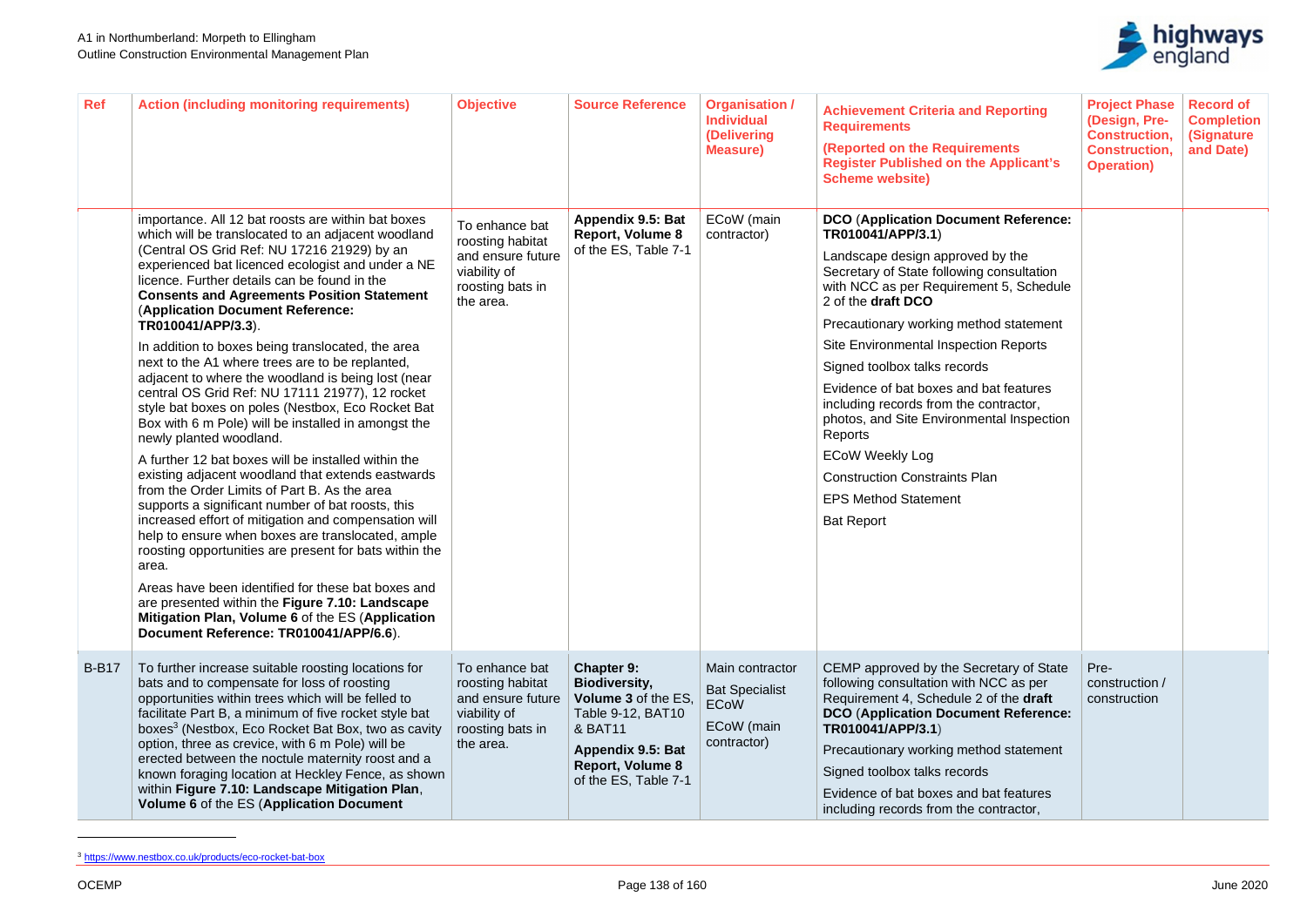

| <b>Ref</b> | <b>Action (including monitoring requirements)</b>                                                                                                                                                                                                                                                                                                                                                                                                                                                                                                                                                                                                                                                                                                                                                                                                                                                                                                                                                                                                                                                                                                                                                                                                                                                                                                                                                                                                                                                                                                                                                                                                                                                                                                                                                                                                                                                                                                                                                                                                  | <b>Objective</b> | <b>Source Reference</b> | <b>Organisation /</b><br><b>Individual</b><br>(Delivering<br><b>Measure)</b> | <b>Achievement Criteria and Reporting</b><br><b>Requirements</b><br><b>(Reported on the Requirements</b><br><b>Register Published on the Applicant's</b><br><b>Scheme website)</b> | <b>Project Phase</b><br>(Design, Pre-<br><b>Construction,</b><br><b>Construction,</b><br><b>Operation</b> ) | <b>Record of</b><br><b>Completion</b><br><b>(Signature</b><br>and Date) |
|------------|----------------------------------------------------------------------------------------------------------------------------------------------------------------------------------------------------------------------------------------------------------------------------------------------------------------------------------------------------------------------------------------------------------------------------------------------------------------------------------------------------------------------------------------------------------------------------------------------------------------------------------------------------------------------------------------------------------------------------------------------------------------------------------------------------------------------------------------------------------------------------------------------------------------------------------------------------------------------------------------------------------------------------------------------------------------------------------------------------------------------------------------------------------------------------------------------------------------------------------------------------------------------------------------------------------------------------------------------------------------------------------------------------------------------------------------------------------------------------------------------------------------------------------------------------------------------------------------------------------------------------------------------------------------------------------------------------------------------------------------------------------------------------------------------------------------------------------------------------------------------------------------------------------------------------------------------------------------------------------------------------------------------------------------------------|------------------|-------------------------|------------------------------------------------------------------------------|------------------------------------------------------------------------------------------------------------------------------------------------------------------------------------|-------------------------------------------------------------------------------------------------------------|-------------------------------------------------------------------------|
|            | Reference: TR010041/APP/6.6) (near central OS<br>Grid Ref: NU 19117 16651). The siting of the bat<br>boxes will be determined by the appointed Suitably<br>Qualified Ecologist/ECoW.<br>Construction of and access along the proposed<br>access track (entering the field around OS Grid Ref:<br>NU 18558 16175) in proximity to tree G02 should be<br>undertaken outside the bat maternity season (mid-<br>May to mid-August inclusive) to ensure the noctule<br>maternity roost present is not disturbed by<br>construction works.<br>To ensure the noctule maternity roost present within<br>tree G02 (in woodland west of Heckley House) is not<br>disturbed by construction works, continuous camera<br>trap monitoring will be implemented (using a suitably<br>high trigger speed camera, with the camera trap<br>installed and checked with as little disturbance and<br>noise as possible) throughout construction. This will<br>be supplemented with activity surveys of the roost<br>conducted once a month in the active bat season<br>(May to September) by an experienced bat licensed<br>ecologist, taking counts of the number of bats<br>emerging/re-entering.<br>Camera trap footage will be reviewed monthly to<br>ensure bats are not leaving the roosts due to noise<br>disturbance as a result of construction traffic/works.<br>The results of the activity surveys will be compared<br>to the 2019 survey results to discern whether there<br>is any reduction in numbers of bats which may<br>indicate that construction has compromised the use<br>of the roost by bats.<br>If bats' behaviour is observed to deviate from<br>anticipated norms (e.g. emergence and flight activity<br>during daylight hours), or if there is a drastic<br>difference in the range of numbers of roosting bats<br>utilising the roost compared to data accumulated<br>across surveys in 2019, additional mitigation will be<br>required which will be determined by an experienced<br>bat licensed ecologist and in liaison with Natural |                  |                         |                                                                              | photos, and Site Environmental Inspection<br>Reports<br><b>ECoW Weekly Log</b><br><b>Construction Constraints Plan</b><br><b>EPS Method Statement</b><br><b>Bat Report</b>         |                                                                                                             |                                                                         |
|            | England.                                                                                                                                                                                                                                                                                                                                                                                                                                                                                                                                                                                                                                                                                                                                                                                                                                                                                                                                                                                                                                                                                                                                                                                                                                                                                                                                                                                                                                                                                                                                                                                                                                                                                                                                                                                                                                                                                                                                                                                                                                           |                  |                         |                                                                              |                                                                                                                                                                                    |                                                                                                             |                                                                         |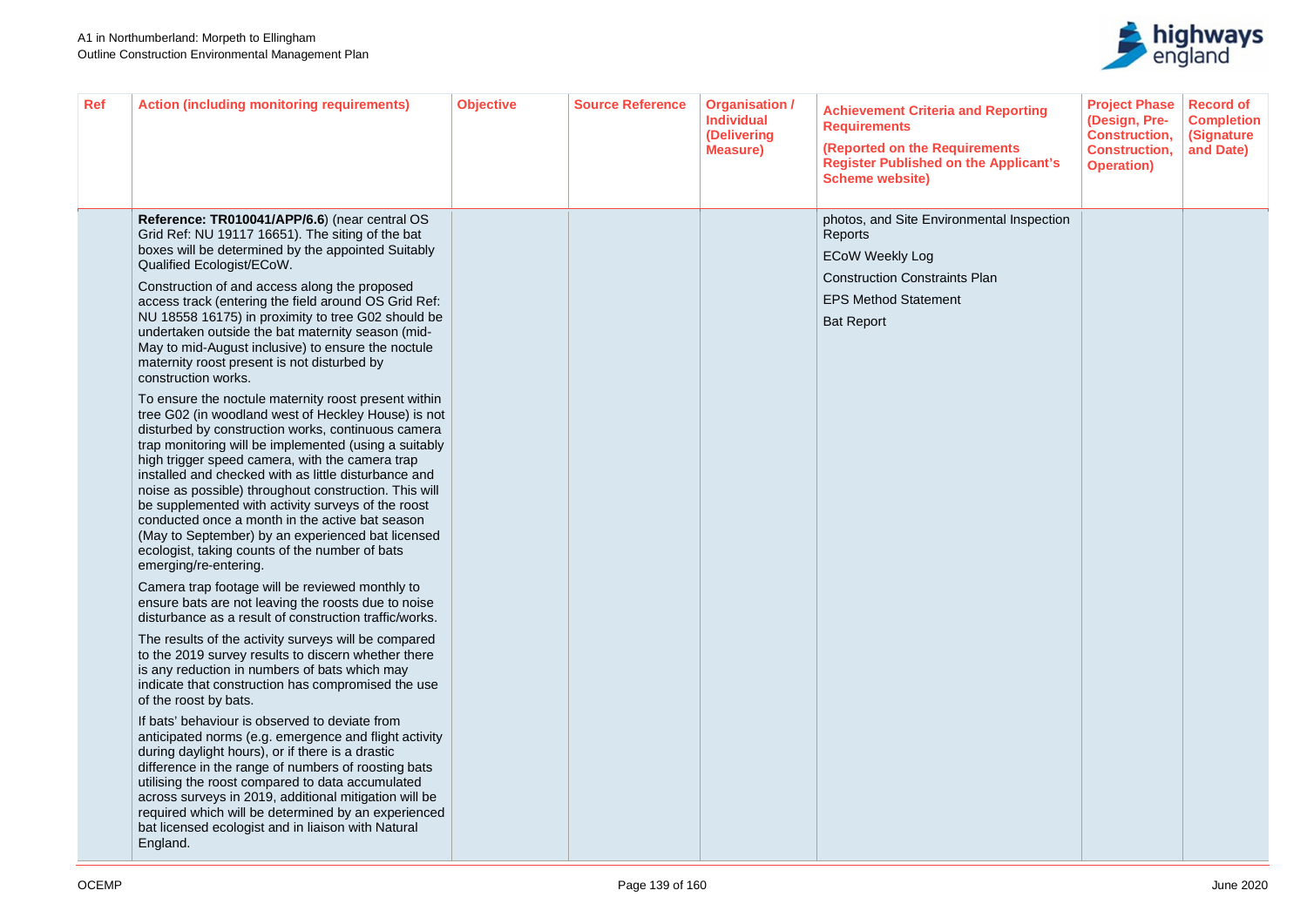

| <b>Ref</b>   | <b>Action (including monitoring requirements)</b>                                                                                                                                                                                                                                                                                                                                                                                                                                  | <b>Objective</b>                                                                                                                                                          | <b>Source Reference</b>                                                                                                                                                                          | <b>Organisation /</b><br><b>Individual</b><br>(Delivering<br><b>Measure)</b> | <b>Achievement Criteria and Reporting</b><br><b>Requirements</b><br><b>(Reported on the Requirements)</b><br><b>Register Published on the Applicant's</b><br><b>Scheme website)</b>                                                                                                                                                  | <b>Project Phase</b><br>(Design, Pre-<br><b>Construction,</b><br><b>Construction,</b><br><b>Operation</b> ) | <b>Record of</b><br><b>Completion</b><br>(Signature<br>and Date) |
|--------------|------------------------------------------------------------------------------------------------------------------------------------------------------------------------------------------------------------------------------------------------------------------------------------------------------------------------------------------------------------------------------------------------------------------------------------------------------------------------------------|---------------------------------------------------------------------------------------------------------------------------------------------------------------------------|--------------------------------------------------------------------------------------------------------------------------------------------------------------------------------------------------|------------------------------------------------------------------------------|--------------------------------------------------------------------------------------------------------------------------------------------------------------------------------------------------------------------------------------------------------------------------------------------------------------------------------------|-------------------------------------------------------------------------------------------------------------|------------------------------------------------------------------|
| <b>B-B18</b> | Pre-construction surveys will be undertaken to verify<br>and, where required, update the baseline ecological<br>conditions set out in Chapter 9: Biodiversity,<br>Volume 3 of the ES (Application Document<br>Reference: TR010041/APP/6.3). The scope of the<br>pre-construction surveys will be discussed with NE<br>prior to being undertaken and will be specific to each<br>ecological receptor under consideration.                                                           | To update the<br>baseline<br>ecological<br>conditions set out<br>in the ES<br><b>(Application</b><br><b>Document</b><br><b>Reference:</b><br><b>TR010041/APP/6</b><br>.3) | <b>Chapter 9:</b><br><b>Biodiversity,</b><br>Volume 3 of the ES,<br>Table 9-12, EC02                                                                                                             | Main contractor<br>ECoW (main<br>contractor)                                 | CEMP approved by the Secretary of State<br>following consultation with NCC as per<br>Requirement 4, Schedule 2 of the draft<br><b>DCO (Application Document Reference:</b><br>TR010041/APP/3.1)<br>Precautionary working method statement<br><b>Site Environmental Inspection Reports</b><br>Signed toolbox talks records            | Pre-<br>construction /<br>construction                                                                      |                                                                  |
| <b>B-B19</b> | No construction works (including facilitation works)<br>will take place within 30 m of known roost locations<br>that are not to be lost directly to the Part B. Where<br>essential works are required, the nature of the works<br>will be discussed with the ECoW to establish what<br>mitigation measures are required. Works will only<br>take place with the agreement of the ECoW and<br>following any application for necessary<br>licensing/adherence to license conditions. | To prevent<br>disturbance to<br>bats<br>leaving/entering<br>roosts.                                                                                                       | <b>Chapter 9:</b><br><b>Biodiversity,</b><br>Volume 3 of the ES,<br>Table 9-12, BAT04<br><b>Appendix 9.5: Bat</b><br><b>Report, Volume 8</b><br>of the ES, Table 7-1                             | Main contractor<br>ECoW (main<br>contractor)                                 | CEMP approved by the Secretary of State<br>following consultation with NCC as per<br>Requirement 4, Schedule 2 of the draft<br><b>DCO (Application Document Reference:</b><br>TR010041/APP/3.1)<br><b>ECoW Weekly Log</b><br><b>Construction Constraints Plan</b>                                                                    | Construction                                                                                                |                                                                  |
| <b>B-B20</b> | In any instances where roadside tree planting is not<br>feasible, roadside verges will be planted with scrub<br>species (e.g. gorse, broom, hawthorn) to discourage<br>barn owl foraging.                                                                                                                                                                                                                                                                                          | To reduce<br>potential traffic<br>collisions and risk<br>of barn owl<br>mortality.                                                                                        | <b>Chapter 9:</b><br><b>Biodiversity,</b><br><b>Volume 3 of the ES,</b><br>Table 9-12, BO02<br><b>Appendix 9.7: Barn</b><br><b>Owl Survey</b><br><b>Report, Volume 8</b><br>of the ES, Table 7-1 | Main contractor<br>ECoW (main<br>contractor)                                 | CEMP approved by the Secretary of State<br>following consultation with NCC as per<br>Requirement 4, Schedule 2 of the draft<br><b>DCO (Application Document Reference:</b><br>TR010041/APP/3.1)<br><b>Precautionary Working Method Statement</b><br>Signed toolbox talks                                                             | Construction                                                                                                |                                                                  |
| <b>B-B21</b> | In the absence of tree or scrub planting and where<br>seeding mixes are utilised along roadside verges,<br>regular mowing will be undertaken to maintain a<br>short sward, thereby reducing the suitability of<br>habitat to support barn owl prey species.                                                                                                                                                                                                                        | To reduce<br>potential traffic<br>collisions and risk<br>of barn owl<br>mortality.                                                                                        | <b>Chapter 9:</b><br><b>Biodiversity,</b><br>Volume 3 of the ES,<br>Table 9-12, BO03<br><b>Appendix 9.7: Barn</b><br><b>Owl Survey</b><br><b>Report, Volume 8</b><br>of the ES, Table 7-1        | Main contractor<br>ECoW (main<br>contractor)                                 | CEMP approved by the Secretary of State<br>following consultation with NCC as per<br>Requirement 4, Schedule 2 of the draft<br><b>DCO (Application Document Reference:</b><br>TR010041/APP/3.1)<br><b>Barn Owl Report</b><br><b>Precautionary Working Method Statement</b><br>Barn Owl License granted by NE<br>Signed toolbox talks | Construction                                                                                                |                                                                  |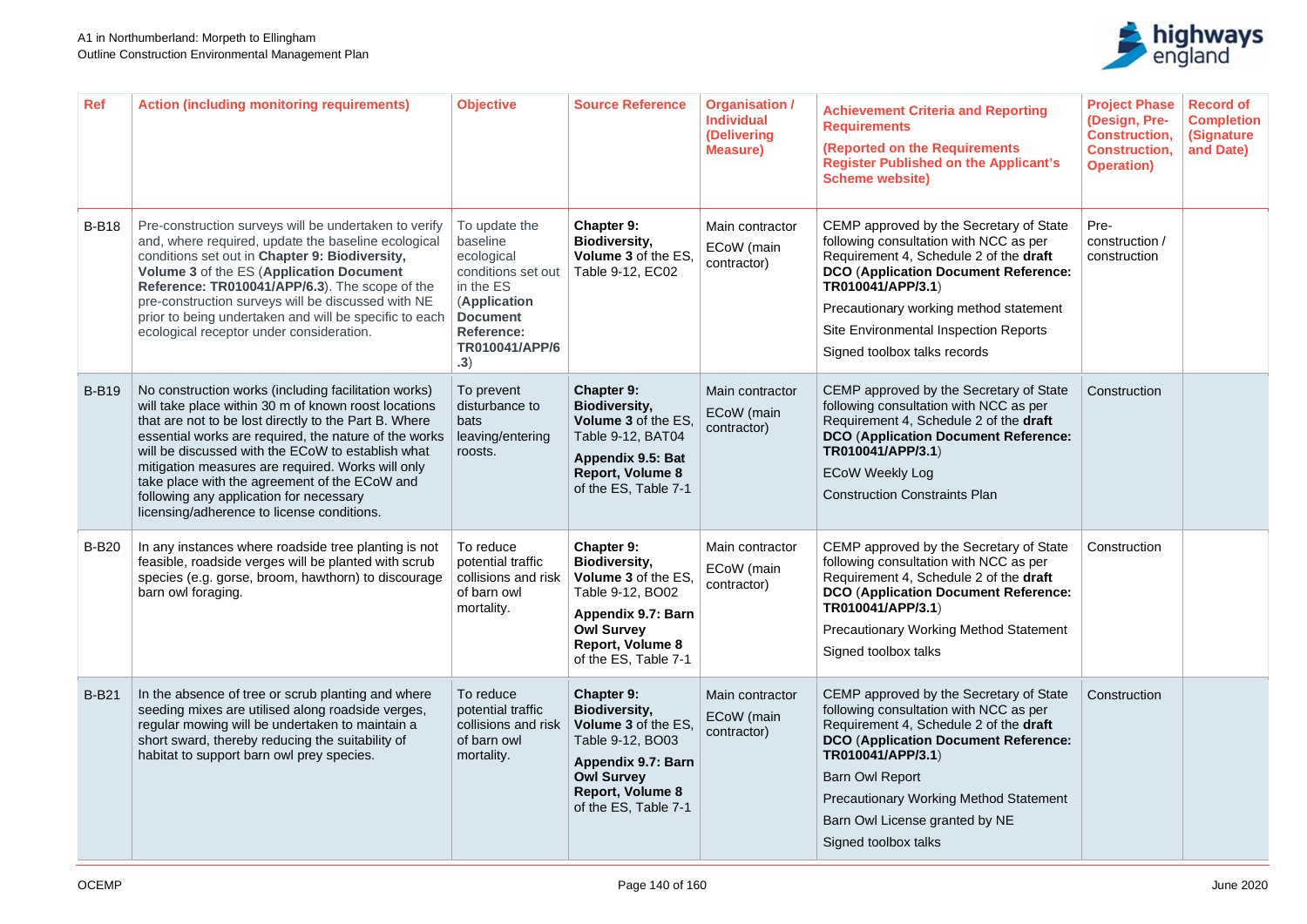

| <b>Ref</b>   | <b>Action (including monitoring requirements)</b>                                                                                                                                                                                                                                                                                                                                                                                                                                                                                                                                     | <b>Objective</b>                                                                                                   | <b>Source Reference</b>                                                                                                                                                                                           | <b>Organisation /</b><br><b>Individual</b><br><b>(Delivering</b><br><b>Measure)</b> | <b>Achievement Criteria and Reporting</b><br><b>Requirements</b><br><b>(Reported on the Requirements)</b><br><b>Register Published on the Applicant's</b><br><b>Scheme website)</b>                                                                                                                                                                                                                    | <b>Project Phase</b><br>(Design, Pre-<br><b>Construction,</b><br><b>Construction,</b><br><b>Operation</b> ) | <b>Record of</b><br><b>Completion</b><br><b>(Signature</b><br>and Date) |
|--------------|---------------------------------------------------------------------------------------------------------------------------------------------------------------------------------------------------------------------------------------------------------------------------------------------------------------------------------------------------------------------------------------------------------------------------------------------------------------------------------------------------------------------------------------------------------------------------------------|--------------------------------------------------------------------------------------------------------------------|-------------------------------------------------------------------------------------------------------------------------------------------------------------------------------------------------------------------|-------------------------------------------------------------------------------------|--------------------------------------------------------------------------------------------------------------------------------------------------------------------------------------------------------------------------------------------------------------------------------------------------------------------------------------------------------------------------------------------------------|-------------------------------------------------------------------------------------------------------------|-------------------------------------------------------------------------|
|              |                                                                                                                                                                                                                                                                                                                                                                                                                                                                                                                                                                                       |                                                                                                                    |                                                                                                                                                                                                                   |                                                                                     | <b>ECoW Weekly Log</b>                                                                                                                                                                                                                                                                                                                                                                                 |                                                                                                             |                                                                         |
| <b>B-B22</b> | In the event of a previously unknown/new barn owl<br>roost/nest site being discovered within the Order<br>Limits of Part B, or beyond the Scheme at such a<br>distance as to be judged at risk of disturbance by a<br>Suitably Qualified Ecologist (SQE) using recognised<br>guidance; any such sites discovered will be<br>protected from works by a buffer, the extent of which<br>will be as deemed appropriate by the SQE. The<br>buffer will remain in place until any dependent young<br>had left the site and/or until an appropriate course of<br>action had been determined. | To prevent the<br>loss of active<br>barn owl nest and<br>roost sites.                                              | <b>Chapter 9:</b><br><b>Biodiversity,</b><br>Volume 3 of the ES,<br>Table 9-12, BO04<br><b>Appendix 9.7: Barn</b><br><b>Owl Survey</b><br><b>Report, Volume 8</b><br>of the ES, Table 7-1                         | Main contractor<br>ECoW (main<br>contractor)                                        | CEMP approved by the Secretary of State<br>following consultation with NCC as per<br>Requirement 4, Schedule 2 of the draft<br><b>DCO (Application Document Reference:</b><br>TR010041/APP/3.1)<br><b>Barn Owl Report</b><br><b>Precautionary Working Method Statement</b><br>Barn Owl License granted by NE<br>Signed toolbox talks<br><b>ECoW Weekly Log</b><br><b>Construction Constraints Plan</b> | Construction                                                                                                |                                                                         |
| <b>B-B23</b> | Any construction works (including enabling works)<br>will be conducted from the bank and tracking within<br>the channel will be avoided. Should work need to be<br>carried out within a watercourse, then tracking will<br>be minimised and sediment trapping equipment<br>(hessian mats or similar), will be deployed and<br>appropriately maintained. Any displaced substrate<br>will be returned to as close to its original condition<br>as possible upon completion of the works.                                                                                                | To protect<br>aquatic habitats<br>and species from<br>pollution through<br>physical<br>disruption of<br>sediments. | <b>Chapter 9:</b><br><b>Biodiversity,</b><br>Volume 3 of the ES,<br>Table 9-12, AQ04<br>Appendix 9.10:<br><b>Aquatic Ecology</b><br><b>Assessment</b><br><b>Report, Volume 8</b><br>of the ES,<br>Paragraph 7.3.1 | Main contractor                                                                     | CEMP approved by the Secretary of State<br>following consultation with NCC as per<br>Requirement 4, Schedule 2 of the draft<br><b>DCO (Application Document Reference:</b><br>TR010041/APP/3.1)<br>Signed toolbox talks<br><b>ECoW Weekly Log</b><br><b>Construction Constraints Plan</b>                                                                                                              | Construction                                                                                                |                                                                         |
| <b>B-B24</b> | Carrying out construction works (including enabling<br>works) within waterbodies during the brown trout<br>spawning season, between September and March,<br>will be avoided.<br>For works within or in close proximity to Denwick<br>Burn (within 10 m), this period will be extended to<br>the end of May (September to May inclusive).                                                                                                                                                                                                                                              | To protect fish<br>species of<br>conservation<br>importance.                                                       | <b>Chapter 9:</b><br><b>Biodiversity,</b><br>Volume 3 of the ES,<br>Table 9-12, AQ06<br>Appendix 9.10:<br><b>Aquatic Ecology</b><br><b>Assessment</b><br><b>Report, Volume 8</b><br>of the ES, Table 7-2          | Main contractor<br>ECoW (main<br>contractor)                                        | CEMP approved by the Secretary of State<br>following consultation with NCC as per<br>Requirement 4, Schedule 2 of the draft<br><b>DCO (Application Document Reference:</b><br>TR010041/APP/3.1)<br>Signed toolbox talks<br><b>ECoW Weekly Log</b><br><b>Construction Constraints Plan</b><br><b>Environment Agency Permit</b>                                                                          | Construction                                                                                                |                                                                         |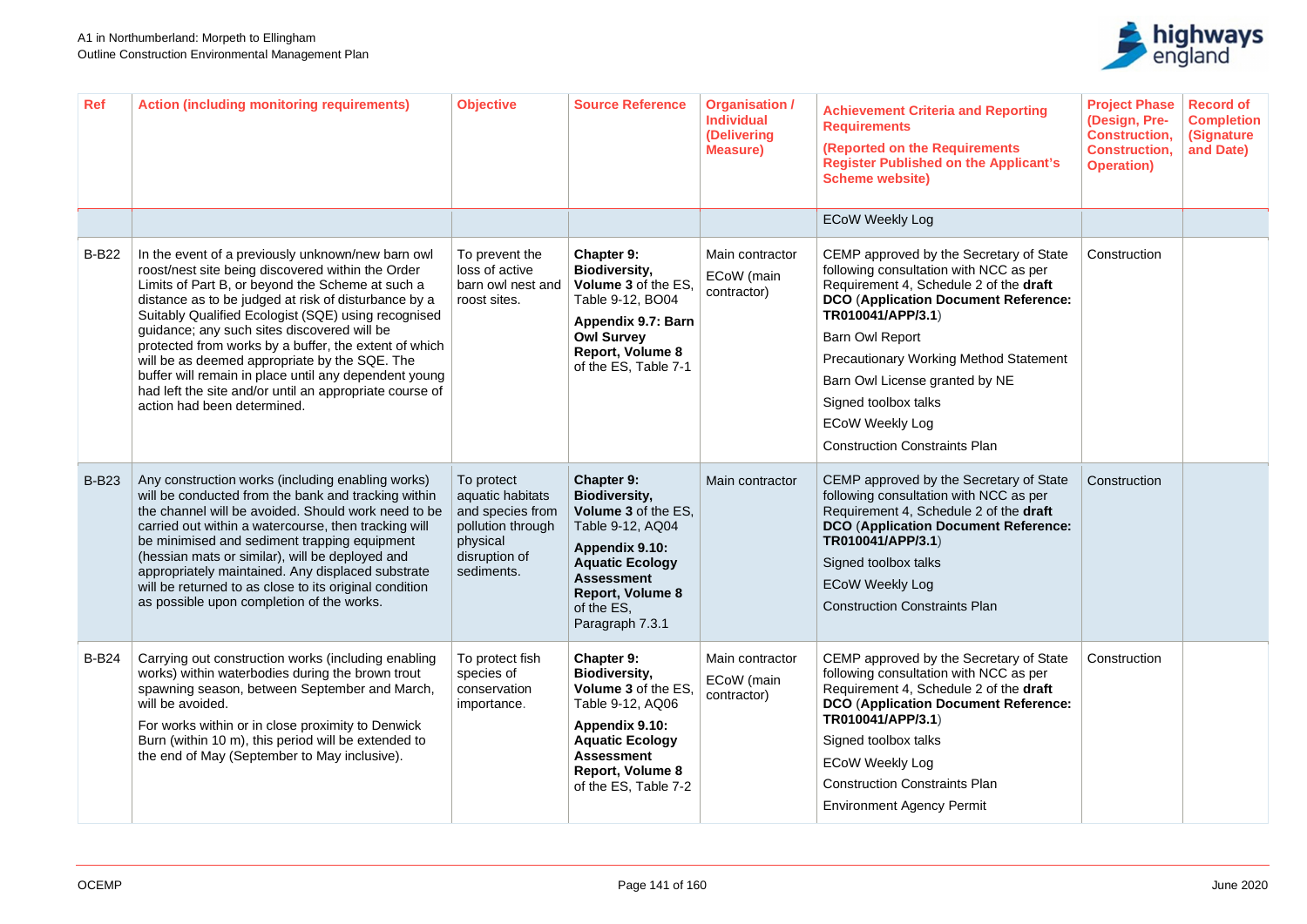

| <b>Ref</b>   | <b>Action (including monitoring requirements)</b>                                                                                                                                                                                                                                                                                                                                                                                                                                                                                                                                                                                                                                   | <b>Objective</b>                                                                                                                 | <b>Source Reference</b>                                                                                                                                                                                            | <b>Organisation /</b><br><b>Individual</b><br>(Delivering<br><b>Measure)</b> | <b>Achievement Criteria and Reporting</b><br><b>Requirements</b><br><b>(Reported on the Requirements</b><br><b>Register Published on the Applicant's</b><br><b>Scheme website)</b>                                                                                                                                                         | <b>Project Phase</b><br>(Design, Pre-<br><b>Construction,</b><br><b>Construction,</b><br><b>Operation</b> ) | <b>Record of</b><br><b>Completion</b><br><b>(Signature</b><br>and Date) |
|--------------|-------------------------------------------------------------------------------------------------------------------------------------------------------------------------------------------------------------------------------------------------------------------------------------------------------------------------------------------------------------------------------------------------------------------------------------------------------------------------------------------------------------------------------------------------------------------------------------------------------------------------------------------------------------------------------------|----------------------------------------------------------------------------------------------------------------------------------|--------------------------------------------------------------------------------------------------------------------------------------------------------------------------------------------------------------------|------------------------------------------------------------------------------|--------------------------------------------------------------------------------------------------------------------------------------------------------------------------------------------------------------------------------------------------------------------------------------------------------------------------------------------|-------------------------------------------------------------------------------------------------------------|-------------------------------------------------------------------------|
| <b>B-B25</b> | Should any part of any watercourse need to be<br>impounded during the works, then a fish<br>translocation will be carried out to remove fish from<br>the impoundment. Fish translocation operations will<br>require a permit from the Environment Agency in<br>order to use electric fishing and ancillary equipment<br>(such as hand nets). It should be noted that it can<br>take as long as 20 days to obtain a permit. Such an<br>operation will require careful planning to set-up and<br>drain any coffer dam used.                                                                                                                                                           | To protect fish<br>species of<br>conservation<br>importance and<br>to adhere to<br>Environmental<br>Permitting good<br>practice. | <b>Chapter 9:</b><br><b>Biodiversity,</b><br>Volume 3 of the ES,<br>Table 9-12, AQ07<br>Appendix 9.10:<br><b>Aquatic Ecology</b><br><b>Assessment</b><br><b>Report, Volume 8</b><br>of the ES,<br>Paragraph 7.3.11 | Main contractor<br>ECoW (main<br>contractor)                                 | CEMP approved by the Secretary of State<br>following consultation with NCC as per<br>Requirement 4, Schedule 2 of the draft<br><b>DCO (Application Document Reference:</b><br>TR010041/APP/3.1)<br>Signed toolbox talks<br><b>ECoW Weekly Log</b><br><b>Construction Constraints Plan</b><br><b>Environment Agency Permit</b>              | Construction                                                                                                |                                                                         |
| <b>B-B26</b> | Should a crayfish of any species be found during<br>any subsequent works then work will cease until a<br>suitably licensed ecologist is consulted, to identify<br>any crayfish found to species level, and if<br>necessary, to formulate a suitable mitigation plan,<br>should the presence of white-clawed crayfish be<br>confirmed.                                                                                                                                                                                                                                                                                                                                               | To protect<br>species of<br>conservation<br>importance and<br>to comply with<br>conservation<br>legislation.                     | <b>Chapter 9:</b><br><b>Biodiversity,</b><br>Volume 3 of the ES,<br>Table 9-12, AQ08<br>Appendix 9.10:<br><b>Aquatic Ecology</b><br><b>Assessment</b><br><b>Report, Volume 8</b><br>of the ES,<br>Paragraph 7.3.5  | Main contractor<br>ECoW (main<br>contractor)                                 | CEMP approved by the Secretary of State<br>following consultation with NCC as per<br>Requirement 4, Schedule 2 of the draft<br><b>DCO (Application Document Reference:</b><br>TR010041/APP/3.1)<br>Signed toolbox talks<br><b>ECoW Weekly Log</b><br><b>Construction Constraints Plan</b><br><b>Precautionary Working Method Statement</b> | Construction                                                                                                |                                                                         |
| <b>B-B27</b> | A Precautionary Method of Works (PMW) will be<br>developed for enabling works and construction<br>associated with the vegetation clearance at Rock<br>Midstead shelterbelt (approximate chainage 58300)<br>(refer to Figure 9.20: Reptile Survey Site<br>Locations - Sheet 9, Volume 6 of the ES<br>(Application Document Reference:<br>TR010041/APP/6.6)).<br>The PMW will detail a prescribed works method to<br>ensure the safety of any reptiles that might be<br>present, likely to include:<br>a. Hand search for reptiles in area to be cleared<br><b>b.</b> Strim of vegetation to 10 cm<br>c. Second search by hand for reptiles<br>d. Strim of vegetation to ground level | To protect<br>reptiles present<br>within suitable<br>supporting habitat                                                          | <b>Chapter 9:</b><br><b>Biodiversity,</b><br>Volume 3 of the ES,<br>Table 9-12, RE01<br><b>Appendix 9.9:</b><br><b>Reptile</b><br><b>Assessment</b><br><b>Report, Volume 8</b><br>of the ES, Table 7-1             | Main contractor<br>ECoW (main<br>contractor)                                 | CEMP approved by the Secretary of State<br>following consultation with NCC as per<br>Requirement 4, Schedule 2 of the draft<br><b>DCO (Application Document Reference:</b><br>TR010041/APP/3.1)<br><b>Precautionary Working Method Statement</b><br>Signed toolbox talks<br><b>ECoW Weekly Log</b><br><b>Construction Constraints Plan</b> | Construction                                                                                                |                                                                         |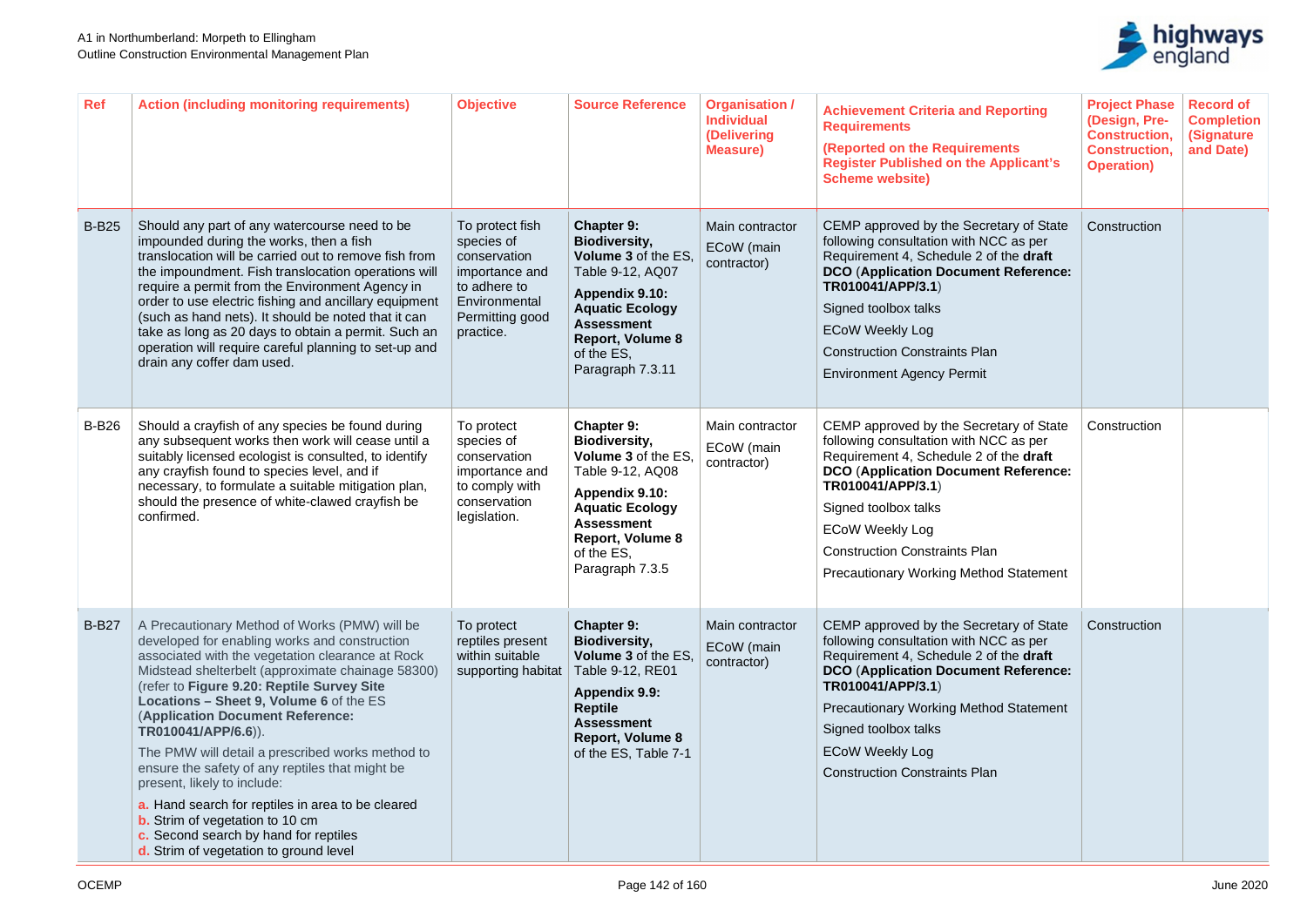

| <b>Ref</b>   | <b>Action (including monitoring requirements)</b>                                                                                                                                                                                                                                                                                                                                                                                                                                                                                                                                                                                                                                                                                                                                                                                                                                                                                                                                                                                                                                                                | <b>Objective</b>                                                                                                                            | <b>Source Reference</b>                                                                                                                                       | <b>Organisation /</b><br><b>Individual</b><br><b>(Delivering</b><br><b>Measure)</b> | <b>Achievement Criteria and Reporting</b><br><b>Requirements</b><br><b>(Reported on the Requirements</b><br><b>Register Published on the Applicant's</b><br><b>Scheme website)</b>              | <b>Project Phase</b><br>(Design, Pre-<br><b>Construction,</b><br><b>Construction,</b><br><b>Operation</b> ) | <b>Record of</b><br><b>Completion</b><br><b>(Signature</b><br>and Date) |
|--------------|------------------------------------------------------------------------------------------------------------------------------------------------------------------------------------------------------------------------------------------------------------------------------------------------------------------------------------------------------------------------------------------------------------------------------------------------------------------------------------------------------------------------------------------------------------------------------------------------------------------------------------------------------------------------------------------------------------------------------------------------------------------------------------------------------------------------------------------------------------------------------------------------------------------------------------------------------------------------------------------------------------------------------------------------------------------------------------------------------------------|---------------------------------------------------------------------------------------------------------------------------------------------|---------------------------------------------------------------------------------------------------------------------------------------------------------------|-------------------------------------------------------------------------------------|-------------------------------------------------------------------------------------------------------------------------------------------------------------------------------------------------|-------------------------------------------------------------------------------------------------------------|-------------------------------------------------------------------------|
|              | e. Removal by hand, any features with potential to<br>support reptiles (e.g. log piles, rubble piles, stone<br>walls)<br>In the event that reptiles are encountered at any<br>time, they will be captured by hand and translocated<br>away from the construction area to a predefined<br>release area within suitable supporting habitat. The<br>release site shall be identified by the ECoW.                                                                                                                                                                                                                                                                                                                                                                                                                                                                                                                                                                                                                                                                                                                   |                                                                                                                                             |                                                                                                                                                               |                                                                                     |                                                                                                                                                                                                 |                                                                                                             |                                                                         |
| <b>B-B28</b> | Monitoring will be undertaken throughout the<br>construction period by a site-based Ecological Clerk<br>of Works (ECoW). The ECoW will ensure<br>construction works remain compliant with mitigation<br>measures prescribed within this Outline CEMP and<br>then in the CEMP produced by the main contractor.<br>The CEMP will additionally identify the monitoring<br>requirements of environmental best practice, for<br>example, waste management processes, pollution<br>and siltation events upon watercourses/waterbodies,<br>and dust management. The ECoW will additionally<br>monitor works and ensure compliance with any<br>protected species licence conditions. Examples of<br>ecological receptor-specific monitoring include:<br>a. Monitoring of the Nyctalus roost to ensure no<br>adverse disturbance effects upon roosting bats.<br><b>b.</b> Monitoring of spoil heaps for the presence of<br>badger activity/sett building and excavation.<br>c. Inspections and monitoring of vegetation<br>(hedgerows, trees, grassland) for the presence<br>of nesting birds during the breeding season. | To monitor the<br>impacts of<br>construction and<br>ensure<br>compliance with<br>the CEMP and<br>the ES.                                    | Chapter 9:<br><b>Biodiversity,</b><br>Volume 3 of the ES,<br>Paragraph 9.11.2                                                                                 | Named Ecologist<br>The Applicant/<br>main contractor                                | <b>Environmental Inspection Reports</b><br>Ecological/Environmental Management<br>Plan<br><b>HEMP</b>                                                                                           | Construction                                                                                                |                                                                         |
|              | <b>Road Drainage and the Water Environment</b>                                                                                                                                                                                                                                                                                                                                                                                                                                                                                                                                                                                                                                                                                                                                                                                                                                                                                                                                                                                                                                                                   |                                                                                                                                             |                                                                                                                                                               |                                                                                     |                                                                                                                                                                                                 |                                                                                                             |                                                                         |
| $B-W2$       | No cement or mechanical plant will be stored on the<br>site compound at Charlton Mires.                                                                                                                                                                                                                                                                                                                                                                                                                                                                                                                                                                                                                                                                                                                                                                                                                                                                                                                                                                                                                          | To reduce risk of<br>pollution from the<br><b>Charlton Mires</b><br>compound to the<br>adjacent<br>watercourse<br>(southern<br>tributary of | <b>Chapter 10: Road</b><br>Drainage and the<br>Water<br>Environment,<br>Volume 3 of the ES,<br>Paragraph 10.9.6<br>Table 10-1 within<br><b>Appendix 10.2:</b> | Main contractor<br>Environmental<br>Manager (main<br>contractor)                    | CEMP approved by the Secretary of State<br>following consultation with NCC as per<br>Requirement 4, Schedule 2 of the draft<br><b>DCO (Application Document Reference:</b><br>TR010041/APP/3.1) | Construction                                                                                                |                                                                         |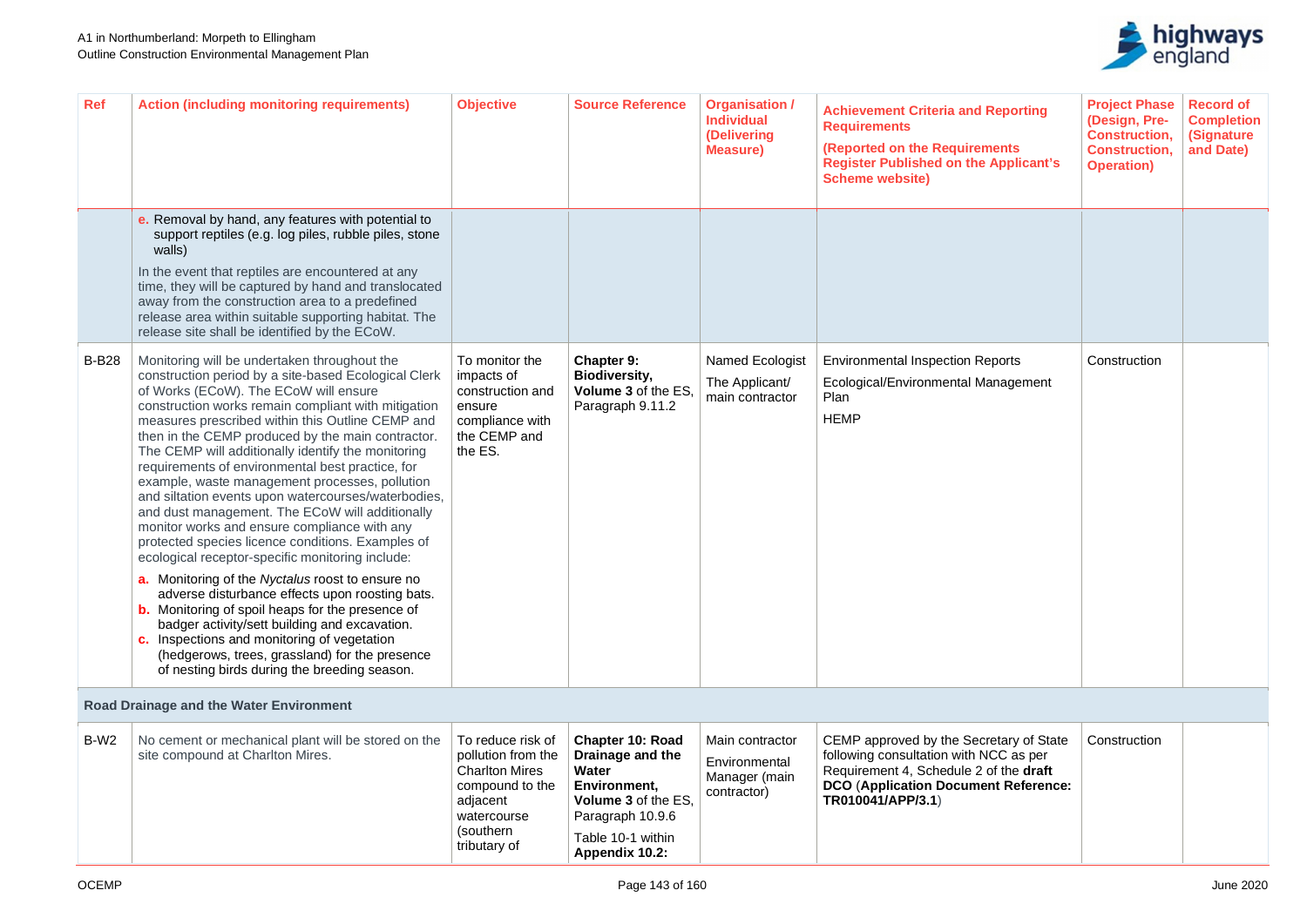

| <b>Ref</b> | <b>Action (including monitoring requirements)</b>                                                                                                                                                                                                                                                                                                                                                                                                                          | <b>Objective</b>                                                                | <b>Source Reference</b>                                                                                    | <b>Organisation /</b><br><b>Individual</b><br>(Delivering<br><b>Measure)</b> | <b>Achievement Criteria and Reporting</b><br><b>Requirements</b><br><b>(Reported on the Requirements)</b><br><b>Register Published on the Applicant's</b><br><b>Scheme website)</b>             | <b>Project Phase</b><br>(Design, Pre-<br><b>Construction,</b><br><b>Construction,</b><br><b>Operation</b> ) | <b>Record of</b><br><b>Completion</b><br><b>(Signature</b><br>and Date) |
|------------|----------------------------------------------------------------------------------------------------------------------------------------------------------------------------------------------------------------------------------------------------------------------------------------------------------------------------------------------------------------------------------------------------------------------------------------------------------------------------|---------------------------------------------------------------------------------|------------------------------------------------------------------------------------------------------------|------------------------------------------------------------------------------|-------------------------------------------------------------------------------------------------------------------------------------------------------------------------------------------------|-------------------------------------------------------------------------------------------------------------|-------------------------------------------------------------------------|
|            |                                                                                                                                                                                                                                                                                                                                                                                                                                                                            | Kittycarter Burn)<br>due to the<br>associated fluvial<br>flood risk.            | <b>Water Framework</b><br><b>Directive</b><br>Assessment,<br><b>Volume 3 of the ES</b>                     |                                                                              |                                                                                                                                                                                                 |                                                                                                             |                                                                         |
|            | <b>Geology and Soils</b>                                                                                                                                                                                                                                                                                                                                                                                                                                                   |                                                                                 |                                                                                                            |                                                                              |                                                                                                                                                                                                 |                                                                                                             |                                                                         |
| B-GS2      | To minimise the sterilisation of potential mineral<br>resources located within MSAs in the working area,<br>consideration will be given to the incorporation of<br>site won materials from these MSAs into Part B<br>where possible.                                                                                                                                                                                                                                       | To minimise the<br>produce of waste<br>associated with<br>Part B.               | Chapter 11:<br><b>Geology and Soils,</b><br>Volume 3 of the ES,<br>Paragraph 11.9.22                       | Main contractor<br>Environmental<br>Manager (main<br>contractor)             | CEMP approved by the Secretary of State<br>following consultation with NCC as per<br>Requirement 4, Schedule 2 of the draft<br><b>DCO (Application Document Reference:</b><br>TR010041/APP/3.1) |                                                                                                             |                                                                         |
| B-GS3      | Elevated concentrations of TPH were recorded<br>within the groundwater during the post-site works<br>monitoring period. Further observations as a<br>precaution should be considered during the<br>construction stage. Consideration should be given to<br>completing additional groundwater monitoring and to<br>the completion of a detailed quantitative risk<br>assessment to further assess the risk from these<br>contaminant concentrations to sensitive receptors. | To prevent risk of<br>ground<br>contamination<br>and surface<br>watercourses.   | Chapter 11:<br><b>Geology and Soils,</b><br>Volume 3 of the ES,<br>Paragraph 11.9.11                       | Main contractor                                                              | CEMP approved by the Secretary of State<br>following consultation with NCC as per<br>Requirement 4, Schedule 2 of the draft<br><b>DCO (Application Document Reference:</b><br>TR010041/APP/3.1) | Construction                                                                                                |                                                                         |
| B-GS4      | Further groundwater monitoring will be undertaken<br>as a precaution during the construction phase to<br>ensure no contamination of groundwater receptors.<br>Consideration will be given to completing detailed<br>quantitative risk assessment to further assess the<br>risk to receptors from elevated concentrations of<br>contaminants recorded in the groundwater during<br>the ground investigation.                                                                | To minimise risks<br>of pollution of<br>controlled water<br>bodies              | Chapter 11:<br><b>Geology and Soils,</b><br>Volume 3 of the ES,<br>Paragraph 11.9.11                       | Main contractor<br>Environmental<br>Manager                                  | CEMP approved by the Secretary of State<br>following consultation with NCC as per<br>Requirement 4, Schedule 2 of the draft<br><b>DCO (Application Document Reference:</b><br>TR010041/APP/3.1) | Construction                                                                                                |                                                                         |
|            | <b>Population and Human Health</b>                                                                                                                                                                                                                                                                                                                                                                                                                                         |                                                                                 |                                                                                                            |                                                                              |                                                                                                                                                                                                 |                                                                                                             |                                                                         |
| B-PH4      | In order to reduce the temporary effects on<br>agricultural land during construction, the following<br>measures will be implemented:                                                                                                                                                                                                                                                                                                                                       | To reduce<br>temporary<br>construction<br>effects on private<br>property and on | <b>Chapter 12:</b><br><b>Population and</b><br>Human Health,<br>Volume 3 of the ES,<br>Paragraphs 12.9.16, | The Applicant<br>Main contractor                                             | CEMP approved by the Secretary of State<br>following consultation with NCC as per<br>Requirement 4, Schedule 2 of the draft<br><b>DCO (Application Document Reference:</b><br>TR010041/APP/3.1) | Construction                                                                                                |                                                                         |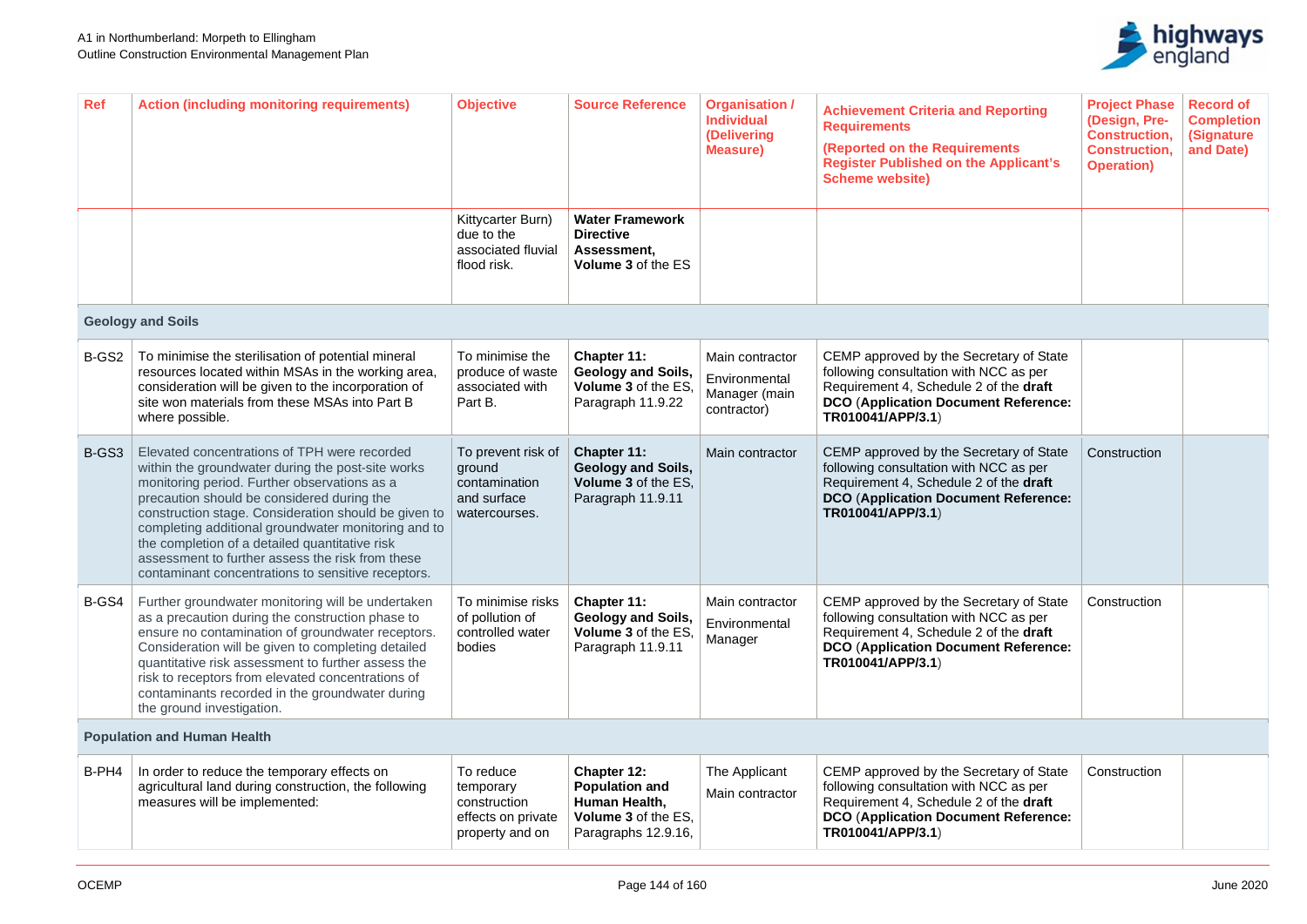

| <b>Ref</b>        | <b>Action (including monitoring requirements)</b>                                                                                                                                                                                                                                                                                                                                                                                                                                                                                                                                                                                                                                                                                                 | <b>Objective</b>               | <b>Source Reference</b>                     | <b>Organisation /</b><br><b>Individual</b><br>(Delivering<br><b>Measure)</b> | <b>Achievement Criteria and Reporting</b><br><b>Requirements</b><br><b>(Reported on the Requirements</b><br><b>Register Published on the Applicant's</b><br><b>Scheme website)</b> | <b>Project Phase</b><br>(Design, Pre-<br><b>Construction,</b><br><b>Construction,</b><br><b>Operation</b> ) | <b>Record of</b><br><b>Completion</b><br><b>(Signature</b><br>and Date) |
|-------------------|---------------------------------------------------------------------------------------------------------------------------------------------------------------------------------------------------------------------------------------------------------------------------------------------------------------------------------------------------------------------------------------------------------------------------------------------------------------------------------------------------------------------------------------------------------------------------------------------------------------------------------------------------------------------------------------------------------------------------------------------------|--------------------------------|---------------------------------------------|------------------------------------------------------------------------------|------------------------------------------------------------------------------------------------------------------------------------------------------------------------------------|-------------------------------------------------------------------------------------------------------------|-------------------------------------------------------------------------|
|                   | a. Pursuant to the Compensation Code,<br>compensation will be agreed as part of the<br>Scheme with the occupiers of those houses which<br>are proposed to be demolished to facilitate the<br>construction of the new Charlton Mires Junction<br>(East Cottage and Charlton Mires Farm).                                                                                                                                                                                                                                                                                                                                                                                                                                                           | agricultural land<br>holdings. | 12.9.22, 12.9.24-<br>12.9.26                |                                                                              | Soil handling strategy                                                                                                                                                             |                                                                                                             |                                                                         |
|                   | <b>b.</b> The temporary loss of land during construction<br>will impact on the day to day management and<br>potentially the ability to claim Basic Payment<br>Scheme, a grant and payment scheme for the<br>farming industry offered by the EU (or any<br>replacement thereof following the UK's<br>departure). The impact of the temporary loss of<br>land on farm management during construction will<br>be mitigated through financial compensation.                                                                                                                                                                                                                                                                                           |                                |                                             |                                                                              |                                                                                                                                                                                    |                                                                                                             |                                                                         |
|                   | c. Correspondence will take place with landowners<br>to understand livestock rotation and designing<br>working arrangements, as far as possible, to<br>avoid impact. If unavoidable then secure fencing<br>which is appropriate to the type of livestock will be<br>erected and safe working area established.<br>d. Where the existing drainage infrastructure is of a<br>suitable standard, the Scheme will tie the<br>proposed drainage infrastructure into this existing<br>infrastructure. However, where the existing<br>drainage infrastructure is considered to have too<br>many defects it will be abandoned and replaced<br>with new.<br>e. Land and surface drainage affected by the<br>construction works will be reinstated and land |                                |                                             |                                                                              |                                                                                                                                                                                    |                                                                                                             |                                                                         |
|                   | restored to a functional state. Any damage to the<br>land or surface drains will be made good.<br>Appropriate access to the affected fields will be<br>provided where required and any farm boundaries<br>such as hedgerows, fences and walls affected<br>during construction will be reinstated to maintain<br>the boundary and restore landscape and ecology<br>features. Farm boundaries will generally be<br>reinstated like for like.                                                                                                                                                                                                                                                                                                        |                                |                                             |                                                                              |                                                                                                                                                                                    |                                                                                                             |                                                                         |
| B-PH <sub>5</sub> | During construction, safe crossing points across<br>а.<br>the A1 for pedestrians and agricultural vehicles                                                                                                                                                                                                                                                                                                                                                                                                                                                                                                                                                                                                                                        | To maximise<br>safety and      | <b>Chapter 12:</b><br><b>Population and</b> | Main contractor                                                              | CEMP approved by the Secretary of State<br>following consultation with NCC as per                                                                                                  | Construction                                                                                                |                                                                         |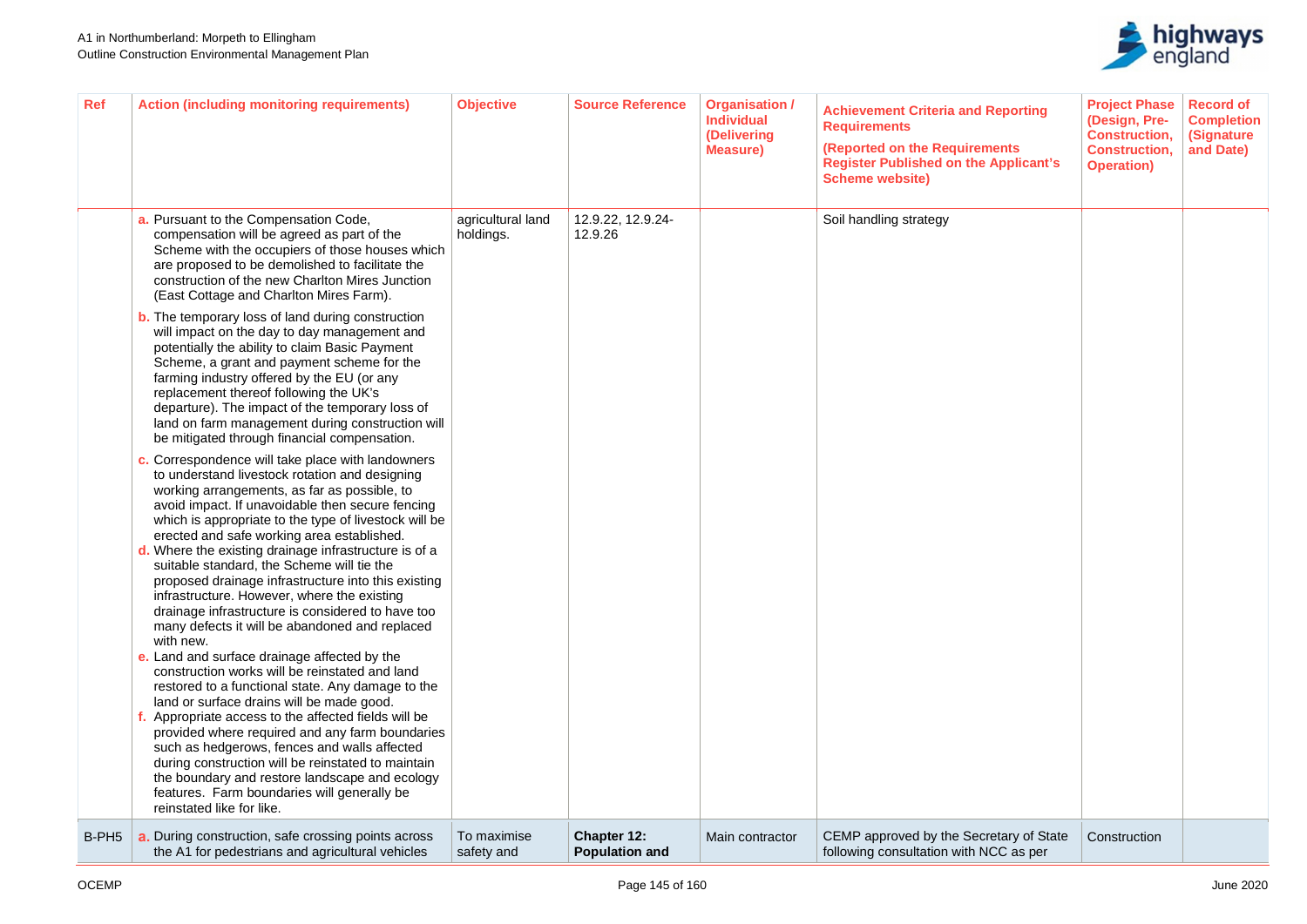

| <b>Ref</b>          | <b>Action (including monitoring requirements)</b>                                                                                                                                                                                                                                                                                               | <b>Objective</b>                                                                   | <b>Source Reference</b>                                                                      | <b>Organisation /</b><br><b>Individual</b><br>(Delivering<br><b>Measure)</b> | <b>Achievement Criteria and Reporting</b><br><b>Requirements</b><br><b>(Reported on the Requirements)</b><br><b>Register Published on the Applicant's</b><br><b>Scheme website)</b>                              | <b>Project Phase</b><br>(Design, Pre-<br><b>Construction,</b><br><b>Construction,</b><br><b>Operation</b> ) | <b>Record of</b><br><b>Completion</b><br><b>(Signature</b><br>and Date) |
|---------------------|-------------------------------------------------------------------------------------------------------------------------------------------------------------------------------------------------------------------------------------------------------------------------------------------------------------------------------------------------|------------------------------------------------------------------------------------|----------------------------------------------------------------------------------------------|------------------------------------------------------------------------------|------------------------------------------------------------------------------------------------------------------------------------------------------------------------------------------------------------------|-------------------------------------------------------------------------------------------------------------|-------------------------------------------------------------------------|
|                     | will be provided at Charlton Mires. Safe crossing<br>points across the A1 will be provided for<br>pedestrians, cyclists, equestrians and agricultural<br>vehicles at Broxfield or Heckley Fence depending<br>on the phase of the construction works. The exact<br>type and location of crossing points will be<br>developed at detailed design. | security for<br>WCHs.                                                              | Human Health,<br>Volume 3 of the ES.<br>Paragraph 12.9.11                                    |                                                                              | Requirement 4, Schedule 2 of the draft<br><b>DCO (Application Document Reference:</b><br>TR010041/APP/3.1)<br><b>PRoW Management Plan</b>                                                                        |                                                                                                             |                                                                         |
|                     | <b>Climate Change</b>                                                                                                                                                                                                                                                                                                                           |                                                                                    |                                                                                              |                                                                              |                                                                                                                                                                                                                  |                                                                                                             |                                                                         |
| B-CC <sub>2</sub>   | The following measures will be implemented in order<br>to reduce the Scheme's vulnerability to extreme<br>temperature events.<br><b>Structures:</b><br>a. Fires are less of a concern for highways<br>structures, provided inappropriate materials will<br>not be stored nearby during construction and<br>operation.                           | To reduce the<br>Scheme's<br>vulnerability to<br>extreme<br>temperature<br>events. | <b>Chapter 14:</b><br><b>Climate, Volume 3</b><br>of the ES, Table 14-<br>16                 | Main contractor                                                              | Detailed design drawings<br>As built drawings                                                                                                                                                                    | Construction                                                                                                |                                                                         |
|                     | <b>OPERATION AND MONITORING MEASURES</b>                                                                                                                                                                                                                                                                                                        |                                                                                    |                                                                                              |                                                                              |                                                                                                                                                                                                                  |                                                                                                             |                                                                         |
|                     | <b>Landscape and Visual</b>                                                                                                                                                                                                                                                                                                                     |                                                                                    |                                                                                              |                                                                              |                                                                                                                                                                                                                  |                                                                                                             |                                                                         |
| $B-L2$              | As set out in Figure 7.10: Landscape Mitigation<br>Plan, Volume 6 of the ES (Application Document<br>Reference: TR010041/APP/6.6), the existing<br>hedgerow to the west of Rock South Farm access<br>track will be retained and replaced.                                                                                                       | To mitigate<br>against<br>landscape and<br>visual effects<br>from the Scheme.      | Chapter 7:<br>Landscape and<br>Visual, Volume 3 of<br>the ES, Paragraph<br>7.9.13            | Main contractor                                                              | Landscaping scheme approved by the<br>Secretary of State following consultation<br>with NCC as per Requirement 5, Schedule<br>2 of the draft DCO (Application<br><b>Document Reference:</b><br>TR010041/APP/3.1) | Operation                                                                                                   |                                                                         |
|                     |                                                                                                                                                                                                                                                                                                                                                 |                                                                                    |                                                                                              |                                                                              | Landscape Design Certificate                                                                                                                                                                                     |                                                                                                             |                                                                         |
| <b>Biodiversity</b> |                                                                                                                                                                                                                                                                                                                                                 |                                                                                    |                                                                                              |                                                                              |                                                                                                                                                                                                                  |                                                                                                             |                                                                         |
| <b>B-B29</b>        | Any protected species licences required to facilitate<br>construction of Part B will likely require some form of<br>monitoring. Post-completion monitoring survey<br>requirements have been identified for the loss of bat<br>roosts associated with the demolition of Charlton<br>Mires Farm buildings, adjacent East Cottage to the           | To ensure<br>mitigation<br>prescribed and<br>enacted performs<br>as required.      | Chapter 9:<br><b>Biodiversity,</b><br>Volume 3 of the ES.<br>Paragraphs $9.11.5 -$<br>9.11.7 | <b>Named Ecologist</b><br>The Applicant/<br>main contractor                  | <b>Environmental Inspection Reports</b><br>Ecological/Environmental Management<br>Plan<br><b>HEMP</b>                                                                                                            | Operation                                                                                                   |                                                                         |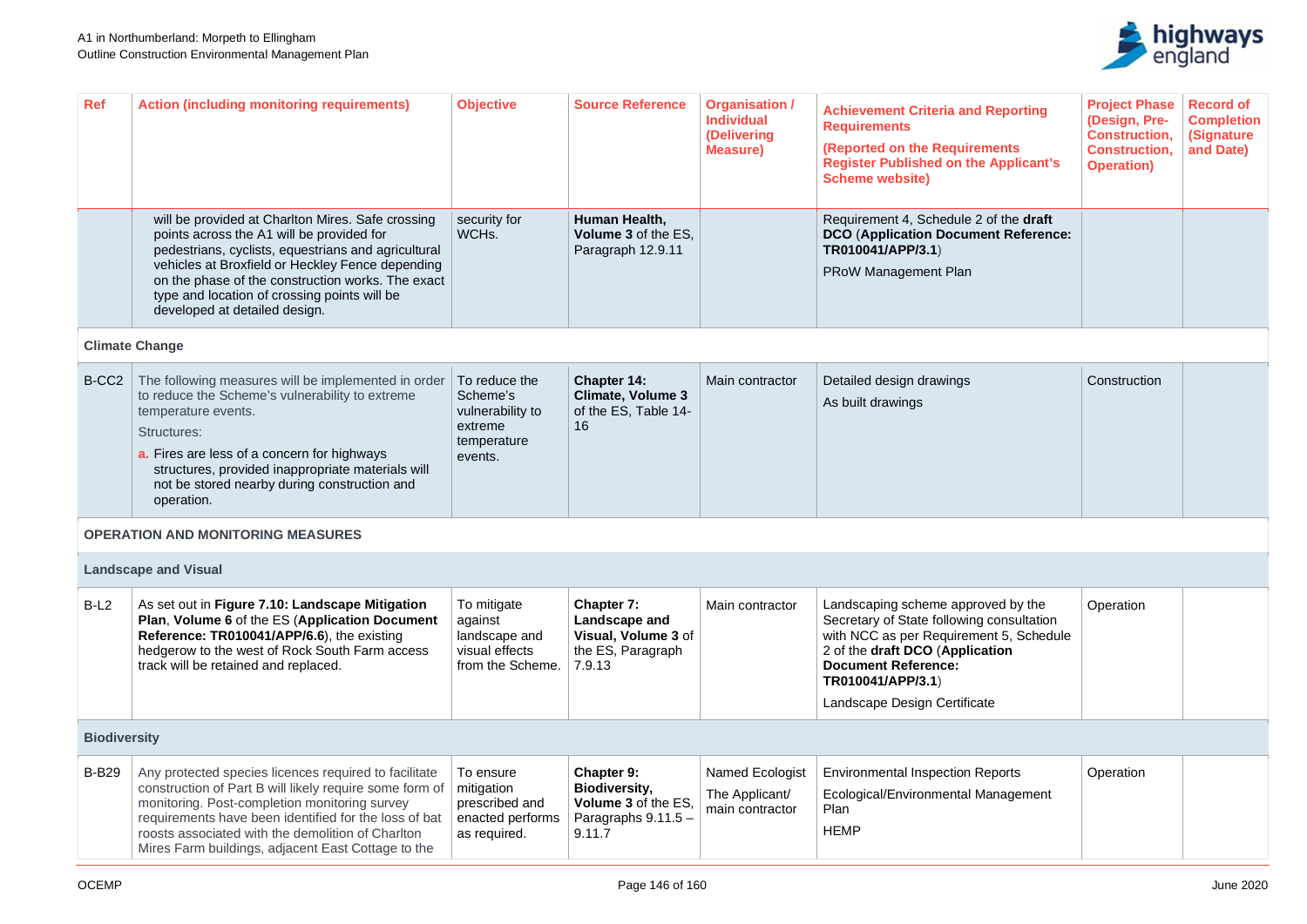

| <b>Ref</b> | <b>Action (including monitoring requirements)</b>                                                                                                                                                                                                                                                                                                                                                                                                                                                                                                                                                                                                                                                                                                                                                                                                   | <b>Objective</b> | <b>Source Reference</b> | <b>Organisation /</b><br><b>Individual</b><br>(Delivering<br><b>Measure)</b> | <b>Achievement Criteria and Reporting</b><br><b>Requirements</b><br><b>(Reported on the Requirements</b><br><b>Register Published on the Applicant's</b><br><b>Scheme website)</b> | <b>Project Phase</b><br>(Design, Pre-<br><b>Construction.</b><br><b>Construction.</b><br><b>Operation</b> ) | <b>Record of</b><br><b>Completion</b><br><b>(Signature</b><br>and Date) |
|------------|-----------------------------------------------------------------------------------------------------------------------------------------------------------------------------------------------------------------------------------------------------------------------------------------------------------------------------------------------------------------------------------------------------------------------------------------------------------------------------------------------------------------------------------------------------------------------------------------------------------------------------------------------------------------------------------------------------------------------------------------------------------------------------------------------------------------------------------------------------|------------------|-------------------------|------------------------------------------------------------------------------|------------------------------------------------------------------------------------------------------------------------------------------------------------------------------------|-------------------------------------------------------------------------------------------------------------|-------------------------------------------------------------------------|
|            | south, and the translocation of bat boxes from the<br>woodland at the northern end of Part B to a receptor<br>woodland.                                                                                                                                                                                                                                                                                                                                                                                                                                                                                                                                                                                                                                                                                                                             |                  |                         |                                                                              |                                                                                                                                                                                    |                                                                                                             |                                                                         |
|            | Monitoring and inspections of bat boxes will, as a<br>minimum, be undertaken twice a year during May<br>and August, during the first, third and fifth years after<br>translocation of boxes (to their receptor location) or<br>newly erected mitigation boxes (this minimum<br>monitoring program may be otherwise altered<br>dependent on specific licence conditions) by a<br>suitably qualified and bat licensed surveyor. Missing<br>features will be replaced, like-for-like. Damaged<br>features will be assessed/surveyed by a licensed<br>ecologist and replaced if not in use. This will be<br>secured within the CEMP, as part of the DCO<br>process. The level of post-completion monitoring will<br>be agreed with Natural England and secured<br>through the licensing process.<br>Any licences required to facilitate construction of |                  |                         |                                                                              |                                                                                                                                                                                    |                                                                                                             |                                                                         |
|            | Part B will generally include conditions for<br>monitoring of features/mitigation/compensation post-<br>construction and are specific to the receptor and/or<br>feature.                                                                                                                                                                                                                                                                                                                                                                                                                                                                                                                                                                                                                                                                            |                  |                         |                                                                              |                                                                                                                                                                                    |                                                                                                             |                                                                         |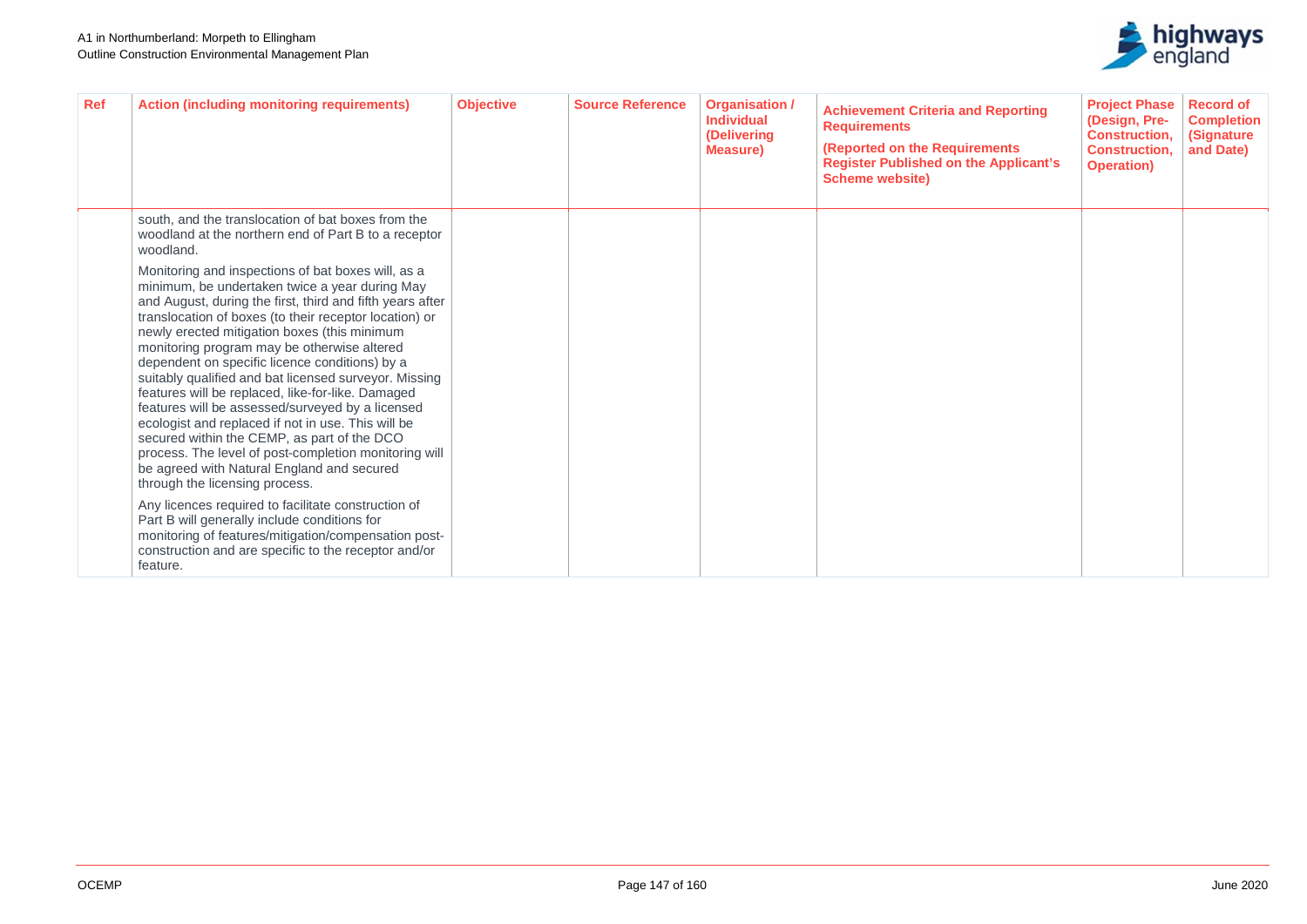

# **4 CONSENTS AND PERMISSIONS**

- 4.1.1. A **Consents and Agreement Position Statement** (**Application Document Reference: TR010041/APP/3.3**) has been submitted as part of the DCO application, which sets out the Applicant's intended strategy for obtaining the consents and associated agreements needed to implement the Scheme. It identifies at a high-level what consents are expected to be needed for the Scheme, together with how those consents will be obtained.
- 4.1.2. This section of the Outline CEMP identifies those environmental consents, permissions and agreements that will be, or will likely be, sought by the Applicant or the main contractor for the Scheme. It will be the responsibility of the main contractor to secure these consents and permissions for the Scheme where not sought by the Applicant.
- 4.1.3. In addition to the DCO, there are other regulatory regimes that must be complied with and licences and/or consents that will need to be obtained to allow the Scheme to proceed including, but not limited to:
	- a. European Species and Notable species licences
	- **b.** Natural England Assent (Site of Special Scientific Interest (SSSI)) Assent) for proposed River Coquet bridge construction works
	- Environmental Permit (works within 8 m of a main river, works within a flood zone);
	- d. Environmental Permit from the Environment Agency for flood risk activities (previously known as A Flood Defence Consent) for any works in a flood plain
	- Environmental Permit from the Environment Agency if the main contractor discharges contaminated wastewater into watercourses
	- f. Ordinary Watercourse Consent / Land Drainage Consent (works within an ordinary watercourse) from the LLFA
	- Abstraction Licence from the Environment Agency if more than 20 cubic metres a day of water is abstracted
	- h. Waste exemption U1 for re-use of suitable material on site (if required)
- 4.1.4. The other consents above are largely dependent on finalisation of the detailed design, the detailed construction site set up and methodologies, and discussions with stakeholders (e.g. Environment Agency (EA) and NCC). This information is not sufficiently developed at this phase to confirm the requirements and therefore it is not practicable to include them within the DCO.
- 4.1.5. It is the responsibility of the main contractor to ensure that consents have been obtained and to ensure compliance with the latest environmental legislation.
- 4.1.6. The main contractor will update **Table 4-1** once the necessary consents have been established to record and document the requirements.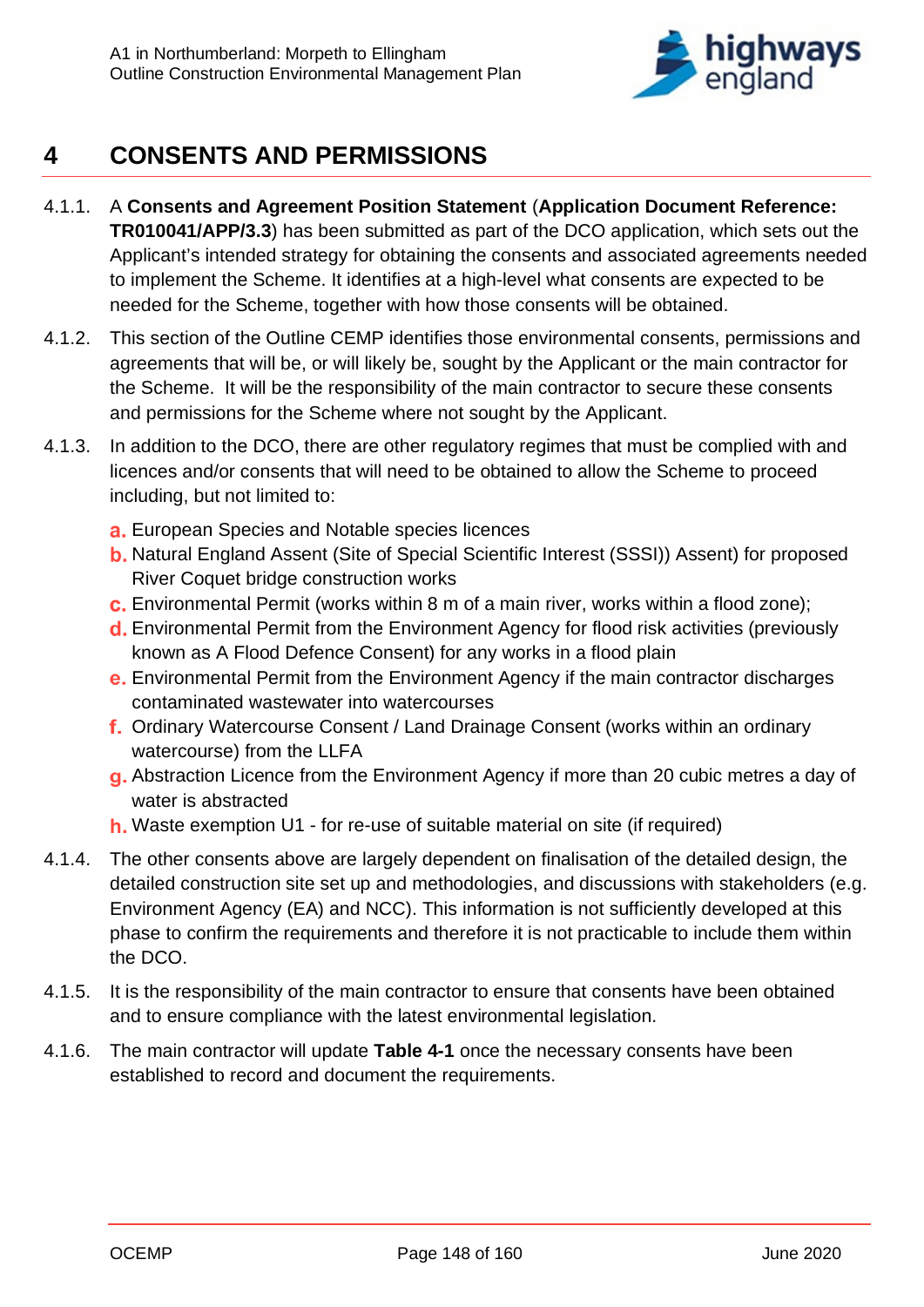

| Table 4-1 – Consents and Permissions potentially Required during Construction |  |  |
|-------------------------------------------------------------------------------|--|--|
|-------------------------------------------------------------------------------|--|--|

| <b>Type</b>                                                                                                                              | <b>Issuing</b><br><b>Authority</b>      | <b>Requirement</b>                                                                                                                                                                                                                                                                                                                                                                                                                                                                                    |
|------------------------------------------------------------------------------------------------------------------------------------------|-----------------------------------------|-------------------------------------------------------------------------------------------------------------------------------------------------------------------------------------------------------------------------------------------------------------------------------------------------------------------------------------------------------------------------------------------------------------------------------------------------------------------------------------------------------|
| <b>European Species and Notable</b><br>species licences                                                                                  | <b>Natural</b><br>England               | Consent must be obtained before<br>construction works can commence.                                                                                                                                                                                                                                                                                                                                                                                                                                   |
| <b>Statutory Plant Health Notice</b>                                                                                                     | Forestry<br>Commission                  | Consent must be obtained before<br>construction works can commence.                                                                                                                                                                                                                                                                                                                                                                                                                                   |
| Natural England Assent for<br>proposed River Coquet bridge<br>construction works                                                         | <b>Natural</b><br>England               | Consent must be obtained before<br>construction works can commence.                                                                                                                                                                                                                                                                                                                                                                                                                                   |
| <b>Environmental Permits for Flood</b><br><b>Risk Activities</b>                                                                         | Environment<br>Agency                   | Permit must be obtained for works:<br>a. On or near a main river<br><b>b.</b> On or near a flood defence<br>structure<br>c. In a flood plain                                                                                                                                                                                                                                                                                                                                                          |
| Environmental Permit from the<br>Environment Agency if the main<br>contractor discharges<br>contaminated wastewater into<br>watercourses | Environment<br>Agency                   | Consent must be obtained before<br>construction works can commence.                                                                                                                                                                                                                                                                                                                                                                                                                                   |
| <b>Ordinary Watercourse Consent</b>                                                                                                      | <b>Lead Local</b><br>Flood<br>Authority | Consent must be obtained for:<br>a. Renewal of an existing gateway<br>crossing by means of a culvert or<br>bridge.<br><b>b.</b> Creation of a new gateway<br>crossing by means of a culvert or<br>bridge.<br>c. Piping a watercourse for a length<br>of 8 m or less.<br>d. All structures or modifications in or<br>within 9 m of a watercourse<br>(headwalls, sluices and fencing).<br>e. Any temporary works in or within 9<br>m of a watercourse, that will be in<br>place for less than 6 months. |
| Waste exemption U1 - for re-use<br>of suitable material on site                                                                          | Environment<br>Agency                   | Main contractor to identify and<br>register relevant and required<br>exemptions with the Environment<br>Agency.                                                                                                                                                                                                                                                                                                                                                                                       |
| <b>Abstraction Licence</b>                                                                                                               | Environment<br>Agency                   | Main contractor to identify when more<br>than 20 cubic metres a day of water<br>is abstracted and apply for                                                                                                                                                                                                                                                                                                                                                                                           |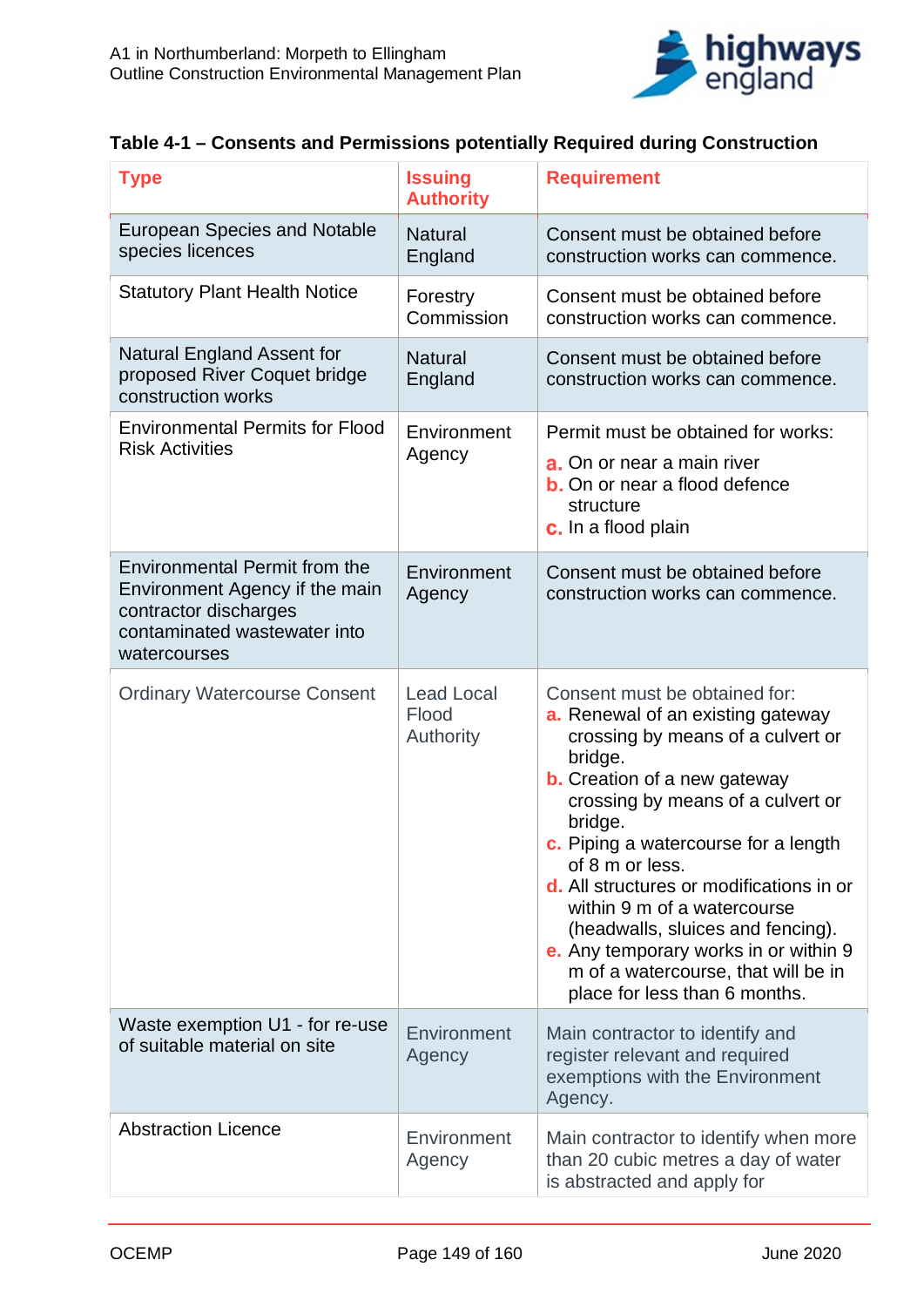

| <b>Type</b> | <b>Issuing</b><br><b>Authority</b> | <b>Requirement</b>                                            |
|-------------|------------------------------------|---------------------------------------------------------------|
|             |                                    | abstraction license through the<br><b>Environment Agency.</b> |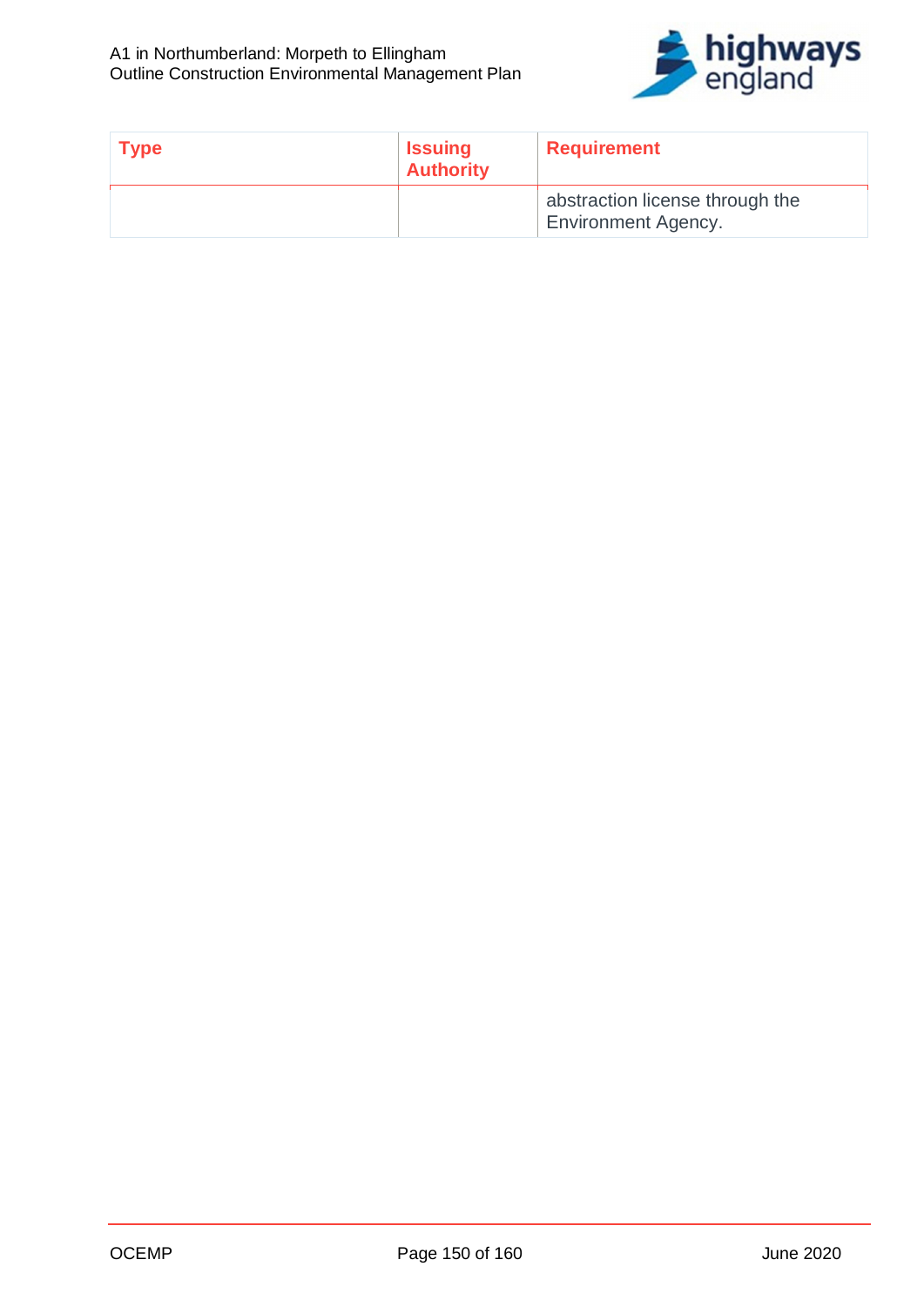

### **5 DETAILS OF MAINTENANCE AND MONITORING ACTIVITIES**

#### **5.1 MONITORING**

- 5.1.1. The ES and REAC propose certain requirements for environmental monitoring during construction to ensure the identified mitigation measures and actions can be tracked and recorded when completed. Some of these are specific, for example, noise monitoring: others are more general, for example, covered by regular environmental inspections. These are identified in **Table 5-1**.
- 5.1.2. The main contractor will be responsible for conducting monitoring during construction and following completion of construction for a set period. After this period, the trunk road network associated with the Scheme will be adopted by the Applicant. These works will fall within the Applicant's routine schedule of maintenance and inspections as detailed in **Section 6.2** below. The maintenance responsibility for the local road network will be with NCC.
- 5.1.3. A central filing system will be in place to store monitoring records and site environmental inspection reports. Furthermore, records of compliance with the requirements of the CEMP, derived from audits and other inspections, will be held at the main contractor's site office.
- 5.1.4. The following monitoring will typically be carried out during construction:

| <b>Monitoring</b>                                                      | <b>Responsible Person</b>                     | <b>Frequency</b>                                                                                                                                                                                           |
|------------------------------------------------------------------------|-----------------------------------------------|------------------------------------------------------------------------------------------------------------------------------------------------------------------------------------------------------------|
| Noise and vibration<br>monitoring                                      | Environmental<br>Manager/main<br>contractor   | To be confirmed by the main<br>contractor once a detailed<br>programme of works has been<br>produced.                                                                                                      |
| Air quality monitoring                                                 | Environmental Manager                         | Daily (throughout the construction of<br>the Scheme only)                                                                                                                                                  |
| Monitoring of the<br>freshwater<br>environment                         | <b>Environmental Manager</b><br><b>ECoW</b>   | As required, for instance during fish<br>rescue activities.                                                                                                                                                |
| Monitoring of flows and<br>rainfall and halt works<br>during high flow | <b>Environmental Manager</b>                  | To be confirmed after consultation<br>with the Environment Agency as part<br>of the Flood Risk Activity Permit and<br>the Lead Local Flood Authority (NCC)<br>as part of ordinary watercourse<br>consents. |
| Monitoring impacts on<br>cultural heritage                             | <b>Environmental Manager</b><br>Archaeologist | To be confirmed, informed by post-<br>consent investigations                                                                                                                                               |

#### **Table 5-1 - Monitoring to be Carried out During Construction**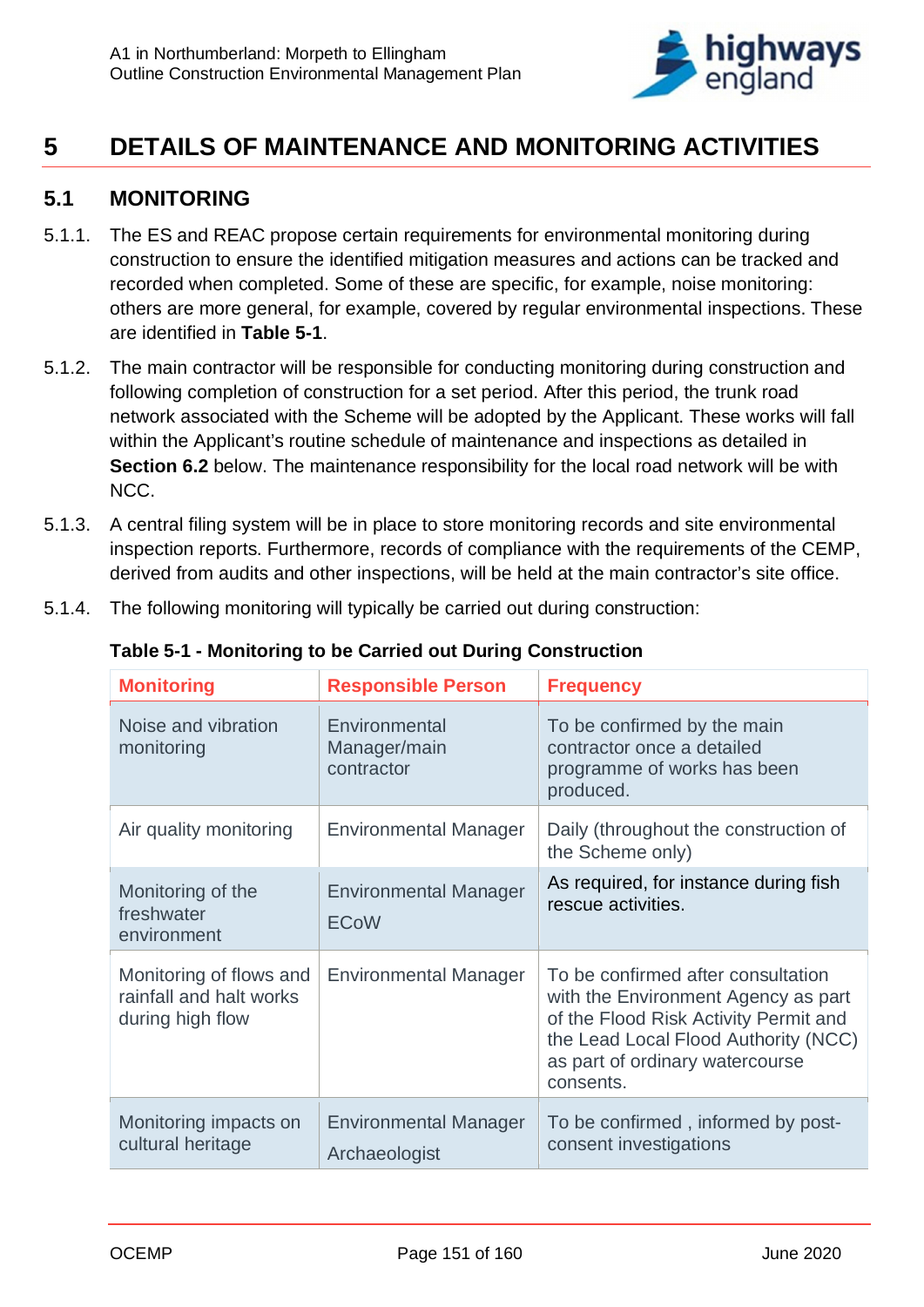

| <b>Monitoring</b>                                                                                                                                                           | <b>Responsible Person</b>                         | <b>Frequency</b>                                                                                                                                                                                                                                                                                                                                                                                                                                                                                               |
|-----------------------------------------------------------------------------------------------------------------------------------------------------------------------------|---------------------------------------------------|----------------------------------------------------------------------------------------------------------------------------------------------------------------------------------------------------------------------------------------------------------------------------------------------------------------------------------------------------------------------------------------------------------------------------------------------------------------------------------------------------------------|
| <b>Review effectiveness</b><br>of Landscape<br><b>Elements</b>                                                                                                              | <b>Environmental Manager</b>                      | Quarterly                                                                                                                                                                                                                                                                                                                                                                                                                                                                                                      |
| Review plant and<br>seeding establishment                                                                                                                                   | <b>Environmental Manager</b><br>Arboriculturalist | Monthly                                                                                                                                                                                                                                                                                                                                                                                                                                                                                                        |
| Surface watercourses<br>located within 50 m of<br>earthworks will be<br>monitored/inspected to<br>identify any pollution<br>as a result of e.g. silt,<br>fuel or chemicals. | <b>Environmental Manager</b>                      | Weekly                                                                                                                                                                                                                                                                                                                                                                                                                                                                                                         |
| Environmental<br>Inspections                                                                                                                                                | <b>Environmental Manager</b>                      | Weekly                                                                                                                                                                                                                                                                                                                                                                                                                                                                                                         |
| <b>Environmental audits</b>                                                                                                                                                 | <b>Environmental Manager</b>                      | Quarterly / Bi-annually                                                                                                                                                                                                                                                                                                                                                                                                                                                                                        |
| SWMP update and<br>review                                                                                                                                                   | <b>Environmental Manager</b>                      | Monthly                                                                                                                                                                                                                                                                                                                                                                                                                                                                                                        |
| MMP update and<br>review                                                                                                                                                    | <b>Environmental Manager</b>                      | Monthly                                                                                                                                                                                                                                                                                                                                                                                                                                                                                                        |
| <b>PRoW Management</b><br>Plan update and<br>review                                                                                                                         | <b>Environmental Manager</b><br>(main contractor) | Monthly                                                                                                                                                                                                                                                                                                                                                                                                                                                                                                        |
| CEMP update and<br>review                                                                                                                                                   | <b>Environmental Manager</b>                      | Updated to take account of the<br>following as soon as information<br>becomes available:<br>a. Changes in design<br><b>b.</b> Changes in external factors such<br>as regulations and standards<br>c. Any unforeseen circumstances as<br>they arise such as new protected<br>species or new archaeological<br>finds<br>d. The results of inspections and<br>audits<br>e. Learning points from<br>environmental near misses and<br>incidents<br>f. As a minimum the CEMP should<br>be reviewed every six months. |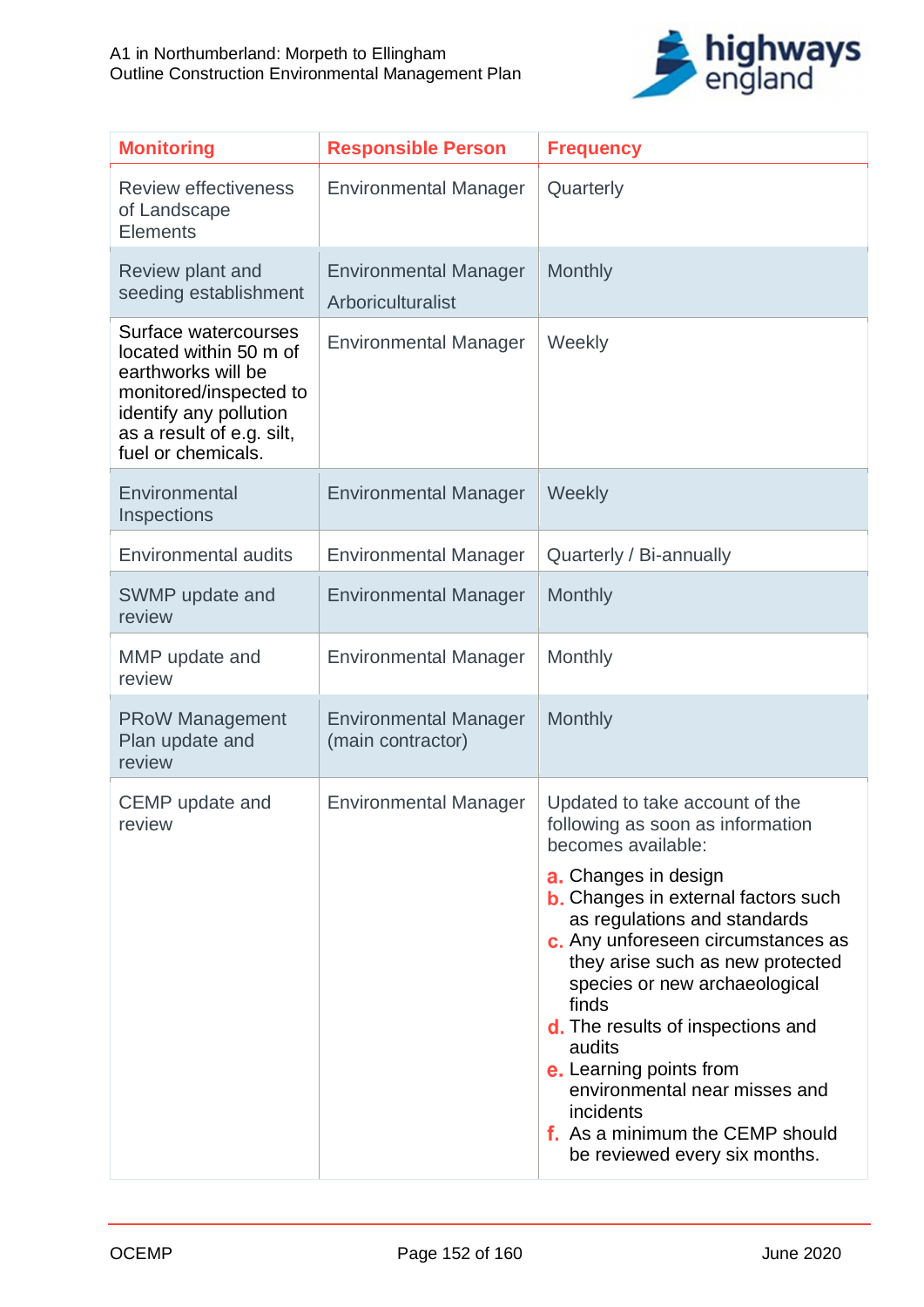

#### **POST-CONSTRUCTION MONITORING**

- 5.1.5. Following completion of the Scheme and to establish the effectiveness of the proposed mitigation strategy associated with it, on-going monitoring will be required and will be managed on behalf of the Applicant.
- 5.1.6. This will take two forms:
	- a. Monitoring of the growth and establishment of the landscape mitigation plan implemented as part of the Scheme.
	- **b.** Periodic review of agreed viewpoints to confirm that views associated with the Scheme have been mitigated as anticipated.
- 5.1.7. Regular inspection will be carried out quarterly, after Scheme completion, and for the duration of the maintenance period, in order to review the effectiveness of the proposed Landscape Elements, in meeting their Environmental Functions. Where plants have failed, replacement planting will be carried out to ensure that plants have established within acceptable levels such that the mitigation will be delivered in the future.
- 5.1.8. There will be a requirement for any tree or shrub planted, within a period of 5 years after planting, that is removed, dies or becomes in the opinion of the local authority, seriously damaged or diseased, must be replaced in the first available planting season with a specimen of the same species and size as that originally planted, unless the Secretary of State, following consultation with the local authority, gives consent to a variation.
- 5.1.9. The periodic review of agreed viewpoints (as detailed in **Chapter 7: Landscape and Visual, Volume 2** of the ES (**Application Document Reference: TR010041/APP/6.2**)) will be carried out through the regular surveying of specific viewpoints carried out at in the following periods. The proposed viewpoints for Part A will be:
	- **Viewpoint 5:** View looking south-west from PRoW (407/018) at Beacon Hill
	- **b. Viewpoint 9:** View looking west, at south bound bus stop along existing A1
	- **Viewpoint 16:** View looking north-west from PRoW 422/020
	- **Viewpoint 25**: View looking south-east from junction of PRoWs 422/002, 422/001 & 115/013
	- **Viewpoint 28:** View looking east from PRoW (422/011) adjacent to Burgham Park Golf & Leisure Club
	- **Viewpoint 31:** View looking east from Causey Park Hag / Causey Park road
	- **Viewpoint 36:** View looking east from Fenrother from PRoW 423/001
- 5.1.10. The proposed viewpoints for Part B (as detailed in **Chapter 7: Landscape and Visual, Volume 3** of the ES (**Application Document Reference: TR010041/APP/6.1**)) will be:
	- **a. Viewpoint 2:** View looking east from West Linkhall, illustrative of nearby properties and PRoW 112/008 and PRoW 112/009).
	- **b. Viewpoint 4:** View looking north from Rock Lodge and Rock Nab, illustrative of nearby properties.
	- **Viewpoint 6:** View looking east from Heckley Fence, illustrative of nearby properties and walkers travelling along PRoW 110/019.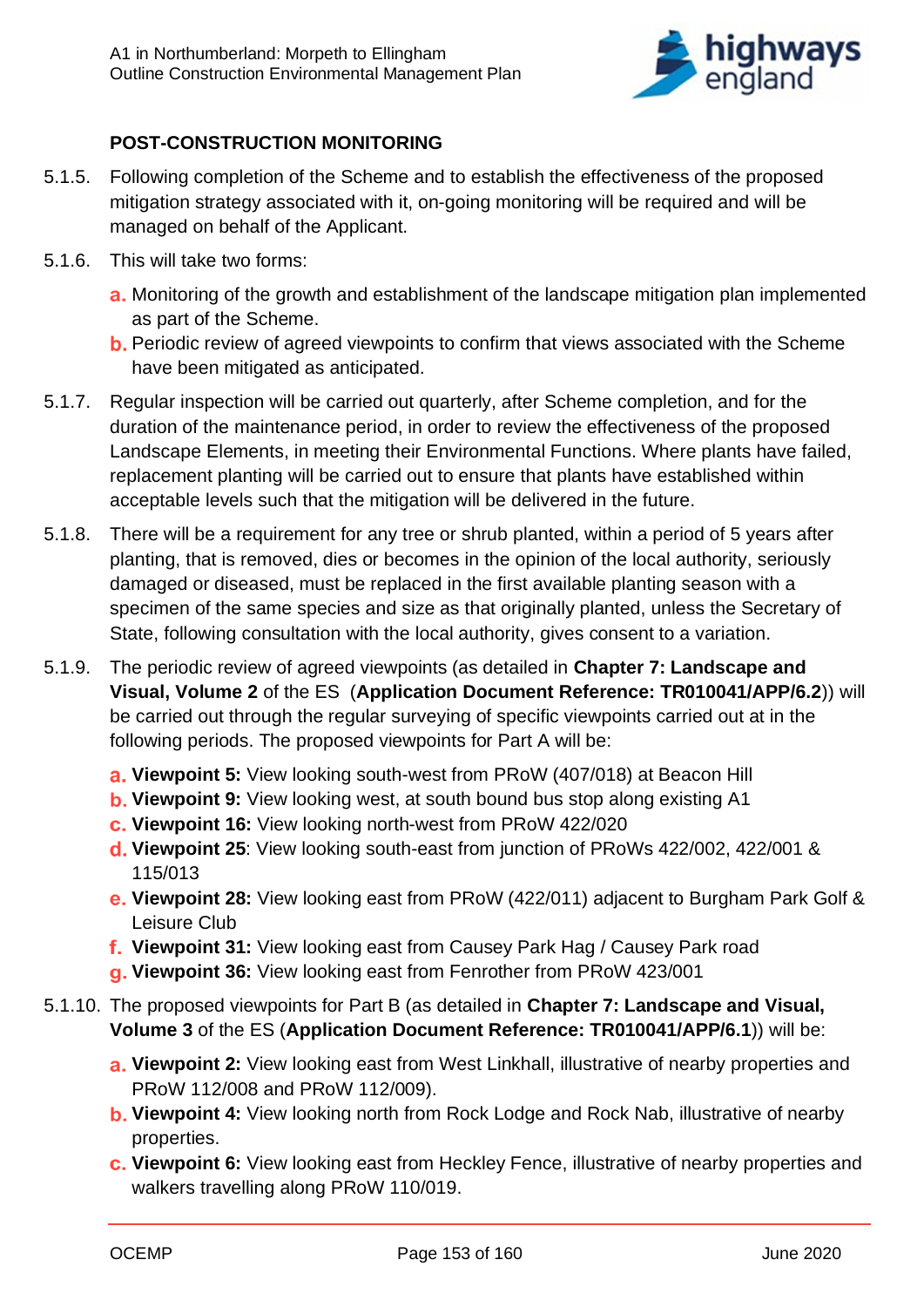

- **Viewpoint 7:** View looking east from Heckley House, illustrative of nearby properties and walkers travelling along PRoW 110/013.
- **Viewpoint 9:** View looking west along PRoW 110/013, illustrative of adjacent PRoW (PRoW 129/022 and PRoW 129/014) and close proximity residents at Broxfield and Silvermoor.
- **Viewpoint 11:** View looking south west along PRoW 129/004 and illustrative of close proximity residential properties at Rock Midstead.
- 5.1.11. The above viewpoints have been selected on the basis that they are representative of the occupants for residential properties, users of Public Rights of Way, or visitor attractions where the view and setting are intrinsic to the visitor's experience; and where the view will be mitigated as a result of the establishment of vegetation.
- 5.1.12. Appropriate points for this periodic review to be undertaken will be:
	- **Operational Year 5 (Summer) –** at the end of the establishment phase, when the initial growth of the proposed mitigation planting has occurred, and an initial review of the speed by which plant establishment is taking effect, can be assessed, in order to meet the required levels of screening.
	- **Operational Year 10 (Summer)** mid way interval, between the initial review and the proposed final assessment.
	- **Operational Year 15 (Summer**) end of the design period, considered within the assessment. This will enable the findings of the assessment to be reviewed and confirmed as having been delivered.

#### **Biodiversity**

- 5.1.13. It is likely that any Natural England EPS licences issued for the Scheme will require conditions for monitoring to be undertaken. Monitoring recommendations have therefore been identified in relation to the loss of bat roosts at Charlton Mires Farm, East Cottage, and bat boxes in the northern woodland. These recommendations will be subject to consultation and agreement with Natural England and will require agreement in advance of construction commencement, with stipulations of the extent, type and duration of any monitoring required.
- 5.1.14. Following the installation of compensatory bat boxes for those bat roosts lost as a result of the Scheme, a monitoring program will be devised and implemented. Monitoring and inspections of bat boxes should, as a minimum, be undertaken twice a year during May and August, during the first, third and fifth years after translocation of boxes to their receptor location. This additionally applies to any additional boxes erected as compensation or those boxes newly erected as mitigation. This minimum monitoring program may be otherwise altered dependent on specific licence conditions and discussion with NE. Results of monitoring surveys should be compiled to determine the effectiveness of mitigation employed and subsequently identifying further mitigation or maintenance requirements (e.g. pruning of tree limbs to maintain access to a bat box).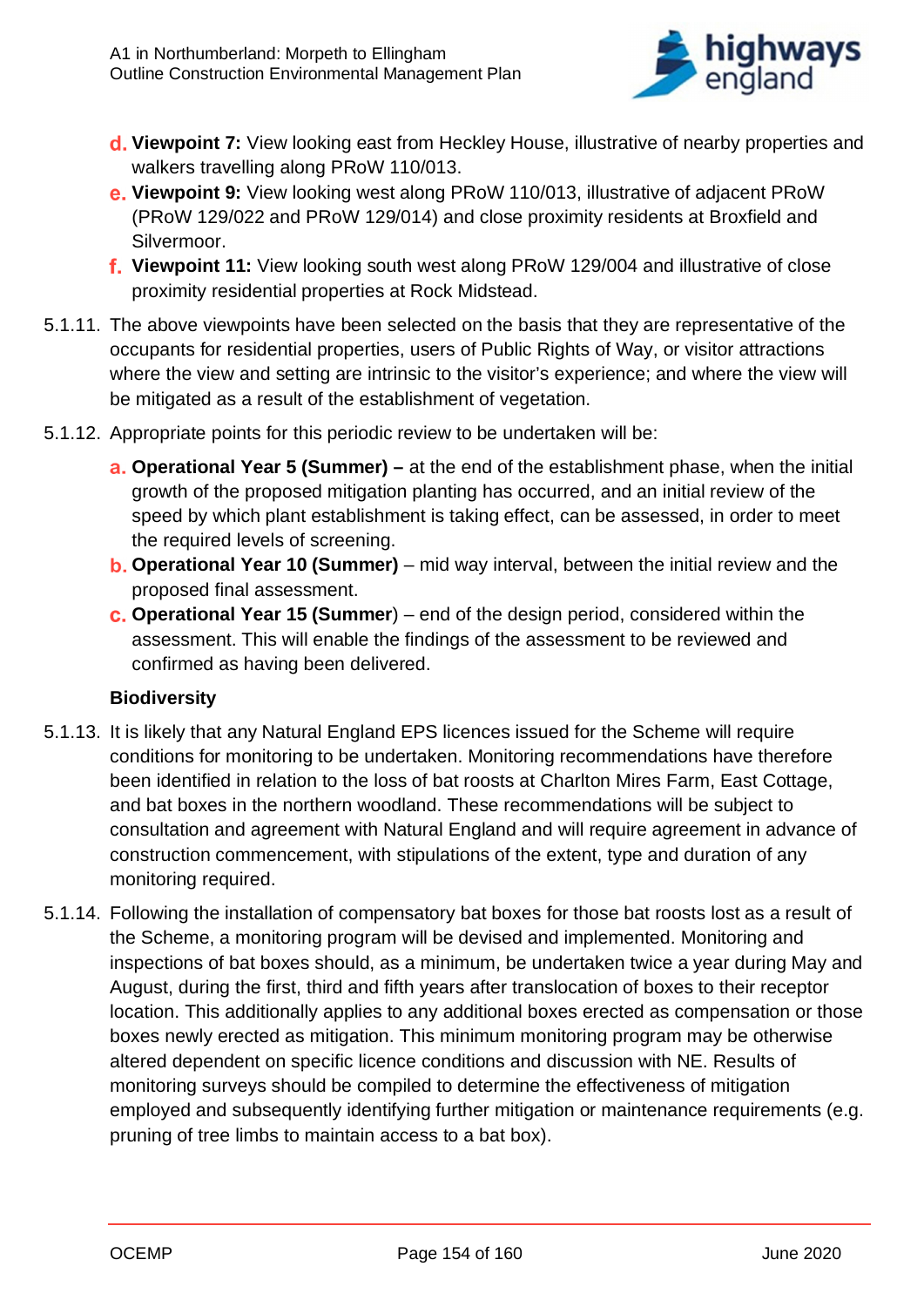

- 5.1.15. In accordance with Defra guidelines and given activity levels recorded during Landscape Scale Surveys, monitoring of all of transects is required during construction and postconstruction. In line with the guidelines, it is recommended that Landscape Scale Surveys are repeated once during the construction phase and for a minimum of three years' postconstruction. Monitoring should be completed at the same time of year as baseline surveys were completed.
- 5.1.16. Following completion of surveys during construction, an interim assessment of bat activity against baseline survey results should be undertaken following Defra guidelines. Following completion of the entire monitoring program a final assessment, completing the statistical analyses following the Defra guidelines, will be undertaken. This assessment will consider the success of mitigation implemented, in line with the standards detailed within the guidelines. The results of the assessment will aid in determining whether mitigation / compensation has been sufficient to sustain the bat population, or where further mitigation may be required.

### **5.2 MAINTENANCE**

- 5.2.1. Following completion of construction, the main contractor will be responsible for defects over a set period. Towards the end of the construction period the CEMP will be developed as a HEMP which will include the monitoring and management arrangements going forward during future maintenance and operation. The Scheme must be operated and maintained in accordance with the HEMP.
- 5.2.2. Maintenance of the trunk road network is the responsibility of the Applicant, whilst maintenance of the local road network is the responsibility of the local highway authority. Therefore, the main Scheme alignment and its proposed junctions will be maintained by the Applicant. Side roads, link roads (including East Linkhall Access Road and West Linkhall Access Road) and the de-trunked A1 will be adopted by NCC.
- 5.2.3. Short-term maintenance and repair activities are likely to comprise inspections on the new works and installed assets, and any unplanned works due to damage to assets in events such as road traffic incidents. Longer term maintenance and repair works will include measures such as road restraint systems and traffic and road markings.
- 5.2.4. There will also be on-going (annual) inspections and general routine maintenance works such as debris removal, sweeping, litter picking and weed killing will still be required.
- 5.2.5. In the longer term, expected planned maintenance will include activities such as resurfacing the road and replacement of assets when they become life expired.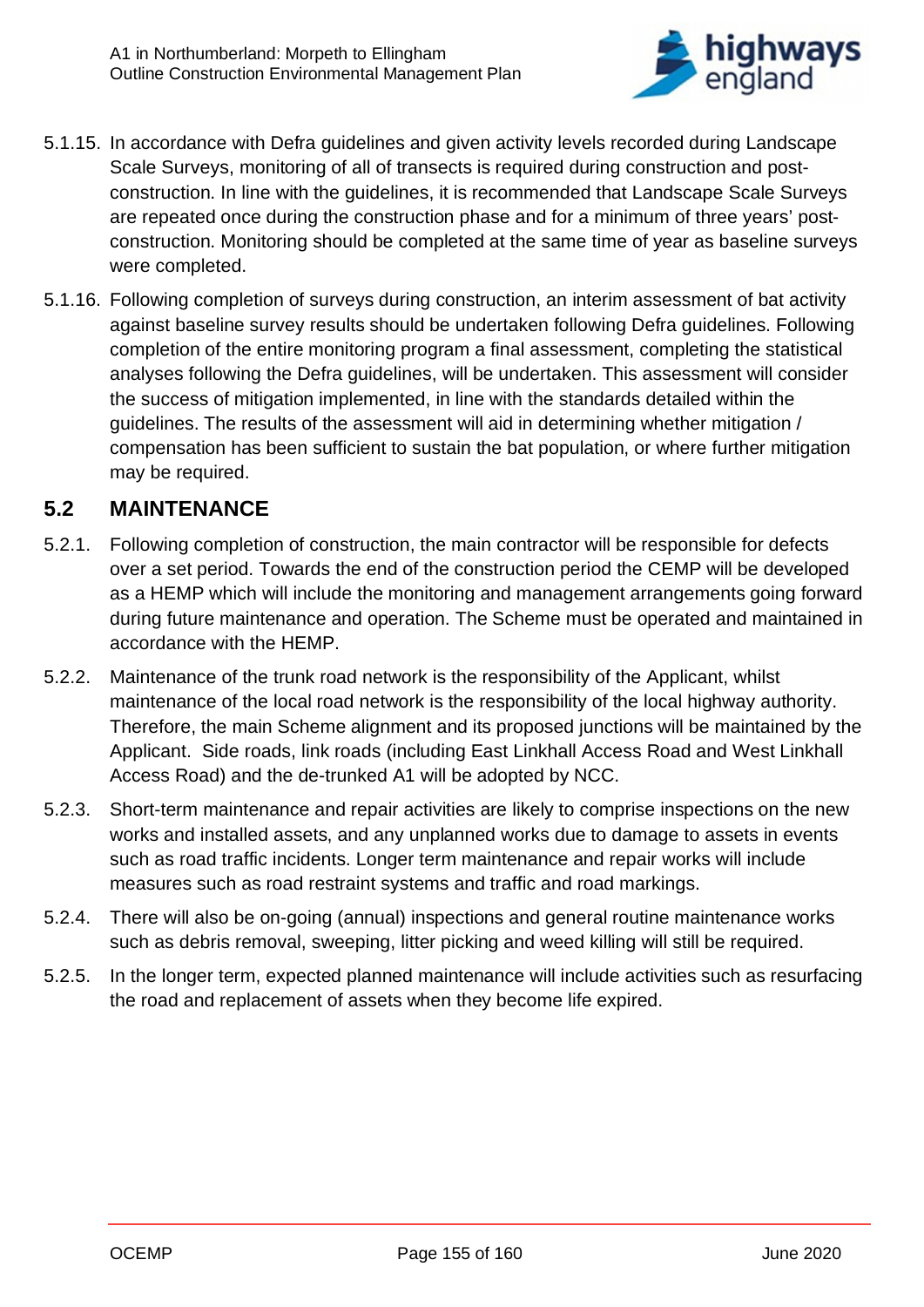

# **6 INDUCTION, TRAINING AND BRIEFING PROCEDURES FOR STAFF**

### **6.1 INDUCTIONS**

- 6.1.1. In order to meet the environmental commitments, set out in this Outline CEMP, all staff will be suitably trained for their roles, including their environmental responsibilities. A record of training will be maintained by the main contractor. As a minimum all site personnel will be given a site induction, regular environmental toolbox talks and RAMS briefings which will cover environmental issues related to the works or working area and the draft CEMP.
- 6.1.2. The items relating to environmental matters which are likely to be covered during site induction may include, but are not limited to the following:
	- a. The main contractor's or Scheme-specific environmental policy
	- **b.** Site environment and risks
	- Prevention and control of pollution (e.g. fuel containment; spill kits)
	- d. Risks of exposure to contamination associated with earthworks and excavations
	- e. Materials storage (defined for excavated and imported materials)
	- Waste management and storage (defined for domestic waste and construction waste)
	- Wheel washing and road sweeping
	- h. Nuisance minimisation (e.g. noise, dust, vibration and odour)
	- i. Traffic management plans (e.g. haulage routes)
	- $\mathbf{i}$ . Communication with the public
	- **k.** Reporting procedure of environmental hazards and incidents
	- **I.** Emergency Response Plans

### **6.2 TRAINING AND COMPETENCY**

- 6.2.1. The training and competency of personnel will be ensured by the main contractor, who will prepare and deliver a programme of training relevant to environmental management. This may include more detailed training in the topics listed above and those relevant to the sitespecific hazards. Any personnel carrying out activities with a potential for specific environmental impacts (e.g. refuelling of plant) will be provided with specific training to that task.
- 6.2.2. Additional requirements for training should be identified and added to throughout the construction phase. Additional requirements for training will be identified through environmental audits and feedback on non-compliance. A log of training and competency will be maintained by the main contractor.

### **6.3 TOOLBOX TALKS**

- 6.3.1. The competency of personnel will be reinforced through daily 'toolbox talks' led by the main contractor. Topics for toolbox talks will include those relevant to the site-specific hazards or tasks. A log of toolbox talks provided for personnel will be maintained by the main contractor.
- 6.3.2. A summary of the minimum training to be provided on site is summarised in **Table 6-1**.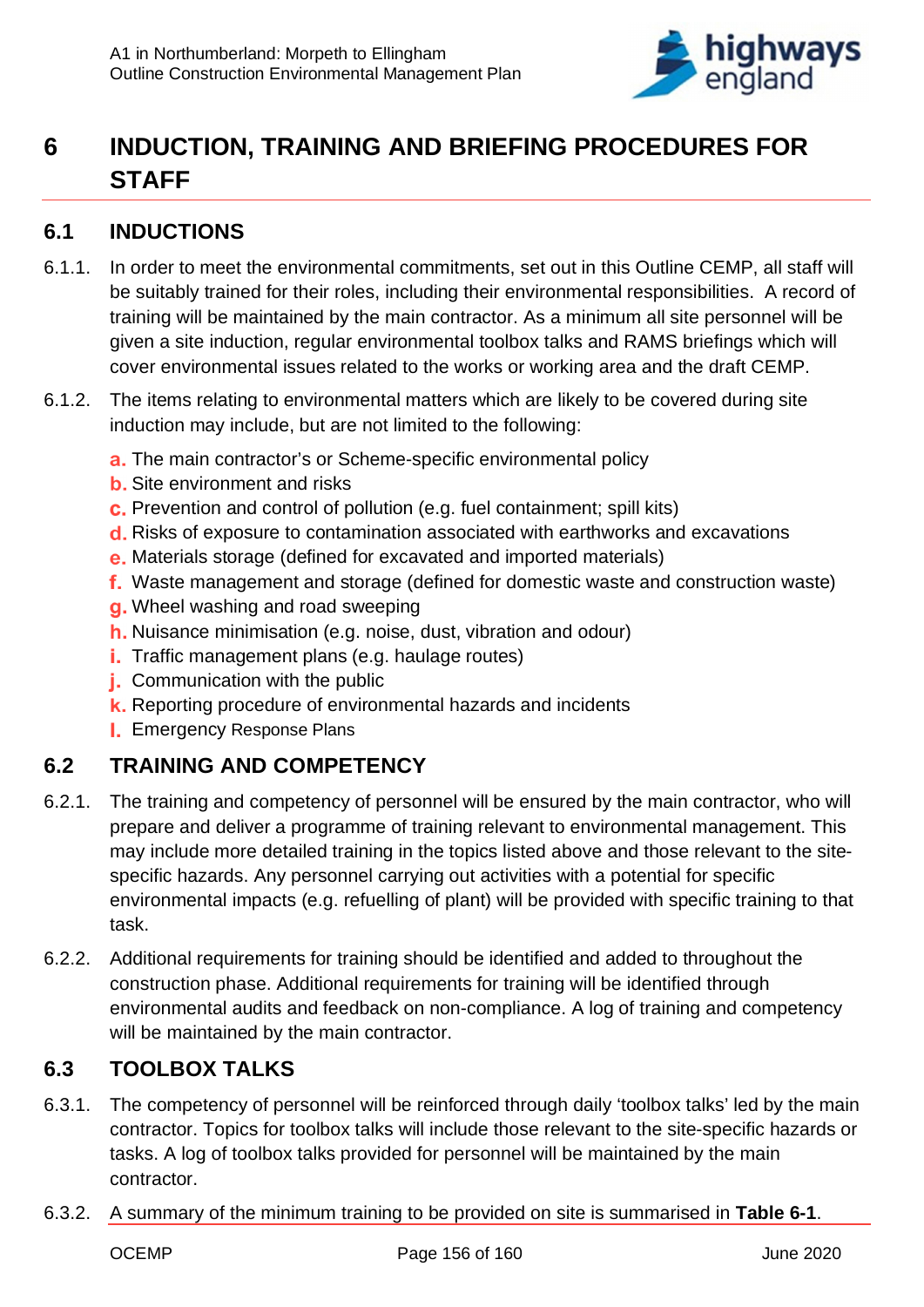

#### **Table 6-1 - Proposed Site Training Schedule**

| <b>Meeting/Briefing/Training</b>                                                                                                                                          | <b>Frequency</b>            | <b>Attendees</b>                                                                             |
|---------------------------------------------------------------------------------------------------------------------------------------------------------------------------|-----------------------------|----------------------------------------------------------------------------------------------|
| Safety, health and environment (SHE)<br><b>Progress Meetings</b>                                                                                                          | Weekly /<br>Monthly         | <b>Environment Manager</b><br><b>TBC</b>                                                     |
| Induction Training (which will include<br>environmental aspects)                                                                                                          | On first visit to<br>site   | All persons attending site<br>(site personnel, sub-<br>contractors, Applicant,<br>visitors). |
| <b>RAMS</b> briefings                                                                                                                                                     | Every job task              | All involved in task.                                                                        |
| Environmental Toolbox Talks will be<br>carried out appropriate to the<br>construction works being carried out on<br>site at that time.                                    | Minimum of<br>one per month | All persons carrying out work<br>on site (site personnel, sub-<br>contractors).              |
| Environmental briefings e.g.<br>Environmental Bulletins / Alerts,<br>Lessons Learnt, Results of Inspections /<br><b>Audits</b>                                            | As required.                | All persons carrying out work<br>on site (site personnel, sub-<br>contractors).              |
| Job specific training e.g. Institution of<br>Occupational Safety and Health (IOSH)<br>working with Environmental<br><b>Responsibilities and Site Waste</b><br>Management. | As required                 | As identified for personnel<br>with environmental<br>responsibilities.                       |
| Scheme specific information, including<br>the CEMP.                                                                                                                       | As required                 | Briefed out to all staff and<br>displayed on notice board.                                   |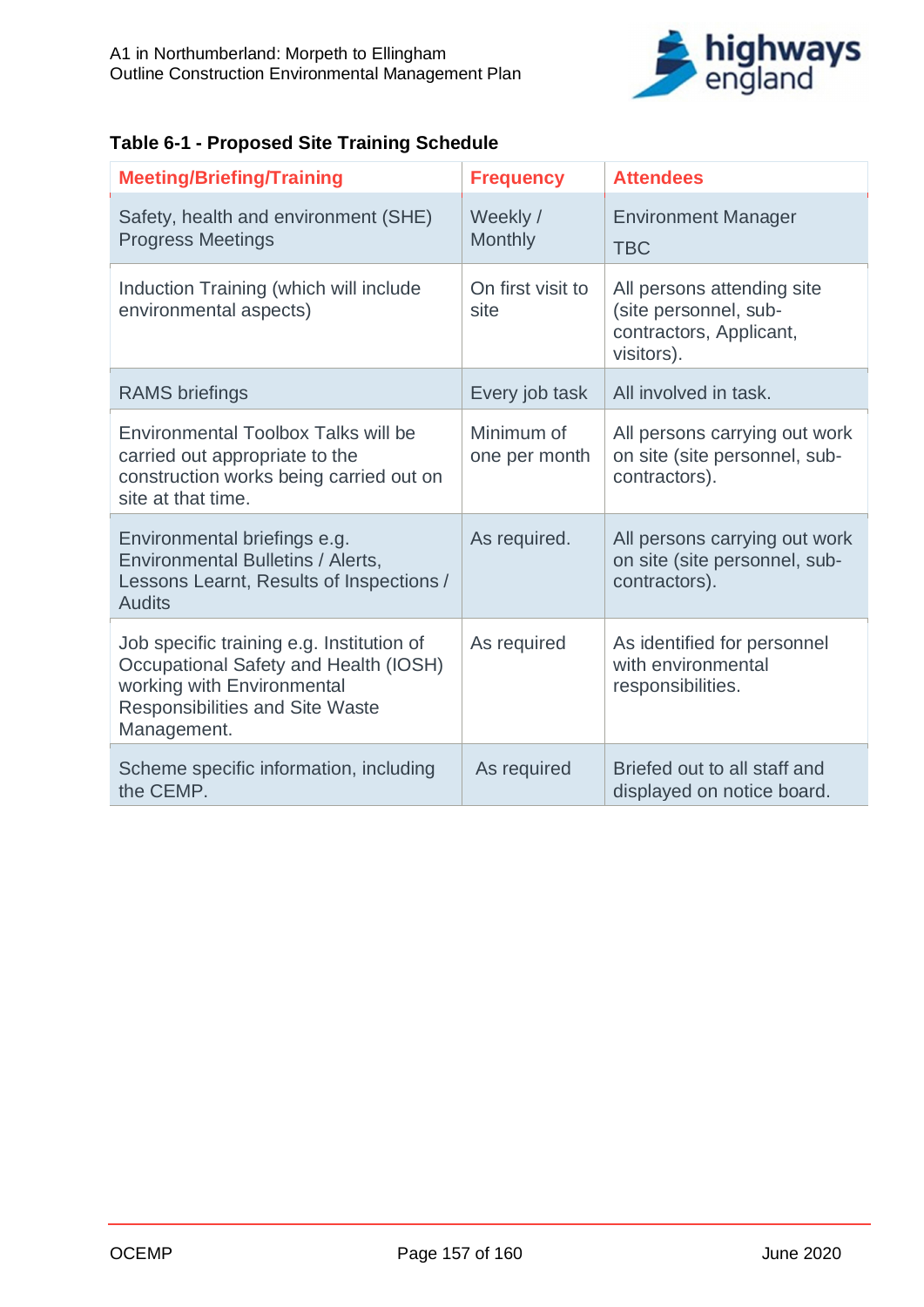

# **ACRONYMS**

| <b>Acronym</b> | <b>Definition</b>                                                 |
|----------------|-------------------------------------------------------------------|
| <b>AEP</b>     | <b>Annual Exceedance Probability</b>                              |
| <b>AOD</b>     | Above Ordnance Data                                               |
| <b>BMCL</b>    | <b>Bat Mitigation Class Licence</b>                               |
| <b>BPM</b>     | <b>Best Practical Means</b>                                       |
| <b>CCS</b>     | <b>Considerate Constructor's Scheme</b>                           |
| <b>CEMP</b>    | <b>Construction and Environmental Management Plan</b>             |
| <b>CIRIA</b>   | <b>Construction Industry Research and Information Association</b> |
| <b>CTMP</b>    | <b>Construction Traffic Management Plan</b>                       |
| <b>DCO</b>     | <b>Development Consent Order</b>                                  |
| <b>DfT</b>     | <b>Department for Transport</b>                                   |
| EA             | <b>Environment Agency</b>                                         |
| <b>ECoW</b>    | <b>Ecological Clerk of Works</b>                                  |
| <b>EIA</b>     | <b>Environmental Impact Assessment</b>                            |
| <b>EnvIS</b>   | <b>Environmental Information System</b>                           |
| <b>EMP</b>     | <b>Ecological Management Plan</b>                                 |
| <b>EPS</b>     | <b>European Protected Species</b>                                 |
| <b>ES</b>      | <b>Environmental Statement</b>                                    |
| <b>FRA</b>     | <b>Flood Risk Assessment</b>                                      |
| <b>FRAP</b>    | <b>Flood Risk Activities Permit</b>                               |
| <b>GHG</b>     | <b>Greenhouse Gas</b>                                             |
| <b>GPP</b>     | <b>Guidance for Pollution Prevention</b>                          |
| <b>HAGIS</b>   | <b>Highways Agency Geographical Information System</b>            |
| <b>HEDBA</b>   | <b>Historic Environment Desk Based Assessment</b>                 |
| <b>HEMP</b>    | Handover Environmental Management Plan                            |
| <b>HPGM</b>    | <b>High Pressure Gas Main</b>                                     |
| <b>HPI</b>     | <b>Habitats of Priority Importance</b>                            |
| <b>IAN</b>     | <b>Interim Advice Note</b>                                        |
| <b>IEEM</b>    | Institute of Ecology and Environmental Management                 |
| <b>IOSH</b>    | Institution of Occupational Safety and Health                     |
| <b>LLFA</b>    | <b>Lead Local Flood Authority</b>                                 |
| <b>LWS</b>     | <b>Local Wildlife Site</b>                                        |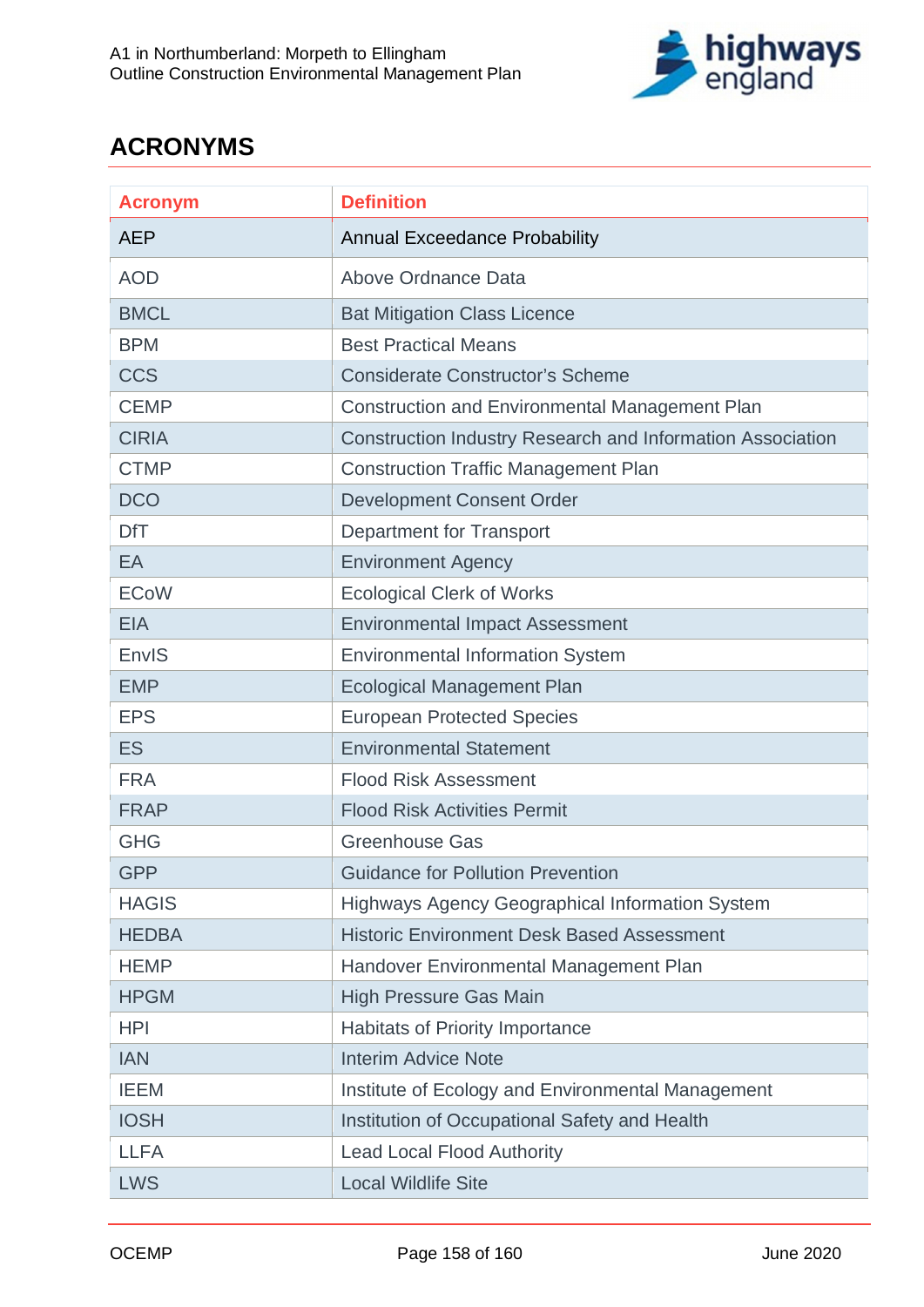

| <b>Acronym</b> | <b>Definition</b>                                        |
|----------------|----------------------------------------------------------|
| <b>MMP</b>     | Materials Management Plan                                |
| <b>MSA</b>     | <b>Minerals Safeguarding Area</b>                        |
| <b>NCC</b>     | <b>Northumberland County Council</b>                     |
| <b>NGN</b>     | <b>Northern Gas Networks</b>                             |
| <b>NPG</b>     | Northern Powergrid                                       |
| <b>PRoW</b>    | <b>Public Right of Way</b>                               |
| <b>PWMS</b>    | <b>Precautionary Working Method Statement</b>            |
| <b>RAMS</b>    | <b>Risk Assessment and Method Statement</b>              |
| <b>REAC</b>    | <b>Register of Environmental Actions and Commitments</b> |
| <b>SAOL</b>    | <b>Significant Observed Adverse Effect Level</b>         |
| <b>SHE</b>     | Safety, health and environment                           |
| <b>SM</b>      | <b>Scheduled Monument</b>                                |
| <b>SMS</b>     | Soil Management Strategy                                 |
| <b>SoS</b>     | <b>Secretary of State</b>                                |
| <b>SPHN</b>    | <b>Statutory Plant Health Notice</b>                     |
| <b>SPZ</b>     | <b>Source Protection Zone</b>                            |
| <b>SSSI</b>    | <b>Site of Special Scientific Interest</b>               |
| <b>SuDS</b>    | Sustainable Drainage System                              |
| <b>SWMP</b>    | Site Waste Management Plan                               |
| <b>TBC</b>     | To be confirmed                                          |
| <b>VLR</b>     | Variable lighting regimes                                |
| <b>WFD</b>     | <b>Water Framework Directive</b>                         |
| <b>WSI</b>     | Written Scheme of Investigation                          |
| <b>UK</b>      | <b>United Kingdom</b>                                    |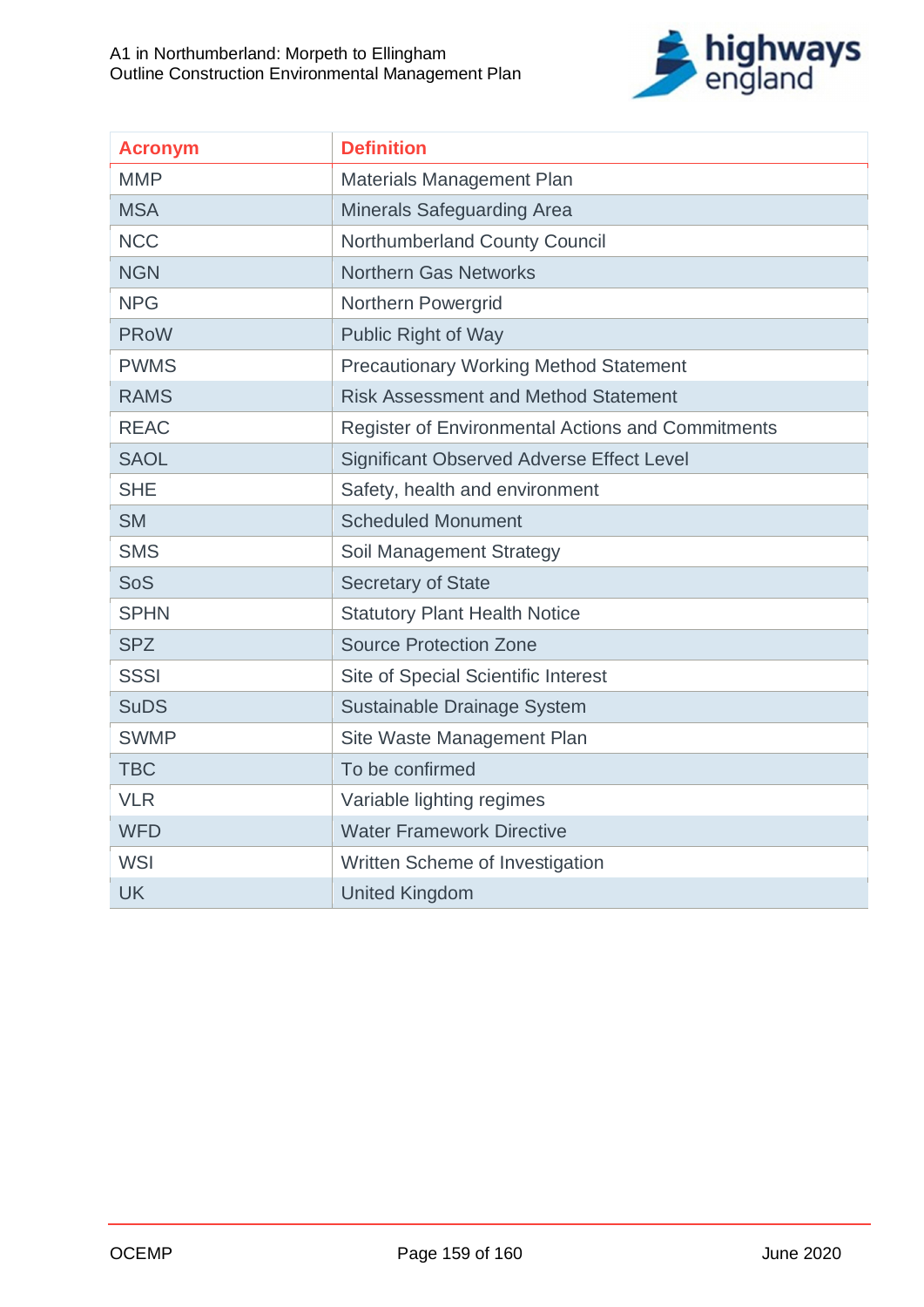

# **REFERENCES**

**Ref. 1** – The Infrastructure Planning (Environmental Impact Assessment) Regulations 2019. Available at: http://www.legislation.gov.uk/uksi/2017/572/contents/made

**Ref. 2** – DMRB Volume 11, Section 2, Part 5, Assessment and Management of Environmental Effects

**Ref. 3** – Highways Agency (2014). Interim Advice Note 183/14, Environmental Management Plans

**Ref. 4** – CIRIA (2015). Charles, P, Edwards, P. Environmental good practice on site guide (fourth edition).

**Ref. 5** – Planning Inspectorate (2019) Advice Note Six: Preparation and Submission of Application Documents. Available at: https://infrastructure.planninginspectorate.gov.uk/wpcontent/uploads/2015/05/Advice-note-6-version-71.pdf

**Ref. 6** – Department for Transport, Road Investment Strategy (2015 to 2020). Available at: https://www.gov.uk/government/collections/road-investment-strategy

**Ref. 7 –** Health and Safety Executive (2014) Confined Space Regulations 1997. Approved Code of Practice, Regulations and Guidance.

**Ref. 8 –** Historic England (2016) Understanding Historic Buildings. A Guide to Good Recording Practice.

**Ref. 9** – English Nature (2001). Great crested newt mitigation guidelines. August 2001.

**Ref. 10** – Forestry Commission (1999) Forestry Commission Practice note 'Using Local Stock for Planting Native Trees and Shrubs' 1999 [online] Available at: www.forestry.gov.uk [Accessed December 2019]